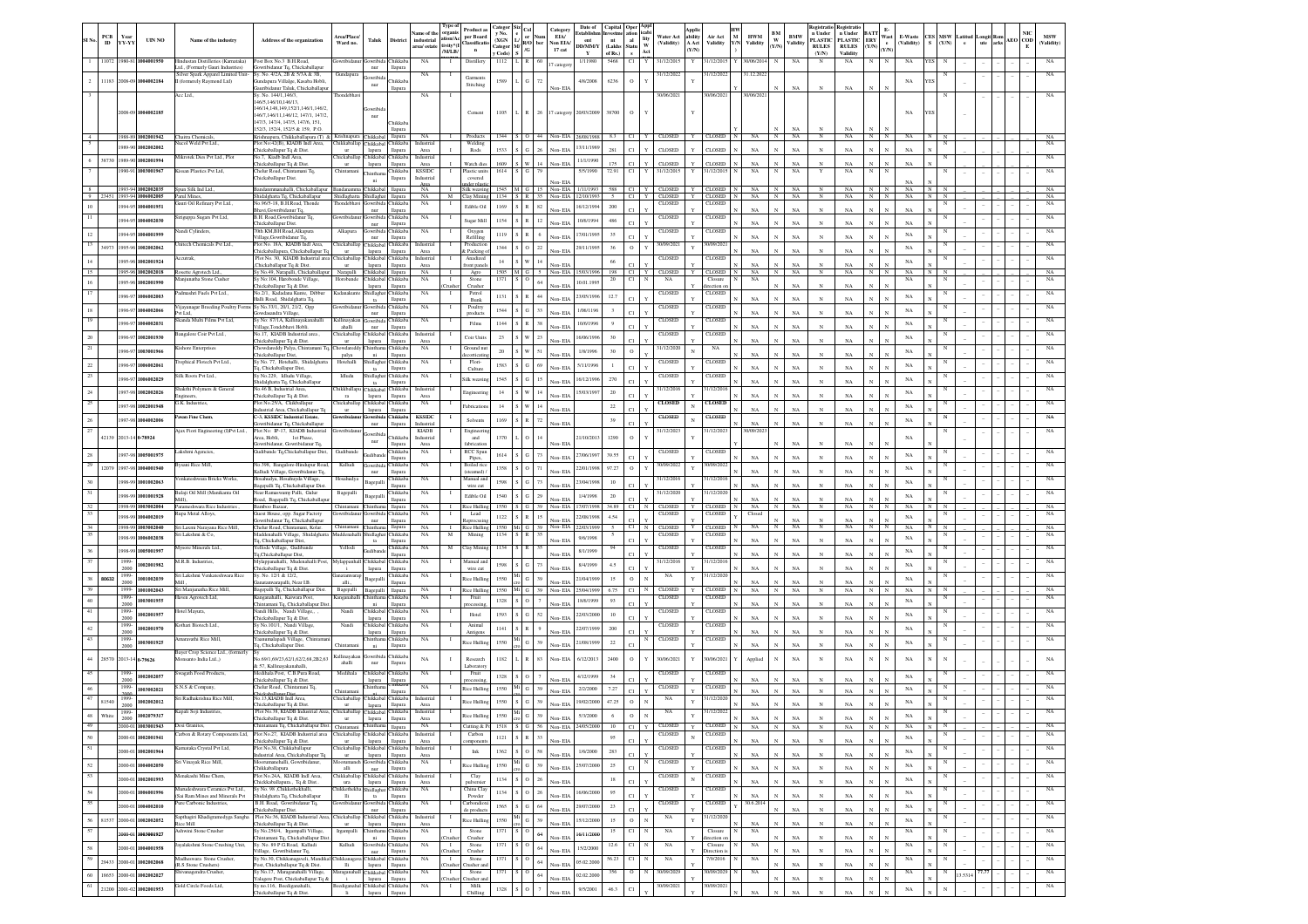|                |                | 2001-02       | 1002001952               | syathri Tyre Retrading                                          | Plot No.18B, KIADB Industrial area<br>Chickaballapur Tq & Dist.                                   | hickaballap               | lapura                               | Chikkabal Chikkaba<br>llapura           | NA                         |                       | Tyre                                  | 1563                              |                                 | Non-EIA                                      | 14/09/200        | 20<br>e.                               |              | 31/12/2014                      | 1/12/201                                   |              | NA                         | NA                         |                 |                   |                                       | NA          |   |           |               |  |             |
|----------------|----------------|---------------|--------------------------|-----------------------------------------------------------------|---------------------------------------------------------------------------------------------------|---------------------------|--------------------------------------|-----------------------------------------|----------------------------|-----------------------|---------------------------------------|-----------------------------------|---------------------------------|----------------------------------------------|------------------|----------------------------------------|--------------|---------------------------------|--------------------------------------------|--------------|----------------------------|----------------------------|-----------------|-------------------|---------------------------------------|-------------|---|-----------|---------------|--|-------------|
|                | 12081          | 2001-02       | 1004001929               | ri Balaji Rice & Oil Mill,                                      | M.G. Road, Gowribidanur Tq.<br>Chickaballapur Dist.                                               | wribida                   | iowribida<br>nur                     | <b>Chikkab</b><br>llapura               | NA                         |                       | <b>Boiled</b> rice<br>steamed)        | 1358                              | $S = O$                         | 39<br>Non-EIA                                | 2010             | 25                                     |              | 30/09/2017<br>(Closed)          | NA                                         |              | $_{\rm NA}$                | $_{\rm NA}$                | $_{\rm N}$      | NA                | $\mathbf{x}$<br>$\mathbf{x}$          | $_{\rm NA}$ |   |           |               |  |             |
| 64             | 19922          | 2001-02       | 1006002017               | sham Enterprises.                                               | Sy.No 4, Kasba Hobli, Pattarahalli,                                                               | Pattarahall               | hidlagha                             | Chikkab                                 | NA                         |                       | Silk Waste                            | 1158                              | $S$ R                           | 40<br>Non-EIA                                | 10/11/2001       | 49<br>$\circ$                          | Y            | 30/06/2024                      | 10/06/202                                  |              | $_{\rm NA}$                |                            |                 | NA                |                                       | $_{\rm NA}$ |   |           |               |  |             |
| 65             |                |               | 2001-02 1004001986       | ahalakshmi Rice Mill                                            | hidalghatta Tq, Chickaballapur<br>Near KEB M.G. Road.                                             | kwribidar                 | $_{\rm ta}$                          | llapura<br>owribida Chikkaba            | NA                         |                       | Processir<br>Rice Hulling             | 1550                              | $\frac{Mi}{G}$                  | 39                                           | 21/11/2001       | $\overline{9}$                         |              | CLOSED                          | CLOSED                                     |              |                            | NA                         |                 |                   |                                       | $_{\rm NA}$ |   |           |               |  |             |
| 66             |                |               | 22840 2001-02 1004001992 | aruthi Rice Mill.                                               | lowribidanur To, Chickaballapur<br>B.H. Road, Near Kalludi                                        |                           | nur                                  | llapura<br>owribida Chikkab             | NA                         |                       | Boiled rice                           | 1358                              | $S = O$                         | Non-EIA<br>71                                | 26/11/2001       | C1.<br>$\,$ o<br>74                    |              | 30/09/2022                      | 0/09/202                                   |              | NA                         | NA                         | $_{\rm N}$      | NA                |                                       | $_{\rm NA}$ |   |           |               |  |             |
| 67             |                |               |                          | iri Venkateshwara Rice Industry.                                | lowribidanur To, Chickaballapu<br>Oolwadi Road, Chintamani Tq,                                    |                           | nur<br>hintha                        | llapura<br>Chikkab.                     | NA                         |                       | (steamed)<br>Boiled rice              |                                   |                                 | Non-EIA                                      |                  |                                        |              | 30/09/2022                      | 0/09/202                                   |              | NA                         | NA                         |                 | NA                |                                       |             |   |           |               |  |             |
|                |                | 12093 2001-02 | 1003002048               | Aanz Agro Chemicals                                             | 'hickaballapur Dist.<br>No: E-471. Sreenagar Extention.                                           | Thintama<br>Gowribidan    | ni                                   | llapura<br>Jowribida Chikkaba           | NA                         | - 1                   | (steamed)<br>Malathion &              | 1358                              | $S$ O                           | 71<br>Non-ELA                                | 28/11/200        | $_{\rm C1}$<br>$\overline{\mathbf{3}}$ |              | 30/06/2012                      | 30/06/2013                                 |              | $_{\rm NA}$<br>30/6/2014   | <b>NA</b>                  |                 | NA                |                                       | NA          |   |           |               |  |             |
| 68<br>69       | 19144          | 2001-02       | 1004001991               | akshmi Venkateshwara Rice Mill                                  | lowribidnur Tq, Chickaballapur                                                                    |                           | nur                                  | llapura                                 | NA                         |                       | fervalarate                           | 1138                              | $\,$ S $\,$ R $\,$ 22           | Non-ELA                                      | 9/03/200         | $\overline{\mathbf{3}}$                |              | CLOSED                          | CLOSEL                                     |              |                            | $_{\rm NA}$                |                 | NA                |                                       | NA          |   |           |               |  |             |
|                |                | 2001-02       | 1001001978               |                                                                 | Rachuvaripalli, Rachuvaripalli<br>Village, Bagepalli Tq.                                          | Rachuvaripa               | Bagepalli                            | hikkab.<br>llapura                      |                            |                       | Rice Hullin                           | 1550                              | $$\rm{Mi}$$ G                   | 39<br>Non-EIA                                | 28/03/2002       | $\,2\,$                                |              |                                 |                                            |              | NA                         | $_{\rm NA}$                |                 | $_{\rm NA}$       |                                       | NA          |   |           |               |  |             |
| $70\,$         |                |               | 2001-02 1002001989       | Ianjunatha Stone Crusher                                        | Sy.No144, Guvalakanahally Village, Guvalakanha<br>hickaballapur Tq & Dist.                        | 1v                        | hikkabal Chikkab<br>lapura           | llapura                                 | NA                         |                       | Stone<br>Crusher                      | 1371                              | $S$ O                           | 64<br>Non-EIA                                | 18.12.2001       | 11.75<br>C1                            |              | NA                              | Closure<br>rection o                       |              | NA                         | $_{\rm NA}$                |                 | NA                |                                       | NA          |   |           |               |  |             |
| 71             | 11429          |               | 2007-08 1002002159       | Bharathi Rocks Products India<br>vate Limited (formerely Mines  | Sy No. 9, Kanivenaryanapura<br>illage, Nandi Hobli.                                               | Kanivenaray<br>apura      | <b>Thikkabal</b>                     | hikkab.                                 | NA                         | $\mathbf{I}$<br>`rush | Stone<br>Tusher at                    | 1371                              | L I O                           |                                              | 17.09.2007       | 1322<br>$\circ$                        |              | 16/05/2024                      | 6/05/2024                                  |              |                            |                            |                 |                   |                                       | $_{\rm NA}$ |   |           | 77.67<br>3397 |  |             |
|                |                |               |                          | (ock Products India Ltd.,)<br>V Rubber Industries               | Chickaballapur Tq & Dist<br>Plot No.19b, Kiadb Indl Area,                                         | hickaballa                | lapura<br>Chikkabal                  | llapura<br><b>Thikkaba</b>              | Industrial                 |                       | M-Sand<br>Tyre                        |                                   |                                 | Non-EIA                                      |                  |                                        |              | One time                        | One tim                                    |              |                            | $_{\rm NA}$                |                 | $_{\rm NA}$       |                                       |             |   |           |               |  |             |
| $72\,$         |                |               | 35264 2002-03 1002002022 |                                                                 | Chickaballapur Tq & Dist.                                                                         | $_{\rm{ur}}$              | lapura                               | llapura                                 | Area                       |                       | retreadin                             | 1563                              | $S$ $G$                         | $48\,$<br>Non-EIA                            | 2/5/2002         | C1<br>29                               |              | consent                         | onsent                                     |              | NA                         | $_{\rm NA}$                | $_{\rm N}$      | $_{\rm NA}$       |                                       | $_{\rm NA}$ |   |           |               |  |             |
|                |                | 2002-03       | 1004002051               | ri Vinayaka Rice Mill                                           | Ioorumanehalli, Hirebidan<br>lowribidanur, Gowribidanur Tq.                                       | irebida                   | owribid<br>nur                       | hikkab<br><b>Hapura</b>                 | $_{\rm NA}$                |                       | Rice Hullin                           | 1550                              | $S$ $G$                         | 39<br>Non-EL                                 | 15/05/2002       | $\circ$<br>48                          | $\mathbf{N}$ | NA                              | 1/12/202                                   |              | NA                         | $_{\rm NA}$                |                 | NA                |                                       | $_{\rm NA}$ |   |           |               |  |             |
| $74\,$         |                |               | 12089 2002-03 1003002011 | .M.J. Rice Mill,                                                | Thelur Road, Chintamani Tq,<br>Chickaballapur Dist.                                               | Thintama                  | hintha<br>$_{\rm{ni}}$               | Chikkaba<br>llapura                     | $_{\rm NA}$                |                       | Steam Rio                             | 1550                              | $S$ 0                           | 71<br>Non-EIA                                | 31/05/2002       | $\circ$<br>49.5                        |              | 30/09/2022                      | 0/09/2022                                  |              | NA                         | $_{\rm NA}$                | $_{\rm N}$      | NA                |                                       | NA          |   |           |               |  |             |
|                |                |               | 2002-03 1001001977       | akshmi Trading Company                                          | 'helur Kunduku Road, Chelur.<br>agepalli Tq, Chickaballapur Dist.                                 | Chelur                    | Bagepalli                            | hikkab<br><b>Hapura</b>                 | NA                         |                       | Vegetable<br>Oil                      | 1540                              | $S$ $G$                         | 29<br>Non-EIA                                | 9/7/2002         | $\overline{\mathbf{3}}$<br>c.          |              | CLOSED                          | CLOSE                                      |              | NA                         | $_{\rm NA}$                | $\mathbf{N}$    | NA                |                                       | $_{\rm NA}$ |   |           |               |  |             |
| $76\,$         |                | 19142 2012-13 | 1002068469               | mal Auto Agency India Pvt Ltd.,                                 | Plot No: 168/2, 169:1-2,<br>Chikkaballapura.                                                      | hikkaballa                | Chikkabal Chikkab<br>lapura          | llapura                                 | NA                         |                       | Automobi<br>ervicing &                | 1303                              | $S = O$                         | $62\,$<br>Non-FIA                            | 27/11/2012       | 59.8<br>$\circ$                        |              | 30/09/202                       | 0/09/202                                   |              | V09/20.                    | <b>NA</b>                  |                 | NA                |                                       | $_{\rm NA}$ |   |           |               |  |             |
| 77             |                |               | 2002-03 1001002047       | Sri Venkateshwara Ground Nut Oil                                | Kunukur Road, Chelur, Bagepalli                                                                   | Chelur                    | Bagepalli                            | Chikkab                                 | NA                         |                       | Rice Hulling                          | 1550                              | $S$ $G$                         | 39                                           | 17/08/2002       | 158                                    |              | NA                              | 10/06/201                                  |              | $_{\rm NA}$                | NA                         | $\mathbf{N}$    | NA                |                                       | $_{\rm NA}$ |   |           |               |  |             |
| $78\,$         |                |               | 81506 2002-03 1003002036 | ree Rama Ground Nut & Rice Mill. Chelur Road. Chintamani To     | Tq, Chickaballapur Dist.                                                                          | Chelur                    | <b>Thintha</b>                       | llapura<br>Chikkab                      | NA                         |                       | Rice Hullin                           | 1550                              | $\frac{Mi}{G}$                  | Non-EIA<br>39                                | 28/08/2002       | $\overline{\mathbf{3}}$<br>C1          |              | NA                              | 1/12/202                                   |              |                            |                            |                 |                   |                                       | $_{\rm NA}$ |   |           |               |  |             |
| 79             | 22835          |               |                          | Sri Manjunatha Rice & Flour Mill, Bamboo Bazar Road, Chintamani | Chickaballapur Dist.                                                                              |                           | ni                                   | llapura                                 | NA                         |                       |                                       |                                   |                                 | Non-EIA                                      |                  |                                        |              | 31/12/2035                      | NA                                         |              | $_{\rm NA}$                | $_{\rm NA}$                | $_{\rm N}$      | NA                |                                       |             |   |           |               |  |             |
|                | Consen<br>Mela |               | 002-03 1003001987        |                                                                 | Tq, Chickaballapur Dist.                                                                          | Chintama                  | ni                                   | <b>Thikkab</b><br>llapura               |                            |                       | Rice Hullin                           | 1550                              | G                               | Non-ELA                                      | 11/9/2002        | 49.76<br>$\circ$                       |              |                                 |                                            |              | NA                         | NA                         |                 | NA                |                                       | NA          |   |           |               |  |             |
| $80\,$         | No<br>Phone    | 2002-03       | 1003001962               | Kalyani Rice Industries.                                        | Chelur Road, Sonnsasettihalli.<br>M.G.Road, Chintamani Tq,                                        | alli                      | hintha<br>ni                         | Chikkaba<br>llapura                     | NA                         |                       | tice Hullin                           | 1550                              | G                               | Non-EIA                                      | 12/9/2002        | $22\,$<br>C1                           |              | NA                              | 1/12/202                                   |              | NA                         | $_{\rm NA}$                |                 | NA                |                                       | NA          |   |           |               |  |             |
| 81             |                |               | 37129 2002-03 1003002014 | iri Ramanarayana Rice Mill,                                     | Katha No. 474/444/4, Chelur Road,<br>hintamani Tq, Chickaballapur Dist                            | Chelur                    | hinthar<br>ni                        | Chikkab.<br>llapura                     | NA                         |                       | Boiled rio                            | 1358                              | slo                             | Non-ELA                                      | 5/10/200         | $\circ$<br>49                          |              | 10/09/2022                      | 0/09/202                                   |              | NA                         | $_{\rm NA}$                |                 | NA                |                                       | $_{\rm NA}$ |   |           |               |  |             |
| $82\,$         |                | 2002-03       | 1003001976               | akshmi Industries (Ground),                                     | howdareddy Palya, Chintamani                                                                      | howdared                  | intha                                | Chikkab                                 | NA                         |                       | steamed)<br>Vegetable                 | 1540                              | $S$ $G$                         |                                              | 11/10/200        | 4.9                                    |              | 31/12/2015                      | 1/12/20                                    |              |                            |                            |                 |                   |                                       | $_{\rm NA}$ |   |           |               |  |             |
| 83             |                |               | 2002-03 1004051683       | K.L.N. Enterprises                                              | Tq, Chickaballapur Dist.<br>B.H.Road, Gauribidanur town                                           | palya<br>Gauribidanu      | ni<br><b>Jowribida</b>               | llapura<br>llapura                      | NA                         |                       | Oil<br>Engineering                    |                                   | 14 S W 14                       | Non-EL<br>Non-EIA                            | 15/04/2002       | 20<br>C1                               | Y            | NA                              | NA                                         |              | NA<br>$_{\rm NA}$          | $_{\rm NA}$<br>$_{\rm NA}$ | $_{\rm N}$      | NA<br>$_{\rm NA}$ | $_{\rm N}$<br>$_{\rm N}$              | $_{\rm NA}$ |   |           |               |  |             |
| $\mathbf{84}$  |                | 2002-03       | 1003001979               | ixmi Narayana Rice Mill.                                        | helur Road, Chintamani Tq,<br>Chickaballapur Dist.                                                |                           | ntha                                 | Chikkab.                                | NA                         |                       | Rice Hullin                           | 1550                              | $\mathbf{G}$                    | Non-EIA                                      | 26/07/200        | $\Delta$                               |              | LOSED (N                        | CLOSEL<br>(N <sub>0</sub> )                |              | NA                         | $_{\rm NA}$                | $_{\rm N}$      | NA                |                                       | $_{\rm NA}$ |   |           |               |  |             |
| 85             |                | 2002-03       | 1001001988               | anjunatha Rice Mill                                             | Syno.366/9, Chakavelu, Bagepalli                                                                  | Chintaman<br>Chakavelu    | agepalli                             | llapura<br>Chikkaba                     | NA                         | л.                    | Rice Hulli                            | 1550                              | ${\bf G}$                       | 39                                           | 17/08/200        | 16<br>C1.                              |              | CLOSED                          | <b>CLOSE</b>                               |              |                            |                            |                 |                   |                                       | $_{\rm NA}$ |   |           |               |  |             |
| $86\,$         |                |               | 2002-03 1003001998       | N. Rice Industries                                              | Tq, Chickaballapur Dist.<br>owdareddy Palya, Chintamani                                           | owdared                   | hintha                               | llapura<br>hikkab                       | NA                         |                       | Rice Hullin                           | 1550                              | $\frac{d}{dt}$ G $\vert$        | Non-EIA<br>39                                | 28/08/2002       |                                        |              | <b>CLOSED</b>                   | CLOSEL                                     |              | $_{\rm NA}$                | $_{\rm NA}$                | $_{\rm N}$      | $_{\rm NA}$       |                                       | $_{\rm NA}$ |   |           |               |  |             |
| 87             |                |               | 9491005001 20-5009       | nesh Industries.                                                | Tq, Chickaballapur Dist.<br>helur Road, Chintamani Tq.                                            | palya                     | ni                                   | llapura<br>hikkab                       | NA                         |                       |                                       |                                   |                                 | Non-EIA                                      |                  | C1.                                    |              | CLOSED                          | <b>LOSE</b>                                |              | $_{\rm NA}$                | $_{\rm NA}$                | $_{\rm N}$      | $_{\rm NA}$       |                                       |             |   |           |               |  |             |
|                | 2340           |               |                          | apthagiri Rice Mill,                                            | Chickaballapur Dist.<br>Dolavadi Road, No.68, APMC                                                | <b>Thintamar</b>          | ni                                   | llapura                                 | $_{\rm NA}$                |                       | Rice Hullin                           | 1550                              | $\mathbf{G}$                    | 39<br>Non-EL                                 | 11/11/2002       | $\overline{\mathbf{3}}$<br>c1.         |              | 30/09/2030                      | 1/09/203                                   |              | $_{\rm NA}$                | $_{\rm NA}$                |                 | $_{\rm NA}$       |                                       | $_{\rm NA}$ |   |           |               |  |             |
| $88\,$         | Mela           | $002 - 03$    | 1003002025               |                                                                 | ard, Chintamani Tq, Chickaballap                                                                  | Chintar                   | hinth:<br>ni                         | <b>hikkab</b><br>llapura                |                            |                       | steam Ric                             | 1550                              | $S$ O                           | Non-EL                                       | 26/11/2002       | $48\,$<br>$\,$ O                       |              |                                 |                                            |              | NA                         | NA                         |                 | NA                |                                       | NA          |   |           |               |  |             |
| 89             |                |               | 002-03 1003002041        | iri Mahalakshmi Rice Mill,                                      | Chelur Road, Chintamani Tq,                                                                       |                           | hinth:                               | Chikkab                                 | NA                         |                       | Rice Hullin                           | 1550                              | $_{\rm Mi}$ $_{\rm G}$ $ $      | 39                                           | 26/11/2002       | $\mathbf{s}$                           |              | CLOSED                          | CLOSED                                     |              |                            |                            |                 |                   |                                       | $_{\rm NA}$ |   |           |               |  |             |
|                |                |               |                          | annawar Silk Industries                                         | Chickaballapur Dist.<br>Sy.No,229 & 230, Idlodu Village,                                          | Chintan<br>Iddludu        | $\rm{ni}$<br>hidlagha                | llapura                                 | NA                         |                       |                                       |                                   |                                 | Non-EIA                                      |                  |                                        |              | 31/12/2019                      | 31/12/201                                  |              | NA                         | $_{\rm NA}$                |                 | NA                |                                       |             |   |           |               |  |             |
| $90\,$         | 21317          |               | 2002-03 1006001995       |                                                                 | Off Khadripalya, Shidalghatta Tq,<br>hickaballapur Dist,                                          |                           | ta                                   | <b>Thikkab</b><br>llapura               |                            |                       | Spun Silk                             | 1545                              | $\sim$ 1.2                      | Non-EIA                                      | 4/2/2003         | C1<br>25                               |              |                                 |                                            |              | NA                         | <b>NA</b>                  |                 | NA                |                                       | $_{\rm NA}$ |   |           |               |  |             |
|                |                |               | 2002-03 1002002054       | Sri. Venkateshwara Brick Works,                                 | Dibbur Village, Kasba Hobli,<br>hickaballapur Tq & Dist.                                          | Dibbur                    | Chikkabal Chikkaba<br>lapura         | llapura                                 | $_{\rm NA}$                |                       | Manual an<br>wire cut                 | 1598                              | ${\bf S}={\bf G}$               | 73<br>Non-EIA                                | 27/02/2003       | 10.04                                  |              | CLOSED                          | CLOSED                                     |              | NA                         | NA                         | $_{\rm N}$      | NA                |                                       | NA          |   |           |               |  |             |
|                |                |               |                          |                                                                 |                                                                                                   |                           |                                      |                                         |                            |                       |                                       |                                   |                                 |                                              |                  |                                        |              |                                 |                                            |              |                            |                            |                 |                   |                                       |             |   |           |               |  |             |
| 92             |                | 2002-03       | 1002002028               | reyas Industries                                                | No.8, KIADB Industrial Area.                                                                      | <b>Thickaballar</b>       |                                      | Chikkabal Chikkaba                      | Industrial                 |                       | Wire                                  | 14                                | ${\bf S} - {\bf W}$             | 14                                           | 22/03/200        | 49.7                                   |              | CLOSED                          | <b>CLOSED</b>                              |              |                            |                            |                 |                   |                                       | NA          |   |           |               |  |             |
| 93             |                | 2002-03       |                          | peed-O-Graphics Ind Pvt Ltd.,                                   | hickaballapur Tq & Dist.<br>Plot No.41. Chikkballapur                                             | Chickaballap              | lapura<br>Chikkabal Chikkaba         | <b>Hapura</b>                           | Area<br>Industrial         |                       | Drawing<br>Plastic                    |                                   |                                 | Non-ELA<br>14                                | 22/03/200        |                                        |              | 31/12/2011                      | 31/12/201                                  |              | NA                         | NA                         |                 | NA                |                                       | NA          |   |           |               |  |             |
|                |                |               | 1002002034               | Raja Rajeshwari Metal Alloys,                                   | dustrial Area, Chickaballapur Tq<br>BH Road, Gowribidanur Tq,                                     | ur<br>Gowribidar          | lapura<br>Jowribida Chikkab.         | llapura                                 | Area<br>NA                 |                       | Injection<br>Lead                     | $14\,$                            | ${\bf S}$ $-{\bf W}$            | Non-EIA                                      |                  | 152                                    |              | CLOSED                          | CLOSED                                     |              | NA<br>Closed               | $_{\rm NA}$                |                 | NA                |                                       |             |   |           |               |  |             |
| $\,94$<br>95   | No             | 1002-03       | 1004002013               | anapurneshwari Rice Mill                                        | hickaballapur Dist.<br>M.G Road, Sonnasettihalli.                                                 |                           | nur<br>Thinthama Chikkab.            | llapura                                 |                            |                       | <b>Reprocssit</b>                     | 1122                              | ${\bf S} - {\bf R}$             | 32<br>Non-ELA                                | 26/03/200        | $10\,$                                 |              |                                 |                                            |              |                            | $_{\rm NA}$                |                 | NA                |                                       | NA          |   |           |               |  |             |
|                | Phot           |               | 2002-03 1003001926       |                                                                 | hintamani Tq, Chickaballapur Dist. Chintaman                                                      |                           | ni                                   | llapura                                 | NA                         | $\;$ I                | <b>Rice Hullin</b>                    | 1550                              | $$\rm{Mi}$$ G $\,$              | 39<br>Non-EIA                                | 26/07/200        | 12.13<br>CI                            |              | NA                              | 31/12/202                                  |              | NA                         | $_{\rm NA}$                |                 | $_{\rm NA}$       |                                       | $_{\rm NA}$ |   |           |               |  |             |
| $96\,$         |                |               | 2002-03 1002002037       | Sri L. Manjunatha (Clay Mine<br>wner),                          | Sy No.13, Chalakalapurthy Village, Maddenahalli<br>hickaballapur Tq & Dist.                       |                           | Chikkabal Chikkaba<br>lapura llapura |                                         | NA                         | M                     | Clay Min                              | 1134                              | M R                             | Non-EIA                                      | 22/05/2002       |                                        |              | CLOSED                          | CLOSED                                     |              | NA                         | $_{\rm NA}$                |                 | NA                |                                       | $_{\rm NA}$ |   |           |               |  |             |
| 97             | 30321          |               | 2002-03 1001002016       | Ravindra Khadi Gramodyaga<br>ingha,                             | Sy No.10/4, Yougha Badle Kere,<br>agepalli Tq, Chickaballapur Dist.                               | Youghabane<br>ckere       | Bagepalli                            | Chikkah                                 | NA                         | -1<br>`rush           | Stone<br>Trusher an                   | 1371                              | s I o                           |                                              | 05.08.200        | C1<br>379                              |              | NA                              | 12/31/2019                                 |              | NA                         |                            |                 |                   |                                       | $_{\rm NA}$ |   |           |               |  |             |
|                |                |               |                          | mal Auto Agency India Pvt. Ltd.,                                | Sri Sathya Sai Nagar, Thimakalapall                                                               |                           |                                      | llapura<br><b>hikkab</b>                |                            |                       | M-Sand<br>lutomobi                    |                                   |                                 | Non-ELA                                      |                  |                                        |              |                                 |                                            |              |                            | NA                         |                 | NA                |                                       |             |   |           |               |  |             |
| 98             |                |               | 78203 2019-20 1001105220 | moshka Enterprises (Formerly                                    | lock - II. Bagepalli (T).<br>No.C-5, C-6, KSSIDC Indl Area.                                       | imakalapa<br>Dibburhalli  | Bagepalli                            | llapura                                 | <b>NA</b><br><b>KSSIDC</b> |                       | Servicing &                           | 1303                              | $\mathsf{L}$                    | 18<br>Non-EIA                                | 10/5/2019        | 59<br>$\Omega$                         |              | 30/09/2023<br>NA                | 0/09/2023<br>0/06/201                      |              | 30/09/2023                 | $_{\rm NA}$                | $_{\rm N}$      | NA                | $\mathbf{N}$<br>$\mathbb{N}$          | $_{\rm NA}$ | N |           |               |  | NA          |
|                |                |               | 81511 2003-04 1006002007 | Parul Enterprises)                                              | /aradanavakanahalli Gate.                                                                         |                           | idlagha<br>$t$ a                     | Chikkab.                                | Industrial                 |                       | $_{\rm Clay}$<br>pulversie            | 1134                              | $S$ O                           | Von-ELA                                      | 25/03/2004       | $\circ$<br>288                         |              |                                 |                                            |              | NA                         |                            |                 | NA                |                                       | $_{\rm NA}$ |   |           |               |  |             |
| $100\,$        |                |               | 11357 2002-03 1002002058 | Deco Textil (formerely Swan Silk                                | libburhalli Post, Shidalghatta Tq<br>Sv No.99/100. Kuduvathi Village.                             | Kuduvatthi                | Chikkabal Chikkaba                   | llapura                                 | Area<br>NA                 |                       | Silk weavir                           | 1517                              | ${\bf L} - {\bf G}$             | 15                                           | 25/07/2002       | 1359.62<br>$\,$ O                      |              | 31/12/2022                      | 31/12/2022                                 |              | 31/12/2022                 | NA                         |                 |                   |                                       | NA          |   |           |               |  |             |
| 101            |                |               | 1003-04 1002001954       | t Ltd.)<br>H P Exports                                          | vandi Hobli, Chickaballapur Tq &<br>No.46 C, Ckikballapur Industrial                              | <b>Thickaballa</b>        | lapura<br>Chikkabal Chikkaba         | llapura                                 | Industrial                 |                       | Chewing                               | 1328                              | $S$ O                           | Non-EIA                                      | 24/07/2003       | 99                                     |              | 0/09/2008                       | 10/09/200                                  |              |                            | $_{\rm NA}$                |                 | NA                |                                       | $_{\rm NA}$ |   |           |               |  |             |
|                |                |               | 9791004001939            | ismilla Plastic Industries,                                     | Area, Chickaballapur Tq & Dist.<br>Tippu Nagar, Gundapura near                                    | owribid:                  | lapura                               | llapura<br>owribida Chikkab             | Area<br>NA                 |                       | Gums<br>Plastic                       | 1543                              |                                 | Non-ELA                                      | 7/9/2003         |                                        |              | 31/12/2009                      | 1/12/200                                   |              | NA                         | $_{\rm NA}$                |                 | NA<br>NA          |                                       |             |   |           |               |  |             |
| $102\,$<br>103 |                |               |                          | apthagiri Oil Traders                                           | BESCOM, Gowribidanur Tq,                                                                          | Bagepalli                 | nur                                  | llapura<br>Chikkaba                     | NA                         |                       | container                             |                                   | ${\bf S}={\bf G}$               | 79<br>Non-EIA                                |                  | 12                                     |              | NA                              | 31/12/201                                  |              | NA                         | $_{\rm NA}$                |                 |                   |                                       | $_{\rm NA}$ |   |           |               |  |             |
|                |                |               | 2003-04 1001002024       | Sri Sheshadri Oil Traders,                                      | Sy.No.1350/3C,3E, Bagepalli Tq,<br>hickaballapur Dist.<br>Bagepalli Tq, Chickaballapur Dist.      | Bagepalli                 | Bagepalli                            |                                         | NA                         |                       | Edible Oil                            | 1540                              | $\,$ S $\,$ G $\,$ $\,$ 29 $\,$ | Non-EL                                       | 13/11/2003       | $\overline{7}$                         |              | NA                              | 31/12/2012                                 |              | $_{\rm NA}$                | NA                         |                 | NA                |                                       | $_{\rm NA}$ |   |           |               |  |             |
| $104\,$<br>105 |                |               | 2003-04 1001002046       | Juctrove Innovations Pvt. Ltd.,                                 |                                                                                                   |                           | Bagepalli <sub>llapura</sub>         |                                         |                            |                       | Edible Oil<br>Manufactu               | 1540                              | $\,$ S $\,$ G $\,$ $\,$ 29 $\,$ | Non-EIA                                      | 14/11/2003       | 78.8<br>C1                             |              |                                 |                                            |              | NA                         | $_{\rm NA}$<br>$_{\rm N}$  | $_{\rm N}$      | NA                | $_{\rm N}$<br>$_{\rm N}$              | $_{\rm NA}$ |   |           |               |  |             |
|                |                |               | 85907 2019-20 1002107902 |                                                                 | Plot No. 41, KIADB Industrial Area<br>Chikkaballapura, Chikkaballapura                            | hikkaballapunikkaballap   |                                      | Chikkab.                                | <b>KIADR</b><br>Industrial |                       | ng of<br>Polymer                      | 1614                              | $L$ G $64$                      | Non-EIA                                      | 29/02/2020       | $\circ$<br>2801                        | Y            | 31.12.2034                      | 31.12.2034<br>Y                            |              | $_{\rm NA}$                | $_{\rm NA}$<br>$_{\rm N}$  | Y               | $_{\rm NA}$       | $\mathbf{N}$<br>N                     | NA          |   | N 13.4114 | 77.73         |  |             |
|                |                |               |                          |                                                                 | To and Dist.                                                                                      |                           |                                      | llapura                                 | Area                       |                       | Pipes and<br>accessorie               |                                   |                                 |                                              |                  |                                        |              |                                 |                                            |              |                            |                            |                 |                   |                                       |             |   |           |               |  |             |
| 106            | 23444          |               | 2003-04 1003002042       | Sri Manikyam scrap gold Industries,                             | Shanthinagar(Nullagutta),                                                                         | Shanthinaga               | hinthar                              | Chikkaba                                | NA                         |                       | Recovery o                            | 1392                              | ${\bf S}={\bf O}$               | 84                                           | 15/12/2003       | 10                                     |              | 30/09/2016                      | NA                                         |              |                            |                            |                 |                   |                                       | NA          |   |           |               |  |             |
| 107            |                |               |                          | Sri Raja Rajeshwari Rice Industry,                              | Chintamani Tq, Chickaballapur Dis<br>No.156, Gulur Road, Near                                     | Bagepalli                 |                                      | llapura<br>Chikkaba                     | NA                         | - 1                   | Gold                                  |                                   |                                 | Non-EIA                                      |                  | C1                                     |              | NA                              | 31/12/202                                  |              | NA                         | $_{\rm NA}$                |                 | $_{\rm NA}$       |                                       |             |   |           |               |  |             |
|                |                |               | 80627 2003-04 1001002045 | Lotus Energy Systems Pvt Ltd,                                   | Ramaswamy Palli, Bagepalli To.<br>Plot No.19 A, KIADB Industrial                                  | Chickaballap              | Bagepalli                            | llapura                                 | KIADR                      |                       | Rice Hullin<br>Assembly of            | 1550                              | ${\bf S}={\bf G}$               | 39<br>Non-EIA                                | 3/2/2004         | $\,$ O<br>45                           |              | 30/06/2018                      | 30/06/2018                                 |              | $_{\rm NA}$                | $_{\rm NA}$                |                 | $_{\rm NA}$       |                                       | $_{\rm NA}$ |   |           |               |  |             |
| $108\,$        |                |               | 2003-04 1002001981       |                                                                 | Area, Chickaballapur Tq & Dist.                                                                   | ur                        | hikkabal<br>lapura                   | Chikkaba                                | Industrial                 |                       | Industrial<br>Noise                   | 1370 S O 63                       |                                 |                                              | 10/3/2004 113.72 |                                        |              |                                 |                                            |              | NA                         | NA                         |                 | NA                |                                       | $_{\rm NA}$ |   |           |               |  |             |
| 109            |                |               | 2003-04 1002002067       | VSV Clay Mine,                                                  | Gollur Village, Chickaballapur Tq & Gollur                                                        |                           | Chikkabal llapura                    | llapura                                 | Area<br>NA                 |                       |                                       |                                   |                                 | Non-EIA<br>M Clay Mining 1134 S R 35 Non-EIA | 26/08/2003       | $1$ Cl                                 | Y            | 31/03/2020                      | Y                                          | 31/03/2020 N | NA                         | NA<br>$_{\rm N}$           | $_{\rm N}$      | NA                | ${\bf N}$<br>N                        | NA          | N |           |               |  | NA          |
| $110\,$        |                |               | 2003-04 1006001947       | Venkata Sudarshan Reddy,                                        | Sy. No.122, Hithlahalli Village,<br>hidalghatta Tq, Chickaballapur                                | Hitalahalli               | ta                                   | Shidlaghat Chikkaba<br>llapura          | NA                         | M                     | Clay Mining                           | 1134 S R 35                       |                                 | Non-EIA                                      | 31/03/2004       | 4.85<br>$\frac{c_1}{c_2}$              |              | CLOSED                          | CLOSED                                     |              | $_{\rm NA}$                | $_{\rm NA}$                | $_{\rm N}$      | $_{\rm NA}$       | $\mathbf{N}$<br>$_{\rm N}$            | $_{\rm NA}$ | N |           |               |  | $_{\rm NA}$ |
| $111\,$        |                |               | 2004-05 1001001959       | Javarama Ground Nut Oil Mill.                                   | Maraganakunte Village, Bagepalli<br>Tq, Chickaballapur Dist.                                      | Maraganakt<br>te          | Bagepalli                            | Chikkaba<br>llapura                     | $_{\rm NA}$                |                       | Vegetabl<br><b>Dil Expelle</b>        | $1540$ $\,$ S $\,$ G $\,$ 29 $\,$ |                                 | Non-EIA                                      | 20/04/2004       | $8.2\,$<br>$_{\rm Cl}$                 |              | 31/12/20                        | 1/12/20                                    |              | $_{\rm NA}$                | $_{\rm NA}$                | $\mathbf{N}$    | NA                | $\mathbf{N}$                          | $_{\rm NA}$ |   |           |               |  | NA          |
| $112\,$        |                |               | 2004-05 1003002009       | restige Fruit & Vegetable<br>ocessing Unit,                     | Sy No.3/2, Kariyapalli, Chintamani<br>Tq, Chickaballapur Dist.                                    | Kariyapall                | $\mathbf{n}$                         | Chikkab:<br>llapura                     | $_{\rm NA}$                |                       | Fruit<br>rocessin                     | 1328 S O 7                        |                                 | Non-EL                                       |                  | 10<br>C1                               |              | LOSED <sub>(</sub><br>documents | CLOSE<br>$\mathbb{N}$<br>(N <sub>o</sub> ) |              | $_{\rm NA}$                | $_{\rm NA}$                | $\mathbf{N}$    | $_{\rm NA}$       | $\mathbf{N}$                          | NA          |   |           |               |  | NA          |
| 113            |                |               | 2004-05 1002002055       | inivas Industries                                               | Maralankunte Post, Village,                                                                       | Maralakun                 |                                      | Thikkabal Chikkaba                      | $_{\rm NA}$                |                       | Solvents                              | 1169   $S$   $R$   22             |                                 |                                              | 2/5/2004         | $4 -$<br>$_{\rm Cl}$                   |              | CLOSED                          | CLOSED                                     |              |                            |                            | $_{\rm N}$      | $_{\rm NA}$       | $\mathbf{N}$<br>$\mathbf{N}$          | NA          | N |           |               |  | $_{\rm NA}$ |
| $114\,$        |                |               | 2004-05 1002002053       | Sri. Vasavi Dharmashala,                                        | Chickaballapur Tq & Dist.<br>OPO Road, Chickaballapur Tq &                                        | <b>hickaballa</b>         | hikkabal                             | lapura llapura<br>Chikkaba              | NA                         | (Kalyar               | Kalyan                                |                                   | 1600 S G                        | Non-EIA<br>79                                | 2/4/2004         | 5.5                                    |              | 31/12/2016                      | 31/12/201                                  |              | $_{\rm NA}$                | $_{\rm NA}$                |                 |                   |                                       | NA          |   |           |               |  | NA          |
| 115            |                |               | 004-05 1003001960        | K.L.Y Traders.                                                  | Dist.<br>Chelur Road, Chintamani Tq,                                                              | $_{\rm{ur}}$              | lapura                               | llapura<br>hikkab;                      | NA                         | fantapa               | Mantapa &<br>Vegetable                |                                   | 1540 S G 29                     | Non-EIA                                      |                  | C1<br>$4.5\,$                          |              | <b>CLOSED</b>                   | CLOSED<br>$\mathbb{N}$                     |              | $_{\rm NA}$                | $_{\rm NA}$                | $_{\rm N}$      | $_{\rm NA}$       | $\mathbf{N}$<br>$\mathbf{N}$          | $_{\rm NA}$ |   |           |               |  | NA          |
| 116            |                |               | 2004-05 1003002000       | Nazeen Silk Khadi Industries                                    | Chickaballapur Dist.<br>Upperpet, Chintamani Tq.                                                  | Chintan<br>Upprpet        | ni<br>Chinthama Ilapura              | llapura                                 | NA                         |                       | <b>Dil Expeller</b><br>I Silk weaving |                                   |                                 | Non-FIA<br>1545 S G 15 Non-EIA 5/7/2004      |                  | C1<br>$4$ C1 Y                         |              | CLOSED.                         | Y                                          | CLOSED N     | NA<br>NA                   | <b>NA</b><br>N<br>NA       | $_{\rm N}$<br>N | NA<br>NA          | $\mathbf{v}$<br>$\mathbf N$<br>N<br>N | NA          | N |           |               |  | NA          |
| $117$          |                |               | 2004-05 1004001956       | nnadevi Genghadhareshwar<br>ills:                               | Nagaragere, Gowribidanur Tq.<br>Chickaballapur Dist.                                              | Nagaragees                | nur                                  | lowribida Chikkaba<br>llapura           | $_{\rm NA}$                |                       | Rice Hulling                          | 1550                              | " G                             | 39<br>Non-EIA                                | 3/8/2004         | $4 -$<br>C1.                           |              | CLOSED                          | <b>CLOSED</b>                              |              | $_{\rm NA}$                | NA                         | $_{\rm N}$      | NA                | $\mathbf{N}$<br>$\mathbf{N}$          | $_{\rm NA}$ | N |           |               |  | $_{\rm NA}$ |
| $118\,$        |                | 2004-05       | 1004002064               | enkateshwara Industries                                         | Nagaregere, Gowribidanur Tq.<br>Chickaballapur Dist.                                              | Negaragere                | nur                                  | Jowribida Chikkaba<br>llapura           | NA                         |                       | abricatio                             | 14                                | ${\rm S-W}=14$                  | Non-EIA                                      | 3/9/2004         | 15<br>C1                               |              | CLOSED                          | CLOSED                                     |              | $_{\rm NA}$                | $_{\rm NA}$                | $_{\rm N}$      | NA                | $\mathbf N$<br>$\mathbb{N}$           | $_{\rm NA}$ |   |           |               |  | NA          |
| 119            |                |               | 2004-05 1002001961       | K.V.P. Steel Rerolling Mills                                    | Plot No 46a Chikkaballanın                                                                        | <b>Thickaballar</b><br>ur |                                      | Chikkabal Chikkaba                      | NA                         | -1                    | Steel                                 | 1370                              | $S$ O 63                        | Non-EIA                                      | 12/9/2004        | 199.52                                 |              | CLOSED                          | CLOSED                                     |              |                            | NA                         | $\mathbf{N}$    | NA                | $\mathbf{N}$                          | $_{\rm NA}$ |   |           |               |  | NA          |
| $120\,$        |                |               | 2004-05 1003002044       | Sri Manjunatha Rice Mill,                                       | idustrial Area, Chickaballapur Tq<br>No: 52/5, Batlahalli, Chintamani Tq,<br>Chickaballapur Dist. | Batlahalli<br>Village     | lapura<br>ni                         | llapura<br>hinthama Chikkaba<br>llapura | NA                         | -1                    | Drawings<br>Rice Hulling              | 1550                              | $$\rm{Mi}$$ G $\,$              | 39<br>Non-EIA                                | 31/12/2004       | 16                                     |              | CLOSED                          | CLOSED                                     |              | $_{\rm NA}$<br>$_{\rm NA}$ | $_{\rm NA}$                |                 | $_{\rm NA}$       |                                       | $_{\rm NA}$ | N |           |               |  | $_{\rm NA}$ |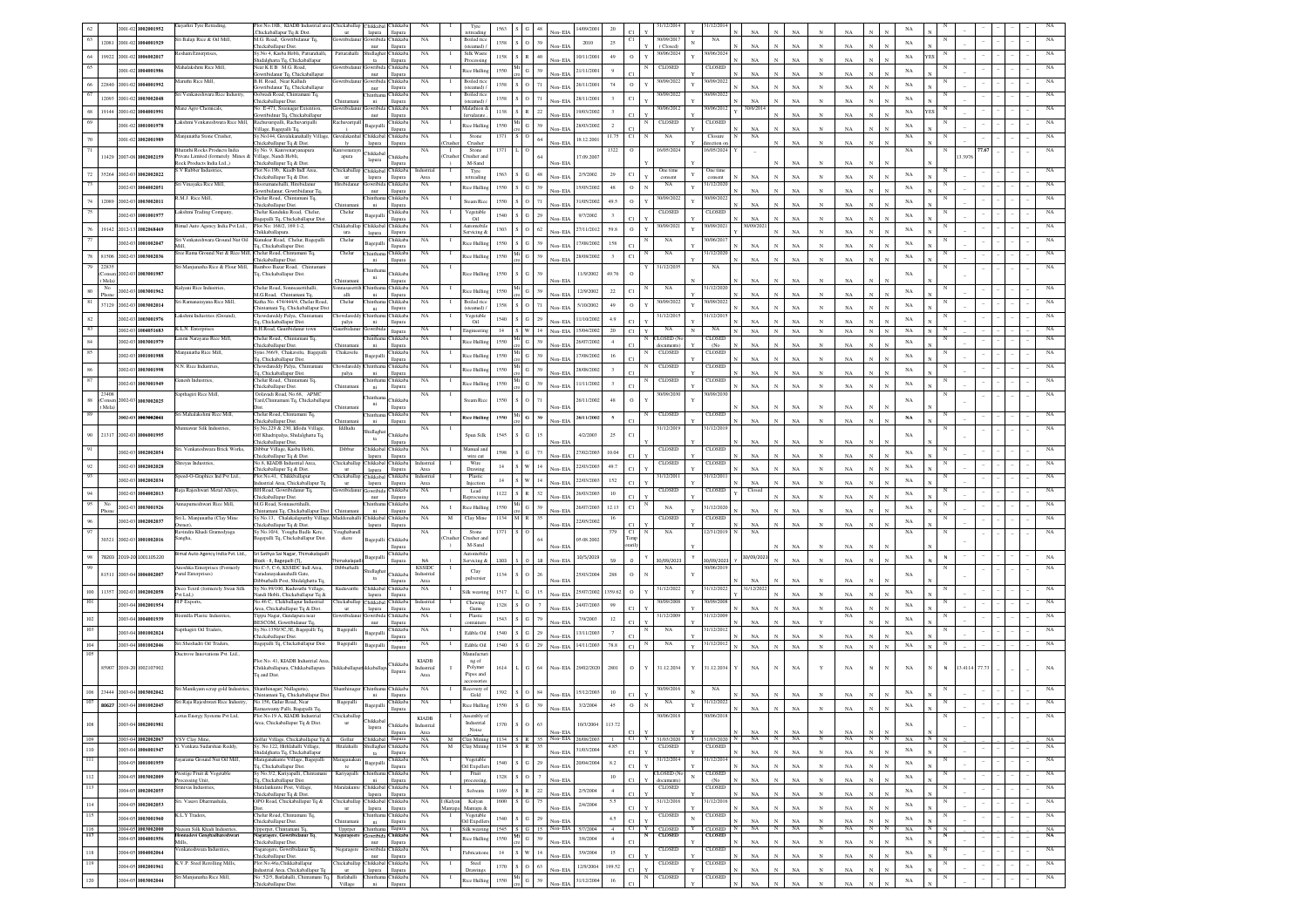| 2004-05 1002001932<br>24/03/2005<br>1370<br>87.87<br>0.141<br><b>Thikkab</b><br>Industrial<br>oduct, ca<br>lapura<br>Iron<br>NA<br>NA<br>NA<br>llapura<br>Area<br>Non-EL<br>furudeshwara Ceramics<br>Sy No. 25,26,27 Maddenahalli<br>hikkabal Chikkab<br>NA<br>Clay Minir<br>1134<br>30/06/201<br>0/06/20<br>Inddenah<br>M<br>S R<br>2004-05 1006002069<br>28/06/200<br>$_{\rm NA}$<br>NA<br>$_{\rm NA}$<br>/illage, Shidalghatta Tq,<br>Non-ELA<br>NA<br>lapura<br>llapura<br>loori Traders.<br>Sy No.27, Dasarahalli Village,<br>Dasarahalli<br>awribida Chikkaba<br>$_{\rm NA}$<br>Mining of<br>30/06/2012<br>30/06/201<br>M<br>1134<br>S R<br>43<br>004-05 1004002001<br>8/7/2004<br>$_{\rm NA}$<br>C1.<br>NA<br>NA<br>NA<br>Non-ELA<br>owribidanur Tq, Chickaballapur<br>nur<br>llapura<br>Feldspar &<br>$_{\rm N}$<br>N<br>shwara Cement & Concrete Block<br>Sy No: 57/5, Gaviganahalli Village<br>Chikkabal Chikkaba<br><b>NA</b><br>Stone<br>1371<br>C1<br>30/06/2013<br>Closure<br><b>NA</b><br>NA<br>viganahall<br>- 1<br>$^{\circ}$<br>45<br>12941 2004-05 1002001944<br>24.12.200<br>124<br>64<br><b>NA</b><br>NA<br>vandi Hobli, Chickaballapur Tq &<br>& Stone Crusher.<br>lapura<br>llapura<br>Tushe<br>Crusher<br>Non-EIA<br>lirection<br>$_{\rm N}$<br>Melur<br>125<br>mary Veterinary Centre<br>Melur Village, Shidlaghatta Taluk,<br>Chikkaba<br><b>NA</b><br>HС<br>VC<br>57<br>NA<br>$\circ$<br>NA<br>NA<br>NA<br>1/12/20<br>W<br>55<br>006070961<br>$004 - 05$<br>NA<br>NA<br>Thickaballapur Dist,<br>ta<br>llapura<br>Non-EL<br>$\overline{2}$<br>Hari Crusher.<br>Sy No:116, Gollahalli Village,<br>Gollahalli<br>Chikkabal Chikkaba<br>NA<br>Stone<br>1371<br>327<br>$\circ$<br>NA<br>0/09/202<br>NA<br>NA<br>- 1<br>∶IO<br>28197<br>1002001983<br>2004-05<br>16.09.200<br>$_{\rm NA}$<br>laristala Hobli, Chickaballapur Tq<br>Non-EIA<br>NA<br>Crusher<br>lapura<br>llapura<br>Tusher at<br>127<br>CLOSED<br>NA<br>NA<br>NA<br>Sri Venkateshwara Stone Crusher,<br>Sv No.21/2. Vedigiriyandla<br>edigiriyanc<br>hikkaba<br>Stone<br>1371<br>C1<br>NA<br>$\mathbf{I}$<br>o<br>35<br>18739<br>$004 - 05$<br>1001002049<br>15.12.200<br>Bagepalli<br>$_{\rm NA}$<br>$_{\rm NA}$<br>.<br>Village, Gulur Road, Bagepalli Tq.<br>Non-EIA<br>Tushe<br>Crusher<br>llapura<br>outhern Agro Industries,<br>No. 43 - B, KIADB Industrial area<br><b>KIADB</b><br>hickaballap<br>Sodium<br>90/06/2022<br>10/06/202<br>Chikkab<br>33468 2005-06 1002002114<br>$S \rvert R$<br>28.22<br>$\circ$<br>128<br>Chikkab.<br>1108<br>60/09/200<br>NA<br>Thickaballapur Tq & Dist.<br>$_{\rm{ur}}$<br>Industrial<br>Hypo<br>lapura<br>Chloride<br><b>NA</b><br>NA<br>NA<br>llapura<br>Area<br>√on- EL<br>No. 7, KIADB Industrial area,<br>31/12/202<br>Paul schaff India PVt Ltd.<br>Chickaballap<br>Chikkabal Chikkaba<br>31/12/2022<br>Industrial<br>Wire<br>129<br>1558 S W 14<br>19137 2005-06 1002002119<br>10/4/2005<br>199<br>$\circ$<br>$_{\rm NA}$<br>NA<br>$_{\rm NA}$<br>NA<br>Chickaballapur Tq & Dist.<br>llapura<br>Area<br>Drawing<br>Non-EL<br>ur<br>lapura<br>1/12/20<br>sturi Plastic Industry<br>Indl Estate, Gowribidanur Tq<br>wribic<br>Chikkab<br><b>KSSID</b><br>31/12/201<br>NA<br>Plastic<br>NA<br>iowribida<br>$S$ $G$<br>2005-06 1004001945<br>1543<br>NA<br>79<br>6/5/2005<br>8<br>$_{\rm NA}$<br>Chickaballapur Dist.<br>nur<br>llapura<br>Industria<br>containe<br>Non-EL<br>umya Industries<br>handraiah Gally, 1st Cross,<br>Chikkab<br>NA<br>Flour<br>CLOSED<br><b>CLOSE</b><br>iowribi<br>$1525$ $\,$ S $\,$ G $\,$ $\,$ 20 $\,$<br>2005-06 1004002033<br>NA<br>3/6/2005<br>8<br>NA<br>$_{\rm NA}$<br>NA<br>M.G.Road, Gowribidanur Tq.<br>nur<br>llapura<br>Milling<br>Non-EL<br>Plot No. 20, KIADB Indl Area,<br>CLOSED<br>uvarna Distileries,<br>hickaballa<br>Thikkabal Chikkaba<br>Industria<br>Rectified<br>CLOSED<br>${\bf S}={\bf O} = 27$<br>27<br>99<br>2005-06 1002002080<br>24/05/2005<br>NA<br>132<br>NA<br>$_{\rm NA}$<br>Chickaballapur Tq & Dist.<br>llapura<br>Non-EL<br>NA<br>Area<br>Spirit<br>lapura<br>šhahintaj Bricks,<br>farahalli Village, Near Power Grid,<br>Harahalli<br>Chikkaba<br>NA<br>Manual ar<br>1/12/201<br>1/12/201<br>hintha<br>$S$ $G$ 73<br>2005-06 1003002125<br>12<br>1598<br>NA<br>6/9/2005<br>NA<br>$_{\rm NA}$<br>NA<br>Thintamani Tq, Chickaballapur Dis<br>ni<br>wire cut<br>Non-EL<br>$_{\rm N}$<br>llapura<br>Dynarx Techonology (India) Itd<br>Plot No.9, KIADB Industrial area<br>hikkaballa<br>Re-<br>30/06/2022<br>30/06/2022<br>30/06/20<br>Thickaballapur Tq & Dist.<br>Chikkab<br><b>KIADB</b><br>distillatio<br>ura<br>134 33786 2008-09 1002073437<br>1171<br>M R<br>61<br>16/07/2008<br>551<br>$\circ$<br>Non-EIA<br>NA<br>YES<br><b>Thikkab</b><br>Industrial<br>of spent<br>lapura<br>$_{\rm NA}$<br>Area<br>solvents<br>NA<br>llapura<br>No. D7&8, KSSIDC Estate.<br>Karnataka Pyro Chimecals,<br>Chikkaba<br><b>KSSIDC</b><br><b>CLOSED</b><br>CLOSEI<br>hintha<br>Strontium<br>005-06 1003002087<br>$S$ R<br>10/10/2005<br>$40\,$<br>1114<br>52<br>$_{\rm NA}$<br>NA<br>$_{\rm NA}$<br>NA<br>Non-EIA<br>hintamani To, Chickaballapur Dis<br>Chintan<br>ni<br>llapura<br>Industrial<br>Nitrate.<br>$_{\rm N}$<br>Balaji Rice Industries<br>Sv No: 118/6A, 118/7A, Kollanpal<br>NA<br>30/09/2022<br>30/09/202<br>6818/1<br>so<br>$\circ$<br>005-06 1003002126<br>1550<br>28/12/2005<br>(V), Kasaba (H), Chinthamani (T),<br>Chikkab<br>Steam Rio<br>48<br>NA<br>1924<br>ni<br>`hikkaballapura (D).<br>NA<br>N <sub>A</sub><br>Hamura<br>31/12/2014<br><b>Esturi Pipe Industries</b><br>SPL Plot no. 2. . Industrial Estate.<br>Gowribida Chikkaba<br><b>KSSIDC</b><br>PVC Piper<br>NA<br>NA<br>iowribidanus<br>24950 2005-06 1004002122<br>$S$ $G$<br>79<br>1614<br>30/01/200<br>$\mathfrak{s}$<br>NA<br>NA<br>$_{\rm NA}$<br>Non-EIA<br>Jowribidanur Tq, Chickaballapur<br>llapura<br>Industrial<br>nur<br>&Z Minerals,<br>10/06/201<br>No.18, Kondavenkapanapalli,<br>NA<br>NA<br>Quarts<br>Condavenkap<br>hinthama Chikkab.<br>${\bf S}={\bf O}=26$<br>138<br>2005-06 1003001946<br>1321<br>27/03/2006<br>20<br>$_{\rm NA}$<br>owdering<br>NA<br>$_{\rm NA}$<br>NA<br>hintamani Tq, Chickaballapur Dist<br>Non-EIA<br>anapalli<br>llapura<br>ni<br>3harti Mobile Limited (AirTel),<br>1/12/2014<br>Bharti Mobile Limited (AirTel),<br>52<br>1.25<br>NA<br>NA<br>Telephone<br>Kurubharape<br>NA<br>shidlagh<br>006001935<br>hata No.353, Kurubarpet,<br>Chikkab<br>18.08.2005<br>005-06<br>$_{\rm NA}$<br>Towers<br>Teleph<br>$_{\rm ta}$<br>$_{\rm NA}$<br>hidalghatta Tq, Chickaballapur<br>llapura<br>Non-EIA<br>NA<br>ne<br>harti Mobile Limited (AirTel),<br>No.667/617, C/o Panduranga Jewels<br>1/12/201<br>wribidan<br>Gowribid:<br>Chikkaba<br>NA<br>NA<br>$\blacksquare$<br>Telephone<br>52<br>1.25<br>$\circ$<br>NA<br>005-06 1004001936<br>52<br>18.08.200<br>$_{\rm NA}$<br>Non-EIA<br>$_{\rm NA}$<br>$_{\rm NA}$<br>M.G Road, Gowribidanur Tq,<br>llapura<br>Towers<br>nur<br>Teleph<br>harti Mobile Limited (AirTel),<br>o.674/1, RVV Complex, Main<br>hikkab.<br>hickaballa<br>Chikkabal<br>NA<br>/12/20<br>NA<br>Telephone<br>1.25<br>52<br>NA<br>2005-06 1002001937<br>18.08.200<br>52<br>NA<br>Non-EIA<br>$_{\rm NA}$<br>$_{\rm NA}$<br>oad, Chickaballapur Tq & Dist<br>llapura<br>Telepho<br>Towers<br>lapura<br>ur<br>ATA Teleservice Ltd.<br>Gurubarapet, Shidalghatta town,<br>hikkaba<br>1/12/201<br>urubarap<br>$_{\rm NA}$<br>NA<br>$\blacksquare$<br>Telephone<br>NA<br>idlagh<br>52<br>52<br>31.03.2005<br>$_{\rm NA}$<br>2005-06 1006002059<br>$_{\rm NA}$<br>Shidalghatta Tq, Chickaballapur<br>Towers<br>Non-EIA<br>$_{\rm N}$<br>NA<br>llapura<br>Teleph<br>ta<br>1/12/201<br>ATA Teleservice Ltd.<br>Sy No. 88/1, katthriguppe Road,<br>$_{\rm NA}$<br>Telephone<br>$\mathbf{o}$<br>$_{\rm NA}$<br>NA<br><b>damaradal</b><br>52<br>$\blacksquare$<br>Chikkaba<br>005-06<br>1002002123<br>elamaradahalli halli, Dibbur post,<br>Chikkah<br><b>Teleph</b><br>03.03.200<br>NA<br>alli<br>Towers<br>lapura<br>Chickaballapur Tq & Dist.<br>$_{\rm NA}$<br>NA<br>llapura<br>Non-EL<br><b>FATA Teleservice Ltd.</b><br>1/12/201<br>NA<br>Sy No. 88/1, katthriguppe Road,<br>clamarada<br>NA<br>$\blacksquare$<br>Telephon<br>52<br>NA<br>Chikkabal<br>005-06<br>1002002124<br>elamaradahalli halli, Dibbur post,<br>Chikkab<br>03.03.200<br>NA<br>alli<br>Teleph<br>Towers<br>lapura<br>hickaballapur To & Dist.<br>NA<br>NA<br>lamur<br>Von-FD<br>Sri Lakshminarashima Stone<br>Sy No.157, Kanivenarayanapura<br>Chikkabal Chikkab.<br>CLOSED<br>NA<br>Ston<br>s o<br>NA<br>NA<br>NA<br>18926<br>2005-06 1002002104<br>64<br>12.04.2005<br><b>NA</b><br>NA<br>Non-EIA<br>$_{\rm N}$<br>usher, (Vivek Enterprises)<br>llage, nandi hobli. Chickaballapu<br>llapura<br>Tushe<br>Crusher<br>apura<br>lapura<br>Sri Nandi Industries, (Tangam Blue<br>Sv.No. 39. Kanvenarav<br>Chikkabal Chikkaba<br>NA<br>Stone<br>1371<br>C1<br>NA<br>Closure<br>NA<br>NA<br>л.<br>$\overline{\phantom{0}}$<br>$64\,$<br>146<br>18927<br>2005-06<br>1002002081<br>27.10.200<br>NA<br>NA<br>Metals.)<br>/illage Nandi Hobli, Chickaballap<br>apura<br>lapura<br>llapura<br>Tushe<br>Crusher<br>Non-EIA<br>Direction i<br>Swathi Enterprises<br>Sy.No. 68, Suddahalli Village,<br>Suddhalli<br>Thikkahal Chikkah<br>NA<br>Stone<br>NA<br>Closure<br>NA<br>NA<br>- 1<br>1371<br>s o<br>114<br>C1<br>005-06 1002002076<br>$64\,$<br>27.10.200<br><b>NA</b><br>NA<br>Iuddenehalli, Nandi Hobli.<br>lapura<br>llapura<br>Tushe<br>Crusher<br>Non-EIA<br>lirection<br>C1<br>NA<br><b>Tanasha Rine Metals</b><br>Sy.No. 39, Kanivenarayanapura<br>anivenaray<br>NA<br>Stone<br>1371<br>$S1$ O<br>40<br>NA<br>Closure<br>- 1<br>Chikkaba<br>.<br>Village, Muddenahalli, Nandi Hobli<br>Chikkab.<br>Crusher<br>NA<br>005-06<br>1002002073<br>apura<br>Crushe<br>27.10.2005<br>rection o<br>lapura<br>25/07/2013<br>$_{\rm NA}$<br>Chickaballapur Tq & Dist.<br>Non-EL<br>NA<br>llapura<br>am Rasayanic Pvt. Ltd.,<br>No. 35, KIADB Indl<br>hickaballap<br>Chikkabal<br>Chikkaba<br>Industria<br>applicatio<br>applicatio<br>19138 2006-07 1002002070<br>${\bf S}={\bf O}$<br>Oxalic Acio<br>1359<br>26/04/200<br>$144\,$<br>$_{\rm NA}$<br>Non-EIA<br>refused<br>$_{\rm NA}$<br>NA<br>Area, Chickaballapur Tq & Dist<br>refused<br>lapura<br>llapura<br>Area<br>No. 4584, Near Adharsha Talkies<br>CLOSED<br>Ioonstar Conusumer Products Pvt<br>NA<br>CLOSE<br>hinth<br>006-07 1003002074<br>Opp. Preethi Scholl M.G. Road,<br><b>Thikkab</b><br>1506<br>i G<br>7/06/200<br>10<br>NA<br>Pulvariser<br>ni<br>hintamani Tq, Chickaballapur Dist.<br>Non-EIA<br>NA<br>$_{\rm NA}$<br>NA<br>llapura<br>Plot No. 23, KIADB Industrial area,<br>Chickaballap Chikkabal Chikkaba<br>Industrial<br>CLOSED<br>CLOSED<br><b>B D S Electronics</b> ,<br>Copper and<br>-1<br>$\mathbf{N}$<br>$\,$ S $\,$ R $\,$ 61<br>2006-07 1002002116<br>1171<br>10<br>$_{\rm NA}$<br>$_{\rm NA}$<br>$_{\rm NA}$<br>Chickaballapur Tq & Dist.<br>llapura<br>Non-EL<br>NA<br>Ferric<br>lapura<br>Area<br>K.N.R. Constructions Ltd., (HMP)<br>Sy No.201, Arur Village, Mandika<br>$_{\rm NA}$<br>0.09.202<br>0.09.202<br>Arur<br>Chikkabal Chikkab<br>Hot mix<br>$\circ$<br>36809 2006-07 1002002162<br>$S$ 0<br>213<br>152<br>1334<br>1/9/2006<br>NA<br>37<br>NA<br>Iobli, Chickaballapur Tq & Dist.<br>llapura<br>plant<br>Von-EL<br>$N_A$<br>N/<br>lapura<br>Plot No. 23, KIADB Industrial area<br>$_{\rm NA}$<br>153<br>emtechs<br>hickaballa<br><b>Thikkaba</b><br>Chikkaba<br>Industria<br>C1<br>0/06/2022<br>Copper an<br>19162<br>$S$ $R$ $61$<br>2006-07 1002002108<br>1171<br>13.3<br>NA<br>26/10/2006<br>$_{\rm NA}$<br>Chickaballapur Tq & Dist.<br>llapura<br>Ferric<br>Non-EIA<br>NA<br>Area<br>/06/20<br>lapura<br>No. Sy No.31/2A, Attigadanapalli,<br>1/12/201<br>harthi Mobile Ltd.<br><b>Thikkab</b><br>$_{\rm NA}$<br>$\mathbbm{I}$<br>Telephone<br>52<br>NA<br>$\rm ^o$<br>$_{\rm NA}$<br>atigadana<br>S W<br>NA<br>52<br>006-07 1001001933<br>18.12.2006<br>$_{\rm NA}$<br>Bagepalli<br>$_{\rm NA}$<br>NA<br>3 agepalli Tq, Chickaballapur Dist.<br>Towers<br>Non-EIA<br>$_{\rm N}$<br>llapura<br><b>Telenl</b><br>harti Mobile Limited (AirTel),<br>Khata No.2753/1769, Narayana<br>NA<br>NA<br>1/12/201<br>NA<br>$\mathbf{I}$<br>Telephor<br>52<br>1.25<br>$\circ$<br>1003001934<br>teddy Complex, KSRTC Bus Stan<br>Chikkab<br>Towers<br>18.12.200<br>$_{\rm NA}$<br>006-00<br>Teleph<br>ni<br>load, Chintamani Tq.<br>NA<br>NA<br>llapura<br>Non-EL<br><b>TATA Teleservice Ltd.</b><br>Sy No.888, Katha No: 971, Cross<br>Chickaballap Chikkabal Chikkaba<br>1/12/201<br>NA<br>Telephor<br>52<br>S W<br>2.25<br>$\circ$<br>N<br>NA<br>NA<br>1002001984<br>52<br>02.11.2006<br>$_{\rm NA}$<br>2006-07<br>Non-EIA<br>NA<br>NA<br>oad, Chickaballapur Tq & Dist.<br>llapura<br>Teleph<br>Towers<br>ur<br>lapura<br>arathi Televentures limited.<br>Site No: 26,27, sy No 176/3,<br>inthama Chikkaba<br>NA<br>$\blacksquare$<br>Telephor<br>NA<br>1/12/201<br>NA<br>52<br>$\circ$<br>1003002135<br>52<br>09.06.200<br>NA<br>006-07<br><b>NA</b><br>NA<br>$_{\rm N}$<br>iiwara. Chintamani To<br>Chintama<br>ni<br>llapura<br>Teleph<br>Towers<br>Non-EIA<br>harathi airtel Limited.<br>Sv No: 132. Hosur, Gowribidanur<br>Hosur<br>Gowribida Chikkab<br>NA<br>$\blacksquare$<br>Telephon<br>52<br>NA<br>1/12/20<br>NA<br>$\circ$<br>1004002141<br>$52\,$<br>006-07<br>29.12.200<br>$_{\rm NA}$<br>NA<br>q, Chickaballapur Dist.<br>nur<br>llapura<br>Towers<br>Non-ELA<br>NA<br>Teleph<br>159<br>52 S W 52 Non-EIA 29.12.2006<br>2006-07 1002002142<br>NA<br>NA<br>Y 31/12/2016 N NA<br>NA N N<br>Bharathi airtel Limited.<br>Sy No. 4/1, nandi, Chickaballapur<br>Nandi<br>Chikkabal Ilapura<br>$\blacksquare$<br>Telephone<br>$1.64$ 0<br>N<br>N<br>NA<br>N<br>NA<br>N<br>N<br>Anil Metal crusher<br>Sv No. 492 (Old Sv No. 404/2).<br>Yalagalahalli<br>NA<br>$\blacksquare$<br>Stone<br>1371<br>slo<br>280.9<br>30/09/2029<br>30/09/2029<br>NA<br>NA<br>7.78<br>Y<br>N<br><b>Thikkabal</b><br>160<br>13092 2006-07 1002002096<br>falagalahalli village, Mandikal<br>Chikkab<br>Crushe<br>Tusher an<br>01.09.200<br>3.6083<br>lapura<br>Iobli, Chickaballapur Tq & Dist.<br>NA<br>$_{\rm NA}$<br>M-Sand<br>Non-EIA<br>llapura<br>10/09/2029<br>30/09/202<br>NA<br>Shree Ayyappaswamy Stone<br>Sy.No. 476 (Old No: 404),<br>Yalagalahall<br>NA<br>$\blacksquare$<br>Stone<br>1371<br><b>NA</b><br>Chikkaba<br>13554<br>1002002099<br>falagalahalli Village, Mandikal<br>hikkab.<br>27.07.200<br>$006 - 07$<br>3.604<br>Crusher<br>rusher.<br>Crushe<br>lapura<br>Hobli, Chickaballapur Tq & Dist<br>NA<br>NA<br>Non-EL<br>llapura<br>oodevi Stone Crushers<br>Sy./No. 39, Kanverayanapura villag<br>Chikkabal Chikkaba<br>$_{\rm NA}$<br>NA<br>Closure<br>NA<br>$_{\rm NA}$<br>anivenarayn<br>Stone<br>1371<br>:   O<br>29<br>C1<br>-1<br>162<br>18736<br>2006-07 1002002086<br>64<br>18.03.200<br>$_{\rm NA}$<br>$_{\rm NA}$<br>Nandi Hobli, Chickaballapur Tq &<br>Crusher<br>Non-EIA<br>N<br>llapura<br>Tushe<br>ection<br>apura<br>lapura<br>R.B Stone Crusher<br>Sy.No. 476 (Old No: 404).<br>Stone<br>$\overline{0}$<br>30/09/202<br>0/09/202<br>NA<br>alagalahall<br>NA<br>$\mathbf{I}$<br>Chikkaba<br>18928 2006-07 1002002090<br>ralagondanahalli Village, Mandikal<br><b>Thikkab</b><br>14.07.200<br>Crusher<br>Crushe<br>lapura<br>Hobli, Chickaballapur Tq & Dist.<br>llapur.<br>Jyothi Granite<br>Sy No. 154/2, Kamma<br>Stone<br>Kammaganah<br>NA<br>NA<br>Closure<br>164<br>2006-07 1004002095<br>64<br>01.03.2006<br>$\mathbb{N}$<br>Hosur Hobli, Gowribidanur Tq,<br>$\it allli$<br>llapura<br>Non-EIA<br>$_{\rm NA}$<br>$_{\rm N}$<br>$_{\rm NA}$<br>$_{\rm N}$<br>nur<br>(Crusher<br>Crusher<br>direction<br>165<br>Sy. No., 183, Boogenahalli Village<br>K. N.R Constructions Ltd.,<br>Chikkaba<br>$_{\rm NA}$<br>$\mathbf{I}$<br>Stone<br>1371<br>$S$ – $\cal{O}$<br>$125\,$<br>C1<br>NA<br>Closure<br>NA<br>$_{\rm NA}$<br>oogenahal<br>006-07 1005002106<br><b>Judibano</b><br>04.11.2006<br>64<br>$_{\rm NA}$<br>$_{\rm N}$<br>NA<br>manahalli Hobli, Gudibande To<br>llapura<br>Crusher<br>Non-FIA<br>irection<br>Tushe<br>Khanija & Khanija,<br>Sy.No. 177, Mindigal Village,<br>Mindigal<br>Chikkaba<br>NA<br>Stone<br>1371<br>NA<br>Closure<br>$_{\rm NA}$<br>$_{\rm NA}$<br>hinthar<br>$\mathbf{I}$<br>$S$ O<br>C1<br>1003002089<br>166<br>006-07<br>64<br>12.04.2006<br>$_{\rm NA}$<br>$_{\rm NA}$<br>$\mathbb{N}$<br>$\mathbf{N}$<br>Munganahalli Hobli, Chintamani T<br>ni<br>llapura<br>Crushe<br>Crusher<br>Non-EIA<br>linytion.<br>167<br>R S Stone Crushers<br>Sy No: 404, Yelagadahalli Village,<br>hikkabal Chikkaba<br>NA<br>Stone<br>1371<br>Cl<br>NA<br>CLOSED<br>NA<br>$_{\rm NA}$<br>alagadahal<br>$\mathbf{I}$<br>$S$ 0<br>23<br>13832 2006-07 1002002117<br>64<br>27.07.2006<br>$_{\rm NA}$<br>NA<br>Mandikal Hobli, Chickaballapur Tq<br>llapura<br>Crusher<br>Non-FIA<br>$\mathbf{v}$<br>lapura<br>'mshe<br>R R Crushers,<br>Sy No.64, Gownapalli Village,<br>Chikkaba<br>$_{\rm NA}$<br>Stone<br>1371<br>C1<br>$_{\rm NA}$<br>Closure<br>$_{\rm NA}$<br>$_{\rm NA}$<br>Gownpalli<br>$\blacksquare$<br>$S$ O<br>38<br>168<br>006-07 1001002091<br>64<br>01.09.200<br>Bagepalli<br>$_{\rm NA}$<br>NA<br>$\mathbf{N}$<br>Non-EIA<br>$_{\rm N}$<br>N<br>Kasaba Hobli, Bagepalli Tq,<br>llapura<br>Crusher<br>Crusher<br>lirection o<br>169<br>NA.<br>S.L.V. Stone Crusher.<br>Sv No. 27. Doddamunimaneal<br>oddam<br>NA<br>$\blacksquare$<br>Stone<br>1371<br>C1<br>NA<br>30/09/2017<br>NA<br>slo<br>23<br>N<br>Village, Ambojidurga Hobli,<br>Chikkab<br>12.04.200<br>006-07 1003002077<br>angal<br>Crushe<br>Crusher<br>64<br>$\rm{ni}$<br>hintamani Tq, Chickaballapur Dist<br>NA<br>NA<br>llapura<br>Non-ELA<br>S.S.S Blue Metals.<br>Sy No. 39, Kanivenarayanapura<br>30/09/2029<br>30/09/2029<br>$_{\rm NA}$<br>Canivenarayn Chikkabal Chikkaba<br>NA<br>$\blacksquare$<br>Plasting<br>1371 S O<br>464<br>$\circ$<br>$_{\rm NA}$<br>77.67<br>Y<br>N<br>3.4044<br>170 21407 2006-07 1002002083<br>$\,$ 64 $\,$<br>31.05.2006<br>$_{\rm NA}$<br>.<br>Village, Nandi Hobli,<br>Sand $\&$<br>Non-EIA<br>$_{\rm N}$<br>$_{\rm NA}$<br>$\mathbf{N}$<br>llapura<br>apura<br>lapura<br>Crusher<br>171<br>Sathya Jyothi Stone Crushers.<br>CLOSED<br>NA<br>(Maniunatha Stone Crushers), Sy<br>Canivenaravr<br>NA<br>$\blacksquare$<br>Stone<br>1371<br>C1<br>NA<br>NA<br>sιo<br>43<br>Chikkaba<br>Chikkaba<br>17.03.200<br>1002002120<br>No. 39, kanivenarayanapura villag<br>Crusher<br>$006-07$<br>Crushe<br>apura<br>lapura<br>andi hobli, Chickaballapur Tq &<br>$_{\rm NA}$<br>$\mathbf{N}$<br>Non-EL<br>$_{\rm NA}$<br>llapura<br>N<br>Chikkabal Chikkaba<br>0/09/2016<br>NA<br>NA<br>NA<br>Shakun Aggregates,<br>Sy.No. 39/6A, Kanevenarayanapura<br>Stone<br>1371<br>374<br>C2<br>NA<br>anivenarayn<br>$\blacksquare$<br>$\overline{\phantom{0}}$<br>172<br>12950 2006-07 1002002075<br>64<br>12.04.2006<br>$_{\rm NA}$<br>Non-EIA<br>$_{\rm NA}$<br>$\mathbf{N}$<br>Village, Nandi Hobli,<br>llapura<br>Crusher an<br>apura<br>lapura<br>Crusher<br>Sy.No. 404, Yelagalahalli Village,<br>173<br>Shiva Stone Crusher<br>C1<br>NA<br>CLOSED<br>NA<br>NA<br>1371<br>22.5<br>NA<br>f elagalahalli<br>Chikkabal Chikkaba<br>$\blacksquare$<br>Stone<br>∶IO<br>N<br>N<br>18657<br>200507-002002085<br>64<br>27.01.200<br>Non-EIA<br>$_{\rm NA}$<br>$_{\rm NA}$<br>$\mathbf{N}$<br>ormerly Jai Hanuman Stone<br>Chickaballapur Tq & Dist.<br>llapura<br>Crusher<br>Crusher<br>lapura<br>iva Stone Crushers,<br>Sy No. 119/2, Nandanagenahalli<br>Chikkabal Chikkaba<br>$_{\rm NA}$<br>Stone<br>$\overline{0}$<br>NA<br>1/09/2023<br>$_{\rm NA}$<br>$_{\rm NA}$<br>$\mathbf{I}$<br>1371<br>436<br>ndanagen<br>  O<br>174<br>12921<br>2006-07 1002002111<br>64<br>14.09.200<br>Village, Mandikall Hobli,<br>Non-EIA<br>$_{\rm NA}$<br>$_{\rm NA}$<br>$_{\rm N}$<br>halli<br>lapura<br>llapura<br>Crusher Crusher, M-<br>$\mathbf N$<br>CLOSED<br>NA<br>175<br>Sree Vinayaka Enterprises,<br>Sy No. 94, Nandanagenahalli village<br>Chikkabal Chikkaba<br>NA<br>Stone<br>C1<br>$_{\rm NA}$<br>$_{\rm NA}$<br>$_{\rm NA}$<br>danagen<br>$\mathbf{I}$<br>1371<br>24<br>$\circ$<br>2006-07 1002002107<br>64<br>13077<br>21.12.200<br>Aandikal Hobli, Chickaballapur Tq<br>Non-EIA<br>$_{\rm NA}$<br>$_{\rm NA}$<br>halli<br>lapura llapura<br>Crusher<br>Crusher |  | miths & Founders (India) Limited | Plot No.24, KIADB Indl Area, | hickaballap |                |              | ron & St |  |  |  | CLOSED | <b>CLOSE</b> |  |  |  |  |  |  |  |             |
|-----------------------------------------------------------------------------------------------------------------------------------------------------------------------------------------------------------------------------------------------------------------------------------------------------------------------------------------------------------------------------------------------------------------------------------------------------------------------------------------------------------------------------------------------------------------------------------------------------------------------------------------------------------------------------------------------------------------------------------------------------------------------------------------------------------------------------------------------------------------------------------------------------------------------------------------------------------------------------------------------------------------------------------------------------------------------------------------------------------------------------------------------------------------------------------------------------------------------------------------------------------------------------------------------------------------------------------------------------------------------------------------------------------------------------------------------------------------------------------------------------------------------------------------------------------------------------------------------------------------------------------------------------------------------------------------------------------------------------------------------------------------------------------------------------------------------------------------------------------------------------------------------------------------------------------------------------------------------------------------------------------------------------------------------------------------------------------------------------------------------------------------------------------------------------------------------------------------------------------------------------------------------------------------------------------------------------------------------------------------------------------------------------------------------------------------------------------------------------------------------------------------------------------------------------------------------------------------------------------------------------------------------------------------------------------------------------------------------------------------------------------------------------------------------------------------------------------------------------------------------------------------------------------------------------------------------------------------------------------------------------------------------------------------------------------------------------------------------------------------------------------------------------------------------------------------------------------------------------------------------------------------------------------------------------------------------------------------------------------------------------------------------------------------------------------------------------------------------------------------------------------------------------------------------------------------------------------------------------------------------------------------------------------------------------------------------------------------------------------------------------------------------------------------------------------------------------------------------------------------------------------------------------------------------------------------------------------------------------------------------------------------------------------------------------------------------------------------------------------------------------------------------------------------------------------------------------------------------------------------------------------------------------------------------------------------------------------------------------------------------------------------------------------------------------------------------------------------------------------------------------------------------------------------------------------------------------------------------------------------------------------------------------------------------------------------------------------------------------------------------------------------------------------------------------------------------------------------------------------------------------------------------------------------------------------------------------------------------------------------------------------------------------------------------------------------------------------------------------------------------------------------------------------------------------------------------------------------------------------------------------------------------------------------------------------------------------------------------------------------------------------------------------------------------------------------------------------------------------------------------------------------------------------------------------------------------------------------------------------------------------------------------------------------------------------------------------------------------------------------------------------------------------------------------------------------------------------------------------------------------------------------------------------------------------------------------------------------------------------------------------------------------------------------------------------------------------------------------------------------------------------------------------------------------------------------------------------------------------------------------------------------------------------------------------------------------------------------------------------------------------------------------------------------------------------------------------------------------------------------------------------------------------------------------------------------------------------------------------------------------------------------------------------------------------------------------------------------------------------------------------------------------------------------------------------------------------------------------------------------------------------------------------------------------------------------------------------------------------------------------------------------------------------------------------------------------------------------------------------------------------------------------------------------------------------------------------------------------------------------------------------------------------------------------------------------------------------------------------------------------------------------------------------------------------------------------------------------------------------------------------------------------------------------------------------------------------------------------------------------------------------------------------------------------------------------------------------------------------------------------------------------------------------------------------------------------------------------------------------------------------------------------------------------------------------------------------------------------------------------------------------------------------------------------------------------------------------------------------------------------------------------------------------------------------------------------------------------------------------------------------------------------------------------------------------------------------------------------------------------------------------------------------------------------------------------------------------------------------------------------------------------------------------------------------------------------------------------------------------------------------------------------------------------------------------------------------------------------------------------------------------------------------------------------------------------------------------------------------------------------------------------------------------------------------------------------------------------------------------------------------------------------------------------------------------------------------------------------------------------------------------------------------------------------------------------------------------------------------------------------------------------------------------------------------------------------------------------------------------------------------------------------------------------------------------------------------------------------------------------------------------------------------------------------------------------------------------------------------------------------------------------------------------------------------------------------------------------------------------------------------------------------------------------------------------------------------------------------------------------------------------------------------------------------------------------------------------------------------------------------------------------------------------------------------------------------------------------------------------------------------------------------------------------------------------------------------------------------------------------------------------------------------------------------------------------------------------------------------------------------------------------------------------------------------------------------------------------------------------------------------------------------------------------------------------------------------------------------------------------------------------------------------------------------------------------------------------------------------------------------------------------------------------------------------------------------------------------------------------------------------------------------------------------------------------------------------------------------------------------------------------------------------------------------------------------------------------------------------------------------------------------------------------------------------------------------------------------------------------------------------------------------------------------------------------------------------------------------------------------------------------------------------------------------------------------------------------------------------------------------------------------------------------------------------------------------------------------------------------------------------------------------------------------------------------------------------------------------------------------------------------------------------------------------------------------------------------------------------------------------------------------------------------------------------------------------------------------------------------------------------------------------------------------------------------------------------------------------------------------------------------------------------------------------------------------------------------------------------------------------------------------------------------------------------------------------------------------------------------------------------------------------------------------------------------------------------------------------------------------------------------------------------------------------------------------------------------------------------------------------------------------------------------------------------------------------------------------------------------------------------------------------------------------------------------------------------------------------------------------------------------------------------------------------------------------------------------------------------------------------------------------------------------------------------------------------------------------------------------------------------------------------------------------------------------------------------------------------------------------------------------------------------------------------------------------------------------------------------------------------------------------------------------------------------------------------------------------------------------------------------------------------------------------------------------------------------------------------------------------------------------------------------------------------------------------------------------------------------------------------------------------------------------------------------------------------------------------------------------------------------------------------------------------------------------------------------------------------------------------------------------------------------------------------------------------------------------------------------------------------------------------------------------------------------------------------------------------------------------------------------------------------------------------------------------------------------------------------------------------------------------------------------------------------------------------------------------------------------------------------------------------------------------------------------------------------------------------------------------------------------------------------------------------------------------------------------------------------------------------------------------------------------------------------------------------------------------------------------------------------------------------------------------------------------------------------------------------------------------------------------------------------------------------------------------------------------------------------------------------------------------------------------------------------------------------------------------------------------------------------------------------------------------------------------------------------------------------------------------------------------------------------------------------------------------------------------------------------------------------------------------------------------------------------------------------------------------------------------------------------------------------------------------------------------------------------------------------------------------------------------------------------------------------------------------------------------------------------------------------------------------------------------------------------------------------------------------------------------------------------------------------------------------------------------------------------------------------------------------------------------------------------------------------------------------------------------------------------------------------------------------------------------------------------------------------------------------------------------------------------------------------------------------------------------------------------------------------------------------------------------------------------------------------------------------------------------------------------------------------------------------------------------------------------------------------------------------------------------------------------------------------------------------------------------------------------------------------------------------------------------------------------------------------------------------------------------------------------------------------------------------------------------------------------------------------------------------------------------------------------------------------------------------------------------------------------------------------------------------------------------------------------------------------------------------------------------------------------------------------------------------------------------------------------------------------------------------------------------------------------------------------------------------------------------------------------------------------------------------------------------------------------------------------------------------------------------------------------------------------------------------------------------------------------------------------------------------------------------------------------------------------------------------------------------------------------------------------------------------------------------------------------------------------------------------------------------------------------------------------------------------------------------------------------------------------------------------------------------------------------------------------------------------------------------------------------------------------------------------------------------------------------------------------------------------------------------------------------------------------------------------------------------------------------------------------------------------------------------------------------------------------------------------------------------------------------------------------------------------------------------------------------------------------------------------------------------------------------------------------------------------------------------------------------------------------------------------------------------------------------------------------------------------------------------------------------------------------------------------------------------------------------------------------------------------------------------------------------------------------------------------------------------------------------------------------------------------------------------------------------------------------------------------------------------------------------------------------------------------------------------------------------------------------------------------------------------------------------------------------------------------------------------------------------------------------------------------------------------------------------------------------------------------------------------------------------------------------------------------------------------------------------------------------------------------------------------------------------------------------------------------------------------------------------------------------------------------------------------------------------------------------------------------------------------------------------------------------------------------------------------------------------------------------------------------------------------------------------------------------------------------------------------------------------------------------------------------------------------------------------------------|--|----------------------------------|------------------------------|-------------|----------------|--------------|----------|--|--|--|--------|--------------|--|--|--|--|--|--|--|-------------|
|                                                                                                                                                                                                                                                                                                                                                                                                                                                                                                                                                                                                                                                                                                                                                                                                                                                                                                                                                                                                                                                                                                                                                                                                                                                                                                                                                                                                                                                                                                                                                                                                                                                                                                                                                                                                                                                                                                                                                                                                                                                                                                                                                                                                                                                                                                                                                                                                                                                                                                                                                                                                                                                                                                                                                                                                                                                                                                                                                                                                                                                                                                                                                                                                                                                                                                                                                                                                                                                                                                                                                                                                                                                                                                                                                                                                                                                                                                                                                                                                                                                                                                                                                                                                                                                                                                                                                                                                                                                                                                                                                                                                                                                                                                                                                                                                                                                                                                                                                                                                                                                                                                                                                                                                                                                                                                                                                                                                                                                                                                                                                                                                                                                                                                                                                                                                                                                                                                                                                                                                                                                                                                                                                                                                                                                                                                                                                                                                                                                                                                                                                                                                                                                                                                                                                                                                                                                                                                                                                                                                                                                                                                                                                                                                                                                                                                                                                                                                                                                                                                                                                                                                                                                                                                                                                                                                                                                                                                                                                                                                                                                                                                                                                                                                                                                                                                                                                                                                                                                                                                                                                                                                                                                                                                                                                                                                                                                                                                                                                                                                                                                                                                                                                                                                                                                                                                                                                                                                                                                                                                                                                                                                                                                                                                                                                                                                                                                                                                                                                                                                                                                                                                                                                                                                                                                                                                                                                                                                                                                                                                                                                                                                                                                                                                                                                                                                                                                                                                                                                                                                                                                                                                                                                                                                                                                                                                                                                                                                                                                                                                                                                                                                                                                                                                                                                                                                                                                                                                                                                                                                                                                                                                                                                                                                                                                                                                                                                                                                                                                                                                                                                                                                                                                                                                                                                                                                                                                                                                                                                                                                                                                                                                                                                                                                                                                                                                                                                                                                                                                                                                                                                                                                                                                                                                                                                                                                                                                                                                                                                                                                                                                                                                                                                                                                                                                                                                                                                                                                                                                                                                                                                                                                                                                                                                                                                                                                                                                                                                                                                                                                                                                                                                                                                                                                                                                                                                                                                                                                                                                                                                                                                                                                                                                                                                                                                                                                                                                                                                                                                                                                                                                                                                                                                                                                                                                                                                                                                                                                                                                                                                                                                                                                                                                                                                                                                                                                                                                                                                                                                                                                                                                                                                                                                                                                                                                                                                                                                                                                                                                                                                                                                                                                                                                                                                                                                                                                                                                                                                                                                                                                                                                                                                                                                                                                                                                                                                                                                                                                                                                                                                                                                                                                                                                                                                                                                                                                                                                                                                                                                                                                                                                                                                                                                                                                                                                                                                                                                                                                                                                                                                                                                                                                                                                                                                                                                                                                                                                                                                                                                                                                                                                                                                                                                                                                                                                                                                                                                                                                                                                                                                           |  | Formerly Bhagavathi Enterprises  | Chickaballapur Tq & Dist.    | $_{\rm ur}$ | <b>Thikkab</b> | <b>KIADB</b> | casting  |  |  |  |        |              |  |  |  |  |  |  |  |             |
|                                                                                                                                                                                                                                                                                                                                                                                                                                                                                                                                                                                                                                                                                                                                                                                                                                                                                                                                                                                                                                                                                                                                                                                                                                                                                                                                                                                                                                                                                                                                                                                                                                                                                                                                                                                                                                                                                                                                                                                                                                                                                                                                                                                                                                                                                                                                                                                                                                                                                                                                                                                                                                                                                                                                                                                                                                                                                                                                                                                                                                                                                                                                                                                                                                                                                                                                                                                                                                                                                                                                                                                                                                                                                                                                                                                                                                                                                                                                                                                                                                                                                                                                                                                                                                                                                                                                                                                                                                                                                                                                                                                                                                                                                                                                                                                                                                                                                                                                                                                                                                                                                                                                                                                                                                                                                                                                                                                                                                                                                                                                                                                                                                                                                                                                                                                                                                                                                                                                                                                                                                                                                                                                                                                                                                                                                                                                                                                                                                                                                                                                                                                                                                                                                                                                                                                                                                                                                                                                                                                                                                                                                                                                                                                                                                                                                                                                                                                                                                                                                                                                                                                                                                                                                                                                                                                                                                                                                                                                                                                                                                                                                                                                                                                                                                                                                                                                                                                                                                                                                                                                                                                                                                                                                                                                                                                                                                                                                                                                                                                                                                                                                                                                                                                                                                                                                                                                                                                                                                                                                                                                                                                                                                                                                                                                                                                                                                                                                                                                                                                                                                                                                                                                                                                                                                                                                                                                                                                                                                                                                                                                                                                                                                                                                                                                                                                                                                                                                                                                                                                                                                                                                                                                                                                                                                                                                                                                                                                                                                                                                                                                                                                                                                                                                                                                                                                                                                                                                                                                                                                                                                                                                                                                                                                                                                                                                                                                                                                                                                                                                                                                                                                                                                                                                                                                                                                                                                                                                                                                                                                                                                                                                                                                                                                                                                                                                                                                                                                                                                                                                                                                                                                                                                                                                                                                                                                                                                                                                                                                                                                                                                                                                                                                                                                                                                                                                                                                                                                                                                                                                                                                                                                                                                                                                                                                                                                                                                                                                                                                                                                                                                                                                                                                                                                                                                                                                                                                                                                                                                                                                                                                                                                                                                                                                                                                                                                                                                                                                                                                                                                                                                                                                                                                                                                                                                                                                                                                                                                                                                                                                                                                                                                                                                                                                                                                                                                                                                                                                                                                                                                                                                                                                                                                                                                                                                                                                                                                                                                                                                                                                                                                                                                                                                                                                                                                                                                                                                                                                                                                                                                                                                                                                                                                                                                                                                                                                                                                                                                                                                                                                                                                                                                                                                                                                                                                                                                                                                                                                                                                                                                                                                                                                                                                                                                                                                                                                                                                                                                                                                                                                                                                                                                                                                                                                                                                                                                                                                                                                                                                                                                                                                                                                                                                                                                                                                                                                                                                                                                                                                                                                                           |  |                                  |                              |             |                |              |          |  |  |  |        |              |  |  |  |  |  |  |  |             |
|                                                                                                                                                                                                                                                                                                                                                                                                                                                                                                                                                                                                                                                                                                                                                                                                                                                                                                                                                                                                                                                                                                                                                                                                                                                                                                                                                                                                                                                                                                                                                                                                                                                                                                                                                                                                                                                                                                                                                                                                                                                                                                                                                                                                                                                                                                                                                                                                                                                                                                                                                                                                                                                                                                                                                                                                                                                                                                                                                                                                                                                                                                                                                                                                                                                                                                                                                                                                                                                                                                                                                                                                                                                                                                                                                                                                                                                                                                                                                                                                                                                                                                                                                                                                                                                                                                                                                                                                                                                                                                                                                                                                                                                                                                                                                                                                                                                                                                                                                                                                                                                                                                                                                                                                                                                                                                                                                                                                                                                                                                                                                                                                                                                                                                                                                                                                                                                                                                                                                                                                                                                                                                                                                                                                                                                                                                                                                                                                                                                                                                                                                                                                                                                                                                                                                                                                                                                                                                                                                                                                                                                                                                                                                                                                                                                                                                                                                                                                                                                                                                                                                                                                                                                                                                                                                                                                                                                                                                                                                                                                                                                                                                                                                                                                                                                                                                                                                                                                                                                                                                                                                                                                                                                                                                                                                                                                                                                                                                                                                                                                                                                                                                                                                                                                                                                                                                                                                                                                                                                                                                                                                                                                                                                                                                                                                                                                                                                                                                                                                                                                                                                                                                                                                                                                                                                                                                                                                                                                                                                                                                                                                                                                                                                                                                                                                                                                                                                                                                                                                                                                                                                                                                                                                                                                                                                                                                                                                                                                                                                                                                                                                                                                                                                                                                                                                                                                                                                                                                                                                                                                                                                                                                                                                                                                                                                                                                                                                                                                                                                                                                                                                                                                                                                                                                                                                                                                                                                                                                                                                                                                                                                                                                                                                                                                                                                                                                                                                                                                                                                                                                                                                                                                                                                                                                                                                                                                                                                                                                                                                                                                                                                                                                                                                                                                                                                                                                                                                                                                                                                                                                                                                                                                                                                                                                                                                                                                                                                                                                                                                                                                                                                                                                                                                                                                                                                                                                                                                                                                                                                                                                                                                                                                                                                                                                                                                                                                                                                                                                                                                                                                                                                                                                                                                                                                                                                                                                                                                                                                                                                                                                                                                                                                                                                                                                                                                                                                                                                                                                                                                                                                                                                                                                                                                                                                                                                                                                                                                                                                                                                                                                                                                                                                                                                                                                                                                                                                                                                                                                                                                                                                                                                                                                                                                                                                                                                                                                                                                                                                                                                                                                                                                                                                                                                                                                                                                                                                                                                                                                                                                                                                                                                                                                                                                                                                                                                                                                                                                                                                                                                                                                                                                                                                                                                                                                                                                                                                                                                                                                                                                                                                                                                                                                                                                                                                                                                                                                                                                                                                                                                                                                           |  |                                  |                              |             |                |              |          |  |  |  |        |              |  |  |  |  |  |  |  |             |
|                                                                                                                                                                                                                                                                                                                                                                                                                                                                                                                                                                                                                                                                                                                                                                                                                                                                                                                                                                                                                                                                                                                                                                                                                                                                                                                                                                                                                                                                                                                                                                                                                                                                                                                                                                                                                                                                                                                                                                                                                                                                                                                                                                                                                                                                                                                                                                                                                                                                                                                                                                                                                                                                                                                                                                                                                                                                                                                                                                                                                                                                                                                                                                                                                                                                                                                                                                                                                                                                                                                                                                                                                                                                                                                                                                                                                                                                                                                                                                                                                                                                                                                                                                                                                                                                                                                                                                                                                                                                                                                                                                                                                                                                                                                                                                                                                                                                                                                                                                                                                                                                                                                                                                                                                                                                                                                                                                                                                                                                                                                                                                                                                                                                                                                                                                                                                                                                                                                                                                                                                                                                                                                                                                                                                                                                                                                                                                                                                                                                                                                                                                                                                                                                                                                                                                                                                                                                                                                                                                                                                                                                                                                                                                                                                                                                                                                                                                                                                                                                                                                                                                                                                                                                                                                                                                                                                                                                                                                                                                                                                                                                                                                                                                                                                                                                                                                                                                                                                                                                                                                                                                                                                                                                                                                                                                                                                                                                                                                                                                                                                                                                                                                                                                                                                                                                                                                                                                                                                                                                                                                                                                                                                                                                                                                                                                                                                                                                                                                                                                                                                                                                                                                                                                                                                                                                                                                                                                                                                                                                                                                                                                                                                                                                                                                                                                                                                                                                                                                                                                                                                                                                                                                                                                                                                                                                                                                                                                                                                                                                                                                                                                                                                                                                                                                                                                                                                                                                                                                                                                                                                                                                                                                                                                                                                                                                                                                                                                                                                                                                                                                                                                                                                                                                                                                                                                                                                                                                                                                                                                                                                                                                                                                                                                                                                                                                                                                                                                                                                                                                                                                                                                                                                                                                                                                                                                                                                                                                                                                                                                                                                                                                                                                                                                                                                                                                                                                                                                                                                                                                                                                                                                                                                                                                                                                                                                                                                                                                                                                                                                                                                                                                                                                                                                                                                                                                                                                                                                                                                                                                                                                                                                                                                                                                                                                                                                                                                                                                                                                                                                                                                                                                                                                                                                                                                                                                                                                                                                                                                                                                                                                                                                                                                                                                                                                                                                                                                                                                                                                                                                                                                                                                                                                                                                                                                                                                                                                                                                                                                                                                                                                                                                                                                                                                                                                                                                                                                                                                                                                                                                                                                                                                                                                                                                                                                                                                                                                                                                                                                                                                                                                                                                                                                                                                                                                                                                                                                                                                                                                                                                                                                                                                                                                                                                                                                                                                                                                                                                                                                                                                                                                                                                                                                                                                                                                                                                                                                                                                                                                                                                                                                                                                                                                                                                                                                                                                                                                                                                                                                                                                                                           |  |                                  |                              |             |                |              |          |  |  |  |        |              |  |  |  |  |  |  |  |             |
|                                                                                                                                                                                                                                                                                                                                                                                                                                                                                                                                                                                                                                                                                                                                                                                                                                                                                                                                                                                                                                                                                                                                                                                                                                                                                                                                                                                                                                                                                                                                                                                                                                                                                                                                                                                                                                                                                                                                                                                                                                                                                                                                                                                                                                                                                                                                                                                                                                                                                                                                                                                                                                                                                                                                                                                                                                                                                                                                                                                                                                                                                                                                                                                                                                                                                                                                                                                                                                                                                                                                                                                                                                                                                                                                                                                                                                                                                                                                                                                                                                                                                                                                                                                                                                                                                                                                                                                                                                                                                                                                                                                                                                                                                                                                                                                                                                                                                                                                                                                                                                                                                                                                                                                                                                                                                                                                                                                                                                                                                                                                                                                                                                                                                                                                                                                                                                                                                                                                                                                                                                                                                                                                                                                                                                                                                                                                                                                                                                                                                                                                                                                                                                                                                                                                                                                                                                                                                                                                                                                                                                                                                                                                                                                                                                                                                                                                                                                                                                                                                                                                                                                                                                                                                                                                                                                                                                                                                                                                                                                                                                                                                                                                                                                                                                                                                                                                                                                                                                                                                                                                                                                                                                                                                                                                                                                                                                                                                                                                                                                                                                                                                                                                                                                                                                                                                                                                                                                                                                                                                                                                                                                                                                                                                                                                                                                                                                                                                                                                                                                                                                                                                                                                                                                                                                                                                                                                                                                                                                                                                                                                                                                                                                                                                                                                                                                                                                                                                                                                                                                                                                                                                                                                                                                                                                                                                                                                                                                                                                                                                                                                                                                                                                                                                                                                                                                                                                                                                                                                                                                                                                                                                                                                                                                                                                                                                                                                                                                                                                                                                                                                                                                                                                                                                                                                                                                                                                                                                                                                                                                                                                                                                                                                                                                                                                                                                                                                                                                                                                                                                                                                                                                                                                                                                                                                                                                                                                                                                                                                                                                                                                                                                                                                                                                                                                                                                                                                                                                                                                                                                                                                                                                                                                                                                                                                                                                                                                                                                                                                                                                                                                                                                                                                                                                                                                                                                                                                                                                                                                                                                                                                                                                                                                                                                                                                                                                                                                                                                                                                                                                                                                                                                                                                                                                                                                                                                                                                                                                                                                                                                                                                                                                                                                                                                                                                                                                                                                                                                                                                                                                                                                                                                                                                                                                                                                                                                                                                                                                                                                                                                                                                                                                                                                                                                                                                                                                                                                                                                                                                                                                                                                                                                                                                                                                                                                                                                                                                                                                                                                                                                                                                                                                                                                                                                                                                                                                                                                                                                                                                                                                                                                                                                                                                                                                                                                                                                                                                                                                                                                                                                                                                                                                                                                                                                                                                                                                                                                                                                                                                                                                                                                                                                                                                                                                                                                                                                                                                                                                                                                                                                                           |  |                                  |                              |             |                |              |          |  |  |  |        |              |  |  |  |  |  |  |  |             |
|                                                                                                                                                                                                                                                                                                                                                                                                                                                                                                                                                                                                                                                                                                                                                                                                                                                                                                                                                                                                                                                                                                                                                                                                                                                                                                                                                                                                                                                                                                                                                                                                                                                                                                                                                                                                                                                                                                                                                                                                                                                                                                                                                                                                                                                                                                                                                                                                                                                                                                                                                                                                                                                                                                                                                                                                                                                                                                                                                                                                                                                                                                                                                                                                                                                                                                                                                                                                                                                                                                                                                                                                                                                                                                                                                                                                                                                                                                                                                                                                                                                                                                                                                                                                                                                                                                                                                                                                                                                                                                                                                                                                                                                                                                                                                                                                                                                                                                                                                                                                                                                                                                                                                                                                                                                                                                                                                                                                                                                                                                                                                                                                                                                                                                                                                                                                                                                                                                                                                                                                                                                                                                                                                                                                                                                                                                                                                                                                                                                                                                                                                                                                                                                                                                                                                                                                                                                                                                                                                                                                                                                                                                                                                                                                                                                                                                                                                                                                                                                                                                                                                                                                                                                                                                                                                                                                                                                                                                                                                                                                                                                                                                                                                                                                                                                                                                                                                                                                                                                                                                                                                                                                                                                                                                                                                                                                                                                                                                                                                                                                                                                                                                                                                                                                                                                                                                                                                                                                                                                                                                                                                                                                                                                                                                                                                                                                                                                                                                                                                                                                                                                                                                                                                                                                                                                                                                                                                                                                                                                                                                                                                                                                                                                                                                                                                                                                                                                                                                                                                                                                                                                                                                                                                                                                                                                                                                                                                                                                                                                                                                                                                                                                                                                                                                                                                                                                                                                                                                                                                                                                                                                                                                                                                                                                                                                                                                                                                                                                                                                                                                                                                                                                                                                                                                                                                                                                                                                                                                                                                                                                                                                                                                                                                                                                                                                                                                                                                                                                                                                                                                                                                                                                                                                                                                                                                                                                                                                                                                                                                                                                                                                                                                                                                                                                                                                                                                                                                                                                                                                                                                                                                                                                                                                                                                                                                                                                                                                                                                                                                                                                                                                                                                                                                                                                                                                                                                                                                                                                                                                                                                                                                                                                                                                                                                                                                                                                                                                                                                                                                                                                                                                                                                                                                                                                                                                                                                                                                                                                                                                                                                                                                                                                                                                                                                                                                                                                                                                                                                                                                                                                                                                                                                                                                                                                                                                                                                                                                                                                                                                                                                                                                                                                                                                                                                                                                                                                                                                                                                                                                                                                                                                                                                                                                                                                                                                                                                                                                                                                                                                                                                                                                                                                                                                                                                                                                                                                                                                                                                                                                                                                                                                                                                                                                                                                                                                                                                                                                                                                                                                                                                                                                                                                                                                                                                                                                                                                                                                                                                                                                                                                                                                                                                                                                                                                                                                                                                                                                                                                                                                                                                           |  |                                  |                              |             |                |              |          |  |  |  |        |              |  |  |  |  |  |  |  | NA          |
|                                                                                                                                                                                                                                                                                                                                                                                                                                                                                                                                                                                                                                                                                                                                                                                                                                                                                                                                                                                                                                                                                                                                                                                                                                                                                                                                                                                                                                                                                                                                                                                                                                                                                                                                                                                                                                                                                                                                                                                                                                                                                                                                                                                                                                                                                                                                                                                                                                                                                                                                                                                                                                                                                                                                                                                                                                                                                                                                                                                                                                                                                                                                                                                                                                                                                                                                                                                                                                                                                                                                                                                                                                                                                                                                                                                                                                                                                                                                                                                                                                                                                                                                                                                                                                                                                                                                                                                                                                                                                                                                                                                                                                                                                                                                                                                                                                                                                                                                                                                                                                                                                                                                                                                                                                                                                                                                                                                                                                                                                                                                                                                                                                                                                                                                                                                                                                                                                                                                                                                                                                                                                                                                                                                                                                                                                                                                                                                                                                                                                                                                                                                                                                                                                                                                                                                                                                                                                                                                                                                                                                                                                                                                                                                                                                                                                                                                                                                                                                                                                                                                                                                                                                                                                                                                                                                                                                                                                                                                                                                                                                                                                                                                                                                                                                                                                                                                                                                                                                                                                                                                                                                                                                                                                                                                                                                                                                                                                                                                                                                                                                                                                                                                                                                                                                                                                                                                                                                                                                                                                                                                                                                                                                                                                                                                                                                                                                                                                                                                                                                                                                                                                                                                                                                                                                                                                                                                                                                                                                                                                                                                                                                                                                                                                                                                                                                                                                                                                                                                                                                                                                                                                                                                                                                                                                                                                                                                                                                                                                                                                                                                                                                                                                                                                                                                                                                                                                                                                                                                                                                                                                                                                                                                                                                                                                                                                                                                                                                                                                                                                                                                                                                                                                                                                                                                                                                                                                                                                                                                                                                                                                                                                                                                                                                                                                                                                                                                                                                                                                                                                                                                                                                                                                                                                                                                                                                                                                                                                                                                                                                                                                                                                                                                                                                                                                                                                                                                                                                                                                                                                                                                                                                                                                                                                                                                                                                                                                                                                                                                                                                                                                                                                                                                                                                                                                                                                                                                                                                                                                                                                                                                                                                                                                                                                                                                                                                                                                                                                                                                                                                                                                                                                                                                                                                                                                                                                                                                                                                                                                                                                                                                                                                                                                                                                                                                                                                                                                                                                                                                                                                                                                                                                                                                                                                                                                                                                                                                                                                                                                                                                                                                                                                                                                                                                                                                                                                                                                                                                                                                                                                                                                                                                                                                                                                                                                                                                                                                                                                                                                                                                                                                                                                                                                                                                                                                                                                                                                                                                                                                                                                                                                                                                                                                                                                                                                                                                                                                                                                                                                                                                                                                                                                                                                                                                                                                                                                                                                                                                                                                                                                                                                                                                                                                                                                                                                                                                                                                                                                                                                                                                                           |  |                                  |                              |             |                |              |          |  |  |  |        |              |  |  |  |  |  |  |  | NA          |
|                                                                                                                                                                                                                                                                                                                                                                                                                                                                                                                                                                                                                                                                                                                                                                                                                                                                                                                                                                                                                                                                                                                                                                                                                                                                                                                                                                                                                                                                                                                                                                                                                                                                                                                                                                                                                                                                                                                                                                                                                                                                                                                                                                                                                                                                                                                                                                                                                                                                                                                                                                                                                                                                                                                                                                                                                                                                                                                                                                                                                                                                                                                                                                                                                                                                                                                                                                                                                                                                                                                                                                                                                                                                                                                                                                                                                                                                                                                                                                                                                                                                                                                                                                                                                                                                                                                                                                                                                                                                                                                                                                                                                                                                                                                                                                                                                                                                                                                                                                                                                                                                                                                                                                                                                                                                                                                                                                                                                                                                                                                                                                                                                                                                                                                                                                                                                                                                                                                                                                                                                                                                                                                                                                                                                                                                                                                                                                                                                                                                                                                                                                                                                                                                                                                                                                                                                                                                                                                                                                                                                                                                                                                                                                                                                                                                                                                                                                                                                                                                                                                                                                                                                                                                                                                                                                                                                                                                                                                                                                                                                                                                                                                                                                                                                                                                                                                                                                                                                                                                                                                                                                                                                                                                                                                                                                                                                                                                                                                                                                                                                                                                                                                                                                                                                                                                                                                                                                                                                                                                                                                                                                                                                                                                                                                                                                                                                                                                                                                                                                                                                                                                                                                                                                                                                                                                                                                                                                                                                                                                                                                                                                                                                                                                                                                                                                                                                                                                                                                                                                                                                                                                                                                                                                                                                                                                                                                                                                                                                                                                                                                                                                                                                                                                                                                                                                                                                                                                                                                                                                                                                                                                                                                                                                                                                                                                                                                                                                                                                                                                                                                                                                                                                                                                                                                                                                                                                                                                                                                                                                                                                                                                                                                                                                                                                                                                                                                                                                                                                                                                                                                                                                                                                                                                                                                                                                                                                                                                                                                                                                                                                                                                                                                                                                                                                                                                                                                                                                                                                                                                                                                                                                                                                                                                                                                                                                                                                                                                                                                                                                                                                                                                                                                                                                                                                                                                                                                                                                                                                                                                                                                                                                                                                                                                                                                                                                                                                                                                                                                                                                                                                                                                                                                                                                                                                                                                                                                                                                                                                                                                                                                                                                                                                                                                                                                                                                                                                                                                                                                                                                                                                                                                                                                                                                                                                                                                                                                                                                                                                                                                                                                                                                                                                                                                                                                                                                                                                                                                                                                                                                                                                                                                                                                                                                                                                                                                                                                                                                                                                                                                                                                                                                                                                                                                                                                                                                                                                                                                                                                                                                                                                                                                                                                                                                                                                                                                                                                                                                                                                                                                                                                                                                                                                                                                                                                                                                                                                                                                                                                                                                                                                                                                                                                                                                                                                                                                                                                                                                                                                                                                                                           |  |                                  |                              |             |                |              |          |  |  |  |        |              |  |  |  |  |  |  |  | NA          |
|                                                                                                                                                                                                                                                                                                                                                                                                                                                                                                                                                                                                                                                                                                                                                                                                                                                                                                                                                                                                                                                                                                                                                                                                                                                                                                                                                                                                                                                                                                                                                                                                                                                                                                                                                                                                                                                                                                                                                                                                                                                                                                                                                                                                                                                                                                                                                                                                                                                                                                                                                                                                                                                                                                                                                                                                                                                                                                                                                                                                                                                                                                                                                                                                                                                                                                                                                                                                                                                                                                                                                                                                                                                                                                                                                                                                                                                                                                                                                                                                                                                                                                                                                                                                                                                                                                                                                                                                                                                                                                                                                                                                                                                                                                                                                                                                                                                                                                                                                                                                                                                                                                                                                                                                                                                                                                                                                                                                                                                                                                                                                                                                                                                                                                                                                                                                                                                                                                                                                                                                                                                                                                                                                                                                                                                                                                                                                                                                                                                                                                                                                                                                                                                                                                                                                                                                                                                                                                                                                                                                                                                                                                                                                                                                                                                                                                                                                                                                                                                                                                                                                                                                                                                                                                                                                                                                                                                                                                                                                                                                                                                                                                                                                                                                                                                                                                                                                                                                                                                                                                                                                                                                                                                                                                                                                                                                                                                                                                                                                                                                                                                                                                                                                                                                                                                                                                                                                                                                                                                                                                                                                                                                                                                                                                                                                                                                                                                                                                                                                                                                                                                                                                                                                                                                                                                                                                                                                                                                                                                                                                                                                                                                                                                                                                                                                                                                                                                                                                                                                                                                                                                                                                                                                                                                                                                                                                                                                                                                                                                                                                                                                                                                                                                                                                                                                                                                                                                                                                                                                                                                                                                                                                                                                                                                                                                                                                                                                                                                                                                                                                                                                                                                                                                                                                                                                                                                                                                                                                                                                                                                                                                                                                                                                                                                                                                                                                                                                                                                                                                                                                                                                                                                                                                                                                                                                                                                                                                                                                                                                                                                                                                                                                                                                                                                                                                                                                                                                                                                                                                                                                                                                                                                                                                                                                                                                                                                                                                                                                                                                                                                                                                                                                                                                                                                                                                                                                                                                                                                                                                                                                                                                                                                                                                                                                                                                                                                                                                                                                                                                                                                                                                                                                                                                                                                                                                                                                                                                                                                                                                                                                                                                                                                                                                                                                                                                                                                                                                                                                                                                                                                                                                                                                                                                                                                                                                                                                                                                                                                                                                                                                                                                                                                                                                                                                                                                                                                                                                                                                                                                                                                                                                                                                                                                                                                                                                                                                                                                                                                                                                                                                                                                                                                                                                                                                                                                                                                                                                                                                                                                                                                                                                                                                                                                                                                                                                                                                                                                                                                                                                                                                                                                                                                                                                                                                                                                                                                                                                                                                                                                                                                                                                                                                                                                                                                                                                                                                                                                                                                                                                                                                           |  |                                  |                              |             |                |              |          |  |  |  |        |              |  |  |  |  |  |  |  |             |
|                                                                                                                                                                                                                                                                                                                                                                                                                                                                                                                                                                                                                                                                                                                                                                                                                                                                                                                                                                                                                                                                                                                                                                                                                                                                                                                                                                                                                                                                                                                                                                                                                                                                                                                                                                                                                                                                                                                                                                                                                                                                                                                                                                                                                                                                                                                                                                                                                                                                                                                                                                                                                                                                                                                                                                                                                                                                                                                                                                                                                                                                                                                                                                                                                                                                                                                                                                                                                                                                                                                                                                                                                                                                                                                                                                                                                                                                                                                                                                                                                                                                                                                                                                                                                                                                                                                                                                                                                                                                                                                                                                                                                                                                                                                                                                                                                                                                                                                                                                                                                                                                                                                                                                                                                                                                                                                                                                                                                                                                                                                                                                                                                                                                                                                                                                                                                                                                                                                                                                                                                                                                                                                                                                                                                                                                                                                                                                                                                                                                                                                                                                                                                                                                                                                                                                                                                                                                                                                                                                                                                                                                                                                                                                                                                                                                                                                                                                                                                                                                                                                                                                                                                                                                                                                                                                                                                                                                                                                                                                                                                                                                                                                                                                                                                                                                                                                                                                                                                                                                                                                                                                                                                                                                                                                                                                                                                                                                                                                                                                                                                                                                                                                                                                                                                                                                                                                                                                                                                                                                                                                                                                                                                                                                                                                                                                                                                                                                                                                                                                                                                                                                                                                                                                                                                                                                                                                                                                                                                                                                                                                                                                                                                                                                                                                                                                                                                                                                                                                                                                                                                                                                                                                                                                                                                                                                                                                                                                                                                                                                                                                                                                                                                                                                                                                                                                                                                                                                                                                                                                                                                                                                                                                                                                                                                                                                                                                                                                                                                                                                                                                                                                                                                                                                                                                                                                                                                                                                                                                                                                                                                                                                                                                                                                                                                                                                                                                                                                                                                                                                                                                                                                                                                                                                                                                                                                                                                                                                                                                                                                                                                                                                                                                                                                                                                                                                                                                                                                                                                                                                                                                                                                                                                                                                                                                                                                                                                                                                                                                                                                                                                                                                                                                                                                                                                                                                                                                                                                                                                                                                                                                                                                                                                                                                                                                                                                                                                                                                                                                                                                                                                                                                                                                                                                                                                                                                                                                                                                                                                                                                                                                                                                                                                                                                                                                                                                                                                                                                                                                                                                                                                                                                                                                                                                                                                                                                                                                                                                                                                                                                                                                                                                                                                                                                                                                                                                                                                                                                                                                                                                                                                                                                                                                                                                                                                                                                                                                                                                                                                                                                                                                                                                                                                                                                                                                                                                                                                                                                                                                                                                                                                                                                                                                                                                                                                                                                                                                                                                                                                                                                                                                                                                                                                                                                                                                                                                                                                                                                                                                                                                                                                                                                                                                                                                                                                                                                                                                                                                                                                                                                                                           |  |                                  |                              |             |                |              |          |  |  |  |        |              |  |  |  |  |  |  |  | NA          |
|                                                                                                                                                                                                                                                                                                                                                                                                                                                                                                                                                                                                                                                                                                                                                                                                                                                                                                                                                                                                                                                                                                                                                                                                                                                                                                                                                                                                                                                                                                                                                                                                                                                                                                                                                                                                                                                                                                                                                                                                                                                                                                                                                                                                                                                                                                                                                                                                                                                                                                                                                                                                                                                                                                                                                                                                                                                                                                                                                                                                                                                                                                                                                                                                                                                                                                                                                                                                                                                                                                                                                                                                                                                                                                                                                                                                                                                                                                                                                                                                                                                                                                                                                                                                                                                                                                                                                                                                                                                                                                                                                                                                                                                                                                                                                                                                                                                                                                                                                                                                                                                                                                                                                                                                                                                                                                                                                                                                                                                                                                                                                                                                                                                                                                                                                                                                                                                                                                                                                                                                                                                                                                                                                                                                                                                                                                                                                                                                                                                                                                                                                                                                                                                                                                                                                                                                                                                                                                                                                                                                                                                                                                                                                                                                                                                                                                                                                                                                                                                                                                                                                                                                                                                                                                                                                                                                                                                                                                                                                                                                                                                                                                                                                                                                                                                                                                                                                                                                                                                                                                                                                                                                                                                                                                                                                                                                                                                                                                                                                                                                                                                                                                                                                                                                                                                                                                                                                                                                                                                                                                                                                                                                                                                                                                                                                                                                                                                                                                                                                                                                                                                                                                                                                                                                                                                                                                                                                                                                                                                                                                                                                                                                                                                                                                                                                                                                                                                                                                                                                                                                                                                                                                                                                                                                                                                                                                                                                                                                                                                                                                                                                                                                                                                                                                                                                                                                                                                                                                                                                                                                                                                                                                                                                                                                                                                                                                                                                                                                                                                                                                                                                                                                                                                                                                                                                                                                                                                                                                                                                                                                                                                                                                                                                                                                                                                                                                                                                                                                                                                                                                                                                                                                                                                                                                                                                                                                                                                                                                                                                                                                                                                                                                                                                                                                                                                                                                                                                                                                                                                                                                                                                                                                                                                                                                                                                                                                                                                                                                                                                                                                                                                                                                                                                                                                                                                                                                                                                                                                                                                                                                                                                                                                                                                                                                                                                                                                                                                                                                                                                                                                                                                                                                                                                                                                                                                                                                                                                                                                                                                                                                                                                                                                                                                                                                                                                                                                                                                                                                                                                                                                                                                                                                                                                                                                                                                                                                                                                                                                                                                                                                                                                                                                                                                                                                                                                                                                                                                                                                                                                                                                                                                                                                                                                                                                                                                                                                                                                                                                                                                                                                                                                                                                                                                                                                                                                                                                                                                                                                                                                                                                                                                                                                                                                                                                                                                                                                                                                                                                                                                                                                                                                                                                                                                                                                                                                                                                                                                                                                                                                                                                                                                                                                                                                                                                                                                                                                                                                                                                                                                                                                           |  |                                  |                              |             |                |              |          |  |  |  |        |              |  |  |  |  |  |  |  | NA          |
|                                                                                                                                                                                                                                                                                                                                                                                                                                                                                                                                                                                                                                                                                                                                                                                                                                                                                                                                                                                                                                                                                                                                                                                                                                                                                                                                                                                                                                                                                                                                                                                                                                                                                                                                                                                                                                                                                                                                                                                                                                                                                                                                                                                                                                                                                                                                                                                                                                                                                                                                                                                                                                                                                                                                                                                                                                                                                                                                                                                                                                                                                                                                                                                                                                                                                                                                                                                                                                                                                                                                                                                                                                                                                                                                                                                                                                                                                                                                                                                                                                                                                                                                                                                                                                                                                                                                                                                                                                                                                                                                                                                                                                                                                                                                                                                                                                                                                                                                                                                                                                                                                                                                                                                                                                                                                                                                                                                                                                                                                                                                                                                                                                                                                                                                                                                                                                                                                                                                                                                                                                                                                                                                                                                                                                                                                                                                                                                                                                                                                                                                                                                                                                                                                                                                                                                                                                                                                                                                                                                                                                                                                                                                                                                                                                                                                                                                                                                                                                                                                                                                                                                                                                                                                                                                                                                                                                                                                                                                                                                                                                                                                                                                                                                                                                                                                                                                                                                                                                                                                                                                                                                                                                                                                                                                                                                                                                                                                                                                                                                                                                                                                                                                                                                                                                                                                                                                                                                                                                                                                                                                                                                                                                                                                                                                                                                                                                                                                                                                                                                                                                                                                                                                                                                                                                                                                                                                                                                                                                                                                                                                                                                                                                                                                                                                                                                                                                                                                                                                                                                                                                                                                                                                                                                                                                                                                                                                                                                                                                                                                                                                                                                                                                                                                                                                                                                                                                                                                                                                                                                                                                                                                                                                                                                                                                                                                                                                                                                                                                                                                                                                                                                                                                                                                                                                                                                                                                                                                                                                                                                                                                                                                                                                                                                                                                                                                                                                                                                                                                                                                                                                                                                                                                                                                                                                                                                                                                                                                                                                                                                                                                                                                                                                                                                                                                                                                                                                                                                                                                                                                                                                                                                                                                                                                                                                                                                                                                                                                                                                                                                                                                                                                                                                                                                                                                                                                                                                                                                                                                                                                                                                                                                                                                                                                                                                                                                                                                                                                                                                                                                                                                                                                                                                                                                                                                                                                                                                                                                                                                                                                                                                                                                                                                                                                                                                                                                                                                                                                                                                                                                                                                                                                                                                                                                                                                                                                                                                                                                                                                                                                                                                                                                                                                                                                                                                                                                                                                                                                                                                                                                                                                                                                                                                                                                                                                                                                                                                                                                                                                                                                                                                                                                                                                                                                                                                                                                                                                                                                                                                                                                                                                                                                                                                                                                                                                                                                                                                                                                                                                                                                                                                                                                                                                                                                                                                                                                                                                                                                                                                                                                                                                                                                                                                                                                                                                                                                                                                                                                                                                                                                                           |  |                                  |                              |             |                |              |          |  |  |  |        |              |  |  |  |  |  |  |  |             |
|                                                                                                                                                                                                                                                                                                                                                                                                                                                                                                                                                                                                                                                                                                                                                                                                                                                                                                                                                                                                                                                                                                                                                                                                                                                                                                                                                                                                                                                                                                                                                                                                                                                                                                                                                                                                                                                                                                                                                                                                                                                                                                                                                                                                                                                                                                                                                                                                                                                                                                                                                                                                                                                                                                                                                                                                                                                                                                                                                                                                                                                                                                                                                                                                                                                                                                                                                                                                                                                                                                                                                                                                                                                                                                                                                                                                                                                                                                                                                                                                                                                                                                                                                                                                                                                                                                                                                                                                                                                                                                                                                                                                                                                                                                                                                                                                                                                                                                                                                                                                                                                                                                                                                                                                                                                                                                                                                                                                                                                                                                                                                                                                                                                                                                                                                                                                                                                                                                                                                                                                                                                                                                                                                                                                                                                                                                                                                                                                                                                                                                                                                                                                                                                                                                                                                                                                                                                                                                                                                                                                                                                                                                                                                                                                                                                                                                                                                                                                                                                                                                                                                                                                                                                                                                                                                                                                                                                                                                                                                                                                                                                                                                                                                                                                                                                                                                                                                                                                                                                                                                                                                                                                                                                                                                                                                                                                                                                                                                                                                                                                                                                                                                                                                                                                                                                                                                                                                                                                                                                                                                                                                                                                                                                                                                                                                                                                                                                                                                                                                                                                                                                                                                                                                                                                                                                                                                                                                                                                                                                                                                                                                                                                                                                                                                                                                                                                                                                                                                                                                                                                                                                                                                                                                                                                                                                                                                                                                                                                                                                                                                                                                                                                                                                                                                                                                                                                                                                                                                                                                                                                                                                                                                                                                                                                                                                                                                                                                                                                                                                                                                                                                                                                                                                                                                                                                                                                                                                                                                                                                                                                                                                                                                                                                                                                                                                                                                                                                                                                                                                                                                                                                                                                                                                                                                                                                                                                                                                                                                                                                                                                                                                                                                                                                                                                                                                                                                                                                                                                                                                                                                                                                                                                                                                                                                                                                                                                                                                                                                                                                                                                                                                                                                                                                                                                                                                                                                                                                                                                                                                                                                                                                                                                                                                                                                                                                                                                                                                                                                                                                                                                                                                                                                                                                                                                                                                                                                                                                                                                                                                                                                                                                                                                                                                                                                                                                                                                                                                                                                                                                                                                                                                                                                                                                                                                                                                                                                                                                                                                                                                                                                                                                                                                                                                                                                                                                                                                                                                                                                                                                                                                                                                                                                                                                                                                                                                                                                                                                                                                                                                                                                                                                                                                                                                                                                                                                                                                                                                                                                                                                                                                                                                                                                                                                                                                                                                                                                                                                                                                                                                                                                                                                                                                                                                                                                                                                                                                                                                                                                                                                                                                                                                                                                                                                                                                                                                                                                                                                                                                                                                                                                           |  |                                  |                              |             |                |              |          |  |  |  |        |              |  |  |  |  |  |  |  |             |
|                                                                                                                                                                                                                                                                                                                                                                                                                                                                                                                                                                                                                                                                                                                                                                                                                                                                                                                                                                                                                                                                                                                                                                                                                                                                                                                                                                                                                                                                                                                                                                                                                                                                                                                                                                                                                                                                                                                                                                                                                                                                                                                                                                                                                                                                                                                                                                                                                                                                                                                                                                                                                                                                                                                                                                                                                                                                                                                                                                                                                                                                                                                                                                                                                                                                                                                                                                                                                                                                                                                                                                                                                                                                                                                                                                                                                                                                                                                                                                                                                                                                                                                                                                                                                                                                                                                                                                                                                                                                                                                                                                                                                                                                                                                                                                                                                                                                                                                                                                                                                                                                                                                                                                                                                                                                                                                                                                                                                                                                                                                                                                                                                                                                                                                                                                                                                                                                                                                                                                                                                                                                                                                                                                                                                                                                                                                                                                                                                                                                                                                                                                                                                                                                                                                                                                                                                                                                                                                                                                                                                                                                                                                                                                                                                                                                                                                                                                                                                                                                                                                                                                                                                                                                                                                                                                                                                                                                                                                                                                                                                                                                                                                                                                                                                                                                                                                                                                                                                                                                                                                                                                                                                                                                                                                                                                                                                                                                                                                                                                                                                                                                                                                                                                                                                                                                                                                                                                                                                                                                                                                                                                                                                                                                                                                                                                                                                                                                                                                                                                                                                                                                                                                                                                                                                                                                                                                                                                                                                                                                                                                                                                                                                                                                                                                                                                                                                                                                                                                                                                                                                                                                                                                                                                                                                                                                                                                                                                                                                                                                                                                                                                                                                                                                                                                                                                                                                                                                                                                                                                                                                                                                                                                                                                                                                                                                                                                                                                                                                                                                                                                                                                                                                                                                                                                                                                                                                                                                                                                                                                                                                                                                                                                                                                                                                                                                                                                                                                                                                                                                                                                                                                                                                                                                                                                                                                                                                                                                                                                                                                                                                                                                                                                                                                                                                                                                                                                                                                                                                                                                                                                                                                                                                                                                                                                                                                                                                                                                                                                                                                                                                                                                                                                                                                                                                                                                                                                                                                                                                                                                                                                                                                                                                                                                                                                                                                                                                                                                                                                                                                                                                                                                                                                                                                                                                                                                                                                                                                                                                                                                                                                                                                                                                                                                                                                                                                                                                                                                                                                                                                                                                                                                                                                                                                                                                                                                                                                                                                                                                                                                                                                                                                                                                                                                                                                                                                                                                                                                                                                                                                                                                                                                                                                                                                                                                                                                                                                                                                                                                                                                                                                                                                                                                                                                                                                                                                                                                                                                                                                                                                                                                                                                                                                                                                                                                                                                                                                                                                                                                                                                                                                                                                                                                                                                                                                                                                                                                                                                                                                                                                                                                                                                                                                                                                                                                                                                                                                                                                                                                                                                                                           |  |                                  |                              |             |                |              |          |  |  |  |        |              |  |  |  |  |  |  |  |             |
|                                                                                                                                                                                                                                                                                                                                                                                                                                                                                                                                                                                                                                                                                                                                                                                                                                                                                                                                                                                                                                                                                                                                                                                                                                                                                                                                                                                                                                                                                                                                                                                                                                                                                                                                                                                                                                                                                                                                                                                                                                                                                                                                                                                                                                                                                                                                                                                                                                                                                                                                                                                                                                                                                                                                                                                                                                                                                                                                                                                                                                                                                                                                                                                                                                                                                                                                                                                                                                                                                                                                                                                                                                                                                                                                                                                                                                                                                                                                                                                                                                                                                                                                                                                                                                                                                                                                                                                                                                                                                                                                                                                                                                                                                                                                                                                                                                                                                                                                                                                                                                                                                                                                                                                                                                                                                                                                                                                                                                                                                                                                                                                                                                                                                                                                                                                                                                                                                                                                                                                                                                                                                                                                                                                                                                                                                                                                                                                                                                                                                                                                                                                                                                                                                                                                                                                                                                                                                                                                                                                                                                                                                                                                                                                                                                                                                                                                                                                                                                                                                                                                                                                                                                                                                                                                                                                                                                                                                                                                                                                                                                                                                                                                                                                                                                                                                                                                                                                                                                                                                                                                                                                                                                                                                                                                                                                                                                                                                                                                                                                                                                                                                                                                                                                                                                                                                                                                                                                                                                                                                                                                                                                                                                                                                                                                                                                                                                                                                                                                                                                                                                                                                                                                                                                                                                                                                                                                                                                                                                                                                                                                                                                                                                                                                                                                                                                                                                                                                                                                                                                                                                                                                                                                                                                                                                                                                                                                                                                                                                                                                                                                                                                                                                                                                                                                                                                                                                                                                                                                                                                                                                                                                                                                                                                                                                                                                                                                                                                                                                                                                                                                                                                                                                                                                                                                                                                                                                                                                                                                                                                                                                                                                                                                                                                                                                                                                                                                                                                                                                                                                                                                                                                                                                                                                                                                                                                                                                                                                                                                                                                                                                                                                                                                                                                                                                                                                                                                                                                                                                                                                                                                                                                                                                                                                                                                                                                                                                                                                                                                                                                                                                                                                                                                                                                                                                                                                                                                                                                                                                                                                                                                                                                                                                                                                                                                                                                                                                                                                                                                                                                                                                                                                                                                                                                                                                                                                                                                                                                                                                                                                                                                                                                                                                                                                                                                                                                                                                                                                                                                                                                                                                                                                                                                                                                                                                                                                                                                                                                                                                                                                                                                                                                                                                                                                                                                                                                                                                                                                                                                                                                                                                                                                                                                                                                                                                                                                                                                                                                                                                                                                                                                                                                                                                                                                                                                                                                                                                                                                                                                                                                                                                                                                                                                                                                                                                                                                                                                                                                                                                                                                                                                                                                                                                                                                                                                                                                                                                                                                                                                                                                                                                                                                                                                                                                                                                                                                                                                                                                                                                                                                                           |  |                                  |                              |             |                |              |          |  |  |  |        |              |  |  |  |  |  |  |  |             |
|                                                                                                                                                                                                                                                                                                                                                                                                                                                                                                                                                                                                                                                                                                                                                                                                                                                                                                                                                                                                                                                                                                                                                                                                                                                                                                                                                                                                                                                                                                                                                                                                                                                                                                                                                                                                                                                                                                                                                                                                                                                                                                                                                                                                                                                                                                                                                                                                                                                                                                                                                                                                                                                                                                                                                                                                                                                                                                                                                                                                                                                                                                                                                                                                                                                                                                                                                                                                                                                                                                                                                                                                                                                                                                                                                                                                                                                                                                                                                                                                                                                                                                                                                                                                                                                                                                                                                                                                                                                                                                                                                                                                                                                                                                                                                                                                                                                                                                                                                                                                                                                                                                                                                                                                                                                                                                                                                                                                                                                                                                                                                                                                                                                                                                                                                                                                                                                                                                                                                                                                                                                                                                                                                                                                                                                                                                                                                                                                                                                                                                                                                                                                                                                                                                                                                                                                                                                                                                                                                                                                                                                                                                                                                                                                                                                                                                                                                                                                                                                                                                                                                                                                                                                                                                                                                                                                                                                                                                                                                                                                                                                                                                                                                                                                                                                                                                                                                                                                                                                                                                                                                                                                                                                                                                                                                                                                                                                                                                                                                                                                                                                                                                                                                                                                                                                                                                                                                                                                                                                                                                                                                                                                                                                                                                                                                                                                                                                                                                                                                                                                                                                                                                                                                                                                                                                                                                                                                                                                                                                                                                                                                                                                                                                                                                                                                                                                                                                                                                                                                                                                                                                                                                                                                                                                                                                                                                                                                                                                                                                                                                                                                                                                                                                                                                                                                                                                                                                                                                                                                                                                                                                                                                                                                                                                                                                                                                                                                                                                                                                                                                                                                                                                                                                                                                                                                                                                                                                                                                                                                                                                                                                                                                                                                                                                                                                                                                                                                                                                                                                                                                                                                                                                                                                                                                                                                                                                                                                                                                                                                                                                                                                                                                                                                                                                                                                                                                                                                                                                                                                                                                                                                                                                                                                                                                                                                                                                                                                                                                                                                                                                                                                                                                                                                                                                                                                                                                                                                                                                                                                                                                                                                                                                                                                                                                                                                                                                                                                                                                                                                                                                                                                                                                                                                                                                                                                                                                                                                                                                                                                                                                                                                                                                                                                                                                                                                                                                                                                                                                                                                                                                                                                                                                                                                                                                                                                                                                                                                                                                                                                                                                                                                                                                                                                                                                                                                                                                                                                                                                                                                                                                                                                                                                                                                                                                                                                                                                                                                                                                                                                                                                                                                                                                                                                                                                                                                                                                                                                                                                                                                                                                                                                                                                                                                                                                                                                                                                                                                                                                                                                                                                                                                                                                                                                                                                                                                                                                                                                                                                                                                                                                                                                                                                                                                                                                                                                                                                                                                                                                                                                                                                           |  |                                  |                              |             |                |              |          |  |  |  |        |              |  |  |  |  |  |  |  |             |
|                                                                                                                                                                                                                                                                                                                                                                                                                                                                                                                                                                                                                                                                                                                                                                                                                                                                                                                                                                                                                                                                                                                                                                                                                                                                                                                                                                                                                                                                                                                                                                                                                                                                                                                                                                                                                                                                                                                                                                                                                                                                                                                                                                                                                                                                                                                                                                                                                                                                                                                                                                                                                                                                                                                                                                                                                                                                                                                                                                                                                                                                                                                                                                                                                                                                                                                                                                                                                                                                                                                                                                                                                                                                                                                                                                                                                                                                                                                                                                                                                                                                                                                                                                                                                                                                                                                                                                                                                                                                                                                                                                                                                                                                                                                                                                                                                                                                                                                                                                                                                                                                                                                                                                                                                                                                                                                                                                                                                                                                                                                                                                                                                                                                                                                                                                                                                                                                                                                                                                                                                                                                                                                                                                                                                                                                                                                                                                                                                                                                                                                                                                                                                                                                                                                                                                                                                                                                                                                                                                                                                                                                                                                                                                                                                                                                                                                                                                                                                                                                                                                                                                                                                                                                                                                                                                                                                                                                                                                                                                                                                                                                                                                                                                                                                                                                                                                                                                                                                                                                                                                                                                                                                                                                                                                                                                                                                                                                                                                                                                                                                                                                                                                                                                                                                                                                                                                                                                                                                                                                                                                                                                                                                                                                                                                                                                                                                                                                                                                                                                                                                                                                                                                                                                                                                                                                                                                                                                                                                                                                                                                                                                                                                                                                                                                                                                                                                                                                                                                                                                                                                                                                                                                                                                                                                                                                                                                                                                                                                                                                                                                                                                                                                                                                                                                                                                                                                                                                                                                                                                                                                                                                                                                                                                                                                                                                                                                                                                                                                                                                                                                                                                                                                                                                                                                                                                                                                                                                                                                                                                                                                                                                                                                                                                                                                                                                                                                                                                                                                                                                                                                                                                                                                                                                                                                                                                                                                                                                                                                                                                                                                                                                                                                                                                                                                                                                                                                                                                                                                                                                                                                                                                                                                                                                                                                                                                                                                                                                                                                                                                                                                                                                                                                                                                                                                                                                                                                                                                                                                                                                                                                                                                                                                                                                                                                                                                                                                                                                                                                                                                                                                                                                                                                                                                                                                                                                                                                                                                                                                                                                                                                                                                                                                                                                                                                                                                                                                                                                                                                                                                                                                                                                                                                                                                                                                                                                                                                                                                                                                                                                                                                                                                                                                                                                                                                                                                                                                                                                                                                                                                                                                                                                                                                                                                                                                                                                                                                                                                                                                                                                                                                                                                                                                                                                                                                                                                                                                                                                                                                                                                                                                                                                                                                                                                                                                                                                                                                                                                                                                                                                                                                                                                                                                                                                                                                                                                                                                                                                                                                                                                                                                                                                                                                                                                                                                                                                                                                                                                                                                                                                                                           |  |                                  |                              |             |                |              |          |  |  |  |        |              |  |  |  |  |  |  |  | NA          |
|                                                                                                                                                                                                                                                                                                                                                                                                                                                                                                                                                                                                                                                                                                                                                                                                                                                                                                                                                                                                                                                                                                                                                                                                                                                                                                                                                                                                                                                                                                                                                                                                                                                                                                                                                                                                                                                                                                                                                                                                                                                                                                                                                                                                                                                                                                                                                                                                                                                                                                                                                                                                                                                                                                                                                                                                                                                                                                                                                                                                                                                                                                                                                                                                                                                                                                                                                                                                                                                                                                                                                                                                                                                                                                                                                                                                                                                                                                                                                                                                                                                                                                                                                                                                                                                                                                                                                                                                                                                                                                                                                                                                                                                                                                                                                                                                                                                                                                                                                                                                                                                                                                                                                                                                                                                                                                                                                                                                                                                                                                                                                                                                                                                                                                                                                                                                                                                                                                                                                                                                                                                                                                                                                                                                                                                                                                                                                                                                                                                                                                                                                                                                                                                                                                                                                                                                                                                                                                                                                                                                                                                                                                                                                                                                                                                                                                                                                                                                                                                                                                                                                                                                                                                                                                                                                                                                                                                                                                                                                                                                                                                                                                                                                                                                                                                                                                                                                                                                                                                                                                                                                                                                                                                                                                                                                                                                                                                                                                                                                                                                                                                                                                                                                                                                                                                                                                                                                                                                                                                                                                                                                                                                                                                                                                                                                                                                                                                                                                                                                                                                                                                                                                                                                                                                                                                                                                                                                                                                                                                                                                                                                                                                                                                                                                                                                                                                                                                                                                                                                                                                                                                                                                                                                                                                                                                                                                                                                                                                                                                                                                                                                                                                                                                                                                                                                                                                                                                                                                                                                                                                                                                                                                                                                                                                                                                                                                                                                                                                                                                                                                                                                                                                                                                                                                                                                                                                                                                                                                                                                                                                                                                                                                                                                                                                                                                                                                                                                                                                                                                                                                                                                                                                                                                                                                                                                                                                                                                                                                                                                                                                                                                                                                                                                                                                                                                                                                                                                                                                                                                                                                                                                                                                                                                                                                                                                                                                                                                                                                                                                                                                                                                                                                                                                                                                                                                                                                                                                                                                                                                                                                                                                                                                                                                                                                                                                                                                                                                                                                                                                                                                                                                                                                                                                                                                                                                                                                                                                                                                                                                                                                                                                                                                                                                                                                                                                                                                                                                                                                                                                                                                                                                                                                                                                                                                                                                                                                                                                                                                                                                                                                                                                                                                                                                                                                                                                                                                                                                                                                                                                                                                                                                                                                                                                                                                                                                                                                                                                                                                                                                                                                                                                                                                                                                                                                                                                                                                                                                                                                                                                                                                                                                                                                                                                                                                                                                                                                                                                                                                                                                                                                                                                                                                                                                                                                                                                                                                                                                                                                                                                                                                                                                                                                                                                                                                                                                                                                                                                                                                                                                                                                           |  |                                  |                              |             |                |              |          |  |  |  |        |              |  |  |  |  |  |  |  |             |
|                                                                                                                                                                                                                                                                                                                                                                                                                                                                                                                                                                                                                                                                                                                                                                                                                                                                                                                                                                                                                                                                                                                                                                                                                                                                                                                                                                                                                                                                                                                                                                                                                                                                                                                                                                                                                                                                                                                                                                                                                                                                                                                                                                                                                                                                                                                                                                                                                                                                                                                                                                                                                                                                                                                                                                                                                                                                                                                                                                                                                                                                                                                                                                                                                                                                                                                                                                                                                                                                                                                                                                                                                                                                                                                                                                                                                                                                                                                                                                                                                                                                                                                                                                                                                                                                                                                                                                                                                                                                                                                                                                                                                                                                                                                                                                                                                                                                                                                                                                                                                                                                                                                                                                                                                                                                                                                                                                                                                                                                                                                                                                                                                                                                                                                                                                                                                                                                                                                                                                                                                                                                                                                                                                                                                                                                                                                                                                                                                                                                                                                                                                                                                                                                                                                                                                                                                                                                                                                                                                                                                                                                                                                                                                                                                                                                                                                                                                                                                                                                                                                                                                                                                                                                                                                                                                                                                                                                                                                                                                                                                                                                                                                                                                                                                                                                                                                                                                                                                                                                                                                                                                                                                                                                                                                                                                                                                                                                                                                                                                                                                                                                                                                                                                                                                                                                                                                                                                                                                                                                                                                                                                                                                                                                                                                                                                                                                                                                                                                                                                                                                                                                                                                                                                                                                                                                                                                                                                                                                                                                                                                                                                                                                                                                                                                                                                                                                                                                                                                                                                                                                                                                                                                                                                                                                                                                                                                                                                                                                                                                                                                                                                                                                                                                                                                                                                                                                                                                                                                                                                                                                                                                                                                                                                                                                                                                                                                                                                                                                                                                                                                                                                                                                                                                                                                                                                                                                                                                                                                                                                                                                                                                                                                                                                                                                                                                                                                                                                                                                                                                                                                                                                                                                                                                                                                                                                                                                                                                                                                                                                                                                                                                                                                                                                                                                                                                                                                                                                                                                                                                                                                                                                                                                                                                                                                                                                                                                                                                                                                                                                                                                                                                                                                                                                                                                                                                                                                                                                                                                                                                                                                                                                                                                                                                                                                                                                                                                                                                                                                                                                                                                                                                                                                                                                                                                                                                                                                                                                                                                                                                                                                                                                                                                                                                                                                                                                                                                                                                                                                                                                                                                                                                                                                                                                                                                                                                                                                                                                                                                                                                                                                                                                                                                                                                                                                                                                                                                                                                                                                                                                                                                                                                                                                                                                                                                                                                                                                                                                                                                                                                                                                                                                                                                                                                                                                                                                                                                                                                                                                                                                                                                                                                                                                                                                                                                                                                                                                                                                                                                                                                                                                                                                                                                                                                                                                                                                                                                                                                                                                                                                                                                                                                                                                                                                                                                                                                                                                                                                                                                                                                                                           |  |                                  |                              |             |                |              |          |  |  |  |        |              |  |  |  |  |  |  |  |             |
|                                                                                                                                                                                                                                                                                                                                                                                                                                                                                                                                                                                                                                                                                                                                                                                                                                                                                                                                                                                                                                                                                                                                                                                                                                                                                                                                                                                                                                                                                                                                                                                                                                                                                                                                                                                                                                                                                                                                                                                                                                                                                                                                                                                                                                                                                                                                                                                                                                                                                                                                                                                                                                                                                                                                                                                                                                                                                                                                                                                                                                                                                                                                                                                                                                                                                                                                                                                                                                                                                                                                                                                                                                                                                                                                                                                                                                                                                                                                                                                                                                                                                                                                                                                                                                                                                                                                                                                                                                                                                                                                                                                                                                                                                                                                                                                                                                                                                                                                                                                                                                                                                                                                                                                                                                                                                                                                                                                                                                                                                                                                                                                                                                                                                                                                                                                                                                                                                                                                                                                                                                                                                                                                                                                                                                                                                                                                                                                                                                                                                                                                                                                                                                                                                                                                                                                                                                                                                                                                                                                                                                                                                                                                                                                                                                                                                                                                                                                                                                                                                                                                                                                                                                                                                                                                                                                                                                                                                                                                                                                                                                                                                                                                                                                                                                                                                                                                                                                                                                                                                                                                                                                                                                                                                                                                                                                                                                                                                                                                                                                                                                                                                                                                                                                                                                                                                                                                                                                                                                                                                                                                                                                                                                                                                                                                                                                                                                                                                                                                                                                                                                                                                                                                                                                                                                                                                                                                                                                                                                                                                                                                                                                                                                                                                                                                                                                                                                                                                                                                                                                                                                                                                                                                                                                                                                                                                                                                                                                                                                                                                                                                                                                                                                                                                                                                                                                                                                                                                                                                                                                                                                                                                                                                                                                                                                                                                                                                                                                                                                                                                                                                                                                                                                                                                                                                                                                                                                                                                                                                                                                                                                                                                                                                                                                                                                                                                                                                                                                                                                                                                                                                                                                                                                                                                                                                                                                                                                                                                                                                                                                                                                                                                                                                                                                                                                                                                                                                                                                                                                                                                                                                                                                                                                                                                                                                                                                                                                                                                                                                                                                                                                                                                                                                                                                                                                                                                                                                                                                                                                                                                                                                                                                                                                                                                                                                                                                                                                                                                                                                                                                                                                                                                                                                                                                                                                                                                                                                                                                                                                                                                                                                                                                                                                                                                                                                                                                                                                                                                                                                                                                                                                                                                                                                                                                                                                                                                                                                                                                                                                                                                                                                                                                                                                                                                                                                                                                                                                                                                                                                                                                                                                                                                                                                                                                                                                                                                                                                                                                                                                                                                                                                                                                                                                                                                                                                                                                                                                                                                                                                                                                                                                                                                                                                                                                                                                                                                                                                                                                                                                                                                                                                                                                                                                                                                                                                                                                                                                                                                                                                                                                                                                                                                                                                                                                                                                                                                                                                                                                                                                                                                                           |  |                                  |                              |             |                |              |          |  |  |  |        |              |  |  |  |  |  |  |  |             |
|                                                                                                                                                                                                                                                                                                                                                                                                                                                                                                                                                                                                                                                                                                                                                                                                                                                                                                                                                                                                                                                                                                                                                                                                                                                                                                                                                                                                                                                                                                                                                                                                                                                                                                                                                                                                                                                                                                                                                                                                                                                                                                                                                                                                                                                                                                                                                                                                                                                                                                                                                                                                                                                                                                                                                                                                                                                                                                                                                                                                                                                                                                                                                                                                                                                                                                                                                                                                                                                                                                                                                                                                                                                                                                                                                                                                                                                                                                                                                                                                                                                                                                                                                                                                                                                                                                                                                                                                                                                                                                                                                                                                                                                                                                                                                                                                                                                                                                                                                                                                                                                                                                                                                                                                                                                                                                                                                                                                                                                                                                                                                                                                                                                                                                                                                                                                                                                                                                                                                                                                                                                                                                                                                                                                                                                                                                                                                                                                                                                                                                                                                                                                                                                                                                                                                                                                                                                                                                                                                                                                                                                                                                                                                                                                                                                                                                                                                                                                                                                                                                                                                                                                                                                                                                                                                                                                                                                                                                                                                                                                                                                                                                                                                                                                                                                                                                                                                                                                                                                                                                                                                                                                                                                                                                                                                                                                                                                                                                                                                                                                                                                                                                                                                                                                                                                                                                                                                                                                                                                                                                                                                                                                                                                                                                                                                                                                                                                                                                                                                                                                                                                                                                                                                                                                                                                                                                                                                                                                                                                                                                                                                                                                                                                                                                                                                                                                                                                                                                                                                                                                                                                                                                                                                                                                                                                                                                                                                                                                                                                                                                                                                                                                                                                                                                                                                                                                                                                                                                                                                                                                                                                                                                                                                                                                                                                                                                                                                                                                                                                                                                                                                                                                                                                                                                                                                                                                                                                                                                                                                                                                                                                                                                                                                                                                                                                                                                                                                                                                                                                                                                                                                                                                                                                                                                                                                                                                                                                                                                                                                                                                                                                                                                                                                                                                                                                                                                                                                                                                                                                                                                                                                                                                                                                                                                                                                                                                                                                                                                                                                                                                                                                                                                                                                                                                                                                                                                                                                                                                                                                                                                                                                                                                                                                                                                                                                                                                                                                                                                                                                                                                                                                                                                                                                                                                                                                                                                                                                                                                                                                                                                                                                                                                                                                                                                                                                                                                                                                                                                                                                                                                                                                                                                                                                                                                                                                                                                                                                                                                                                                                                                                                                                                                                                                                                                                                                                                                                                                                                                                                                                                                                                                                                                                                                                                                                                                                                                                                                                                                                                                                                                                                                                                                                                                                                                                                                                                                                                                                                                                                                                                                                                                                                                                                                                                                                                                                                                                                                                                                                                                                                                                                                                                                                                                                                                                                                                                                                                                                                                                                                                                                                                                                                                                                                                                                                                                                                                                                                                                                                                                                                                           |  |                                  |                              |             |                |              |          |  |  |  |        |              |  |  |  |  |  |  |  |             |
|                                                                                                                                                                                                                                                                                                                                                                                                                                                                                                                                                                                                                                                                                                                                                                                                                                                                                                                                                                                                                                                                                                                                                                                                                                                                                                                                                                                                                                                                                                                                                                                                                                                                                                                                                                                                                                                                                                                                                                                                                                                                                                                                                                                                                                                                                                                                                                                                                                                                                                                                                                                                                                                                                                                                                                                                                                                                                                                                                                                                                                                                                                                                                                                                                                                                                                                                                                                                                                                                                                                                                                                                                                                                                                                                                                                                                                                                                                                                                                                                                                                                                                                                                                                                                                                                                                                                                                                                                                                                                                                                                                                                                                                                                                                                                                                                                                                                                                                                                                                                                                                                                                                                                                                                                                                                                                                                                                                                                                                                                                                                                                                                                                                                                                                                                                                                                                                                                                                                                                                                                                                                                                                                                                                                                                                                                                                                                                                                                                                                                                                                                                                                                                                                                                                                                                                                                                                                                                                                                                                                                                                                                                                                                                                                                                                                                                                                                                                                                                                                                                                                                                                                                                                                                                                                                                                                                                                                                                                                                                                                                                                                                                                                                                                                                                                                                                                                                                                                                                                                                                                                                                                                                                                                                                                                                                                                                                                                                                                                                                                                                                                                                                                                                                                                                                                                                                                                                                                                                                                                                                                                                                                                                                                                                                                                                                                                                                                                                                                                                                                                                                                                                                                                                                                                                                                                                                                                                                                                                                                                                                                                                                                                                                                                                                                                                                                                                                                                                                                                                                                                                                                                                                                                                                                                                                                                                                                                                                                                                                                                                                                                                                                                                                                                                                                                                                                                                                                                                                                                                                                                                                                                                                                                                                                                                                                                                                                                                                                                                                                                                                                                                                                                                                                                                                                                                                                                                                                                                                                                                                                                                                                                                                                                                                                                                                                                                                                                                                                                                                                                                                                                                                                                                                                                                                                                                                                                                                                                                                                                                                                                                                                                                                                                                                                                                                                                                                                                                                                                                                                                                                                                                                                                                                                                                                                                                                                                                                                                                                                                                                                                                                                                                                                                                                                                                                                                                                                                                                                                                                                                                                                                                                                                                                                                                                                                                                                                                                                                                                                                                                                                                                                                                                                                                                                                                                                                                                                                                                                                                                                                                                                                                                                                                                                                                                                                                                                                                                                                                                                                                                                                                                                                                                                                                                                                                                                                                                                                                                                                                                                                                                                                                                                                                                                                                                                                                                                                                                                                                                                                                                                                                                                                                                                                                                                                                                                                                                                                                                                                                                                                                                                                                                                                                                                                                                                                                                                                                                                                                                                                                                                                                                                                                                                                                                                                                                                                                                                                                                                                                                                                                                                                                                                                                                                                                                                                                                                                                                                                                                                                                                                                                                                                                                                                                                                                                                                                                                                                                                                                                                                                                                           |  |                                  |                              |             |                |              |          |  |  |  |        |              |  |  |  |  |  |  |  |             |
|                                                                                                                                                                                                                                                                                                                                                                                                                                                                                                                                                                                                                                                                                                                                                                                                                                                                                                                                                                                                                                                                                                                                                                                                                                                                                                                                                                                                                                                                                                                                                                                                                                                                                                                                                                                                                                                                                                                                                                                                                                                                                                                                                                                                                                                                                                                                                                                                                                                                                                                                                                                                                                                                                                                                                                                                                                                                                                                                                                                                                                                                                                                                                                                                                                                                                                                                                                                                                                                                                                                                                                                                                                                                                                                                                                                                                                                                                                                                                                                                                                                                                                                                                                                                                                                                                                                                                                                                                                                                                                                                                                                                                                                                                                                                                                                                                                                                                                                                                                                                                                                                                                                                                                                                                                                                                                                                                                                                                                                                                                                                                                                                                                                                                                                                                                                                                                                                                                                                                                                                                                                                                                                                                                                                                                                                                                                                                                                                                                                                                                                                                                                                                                                                                                                                                                                                                                                                                                                                                                                                                                                                                                                                                                                                                                                                                                                                                                                                                                                                                                                                                                                                                                                                                                                                                                                                                                                                                                                                                                                                                                                                                                                                                                                                                                                                                                                                                                                                                                                                                                                                                                                                                                                                                                                                                                                                                                                                                                                                                                                                                                                                                                                                                                                                                                                                                                                                                                                                                                                                                                                                                                                                                                                                                                                                                                                                                                                                                                                                                                                                                                                                                                                                                                                                                                                                                                                                                                                                                                                                                                                                                                                                                                                                                                                                                                                                                                                                                                                                                                                                                                                                                                                                                                                                                                                                                                                                                                                                                                                                                                                                                                                                                                                                                                                                                                                                                                                                                                                                                                                                                                                                                                                                                                                                                                                                                                                                                                                                                                                                                                                                                                                                                                                                                                                                                                                                                                                                                                                                                                                                                                                                                                                                                                                                                                                                                                                                                                                                                                                                                                                                                                                                                                                                                                                                                                                                                                                                                                                                                                                                                                                                                                                                                                                                                                                                                                                                                                                                                                                                                                                                                                                                                                                                                                                                                                                                                                                                                                                                                                                                                                                                                                                                                                                                                                                                                                                                                                                                                                                                                                                                                                                                                                                                                                                                                                                                                                                                                                                                                                                                                                                                                                                                                                                                                                                                                                                                                                                                                                                                                                                                                                                                                                                                                                                                                                                                                                                                                                                                                                                                                                                                                                                                                                                                                                                                                                                                                                                                                                                                                                                                                                                                                                                                                                                                                                                                                                                                                                                                                                                                                                                                                                                                                                                                                                                                                                                                                                                                                                                                                                                                                                                                                                                                                                                                                                                                                                                                                                                                                                                                                                                                                                                                                                                                                                                                                                                                                                                                                                                                                                                                                                                                                                                                                                                                                                                                                                                                                                                                                                                                                                                                                                                                                                                                                                                                                                                                                                                                                                                                                                           |  |                                  |                              |             |                |              |          |  |  |  |        |              |  |  |  |  |  |  |  |             |
|                                                                                                                                                                                                                                                                                                                                                                                                                                                                                                                                                                                                                                                                                                                                                                                                                                                                                                                                                                                                                                                                                                                                                                                                                                                                                                                                                                                                                                                                                                                                                                                                                                                                                                                                                                                                                                                                                                                                                                                                                                                                                                                                                                                                                                                                                                                                                                                                                                                                                                                                                                                                                                                                                                                                                                                                                                                                                                                                                                                                                                                                                                                                                                                                                                                                                                                                                                                                                                                                                                                                                                                                                                                                                                                                                                                                                                                                                                                                                                                                                                                                                                                                                                                                                                                                                                                                                                                                                                                                                                                                                                                                                                                                                                                                                                                                                                                                                                                                                                                                                                                                                                                                                                                                                                                                                                                                                                                                                                                                                                                                                                                                                                                                                                                                                                                                                                                                                                                                                                                                                                                                                                                                                                                                                                                                                                                                                                                                                                                                                                                                                                                                                                                                                                                                                                                                                                                                                                                                                                                                                                                                                                                                                                                                                                                                                                                                                                                                                                                                                                                                                                                                                                                                                                                                                                                                                                                                                                                                                                                                                                                                                                                                                                                                                                                                                                                                                                                                                                                                                                                                                                                                                                                                                                                                                                                                                                                                                                                                                                                                                                                                                                                                                                                                                                                                                                                                                                                                                                                                                                                                                                                                                                                                                                                                                                                                                                                                                                                                                                                                                                                                                                                                                                                                                                                                                                                                                                                                                                                                                                                                                                                                                                                                                                                                                                                                                                                                                                                                                                                                                                                                                                                                                                                                                                                                                                                                                                                                                                                                                                                                                                                                                                                                                                                                                                                                                                                                                                                                                                                                                                                                                                                                                                                                                                                                                                                                                                                                                                                                                                                                                                                                                                                                                                                                                                                                                                                                                                                                                                                                                                                                                                                                                                                                                                                                                                                                                                                                                                                                                                                                                                                                                                                                                                                                                                                                                                                                                                                                                                                                                                                                                                                                                                                                                                                                                                                                                                                                                                                                                                                                                                                                                                                                                                                                                                                                                                                                                                                                                                                                                                                                                                                                                                                                                                                                                                                                                                                                                                                                                                                                                                                                                                                                                                                                                                                                                                                                                                                                                                                                                                                                                                                                                                                                                                                                                                                                                                                                                                                                                                                                                                                                                                                                                                                                                                                                                                                                                                                                                                                                                                                                                                                                                                                                                                                                                                                                                                                                                                                                                                                                                                                                                                                                                                                                                                                                                                                                                                                                                                                                                                                                                                                                                                                                                                                                                                                                                                                                                                                                                                                                                                                                                                                                                                                                                                                                                                                                                                                                                                                                                                                                                                                                                                                                                                                                                                                                                                                                                                                                                                                                                                                                                                                                                                                                                                                                                                                                                                                                                                                                                                                                                                                                                                                                                                                                                                                                                                                                                                                                                                           |  |                                  |                              |             |                |              |          |  |  |  |        |              |  |  |  |  |  |  |  | NA          |
|                                                                                                                                                                                                                                                                                                                                                                                                                                                                                                                                                                                                                                                                                                                                                                                                                                                                                                                                                                                                                                                                                                                                                                                                                                                                                                                                                                                                                                                                                                                                                                                                                                                                                                                                                                                                                                                                                                                                                                                                                                                                                                                                                                                                                                                                                                                                                                                                                                                                                                                                                                                                                                                                                                                                                                                                                                                                                                                                                                                                                                                                                                                                                                                                                                                                                                                                                                                                                                                                                                                                                                                                                                                                                                                                                                                                                                                                                                                                                                                                                                                                                                                                                                                                                                                                                                                                                                                                                                                                                                                                                                                                                                                                                                                                                                                                                                                                                                                                                                                                                                                                                                                                                                                                                                                                                                                                                                                                                                                                                                                                                                                                                                                                                                                                                                                                                                                                                                                                                                                                                                                                                                                                                                                                                                                                                                                                                                                                                                                                                                                                                                                                                                                                                                                                                                                                                                                                                                                                                                                                                                                                                                                                                                                                                                                                                                                                                                                                                                                                                                                                                                                                                                                                                                                                                                                                                                                                                                                                                                                                                                                                                                                                                                                                                                                                                                                                                                                                                                                                                                                                                                                                                                                                                                                                                                                                                                                                                                                                                                                                                                                                                                                                                                                                                                                                                                                                                                                                                                                                                                                                                                                                                                                                                                                                                                                                                                                                                                                                                                                                                                                                                                                                                                                                                                                                                                                                                                                                                                                                                                                                                                                                                                                                                                                                                                                                                                                                                                                                                                                                                                                                                                                                                                                                                                                                                                                                                                                                                                                                                                                                                                                                                                                                                                                                                                                                                                                                                                                                                                                                                                                                                                                                                                                                                                                                                                                                                                                                                                                                                                                                                                                                                                                                                                                                                                                                                                                                                                                                                                                                                                                                                                                                                                                                                                                                                                                                                                                                                                                                                                                                                                                                                                                                                                                                                                                                                                                                                                                                                                                                                                                                                                                                                                                                                                                                                                                                                                                                                                                                                                                                                                                                                                                                                                                                                                                                                                                                                                                                                                                                                                                                                                                                                                                                                                                                                                                                                                                                                                                                                                                                                                                                                                                                                                                                                                                                                                                                                                                                                                                                                                                                                                                                                                                                                                                                                                                                                                                                                                                                                                                                                                                                                                                                                                                                                                                                                                                                                                                                                                                                                                                                                                                                                                                                                                                                                                                                                                                                                                                                                                                                                                                                                                                                                                                                                                                                                                                                                                                                                                                                                                                                                                                                                                                                                                                                                                                                                                                                                                                                                                                                                                                                                                                                                                                                                                                                                                                                                                                                                                                                                                                                                                                                                                                                                                                                                                                                                                                                                                                                                                                                                                                                                                                                                                                                                                                                                                                                                                                                                                                                                                                                                                                                                                                                                                                                                                                                                                                                                                                                                                           |  |                                  |                              |             |                |              |          |  |  |  |        |              |  |  |  |  |  |  |  |             |
|                                                                                                                                                                                                                                                                                                                                                                                                                                                                                                                                                                                                                                                                                                                                                                                                                                                                                                                                                                                                                                                                                                                                                                                                                                                                                                                                                                                                                                                                                                                                                                                                                                                                                                                                                                                                                                                                                                                                                                                                                                                                                                                                                                                                                                                                                                                                                                                                                                                                                                                                                                                                                                                                                                                                                                                                                                                                                                                                                                                                                                                                                                                                                                                                                                                                                                                                                                                                                                                                                                                                                                                                                                                                                                                                                                                                                                                                                                                                                                                                                                                                                                                                                                                                                                                                                                                                                                                                                                                                                                                                                                                                                                                                                                                                                                                                                                                                                                                                                                                                                                                                                                                                                                                                                                                                                                                                                                                                                                                                                                                                                                                                                                                                                                                                                                                                                                                                                                                                                                                                                                                                                                                                                                                                                                                                                                                                                                                                                                                                                                                                                                                                                                                                                                                                                                                                                                                                                                                                                                                                                                                                                                                                                                                                                                                                                                                                                                                                                                                                                                                                                                                                                                                                                                                                                                                                                                                                                                                                                                                                                                                                                                                                                                                                                                                                                                                                                                                                                                                                                                                                                                                                                                                                                                                                                                                                                                                                                                                                                                                                                                                                                                                                                                                                                                                                                                                                                                                                                                                                                                                                                                                                                                                                                                                                                                                                                                                                                                                                                                                                                                                                                                                                                                                                                                                                                                                                                                                                                                                                                                                                                                                                                                                                                                                                                                                                                                                                                                                                                                                                                                                                                                                                                                                                                                                                                                                                                                                                                                                                                                                                                                                                                                                                                                                                                                                                                                                                                                                                                                                                                                                                                                                                                                                                                                                                                                                                                                                                                                                                                                                                                                                                                                                                                                                                                                                                                                                                                                                                                                                                                                                                                                                                                                                                                                                                                                                                                                                                                                                                                                                                                                                                                                                                                                                                                                                                                                                                                                                                                                                                                                                                                                                                                                                                                                                                                                                                                                                                                                                                                                                                                                                                                                                                                                                                                                                                                                                                                                                                                                                                                                                                                                                                                                                                                                                                                                                                                                                                                                                                                                                                                                                                                                                                                                                                                                                                                                                                                                                                                                                                                                                                                                                                                                                                                                                                                                                                                                                                                                                                                                                                                                                                                                                                                                                                                                                                                                                                                                                                                                                                                                                                                                                                                                                                                                                                                                                                                                                                                                                                                                                                                                                                                                                                                                                                                                                                                                                                                                                                                                                                                                                                                                                                                                                                                                                                                                                                                                                                                                                                                                                                                                                                                                                                                                                                                                                                                                                                                                                                                                                                                                                                                                                                                                                                                                                                                                                                                                                                                                                                                                                                                                                                                                                                                                                                                                                                                                                                                                                                                                                                                                                                                                                                                                                                                                                                                                                                                                                                                                                                                                           |  |                                  |                              |             |                |              |          |  |  |  |        |              |  |  |  |  |  |  |  |             |
|                                                                                                                                                                                                                                                                                                                                                                                                                                                                                                                                                                                                                                                                                                                                                                                                                                                                                                                                                                                                                                                                                                                                                                                                                                                                                                                                                                                                                                                                                                                                                                                                                                                                                                                                                                                                                                                                                                                                                                                                                                                                                                                                                                                                                                                                                                                                                                                                                                                                                                                                                                                                                                                                                                                                                                                                                                                                                                                                                                                                                                                                                                                                                                                                                                                                                                                                                                                                                                                                                                                                                                                                                                                                                                                                                                                                                                                                                                                                                                                                                                                                                                                                                                                                                                                                                                                                                                                                                                                                                                                                                                                                                                                                                                                                                                                                                                                                                                                                                                                                                                                                                                                                                                                                                                                                                                                                                                                                                                                                                                                                                                                                                                                                                                                                                                                                                                                                                                                                                                                                                                                                                                                                                                                                                                                                                                                                                                                                                                                                                                                                                                                                                                                                                                                                                                                                                                                                                                                                                                                                                                                                                                                                                                                                                                                                                                                                                                                                                                                                                                                                                                                                                                                                                                                                                                                                                                                                                                                                                                                                                                                                                                                                                                                                                                                                                                                                                                                                                                                                                                                                                                                                                                                                                                                                                                                                                                                                                                                                                                                                                                                                                                                                                                                                                                                                                                                                                                                                                                                                                                                                                                                                                                                                                                                                                                                                                                                                                                                                                                                                                                                                                                                                                                                                                                                                                                                                                                                                                                                                                                                                                                                                                                                                                                                                                                                                                                                                                                                                                                                                                                                                                                                                                                                                                                                                                                                                                                                                                                                                                                                                                                                                                                                                                                                                                                                                                                                                                                                                                                                                                                                                                                                                                                                                                                                                                                                                                                                                                                                                                                                                                                                                                                                                                                                                                                                                                                                                                                                                                                                                                                                                                                                                                                                                                                                                                                                                                                                                                                                                                                                                                                                                                                                                                                                                                                                                                                                                                                                                                                                                                                                                                                                                                                                                                                                                                                                                                                                                                                                                                                                                                                                                                                                                                                                                                                                                                                                                                                                                                                                                                                                                                                                                                                                                                                                                                                                                                                                                                                                                                                                                                                                                                                                                                                                                                                                                                                                                                                                                                                                                                                                                                                                                                                                                                                                                                                                                                                                                                                                                                                                                                                                                                                                                                                                                                                                                                                                                                                                                                                                                                                                                                                                                                                                                                                                                                                                                                                                                                                                                                                                                                                                                                                                                                                                                                                                                                                                                                                                                                                                                                                                                                                                                                                                                                                                                                                                                                                                                                                                                                                                                                                                                                                                                                                                                                                                                                                                                                                                                                                                                                                                                                                                                                                                                                                                                                                                                                                                                                                                                                                                                                                                                                                                                                                                                                                                                                                                                                                                                                                                                                                                                                                                                                                                                                                                                                                                                                                                                                                                                                                           |  |                                  |                              |             |                |              |          |  |  |  |        |              |  |  |  |  |  |  |  |             |
|                                                                                                                                                                                                                                                                                                                                                                                                                                                                                                                                                                                                                                                                                                                                                                                                                                                                                                                                                                                                                                                                                                                                                                                                                                                                                                                                                                                                                                                                                                                                                                                                                                                                                                                                                                                                                                                                                                                                                                                                                                                                                                                                                                                                                                                                                                                                                                                                                                                                                                                                                                                                                                                                                                                                                                                                                                                                                                                                                                                                                                                                                                                                                                                                                                                                                                                                                                                                                                                                                                                                                                                                                                                                                                                                                                                                                                                                                                                                                                                                                                                                                                                                                                                                                                                                                                                                                                                                                                                                                                                                                                                                                                                                                                                                                                                                                                                                                                                                                                                                                                                                                                                                                                                                                                                                                                                                                                                                                                                                                                                                                                                                                                                                                                                                                                                                                                                                                                                                                                                                                                                                                                                                                                                                                                                                                                                                                                                                                                                                                                                                                                                                                                                                                                                                                                                                                                                                                                                                                                                                                                                                                                                                                                                                                                                                                                                                                                                                                                                                                                                                                                                                                                                                                                                                                                                                                                                                                                                                                                                                                                                                                                                                                                                                                                                                                                                                                                                                                                                                                                                                                                                                                                                                                                                                                                                                                                                                                                                                                                                                                                                                                                                                                                                                                                                                                                                                                                                                                                                                                                                                                                                                                                                                                                                                                                                                                                                                                                                                                                                                                                                                                                                                                                                                                                                                                                                                                                                                                                                                                                                                                                                                                                                                                                                                                                                                                                                                                                                                                                                                                                                                                                                                                                                                                                                                                                                                                                                                                                                                                                                                                                                                                                                                                                                                                                                                                                                                                                                                                                                                                                                                                                                                                                                                                                                                                                                                                                                                                                                                                                                                                                                                                                                                                                                                                                                                                                                                                                                                                                                                                                                                                                                                                                                                                                                                                                                                                                                                                                                                                                                                                                                                                                                                                                                                                                                                                                                                                                                                                                                                                                                                                                                                                                                                                                                                                                                                                                                                                                                                                                                                                                                                                                                                                                                                                                                                                                                                                                                                                                                                                                                                                                                                                                                                                                                                                                                                                                                                                                                                                                                                                                                                                                                                                                                                                                                                                                                                                                                                                                                                                                                                                                                                                                                                                                                                                                                                                                                                                                                                                                                                                                                                                                                                                                                                                                                                                                                                                                                                                                                                                                                                                                                                                                                                                                                                                                                                                                                                                                                                                                                                                                                                                                                                                                                                                                                                                                                                                                                                                                                                                                                                                                                                                                                                                                                                                                                                                                                                                                                                                                                                                                                                                                                                                                                                                                                                                                                                                                                                                                                                                                                                                                                                                                                                                                                                                                                                                                                                                                                                                                                                                                                                                                                                                                                                                                                                                                                                                                                                                                                                                                                                                                                                                                                                                                                                                                                                                                                                                                                                                                           |  |                                  |                              |             |                |              |          |  |  |  |        |              |  |  |  |  |  |  |  |             |
|                                                                                                                                                                                                                                                                                                                                                                                                                                                                                                                                                                                                                                                                                                                                                                                                                                                                                                                                                                                                                                                                                                                                                                                                                                                                                                                                                                                                                                                                                                                                                                                                                                                                                                                                                                                                                                                                                                                                                                                                                                                                                                                                                                                                                                                                                                                                                                                                                                                                                                                                                                                                                                                                                                                                                                                                                                                                                                                                                                                                                                                                                                                                                                                                                                                                                                                                                                                                                                                                                                                                                                                                                                                                                                                                                                                                                                                                                                                                                                                                                                                                                                                                                                                                                                                                                                                                                                                                                                                                                                                                                                                                                                                                                                                                                                                                                                                                                                                                                                                                                                                                                                                                                                                                                                                                                                                                                                                                                                                                                                                                                                                                                                                                                                                                                                                                                                                                                                                                                                                                                                                                                                                                                                                                                                                                                                                                                                                                                                                                                                                                                                                                                                                                                                                                                                                                                                                                                                                                                                                                                                                                                                                                                                                                                                                                                                                                                                                                                                                                                                                                                                                                                                                                                                                                                                                                                                                                                                                                                                                                                                                                                                                                                                                                                                                                                                                                                                                                                                                                                                                                                                                                                                                                                                                                                                                                                                                                                                                                                                                                                                                                                                                                                                                                                                                                                                                                                                                                                                                                                                                                                                                                                                                                                                                                                                                                                                                                                                                                                                                                                                                                                                                                                                                                                                                                                                                                                                                                                                                                                                                                                                                                                                                                                                                                                                                                                                                                                                                                                                                                                                                                                                                                                                                                                                                                                                                                                                                                                                                                                                                                                                                                                                                                                                                                                                                                                                                                                                                                                                                                                                                                                                                                                                                                                                                                                                                                                                                                                                                                                                                                                                                                                                                                                                                                                                                                                                                                                                                                                                                                                                                                                                                                                                                                                                                                                                                                                                                                                                                                                                                                                                                                                                                                                                                                                                                                                                                                                                                                                                                                                                                                                                                                                                                                                                                                                                                                                                                                                                                                                                                                                                                                                                                                                                                                                                                                                                                                                                                                                                                                                                                                                                                                                                                                                                                                                                                                                                                                                                                                                                                                                                                                                                                                                                                                                                                                                                                                                                                                                                                                                                                                                                                                                                                                                                                                                                                                                                                                                                                                                                                                                                                                                                                                                                                                                                                                                                                                                                                                                                                                                                                                                                                                                                                                                                                                                                                                                                                                                                                                                                                                                                                                                                                                                                                                                                                                                                                                                                                                                                                                                                                                                                                                                                                                                                                                                                                                                                                                                                                                                                                                                                                                                                                                                                                                                                                                                                                                                                                                                                                                                                                                                                                                                                                                                                                                                                                                                                                                                                                                                                                                                                                                                                                                                                                                                                                                                                                                                                                                                                                                                                                                                                                                                                                                                                                                                                                                                                                                                                                                                                           |  |                                  |                              |             |                |              |          |  |  |  |        |              |  |  |  |  |  |  |  |             |
|                                                                                                                                                                                                                                                                                                                                                                                                                                                                                                                                                                                                                                                                                                                                                                                                                                                                                                                                                                                                                                                                                                                                                                                                                                                                                                                                                                                                                                                                                                                                                                                                                                                                                                                                                                                                                                                                                                                                                                                                                                                                                                                                                                                                                                                                                                                                                                                                                                                                                                                                                                                                                                                                                                                                                                                                                                                                                                                                                                                                                                                                                                                                                                                                                                                                                                                                                                                                                                                                                                                                                                                                                                                                                                                                                                                                                                                                                                                                                                                                                                                                                                                                                                                                                                                                                                                                                                                                                                                                                                                                                                                                                                                                                                                                                                                                                                                                                                                                                                                                                                                                                                                                                                                                                                                                                                                                                                                                                                                                                                                                                                                                                                                                                                                                                                                                                                                                                                                                                                                                                                                                                                                                                                                                                                                                                                                                                                                                                                                                                                                                                                                                                                                                                                                                                                                                                                                                                                                                                                                                                                                                                                                                                                                                                                                                                                                                                                                                                                                                                                                                                                                                                                                                                                                                                                                                                                                                                                                                                                                                                                                                                                                                                                                                                                                                                                                                                                                                                                                                                                                                                                                                                                                                                                                                                                                                                                                                                                                                                                                                                                                                                                                                                                                                                                                                                                                                                                                                                                                                                                                                                                                                                                                                                                                                                                                                                                                                                                                                                                                                                                                                                                                                                                                                                                                                                                                                                                                                                                                                                                                                                                                                                                                                                                                                                                                                                                                                                                                                                                                                                                                                                                                                                                                                                                                                                                                                                                                                                                                                                                                                                                                                                                                                                                                                                                                                                                                                                                                                                                                                                                                                                                                                                                                                                                                                                                                                                                                                                                                                                                                                                                                                                                                                                                                                                                                                                                                                                                                                                                                                                                                                                                                                                                                                                                                                                                                                                                                                                                                                                                                                                                                                                                                                                                                                                                                                                                                                                                                                                                                                                                                                                                                                                                                                                                                                                                                                                                                                                                                                                                                                                                                                                                                                                                                                                                                                                                                                                                                                                                                                                                                                                                                                                                                                                                                                                                                                                                                                                                                                                                                                                                                                                                                                                                                                                                                                                                                                                                                                                                                                                                                                                                                                                                                                                                                                                                                                                                                                                                                                                                                                                                                                                                                                                                                                                                                                                                                                                                                                                                                                                                                                                                                                                                                                                                                                                                                                                                                                                                                                                                                                                                                                                                                                                                                                                                                                                                                                                                                                                                                                                                                                                                                                                                                                                                                                                                                                                                                                                                                                                                                                                                                                                                                                                                                                                                                                                                                                                                                                                                                                                                                                                                                                                                                                                                                                                                                                                                                                                                                                                                                                                                                                                                                                                                                                                                                                                                                                                                                                                                                                                                                                                                                                                                                                                                                                                                                                                                                                                                                                                                           |  |                                  |                              |             |                |              |          |  |  |  |        |              |  |  |  |  |  |  |  |             |
|                                                                                                                                                                                                                                                                                                                                                                                                                                                                                                                                                                                                                                                                                                                                                                                                                                                                                                                                                                                                                                                                                                                                                                                                                                                                                                                                                                                                                                                                                                                                                                                                                                                                                                                                                                                                                                                                                                                                                                                                                                                                                                                                                                                                                                                                                                                                                                                                                                                                                                                                                                                                                                                                                                                                                                                                                                                                                                                                                                                                                                                                                                                                                                                                                                                                                                                                                                                                                                                                                                                                                                                                                                                                                                                                                                                                                                                                                                                                                                                                                                                                                                                                                                                                                                                                                                                                                                                                                                                                                                                                                                                                                                                                                                                                                                                                                                                                                                                                                                                                                                                                                                                                                                                                                                                                                                                                                                                                                                                                                                                                                                                                                                                                                                                                                                                                                                                                                                                                                                                                                                                                                                                                                                                                                                                                                                                                                                                                                                                                                                                                                                                                                                                                                                                                                                                                                                                                                                                                                                                                                                                                                                                                                                                                                                                                                                                                                                                                                                                                                                                                                                                                                                                                                                                                                                                                                                                                                                                                                                                                                                                                                                                                                                                                                                                                                                                                                                                                                                                                                                                                                                                                                                                                                                                                                                                                                                                                                                                                                                                                                                                                                                                                                                                                                                                                                                                                                                                                                                                                                                                                                                                                                                                                                                                                                                                                                                                                                                                                                                                                                                                                                                                                                                                                                                                                                                                                                                                                                                                                                                                                                                                                                                                                                                                                                                                                                                                                                                                                                                                                                                                                                                                                                                                                                                                                                                                                                                                                                                                                                                                                                                                                                                                                                                                                                                                                                                                                                                                                                                                                                                                                                                                                                                                                                                                                                                                                                                                                                                                                                                                                                                                                                                                                                                                                                                                                                                                                                                                                                                                                                                                                                                                                                                                                                                                                                                                                                                                                                                                                                                                                                                                                                                                                                                                                                                                                                                                                                                                                                                                                                                                                                                                                                                                                                                                                                                                                                                                                                                                                                                                                                                                                                                                                                                                                                                                                                                                                                                                                                                                                                                                                                                                                                                                                                                                                                                                                                                                                                                                                                                                                                                                                                                                                                                                                                                                                                                                                                                                                                                                                                                                                                                                                                                                                                                                                                                                                                                                                                                                                                                                                                                                                                                                                                                                                                                                                                                                                                                                                                                                                                                                                                                                                                                                                                                                                                                                                                                                                                                                                                                                                                                                                                                                                                                                                                                                                                                                                                                                                                                                                                                                                                                                                                                                                                                                                                                                                                                                                                                                                                                                                                                                                                                                                                                                                                                                                                                                                                                                                                                                                                                                                                                                                                                                                                                                                                                                                                                                                                                                                                                                                                                                                                                                                                                                                                                                                                                                                                                                                                                                                                                                                                                                                                                                                                                                                                                                                                                                                                                                                                                           |  |                                  |                              |             |                |              |          |  |  |  |        |              |  |  |  |  |  |  |  |             |
|                                                                                                                                                                                                                                                                                                                                                                                                                                                                                                                                                                                                                                                                                                                                                                                                                                                                                                                                                                                                                                                                                                                                                                                                                                                                                                                                                                                                                                                                                                                                                                                                                                                                                                                                                                                                                                                                                                                                                                                                                                                                                                                                                                                                                                                                                                                                                                                                                                                                                                                                                                                                                                                                                                                                                                                                                                                                                                                                                                                                                                                                                                                                                                                                                                                                                                                                                                                                                                                                                                                                                                                                                                                                                                                                                                                                                                                                                                                                                                                                                                                                                                                                                                                                                                                                                                                                                                                                                                                                                                                                                                                                                                                                                                                                                                                                                                                                                                                                                                                                                                                                                                                                                                                                                                                                                                                                                                                                                                                                                                                                                                                                                                                                                                                                                                                                                                                                                                                                                                                                                                                                                                                                                                                                                                                                                                                                                                                                                                                                                                                                                                                                                                                                                                                                                                                                                                                                                                                                                                                                                                                                                                                                                                                                                                                                                                                                                                                                                                                                                                                                                                                                                                                                                                                                                                                                                                                                                                                                                                                                                                                                                                                                                                                                                                                                                                                                                                                                                                                                                                                                                                                                                                                                                                                                                                                                                                                                                                                                                                                                                                                                                                                                                                                                                                                                                                                                                                                                                                                                                                                                                                                                                                                                                                                                                                                                                                                                                                                                                                                                                                                                                                                                                                                                                                                                                                                                                                                                                                                                                                                                                                                                                                                                                                                                                                                                                                                                                                                                                                                                                                                                                                                                                                                                                                                                                                                                                                                                                                                                                                                                                                                                                                                                                                                                                                                                                                                                                                                                                                                                                                                                                                                                                                                                                                                                                                                                                                                                                                                                                                                                                                                                                                                                                                                                                                                                                                                                                                                                                                                                                                                                                                                                                                                                                                                                                                                                                                                                                                                                                                                                                                                                                                                                                                                                                                                                                                                                                                                                                                                                                                                                                                                                                                                                                                                                                                                                                                                                                                                                                                                                                                                                                                                                                                                                                                                                                                                                                                                                                                                                                                                                                                                                                                                                                                                                                                                                                                                                                                                                                                                                                                                                                                                                                                                                                                                                                                                                                                                                                                                                                                                                                                                                                                                                                                                                                                                                                                                                                                                                                                                                                                                                                                                                                                                                                                                                                                                                                                                                                                                                                                                                                                                                                                                                                                                                                                                                                                                                                                                                                                                                                                                                                                                                                                                                                                                                                                                                                                                                                                                                                                                                                                                                                                                                                                                                                                                                                                                                                                                                                                                                                                                                                                                                                                                                                                                                                                                                                                                                                                                                                                                                                                                                                                                                                                                                                                                                                                                                                                                                                                                                                                                                                                                                                                                                                                                                                                                                                                                                                                                                                                                                                                                                                                                                                                                                                                                                                                                                                                                                                                           |  |                                  |                              |             |                |              |          |  |  |  |        |              |  |  |  |  |  |  |  |             |
|                                                                                                                                                                                                                                                                                                                                                                                                                                                                                                                                                                                                                                                                                                                                                                                                                                                                                                                                                                                                                                                                                                                                                                                                                                                                                                                                                                                                                                                                                                                                                                                                                                                                                                                                                                                                                                                                                                                                                                                                                                                                                                                                                                                                                                                                                                                                                                                                                                                                                                                                                                                                                                                                                                                                                                                                                                                                                                                                                                                                                                                                                                                                                                                                                                                                                                                                                                                                                                                                                                                                                                                                                                                                                                                                                                                                                                                                                                                                                                                                                                                                                                                                                                                                                                                                                                                                                                                                                                                                                                                                                                                                                                                                                                                                                                                                                                                                                                                                                                                                                                                                                                                                                                                                                                                                                                                                                                                                                                                                                                                                                                                                                                                                                                                                                                                                                                                                                                                                                                                                                                                                                                                                                                                                                                                                                                                                                                                                                                                                                                                                                                                                                                                                                                                                                                                                                                                                                                                                                                                                                                                                                                                                                                                                                                                                                                                                                                                                                                                                                                                                                                                                                                                                                                                                                                                                                                                                                                                                                                                                                                                                                                                                                                                                                                                                                                                                                                                                                                                                                                                                                                                                                                                                                                                                                                                                                                                                                                                                                                                                                                                                                                                                                                                                                                                                                                                                                                                                                                                                                                                                                                                                                                                                                                                                                                                                                                                                                                                                                                                                                                                                                                                                                                                                                                                                                                                                                                                                                                                                                                                                                                                                                                                                                                                                                                                                                                                                                                                                                                                                                                                                                                                                                                                                                                                                                                                                                                                                                                                                                                                                                                                                                                                                                                                                                                                                                                                                                                                                                                                                                                                                                                                                                                                                                                                                                                                                                                                                                                                                                                                                                                                                                                                                                                                                                                                                                                                                                                                                                                                                                                                                                                                                                                                                                                                                                                                                                                                                                                                                                                                                                                                                                                                                                                                                                                                                                                                                                                                                                                                                                                                                                                                                                                                                                                                                                                                                                                                                                                                                                                                                                                                                                                                                                                                                                                                                                                                                                                                                                                                                                                                                                                                                                                                                                                                                                                                                                                                                                                                                                                                                                                                                                                                                                                                                                                                                                                                                                                                                                                                                                                                                                                                                                                                                                                                                                                                                                                                                                                                                                                                                                                                                                                                                                                                                                                                                                                                                                                                                                                                                                                                                                                                                                                                                                                                                                                                                                                                                                                                                                                                                                                                                                                                                                                                                                                                                                                                                                                                                                                                                                                                                                                                                                                                                                                                                                                                                                                                                                                                                                                                                                                                                                                                                                                                                                                                                                                                                                                                                                                                                                                                                                                                                                                                                                                                                                                                                                                                                                                                                                                                                                                                                                                                                                                                                                                                                                                                                                                                                                                                                                                                                                                                                                                                                                                                                                                                                                                                                                                                                                                           |  |                                  |                              |             |                |              |          |  |  |  |        |              |  |  |  |  |  |  |  |             |
|                                                                                                                                                                                                                                                                                                                                                                                                                                                                                                                                                                                                                                                                                                                                                                                                                                                                                                                                                                                                                                                                                                                                                                                                                                                                                                                                                                                                                                                                                                                                                                                                                                                                                                                                                                                                                                                                                                                                                                                                                                                                                                                                                                                                                                                                                                                                                                                                                                                                                                                                                                                                                                                                                                                                                                                                                                                                                                                                                                                                                                                                                                                                                                                                                                                                                                                                                                                                                                                                                                                                                                                                                                                                                                                                                                                                                                                                                                                                                                                                                                                                                                                                                                                                                                                                                                                                                                                                                                                                                                                                                                                                                                                                                                                                                                                                                                                                                                                                                                                                                                                                                                                                                                                                                                                                                                                                                                                                                                                                                                                                                                                                                                                                                                                                                                                                                                                                                                                                                                                                                                                                                                                                                                                                                                                                                                                                                                                                                                                                                                                                                                                                                                                                                                                                                                                                                                                                                                                                                                                                                                                                                                                                                                                                                                                                                                                                                                                                                                                                                                                                                                                                                                                                                                                                                                                                                                                                                                                                                                                                                                                                                                                                                                                                                                                                                                                                                                                                                                                                                                                                                                                                                                                                                                                                                                                                                                                                                                                                                                                                                                                                                                                                                                                                                                                                                                                                                                                                                                                                                                                                                                                                                                                                                                                                                                                                                                                                                                                                                                                                                                                                                                                                                                                                                                                                                                                                                                                                                                                                                                                                                                                                                                                                                                                                                                                                                                                                                                                                                                                                                                                                                                                                                                                                                                                                                                                                                                                                                                                                                                                                                                                                                                                                                                                                                                                                                                                                                                                                                                                                                                                                                                                                                                                                                                                                                                                                                                                                                                                                                                                                                                                                                                                                                                                                                                                                                                                                                                                                                                                                                                                                                                                                                                                                                                                                                                                                                                                                                                                                                                                                                                                                                                                                                                                                                                                                                                                                                                                                                                                                                                                                                                                                                                                                                                                                                                                                                                                                                                                                                                                                                                                                                                                                                                                                                                                                                                                                                                                                                                                                                                                                                                                                                                                                                                                                                                                                                                                                                                                                                                                                                                                                                                                                                                                                                                                                                                                                                                                                                                                                                                                                                                                                                                                                                                                                                                                                                                                                                                                                                                                                                                                                                                                                                                                                                                                                                                                                                                                                                                                                                                                                                                                                                                                                                                                                                                                                                                                                                                                                                                                                                                                                                                                                                                                                                                                                                                                                                                                                                                                                                                                                                                                                                                                                                                                                                                                                                                                                                                                                                                                                                                                                                                                                                                                                                                                                                                                                                                                                                                                                                                                                                                                                                                                                                                                                                                                                                                                                                                                                                                                                                                                                                                                                                                                                                                                                                                                                                                                                                                                                                                                                                                                                                                                                                                                                                                                                                                                                                                                                                                           |  |                                  |                              |             |                |              |          |  |  |  |        |              |  |  |  |  |  |  |  |             |
|                                                                                                                                                                                                                                                                                                                                                                                                                                                                                                                                                                                                                                                                                                                                                                                                                                                                                                                                                                                                                                                                                                                                                                                                                                                                                                                                                                                                                                                                                                                                                                                                                                                                                                                                                                                                                                                                                                                                                                                                                                                                                                                                                                                                                                                                                                                                                                                                                                                                                                                                                                                                                                                                                                                                                                                                                                                                                                                                                                                                                                                                                                                                                                                                                                                                                                                                                                                                                                                                                                                                                                                                                                                                                                                                                                                                                                                                                                                                                                                                                                                                                                                                                                                                                                                                                                                                                                                                                                                                                                                                                                                                                                                                                                                                                                                                                                                                                                                                                                                                                                                                                                                                                                                                                                                                                                                                                                                                                                                                                                                                                                                                                                                                                                                                                                                                                                                                                                                                                                                                                                                                                                                                                                                                                                                                                                                                                                                                                                                                                                                                                                                                                                                                                                                                                                                                                                                                                                                                                                                                                                                                                                                                                                                                                                                                                                                                                                                                                                                                                                                                                                                                                                                                                                                                                                                                                                                                                                                                                                                                                                                                                                                                                                                                                                                                                                                                                                                                                                                                                                                                                                                                                                                                                                                                                                                                                                                                                                                                                                                                                                                                                                                                                                                                                                                                                                                                                                                                                                                                                                                                                                                                                                                                                                                                                                                                                                                                                                                                                                                                                                                                                                                                                                                                                                                                                                                                                                                                                                                                                                                                                                                                                                                                                                                                                                                                                                                                                                                                                                                                                                                                                                                                                                                                                                                                                                                                                                                                                                                                                                                                                                                                                                                                                                                                                                                                                                                                                                                                                                                                                                                                                                                                                                                                                                                                                                                                                                                                                                                                                                                                                                                                                                                                                                                                                                                                                                                                                                                                                                                                                                                                                                                                                                                                                                                                                                                                                                                                                                                                                                                                                                                                                                                                                                                                                                                                                                                                                                                                                                                                                                                                                                                                                                                                                                                                                                                                                                                                                                                                                                                                                                                                                                                                                                                                                                                                                                                                                                                                                                                                                                                                                                                                                                                                                                                                                                                                                                                                                                                                                                                                                                                                                                                                                                                                                                                                                                                                                                                                                                                                                                                                                                                                                                                                                                                                                                                                                                                                                                                                                                                                                                                                                                                                                                                                                                                                                                                                                                                                                                                                                                                                                                                                                                                                                                                                                                                                                                                                                                                                                                                                                                                                                                                                                                                                                                                                                                                                                                                                                                                                                                                                                                                                                                                                                                                                                                                                                                                                                                                                                                                                                                                                                                                                                                                                                                                                                                                                                                                                                                                                                                                                                                                                                                                                                                                                                                                                                                                                                                                                                                                                                                                                                                                                                                                                                                                                                                                                                                                                                                                                                                                                                                                                                                                                                                                                                                                                                                                                                                                                                                           |  |                                  |                              |             |                |              |          |  |  |  |        |              |  |  |  |  |  |  |  |             |
|                                                                                                                                                                                                                                                                                                                                                                                                                                                                                                                                                                                                                                                                                                                                                                                                                                                                                                                                                                                                                                                                                                                                                                                                                                                                                                                                                                                                                                                                                                                                                                                                                                                                                                                                                                                                                                                                                                                                                                                                                                                                                                                                                                                                                                                                                                                                                                                                                                                                                                                                                                                                                                                                                                                                                                                                                                                                                                                                                                                                                                                                                                                                                                                                                                                                                                                                                                                                                                                                                                                                                                                                                                                                                                                                                                                                                                                                                                                                                                                                                                                                                                                                                                                                                                                                                                                                                                                                                                                                                                                                                                                                                                                                                                                                                                                                                                                                                                                                                                                                                                                                                                                                                                                                                                                                                                                                                                                                                                                                                                                                                                                                                                                                                                                                                                                                                                                                                                                                                                                                                                                                                                                                                                                                                                                                                                                                                                                                                                                                                                                                                                                                                                                                                                                                                                                                                                                                                                                                                                                                                                                                                                                                                                                                                                                                                                                                                                                                                                                                                                                                                                                                                                                                                                                                                                                                                                                                                                                                                                                                                                                                                                                                                                                                                                                                                                                                                                                                                                                                                                                                                                                                                                                                                                                                                                                                                                                                                                                                                                                                                                                                                                                                                                                                                                                                                                                                                                                                                                                                                                                                                                                                                                                                                                                                                                                                                                                                                                                                                                                                                                                                                                                                                                                                                                                                                                                                                                                                                                                                                                                                                                                                                                                                                                                                                                                                                                                                                                                                                                                                                                                                                                                                                                                                                                                                                                                                                                                                                                                                                                                                                                                                                                                                                                                                                                                                                                                                                                                                                                                                                                                                                                                                                                                                                                                                                                                                                                                                                                                                                                                                                                                                                                                                                                                                                                                                                                                                                                                                                                                                                                                                                                                                                                                                                                                                                                                                                                                                                                                                                                                                                                                                                                                                                                                                                                                                                                                                                                                                                                                                                                                                                                                                                                                                                                                                                                                                                                                                                                                                                                                                                                                                                                                                                                                                                                                                                                                                                                                                                                                                                                                                                                                                                                                                                                                                                                                                                                                                                                                                                                                                                                                                                                                                                                                                                                                                                                                                                                                                                                                                                                                                                                                                                                                                                                                                                                                                                                                                                                                                                                                                                                                                                                                                                                                                                                                                                                                                                                                                                                                                                                                                                                                                                                                                                                                                                                                                                                                                                                                                                                                                                                                                                                                                                                                                                                                                                                                                                                                                                                                                                                                                                                                                                                                                                                                                                                                                                                                                                                                                                                                                                                                                                                                                                                                                                                                                                                                                                                                                                                                                                                                                                                                                                                                                                                                                                                                                                                                                                                                                                                                                                                                                                                                                                                                                                                                                                                                                                                                                                                                                                                                                                                                                                                                                                                                                                                                                                                                                                                                                                                           |  |                                  |                              |             |                |              |          |  |  |  |        |              |  |  |  |  |  |  |  |             |
|                                                                                                                                                                                                                                                                                                                                                                                                                                                                                                                                                                                                                                                                                                                                                                                                                                                                                                                                                                                                                                                                                                                                                                                                                                                                                                                                                                                                                                                                                                                                                                                                                                                                                                                                                                                                                                                                                                                                                                                                                                                                                                                                                                                                                                                                                                                                                                                                                                                                                                                                                                                                                                                                                                                                                                                                                                                                                                                                                                                                                                                                                                                                                                                                                                                                                                                                                                                                                                                                                                                                                                                                                                                                                                                                                                                                                                                                                                                                                                                                                                                                                                                                                                                                                                                                                                                                                                                                                                                                                                                                                                                                                                                                                                                                                                                                                                                                                                                                                                                                                                                                                                                                                                                                                                                                                                                                                                                                                                                                                                                                                                                                                                                                                                                                                                                                                                                                                                                                                                                                                                                                                                                                                                                                                                                                                                                                                                                                                                                                                                                                                                                                                                                                                                                                                                                                                                                                                                                                                                                                                                                                                                                                                                                                                                                                                                                                                                                                                                                                                                                                                                                                                                                                                                                                                                                                                                                                                                                                                                                                                                                                                                                                                                                                                                                                                                                                                                                                                                                                                                                                                                                                                                                                                                                                                                                                                                                                                                                                                                                                                                                                                                                                                                                                                                                                                                                                                                                                                                                                                                                                                                                                                                                                                                                                                                                                                                                                                                                                                                                                                                                                                                                                                                                                                                                                                                                                                                                                                                                                                                                                                                                                                                                                                                                                                                                                                                                                                                                                                                                                                                                                                                                                                                                                                                                                                                                                                                                                                                                                                                                                                                                                                                                                                                                                                                                                                                                                                                                                                                                                                                                                                                                                                                                                                                                                                                                                                                                                                                                                                                                                                                                                                                                                                                                                                                                                                                                                                                                                                                                                                                                                                                                                                                                                                                                                                                                                                                                                                                                                                                                                                                                                                                                                                                                                                                                                                                                                                                                                                                                                                                                                                                                                                                                                                                                                                                                                                                                                                                                                                                                                                                                                                                                                                                                                                                                                                                                                                                                                                                                                                                                                                                                                                                                                                                                                                                                                                                                                                                                                                                                                                                                                                                                                                                                                                                                                                                                                                                                                                                                                                                                                                                                                                                                                                                                                                                                                                                                                                                                                                                                                                                                                                                                                                                                                                                                                                                                                                                                                                                                                                                                                                                                                                                                                                                                                                                                                                                                                                                                                                                                                                                                                                                                                                                                                                                                                                                                                                                                                                                                                                                                                                                                                                                                                                                                                                                                                                                                                                                                                                                                                                                                                                                                                                                                                                                                                                                                                                                                                                                                                                                                                                                                                                                                                                                                                                                                                                                                                                                                                                                                                                                                                                                                                                                                                                                                                                                                                                                                                                                                                                                                                                                                                                                                                                                                                                                                                                                                                                                                                                                           |  |                                  |                              |             |                |              |          |  |  |  |        |              |  |  |  |  |  |  |  |             |
|                                                                                                                                                                                                                                                                                                                                                                                                                                                                                                                                                                                                                                                                                                                                                                                                                                                                                                                                                                                                                                                                                                                                                                                                                                                                                                                                                                                                                                                                                                                                                                                                                                                                                                                                                                                                                                                                                                                                                                                                                                                                                                                                                                                                                                                                                                                                                                                                                                                                                                                                                                                                                                                                                                                                                                                                                                                                                                                                                                                                                                                                                                                                                                                                                                                                                                                                                                                                                                                                                                                                                                                                                                                                                                                                                                                                                                                                                                                                                                                                                                                                                                                                                                                                                                                                                                                                                                                                                                                                                                                                                                                                                                                                                                                                                                                                                                                                                                                                                                                                                                                                                                                                                                                                                                                                                                                                                                                                                                                                                                                                                                                                                                                                                                                                                                                                                                                                                                                                                                                                                                                                                                                                                                                                                                                                                                                                                                                                                                                                                                                                                                                                                                                                                                                                                                                                                                                                                                                                                                                                                                                                                                                                                                                                                                                                                                                                                                                                                                                                                                                                                                                                                                                                                                                                                                                                                                                                                                                                                                                                                                                                                                                                                                                                                                                                                                                                                                                                                                                                                                                                                                                                                                                                                                                                                                                                                                                                                                                                                                                                                                                                                                                                                                                                                                                                                                                                                                                                                                                                                                                                                                                                                                                                                                                                                                                                                                                                                                                                                                                                                                                                                                                                                                                                                                                                                                                                                                                                                                                                                                                                                                                                                                                                                                                                                                                                                                                                                                                                                                                                                                                                                                                                                                                                                                                                                                                                                                                                                                                                                                                                                                                                                                                                                                                                                                                                                                                                                                                                                                                                                                                                                                                                                                                                                                                                                                                                                                                                                                                                                                                                                                                                                                                                                                                                                                                                                                                                                                                                                                                                                                                                                                                                                                                                                                                                                                                                                                                                                                                                                                                                                                                                                                                                                                                                                                                                                                                                                                                                                                                                                                                                                                                                                                                                                                                                                                                                                                                                                                                                                                                                                                                                                                                                                                                                                                                                                                                                                                                                                                                                                                                                                                                                                                                                                                                                                                                                                                                                                                                                                                                                                                                                                                                                                                                                                                                                                                                                                                                                                                                                                                                                                                                                                                                                                                                                                                                                                                                                                                                                                                                                                                                                                                                                                                                                                                                                                                                                                                                                                                                                                                                                                                                                                                                                                                                                                                                                                                                                                                                                                                                                                                                                                                                                                                                                                                                                                                                                                                                                                                                                                                                                                                                                                                                                                                                                                                                                                                                                                                                                                                                                                                                                                                                                                                                                                                                                                                                                                                                                                                                                                                                                                                                                                                                                                                                                                                                                                                                                                                                                                                                                                                                                                                                                                                                                                                                                                                                                                                                                                                                                                                                                                                                                                                                                                                                                                                                                                                                                                                                                                                           |  |                                  |                              |             |                |              |          |  |  |  |        |              |  |  |  |  |  |  |  |             |
|                                                                                                                                                                                                                                                                                                                                                                                                                                                                                                                                                                                                                                                                                                                                                                                                                                                                                                                                                                                                                                                                                                                                                                                                                                                                                                                                                                                                                                                                                                                                                                                                                                                                                                                                                                                                                                                                                                                                                                                                                                                                                                                                                                                                                                                                                                                                                                                                                                                                                                                                                                                                                                                                                                                                                                                                                                                                                                                                                                                                                                                                                                                                                                                                                                                                                                                                                                                                                                                                                                                                                                                                                                                                                                                                                                                                                                                                                                                                                                                                                                                                                                                                                                                                                                                                                                                                                                                                                                                                                                                                                                                                                                                                                                                                                                                                                                                                                                                                                                                                                                                                                                                                                                                                                                                                                                                                                                                                                                                                                                                                                                                                                                                                                                                                                                                                                                                                                                                                                                                                                                                                                                                                                                                                                                                                                                                                                                                                                                                                                                                                                                                                                                                                                                                                                                                                                                                                                                                                                                                                                                                                                                                                                                                                                                                                                                                                                                                                                                                                                                                                                                                                                                                                                                                                                                                                                                                                                                                                                                                                                                                                                                                                                                                                                                                                                                                                                                                                                                                                                                                                                                                                                                                                                                                                                                                                                                                                                                                                                                                                                                                                                                                                                                                                                                                                                                                                                                                                                                                                                                                                                                                                                                                                                                                                                                                                                                                                                                                                                                                                                                                                                                                                                                                                                                                                                                                                                                                                                                                                                                                                                                                                                                                                                                                                                                                                                                                                                                                                                                                                                                                                                                                                                                                                                                                                                                                                                                                                                                                                                                                                                                                                                                                                                                                                                                                                                                                                                                                                                                                                                                                                                                                                                                                                                                                                                                                                                                                                                                                                                                                                                                                                                                                                                                                                                                                                                                                                                                                                                                                                                                                                                                                                                                                                                                                                                                                                                                                                                                                                                                                                                                                                                                                                                                                                                                                                                                                                                                                                                                                                                                                                                                                                                                                                                                                                                                                                                                                                                                                                                                                                                                                                                                                                                                                                                                                                                                                                                                                                                                                                                                                                                                                                                                                                                                                                                                                                                                                                                                                                                                                                                                                                                                                                                                                                                                                                                                                                                                                                                                                                                                                                                                                                                                                                                                                                                                                                                                                                                                                                                                                                                                                                                                                                                                                                                                                                                                                                                                                                                                                                                                                                                                                                                                                                                                                                                                                                                                                                                                                                                                                                                                                                                                                                                                                                                                                                                                                                                                                                                                                                                                                                                                                                                                                                                                                                                                                                                                                                                                                                                                                                                                                                                                                                                                                                                                                                                                                                                                                                                                                                                                                                                                                                                                                                                                                                                                                                                                                                                                                                                                                                                                                                                                                                                                                                                                                                                                                                                                                                                                                                                                                                                                                                                                                                                                                                                                                                                                                                                                                                                                           |  |                                  |                              |             |                |              |          |  |  |  |        |              |  |  |  |  |  |  |  |             |
|                                                                                                                                                                                                                                                                                                                                                                                                                                                                                                                                                                                                                                                                                                                                                                                                                                                                                                                                                                                                                                                                                                                                                                                                                                                                                                                                                                                                                                                                                                                                                                                                                                                                                                                                                                                                                                                                                                                                                                                                                                                                                                                                                                                                                                                                                                                                                                                                                                                                                                                                                                                                                                                                                                                                                                                                                                                                                                                                                                                                                                                                                                                                                                                                                                                                                                                                                                                                                                                                                                                                                                                                                                                                                                                                                                                                                                                                                                                                                                                                                                                                                                                                                                                                                                                                                                                                                                                                                                                                                                                                                                                                                                                                                                                                                                                                                                                                                                                                                                                                                                                                                                                                                                                                                                                                                                                                                                                                                                                                                                                                                                                                                                                                                                                                                                                                                                                                                                                                                                                                                                                                                                                                                                                                                                                                                                                                                                                                                                                                                                                                                                                                                                                                                                                                                                                                                                                                                                                                                                                                                                                                                                                                                                                                                                                                                                                                                                                                                                                                                                                                                                                                                                                                                                                                                                                                                                                                                                                                                                                                                                                                                                                                                                                                                                                                                                                                                                                                                                                                                                                                                                                                                                                                                                                                                                                                                                                                                                                                                                                                                                                                                                                                                                                                                                                                                                                                                                                                                                                                                                                                                                                                                                                                                                                                                                                                                                                                                                                                                                                                                                                                                                                                                                                                                                                                                                                                                                                                                                                                                                                                                                                                                                                                                                                                                                                                                                                                                                                                                                                                                                                                                                                                                                                                                                                                                                                                                                                                                                                                                                                                                                                                                                                                                                                                                                                                                                                                                                                                                                                                                                                                                                                                                                                                                                                                                                                                                                                                                                                                                                                                                                                                                                                                                                                                                                                                                                                                                                                                                                                                                                                                                                                                                                                                                                                                                                                                                                                                                                                                                                                                                                                                                                                                                                                                                                                                                                                                                                                                                                                                                                                                                                                                                                                                                                                                                                                                                                                                                                                                                                                                                                                                                                                                                                                                                                                                                                                                                                                                                                                                                                                                                                                                                                                                                                                                                                                                                                                                                                                                                                                                                                                                                                                                                                                                                                                                                                                                                                                                                                                                                                                                                                                                                                                                                                                                                                                                                                                                                                                                                                                                                                                                                                                                                                                                                                                                                                                                                                                                                                                                                                                                                                                                                                                                                                                                                                                                                                                                                                                                                                                                                                                                                                                                                                                                                                                                                                                                                                                                                                                                                                                                                                                                                                                                                                                                                                                                                                                                                                                                                                                                                                                                                                                                                                                                                                                                                                                                                                                                                                                                                                                                                                                                                                                                                                                                                                                                                                                                                                                                                                                                                                                                                                                                                                                                                                                                                                                                                                                                                                                                                                                                                                                                                                                                                                                                                                                                                                                                                                                                                                           |  |                                  |                              |             |                |              |          |  |  |  |        |              |  |  |  |  |  |  |  | NA          |
|                                                                                                                                                                                                                                                                                                                                                                                                                                                                                                                                                                                                                                                                                                                                                                                                                                                                                                                                                                                                                                                                                                                                                                                                                                                                                                                                                                                                                                                                                                                                                                                                                                                                                                                                                                                                                                                                                                                                                                                                                                                                                                                                                                                                                                                                                                                                                                                                                                                                                                                                                                                                                                                                                                                                                                                                                                                                                                                                                                                                                                                                                                                                                                                                                                                                                                                                                                                                                                                                                                                                                                                                                                                                                                                                                                                                                                                                                                                                                                                                                                                                                                                                                                                                                                                                                                                                                                                                                                                                                                                                                                                                                                                                                                                                                                                                                                                                                                                                                                                                                                                                                                                                                                                                                                                                                                                                                                                                                                                                                                                                                                                                                                                                                                                                                                                                                                                                                                                                                                                                                                                                                                                                                                                                                                                                                                                                                                                                                                                                                                                                                                                                                                                                                                                                                                                                                                                                                                                                                                                                                                                                                                                                                                                                                                                                                                                                                                                                                                                                                                                                                                                                                                                                                                                                                                                                                                                                                                                                                                                                                                                                                                                                                                                                                                                                                                                                                                                                                                                                                                                                                                                                                                                                                                                                                                                                                                                                                                                                                                                                                                                                                                                                                                                                                                                                                                                                                                                                                                                                                                                                                                                                                                                                                                                                                                                                                                                                                                                                                                                                                                                                                                                                                                                                                                                                                                                                                                                                                                                                                                                                                                                                                                                                                                                                                                                                                                                                                                                                                                                                                                                                                                                                                                                                                                                                                                                                                                                                                                                                                                                                                                                                                                                                                                                                                                                                                                                                                                                                                                                                                                                                                                                                                                                                                                                                                                                                                                                                                                                                                                                                                                                                                                                                                                                                                                                                                                                                                                                                                                                                                                                                                                                                                                                                                                                                                                                                                                                                                                                                                                                                                                                                                                                                                                                                                                                                                                                                                                                                                                                                                                                                                                                                                                                                                                                                                                                                                                                                                                                                                                                                                                                                                                                                                                                                                                                                                                                                                                                                                                                                                                                                                                                                                                                                                                                                                                                                                                                                                                                                                                                                                                                                                                                                                                                                                                                                                                                                                                                                                                                                                                                                                                                                                                                                                                                                                                                                                                                                                                                                                                                                                                                                                                                                                                                                                                                                                                                                                                                                                                                                                                                                                                                                                                                                                                                                                                                                                                                                                                                                                                                                                                                                                                                                                                                                                                                                                                                                                                                                                                                                                                                                                                                                                                                                                                                                                                                                                                                                                                                                                                                                                                                                                                                                                                                                                                                                                                                                                                                                                                                                                                                                                                                                                                                                                                                                                                                                                                                                                                                                                                                                                                                                                                                                                                                                                                                                                                                                                                                                                                                                                                                                                                                                                                                                                                                                                                                                                                                                                                                                                                           |  |                                  |                              |             |                |              |          |  |  |  |        |              |  |  |  |  |  |  |  | NA          |
|                                                                                                                                                                                                                                                                                                                                                                                                                                                                                                                                                                                                                                                                                                                                                                                                                                                                                                                                                                                                                                                                                                                                                                                                                                                                                                                                                                                                                                                                                                                                                                                                                                                                                                                                                                                                                                                                                                                                                                                                                                                                                                                                                                                                                                                                                                                                                                                                                                                                                                                                                                                                                                                                                                                                                                                                                                                                                                                                                                                                                                                                                                                                                                                                                                                                                                                                                                                                                                                                                                                                                                                                                                                                                                                                                                                                                                                                                                                                                                                                                                                                                                                                                                                                                                                                                                                                                                                                                                                                                                                                                                                                                                                                                                                                                                                                                                                                                                                                                                                                                                                                                                                                                                                                                                                                                                                                                                                                                                                                                                                                                                                                                                                                                                                                                                                                                                                                                                                                                                                                                                                                                                                                                                                                                                                                                                                                                                                                                                                                                                                                                                                                                                                                                                                                                                                                                                                                                                                                                                                                                                                                                                                                                                                                                                                                                                                                                                                                                                                                                                                                                                                                                                                                                                                                                                                                                                                                                                                                                                                                                                                                                                                                                                                                                                                                                                                                                                                                                                                                                                                                                                                                                                                                                                                                                                                                                                                                                                                                                                                                                                                                                                                                                                                                                                                                                                                                                                                                                                                                                                                                                                                                                                                                                                                                                                                                                                                                                                                                                                                                                                                                                                                                                                                                                                                                                                                                                                                                                                                                                                                                                                                                                                                                                                                                                                                                                                                                                                                                                                                                                                                                                                                                                                                                                                                                                                                                                                                                                                                                                                                                                                                                                                                                                                                                                                                                                                                                                                                                                                                                                                                                                                                                                                                                                                                                                                                                                                                                                                                                                                                                                                                                                                                                                                                                                                                                                                                                                                                                                                                                                                                                                                                                                                                                                                                                                                                                                                                                                                                                                                                                                                                                                                                                                                                                                                                                                                                                                                                                                                                                                                                                                                                                                                                                                                                                                                                                                                                                                                                                                                                                                                                                                                                                                                                                                                                                                                                                                                                                                                                                                                                                                                                                                                                                                                                                                                                                                                                                                                                                                                                                                                                                                                                                                                                                                                                                                                                                                                                                                                                                                                                                                                                                                                                                                                                                                                                                                                                                                                                                                                                                                                                                                                                                                                                                                                                                                                                                                                                                                                                                                                                                                                                                                                                                                                                                                                                                                                                                                                                                                                                                                                                                                                                                                                                                                                                                                                                                                                                                                                                                                                                                                                                                                                                                                                                                                                                                                                                                                                                                                                                                                                                                                                                                                                                                                                                                                                                                                                                                                                                                                                                                                                                                                                                                                                                                                                                                                                                                                                                                                                                                                                                                                                                                                                                                                                                                                                                                                                                                                                                                                                                                                                                                                                                                                                                                                                                                                                                                                                                                                                           |  |                                  |                              |             |                |              |          |  |  |  |        |              |  |  |  |  |  |  |  | NA          |
|                                                                                                                                                                                                                                                                                                                                                                                                                                                                                                                                                                                                                                                                                                                                                                                                                                                                                                                                                                                                                                                                                                                                                                                                                                                                                                                                                                                                                                                                                                                                                                                                                                                                                                                                                                                                                                                                                                                                                                                                                                                                                                                                                                                                                                                                                                                                                                                                                                                                                                                                                                                                                                                                                                                                                                                                                                                                                                                                                                                                                                                                                                                                                                                                                                                                                                                                                                                                                                                                                                                                                                                                                                                                                                                                                                                                                                                                                                                                                                                                                                                                                                                                                                                                                                                                                                                                                                                                                                                                                                                                                                                                                                                                                                                                                                                                                                                                                                                                                                                                                                                                                                                                                                                                                                                                                                                                                                                                                                                                                                                                                                                                                                                                                                                                                                                                                                                                                                                                                                                                                                                                                                                                                                                                                                                                                                                                                                                                                                                                                                                                                                                                                                                                                                                                                                                                                                                                                                                                                                                                                                                                                                                                                                                                                                                                                                                                                                                                                                                                                                                                                                                                                                                                                                                                                                                                                                                                                                                                                                                                                                                                                                                                                                                                                                                                                                                                                                                                                                                                                                                                                                                                                                                                                                                                                                                                                                                                                                                                                                                                                                                                                                                                                                                                                                                                                                                                                                                                                                                                                                                                                                                                                                                                                                                                                                                                                                                                                                                                                                                                                                                                                                                                                                                                                                                                                                                                                                                                                                                                                                                                                                                                                                                                                                                                                                                                                                                                                                                                                                                                                                                                                                                                                                                                                                                                                                                                                                                                                                                                                                                                                                                                                                                                                                                                                                                                                                                                                                                                                                                                                                                                                                                                                                                                                                                                                                                                                                                                                                                                                                                                                                                                                                                                                                                                                                                                                                                                                                                                                                                                                                                                                                                                                                                                                                                                                                                                                                                                                                                                                                                                                                                                                                                                                                                                                                                                                                                                                                                                                                                                                                                                                                                                                                                                                                                                                                                                                                                                                                                                                                                                                                                                                                                                                                                                                                                                                                                                                                                                                                                                                                                                                                                                                                                                                                                                                                                                                                                                                                                                                                                                                                                                                                                                                                                                                                                                                                                                                                                                                                                                                                                                                                                                                                                                                                                                                                                                                                                                                                                                                                                                                                                                                                                                                                                                                                                                                                                                                                                                                                                                                                                                                                                                                                                                                                                                                                                                                                                                                                                                                                                                                                                                                                                                                                                                                                                                                                                                                                                                                                                                                                                                                                                                                                                                                                                                                                                                                                                                                                                                                                                                                                                                                                                                                                                                                                                                                                                                                                                                                                                                                                                                                                                                                                                                                                                                                                                                                                                                                                                                                                                                                                                                                                                                                                                                                                                                                                                                                                                                                                                                                                                                                                                                                                                                                                                                                                                                                                                                                                                                                                           |  |                                  |                              |             |                |              |          |  |  |  |        |              |  |  |  |  |  |  |  |             |
|                                                                                                                                                                                                                                                                                                                                                                                                                                                                                                                                                                                                                                                                                                                                                                                                                                                                                                                                                                                                                                                                                                                                                                                                                                                                                                                                                                                                                                                                                                                                                                                                                                                                                                                                                                                                                                                                                                                                                                                                                                                                                                                                                                                                                                                                                                                                                                                                                                                                                                                                                                                                                                                                                                                                                                                                                                                                                                                                                                                                                                                                                                                                                                                                                                                                                                                                                                                                                                                                                                                                                                                                                                                                                                                                                                                                                                                                                                                                                                                                                                                                                                                                                                                                                                                                                                                                                                                                                                                                                                                                                                                                                                                                                                                                                                                                                                                                                                                                                                                                                                                                                                                                                                                                                                                                                                                                                                                                                                                                                                                                                                                                                                                                                                                                                                                                                                                                                                                                                                                                                                                                                                                                                                                                                                                                                                                                                                                                                                                                                                                                                                                                                                                                                                                                                                                                                                                                                                                                                                                                                                                                                                                                                                                                                                                                                                                                                                                                                                                                                                                                                                                                                                                                                                                                                                                                                                                                                                                                                                                                                                                                                                                                                                                                                                                                                                                                                                                                                                                                                                                                                                                                                                                                                                                                                                                                                                                                                                                                                                                                                                                                                                                                                                                                                                                                                                                                                                                                                                                                                                                                                                                                                                                                                                                                                                                                                                                                                                                                                                                                                                                                                                                                                                                                                                                                                                                                                                                                                                                                                                                                                                                                                                                                                                                                                                                                                                                                                                                                                                                                                                                                                                                                                                                                                                                                                                                                                                                                                                                                                                                                                                                                                                                                                                                                                                                                                                                                                                                                                                                                                                                                                                                                                                                                                                                                                                                                                                                                                                                                                                                                                                                                                                                                                                                                                                                                                                                                                                                                                                                                                                                                                                                                                                                                                                                                                                                                                                                                                                                                                                                                                                                                                                                                                                                                                                                                                                                                                                                                                                                                                                                                                                                                                                                                                                                                                                                                                                                                                                                                                                                                                                                                                                                                                                                                                                                                                                                                                                                                                                                                                                                                                                                                                                                                                                                                                                                                                                                                                                                                                                                                                                                                                                                                                                                                                                                                                                                                                                                                                                                                                                                                                                                                                                                                                                                                                                                                                                                                                                                                                                                                                                                                                                                                                                                                                                                                                                                                                                                                                                                                                                                                                                                                                                                                                                                                                                                                                                                                                                                                                                                                                                                                                                                                                                                                                                                                                                                                                                                                                                                                                                                                                                                                                                                                                                                                                                                                                                                                                                                                                                                                                                                                                                                                                                                                                                                                                                                                                                                                                                                                                                                                                                                                                                                                                                                                                                                                                                                                                                                                                                                                                                                                                                                                                                                                                                                                                                                                                                                                                                                                                                                                                                                                                                                                                                                                                                                                                                                                                                                                                                           |  |                                  |                              |             |                |              |          |  |  |  |        |              |  |  |  |  |  |  |  |             |
|                                                                                                                                                                                                                                                                                                                                                                                                                                                                                                                                                                                                                                                                                                                                                                                                                                                                                                                                                                                                                                                                                                                                                                                                                                                                                                                                                                                                                                                                                                                                                                                                                                                                                                                                                                                                                                                                                                                                                                                                                                                                                                                                                                                                                                                                                                                                                                                                                                                                                                                                                                                                                                                                                                                                                                                                                                                                                                                                                                                                                                                                                                                                                                                                                                                                                                                                                                                                                                                                                                                                                                                                                                                                                                                                                                                                                                                                                                                                                                                                                                                                                                                                                                                                                                                                                                                                                                                                                                                                                                                                                                                                                                                                                                                                                                                                                                                                                                                                                                                                                                                                                                                                                                                                                                                                                                                                                                                                                                                                                                                                                                                                                                                                                                                                                                                                                                                                                                                                                                                                                                                                                                                                                                                                                                                                                                                                                                                                                                                                                                                                                                                                                                                                                                                                                                                                                                                                                                                                                                                                                                                                                                                                                                                                                                                                                                                                                                                                                                                                                                                                                                                                                                                                                                                                                                                                                                                                                                                                                                                                                                                                                                                                                                                                                                                                                                                                                                                                                                                                                                                                                                                                                                                                                                                                                                                                                                                                                                                                                                                                                                                                                                                                                                                                                                                                                                                                                                                                                                                                                                                                                                                                                                                                                                                                                                                                                                                                                                                                                                                                                                                                                                                                                                                                                                                                                                                                                                                                                                                                                                                                                                                                                                                                                                                                                                                                                                                                                                                                                                                                                                                                                                                                                                                                                                                                                                                                                                                                                                                                                                                                                                                                                                                                                                                                                                                                                                                                                                                                                                                                                                                                                                                                                                                                                                                                                                                                                                                                                                                                                                                                                                                                                                                                                                                                                                                                                                                                                                                                                                                                                                                                                                                                                                                                                                                                                                                                                                                                                                                                                                                                                                                                                                                                                                                                                                                                                                                                                                                                                                                                                                                                                                                                                                                                                                                                                                                                                                                                                                                                                                                                                                                                                                                                                                                                                                                                                                                                                                                                                                                                                                                                                                                                                                                                                                                                                                                                                                                                                                                                                                                                                                                                                                                                                                                                                                                                                                                                                                                                                                                                                                                                                                                                                                                                                                                                                                                                                                                                                                                                                                                                                                                                                                                                                                                                                                                                                                                                                                                                                                                                                                                                                                                                                                                                                                                                                                                                                                                                                                                                                                                                                                                                                                                                                                                                                                                                                                                                                                                                                                                                                                                                                                                                                                                                                                                                                                                                                                                                                                                                                                                                                                                                                                                                                                                                                                                                                                                                                                                                                                                                                                                                                                                                                                                                                                                                                                                                                                                                                                                                                                                                                                                                                                                                                                                                                                                                                                                                                                                                                                                                                                                                                                                                                                                                                                                                                                                                                                                                                                                                                                           |  |                                  |                              |             |                |              |          |  |  |  |        |              |  |  |  |  |  |  |  |             |
|                                                                                                                                                                                                                                                                                                                                                                                                                                                                                                                                                                                                                                                                                                                                                                                                                                                                                                                                                                                                                                                                                                                                                                                                                                                                                                                                                                                                                                                                                                                                                                                                                                                                                                                                                                                                                                                                                                                                                                                                                                                                                                                                                                                                                                                                                                                                                                                                                                                                                                                                                                                                                                                                                                                                                                                                                                                                                                                                                                                                                                                                                                                                                                                                                                                                                                                                                                                                                                                                                                                                                                                                                                                                                                                                                                                                                                                                                                                                                                                                                                                                                                                                                                                                                                                                                                                                                                                                                                                                                                                                                                                                                                                                                                                                                                                                                                                                                                                                                                                                                                                                                                                                                                                                                                                                                                                                                                                                                                                                                                                                                                                                                                                                                                                                                                                                                                                                                                                                                                                                                                                                                                                                                                                                                                                                                                                                                                                                                                                                                                                                                                                                                                                                                                                                                                                                                                                                                                                                                                                                                                                                                                                                                                                                                                                                                                                                                                                                                                                                                                                                                                                                                                                                                                                                                                                                                                                                                                                                                                                                                                                                                                                                                                                                                                                                                                                                                                                                                                                                                                                                                                                                                                                                                                                                                                                                                                                                                                                                                                                                                                                                                                                                                                                                                                                                                                                                                                                                                                                                                                                                                                                                                                                                                                                                                                                                                                                                                                                                                                                                                                                                                                                                                                                                                                                                                                                                                                                                                                                                                                                                                                                                                                                                                                                                                                                                                                                                                                                                                                                                                                                                                                                                                                                                                                                                                                                                                                                                                                                                                                                                                                                                                                                                                                                                                                                                                                                                                                                                                                                                                                                                                                                                                                                                                                                                                                                                                                                                                                                                                                                                                                                                                                                                                                                                                                                                                                                                                                                                                                                                                                                                                                                                                                                                                                                                                                                                                                                                                                                                                                                                                                                                                                                                                                                                                                                                                                                                                                                                                                                                                                                                                                                                                                                                                                                                                                                                                                                                                                                                                                                                                                                                                                                                                                                                                                                                                                                                                                                                                                                                                                                                                                                                                                                                                                                                                                                                                                                                                                                                                                                                                                                                                                                                                                                                                                                                                                                                                                                                                                                                                                                                                                                                                                                                                                                                                                                                                                                                                                                                                                                                                                                                                                                                                                                                                                                                                                                                                                                                                                                                                                                                                                                                                                                                                                                                                                                                                                                                                                                                                                                                                                                                                                                                                                                                                                                                                                                                                                                                                                                                                                                                                                                                                                                                                                                                                                                                                                                                                                                                                                                                                                                                                                                                                                                                                                                                                                                                                                                                                                                                                                                                                                                                                                                                                                                                                                                                                                                                                                                                                                                                                                                                                                                                                                                                                                                                                                                                                                                                                                                                                                                                                                                                                                                                                                                                                                                                                                                                                                                                                                           |  |                                  |                              |             |                |              |          |  |  |  |        |              |  |  |  |  |  |  |  |             |
|                                                                                                                                                                                                                                                                                                                                                                                                                                                                                                                                                                                                                                                                                                                                                                                                                                                                                                                                                                                                                                                                                                                                                                                                                                                                                                                                                                                                                                                                                                                                                                                                                                                                                                                                                                                                                                                                                                                                                                                                                                                                                                                                                                                                                                                                                                                                                                                                                                                                                                                                                                                                                                                                                                                                                                                                                                                                                                                                                                                                                                                                                                                                                                                                                                                                                                                                                                                                                                                                                                                                                                                                                                                                                                                                                                                                                                                                                                                                                                                                                                                                                                                                                                                                                                                                                                                                                                                                                                                                                                                                                                                                                                                                                                                                                                                                                                                                                                                                                                                                                                                                                                                                                                                                                                                                                                                                                                                                                                                                                                                                                                                                                                                                                                                                                                                                                                                                                                                                                                                                                                                                                                                                                                                                                                                                                                                                                                                                                                                                                                                                                                                                                                                                                                                                                                                                                                                                                                                                                                                                                                                                                                                                                                                                                                                                                                                                                                                                                                                                                                                                                                                                                                                                                                                                                                                                                                                                                                                                                                                                                                                                                                                                                                                                                                                                                                                                                                                                                                                                                                                                                                                                                                                                                                                                                                                                                                                                                                                                                                                                                                                                                                                                                                                                                                                                                                                                                                                                                                                                                                                                                                                                                                                                                                                                                                                                                                                                                                                                                                                                                                                                                                                                                                                                                                                                                                                                                                                                                                                                                                                                                                                                                                                                                                                                                                                                                                                                                                                                                                                                                                                                                                                                                                                                                                                                                                                                                                                                                                                                                                                                                                                                                                                                                                                                                                                                                                                                                                                                                                                                                                                                                                                                                                                                                                                                                                                                                                                                                                                                                                                                                                                                                                                                                                                                                                                                                                                                                                                                                                                                                                                                                                                                                                                                                                                                                                                                                                                                                                                                                                                                                                                                                                                                                                                                                                                                                                                                                                                                                                                                                                                                                                                                                                                                                                                                                                                                                                                                                                                                                                                                                                                                                                                                                                                                                                                                                                                                                                                                                                                                                                                                                                                                                                                                                                                                                                                                                                                                                                                                                                                                                                                                                                                                                                                                                                                                                                                                                                                                                                                                                                                                                                                                                                                                                                                                                                                                                                                                                                                                                                                                                                                                                                                                                                                                                                                                                                                                                                                                                                                                                                                                                                                                                                                                                                                                                                                                                                                                                                                                                                                                                                                                                                                                                                                                                                                                                                                                                                                                                                                                                                                                                                                                                                                                                                                                                                                                                                                                                                                                                                                                                                                                                                                                                                                                                                                                                                                                                                                                                                                                                                                                                                                                                                                                                                                                                                                                                                                                                                                                                                                                                                                                                                                                                                                                                                                                                                                                                                                                                                                                                                                                                                                                                                                                                                                                                                                                                                                                                                                                                                           |  |                                  |                              |             |                |              |          |  |  |  |        |              |  |  |  |  |  |  |  |             |
|                                                                                                                                                                                                                                                                                                                                                                                                                                                                                                                                                                                                                                                                                                                                                                                                                                                                                                                                                                                                                                                                                                                                                                                                                                                                                                                                                                                                                                                                                                                                                                                                                                                                                                                                                                                                                                                                                                                                                                                                                                                                                                                                                                                                                                                                                                                                                                                                                                                                                                                                                                                                                                                                                                                                                                                                                                                                                                                                                                                                                                                                                                                                                                                                                                                                                                                                                                                                                                                                                                                                                                                                                                                                                                                                                                                                                                                                                                                                                                                                                                                                                                                                                                                                                                                                                                                                                                                                                                                                                                                                                                                                                                                                                                                                                                                                                                                                                                                                                                                                                                                                                                                                                                                                                                                                                                                                                                                                                                                                                                                                                                                                                                                                                                                                                                                                                                                                                                                                                                                                                                                                                                                                                                                                                                                                                                                                                                                                                                                                                                                                                                                                                                                                                                                                                                                                                                                                                                                                                                                                                                                                                                                                                                                                                                                                                                                                                                                                                                                                                                                                                                                                                                                                                                                                                                                                                                                                                                                                                                                                                                                                                                                                                                                                                                                                                                                                                                                                                                                                                                                                                                                                                                                                                                                                                                                                                                                                                                                                                                                                                                                                                                                                                                                                                                                                                                                                                                                                                                                                                                                                                                                                                                                                                                                                                                                                                                                                                                                                                                                                                                                                                                                                                                                                                                                                                                                                                                                                                                                                                                                                                                                                                                                                                                                                                                                                                                                                                                                                                                                                                                                                                                                                                                                                                                                                                                                                                                                                                                                                                                                                                                                                                                                                                                                                                                                                                                                                                                                                                                                                                                                                                                                                                                                                                                                                                                                                                                                                                                                                                                                                                                                                                                                                                                                                                                                                                                                                                                                                                                                                                                                                                                                                                                                                                                                                                                                                                                                                                                                                                                                                                                                                                                                                                                                                                                                                                                                                                                                                                                                                                                                                                                                                                                                                                                                                                                                                                                                                                                                                                                                                                                                                                                                                                                                                                                                                                                                                                                                                                                                                                                                                                                                                                                                                                                                                                                                                                                                                                                                                                                                                                                                                                                                                                                                                                                                                                                                                                                                                                                                                                                                                                                                                                                                                                                                                                                                                                                                                                                                                                                                                                                                                                                                                                                                                                                                                                                                                                                                                                                                                                                                                                                                                                                                                                                                                                                                                                                                                                                                                                                                                                                                                                                                                                                                                                                                                                                                                                                                                                                                                                                                                                                                                                                                                                                                                                                                                                                                                                                                                                                                                                                                                                                                                                                                                                                                                                                                                                                                                                                                                                                                                                                                                                                                                                                                                                                                                                                                                                                                                                                                                                                                                                                                                                                                                                                                                                                                                                                                                                                                                                                                                                                                                                                                                                                                                                                                                                                                                                                                                                                           |  |                                  |                              |             |                |              |          |  |  |  |        |              |  |  |  |  |  |  |  |             |
|                                                                                                                                                                                                                                                                                                                                                                                                                                                                                                                                                                                                                                                                                                                                                                                                                                                                                                                                                                                                                                                                                                                                                                                                                                                                                                                                                                                                                                                                                                                                                                                                                                                                                                                                                                                                                                                                                                                                                                                                                                                                                                                                                                                                                                                                                                                                                                                                                                                                                                                                                                                                                                                                                                                                                                                                                                                                                                                                                                                                                                                                                                                                                                                                                                                                                                                                                                                                                                                                                                                                                                                                                                                                                                                                                                                                                                                                                                                                                                                                                                                                                                                                                                                                                                                                                                                                                                                                                                                                                                                                                                                                                                                                                                                                                                                                                                                                                                                                                                                                                                                                                                                                                                                                                                                                                                                                                                                                                                                                                                                                                                                                                                                                                                                                                                                                                                                                                                                                                                                                                                                                                                                                                                                                                                                                                                                                                                                                                                                                                                                                                                                                                                                                                                                                                                                                                                                                                                                                                                                                                                                                                                                                                                                                                                                                                                                                                                                                                                                                                                                                                                                                                                                                                                                                                                                                                                                                                                                                                                                                                                                                                                                                                                                                                                                                                                                                                                                                                                                                                                                                                                                                                                                                                                                                                                                                                                                                                                                                                                                                                                                                                                                                                                                                                                                                                                                                                                                                                                                                                                                                                                                                                                                                                                                                                                                                                                                                                                                                                                                                                                                                                                                                                                                                                                                                                                                                                                                                                                                                                                                                                                                                                                                                                                                                                                                                                                                                                                                                                                                                                                                                                                                                                                                                                                                                                                                                                                                                                                                                                                                                                                                                                                                                                                                                                                                                                                                                                                                                                                                                                                                                                                                                                                                                                                                                                                                                                                                                                                                                                                                                                                                                                                                                                                                                                                                                                                                                                                                                                                                                                                                                                                                                                                                                                                                                                                                                                                                                                                                                                                                                                                                                                                                                                                                                                                                                                                                                                                                                                                                                                                                                                                                                                                                                                                                                                                                                                                                                                                                                                                                                                                                                                                                                                                                                                                                                                                                                                                                                                                                                                                                                                                                                                                                                                                                                                                                                                                                                                                                                                                                                                                                                                                                                                                                                                                                                                                                                                                                                                                                                                                                                                                                                                                                                                                                                                                                                                                                                                                                                                                                                                                                                                                                                                                                                                                                                                                                                                                                                                                                                                                                                                                                                                                                                                                                                                                                                                                                                                                                                                                                                                                                                                                                                                                                                                                                                                                                                                                                                                                                                                                                                                                                                                                                                                                                                                                                                                                                                                                                                                                                                                                                                                                                                                                                                                                                                                                                                                                                                                                                                                                                                                                                                                                                                                                                                                                                                                                                                                                                                                                                                                                                                                                                                                                                                                                                                                                                                                                                                                                                                                                                                                                                                                                                                                                                                                                                                                                                                                                                                                                           |  |                                  |                              |             |                |              |          |  |  |  |        |              |  |  |  |  |  |  |  |             |
|                                                                                                                                                                                                                                                                                                                                                                                                                                                                                                                                                                                                                                                                                                                                                                                                                                                                                                                                                                                                                                                                                                                                                                                                                                                                                                                                                                                                                                                                                                                                                                                                                                                                                                                                                                                                                                                                                                                                                                                                                                                                                                                                                                                                                                                                                                                                                                                                                                                                                                                                                                                                                                                                                                                                                                                                                                                                                                                                                                                                                                                                                                                                                                                                                                                                                                                                                                                                                                                                                                                                                                                                                                                                                                                                                                                                                                                                                                                                                                                                                                                                                                                                                                                                                                                                                                                                                                                                                                                                                                                                                                                                                                                                                                                                                                                                                                                                                                                                                                                                                                                                                                                                                                                                                                                                                                                                                                                                                                                                                                                                                                                                                                                                                                                                                                                                                                                                                                                                                                                                                                                                                                                                                                                                                                                                                                                                                                                                                                                                                                                                                                                                                                                                                                                                                                                                                                                                                                                                                                                                                                                                                                                                                                                                                                                                                                                                                                                                                                                                                                                                                                                                                                                                                                                                                                                                                                                                                                                                                                                                                                                                                                                                                                                                                                                                                                                                                                                                                                                                                                                                                                                                                                                                                                                                                                                                                                                                                                                                                                                                                                                                                                                                                                                                                                                                                                                                                                                                                                                                                                                                                                                                                                                                                                                                                                                                                                                                                                                                                                                                                                                                                                                                                                                                                                                                                                                                                                                                                                                                                                                                                                                                                                                                                                                                                                                                                                                                                                                                                                                                                                                                                                                                                                                                                                                                                                                                                                                                                                                                                                                                                                                                                                                                                                                                                                                                                                                                                                                                                                                                                                                                                                                                                                                                                                                                                                                                                                                                                                                                                                                                                                                                                                                                                                                                                                                                                                                                                                                                                                                                                                                                                                                                                                                                                                                                                                                                                                                                                                                                                                                                                                                                                                                                                                                                                                                                                                                                                                                                                                                                                                                                                                                                                                                                                                                                                                                                                                                                                                                                                                                                                                                                                                                                                                                                                                                                                                                                                                                                                                                                                                                                                                                                                                                                                                                                                                                                                                                                                                                                                                                                                                                                                                                                                                                                                                                                                                                                                                                                                                                                                                                                                                                                                                                                                                                                                                                                                                                                                                                                                                                                                                                                                                                                                                                                                                                                                                                                                                                                                                                                                                                                                                                                                                                                                                                                                                                                                                                                                                                                                                                                                                                                                                                                                                                                                                                                                                                                                                                                                                                                                                                                                                                                                                                                                                                                                                                                                                                                                                                                                                                                                                                                                                                                                                                                                                                                                                                                                                                                                                                                                                                                                                                                                                                                                                                                                                                                                                                                                                                                                                                                                                                                                                                                                                                                                                                                                                                                                                                                                                                                                                                                                                                                                                                                                                                                                                                                                                                                                                                                                                           |  |                                  |                              |             |                |              |          |  |  |  |        |              |  |  |  |  |  |  |  |             |
|                                                                                                                                                                                                                                                                                                                                                                                                                                                                                                                                                                                                                                                                                                                                                                                                                                                                                                                                                                                                                                                                                                                                                                                                                                                                                                                                                                                                                                                                                                                                                                                                                                                                                                                                                                                                                                                                                                                                                                                                                                                                                                                                                                                                                                                                                                                                                                                                                                                                                                                                                                                                                                                                                                                                                                                                                                                                                                                                                                                                                                                                                                                                                                                                                                                                                                                                                                                                                                                                                                                                                                                                                                                                                                                                                                                                                                                                                                                                                                                                                                                                                                                                                                                                                                                                                                                                                                                                                                                                                                                                                                                                                                                                                                                                                                                                                                                                                                                                                                                                                                                                                                                                                                                                                                                                                                                                                                                                                                                                                                                                                                                                                                                                                                                                                                                                                                                                                                                                                                                                                                                                                                                                                                                                                                                                                                                                                                                                                                                                                                                                                                                                                                                                                                                                                                                                                                                                                                                                                                                                                                                                                                                                                                                                                                                                                                                                                                                                                                                                                                                                                                                                                                                                                                                                                                                                                                                                                                                                                                                                                                                                                                                                                                                                                                                                                                                                                                                                                                                                                                                                                                                                                                                                                                                                                                                                                                                                                                                                                                                                                                                                                                                                                                                                                                                                                                                                                                                                                                                                                                                                                                                                                                                                                                                                                                                                                                                                                                                                                                                                                                                                                                                                                                                                                                                                                                                                                                                                                                                                                                                                                                                                                                                                                                                                                                                                                                                                                                                                                                                                                                                                                                                                                                                                                                                                                                                                                                                                                                                                                                                                                                                                                                                                                                                                                                                                                                                                                                                                                                                                                                                                                                                                                                                                                                                                                                                                                                                                                                                                                                                                                                                                                                                                                                                                                                                                                                                                                                                                                                                                                                                                                                                                                                                                                                                                                                                                                                                                                                                                                                                                                                                                                                                                                                                                                                                                                                                                                                                                                                                                                                                                                                                                                                                                                                                                                                                                                                                                                                                                                                                                                                                                                                                                                                                                                                                                                                                                                                                                                                                                                                                                                                                                                                                                                                                                                                                                                                                                                                                                                                                                                                                                                                                                                                                                                                                                                                                                                                                                                                                                                                                                                                                                                                                                                                                                                                                                                                                                                                                                                                                                                                                                                                                                                                                                                                                                                                                                                                                                                                                                                                                                                                                                                                                                                                                                                                                                                                                                                                                                                                                                                                                                                                                                                                                                                                                                                                                                                                                                                                                                                                                                                                                                                                                                                                                                                                                                                                                                                                                                                                                                                                                                                                                                                                                                                                                                                                                                                                                                                                                                                                                                                                                                                                                                                                                                                                                                                                                                                                                                                                                                                                                                                                                                                                                                                                                                                                                                                                                                                                                                                                                                                                                                                                                                                                                                                                                                                                                                                                                                                                           |  |                                  |                              |             |                |              |          |  |  |  |        |              |  |  |  |  |  |  |  |             |
|                                                                                                                                                                                                                                                                                                                                                                                                                                                                                                                                                                                                                                                                                                                                                                                                                                                                                                                                                                                                                                                                                                                                                                                                                                                                                                                                                                                                                                                                                                                                                                                                                                                                                                                                                                                                                                                                                                                                                                                                                                                                                                                                                                                                                                                                                                                                                                                                                                                                                                                                                                                                                                                                                                                                                                                                                                                                                                                                                                                                                                                                                                                                                                                                                                                                                                                                                                                                                                                                                                                                                                                                                                                                                                                                                                                                                                                                                                                                                                                                                                                                                                                                                                                                                                                                                                                                                                                                                                                                                                                                                                                                                                                                                                                                                                                                                                                                                                                                                                                                                                                                                                                                                                                                                                                                                                                                                                                                                                                                                                                                                                                                                                                                                                                                                                                                                                                                                                                                                                                                                                                                                                                                                                                                                                                                                                                                                                                                                                                                                                                                                                                                                                                                                                                                                                                                                                                                                                                                                                                                                                                                                                                                                                                                                                                                                                                                                                                                                                                                                                                                                                                                                                                                                                                                                                                                                                                                                                                                                                                                                                                                                                                                                                                                                                                                                                                                                                                                                                                                                                                                                                                                                                                                                                                                                                                                                                                                                                                                                                                                                                                                                                                                                                                                                                                                                                                                                                                                                                                                                                                                                                                                                                                                                                                                                                                                                                                                                                                                                                                                                                                                                                                                                                                                                                                                                                                                                                                                                                                                                                                                                                                                                                                                                                                                                                                                                                                                                                                                                                                                                                                                                                                                                                                                                                                                                                                                                                                                                                                                                                                                                                                                                                                                                                                                                                                                                                                                                                                                                                                                                                                                                                                                                                                                                                                                                                                                                                                                                                                                                                                                                                                                                                                                                                                                                                                                                                                                                                                                                                                                                                                                                                                                                                                                                                                                                                                                                                                                                                                                                                                                                                                                                                                                                                                                                                                                                                                                                                                                                                                                                                                                                                                                                                                                                                                                                                                                                                                                                                                                                                                                                                                                                                                                                                                                                                                                                                                                                                                                                                                                                                                                                                                                                                                                                                                                                                                                                                                                                                                                                                                                                                                                                                                                                                                                                                                                                                                                                                                                                                                                                                                                                                                                                                                                                                                                                                                                                                                                                                                                                                                                                                                                                                                                                                                                                                                                                                                                                                                                                                                                                                                                                                                                                                                                                                                                                                                                                                                                                                                                                                                                                                                                                                                                                                                                                                                                                                                                                                                                                                                                                                                                                                                                                                                                                                                                                                                                                                                                                                                                                                                                                                                                                                                                                                                                                                                                                                                                                                                                                                                                                                                                                                                                                                                                                                                                                                                                                                                                                                                                                                                                                                                                                                                                                                                                                                                                                                                                                                                                                                                                                                                                                                                                                                                                                                                                                                                                                                                                                                                                                                           |  |                                  |                              |             |                |              |          |  |  |  |        |              |  |  |  |  |  |  |  |             |
|                                                                                                                                                                                                                                                                                                                                                                                                                                                                                                                                                                                                                                                                                                                                                                                                                                                                                                                                                                                                                                                                                                                                                                                                                                                                                                                                                                                                                                                                                                                                                                                                                                                                                                                                                                                                                                                                                                                                                                                                                                                                                                                                                                                                                                                                                                                                                                                                                                                                                                                                                                                                                                                                                                                                                                                                                                                                                                                                                                                                                                                                                                                                                                                                                                                                                                                                                                                                                                                                                                                                                                                                                                                                                                                                                                                                                                                                                                                                                                                                                                                                                                                                                                                                                                                                                                                                                                                                                                                                                                                                                                                                                                                                                                                                                                                                                                                                                                                                                                                                                                                                                                                                                                                                                                                                                                                                                                                                                                                                                                                                                                                                                                                                                                                                                                                                                                                                                                                                                                                                                                                                                                                                                                                                                                                                                                                                                                                                                                                                                                                                                                                                                                                                                                                                                                                                                                                                                                                                                                                                                                                                                                                                                                                                                                                                                                                                                                                                                                                                                                                                                                                                                                                                                                                                                                                                                                                                                                                                                                                                                                                                                                                                                                                                                                                                                                                                                                                                                                                                                                                                                                                                                                                                                                                                                                                                                                                                                                                                                                                                                                                                                                                                                                                                                                                                                                                                                                                                                                                                                                                                                                                                                                                                                                                                                                                                                                                                                                                                                                                                                                                                                                                                                                                                                                                                                                                                                                                                                                                                                                                                                                                                                                                                                                                                                                                                                                                                                                                                                                                                                                                                                                                                                                                                                                                                                                                                                                                                                                                                                                                                                                                                                                                                                                                                                                                                                                                                                                                                                                                                                                                                                                                                                                                                                                                                                                                                                                                                                                                                                                                                                                                                                                                                                                                                                                                                                                                                                                                                                                                                                                                                                                                                                                                                                                                                                                                                                                                                                                                                                                                                                                                                                                                                                                                                                                                                                                                                                                                                                                                                                                                                                                                                                                                                                                                                                                                                                                                                                                                                                                                                                                                                                                                                                                                                                                                                                                                                                                                                                                                                                                                                                                                                                                                                                                                                                                                                                                                                                                                                                                                                                                                                                                                                                                                                                                                                                                                                                                                                                                                                                                                                                                                                                                                                                                                                                                                                                                                                                                                                                                                                                                                                                                                                                                                                                                                                                                                                                                                                                                                                                                                                                                                                                                                                                                                                                                                                                                                                                                                                                                                                                                                                                                                                                                                                                                                                                                                                                                                                                                                                                                                                                                                                                                                                                                                                                                                                                                                                                                                                                                                                                                                                                                                                                                                                                                                                                                                                                                                                                                                                                                                                                                                                                                                                                                                                                                                                                                                                                                                                                                                                                                                                                                                                                                                                                                                                                                                                                                                                                                                                                                                                                                                                                                                                                                                                                                                                                                                                                                                                                                           |  |                                  |                              |             |                |              |          |  |  |  |        |              |  |  |  |  |  |  |  |             |
|                                                                                                                                                                                                                                                                                                                                                                                                                                                                                                                                                                                                                                                                                                                                                                                                                                                                                                                                                                                                                                                                                                                                                                                                                                                                                                                                                                                                                                                                                                                                                                                                                                                                                                                                                                                                                                                                                                                                                                                                                                                                                                                                                                                                                                                                                                                                                                                                                                                                                                                                                                                                                                                                                                                                                                                                                                                                                                                                                                                                                                                                                                                                                                                                                                                                                                                                                                                                                                                                                                                                                                                                                                                                                                                                                                                                                                                                                                                                                                                                                                                                                                                                                                                                                                                                                                                                                                                                                                                                                                                                                                                                                                                                                                                                                                                                                                                                                                                                                                                                                                                                                                                                                                                                                                                                                                                                                                                                                                                                                                                                                                                                                                                                                                                                                                                                                                                                                                                                                                                                                                                                                                                                                                                                                                                                                                                                                                                                                                                                                                                                                                                                                                                                                                                                                                                                                                                                                                                                                                                                                                                                                                                                                                                                                                                                                                                                                                                                                                                                                                                                                                                                                                                                                                                                                                                                                                                                                                                                                                                                                                                                                                                                                                                                                                                                                                                                                                                                                                                                                                                                                                                                                                                                                                                                                                                                                                                                                                                                                                                                                                                                                                                                                                                                                                                                                                                                                                                                                                                                                                                                                                                                                                                                                                                                                                                                                                                                                                                                                                                                                                                                                                                                                                                                                                                                                                                                                                                                                                                                                                                                                                                                                                                                                                                                                                                                                                                                                                                                                                                                                                                                                                                                                                                                                                                                                                                                                                                                                                                                                                                                                                                                                                                                                                                                                                                                                                                                                                                                                                                                                                                                                                                                                                                                                                                                                                                                                                                                                                                                                                                                                                                                                                                                                                                                                                                                                                                                                                                                                                                                                                                                                                                                                                                                                                                                                                                                                                                                                                                                                                                                                                                                                                                                                                                                                                                                                                                                                                                                                                                                                                                                                                                                                                                                                                                                                                                                                                                                                                                                                                                                                                                                                                                                                                                                                                                                                                                                                                                                                                                                                                                                                                                                                                                                                                                                                                                                                                                                                                                                                                                                                                                                                                                                                                                                                                                                                                                                                                                                                                                                                                                                                                                                                                                                                                                                                                                                                                                                                                                                                                                                                                                                                                                                                                                                                                                                                                                                                                                                                                                                                                                                                                                                                                                                                                                                                                                                                                                                                                                                                                                                                                                                                                                                                                                                                                                                                                                                                                                                                                                                                                                                                                                                                                                                                                                                                                                                                                                                                                                                                                                                                                                                                                                                                                                                                                                                                                                                                                                                                                                                                                                                                                                                                                                                                                                                                                                                                                                                                                                                                                                                                                                                                                                                                                                                                                                                                                                                                                                                                                                                                                                                                                                                                                                                                                                                                                                                                                                                                                                                                                           |  |                                  |                              |             |                |              |          |  |  |  |        |              |  |  |  |  |  |  |  |             |
|                                                                                                                                                                                                                                                                                                                                                                                                                                                                                                                                                                                                                                                                                                                                                                                                                                                                                                                                                                                                                                                                                                                                                                                                                                                                                                                                                                                                                                                                                                                                                                                                                                                                                                                                                                                                                                                                                                                                                                                                                                                                                                                                                                                                                                                                                                                                                                                                                                                                                                                                                                                                                                                                                                                                                                                                                                                                                                                                                                                                                                                                                                                                                                                                                                                                                                                                                                                                                                                                                                                                                                                                                                                                                                                                                                                                                                                                                                                                                                                                                                                                                                                                                                                                                                                                                                                                                                                                                                                                                                                                                                                                                                                                                                                                                                                                                                                                                                                                                                                                                                                                                                                                                                                                                                                                                                                                                                                                                                                                                                                                                                                                                                                                                                                                                                                                                                                                                                                                                                                                                                                                                                                                                                                                                                                                                                                                                                                                                                                                                                                                                                                                                                                                                                                                                                                                                                                                                                                                                                                                                                                                                                                                                                                                                                                                                                                                                                                                                                                                                                                                                                                                                                                                                                                                                                                                                                                                                                                                                                                                                                                                                                                                                                                                                                                                                                                                                                                                                                                                                                                                                                                                                                                                                                                                                                                                                                                                                                                                                                                                                                                                                                                                                                                                                                                                                                                                                                                                                                                                                                                                                                                                                                                                                                                                                                                                                                                                                                                                                                                                                                                                                                                                                                                                                                                                                                                                                                                                                                                                                                                                                                                                                                                                                                                                                                                                                                                                                                                                                                                                                                                                                                                                                                                                                                                                                                                                                                                                                                                                                                                                                                                                                                                                                                                                                                                                                                                                                                                                                                                                                                                                                                                                                                                                                                                                                                                                                                                                                                                                                                                                                                                                                                                                                                                                                                                                                                                                                                                                                                                                                                                                                                                                                                                                                                                                                                                                                                                                                                                                                                                                                                                                                                                                                                                                                                                                                                                                                                                                                                                                                                                                                                                                                                                                                                                                                                                                                                                                                                                                                                                                                                                                                                                                                                                                                                                                                                                                                                                                                                                                                                                                                                                                                                                                                                                                                                                                                                                                                                                                                                                                                                                                                                                                                                                                                                                                                                                                                                                                                                                                                                                                                                                                                                                                                                                                                                                                                                                                                                                                                                                                                                                                                                                                                                                                                                                                                                                                                                                                                                                                                                                                                                                                                                                                                                                                                                                                                                                                                                                                                                                                                                                                                                                                                                                                                                                                                                                                                                                                                                                                                                                                                                                                                                                                                                                                                                                                                                                                                                                                                                                                                                                                                                                                                                                                                                                                                                                                                                                                                                                                                                                                                                                                                                                                                                                                                                                                                                                                                                                                                                                                                                                                                                                                                                                                                                                                                                                                                                                                                                                                                                                                                                                                                                                                                                                                                                                                                                                                                                                                                                           |  |                                  |                              |             |                |              |          |  |  |  |        |              |  |  |  |  |  |  |  |             |
|                                                                                                                                                                                                                                                                                                                                                                                                                                                                                                                                                                                                                                                                                                                                                                                                                                                                                                                                                                                                                                                                                                                                                                                                                                                                                                                                                                                                                                                                                                                                                                                                                                                                                                                                                                                                                                                                                                                                                                                                                                                                                                                                                                                                                                                                                                                                                                                                                                                                                                                                                                                                                                                                                                                                                                                                                                                                                                                                                                                                                                                                                                                                                                                                                                                                                                                                                                                                                                                                                                                                                                                                                                                                                                                                                                                                                                                                                                                                                                                                                                                                                                                                                                                                                                                                                                                                                                                                                                                                                                                                                                                                                                                                                                                                                                                                                                                                                                                                                                                                                                                                                                                                                                                                                                                                                                                                                                                                                                                                                                                                                                                                                                                                                                                                                                                                                                                                                                                                                                                                                                                                                                                                                                                                                                                                                                                                                                                                                                                                                                                                                                                                                                                                                                                                                                                                                                                                                                                                                                                                                                                                                                                                                                                                                                                                                                                                                                                                                                                                                                                                                                                                                                                                                                                                                                                                                                                                                                                                                                                                                                                                                                                                                                                                                                                                                                                                                                                                                                                                                                                                                                                                                                                                                                                                                                                                                                                                                                                                                                                                                                                                                                                                                                                                                                                                                                                                                                                                                                                                                                                                                                                                                                                                                                                                                                                                                                                                                                                                                                                                                                                                                                                                                                                                                                                                                                                                                                                                                                                                                                                                                                                                                                                                                                                                                                                                                                                                                                                                                                                                                                                                                                                                                                                                                                                                                                                                                                                                                                                                                                                                                                                                                                                                                                                                                                                                                                                                                                                                                                                                                                                                                                                                                                                                                                                                                                                                                                                                                                                                                                                                                                                                                                                                                                                                                                                                                                                                                                                                                                                                                                                                                                                                                                                                                                                                                                                                                                                                                                                                                                                                                                                                                                                                                                                                                                                                                                                                                                                                                                                                                                                                                                                                                                                                                                                                                                                                                                                                                                                                                                                                                                                                                                                                                                                                                                                                                                                                                                                                                                                                                                                                                                                                                                                                                                                                                                                                                                                                                                                                                                                                                                                                                                                                                                                                                                                                                                                                                                                                                                                                                                                                                                                                                                                                                                                                                                                                                                                                                                                                                                                                                                                                                                                                                                                                                                                                                                                                                                                                                                                                                                                                                                                                                                                                                                                                                                                                                                                                                                                                                                                                                                                                                                                                                                                                                                                                                                                                                                                                                                                                                                                                                                                                                                                                                                                                                                                                                                                                                                                                                                                                                                                                                                                                                                                                                                                                                                                                                                                                                                                                                                                                                                                                                                                                                                                                                                                                                                                                                                                                                                                                                                                                                                                                                                                                                                                                                                                                                                                                                                                                                                                                                                                                                                                                                                                                                                                                                                                                                                                                                                           |  |                                  |                              |             |                |              |          |  |  |  |        |              |  |  |  |  |  |  |  | NA          |
|                                                                                                                                                                                                                                                                                                                                                                                                                                                                                                                                                                                                                                                                                                                                                                                                                                                                                                                                                                                                                                                                                                                                                                                                                                                                                                                                                                                                                                                                                                                                                                                                                                                                                                                                                                                                                                                                                                                                                                                                                                                                                                                                                                                                                                                                                                                                                                                                                                                                                                                                                                                                                                                                                                                                                                                                                                                                                                                                                                                                                                                                                                                                                                                                                                                                                                                                                                                                                                                                                                                                                                                                                                                                                                                                                                                                                                                                                                                                                                                                                                                                                                                                                                                                                                                                                                                                                                                                                                                                                                                                                                                                                                                                                                                                                                                                                                                                                                                                                                                                                                                                                                                                                                                                                                                                                                                                                                                                                                                                                                                                                                                                                                                                                                                                                                                                                                                                                                                                                                                                                                                                                                                                                                                                                                                                                                                                                                                                                                                                                                                                                                                                                                                                                                                                                                                                                                                                                                                                                                                                                                                                                                                                                                                                                                                                                                                                                                                                                                                                                                                                                                                                                                                                                                                                                                                                                                                                                                                                                                                                                                                                                                                                                                                                                                                                                                                                                                                                                                                                                                                                                                                                                                                                                                                                                                                                                                                                                                                                                                                                                                                                                                                                                                                                                                                                                                                                                                                                                                                                                                                                                                                                                                                                                                                                                                                                                                                                                                                                                                                                                                                                                                                                                                                                                                                                                                                                                                                                                                                                                                                                                                                                                                                                                                                                                                                                                                                                                                                                                                                                                                                                                                                                                                                                                                                                                                                                                                                                                                                                                                                                                                                                                                                                                                                                                                                                                                                                                                                                                                                                                                                                                                                                                                                                                                                                                                                                                                                                                                                                                                                                                                                                                                                                                                                                                                                                                                                                                                                                                                                                                                                                                                                                                                                                                                                                                                                                                                                                                                                                                                                                                                                                                                                                                                                                                                                                                                                                                                                                                                                                                                                                                                                                                                                                                                                                                                                                                                                                                                                                                                                                                                                                                                                                                                                                                                                                                                                                                                                                                                                                                                                                                                                                                                                                                                                                                                                                                                                                                                                                                                                                                                                                                                                                                                                                                                                                                                                                                                                                                                                                                                                                                                                                                                                                                                                                                                                                                                                                                                                                                                                                                                                                                                                                                                                                                                                                                                                                                                                                                                                                                                                                                                                                                                                                                                                                                                                                                                                                                                                                                                                                                                                                                                                                                                                                                                                                                                                                                                                                                                                                                                                                                                                                                                                                                                                                                                                                                                                                                                                                                                                                                                                                                                                                                                                                                                                                                                                                                                                                                                                                                                                                                                                                                                                                                                                                                                                                                                                                                                                                                                                                                                                                                                                                                                                                                                                                                                                                                                                                                                                                                                                                                                                                                                                                                                                                                                                                                                                                                                                                                                           |  |                                  |                              |             |                |              |          |  |  |  |        |              |  |  |  |  |  |  |  | NA          |
|                                                                                                                                                                                                                                                                                                                                                                                                                                                                                                                                                                                                                                                                                                                                                                                                                                                                                                                                                                                                                                                                                                                                                                                                                                                                                                                                                                                                                                                                                                                                                                                                                                                                                                                                                                                                                                                                                                                                                                                                                                                                                                                                                                                                                                                                                                                                                                                                                                                                                                                                                                                                                                                                                                                                                                                                                                                                                                                                                                                                                                                                                                                                                                                                                                                                                                                                                                                                                                                                                                                                                                                                                                                                                                                                                                                                                                                                                                                                                                                                                                                                                                                                                                                                                                                                                                                                                                                                                                                                                                                                                                                                                                                                                                                                                                                                                                                                                                                                                                                                                                                                                                                                                                                                                                                                                                                                                                                                                                                                                                                                                                                                                                                                                                                                                                                                                                                                                                                                                                                                                                                                                                                                                                                                                                                                                                                                                                                                                                                                                                                                                                                                                                                                                                                                                                                                                                                                                                                                                                                                                                                                                                                                                                                                                                                                                                                                                                                                                                                                                                                                                                                                                                                                                                                                                                                                                                                                                                                                                                                                                                                                                                                                                                                                                                                                                                                                                                                                                                                                                                                                                                                                                                                                                                                                                                                                                                                                                                                                                                                                                                                                                                                                                                                                                                                                                                                                                                                                                                                                                                                                                                                                                                                                                                                                                                                                                                                                                                                                                                                                                                                                                                                                                                                                                                                                                                                                                                                                                                                                                                                                                                                                                                                                                                                                                                                                                                                                                                                                                                                                                                                                                                                                                                                                                                                                                                                                                                                                                                                                                                                                                                                                                                                                                                                                                                                                                                                                                                                                                                                                                                                                                                                                                                                                                                                                                                                                                                                                                                                                                                                                                                                                                                                                                                                                                                                                                                                                                                                                                                                                                                                                                                                                                                                                                                                                                                                                                                                                                                                                                                                                                                                                                                                                                                                                                                                                                                                                                                                                                                                                                                                                                                                                                                                                                                                                                                                                                                                                                                                                                                                                                                                                                                                                                                                                                                                                                                                                                                                                                                                                                                                                                                                                                                                                                                                                                                                                                                                                                                                                                                                                                                                                                                                                                                                                                                                                                                                                                                                                                                                                                                                                                                                                                                                                                                                                                                                                                                                                                                                                                                                                                                                                                                                                                                                                                                                                                                                                                                                                                                                                                                                                                                                                                                                                                                                                                                                                                                                                                                                                                                                                                                                                                                                                                                                                                                                                                                                                                                                                                                                                                                                                                                                                                                                                                                                                                                                                                                                                                                                                                                                                                                                                                                                                                                                                                                                                                                                                                                                                                                                                                                                                                                                                                                                                                                                                                                                                                                                                                                                                                                                                                                                                                                                                                                                                                                                                                                                                                                                                                                                                                                                                                                                                                                                                                                                                                                                                                                                                                                                                                                           |  |                                  |                              |             |                |              |          |  |  |  |        |              |  |  |  |  |  |  |  |             |
|                                                                                                                                                                                                                                                                                                                                                                                                                                                                                                                                                                                                                                                                                                                                                                                                                                                                                                                                                                                                                                                                                                                                                                                                                                                                                                                                                                                                                                                                                                                                                                                                                                                                                                                                                                                                                                                                                                                                                                                                                                                                                                                                                                                                                                                                                                                                                                                                                                                                                                                                                                                                                                                                                                                                                                                                                                                                                                                                                                                                                                                                                                                                                                                                                                                                                                                                                                                                                                                                                                                                                                                                                                                                                                                                                                                                                                                                                                                                                                                                                                                                                                                                                                                                                                                                                                                                                                                                                                                                                                                                                                                                                                                                                                                                                                                                                                                                                                                                                                                                                                                                                                                                                                                                                                                                                                                                                                                                                                                                                                                                                                                                                                                                                                                                                                                                                                                                                                                                                                                                                                                                                                                                                                                                                                                                                                                                                                                                                                                                                                                                                                                                                                                                                                                                                                                                                                                                                                                                                                                                                                                                                                                                                                                                                                                                                                                                                                                                                                                                                                                                                                                                                                                                                                                                                                                                                                                                                                                                                                                                                                                                                                                                                                                                                                                                                                                                                                                                                                                                                                                                                                                                                                                                                                                                                                                                                                                                                                                                                                                                                                                                                                                                                                                                                                                                                                                                                                                                                                                                                                                                                                                                                                                                                                                                                                                                                                                                                                                                                                                                                                                                                                                                                                                                                                                                                                                                                                                                                                                                                                                                                                                                                                                                                                                                                                                                                                                                                                                                                                                                                                                                                                                                                                                                                                                                                                                                                                                                                                                                                                                                                                                                                                                                                                                                                                                                                                                                                                                                                                                                                                                                                                                                                                                                                                                                                                                                                                                                                                                                                                                                                                                                                                                                                                                                                                                                                                                                                                                                                                                                                                                                                                                                                                                                                                                                                                                                                                                                                                                                                                                                                                                                                                                                                                                                                                                                                                                                                                                                                                                                                                                                                                                                                                                                                                                                                                                                                                                                                                                                                                                                                                                                                                                                                                                                                                                                                                                                                                                                                                                                                                                                                                                                                                                                                                                                                                                                                                                                                                                                                                                                                                                                                                                                                                                                                                                                                                                                                                                                                                                                                                                                                                                                                                                                                                                                                                                                                                                                                                                                                                                                                                                                                                                                                                                                                                                                                                                                                                                                                                                                                                                                                                                                                                                                                                                                                                                                                                                                                                                                                                                                                                                                                                                                                                                                                                                                                                                                                                                                                                                                                                                                                                                                                                                                                                                                                                                                                                                                                                                                                                                                                                                                                                                                                                                                                                                                                                                                                                                                                                                                                                                                                                                                                                                                                                                                                                                                                                                                                                                                                                                                                                                                                                                                                                                                                                                                                                                                                                                                                                                                                                                                                                                                                                                                                                                                                                                                                                                                                                                                                                           |  |                                  |                              |             |                |              |          |  |  |  |        |              |  |  |  |  |  |  |  | NA          |
|                                                                                                                                                                                                                                                                                                                                                                                                                                                                                                                                                                                                                                                                                                                                                                                                                                                                                                                                                                                                                                                                                                                                                                                                                                                                                                                                                                                                                                                                                                                                                                                                                                                                                                                                                                                                                                                                                                                                                                                                                                                                                                                                                                                                                                                                                                                                                                                                                                                                                                                                                                                                                                                                                                                                                                                                                                                                                                                                                                                                                                                                                                                                                                                                                                                                                                                                                                                                                                                                                                                                                                                                                                                                                                                                                                                                                                                                                                                                                                                                                                                                                                                                                                                                                                                                                                                                                                                                                                                                                                                                                                                                                                                                                                                                                                                                                                                                                                                                                                                                                                                                                                                                                                                                                                                                                                                                                                                                                                                                                                                                                                                                                                                                                                                                                                                                                                                                                                                                                                                                                                                                                                                                                                                                                                                                                                                                                                                                                                                                                                                                                                                                                                                                                                                                                                                                                                                                                                                                                                                                                                                                                                                                                                                                                                                                                                                                                                                                                                                                                                                                                                                                                                                                                                                                                                                                                                                                                                                                                                                                                                                                                                                                                                                                                                                                                                                                                                                                                                                                                                                                                                                                                                                                                                                                                                                                                                                                                                                                                                                                                                                                                                                                                                                                                                                                                                                                                                                                                                                                                                                                                                                                                                                                                                                                                                                                                                                                                                                                                                                                                                                                                                                                                                                                                                                                                                                                                                                                                                                                                                                                                                                                                                                                                                                                                                                                                                                                                                                                                                                                                                                                                                                                                                                                                                                                                                                                                                                                                                                                                                                                                                                                                                                                                                                                                                                                                                                                                                                                                                                                                                                                                                                                                                                                                                                                                                                                                                                                                                                                                                                                                                                                                                                                                                                                                                                                                                                                                                                                                                                                                                                                                                                                                                                                                                                                                                                                                                                                                                                                                                                                                                                                                                                                                                                                                                                                                                                                                                                                                                                                                                                                                                                                                                                                                                                                                                                                                                                                                                                                                                                                                                                                                                                                                                                                                                                                                                                                                                                                                                                                                                                                                                                                                                                                                                                                                                                                                                                                                                                                                                                                                                                                                                                                                                                                                                                                                                                                                                                                                                                                                                                                                                                                                                                                                                                                                                                                                                                                                                                                                                                                                                                                                                                                                                                                                                                                                                                                                                                                                                                                                                                                                                                                                                                                                                                                                                                                                                                                                                                                                                                                                                                                                                                                                                                                                                                                                                                                                                                                                                                                                                                                                                                                                                                                                                                                                                                                                                                                                                                                                                                                                                                                                                                                                                                                                                                                                                                                                                                                                                                                                                                                                                                                                                                                                                                                                                                                                                                                                                                                                                                                                                                                                                                                                                                                                                                                                                                                                                                                                                                                                                                                                                                                                                                                                                                                                                                                                                                                                                                                                                           |  |                                  |                              |             |                |              |          |  |  |  |        |              |  |  |  |  |  |  |  | NA          |
|                                                                                                                                                                                                                                                                                                                                                                                                                                                                                                                                                                                                                                                                                                                                                                                                                                                                                                                                                                                                                                                                                                                                                                                                                                                                                                                                                                                                                                                                                                                                                                                                                                                                                                                                                                                                                                                                                                                                                                                                                                                                                                                                                                                                                                                                                                                                                                                                                                                                                                                                                                                                                                                                                                                                                                                                                                                                                                                                                                                                                                                                                                                                                                                                                                                                                                                                                                                                                                                                                                                                                                                                                                                                                                                                                                                                                                                                                                                                                                                                                                                                                                                                                                                                                                                                                                                                                                                                                                                                                                                                                                                                                                                                                                                                                                                                                                                                                                                                                                                                                                                                                                                                                                                                                                                                                                                                                                                                                                                                                                                                                                                                                                                                                                                                                                                                                                                                                                                                                                                                                                                                                                                                                                                                                                                                                                                                                                                                                                                                                                                                                                                                                                                                                                                                                                                                                                                                                                                                                                                                                                                                                                                                                                                                                                                                                                                                                                                                                                                                                                                                                                                                                                                                                                                                                                                                                                                                                                                                                                                                                                                                                                                                                                                                                                                                                                                                                                                                                                                                                                                                                                                                                                                                                                                                                                                                                                                                                                                                                                                                                                                                                                                                                                                                                                                                                                                                                                                                                                                                                                                                                                                                                                                                                                                                                                                                                                                                                                                                                                                                                                                                                                                                                                                                                                                                                                                                                                                                                                                                                                                                                                                                                                                                                                                                                                                                                                                                                                                                                                                                                                                                                                                                                                                                                                                                                                                                                                                                                                                                                                                                                                                                                                                                                                                                                                                                                                                                                                                                                                                                                                                                                                                                                                                                                                                                                                                                                                                                                                                                                                                                                                                                                                                                                                                                                                                                                                                                                                                                                                                                                                                                                                                                                                                                                                                                                                                                                                                                                                                                                                                                                                                                                                                                                                                                                                                                                                                                                                                                                                                                                                                                                                                                                                                                                                                                                                                                                                                                                                                                                                                                                                                                                                                                                                                                                                                                                                                                                                                                                                                                                                                                                                                                                                                                                                                                                                                                                                                                                                                                                                                                                                                                                                                                                                                                                                                                                                                                                                                                                                                                                                                                                                                                                                                                                                                                                                                                                                                                                                                                                                                                                                                                                                                                                                                                                                                                                                                                                                                                                                                                                                                                                                                                                                                                                                                                                                                                                                                                                                                                                                                                                                                                                                                                                                                                                                                                                                                                                                                                                                                                                                                                                                                                                                                                                                                                                                                                                                                                                                                                                                                                                                                                                                                                                                                                                                                                                                                                                                                                                                                                                                                                                                                                                                                                                                                                                                                                                                                                                                                                                                                                                                                                                                                                                                                                                                                                                                                                                                                                                                                                                                                                                                                                                                                                                                                                                                                                                                                                                                                                                                           |  |                                  |                              |             |                |              |          |  |  |  |        |              |  |  |  |  |  |  |  | NA          |
|                                                                                                                                                                                                                                                                                                                                                                                                                                                                                                                                                                                                                                                                                                                                                                                                                                                                                                                                                                                                                                                                                                                                                                                                                                                                                                                                                                                                                                                                                                                                                                                                                                                                                                                                                                                                                                                                                                                                                                                                                                                                                                                                                                                                                                                                                                                                                                                                                                                                                                                                                                                                                                                                                                                                                                                                                                                                                                                                                                                                                                                                                                                                                                                                                                                                                                                                                                                                                                                                                                                                                                                                                                                                                                                                                                                                                                                                                                                                                                                                                                                                                                                                                                                                                                                                                                                                                                                                                                                                                                                                                                                                                                                                                                                                                                                                                                                                                                                                                                                                                                                                                                                                                                                                                                                                                                                                                                                                                                                                                                                                                                                                                                                                                                                                                                                                                                                                                                                                                                                                                                                                                                                                                                                                                                                                                                                                                                                                                                                                                                                                                                                                                                                                                                                                                                                                                                                                                                                                                                                                                                                                                                                                                                                                                                                                                                                                                                                                                                                                                                                                                                                                                                                                                                                                                                                                                                                                                                                                                                                                                                                                                                                                                                                                                                                                                                                                                                                                                                                                                                                                                                                                                                                                                                                                                                                                                                                                                                                                                                                                                                                                                                                                                                                                                                                                                                                                                                                                                                                                                                                                                                                                                                                                                                                                                                                                                                                                                                                                                                                                                                                                                                                                                                                                                                                                                                                                                                                                                                                                                                                                                                                                                                                                                                                                                                                                                                                                                                                                                                                                                                                                                                                                                                                                                                                                                                                                                                                                                                                                                                                                                                                                                                                                                                                                                                                                                                                                                                                                                                                                                                                                                                                                                                                                                                                                                                                                                                                                                                                                                                                                                                                                                                                                                                                                                                                                                                                                                                                                                                                                                                                                                                                                                                                                                                                                                                                                                                                                                                                                                                                                                                                                                                                                                                                                                                                                                                                                                                                                                                                                                                                                                                                                                                                                                                                                                                                                                                                                                                                                                                                                                                                                                                                                                                                                                                                                                                                                                                                                                                                                                                                                                                                                                                                                                                                                                                                                                                                                                                                                                                                                                                                                                                                                                                                                                                                                                                                                                                                                                                                                                                                                                                                                                                                                                                                                                                                                                                                                                                                                                                                                                                                                                                                                                                                                                                                                                                                                                                                                                                                                                                                                                                                                                                                                                                                                                                                                                                                                                                                                                                                                                                                                                                                                                                                                                                                                                                                                                                                                                                                                                                                                                                                                                                                                                                                                                                                                                                                                                                                                                                                                                                                                                                                                                                                                                                                                                                                                                                                                                                                                                                                                                                                                                                                                                                                                                                                                                                                                                                                                                                                                                                                                                                                                                                                                                                                                                                                                                                                                                                                                                                                                                                                                                                                                                                                                                                                                                                                                                                                                                                           |  |                                  |                              |             |                |              |          |  |  |  |        |              |  |  |  |  |  |  |  |             |
|                                                                                                                                                                                                                                                                                                                                                                                                                                                                                                                                                                                                                                                                                                                                                                                                                                                                                                                                                                                                                                                                                                                                                                                                                                                                                                                                                                                                                                                                                                                                                                                                                                                                                                                                                                                                                                                                                                                                                                                                                                                                                                                                                                                                                                                                                                                                                                                                                                                                                                                                                                                                                                                                                                                                                                                                                                                                                                                                                                                                                                                                                                                                                                                                                                                                                                                                                                                                                                                                                                                                                                                                                                                                                                                                                                                                                                                                                                                                                                                                                                                                                                                                                                                                                                                                                                                                                                                                                                                                                                                                                                                                                                                                                                                                                                                                                                                                                                                                                                                                                                                                                                                                                                                                                                                                                                                                                                                                                                                                                                                                                                                                                                                                                                                                                                                                                                                                                                                                                                                                                                                                                                                                                                                                                                                                                                                                                                                                                                                                                                                                                                                                                                                                                                                                                                                                                                                                                                                                                                                                                                                                                                                                                                                                                                                                                                                                                                                                                                                                                                                                                                                                                                                                                                                                                                                                                                                                                                                                                                                                                                                                                                                                                                                                                                                                                                                                                                                                                                                                                                                                                                                                                                                                                                                                                                                                                                                                                                                                                                                                                                                                                                                                                                                                                                                                                                                                                                                                                                                                                                                                                                                                                                                                                                                                                                                                                                                                                                                                                                                                                                                                                                                                                                                                                                                                                                                                                                                                                                                                                                                                                                                                                                                                                                                                                                                                                                                                                                                                                                                                                                                                                                                                                                                                                                                                                                                                                                                                                                                                                                                                                                                                                                                                                                                                                                                                                                                                                                                                                                                                                                                                                                                                                                                                                                                                                                                                                                                                                                                                                                                                                                                                                                                                                                                                                                                                                                                                                                                                                                                                                                                                                                                                                                                                                                                                                                                                                                                                                                                                                                                                                                                                                                                                                                                                                                                                                                                                                                                                                                                                                                                                                                                                                                                                                                                                                                                                                                                                                                                                                                                                                                                                                                                                                                                                                                                                                                                                                                                                                                                                                                                                                                                                                                                                                                                                                                                                                                                                                                                                                                                                                                                                                                                                                                                                                                                                                                                                                                                                                                                                                                                                                                                                                                                                                                                                                                                                                                                                                                                                                                                                                                                                                                                                                                                                                                                                                                                                                                                                                                                                                                                                                                                                                                                                                                                                                                                                                                                                                                                                                                                                                                                                                                                                                                                                                                                                                                                                                                                                                                                                                                                                                                                                                                                                                                                                                                                                                                                                                                                                                                                                                                                                                                                                                                                                                                                                                                                                                                                                                                                                                                                                                                                                                                                                                                                                                                                                                                                                                                                                                                                                                                                                                                                                                                                                                                                                                                                                                                                                                                                                                                                                                                                                                                                                                                                                                                                                                                                                                                                                                                           |  |                                  |                              |             |                |              |          |  |  |  |        |              |  |  |  |  |  |  |  | NA          |
|                                                                                                                                                                                                                                                                                                                                                                                                                                                                                                                                                                                                                                                                                                                                                                                                                                                                                                                                                                                                                                                                                                                                                                                                                                                                                                                                                                                                                                                                                                                                                                                                                                                                                                                                                                                                                                                                                                                                                                                                                                                                                                                                                                                                                                                                                                                                                                                                                                                                                                                                                                                                                                                                                                                                                                                                                                                                                                                                                                                                                                                                                                                                                                                                                                                                                                                                                                                                                                                                                                                                                                                                                                                                                                                                                                                                                                                                                                                                                                                                                                                                                                                                                                                                                                                                                                                                                                                                                                                                                                                                                                                                                                                                                                                                                                                                                                                                                                                                                                                                                                                                                                                                                                                                                                                                                                                                                                                                                                                                                                                                                                                                                                                                                                                                                                                                                                                                                                                                                                                                                                                                                                                                                                                                                                                                                                                                                                                                                                                                                                                                                                                                                                                                                                                                                                                                                                                                                                                                                                                                                                                                                                                                                                                                                                                                                                                                                                                                                                                                                                                                                                                                                                                                                                                                                                                                                                                                                                                                                                                                                                                                                                                                                                                                                                                                                                                                                                                                                                                                                                                                                                                                                                                                                                                                                                                                                                                                                                                                                                                                                                                                                                                                                                                                                                                                                                                                                                                                                                                                                                                                                                                                                                                                                                                                                                                                                                                                                                                                                                                                                                                                                                                                                                                                                                                                                                                                                                                                                                                                                                                                                                                                                                                                                                                                                                                                                                                                                                                                                                                                                                                                                                                                                                                                                                                                                                                                                                                                                                                                                                                                                                                                                                                                                                                                                                                                                                                                                                                                                                                                                                                                                                                                                                                                                                                                                                                                                                                                                                                                                                                                                                                                                                                                                                                                                                                                                                                                                                                                                                                                                                                                                                                                                                                                                                                                                                                                                                                                                                                                                                                                                                                                                                                                                                                                                                                                                                                                                                                                                                                                                                                                                                                                                                                                                                                                                                                                                                                                                                                                                                                                                                                                                                                                                                                                                                                                                                                                                                                                                                                                                                                                                                                                                                                                                                                                                                                                                                                                                                                                                                                                                                                                                                                                                                                                                                                                                                                                                                                                                                                                                                                                                                                                                                                                                                                                                                                                                                                                                                                                                                                                                                                                                                                                                                                                                                                                                                                                                                                                                                                                                                                                                                                                                                                                                                                                                                                                                                                                                                                                                                                                                                                                                                                                                                                                                                                                                                                                                                                                                                                                                                                                                                                                                                                                                                                                                                                                                                                                                                                                                                                                                                                                                                                                                                                                                                                                                                                                                                                                                                                                                                                                                                                                                                                                                                                                                                                                                                                                                                                                                                                                                                                                                                                                                                                                                                                                                                                                                                                                                                                                                                                                                                                                                                                                                                                                                                                                                                                                                                                                                                           |  |                                  |                              |             |                |              |          |  |  |  |        |              |  |  |  |  |  |  |  |             |
|                                                                                                                                                                                                                                                                                                                                                                                                                                                                                                                                                                                                                                                                                                                                                                                                                                                                                                                                                                                                                                                                                                                                                                                                                                                                                                                                                                                                                                                                                                                                                                                                                                                                                                                                                                                                                                                                                                                                                                                                                                                                                                                                                                                                                                                                                                                                                                                                                                                                                                                                                                                                                                                                                                                                                                                                                                                                                                                                                                                                                                                                                                                                                                                                                                                                                                                                                                                                                                                                                                                                                                                                                                                                                                                                                                                                                                                                                                                                                                                                                                                                                                                                                                                                                                                                                                                                                                                                                                                                                                                                                                                                                                                                                                                                                                                                                                                                                                                                                                                                                                                                                                                                                                                                                                                                                                                                                                                                                                                                                                                                                                                                                                                                                                                                                                                                                                                                                                                                                                                                                                                                                                                                                                                                                                                                                                                                                                                                                                                                                                                                                                                                                                                                                                                                                                                                                                                                                                                                                                                                                                                                                                                                                                                                                                                                                                                                                                                                                                                                                                                                                                                                                                                                                                                                                                                                                                                                                                                                                                                                                                                                                                                                                                                                                                                                                                                                                                                                                                                                                                                                                                                                                                                                                                                                                                                                                                                                                                                                                                                                                                                                                                                                                                                                                                                                                                                                                                                                                                                                                                                                                                                                                                                                                                                                                                                                                                                                                                                                                                                                                                                                                                                                                                                                                                                                                                                                                                                                                                                                                                                                                                                                                                                                                                                                                                                                                                                                                                                                                                                                                                                                                                                                                                                                                                                                                                                                                                                                                                                                                                                                                                                                                                                                                                                                                                                                                                                                                                                                                                                                                                                                                                                                                                                                                                                                                                                                                                                                                                                                                                                                                                                                                                                                                                                                                                                                                                                                                                                                                                                                                                                                                                                                                                                                                                                                                                                                                                                                                                                                                                                                                                                                                                                                                                                                                                                                                                                                                                                                                                                                                                                                                                                                                                                                                                                                                                                                                                                                                                                                                                                                                                                                                                                                                                                                                                                                                                                                                                                                                                                                                                                                                                                                                                                                                                                                                                                                                                                                                                                                                                                                                                                                                                                                                                                                                                                                                                                                                                                                                                                                                                                                                                                                                                                                                                                                                                                                                                                                                                                                                                                                                                                                                                                                                                                                                                                                                                                                                                                                                                                                                                                                                                                                                                                                                                                                                                                                                                                                                                                                                                                                                                                                                                                                                                                                                                                                                                                                                                                                                                                                                                                                                                                                                                                                                                                                                                                                                                                                                                                                                                                                                                                                                                                                                                                                                                                                                                                                                                                                                                                                                                                                                                                                                                                                                                                                                                                                                                                                                                                                                                                                                                                                                                                                                                                                                                                                                                                                                                                                                                                                                                                                                                                                                                                                                                                                                                                                                                                                                                                                                                           |  |                                  |                              |             |                |              |          |  |  |  |        |              |  |  |  |  |  |  |  | NA          |
|                                                                                                                                                                                                                                                                                                                                                                                                                                                                                                                                                                                                                                                                                                                                                                                                                                                                                                                                                                                                                                                                                                                                                                                                                                                                                                                                                                                                                                                                                                                                                                                                                                                                                                                                                                                                                                                                                                                                                                                                                                                                                                                                                                                                                                                                                                                                                                                                                                                                                                                                                                                                                                                                                                                                                                                                                                                                                                                                                                                                                                                                                                                                                                                                                                                                                                                                                                                                                                                                                                                                                                                                                                                                                                                                                                                                                                                                                                                                                                                                                                                                                                                                                                                                                                                                                                                                                                                                                                                                                                                                                                                                                                                                                                                                                                                                                                                                                                                                                                                                                                                                                                                                                                                                                                                                                                                                                                                                                                                                                                                                                                                                                                                                                                                                                                                                                                                                                                                                                                                                                                                                                                                                                                                                                                                                                                                                                                                                                                                                                                                                                                                                                                                                                                                                                                                                                                                                                                                                                                                                                                                                                                                                                                                                                                                                                                                                                                                                                                                                                                                                                                                                                                                                                                                                                                                                                                                                                                                                                                                                                                                                                                                                                                                                                                                                                                                                                                                                                                                                                                                                                                                                                                                                                                                                                                                                                                                                                                                                                                                                                                                                                                                                                                                                                                                                                                                                                                                                                                                                                                                                                                                                                                                                                                                                                                                                                                                                                                                                                                                                                                                                                                                                                                                                                                                                                                                                                                                                                                                                                                                                                                                                                                                                                                                                                                                                                                                                                                                                                                                                                                                                                                                                                                                                                                                                                                                                                                                                                                                                                                                                                                                                                                                                                                                                                                                                                                                                                                                                                                                                                                                                                                                                                                                                                                                                                                                                                                                                                                                                                                                                                                                                                                                                                                                                                                                                                                                                                                                                                                                                                                                                                                                                                                                                                                                                                                                                                                                                                                                                                                                                                                                                                                                                                                                                                                                                                                                                                                                                                                                                                                                                                                                                                                                                                                                                                                                                                                                                                                                                                                                                                                                                                                                                                                                                                                                                                                                                                                                                                                                                                                                                                                                                                                                                                                                                                                                                                                                                                                                                                                                                                                                                                                                                                                                                                                                                                                                                                                                                                                                                                                                                                                                                                                                                                                                                                                                                                                                                                                                                                                                                                                                                                                                                                                                                                                                                                                                                                                                                                                                                                                                                                                                                                                                                                                                                                                                                                                                                                                                                                                                                                                                                                                                                                                                                                                                                                                                                                                                                                                                                                                                                                                                                                                                                                                                                                                                                                                                                                                                                                                                                                                                                                                                                                                                                                                                                                                                                                                                                                                                                                                                                                                                                                                                                                                                                                                                                                                                                                                                                                                                                                                                                                                                                                                                                                                                                                                                                                                                                                                                                                                                                                                                                                                                                                                                                                                                                                                                                                                                                                                           |  |                                  |                              |             |                |              |          |  |  |  |        |              |  |  |  |  |  |  |  |             |
|                                                                                                                                                                                                                                                                                                                                                                                                                                                                                                                                                                                                                                                                                                                                                                                                                                                                                                                                                                                                                                                                                                                                                                                                                                                                                                                                                                                                                                                                                                                                                                                                                                                                                                                                                                                                                                                                                                                                                                                                                                                                                                                                                                                                                                                                                                                                                                                                                                                                                                                                                                                                                                                                                                                                                                                                                                                                                                                                                                                                                                                                                                                                                                                                                                                                                                                                                                                                                                                                                                                                                                                                                                                                                                                                                                                                                                                                                                                                                                                                                                                                                                                                                                                                                                                                                                                                                                                                                                                                                                                                                                                                                                                                                                                                                                                                                                                                                                                                                                                                                                                                                                                                                                                                                                                                                                                                                                                                                                                                                                                                                                                                                                                                                                                                                                                                                                                                                                                                                                                                                                                                                                                                                                                                                                                                                                                                                                                                                                                                                                                                                                                                                                                                                                                                                                                                                                                                                                                                                                                                                                                                                                                                                                                                                                                                                                                                                                                                                                                                                                                                                                                                                                                                                                                                                                                                                                                                                                                                                                                                                                                                                                                                                                                                                                                                                                                                                                                                                                                                                                                                                                                                                                                                                                                                                                                                                                                                                                                                                                                                                                                                                                                                                                                                                                                                                                                                                                                                                                                                                                                                                                                                                                                                                                                                                                                                                                                                                                                                                                                                                                                                                                                                                                                                                                                                                                                                                                                                                                                                                                                                                                                                                                                                                                                                                                                                                                                                                                                                                                                                                                                                                                                                                                                                                                                                                                                                                                                                                                                                                                                                                                                                                                                                                                                                                                                                                                                                                                                                                                                                                                                                                                                                                                                                                                                                                                                                                                                                                                                                                                                                                                                                                                                                                                                                                                                                                                                                                                                                                                                                                                                                                                                                                                                                                                                                                                                                                                                                                                                                                                                                                                                                                                                                                                                                                                                                                                                                                                                                                                                                                                                                                                                                                                                                                                                                                                                                                                                                                                                                                                                                                                                                                                                                                                                                                                                                                                                                                                                                                                                                                                                                                                                                                                                                                                                                                                                                                                                                                                                                                                                                                                                                                                                                                                                                                                                                                                                                                                                                                                                                                                                                                                                                                                                                                                                                                                                                                                                                                                                                                                                                                                                                                                                                                                                                                                                                                                                                                                                                                                                                                                                                                                                                                                                                                                                                                                                                                                                                                                                                                                                                                                                                                                                                                                                                                                                                                                                                                                                                                                                                                                                                                                                                                                                                                                                                                                                                                                                                                                                                                                                                                                                                                                                                                                                                                                                                                                                                                                                                                                                                                                                                                                                                                                                                                                                                                                                                                                                                                                                                                                                                                                                                                                                                                                                                                                                                                                                                                                                                                                                                                                                                                                                                                                                                                                                                                                                                                                                                                                                                                                           |  |                                  |                              |             |                |              |          |  |  |  |        |              |  |  |  |  |  |  |  |             |
|                                                                                                                                                                                                                                                                                                                                                                                                                                                                                                                                                                                                                                                                                                                                                                                                                                                                                                                                                                                                                                                                                                                                                                                                                                                                                                                                                                                                                                                                                                                                                                                                                                                                                                                                                                                                                                                                                                                                                                                                                                                                                                                                                                                                                                                                                                                                                                                                                                                                                                                                                                                                                                                                                                                                                                                                                                                                                                                                                                                                                                                                                                                                                                                                                                                                                                                                                                                                                                                                                                                                                                                                                                                                                                                                                                                                                                                                                                                                                                                                                                                                                                                                                                                                                                                                                                                                                                                                                                                                                                                                                                                                                                                                                                                                                                                                                                                                                                                                                                                                                                                                                                                                                                                                                                                                                                                                                                                                                                                                                                                                                                                                                                                                                                                                                                                                                                                                                                                                                                                                                                                                                                                                                                                                                                                                                                                                                                                                                                                                                                                                                                                                                                                                                                                                                                                                                                                                                                                                                                                                                                                                                                                                                                                                                                                                                                                                                                                                                                                                                                                                                                                                                                                                                                                                                                                                                                                                                                                                                                                                                                                                                                                                                                                                                                                                                                                                                                                                                                                                                                                                                                                                                                                                                                                                                                                                                                                                                                                                                                                                                                                                                                                                                                                                                                                                                                                                                                                                                                                                                                                                                                                                                                                                                                                                                                                                                                                                                                                                                                                                                                                                                                                                                                                                                                                                                                                                                                                                                                                                                                                                                                                                                                                                                                                                                                                                                                                                                                                                                                                                                                                                                                                                                                                                                                                                                                                                                                                                                                                                                                                                                                                                                                                                                                                                                                                                                                                                                                                                                                                                                                                                                                                                                                                                                                                                                                                                                                                                                                                                                                                                                                                                                                                                                                                                                                                                                                                                                                                                                                                                                                                                                                                                                                                                                                                                                                                                                                                                                                                                                                                                                                                                                                                                                                                                                                                                                                                                                                                                                                                                                                                                                                                                                                                                                                                                                                                                                                                                                                                                                                                                                                                                                                                                                                                                                                                                                                                                                                                                                                                                                                                                                                                                                                                                                                                                                                                                                                                                                                                                                                                                                                                                                                                                                                                                                                                                                                                                                                                                                                                                                                                                                                                                                                                                                                                                                                                                                                                                                                                                                                                                                                                                                                                                                                                                                                                                                                                                                                                                                                                                                                                                                                                                                                                                                                                                                                                                                                                                                                                                                                                                                                                                                                                                                                                                                                                                                                                                                                                                                                                                                                                                                                                                                                                                                                                                                                                                                                                                                                                                                                                                                                                                                                                                                                                                                                                                                                                                                                                                                                                                                                                                                                                                                                                                                                                                                                                                                                                                                                                                                                                                                                                                                                                                                                                                                                                                                                                                                                                                                                                                                                                                                                                                                                                                                                                                                                                                                                                                                                                                                                           |  |                                  |                              |             |                |              |          |  |  |  |        |              |  |  |  |  |  |  |  |             |
|                                                                                                                                                                                                                                                                                                                                                                                                                                                                                                                                                                                                                                                                                                                                                                                                                                                                                                                                                                                                                                                                                                                                                                                                                                                                                                                                                                                                                                                                                                                                                                                                                                                                                                                                                                                                                                                                                                                                                                                                                                                                                                                                                                                                                                                                                                                                                                                                                                                                                                                                                                                                                                                                                                                                                                                                                                                                                                                                                                                                                                                                                                                                                                                                                                                                                                                                                                                                                                                                                                                                                                                                                                                                                                                                                                                                                                                                                                                                                                                                                                                                                                                                                                                                                                                                                                                                                                                                                                                                                                                                                                                                                                                                                                                                                                                                                                                                                                                                                                                                                                                                                                                                                                                                                                                                                                                                                                                                                                                                                                                                                                                                                                                                                                                                                                                                                                                                                                                                                                                                                                                                                                                                                                                                                                                                                                                                                                                                                                                                                                                                                                                                                                                                                                                                                                                                                                                                                                                                                                                                                                                                                                                                                                                                                                                                                                                                                                                                                                                                                                                                                                                                                                                                                                                                                                                                                                                                                                                                                                                                                                                                                                                                                                                                                                                                                                                                                                                                                                                                                                                                                                                                                                                                                                                                                                                                                                                                                                                                                                                                                                                                                                                                                                                                                                                                                                                                                                                                                                                                                                                                                                                                                                                                                                                                                                                                                                                                                                                                                                                                                                                                                                                                                                                                                                                                                                                                                                                                                                                                                                                                                                                                                                                                                                                                                                                                                                                                                                                                                                                                                                                                                                                                                                                                                                                                                                                                                                                                                                                                                                                                                                                                                                                                                                                                                                                                                                                                                                                                                                                                                                                                                                                                                                                                                                                                                                                                                                                                                                                                                                                                                                                                                                                                                                                                                                                                                                                                                                                                                                                                                                                                                                                                                                                                                                                                                                                                                                                                                                                                                                                                                                                                                                                                                                                                                                                                                                                                                                                                                                                                                                                                                                                                                                                                                                                                                                                                                                                                                                                                                                                                                                                                                                                                                                                                                                                                                                                                                                                                                                                                                                                                                                                                                                                                                                                                                                                                                                                                                                                                                                                                                                                                                                                                                                                                                                                                                                                                                                                                                                                                                                                                                                                                                                                                                                                                                                                                                                                                                                                                                                                                                                                                                                                                                                                                                                                                                                                                                                                                                                                                                                                                                                                                                                                                                                                                                                                                                                                                                                                                                                                                                                                                                                                                                                                                                                                                                                                                                                                                                                                                                                                                                                                                                                                                                                                                                                                                                                                                                                                                                                                                                                                                                                                                                                                                                                                                                                                                                                                                                                                                                                                                                                                                                                                                                                                                                                                                                                                                                                                                                                                                                                                                                                                                                                                                                                                                                                                                                                                                                                                                                                                                                                                                                                                                                                                                                                                                                                                                                                                                                                           |  |                                  |                              |             |                |              |          |  |  |  |        |              |  |  |  |  |  |  |  | $_{\rm NA}$ |
|                                                                                                                                                                                                                                                                                                                                                                                                                                                                                                                                                                                                                                                                                                                                                                                                                                                                                                                                                                                                                                                                                                                                                                                                                                                                                                                                                                                                                                                                                                                                                                                                                                                                                                                                                                                                                                                                                                                                                                                                                                                                                                                                                                                                                                                                                                                                                                                                                                                                                                                                                                                                                                                                                                                                                                                                                                                                                                                                                                                                                                                                                                                                                                                                                                                                                                                                                                                                                                                                                                                                                                                                                                                                                                                                                                                                                                                                                                                                                                                                                                                                                                                                                                                                                                                                                                                                                                                                                                                                                                                                                                                                                                                                                                                                                                                                                                                                                                                                                                                                                                                                                                                                                                                                                                                                                                                                                                                                                                                                                                                                                                                                                                                                                                                                                                                                                                                                                                                                                                                                                                                                                                                                                                                                                                                                                                                                                                                                                                                                                                                                                                                                                                                                                                                                                                                                                                                                                                                                                                                                                                                                                                                                                                                                                                                                                                                                                                                                                                                                                                                                                                                                                                                                                                                                                                                                                                                                                                                                                                                                                                                                                                                                                                                                                                                                                                                                                                                                                                                                                                                                                                                                                                                                                                                                                                                                                                                                                                                                                                                                                                                                                                                                                                                                                                                                                                                                                                                                                                                                                                                                                                                                                                                                                                                                                                                                                                                                                                                                                                                                                                                                                                                                                                                                                                                                                                                                                                                                                                                                                                                                                                                                                                                                                                                                                                                                                                                                                                                                                                                                                                                                                                                                                                                                                                                                                                                                                                                                                                                                                                                                                                                                                                                                                                                                                                                                                                                                                                                                                                                                                                                                                                                                                                                                                                                                                                                                                                                                                                                                                                                                                                                                                                                                                                                                                                                                                                                                                                                                                                                                                                                                                                                                                                                                                                                                                                                                                                                                                                                                                                                                                                                                                                                                                                                                                                                                                                                                                                                                                                                                                                                                                                                                                                                                                                                                                                                                                                                                                                                                                                                                                                                                                                                                                                                                                                                                                                                                                                                                                                                                                                                                                                                                                                                                                                                                                                                                                                                                                                                                                                                                                                                                                                                                                                                                                                                                                                                                                                                                                                                                                                                                                                                                                                                                                                                                                                                                                                                                                                                                                                                                                                                                                                                                                                                                                                                                                                                                                                                                                                                                                                                                                                                                                                                                                                                                                                                                                                                                                                                                                                                                                                                                                                                                                                                                                                                                                                                                                                                                                                                                                                                                                                                                                                                                                                                                                                                                                                                                                                                                                                                                                                                                                                                                                                                                                                                                                                                                                                                                                                                                                                                                                                                                                                                                                                                                                                                                                                                                                                                                                                                                                                                                                                                                                                                                                                                                                                                                                                                                                                                                                                                                                                                                                                                                                                                                                                                                                                                                                                                                                                           |  |                                  |                              |             |                |              |          |  |  |  |        |              |  |  |  |  |  |  |  |             |
|                                                                                                                                                                                                                                                                                                                                                                                                                                                                                                                                                                                                                                                                                                                                                                                                                                                                                                                                                                                                                                                                                                                                                                                                                                                                                                                                                                                                                                                                                                                                                                                                                                                                                                                                                                                                                                                                                                                                                                                                                                                                                                                                                                                                                                                                                                                                                                                                                                                                                                                                                                                                                                                                                                                                                                                                                                                                                                                                                                                                                                                                                                                                                                                                                                                                                                                                                                                                                                                                                                                                                                                                                                                                                                                                                                                                                                                                                                                                                                                                                                                                                                                                                                                                                                                                                                                                                                                                                                                                                                                                                                                                                                                                                                                                                                                                                                                                                                                                                                                                                                                                                                                                                                                                                                                                                                                                                                                                                                                                                                                                                                                                                                                                                                                                                                                                                                                                                                                                                                                                                                                                                                                                                                                                                                                                                                                                                                                                                                                                                                                                                                                                                                                                                                                                                                                                                                                                                                                                                                                                                                                                                                                                                                                                                                                                                                                                                                                                                                                                                                                                                                                                                                                                                                                                                                                                                                                                                                                                                                                                                                                                                                                                                                                                                                                                                                                                                                                                                                                                                                                                                                                                                                                                                                                                                                                                                                                                                                                                                                                                                                                                                                                                                                                                                                                                                                                                                                                                                                                                                                                                                                                                                                                                                                                                                                                                                                                                                                                                                                                                                                                                                                                                                                                                                                                                                                                                                                                                                                                                                                                                                                                                                                                                                                                                                                                                                                                                                                                                                                                                                                                                                                                                                                                                                                                                                                                                                                                                                                                                                                                                                                                                                                                                                                                                                                                                                                                                                                                                                                                                                                                                                                                                                                                                                                                                                                                                                                                                                                                                                                                                                                                                                                                                                                                                                                                                                                                                                                                                                                                                                                                                                                                                                                                                                                                                                                                                                                                                                                                                                                                                                                                                                                                                                                                                                                                                                                                                                                                                                                                                                                                                                                                                                                                                                                                                                                                                                                                                                                                                                                                                                                                                                                                                                                                                                                                                                                                                                                                                                                                                                                                                                                                                                                                                                                                                                                                                                                                                                                                                                                                                                                                                                                                                                                                                                                                                                                                                                                                                                                                                                                                                                                                                                                                                                                                                                                                                                                                                                                                                                                                                                                                                                                                                                                                                                                                                                                                                                                                                                                                                                                                                                                                                                                                                                                                                                                                                                                                                                                                                                                                                                                                                                                                                                                                                                                                                                                                                                                                                                                                                                                                                                                                                                                                                                                                                                                                                                                                                                                                                                                                                                                                                                                                                                                                                                                                                                                                                                                                                                                                                                                                                                                                                                                                                                                                                                                                                                                                                                                                                                                                                                                                                                                                                                                                                                                                                                                                                                                                                                                                                                                                                                                                                                                                                                                                                                                                                                                                                                                                                                                           |  |                                  |                              |             |                |              |          |  |  |  |        |              |  |  |  |  |  |  |  | NA          |
|                                                                                                                                                                                                                                                                                                                                                                                                                                                                                                                                                                                                                                                                                                                                                                                                                                                                                                                                                                                                                                                                                                                                                                                                                                                                                                                                                                                                                                                                                                                                                                                                                                                                                                                                                                                                                                                                                                                                                                                                                                                                                                                                                                                                                                                                                                                                                                                                                                                                                                                                                                                                                                                                                                                                                                                                                                                                                                                                                                                                                                                                                                                                                                                                                                                                                                                                                                                                                                                                                                                                                                                                                                                                                                                                                                                                                                                                                                                                                                                                                                                                                                                                                                                                                                                                                                                                                                                                                                                                                                                                                                                                                                                                                                                                                                                                                                                                                                                                                                                                                                                                                                                                                                                                                                                                                                                                                                                                                                                                                                                                                                                                                                                                                                                                                                                                                                                                                                                                                                                                                                                                                                                                                                                                                                                                                                                                                                                                                                                                                                                                                                                                                                                                                                                                                                                                                                                                                                                                                                                                                                                                                                                                                                                                                                                                                                                                                                                                                                                                                                                                                                                                                                                                                                                                                                                                                                                                                                                                                                                                                                                                                                                                                                                                                                                                                                                                                                                                                                                                                                                                                                                                                                                                                                                                                                                                                                                                                                                                                                                                                                                                                                                                                                                                                                                                                                                                                                                                                                                                                                                                                                                                                                                                                                                                                                                                                                                                                                                                                                                                                                                                                                                                                                                                                                                                                                                                                                                                                                                                                                                                                                                                                                                                                                                                                                                                                                                                                                                                                                                                                                                                                                                                                                                                                                                                                                                                                                                                                                                                                                                                                                                                                                                                                                                                                                                                                                                                                                                                                                                                                                                                                                                                                                                                                                                                                                                                                                                                                                                                                                                                                                                                                                                                                                                                                                                                                                                                                                                                                                                                                                                                                                                                                                                                                                                                                                                                                                                                                                                                                                                                                                                                                                                                                                                                                                                                                                                                                                                                                                                                                                                                                                                                                                                                                                                                                                                                                                                                                                                                                                                                                                                                                                                                                                                                                                                                                                                                                                                                                                                                                                                                                                                                                                                                                                                                                                                                                                                                                                                                                                                                                                                                                                                                                                                                                                                                                                                                                                                                                                                                                                                                                                                                                                                                                                                                                                                                                                                                                                                                                                                                                                                                                                                                                                                                                                                                                                                                                                                                                                                                                                                                                                                                                                                                                                                                                                                                                                                                                                                                                                                                                                                                                                                                                                                                                                                                                                                                                                                                                                                                                                                                                                                                                                                                                                                                                                                                                                                                                                                                                                                                                                                                                                                                                                                                                                                                                                                                                                                                                                                                                                                                                                                                                                                                                                                                                                                                                                                                                                                                                                                                                                                                                                                                                                                                                                                                                                                                                                                                                                                                                                                                                                                                                                                                                                                                                                                                                                                                                                                                                                           |  |                                  |                              |             |                |              |          |  |  |  |        |              |  |  |  |  |  |  |  | NA          |
|                                                                                                                                                                                                                                                                                                                                                                                                                                                                                                                                                                                                                                                                                                                                                                                                                                                                                                                                                                                                                                                                                                                                                                                                                                                                                                                                                                                                                                                                                                                                                                                                                                                                                                                                                                                                                                                                                                                                                                                                                                                                                                                                                                                                                                                                                                                                                                                                                                                                                                                                                                                                                                                                                                                                                                                                                                                                                                                                                                                                                                                                                                                                                                                                                                                                                                                                                                                                                                                                                                                                                                                                                                                                                                                                                                                                                                                                                                                                                                                                                                                                                                                                                                                                                                                                                                                                                                                                                                                                                                                                                                                                                                                                                                                                                                                                                                                                                                                                                                                                                                                                                                                                                                                                                                                                                                                                                                                                                                                                                                                                                                                                                                                                                                                                                                                                                                                                                                                                                                                                                                                                                                                                                                                                                                                                                                                                                                                                                                                                                                                                                                                                                                                                                                                                                                                                                                                                                                                                                                                                                                                                                                                                                                                                                                                                                                                                                                                                                                                                                                                                                                                                                                                                                                                                                                                                                                                                                                                                                                                                                                                                                                                                                                                                                                                                                                                                                                                                                                                                                                                                                                                                                                                                                                                                                                                                                                                                                                                                                                                                                                                                                                                                                                                                                                                                                                                                                                                                                                                                                                                                                                                                                                                                                                                                                                                                                                                                                                                                                                                                                                                                                                                                                                                                                                                                                                                                                                                                                                                                                                                                                                                                                                                                                                                                                                                                                                                                                                                                                                                                                                                                                                                                                                                                                                                                                                                                                                                                                                                                                                                                                                                                                                                                                                                                                                                                                                                                                                                                                                                                                                                                                                                                                                                                                                                                                                                                                                                                                                                                                                                                                                                                                                                                                                                                                                                                                                                                                                                                                                                                                                                                                                                                                                                                                                                                                                                                                                                                                                                                                                                                                                                                                                                                                                                                                                                                                                                                                                                                                                                                                                                                                                                                                                                                                                                                                                                                                                                                                                                                                                                                                                                                                                                                                                                                                                                                                                                                                                                                                                                                                                                                                                                                                                                                                                                                                                                                                                                                                                                                                                                                                                                                                                                                                                                                                                                                                                                                                                                                                                                                                                                                                                                                                                                                                                                                                                                                                                                                                                                                                                                                                                                                                                                                                                                                                                                                                                                                                                                                                                                                                                                                                                                                                                                                                                                                                                                                                                                                                                                                                                                                                                                                                                                                                                                                                                                                                                                                                                                                                                                                                                                                                                                                                                                                                                                                                                                                                                                                                                                                                                                                                                                                                                                                                                                                                                                                                                                                                                                                                                                                                                                                                                                                                                                                                                                                                                                                                                                                                                                                                                                                                                                                                                                                                                                                                                                                                                                                                                                                                                                                                                                                                                                                                                                                                                                                                                                                                                                                                                                                                                           |  |                                  |                              |             |                |              |          |  |  |  |        |              |  |  |  |  |  |  |  | $_{\rm NA}$ |
|                                                                                                                                                                                                                                                                                                                                                                                                                                                                                                                                                                                                                                                                                                                                                                                                                                                                                                                                                                                                                                                                                                                                                                                                                                                                                                                                                                                                                                                                                                                                                                                                                                                                                                                                                                                                                                                                                                                                                                                                                                                                                                                                                                                                                                                                                                                                                                                                                                                                                                                                                                                                                                                                                                                                                                                                                                                                                                                                                                                                                                                                                                                                                                                                                                                                                                                                                                                                                                                                                                                                                                                                                                                                                                                                                                                                                                                                                                                                                                                                                                                                                                                                                                                                                                                                                                                                                                                                                                                                                                                                                                                                                                                                                                                                                                                                                                                                                                                                                                                                                                                                                                                                                                                                                                                                                                                                                                                                                                                                                                                                                                                                                                                                                                                                                                                                                                                                                                                                                                                                                                                                                                                                                                                                                                                                                                                                                                                                                                                                                                                                                                                                                                                                                                                                                                                                                                                                                                                                                                                                                                                                                                                                                                                                                                                                                                                                                                                                                                                                                                                                                                                                                                                                                                                                                                                                                                                                                                                                                                                                                                                                                                                                                                                                                                                                                                                                                                                                                                                                                                                                                                                                                                                                                                                                                                                                                                                                                                                                                                                                                                                                                                                                                                                                                                                                                                                                                                                                                                                                                                                                                                                                                                                                                                                                                                                                                                                                                                                                                                                                                                                                                                                                                                                                                                                                                                                                                                                                                                                                                                                                                                                                                                                                                                                                                                                                                                                                                                                                                                                                                                                                                                                                                                                                                                                                                                                                                                                                                                                                                                                                                                                                                                                                                                                                                                                                                                                                                                                                                                                                                                                                                                                                                                                                                                                                                                                                                                                                                                                                                                                                                                                                                                                                                                                                                                                                                                                                                                                                                                                                                                                                                                                                                                                                                                                                                                                                                                                                                                                                                                                                                                                                                                                                                                                                                                                                                                                                                                                                                                                                                                                                                                                                                                                                                                                                                                                                                                                                                                                                                                                                                                                                                                                                                                                                                                                                                                                                                                                                                                                                                                                                                                                                                                                                                                                                                                                                                                                                                                                                                                                                                                                                                                                                                                                                                                                                                                                                                                                                                                                                                                                                                                                                                                                                                                                                                                                                                                                                                                                                                                                                                                                                                                                                                                                                                                                                                                                                                                                                                                                                                                                                                                                                                                                                                                                                                                                                                                                                                                                                                                                                                                                                                                                                                                                                                                                                                                                                                                                                                                                                                                                                                                                                                                                                                                                                                                                                                                                                                                                                                                                                                                                                                                                                                                                                                                                                                                                                                                                                                                                                                                                                                                                                                                                                                                                                                                                                                                                                                                                                                                                                                                                                                                                                                                                                                                                                                                                                                                                                                                                                                                                                                                                                                                                                                                                                                                                                                                                                                                                                                                           |  |                                  |                              |             |                |              |          |  |  |  |        |              |  |  |  |  |  |  |  |             |
|                                                                                                                                                                                                                                                                                                                                                                                                                                                                                                                                                                                                                                                                                                                                                                                                                                                                                                                                                                                                                                                                                                                                                                                                                                                                                                                                                                                                                                                                                                                                                                                                                                                                                                                                                                                                                                                                                                                                                                                                                                                                                                                                                                                                                                                                                                                                                                                                                                                                                                                                                                                                                                                                                                                                                                                                                                                                                                                                                                                                                                                                                                                                                                                                                                                                                                                                                                                                                                                                                                                                                                                                                                                                                                                                                                                                                                                                                                                                                                                                                                                                                                                                                                                                                                                                                                                                                                                                                                                                                                                                                                                                                                                                                                                                                                                                                                                                                                                                                                                                                                                                                                                                                                                                                                                                                                                                                                                                                                                                                                                                                                                                                                                                                                                                                                                                                                                                                                                                                                                                                                                                                                                                                                                                                                                                                                                                                                                                                                                                                                                                                                                                                                                                                                                                                                                                                                                                                                                                                                                                                                                                                                                                                                                                                                                                                                                                                                                                                                                                                                                                                                                                                                                                                                                                                                                                                                                                                                                                                                                                                                                                                                                                                                                                                                                                                                                                                                                                                                                                                                                                                                                                                                                                                                                                                                                                                                                                                                                                                                                                                                                                                                                                                                                                                                                                                                                                                                                                                                                                                                                                                                                                                                                                                                                                                                                                                                                                                                                                                                                                                                                                                                                                                                                                                                                                                                                                                                                                                                                                                                                                                                                                                                                                                                                                                                                                                                                                                                                                                                                                                                                                                                                                                                                                                                                                                                                                                                                                                                                                                                                                                                                                                                                                                                                                                                                                                                                                                                                                                                                                                                                                                                                                                                                                                                                                                                                                                                                                                                                                                                                                                                                                                                                                                                                                                                                                                                                                                                                                                                                                                                                                                                                                                                                                                                                                                                                                                                                                                                                                                                                                                                                                                                                                                                                                                                                                                                                                                                                                                                                                                                                                                                                                                                                                                                                                                                                                                                                                                                                                                                                                                                                                                                                                                                                                                                                                                                                                                                                                                                                                                                                                                                                                                                                                                                                                                                                                                                                                                                                                                                                                                                                                                                                                                                                                                                                                                                                                                                                                                                                                                                                                                                                                                                                                                                                                                                                                                                                                                                                                                                                                                                                                                                                                                                                                                                                                                                                                                                                                                                                                                                                                                                                                                                                                                                                                                                                                                                                                                                                                                                                                                                                                                                                                                                                                                                                                                                                                                                                                                                                                                                                                                                                                                                                                                                                                                                                                                                                                                                                                                                                                                                                                                                                                                                                                                                                                                                                                                                                                                                                                                                                                                                                                                                                                                                                                                                                                                                                                                                                                                                                                                                                                                                                                                                                                                                                                                                                                                                                                                                                                                                                                                                                                                                                                                                                                                                                                                                                                                                                                                                           |  |                                  |                              |             |                |              |          |  |  |  |        |              |  |  |  |  |  |  |  | NA          |
|                                                                                                                                                                                                                                                                                                                                                                                                                                                                                                                                                                                                                                                                                                                                                                                                                                                                                                                                                                                                                                                                                                                                                                                                                                                                                                                                                                                                                                                                                                                                                                                                                                                                                                                                                                                                                                                                                                                                                                                                                                                                                                                                                                                                                                                                                                                                                                                                                                                                                                                                                                                                                                                                                                                                                                                                                                                                                                                                                                                                                                                                                                                                                                                                                                                                                                                                                                                                                                                                                                                                                                                                                                                                                                                                                                                                                                                                                                                                                                                                                                                                                                                                                                                                                                                                                                                                                                                                                                                                                                                                                                                                                                                                                                                                                                                                                                                                                                                                                                                                                                                                                                                                                                                                                                                                                                                                                                                                                                                                                                                                                                                                                                                                                                                                                                                                                                                                                                                                                                                                                                                                                                                                                                                                                                                                                                                                                                                                                                                                                                                                                                                                                                                                                                                                                                                                                                                                                                                                                                                                                                                                                                                                                                                                                                                                                                                                                                                                                                                                                                                                                                                                                                                                                                                                                                                                                                                                                                                                                                                                                                                                                                                                                                                                                                                                                                                                                                                                                                                                                                                                                                                                                                                                                                                                                                                                                                                                                                                                                                                                                                                                                                                                                                                                                                                                                                                                                                                                                                                                                                                                                                                                                                                                                                                                                                                                                                                                                                                                                                                                                                                                                                                                                                                                                                                                                                                                                                                                                                                                                                                                                                                                                                                                                                                                                                                                                                                                                                                                                                                                                                                                                                                                                                                                                                                                                                                                                                                                                                                                                                                                                                                                                                                                                                                                                                                                                                                                                                                                                                                                                                                                                                                                                                                                                                                                                                                                                                                                                                                                                                                                                                                                                                                                                                                                                                                                                                                                                                                                                                                                                                                                                                                                                                                                                                                                                                                                                                                                                                                                                                                                                                                                                                                                                                                                                                                                                                                                                                                                                                                                                                                                                                                                                                                                                                                                                                                                                                                                                                                                                                                                                                                                                                                                                                                                                                                                                                                                                                                                                                                                                                                                                                                                                                                                                                                                                                                                                                                                                                                                                                                                                                                                                                                                                                                                                                                                                                                                                                                                                                                                                                                                                                                                                                                                                                                                                                                                                                                                                                                                                                                                                                                                                                                                                                                                                                                                                                                                                                                                                                                                                                                                                                                                                                                                                                                                                                                                                                                                                                                                                                                                                                                                                                                                                                                                                                                                                                                                                                                                                                                                                                                                                                                                                                                                                                                                                                                                                                                                                                                                                                                                                                                                                                                                                                                                                                                                                                                                                                                                                                                                                                                                                                                                                                                                                                                                                                                                                                                                                                                                                                                                                                                                                                                                                                                                                                                                                                                                                                                                                                                                                                                                                                                                                                                                                                                                                                                                                                                                                                                                                                           |  |                                  |                              |             |                |              |          |  |  |  |        |              |  |  |  |  |  |  |  |             |
|                                                                                                                                                                                                                                                                                                                                                                                                                                                                                                                                                                                                                                                                                                                                                                                                                                                                                                                                                                                                                                                                                                                                                                                                                                                                                                                                                                                                                                                                                                                                                                                                                                                                                                                                                                                                                                                                                                                                                                                                                                                                                                                                                                                                                                                                                                                                                                                                                                                                                                                                                                                                                                                                                                                                                                                                                                                                                                                                                                                                                                                                                                                                                                                                                                                                                                                                                                                                                                                                                                                                                                                                                                                                                                                                                                                                                                                                                                                                                                                                                                                                                                                                                                                                                                                                                                                                                                                                                                                                                                                                                                                                                                                                                                                                                                                                                                                                                                                                                                                                                                                                                                                                                                                                                                                                                                                                                                                                                                                                                                                                                                                                                                                                                                                                                                                                                                                                                                                                                                                                                                                                                                                                                                                                                                                                                                                                                                                                                                                                                                                                                                                                                                                                                                                                                                                                                                                                                                                                                                                                                                                                                                                                                                                                                                                                                                                                                                                                                                                                                                                                                                                                                                                                                                                                                                                                                                                                                                                                                                                                                                                                                                                                                                                                                                                                                                                                                                                                                                                                                                                                                                                                                                                                                                                                                                                                                                                                                                                                                                                                                                                                                                                                                                                                                                                                                                                                                                                                                                                                                                                                                                                                                                                                                                                                                                                                                                                                                                                                                                                                                                                                                                                                                                                                                                                                                                                                                                                                                                                                                                                                                                                                                                                                                                                                                                                                                                                                                                                                                                                                                                                                                                                                                                                                                                                                                                                                                                                                                                                                                                                                                                                                                                                                                                                                                                                                                                                                                                                                                                                                                                                                                                                                                                                                                                                                                                                                                                                                                                                                                                                                                                                                                                                                                                                                                                                                                                                                                                                                                                                                                                                                                                                                                                                                                                                                                                                                                                                                                                                                                                                                                                                                                                                                                                                                                                                                                                                                                                                                                                                                                                                                                                                                                                                                                                                                                                                                                                                                                                                                                                                                                                                                                                                                                                                                                                                                                                                                                                                                                                                                                                                                                                                                                                                                                                                                                                                                                                                                                                                                                                                                                                                                                                                                                                                                                                                                                                                                                                                                                                                                                                                                                                                                                                                                                                                                                                                                                                                                                                                                                                                                                                                                                                                                                                                                                                                                                                                                                                                                                                                                                                                                                                                                                                                                                                                                                                                                                                                                                                                                                                                                                                                                                                                                                                                                                                                                                                                                                                                                                                                                                                                                                                                                                                                                                                                                                                                                                                                                                                                                                                                                                                                                                                                                                                                                                                                                                                                                                                                                                                                                                                                                                                                                                                                                                                                                                                                                                                                                                                                                                                                                                                                                                                                                                                                                                                                                                                                                                                                                                                                                                                                                                                                                                                                                                                                                                                                                                                                                                                                                                                           |  |                                  |                              |             |                |              |          |  |  |  |        |              |  |  |  |  |  |  |  | $_{\rm NA}$ |
|                                                                                                                                                                                                                                                                                                                                                                                                                                                                                                                                                                                                                                                                                                                                                                                                                                                                                                                                                                                                                                                                                                                                                                                                                                                                                                                                                                                                                                                                                                                                                                                                                                                                                                                                                                                                                                                                                                                                                                                                                                                                                                                                                                                                                                                                                                                                                                                                                                                                                                                                                                                                                                                                                                                                                                                                                                                                                                                                                                                                                                                                                                                                                                                                                                                                                                                                                                                                                                                                                                                                                                                                                                                                                                                                                                                                                                                                                                                                                                                                                                                                                                                                                                                                                                                                                                                                                                                                                                                                                                                                                                                                                                                                                                                                                                                                                                                                                                                                                                                                                                                                                                                                                                                                                                                                                                                                                                                                                                                                                                                                                                                                                                                                                                                                                                                                                                                                                                                                                                                                                                                                                                                                                                                                                                                                                                                                                                                                                                                                                                                                                                                                                                                                                                                                                                                                                                                                                                                                                                                                                                                                                                                                                                                                                                                                                                                                                                                                                                                                                                                                                                                                                                                                                                                                                                                                                                                                                                                                                                                                                                                                                                                                                                                                                                                                                                                                                                                                                                                                                                                                                                                                                                                                                                                                                                                                                                                                                                                                                                                                                                                                                                                                                                                                                                                                                                                                                                                                                                                                                                                                                                                                                                                                                                                                                                                                                                                                                                                                                                                                                                                                                                                                                                                                                                                                                                                                                                                                                                                                                                                                                                                                                                                                                                                                                                                                                                                                                                                                                                                                                                                                                                                                                                                                                                                                                                                                                                                                                                                                                                                                                                                                                                                                                                                                                                                                                                                                                                                                                                                                                                                                                                                                                                                                                                                                                                                                                                                                                                                                                                                                                                                                                                                                                                                                                                                                                                                                                                                                                                                                                                                                                                                                                                                                                                                                                                                                                                                                                                                                                                                                                                                                                                                                                                                                                                                                                                                                                                                                                                                                                                                                                                                                                                                                                                                                                                                                                                                                                                                                                                                                                                                                                                                                                                                                                                                                                                                                                                                                                                                                                                                                                                                                                                                                                                                                                                                                                                                                                                                                                                                                                                                                                                                                                                                                                                                                                                                                                                                                                                                                                                                                                                                                                                                                                                                                                                                                                                                                                                                                                                                                                                                                                                                                                                                                                                                                                                                                                                                                                                                                                                                                                                                                                                                                                                                                                                                                                                                                                                                                                                                                                                                                                                                                                                                                                                                                                                                                                                                                                                                                                                                                                                                                                                                                                                                                                                                                                                                                                                                                                                                                                                                                                                                                                                                                                                                                                                                                                                                                                                                                                                                                                                                                                                                                                                                                                                                                                                                                                                                                                                                                                                                                                                                                                                                                                                                                                                                                                                                                                                                                                                                                                                                                                                                                                                                                                                                                                                                                                                                                                                           |  |                                  |                              |             |                |              |          |  |  |  |        |              |  |  |  |  |  |  |  | $_{\rm NA}$ |
|                                                                                                                                                                                                                                                                                                                                                                                                                                                                                                                                                                                                                                                                                                                                                                                                                                                                                                                                                                                                                                                                                                                                                                                                                                                                                                                                                                                                                                                                                                                                                                                                                                                                                                                                                                                                                                                                                                                                                                                                                                                                                                                                                                                                                                                                                                                                                                                                                                                                                                                                                                                                                                                                                                                                                                                                                                                                                                                                                                                                                                                                                                                                                                                                                                                                                                                                                                                                                                                                                                                                                                                                                                                                                                                                                                                                                                                                                                                                                                                                                                                                                                                                                                                                                                                                                                                                                                                                                                                                                                                                                                                                                                                                                                                                                                                                                                                                                                                                                                                                                                                                                                                                                                                                                                                                                                                                                                                                                                                                                                                                                                                                                                                                                                                                                                                                                                                                                                                                                                                                                                                                                                                                                                                                                                                                                                                                                                                                                                                                                                                                                                                                                                                                                                                                                                                                                                                                                                                                                                                                                                                                                                                                                                                                                                                                                                                                                                                                                                                                                                                                                                                                                                                                                                                                                                                                                                                                                                                                                                                                                                                                                                                                                                                                                                                                                                                                                                                                                                                                                                                                                                                                                                                                                                                                                                                                                                                                                                                                                                                                                                                                                                                                                                                                                                                                                                                                                                                                                                                                                                                                                                                                                                                                                                                                                                                                                                                                                                                                                                                                                                                                                                                                                                                                                                                                                                                                                                                                                                                                                                                                                                                                                                                                                                                                                                                                                                                                                                                                                                                                                                                                                                                                                                                                                                                                                                                                                                                                                                                                                                                                                                                                                                                                                                                                                                                                                                                                                                                                                                                                                                                                                                                                                                                                                                                                                                                                                                                                                                                                                                                                                                                                                                                                                                                                                                                                                                                                                                                                                                                                                                                                                                                                                                                                                                                                                                                                                                                                                                                                                                                                                                                                                                                                                                                                                                                                                                                                                                                                                                                                                                                                                                                                                                                                                                                                                                                                                                                                                                                                                                                                                                                                                                                                                                                                                                                                                                                                                                                                                                                                                                                                                                                                                                                                                                                                                                                                                                                                                                                                                                                                                                                                                                                                                                                                                                                                                                                                                                                                                                                                                                                                                                                                                                                                                                                                                                                                                                                                                                                                                                                                                                                                                                                                                                                                                                                                                                                                                                                                                                                                                                                                                                                                                                                                                                                                                                                                                                                                                                                                                                                                                                                                                                                                                                                                                                                                                                                                                                                                                                                                                                                                                                                                                                                                                                                                                                                                                                                                                                                                                                                                                                                                                                                                                                                                                                                                                                                                                                                                                                                                                                                                                                                                                                                                                                                                                                                                                                                                                                                                                                                                                                                                                                                                                                                                                                                                                                                                                                                                                                                                                                                                                                                                                                                                                                                                                                                                                                                                                                                                                                           |  |                                  |                              |             |                |              |          |  |  |  |        |              |  |  |  |  |  |  |  |             |
|                                                                                                                                                                                                                                                                                                                                                                                                                                                                                                                                                                                                                                                                                                                                                                                                                                                                                                                                                                                                                                                                                                                                                                                                                                                                                                                                                                                                                                                                                                                                                                                                                                                                                                                                                                                                                                                                                                                                                                                                                                                                                                                                                                                                                                                                                                                                                                                                                                                                                                                                                                                                                                                                                                                                                                                                                                                                                                                                                                                                                                                                                                                                                                                                                                                                                                                                                                                                                                                                                                                                                                                                                                                                                                                                                                                                                                                                                                                                                                                                                                                                                                                                                                                                                                                                                                                                                                                                                                                                                                                                                                                                                                                                                                                                                                                                                                                                                                                                                                                                                                                                                                                                                                                                                                                                                                                                                                                                                                                                                                                                                                                                                                                                                                                                                                                                                                                                                                                                                                                                                                                                                                                                                                                                                                                                                                                                                                                                                                                                                                                                                                                                                                                                                                                                                                                                                                                                                                                                                                                                                                                                                                                                                                                                                                                                                                                                                                                                                                                                                                                                                                                                                                                                                                                                                                                                                                                                                                                                                                                                                                                                                                                                                                                                                                                                                                                                                                                                                                                                                                                                                                                                                                                                                                                                                                                                                                                                                                                                                                                                                                                                                                                                                                                                                                                                                                                                                                                                                                                                                                                                                                                                                                                                                                                                                                                                                                                                                                                                                                                                                                                                                                                                                                                                                                                                                                                                                                                                                                                                                                                                                                                                                                                                                                                                                                                                                                                                                                                                                                                                                                                                                                                                                                                                                                                                                                                                                                                                                                                                                                                                                                                                                                                                                                                                                                                                                                                                                                                                                                                                                                                                                                                                                                                                                                                                                                                                                                                                                                                                                                                                                                                                                                                                                                                                                                                                                                                                                                                                                                                                                                                                                                                                                                                                                                                                                                                                                                                                                                                                                                                                                                                                                                                                                                                                                                                                                                                                                                                                                                                                                                                                                                                                                                                                                                                                                                                                                                                                                                                                                                                                                                                                                                                                                                                                                                                                                                                                                                                                                                                                                                                                                                                                                                                                                                                                                                                                                                                                                                                                                                                                                                                                                                                                                                                                                                                                                                                                                                                                                                                                                                                                                                                                                                                                                                                                                                                                                                                                                                                                                                                                                                                                                                                                                                                                                                                                                                                                                                                                                                                                                                                                                                                                                                                                                                                                                                                                                                                                                                                                                                                                                                                                                                                                                                                                                                                                                                                                                                                                                                                                                                                                                                                                                                                                                                                                                                                                                                                                                                                                                                                                                                                                                                                                                                                                                                                                                                                                                                                                                                                                                                                                                                                                                                                                                                                                                                                                                                                                                                                                                                                                                                                                                                                                                                                                                                                                                                                                                                                                                                                                                                                                                                                                                                                                                                                                                                                                                                                                                                                                                                           |  |                                  |                              |             |                |              |          |  |  |  |        |              |  |  |  |  |  |  |  | NA          |
|                                                                                                                                                                                                                                                                                                                                                                                                                                                                                                                                                                                                                                                                                                                                                                                                                                                                                                                                                                                                                                                                                                                                                                                                                                                                                                                                                                                                                                                                                                                                                                                                                                                                                                                                                                                                                                                                                                                                                                                                                                                                                                                                                                                                                                                                                                                                                                                                                                                                                                                                                                                                                                                                                                                                                                                                                                                                                                                                                                                                                                                                                                                                                                                                                                                                                                                                                                                                                                                                                                                                                                                                                                                                                                                                                                                                                                                                                                                                                                                                                                                                                                                                                                                                                                                                                                                                                                                                                                                                                                                                                                                                                                                                                                                                                                                                                                                                                                                                                                                                                                                                                                                                                                                                                                                                                                                                                                                                                                                                                                                                                                                                                                                                                                                                                                                                                                                                                                                                                                                                                                                                                                                                                                                                                                                                                                                                                                                                                                                                                                                                                                                                                                                                                                                                                                                                                                                                                                                                                                                                                                                                                                                                                                                                                                                                                                                                                                                                                                                                                                                                                                                                                                                                                                                                                                                                                                                                                                                                                                                                                                                                                                                                                                                                                                                                                                                                                                                                                                                                                                                                                                                                                                                                                                                                                                                                                                                                                                                                                                                                                                                                                                                                                                                                                                                                                                                                                                                                                                                                                                                                                                                                                                                                                                                                                                                                                                                                                                                                                                                                                                                                                                                                                                                                                                                                                                                                                                                                                                                                                                                                                                                                                                                                                                                                                                                                                                                                                                                                                                                                                                                                                                                                                                                                                                                                                                                                                                                                                                                                                                                                                                                                                                                                                                                                                                                                                                                                                                                                                                                                                                                                                                                                                                                                                                                                                                                                                                                                                                                                                                                                                                                                                                                                                                                                                                                                                                                                                                                                                                                                                                                                                                                                                                                                                                                                                                                                                                                                                                                                                                                                                                                                                                                                                                                                                                                                                                                                                                                                                                                                                                                                                                                                                                                                                                                                                                                                                                                                                                                                                                                                                                                                                                                                                                                                                                                                                                                                                                                                                                                                                                                                                                                                                                                                                                                                                                                                                                                                                                                                                                                                                                                                                                                                                                                                                                                                                                                                                                                                                                                                                                                                                                                                                                                                                                                                                                                                                                                                                                                                                                                                                                                                                                                                                                                                                                                                                                                                                                                                                                                                                                                                                                                                                                                                                                                                                                                                                                                                                                                                                                                                                                                                                                                                                                                                                                                                                                                                                                                                                                                                                                                                                                                                                                                                                                                                                                                                                                                                                                                                                                                                                                                                                                                                                                                                                                                                                                                                                                                                                                                                                                                                                                                                                                                                                                                                                                                                                                                                                                                                                                                                                                                                                                                                                                                                                                                                                                                                                                                                                                                                                                                                                                                                                                                                                                                                                                                                                                                                                                                                                                           |  |                                  |                              |             |                |              |          |  |  |  |        |              |  |  |  |  |  |  |  | NA          |
|                                                                                                                                                                                                                                                                                                                                                                                                                                                                                                                                                                                                                                                                                                                                                                                                                                                                                                                                                                                                                                                                                                                                                                                                                                                                                                                                                                                                                                                                                                                                                                                                                                                                                                                                                                                                                                                                                                                                                                                                                                                                                                                                                                                                                                                                                                                                                                                                                                                                                                                                                                                                                                                                                                                                                                                                                                                                                                                                                                                                                                                                                                                                                                                                                                                                                                                                                                                                                                                                                                                                                                                                                                                                                                                                                                                                                                                                                                                                                                                                                                                                                                                                                                                                                                                                                                                                                                                                                                                                                                                                                                                                                                                                                                                                                                                                                                                                                                                                                                                                                                                                                                                                                                                                                                                                                                                                                                                                                                                                                                                                                                                                                                                                                                                                                                                                                                                                                                                                                                                                                                                                                                                                                                                                                                                                                                                                                                                                                                                                                                                                                                                                                                                                                                                                                                                                                                                                                                                                                                                                                                                                                                                                                                                                                                                                                                                                                                                                                                                                                                                                                                                                                                                                                                                                                                                                                                                                                                                                                                                                                                                                                                                                                                                                                                                                                                                                                                                                                                                                                                                                                                                                                                                                                                                                                                                                                                                                                                                                                                                                                                                                                                                                                                                                                                                                                                                                                                                                                                                                                                                                                                                                                                                                                                                                                                                                                                                                                                                                                                                                                                                                                                                                                                                                                                                                                                                                                                                                                                                                                                                                                                                                                                                                                                                                                                                                                                                                                                                                                                                                                                                                                                                                                                                                                                                                                                                                                                                                                                                                                                                                                                                                                                                                                                                                                                                                                                                                                                                                                                                                                                                                                                                                                                                                                                                                                                                                                                                                                                                                                                                                                                                                                                                                                                                                                                                                                                                                                                                                                                                                                                                                                                                                                                                                                                                                                                                                                                                                                                                                                                                                                                                                                                                                                                                                                                                                                                                                                                                                                                                                                                                                                                                                                                                                                                                                                                                                                                                                                                                                                                                                                                                                                                                                                                                                                                                                                                                                                                                                                                                                                                                                                                                                                                                                                                                                                                                                                                                                                                                                                                                                                                                                                                                                                                                                                                                                                                                                                                                                                                                                                                                                                                                                                                                                                                                                                                                                                                                                                                                                                                                                                                                                                                                                                                                                                                                                                                                                                                                                                                                                                                                                                                                                                                                                                                                                                                                                                                                                                                                                                                                                                                                                                                                                                                                                                                                                                                                                                                                                                                                                                                                                                                                                                                                                                                                                                                                                                                                                                                                                                                                                                                                                                                                                                                                                                                                                                                                                                                                                                                                                                                                                                                                                                                                                                                                                                                                                                                                                                                                                                                                                                                                                                                                                                                                                                                                                                                                                                                                                                                                                                                                                                                                                                                                                                                                                                                                                                                                                                                                                                                           |  |                                  |                              |             |                |              |          |  |  |  |        |              |  |  |  |  |  |  |  |             |
|                                                                                                                                                                                                                                                                                                                                                                                                                                                                                                                                                                                                                                                                                                                                                                                                                                                                                                                                                                                                                                                                                                                                                                                                                                                                                                                                                                                                                                                                                                                                                                                                                                                                                                                                                                                                                                                                                                                                                                                                                                                                                                                                                                                                                                                                                                                                                                                                                                                                                                                                                                                                                                                                                                                                                                                                                                                                                                                                                                                                                                                                                                                                                                                                                                                                                                                                                                                                                                                                                                                                                                                                                                                                                                                                                                                                                                                                                                                                                                                                                                                                                                                                                                                                                                                                                                                                                                                                                                                                                                                                                                                                                                                                                                                                                                                                                                                                                                                                                                                                                                                                                                                                                                                                                                                                                                                                                                                                                                                                                                                                                                                                                                                                                                                                                                                                                                                                                                                                                                                                                                                                                                                                                                                                                                                                                                                                                                                                                                                                                                                                                                                                                                                                                                                                                                                                                                                                                                                                                                                                                                                                                                                                                                                                                                                                                                                                                                                                                                                                                                                                                                                                                                                                                                                                                                                                                                                                                                                                                                                                                                                                                                                                                                                                                                                                                                                                                                                                                                                                                                                                                                                                                                                                                                                                                                                                                                                                                                                                                                                                                                                                                                                                                                                                                                                                                                                                                                                                                                                                                                                                                                                                                                                                                                                                                                                                                                                                                                                                                                                                                                                                                                                                                                                                                                                                                                                                                                                                                                                                                                                                                                                                                                                                                                                                                                                                                                                                                                                                                                                                                                                                                                                                                                                                                                                                                                                                                                                                                                                                                                                                                                                                                                                                                                                                                                                                                                                                                                                                                                                                                                                                                                                                                                                                                                                                                                                                                                                                                                                                                                                                                                                                                                                                                                                                                                                                                                                                                                                                                                                                                                                                                                                                                                                                                                                                                                                                                                                                                                                                                                                                                                                                                                                                                                                                                                                                                                                                                                                                                                                                                                                                                                                                                                                                                                                                                                                                                                                                                                                                                                                                                                                                                                                                                                                                                                                                                                                                                                                                                                                                                                                                                                                                                                                                                                                                                                                                                                                                                                                                                                                                                                                                                                                                                                                                                                                                                                                                                                                                                                                                                                                                                                                                                                                                                                                                                                                                                                                                                                                                                                                                                                                                                                                                                                                                                                                                                                                                                                                                                                                                                                                                                                                                                                                                                                                                                                                                                                                                                                                                                                                                                                                                                                                                                                                                                                                                                                                                                                                                                                                                                                                                                                                                                                                                                                                                                                                                                                                                                                                                                                                                                                                                                                                                                                                                                                                                                                                                                                                                                                                                                                                                                                                                                                                                                                                                                                                                                                                                                                                                                                                                                                                                                                                                                                                                                                                                                                                                                                                                                                                                                                                                                                                                                                                                                                                                                                                                                                                                                                                                                                           |  |                                  |                              |             |                |              |          |  |  |  |        |              |  |  |  |  |  |  |  | $_{\rm NA}$ |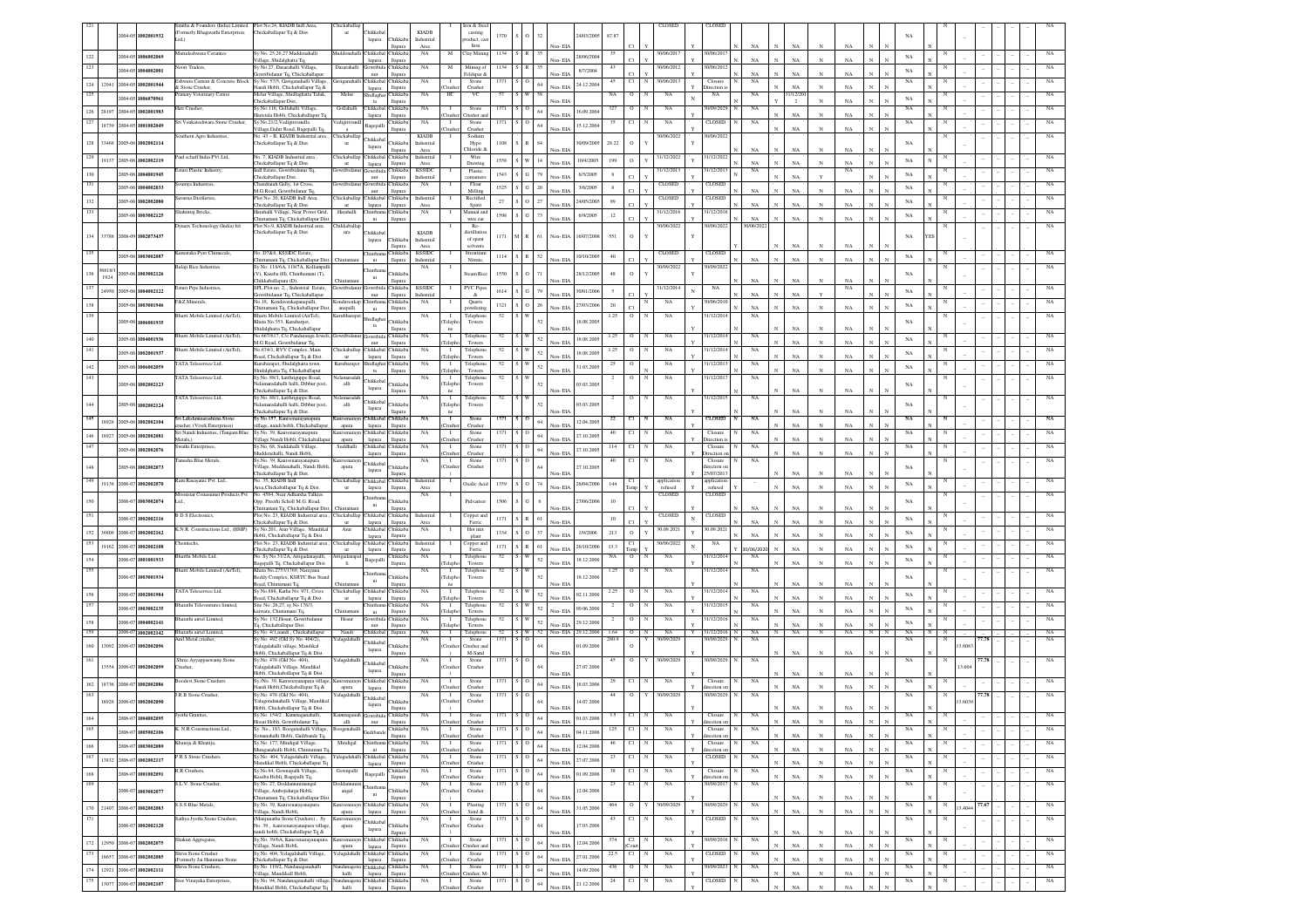| 176   18734   2006-07   1882 0021 00 2009   2008 2009   Sixt Lagramumbalci sizes contacts ideal Contact Note ( William Scale Contact Anniver District Marchan Contact Annivers)   Change   Sixter   Creater   Contact   Create |  |
|--------------------------------------------------------------------------------------------------------------------------------------------------------------------------------------------------------------------------------|--|
|                                                                                                                                                                                                                                |  |
|                                                                                                                                                                                                                                |  |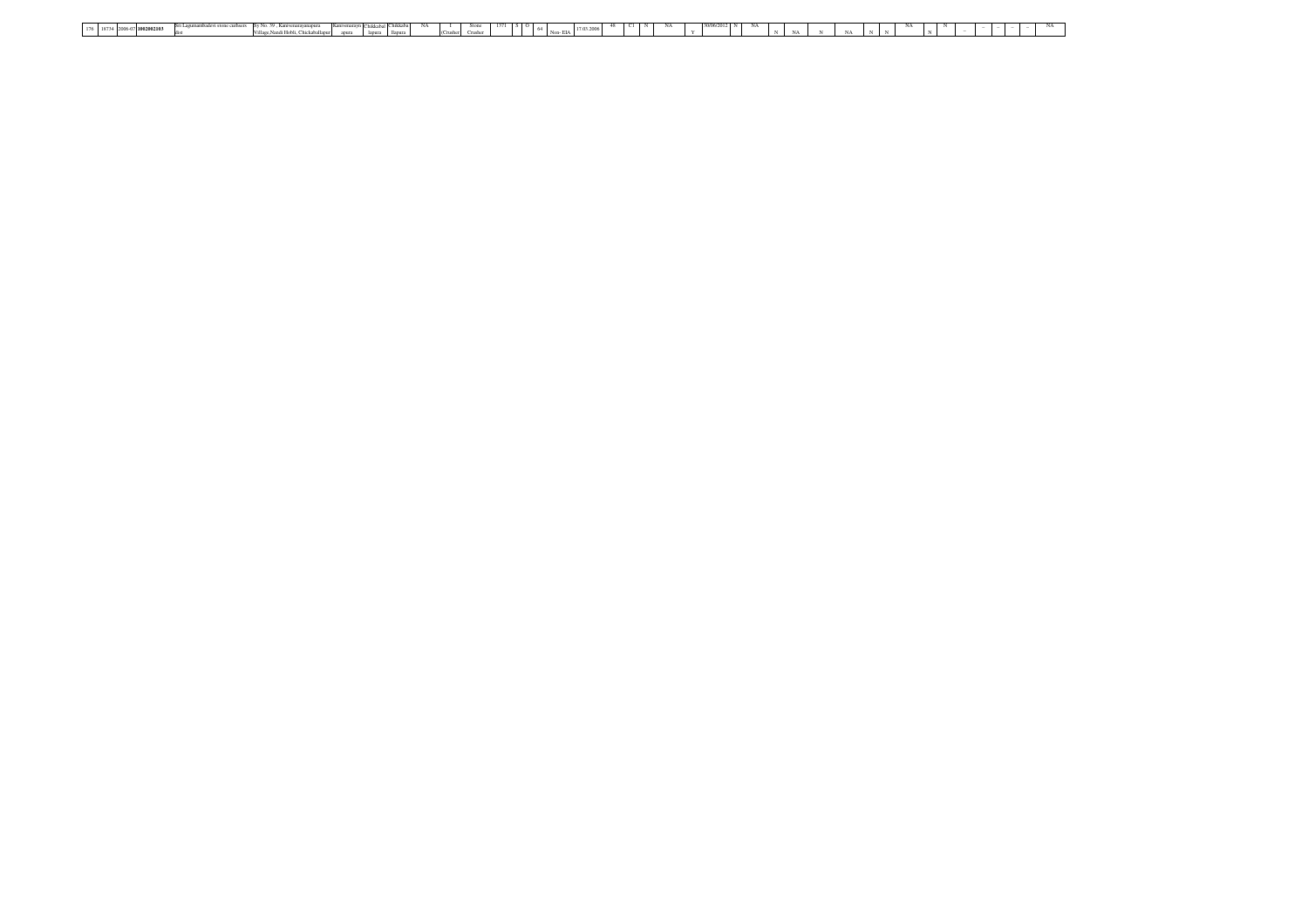|                |           |               | 2006-07 1002002084                       | iri Lakshmi Stone Crusher,                                                                   | Sy.No.15, Shingade Kadernhalli                                              | Shigade                                | Chikkabal Chikkab                              |                                 | NA                          |                                | Stone                           |            |                         | 10.05.2006                            |              |                                  |                   |             | Closure                     |                 |              |             |              |             |              |            |             |                   |        |  |             |
|----------------|-----------|---------------|------------------------------------------|----------------------------------------------------------------------------------------------|-----------------------------------------------------------------------------|----------------------------------------|------------------------------------------------|---------------------------------|-----------------------------|--------------------------------|---------------------------------|------------|-------------------------|---------------------------------------|--------------|----------------------------------|-------------------|-------------|-----------------------------|-----------------|--------------|-------------|--------------|-------------|--------------|------------|-------------|-------------------|--------|--|-------------|
| 178            |           |               |                                          | ri Lakshmi Stone Crushers,                                                                   | /illage, Nandi Hobli,<br>Sy No. 50, chingadi kaderenahalli                  | kaderenahalli<br>Chingadi              | lapura llapura<br>Chikkabal                    | hikkab                          | NA                          | $\mathbf{I}$                   | Crusher<br>Stone                |            | $64\,$                  | on-EL/<br>10.05.2006                  |              | CI                               | NA                |             | ection o<br>CLOSED          | NA              |              |             |              |             |              |            |             |                   |        |  |             |
| 179            |           |               | 2006-07 1002002100                       | ri Lakshmi Venkateshwara Stone                                                               | llage, nandi hobli,Chickaballapur<br>Sy.No.66/1, Hosahuddya Village,        | kadrenahalli<br>Hosahudya              | lapura                                         | llapura<br>hikkab               | NA                          | $\mathbf{I}$                   | Crusher<br>Stone                |            | $S$ O                   | Non-EL                                |              | $\circ$                          | NA                |             | (no file<br>1/09/202        | $_{\rm NA}$     |              | NA          |              | NA          |              |            | NA          |                   |        |  |             |
|                |           |               | 12955 2006-07 1001002092                 |                                                                                              | saba Hobli, Bagepalli To.                                                   |                                        | Bagepalli                                      | lapur                           |                             |                                | usher ar                        |            | $64\,$                  | 27.07.2006<br>lon- EIA                |              |                                  |                   |             |                             |                 |              | NA          |              |             |              |            |             |                   |        |  |             |
| $180\,$        | 13532     | $006 - 0$     | 1002002078                               | ri Lakshmi Vignesh Granites,                                                                 | Sy.No. 492 (Old Sy.No. 404/1).<br>alagalahalli Village, Mandikal            | hikkaballap                            | Chikkabal                                      | hikkab                          | NA                          | $\mathbf{I}$<br>`rush          | Stone<br>rusher ar              | 1371       | s o                     | 19.04.200                             |              | $\circ$                          | 30/09/2029        |             | 0/09/202                    | NA              |              |             |              |             |              |            | NA          |                   | 3.608  |  |             |
| 181            |           |               |                                          | iri Sai blue metals,                                                                         | Hobli, Chickaballapur Tq & Dist.<br>y No. 39, Kanivenarayanapura            | ura<br><b>Canivenara</b>               | lapura<br>Chikkaba                             | Chikkal                         | NA                          |                                | M-Sand<br>Stone                 |            | s o                     | Non-EIA                               |              | C1                               | NA                |             | Closure                     | NA              |              | $_{\rm NA}$ | $_{\rm N}$   | NA          |              |            | NA          |                   |        |  |             |
|                |           |               | 2006-07 1002002101                       |                                                                                              | illage, Nandi hobli, Chickaballapur                                         | apura                                  | lapura                                         | llapura                         |                             | 'rushe                         | Crushe                          |            | $64\,$                  | 31.05.200<br>Non-FIA                  |              |                                  |                   |             | rection                     |                 |              | NA          |              | NA          |              |            |             |                   |        |  |             |
| 182            | 28264     |               | 2006-07 1005002115                       | enkateshwara Enterprises Formely Sy No: 47 (Old No.5),<br>(Sri Sai Manjunatha Stone Crushers | nnakuntanahalli village                                                     | Jppakuntan<br>halli                    | udiba                                          | <b>Thikkab</b>                  | NA                          | $\mathbf{I}$<br>`rushe         | Stone<br>rusher an              | 1371       | slo                     | 27.07.2006                            |              | $\circ$                          | NA                |             | 0/09/2029                   | NA              |              |             |              |             |              |            | NA          |                   |        |  |             |
| 183            |           |               |                                          | iri Someshwara Rock Movers.                                                                  | menahalli Hobli, Gudibande<br>Sy.No. 68, Sudhahalli village, Nandi          |                                        | Chikkabal                                      | <b>Hapura</b><br>Chikkab        | NA                          | $\mathbf{I}$                   | M-Sand<br>Stone                 | 1371       | sю                      | Non-EIA                               |              | CI                               |                   |             | Closure                     |                 |              | NA          |              | NA          |              |            |             |                   |        |  |             |
|                |           |               | 006-07 1002002071                        |                                                                                              | Jobli, Chickaballapur To & Dist.                                            | Nandi                                  | lapura                                         | <b>Hapura</b>                   |                             | `nısh                          | Crusher                         |            |                         | 10.05.2006<br>Non-EIA                 |              |                                  | NA                |             | rection o                   | NA              |              | NA          | $\mathbf N$  | NA          |              |            | NA          |                   |        |  |             |
| $184\,$        |           |               | 1002002097                               | Sri Venkateshwara Stone Crushers                                                             | Sy No.404, Yalagahalli Village<br>andikal Hoblli, Chickaballapur T          |                                        | Yalagalahalli Chikkabal<br>lapura              | Chikkab<br>llapura              | NA                          | $\mathbf{I}$<br>`rush          | Stone<br>Crusher                | 1371       | $\sim$<br>64            | 21.12.200<br>Non-EIA                  |              | CI                               | NA                |             | clouser<br>rection          | NA              |              | NA          |              | NA          |              |            | NA          |                   |        |  |             |
| 185            |           |               | 006-07 1002002079                        | himmaraya Swamy Stone Curhser,                                                               | Sv.No. 15. Shingade Kaderenhalli                                            | Shingade<br>cadrenahalli               | Chikkabal Chikkab                              |                                 | NA                          | $\blacksquare$<br>`rushe       | Stone                           | 1371       | s o<br>64               | 10.05.200<br>Non-EIA                  |              | CI                               | NA                |             | Closure                     | NA              |              | $_{\rm NA}$ | $_{\rm N}$   | NA          |              |            | NA          |                   |        |  |             |
|                |           |               |                                          | Velcome Stone Crushers.                                                                      | illage, Nandi Hobli,<br>Sv.No. 476 (Old No: 404).                           | Yalagalahalli                          | lapura<br>Chikkabal                            | llapura                         | <b>NA</b>                   | $\mathbf{I}$                   | Crusher<br>Stone                | 1371       | ÷О                      |                                       | 45           | $\circ$                          | NA                |             | rection o<br>31/03/2021     | NA              |              |             |              |             |              |            | NA          |                   |        |  |             |
|                | 186 18661 |               | 2006-07 1002002118                       |                                                                                              | 'alagalahalli Village, Mandika'<br>Iobli, Chickaballapur Tq & Dist          |                                        | lapura                                         | Chikkab<br>lapura               |                             | `rushe                         | Crusher                         |            |                         | 14.07.200<br>Non-EIA                  |              |                                  |                   |             |                             |                 |              | <b>NA</b>   |              | NA          |              |            |             |                   | 13.603 |  |             |
| 187            |           | 2006-07 78118 |                                          | hakun Aggregates,                                                                            | Sy.No. 113, Kanevenarayanapura                                              |                                        | Kanivenarayn Chikkabal Chikkab                 |                                 | NA                          | $\mathbf{I}$                   | Stone                           | 1371       | SO<br>64                | 12.04.2006<br>Non-EIA                 |              |                                  | NA                |             | Closed                      | NA              |              |             |              |             |              |            | NA          |                   |        |  |             |
|                |           |               | 188 38730 2007-08 1002065286             | MICROTEK MACHINES LTD                                                                        | /illage, Nandi Hobli,<br>Plot No.8, KIADB Idul area,                        | apura                                  | lapura<br>Chikkaballap Chikkabal Chikkab       | llapura                         | Industrial                  | `rushe<br>$\mathbf{I}$         | Crusher<br>Wire                 | 1558       | ${\bf S}={\bf G}$<br>14 | 9/6/2007                              | 479          | $\circ$                          | 31/12/2027        |             | 31/12/202                   |                 |              |             |              | NA          |              |            |             |                   |        |  |             |
| 189            |           |               |                                          | Malts Sprits India Pvt Limitd                                                                | BPura Tq & District<br>ot No 20, Sy No. 136, 137 & 140,                     | ura<br>Chickaballap                    | lapura                                         | llapura                         | Area<br><b>KIADB</b>        |                                | Drawing<br><b>Bottling</b> o    |            |                         | Non-EIA                               |              |                                  | 1/09/201          |             | 0/09/20                     | $_{\rm NA}$     |              | NA          |              | NA          |              |            | $_{\rm NA}$ |                   |        |  |             |
|                |           |               | 007-08 1002002145                        |                                                                                              | adavas Village, Nandi Hobli,                                                | ur                                     | Chikkaba<br>lapura                             | hikkab                          | Industrial                  |                                | dian mad                        | 1361       |                         | 1/7/2007                              | 1179         |                                  |                   |             |                             |                 |              |             |              |             |              |            | NA          |                   |        |  |             |
| 190            |           |               | 2007-08 1002002157                       | saveshwara Brick Industries                                                                  | hickaballapur KIADB Industrial<br>y No. 94/2, Kollavanahalli village        | ollavanaha                             | <b>Chikkaba</b>                                | lapura<br><b>Thikkab</b>        | Area<br>NA                  |                                | foreign<br>Aanual and           | 1598       | $S$ $G$<br>73           | Von-EIA<br>20/08/2007                 | 20           | Y                                | YTC               |             | YTC                         | NA              |              | $_{\rm NA}$ |              | NA          |              |            | NA          |                   |        |  |             |
| 191            |           |               |                                          | i Varshini Brick & Tiles                                                                     | ındi hobli, Chickaballapur Tq &<br>No. 70/3 & 70/5, Karadibbu               | Karidibbu                              | lapura<br>Chikkabal                            | llapur<br>Chikkab               | $_{\rm NA}$                 |                                | wire cut<br>Manual and          |            |                         | Non-EIA                               |              |                                  | YTC               |             | YTC                         | NA              |              | $_{\rm NA}$ | $_{\rm N}$   | NA          |              |            |             |                   |        |  |             |
|                |           |               | 2007-08 1002002163                       |                                                                                              | lage, Chickaballapur Tq & Dist                                              |                                        | lapura                                         | llapur                          |                             |                                | wire cut                        | 1598       | i G<br>73               | 10/9/2007<br>Non-EIA                  | 35           | Y                                |                   |             |                             | NA              |              | NA          | $\mathbf N$  | NA          |              |            | NA          |                   |        |  |             |
| 192            |           |               | 2007-08 1002002110                       | CN.R. Constructions Ltd.,                                                                    | y No.201, Arur Village, Mandikal<br>Hobli, Chickaballapur Tq & Dist.        | Arus                                   | Chikkabal<br>lapura                            | Chikkal<br>llapur               | NA                          |                                | Ready Mix<br>Concrete           | 1548       | $S$ $G$<br>37           | 19/09/2007<br>Non-EIA                 | 37           | CT.                              | 10/09/201         |             | 1/09/201                    | NA              |              | $_{\rm NA}$ | $_{\rm N}$   | NA          |              |            | NA          |                   |        |  |             |
| 193            |           |               | 2007-08 1003001965                       | iran Industries                                                                              | No.D-11 & D-12, Industrial Area<br>ingalore Road, Chintamini Tq.            |                                        | ni.                                            | <b>Tukkab</b><br>llapur         | NA                          |                                | abricatio                       | 14         | w i<br>14               | 4/10/2007<br>Non-FIA                  | 9.98         |                                  | CLOSED            |             | CLOSED                      | NA              |              | NA          |              | NA          |              |            | NA          |                   |        |  |             |
|                |           |               | 194 32353 2007-08 1002002172             | eluxe Cattle Feeds                                                                           | Plot No. 34, KIADB Industrial Area                                          | Chickaballap Chikkabal Chikkab         |                                                |                                 | Industrial                  |                                | Cattle                          | 1324       | $\mathbf{s}$ o<br>30    | 20/12/2007                            | 44.89        | $\circ$                          | 30/9/2021         |             | 30/9/2021                   |                 |              |             |              |             |              |            | NA          |                   |        |  |             |
| 195            | No        |               |                                          | <b>SLN Brick Works</b>                                                                       | Chickaballapur Tq & Dist.<br>v. No. 70/2, Malakapura Village                | ur<br>Malakapura                       | lapura                                         | llapura<br>Chikkab              | Area<br><b>NA</b>           |                                | Feed<br>Manual an               |            |                         | Non-EIA                               |              |                                  | 31/12/2020        |             | 31/12/202                   | NA              |              | NA          | $_{\rm N}$   | NA          |              |            |             |                   |        |  | NA          |
|                | Phone     |               | 2007-08 1003065349                       | <b>Joddla Dairy Limted</b>                                                                   | alagayara Post, Chinthamani<br>Sv No. 196, ulavadi Villee                   | Ulvadi                                 | ni                                             | <b>Hapura</b><br><b>Thikkab</b> | NA                          |                                | wire cut<br>Milk                | 1598       | $S$ $G$<br>$73\,$       | 1/1/2008<br>Non-EIA                   | 25           | $\,$ O                           | 30/09/2016        |             | 30/09/2016                  | NA<br>NA        |              | NA          |              | NA          |              |            | NA          |                   |        |  |             |
| 196            |           |               | 29030 2007-08 1003002177                 |                                                                                              | tintamani Tq, Chickaballapur Dis                                            |                                        |                                                | llapura                         |                             |                                | Chillins                        | 1328       | $S$ O<br>$\tau$         | 5/02/2008<br>Non-EIA                  | 84           |                                  |                   |             |                             |                 |              | NA          |              | NA          |              |            | NA          |                   |        |  |             |
| 197            |           |               |                                          | Archidoly Décor Ltd., (formerely<br>rchidply Industries Limited)                             | No 19. KSSIDC Industrial Area.<br>angalore Road, Katamachanahalli           | Katamachar<br>halli                    | hinth:                                         |                                 | <b>KSSIDC</b><br>Industrial |                                | Particle<br>Board,              |            |                         |                                       |              |                                  | 30/09/2021        |             | 30/09/2021                  |                 |              |             |              |             |              |            |             |                   |        |  |             |
|                |           |               | 23449 2007-08 1003002173                 |                                                                                              | gate, Chintamani Tq, Chickaballapı                                          |                                        | ni                                             | Chikkab                         | Area                        |                                | elamina<br>Particle             | 1353       |                         | 7/03/200<br>Non-EIA                   | 3728         | $\mathbf{o}$                     |                   |             |                             | $_{\rm NA}$     |              | NA          | $_{\rm N}$   | $_{\rm NA}$ |              |            | NA          |                   |        |  |             |
|                |           |               |                                          | Inique Laboratories Pvt Limited                                                              | Plot No. 32, KIADB Industrial Area Chickaballap                             |                                        |                                                | llapura                         |                             |                                | Phenyl                          |            |                         |                                       |              |                                  | 30-06-201         |             | 30-06-201                   |                 |              |             |              |             |              |            |             |                   |        |  |             |
|                |           |               | 198 21404 2007-08 1002002146             |                                                                                              | Chickaballapur Tq & Dist.                                                   | ur                                     | <b>Thikkaba</b><br>lapura                      | Chikkab                         | <b>KIADB</b><br>Industrial  |                                | <b>Cyclohescy</b><br>Acetic Aci | 1141       | S R<br>22               | 24/03/2008                            | 161          | CI                               | (Refused)         |             | (Refused)                   |                 |              |             |              |             |              |            | NA          |                   |        |  |             |
|                |           |               |                                          |                                                                                              |                                                                             |                                        |                                                | lapura                          | Area                        |                                | propargly                       |            |                         |                                       |              |                                  |                   |             |                             |                 |              |             |              |             |              |            |             |                   |        |  |             |
|                |           |               | 2007-08 1005002176                       | N R Poultry Form,                                                                            | Sy No. 3/1, Halegudabande village,<br>adibande Tq,Chickaballapur Dist,      | Halegundal<br>nde                      | <b>Indiban</b>                                 | <b>hikkab</b><br>llapura        | NA                          |                                | oultry Farm                     | $1544$ S G | $33\,$                  | 1/8/2008<br>Non-EIA                   | 8.8          |                                  | CLOSEI            |             | CLOSEI                      | NA              |              | NA          |              | NA          |              |            | NA          |                   |        |  |             |
| $200\,$        |           |               | 2007-08 1003002060                       | ATA Teleservice Ltd.                                                                         | ear KSRTC Busstand.Chintam<br>q, Chickaballapur Dist.                       |                                        | hinth:<br>$_{\rm{ni}}$                         | <b>hikkal</b><br>llapura        | NA                          |                                | Telephone<br>Towers             | 52         | $52\,$                  | 03.01.2007<br>on-EL                   | 24.14        | $\mathbf{o}$                     | NA                |             | 1/12/20                     | NA              |              | NΑ          |              | NA          |              |            | NA          |                   |        |  |             |
| 201            |           |               |                                          | harathi Televentures limited                                                                 | Site No. 120/1A, Sy No. 41, H                                               | Kumbigan                               | hidlagha                                       |                                 | NA                          | $\mathbf{I}$                   | Telephone                       | 52         | W i                     |                                       | 1.62         | $\mathbf{o}$                     | NA                |             | 31/12/201                   | NA              |              |             |              |             |              |            |             |                   |        |  |             |
|                |           |               | 007-08 1006002121                        |                                                                                              | oss, Kumbiganahalli, Shidalghatt<br><sub>1</sub> , Chickaballapur Dist,     | $\,$ IIi                               | ta                                             | <b>Thikkab</b>                  |                             | Teleph                         | Towers                          |            | 52                      | 03.01.200<br>Non-EIA                  |              |                                  |                   |             |                             |                 |              | $_{\rm NA}$ | $\mathbf N$  | NA          |              |            | NA          |                   |        |  |             |
| $202\,$        |           |               | 2007-08 1006002127                       | wer vision India Pvt Ltd                                                                     | /O. Radha Krishna Store, T B<br>ad, Shidalghatta To                         | Shidlaghat                             | hidlagha<br>$_{\rm ta}$                        | Chikkal<br>llapur               | NA                          | Teleph                         | Telephor<br>Tower               |            | $52\,$                  | 12.03.2007<br>Non-EIA                 |              | $\mathbf O$                      | NA                |             | 1/12/210                    | NA              |              | $_{\rm NA}$ | $_{\rm N}$   | NA          |              |            | NA          |                   |        |  |             |
| 203            |           |               |                                          | harathi Televentures limited                                                                 | Site No. 64/, Sy No. 66/1.                                                  | Laxmisaga                              |                                                |                                 | NA                          |                                | Telephor                        |            |                         |                                       |              |                                  | NA                |             | 1/12/2015                   | NA              |              |             |              |             |              |            |             |                   |        |  |             |
|                |           |               | 1007-08 1005002128                       |                                                                                              | akshmisagara Vilalge, Varalakond<br>menahalli Hobli, Gudibande              |                                        |                                                | Chikkab<br><b>Hapura</b>        |                             | Teleph<br>ne                   | Towers                          |            |                         | 04.03.2007<br>Non-EIA                 |              |                                  |                   |             |                             |                 |              |             |              | NA          |              |            | NA          |                   |        |  |             |
| $204\,$        |           |               | 2007-08 1001002129                       | harathi Televentures limited,                                                                | Main road, Chelur, Bagepalli Tq,<br>hickaballapur dist                      | Chelur                                 | agepall                                        | Chikkab<br>llapura              | NA                          | $\blacksquare$<br>Teleph       | Telephor<br>Towers              | 52         | <b>W</b><br>52          | 04.03.2007<br>Non-EIA                 |              | $\circ$                          | NA                |             | 31/12/201                   | NA              |              |             |              | NA          |              |            | NA          |                   |        |  |             |
| 205            |           |               | 2007-08 1006002130                       | Sharathi Televentures limited.                                                               | Sv No. 141, 2nd Block.                                                      | langamakot                             | Shidlagha                                      | Chikkab                         | <b>NA</b>                   | $\blacksquare$                 | Telephon                        | 52         | 52                      | 04.03.20                              |              | $\circ$                          | NA                |             | 31/12/201                   | NA              |              |             |              |             |              |            | NA          |                   |        |  |             |
|                |           |               |                                          | harathi Televentures limited.                                                                | gamakote, Shidalghatta To<br>ite No. 23. Sv No 31/2. Ward no.               | Gudibande                              | ta                                             | <b>Hapura</b><br>Chikkab        | NA                          | Teleph<br>$\blacksquare$       | Towers<br>Telephone             | 52         |                         | Non-EIA                               |              | $\circ$                          | NA                |             | 31/12/201                   | NA              |              | NA          |              | NA          |              |            |             |                   |        |  |             |
| $206\,$        |           |               | 2007-08 1005002131                       |                                                                                              | ). Bapuji Nagar, Gudibande                                                  |                                        |                                                | llapura                         |                             | Teleph                         | Towers                          |            | 52                      | 04.03.200<br>Non-EIA                  |              |                                  |                   |             |                             |                 |              |             |              | NA          |              |            | NA          |                   |        |  |             |
| 207            |           |               | 2007-08 1004002132                       | Sharathi Televentures limited,                                                               | Sy No. 152, opp SLV Ice cream<br>nter, alipura, Gowribidanur Tq,            | Alipura                                | Jowribida Chikkab<br>nur                       | llapura                         | <b>NA</b>                   | $\blacksquare$<br>Teleph       | Telephone<br>Towers             | 52         | 52                      | 04.03.20<br>Non-EIA                   |              | $\circ$                          | NA                |             | 31/12/201                   | NA              |              | NA          |              | NA          |              |            | NA          |                   |        |  |             |
| $208\,$        |           |               | 2007-08 1004002133                       | harathi Televentures limited,                                                                | opp Manjunatha Bar, Laxmipura,<br>mchenahalli, Gowribidanur Tq,             | Laxmipura                              | owribio                                        | <b>hikkab</b>                   | NA                          | $\mathbf{I}$<br>Teleph         | Telephone<br>Towers             | 52         |                         | 14.03.2007                            |              | о                                | NA                |             | 31/12/201                   | NA              |              |             |              |             |              |            | NA          |                   |        |  |             |
|                |           |               |                                          |                                                                                              | hickaballapur Dist.                                                         |                                        | nur                                            | llapura                         |                             | ne                             |                                 |            |                         | Non-EIA                               |              |                                  |                   |             |                             |                 |              |             |              |             |              |            |             |                   |        |  |             |
| 209            |           |               | 2007-08 1002002134                       | harathi Televentures limited,                                                                | Sy No. 37, Near Water Tank,<br>yappahanalli, Chickaballapur Tq              |                                        | Byyappanaha Chikkabal Chikkab<br>lapura        | llapura                         | $_{\rm NA}$                 | $\mathbf{I}$<br>Teleph         | Telephone<br>Towers             | 52         | $52\,$                  | 04.03.2007<br>Non-EIA                 | NA           | $\circ$                          | NA                |             | 31/12/201                   | NA              |              | NA          |              | NA          |              |            | NA          |                   |        |  |             |
| $_{\rm 210}$   |           |               | 2007-08 1003002136                       | Sharathi Televentures limited,                                                               | New Government school, Main road, Battanahall<br>3. 378, Siddhartha layout, |                                        | hinth:                                         | hikkab                          | NA                          | $\mathbf{I}$<br>Teleph         | Telephone<br>Towers             | 52         |                         | 03.01.200                             |              | $\circ$                          | NA                |             | 31/12/2015                  | $_{\rm NA}$     |              |             |              |             |              |            | NA          |                   |        |  |             |
|                |           |               |                                          |                                                                                              | stanahalli, Chintamani Tq                                                   |                                        | ni                                             | lapura                          |                             | ne                             |                                 |            |                         | Non-EIA                               |              |                                  |                   |             |                             |                 |              | NA          |              | NA          |              |            |             |                   |        |  |             |
| 211            |           |               | 2007-08 1004002137                       | harathi airtel limited,                                                                      | o. 548, D palya post, D palya<br>schayath, Gowribidanur Tq                  | D palya                                | owribi<br>nur                                  | <b>Thikkab</b><br>llapura       | NA                          | $\mathbf{I}$                   | Felephone<br>Towers             | 52         | 52                      | 03.01.2007<br>on-EL                   |              |                                  | NA                |             | 1/12/201                    |                 |              |             |              | NA          |              |            | NA          |                   |        |  |             |
| $212\,$        |           |               | 2007-08 1003002138                       | harathi AirTel Limited,                                                                      | te No. 199, Kenchalahalli<br>hilakalanepu hobli, Chintama                   | .<br>enchalaha                         | hinth:<br>ni                                   | <b>Thikkab</b><br>Haren         | NA                          | Teleph                         | Telephone<br>Tower              | 52         | $52\,$                  | 09.03.200<br>Non-EIA                  |              | $\circ$                          | $_{\rm NA}$       |             | 1/12/201                    | NA              |              | $_{\rm NA}$ | $_{\rm N}$   | NA          |              |            | NA          |                   |        |  |             |
| 213            |           |               | 2007-08 1003002139                       | arathi AirTel Limited,                                                                       | operty no 17, Yannigadale                                                   | fannigadal                             | hinth:                                         | Chikkal                         | NA                          |                                | Telephor                        |            | $52\,$                  | 09.03.2007                            |              |                                  | NA                |             | 1/12/201                    | NA              |              |             |              |             |              |            | NA          |                   |        |  |             |
| $214\,$        |           |               | 2007-08 1003002140                       | harathi AirTel Limited,                                                                      | hilakanerpu hobli, Chintamani Tq<br>latha site No. 76/5, muganahalli,       | Iragampall                             | ni                                             | llapura<br>Chikkal              | NA                          | Teleph                         | Towers<br>Telephor              |            | 52                      | Non-EIA<br>09.03.200                  |              | $\mathbf O$                      | NA                |             | 1/12/201                    | NA              |              | $_{\rm NA}$ | $_{\rm N}$   | NA          |              |            | NA          |                   |        |  |             |
| 215            |           |               |                                          | harathi airtel limited,                                                                      | ıgampalli village, Chintamani To<br>y No. 141/3, Basaveshwara Lay           | village,<br>Melur                      | ni.<br>Shidlaghat Chikkab                      | llapur                          | $_{\rm NA}$                 | Teleph<br>$\blacksquare$       | Towers<br>Telephone             | 52         | S W                     | Non-FIA                               |              | $\mathbf{o}$                     | NA                |             | 1/12/201                    | NA              |              | NA          |              | NA          |              |            |             |                   |        |  |             |
|                |           |               | 2007-08 1006002144                       |                                                                                              | tt, Melur village, Shidalghatta To                                          |                                        | $t$ a                                          | <b>Hapura</b>                   |                             | Teleph                         | Towers                          |            | 52                      | 09.03.2007<br>Non-EIA                 |              |                                  |                   |             |                             |                 |              | NA          | $_{\rm N}$   | NA          |              |            | NA          |                   |        |  |             |
| 216            |           |               | 2007-08 1006002147                       | harathi AirTel Limited,                                                                      | v No. 85. Devara Mallur. D mallu<br>tidalghatta To, Chickaballapur          |                                        | hidlagha<br>ta                                 | Chikkal<br><b>Hapura</b>        | NA                          | $\blacksquare$<br>Teleph       | Telephon<br>Towers              | 52         | S W<br>52               | 05.09.200<br>Non-EIA                  | 1.25         | $\mathbf{o}$                     | NA                |             | 1/12/201                    | NA              |              | NA          | $\mathbf N$  | NA          |              |            | NA          |                   |        |  | NA          |
| 217            |           |               | 2007-08 1002002148                       | harathi AirTel Limited.                                                                      | Sv No. 206/7B. Manchanable<br>illage, Chickaballapur Tq & Dist              | Aanchanah                              | Chikkabal<br>lapura                            | Chikkab<br>llapura              | NA                          | $\blacksquare$<br>Teleph       | Telephon<br>Towers              | 52         | $52\,$                  | 05.09.200<br>Non-EIA                  |              | $\circ$                          | NA                |             | 1/12/201                    | NA              |              | NA          |              | NA          |              |            | NA          |                   |        |  | NA          |
| 218            |           |               | 2007-08 1002068455                       | Bharathi AirTel Limited.                                                                     | Hunegal Kasaba Hobli                                                        | Hunegal,                               | Chikkabal llapura                              |                                 | <b>NA</b>                   | $\blacksquare$                 | Telephone                       |            |                         | 52 S W 52 Non-EIA 01/01/200/          |              | $\circ$                          | NA                | Y           | 31/12/2017                  | NA              | $\mathbb{N}$ | NA.         | N            | NA.         | -N           | $_{\rm N}$ | NA          | N.                |        |  | NA          |
| 219<br>$220\,$ |           |               | 2007-08 1001068454<br>2007-08 1003002149 | <b>Rharathi AirTel Limited</b><br>harathi AirTel Limited.                                    | Sy No: 192/1, Yallampalli<br>Sv No. 11/1. Yermantapalli.                    | Yallampalli Bagepalli llapura          | Yeramantapal Chinthama Chikkab                 |                                 | <b>NA</b><br>NA             | $\mathbf{I}$<br>$\mathbf{I}$   | Telephone<br>Telephone          | 52<br>52   | S W 52<br>S   W         | Non-EIA<br>1/1/2008                   | 1.25<br>1.25 | $\circ$<br>$_{\rm N}$<br>$\circ$ | NA<br>NA          | Y           | 31/12/2017<br>31/12/201     | NA<br>NA        |              | NA          | N            | NA          |              |            | NA          |                   |        |  | NA<br>NA    |
| 221            |           |               |                                          | Bharathi AirTel Limited,                                                                     | uragamalla Hobli, Chintamani Tq<br>Sy No. 374/3, Bhushetty Halli,           | -li<br>Bhushettyhall Chikkabal Chikkab | ni                                             | llapura                         | NA                          | Teleph<br>$\mathbf{I}$         | Towers<br>Telephone             | 52         | $52\,$                  | 05.09.2007<br>Non-EIA                 | 1.25         | $\circ$                          | NA                |             | 1/12/201                    | NA              |              | NA          |              | NA          |              |            | NA          |                   |        |  |             |
|                |           |               | 2007-08 1002002150                       |                                                                                              | Mandikal Hobli, Chickaballapur Tq                                           | $\mathbf{H}$                           | lapura llapura                                 |                                 |                             | Teleph                         | Towers                          |            | $52\,$                  | 05.09.2007<br>Non-EIA                 |              |                                  |                   |             |                             |                 |              |             |              | NA          |              |            | $_{\rm NA}$ |                   |        |  |             |
| 222            |           |               | 2007-08 1003002151                       | 3harathi AirTel Lim                                                                          | Sv No. 51/2R Ya<br>Muragamall Hobli, Chintamani Tq,                         | Yagavakot                              | ni                                             | llapura                         |                             | - 1<br>(Telepho                | Towers                          |            | 52                      | 05.09.2007<br>Non-EIA                 |              |                                  | NA                | $\mathbf Y$ | 1/12/20                     |                 | N            | $_{\rm NA}$ | $_{\rm N}$   | $_{\rm NA}$ | $_{\rm N}$   | $_{\rm N}$ | NA          | $_{\rm N}$        |        |  |             |
| 223            |           |               | 2007-08 1006002152                       | Bharathi AirTel Limited,<br>harathi AirTel Limited,                                          | Sadali, Shidalghatta Tq.<br>Sv No. 183/6. Thondebhavi.                      | hondebhay                              | Sadli Shidlaghat llapura<br>Gowribida Chikkaba |                                 | NA<br>NA                    | и.                             | I Telephone<br>Telephone        | 52         | S W                     | 52 S W 52 Non-EIA 05.09.2007 1.25 O N | 1.25         | $\circ$                          | NA<br>$_{\rm NA}$ |             | Y 31/12/2016 N<br>1/12/2016 | NA N<br>NA      |              | NA          | $\mathbb{N}$ | NA .        | NN           |            | $_{\rm NA}$ | N N               |        |  | NA<br>NA    |
| $224\,$        |           |               | 2007-08 1004002153                       |                                                                                              | wribidanur Tq, Chickaballapur                                               |                                        | nur                                            | llapura                         |                             | Telepho                        | Towers                          |            | $52\,$                  | 05.09.2007<br>Non-EIA                 |              |                                  |                   |             |                             |                 |              | $_{\rm NA}$ | $_{\rm N}$   | $_{\rm NA}$ | $\mathbf{N}$ |            | $_{\rm NA}$ |                   |        |  |             |
| 225            |           |               | 2007-08 1003068559                       | harathi AirTel Limited,                                                                      | o: 109, 5th Stage, Railway Station<br>oad Opp, Chintamani                   |                                        | hintha<br>ni                                   | Chikkaba<br>llapura             | NA                          | $\mathbf{I}$<br>Teleph         | Telephone<br>Towers             | 52         | 52                      | 05.09.2007<br>Non-EIA                 | 1.25         | $\circ$                          | NA                |             | 1/12/201                    | $_{\rm NA}$     |              | $_{\rm NA}$ | $\mathbf{N}$ | $_{\rm NA}$ |              |            | $_{\rm NA}$ |                   |        |  | NA          |
| 226            |           |               | 2007-08 1003002154                       | harathi AirTel Limited,                                                                      | Sy No.2619, Sy No 195/3,<br>hinnasandra, Chintamani Tq,                     | innadand<br>$\mathbf a$                | Chinthama Chikkaba<br>ni                       | llapura                         | $_{\rm NA}$                 | $\mathbf{I}$<br>Teleph         | Telephone<br>Towers             | 52         | S W<br>52               | 05.09.2007<br>Non-EIA                 | 1.25         | $\,$ O                           | $_{\rm NA}$       |             | 31/12/2016                  | $_{\rm NA}$     | $_{\rm N}$   | $_{\rm NA}$ | $_{\rm N}$   | NA          | $\mathbf{N}$ | $_{\rm N}$ | $_{\rm NA}$ |                   |        |  | $_{\rm NA}$ |
| 227            |           |               | 2007-08 1001068461                       | Bharathi AirTel Limited,                                                                     | Sy No: 11/55, Pathapalya                                                    | Pathapalya                             | Bagepalli                                      | llapura                         | $_{\rm NA}$                 | $\blacksquare$                 | Telephone                       |            |                         | 52 S W 52 Non-EIA 1/11/2007           | 1.25         | $O$ N                            | $_{\rm NA}$       | Y           | 31/12/2017                  | $_{\rm NA}$     | N            | NA          | $\mathbb{N}$ | NA          | N<br>N       |            | $_{\rm NA}$ | N                 |        |  | $_{\rm NA}$ |
| $228\,$        |           |               | 2007-08 1006002155                       | harathi AirTel Limited,                                                                      | Site No. 94, Khatha No. 1718,<br>Hunasanahalli hobli, Chintalapalli         | ansanahall                             | hidlaghat                                      | Chikkab                         | NA                          | т<br>Telepho                   | Telephone<br>Towers             | 52         | 52                      | 05.09.2007                            |              | $\overline{0}$                   | NA                |             | 31/12/2016                  | NA              |              |             |              |             |              |            | $_{\rm NA}$ |                   |        |  | NA          |
|                |           |               |                                          |                                                                                              | Railway station, Shidalghatta Tq.                                           |                                        | ta                                             | llapura                         |                             | ne                             |                                 |            |                         | Non-EIA                               |              |                                  |                   |             |                             |                 |              | NA          | $_{\rm N}$   | NA          |              |            |             |                   |        |  |             |
| 229            |           |               | 2007-08 1003002166                       | FATA Teleservice Ltd.                                                                        | Sy No. 119, Kancharalahalli village<br>& Post. Chilakata Nerupu Hobli.      | ancharalah<br>lli                      | <b>hintha</b><br>$\mathbf{n}$                  | Chikkab                         | $_{\rm NA}$                 | $\mathbf{I}$<br>Telepho        | Telephone<br>Towers             | 52         | $S-W$<br>52             | 24.11.2007                            | 6.39 0       |                                  | $_{\rm NA}$       |             | 31/12/2016                  | $_{\rm NA}$     |              |             |              |             |              |            | NA          |                   |        |  | $_{\rm NA}$ |
|                |           |               |                                          | FATA Teleservice Ltd.                                                                        | hintamani To, Chickaballapur Dis<br>Khatha No. 152, Sy No. 118/2 (M R       |                                        |                                                | llapura                         | <b>NA</b>                   | ne<br>$\blacksquare$           | Telephone                       | 52         | : I W                   | Non-EIA                               |              | $\circ$                          | NA                |             | 31/12/201                   | NA              |              | NA          | $_{\rm N}$   | NA          |              |            |             |                   |        |  | NA          |
| 230            |           |               | 2007-08 1006002167                       |                                                                                              | No.278)(43/87-88), Dibburahalli                                             |                                        | hidlagha<br>$t\alpha$                          | Chikkab                         |                             | Telepho                        | Towers                          |            | 52                      | 24.11.2007                            |              |                                  |                   |             |                             |                 |              |             |              |             |              |            | NA          |                   |        |  |             |
| 231            |           |               |                                          | TATA Teleservice Ltd.                                                                        | /illage. Shidalghatta To.<br>Sy No. 141/3, Meluru Village &                 | Meluru                                 |                                                | llapura                         | NA                          | ne<br>$\blacksquare$           | Telephone                       | 52         | S W                     | Non-EIA                               | 27.75        | $\circ$                          | NA                |             | 31/12/2016                  | NA              |              | NA          |              | NA          |              |            |             | N                 |        |  | NA          |
|                |           |               | 2007-08 1006002168                       |                                                                                              | Post. Basaveshwara Badavani,<br>Jongamajote Hobli, Shidalghatta             |                                        | shidlagha                                      | Chikkab                         |                             | Telepho<br>ne                  | Towers                          |            | 52                      | 24.11.2007                            |              |                                  |                   |             |                             |                 |              |             |              |             |              |            | $_{\rm NA}$ |                   |        |  |             |
|                |           |               |                                          |                                                                                              | Shidalghatta Tq, Chickaballapur                                             |                                        | $12$                                           | llapura                         |                             | ower                           |                                 |            |                         | Non-EIA                               |              |                                  |                   |             |                             |                 |              | NA          |              | NA          |              |            |             |                   |        |  |             |
| 232<br>233     |           |               | 2007-08 1001072847                       | TATA Teleservice Ltd.<br>ATA Teleservice Ltd.                                                | Sy No: 31/2, Eatigaddapalli,<br>roperty Bearing No 752, House               | Jongamkote                             | Bagepalli                                      | llapura                         | NA.<br>NA                   | $\mathbf{I}$<br>$\blacksquare$ | Telephone<br>Telephone          | 52         | 52 S W 52 Non-EIA       |                                       | 26           | $9$ 0 N<br>$\circ$<br>N          | NA<br>$_{\rm NA}$ |             | Y 31/12/2015<br>31/12/2016  | - NA<br>N<br>NA | N            | NA .        | N            | NA .        | NN           |            | NA –        | $\mathbf{N}$<br>N |        |  | NA<br>NA    |
|                |           |               | 2007-08 1006002169                       |                                                                                              | List No. 141, Jongamkote,<br>idalghatta Tq, Chickaballapur                  |                                        | Shidlagha<br>ta                                | Chikkab                         |                             | Telepho                        | Towers                          |            | 52                      | 24.11.2007<br>lon-EIA                 |              |                                  |                   |             |                             |                 |              | NA          |              | NA          |              |            | $_{\rm NA}$ |                   |        |  |             |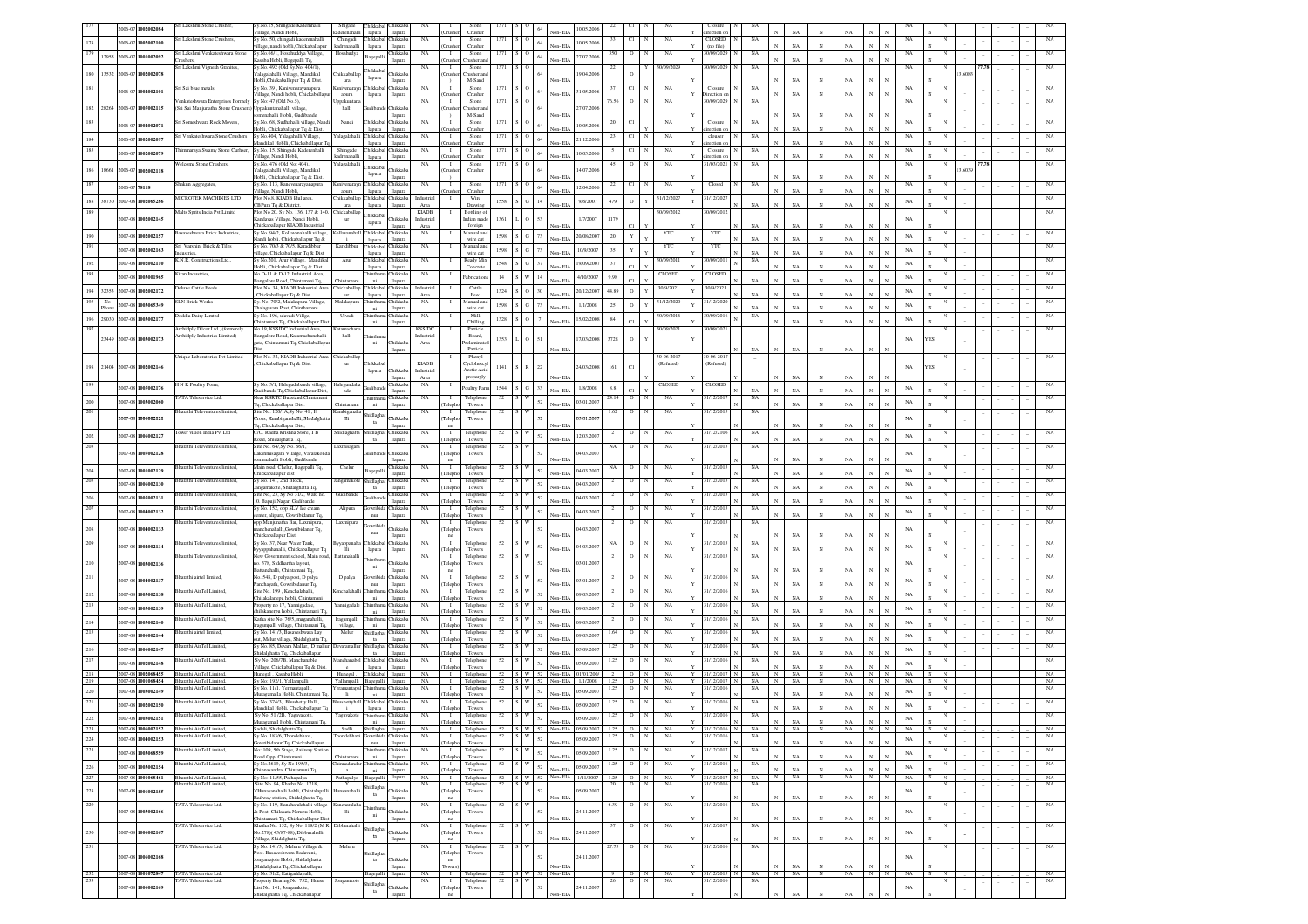|              |             |                                                                                                        | <b>XCEL Telecom Private Limited</b>                                                    | Property No: 210, Raj Compound,                                          |                                    | Chintha               | Chikkaba                      |                    |                        | Telephor              |      |                   |                |            |             |                |                         |              | 1/12/201               |                |             |                            |              |             |                              |             |   |        |  |             |
|--------------|-------------|--------------------------------------------------------------------------------------------------------|----------------------------------------------------------------------------------------|--------------------------------------------------------------------------|------------------------------------|-----------------------|-------------------------------|--------------------|------------------------|-----------------------|------|-------------------|----------------|------------|-------------|----------------|-------------------------|--------------|------------------------|----------------|-------------|----------------------------|--------------|-------------|------------------------------|-------------|---|--------|--|-------------|
|              |             | 2007-08 1003071241                                                                                     |                                                                                        | öskkundinet Chinthaman                                                   |                                    | ni.                   | llapura                       |                    |                        | Towers                |      |                   |                |            |             |                |                         |              |                        |                |             | NA                         |              |             |                              |             |   |        |  |             |
| 235          |             |                                                                                                        | <b>KCEL Telecom Private Limited</b>                                                    | Site No: 1191/115, (Old No:                                              |                                    | <b>Chikkaba</b>       |                               | NA                 | $\mathbf{I}$           | Telephon              |      |                   |                |            | 16          | $\circ$        | NA                      |              | 1/12/201               |                | NA          |                            |              |             |                              |             |   |        |  |             |
|              |             | 2007-08 1003071242                                                                                     |                                                                                        | 186/C) Sv No: 132/3, 131/2, NNT<br>tension, M.G. Road, Chinthama         |                                    | lapura                | <b>Thikkab</b><br>llapura     |                    | Telepho                | Towers                |      |                   | Non-EIA        |            |             |                |                         |              |                        |                |             | NA                         |              | NA          |                              | NA          |   |        |  |             |
|              |             |                                                                                                        | <b>XCEL Telecom Private Limited</b>                                                    | Site No (Old : 199) 257 /230-231                                         | Nagarthape                         | <b>Chikkaba</b>       |                               | <b>NA</b>          | л.                     | Telephone             | 52   |                   |                |            | 16          | $\circ$        | NA                      |              | 1/12/201               |                | NA          |                            |              |             |                              |             |   |        |  |             |
| $\sqrt{236}$ |             | 2007-08 1002002170                                                                                     |                                                                                        | hikkaballapur Town, 5th Division                                         |                                    | lapura                | <b>hikkab</b>                 |                    | Telepho                | Towers                |      |                   |                | 24.11.200  |             |                |                         |              |                        |                |             |                            |              |             |                              | NA          |   |        |  |             |
| 237          |             |                                                                                                        | <b>ATC</b> India Tower Corporation Pvt.                                                | lagarthpet, Chickaballapur Tq &<br>Property No. 210, Nakkundipet, Raj    | Vakkundipe                         | Chinthar              | lapura<br>hikkab:             | NA                 | $\mathbf{I}$           | Telephone             | 52   |                   | Non-EIA        |            |             |                | NA                      |              | 1/12/201               |                | NA          | NA                         |              | NA          |                              |             |   |        |  |             |
|              |             | 2007-08 1003002171                                                                                     |                                                                                        | ompund, Chintamani Tq,                                                   |                                    | ni                    | llapura                       |                    | Telepho                | Towers                |      | 52                | Non-EIA        | 24.11.200  |             |                |                         |              |                        |                |             | $_{\rm NA}$                |              | NA          |                              | NA          |   |        |  |             |
| 238          |             | 2007-08 1006002178                                                                                     | <b>TATA Teleservice Ltd</b>                                                            | Sy No. 25, Kariganapura Villge                                           | Cariganapur                        | Shidlagh              | hikkab:                       | NA                 | $\mathbf{I}$           | Telephon              | 52   | 52                |                | 31.01.200  | 1.64        | $\circ$        | NA                      |              | 1/12/201               |                | NA          |                            |              |             |                              | $_{\rm NA}$ |   |        |  |             |
| 239          |             |                                                                                                        | <b>Bharti Infratel Limited</b>                                                         | hidlaghatta Taluk, Chickaballapur<br>1st Cross, M G Road Venkatagiri     | Venkatagiri                        | ta<br>Chinthan        | llapura<br>hikkaba            | NA                 | Teleph<br>$\mathbf{I}$ | Towers<br>Telephone   | 52   |                   | Non-EIA        |            | 28.75       | $\circ$        | NA                      |              | 31/12/201              |                | NA          | $_{\rm NA}$                |              | NA          |                              |             |   |        |  | NA          |
|              |             | 2007-08 1003002179                                                                                     |                                                                                        | ote, Chintamani Tq.                                                      | $\rm kote$                         | ni                    | llapura                       |                    | Telepho                | Towers                |      | 52                | Non-EIA        | 31.01.200  |             |                |                         |              |                        |                |             | NA                         |              | NA          |                              | NA          |   |        |  |             |
|              |             | 240 13070 2007-08 1005002098                                                                           | Durga Quarries,                                                                        | Sy No. 8, kattgaranahalli village,<br>jaganahalli hobli, Gudibande       | Cattgaran<br>$\rm{H}$              | Gudibar               | hikkab                        | NA                 | $\mathbf{I}$           | Stone<br>Tusher ar    |      | 64                | Non-EIA        | 03.03.200  | 415         | $\overline{0}$ | NA                      |              | 0/09/202               |                | $_{\rm NA}$ | $_{\rm NA}$                |              | NA          |                              | $_{\rm NA}$ |   |        |  |             |
| 241          |             |                                                                                                        | Calyani Motors                                                                         | lot No. 711/A, Bhavani Complex,                                          |                                    |                       | llapura                       |                    | Crushe                 | Sales,                |      |                   |                |            |             |                |                         |              |                        |                |             |                            |              |             |                              |             |   |        |  |             |
|              | 37661       | 2017-18 1002099971                                                                                     |                                                                                        | I.B.Road, Opp. Reliance Petrol                                           |                                    | Chikkaba<br>lapura    | hikkab                        |                    |                        | repairs &             |      |                   |                | 09/02/201  |             |                |                         |              |                        |                |             |                            |              |             |                              |             |   |        |  |             |
|              |             |                                                                                                        |                                                                                        | ink, Chikkaballapura (T) & (D)                                           |                                    | Chikkaba              | lapura                        |                    |                        | ervicing o            | 1303 |                   |                |            |             | C1             | 0/09/2022               |              | 0/09/2022              |                | /09/20      | NA                         |              |             |                              |             |   |        |  |             |
| 242          |             | 2007-08 1002002158                                                                                     | Manjunatha Stones Crusher, (Citro<br>rastructure Pvt Ltd,,)                            | Sy No. 39, Kanivenaryanapura<br>illage, Nandi Hobli,                     | mivenarayr<br>apura                | lapura                | hikkaba<br>llapura            | $_{\rm NA}$        | Т.                     | Stone<br>Crusher      | 1371 | 64                | Non-FIA        | 17.09.200  | $_{\rm 48}$ |                | $_{\rm NA}$             |              | Closure<br>rection     |                | NA          | $_{\rm NA}$                |              | NA          |                              | $_{\rm NA}$ |   |        |  |             |
| 243          |             | 2007-08 1002002072                                                                                     | <b>A.S.M.</b> Mining Industry                                                          | y.No. 12, Pechokkanahalli Villagi                                        | Mandikal                           | Chikkaba              | hikkab.                       | NA                 |                        | Stone                 |      |                   |                | 04.04.200  |             | C1             | NA                      |              | Closur                 |                | NA          |                            |              |             |                              |             |   |        |  |             |
|              |             |                                                                                                        | <b>Sri Mahalakshmi Ganapath</b><br>Abhinandan Stone Crusher.                           | andikal Hobli, Chickaballapur To<br>Sv No. 118 (Old Sv No. 43).          | hikkanaga                          | lapura<br>Chikkaba    | llapura<br>hikkab:            | NA                 | `nishe                 | Crusher<br>Stone      |      |                   | Non-EIA        |            |             |                | 90/09/20                |              | extion<br>10/09/2030   |                | NA          | $_{\rm NA}$                |              | NA          |                              | NA          |   |        |  |             |
| $\bf 244$    |             | 2007-08 1002002174                                                                                     | Manjunatha stone Crusher)                                                              | hikkanagavalli Village                                                   | $\overline{\text{16}}$             | lapura                | llapura                       |                    | `nısh                  | rusher ar             |      |                   | Non-FIA        | 31.01.200  |             | $\circ$        |                         |              |                        |                |             | <b>NA</b>                  |              | NA          |                              |             |   | 3.6100 |  |             |
| 245          |             | 2007-08 1003002082                                                                                     | aneshwari Stone Crusher                                                                | Sy No. 182/2, Mandikal Village                                           | Mandikal                           | Chinthar              | <b>hikkab</b>                 | $_{\rm NA}$        |                        | Stone                 | 1371 |                   |                | 11.09.200  | 38.5        | C1             | NA                      |              | Closure                |                | NA          |                            |              |             |                              | $_{\rm NA}$ |   |        |  |             |
|              |             |                                                                                                        | 3.T.B Stone Crushers                                                                   | teganahalli Hobli, Chintan<br>Sv No 56, Narasapura village               | Vilage<br>Narasapura               | ni.<br>Chinthar       | llapura<br>hikkaba            | NA                 | 'mshe<br>$\mathbf{I}$  | Crusher<br>Stone      |      |                   | Non-EIA        |            |             |                | NA                      |              | rection<br>1/01/2022   |                | NA          | NA                         |              | NA          |                              | NA          |   |        |  |             |
|              | 246 18671   | 2007-08 1003002094                                                                                     |                                                                                        | mbojidurga Hobli, Chintamani To.                                         | Village                            | ni                    | llapura                       |                    | Crusher                | Tusher, M.            |      |                   | Non-EIA        | 04.06.200  |             |                |                         |              |                        |                |             | NA                         | N            | NA          |                              |             |   |        |  |             |
| 247          |             | 2007-08 1002002110                                                                                     | K N R Constructions Ltd., UNIT-I                                                       | Sv No. 201. Arur village. Mandikal                                       | Arur                               | Chikkabal             | <b>hikkaba</b>                | NA                 | л.                     | Stone                 | 1371 |                   | Non-FIA        | 20.12.200  |             |                | NA                      |              | Closure                |                | NA          | NA                         |              | NA          |                              | NA          |   |        |  |             |
|              |             |                                                                                                        | K N R Constructions Ltd., UNIT-II                                                      | obli, Chickaballapur Tq & Dist.<br>Sv No. 201. Arur village              | Arur                               | lapura<br>Chikkabal   | llapura<br>Chikkab2           | NA                 | $\mathbf{I}$           | Crusher<br>Stone      | 1371 |                   |                |            | 150         | C1             | NA                      |              | Direction<br>Closure   |                | NA          |                            |              |             |                              | $_{\rm NA}$ |   |        |  |             |
| $248\,$      |             | 2007-08 1005002160                                                                                     |                                                                                        | hickaballapur Tq & Dist.                                                 |                                    | lapura                | llapura                       |                    |                        | Crusher               |      |                   | Von-EIA        | 19.09.200  |             |                |                         |              | irection o             |                |             | $_{\rm NA}$                |              | NA          |                              |             |   |        |  |             |
| 249          |             | 2007-08 1002002112                                                                                     | Aanjunatha Swamy stone crushers,                                                       | Sy No. 12/P10, Jannalkunta vilalge,<br>ındikal hobli, Chickaballapur Tq  | Jannlakunte                        | Chikkabal             | <b>hikkab</b><br>llapura      | NA                 | $\mathbf{I}$           | Stone<br>Crusher      | 1371 |                   | Non-EIA        | 26.04.200  | 24          | CI             | NA                      |              | Closure<br>irection    |                | $_{\rm NA}$ | $_{\rm NA}$                |              | NA          |                              | NA          |   |        |  |             |
| 250          |             | 2007-08 1002002156                                                                                     | apthagiri Build tech Pvt Limited                                                       | Sy No 39 /P 40, Kanivenarayanapur                                        | anivenarayn                        | lapura<br>Chikkaba    | <b>hikkab</b>                 | NA                 | $\mathbf{I}$           | Stone                 |      |                   |                |            |             | C <sub>2</sub> | NA                      |              | Filed                  |                | NA          |                            |              |             |                              | $_{\rm NA}$ |   |        |  |             |
|              |             |                                                                                                        |                                                                                        | illage, Chickaballapur Tq & Dist.                                        | apura                              | lapura                | llapura                       |                    | `rushe                 | Crusher               |      |                   | Non-EIA        | 21.09.200  |             |                |                         |              | Criminal               |                |             | NA                         |              | NA          |                              |             |   |        |  |             |
| 251          |             | 18667 2007-08 1002002113                                                                               | Sri Gangadevi Stone Crushers,.                                                         | Sy.No.120 & 121, Nandanagenahall<br>illage, Mandikal Hobli,              | andanage<br>halli                  | Chikkabal<br>lapura   | hikkab:<br>llapura            | NA                 | $\mathbf{I}$           | Stone<br>rusher a     | 1371 |                   | Non-EIA        | 04.06.200  |             | $\Omega$       | 30/09/202               |              | 30/09/202              |                | $_{\rm NA}$ | $_{\rm NA}$                |              | NA          |                              | $_{\rm NA}$ |   |        |  |             |
|              |             | 252 18668 2007-08 1002002143                                                                           | iri lakshmi stone crushers                                                             | Sy no. 492 (Old No. 404)                                                 | alagalahall                        | Chikkabal             | <b>hikkab</b>                 | NA                 | $\mathbf{I}$           | Stone                 | 1371 |                   |                | 20.01.200  |             | $\Omega$       | 30/09/202               |              | 30/09/202              |                | $_{\rm NA}$ |                            |              |             |                              | $_{\rm NA}$ |   | 13,608 |  |             |
| 253          |             |                                                                                                        | ri Mahalakshmi Ganapathi                                                               | alagalahalli village, Mandikal                                           |                                    | lapura                | llapura                       | NA                 | $\mathbf{I}$           | Crusher               |      |                   | Non-EIA        |            |             | CI.            | NA                      |              |                        |                |             | $_{\rm NA}$                |              | NA          |                              | NA          |   |        |  |             |
|              |             | 2007-08 1005002102                                                                                     | nerals,( M/s. Adhwaitha Mi                                                             | Sy.No. 76/P1, Jangalahalli Village,<br>anahalli Hobli, Gudibande         | Jangalahal                         | Gudiband              | hikkab<br>llapura             |                    |                        | Stone<br>Crushe       |      |                   | on-EL          | 04.04.200  |             |                |                         |              | 10/9/201               |                | $_{\rm NA}$ | NA                         |              | NA          |                              |             |   |        |  |             |
| 254          |             | 2007-08 1002002105                                                                                     | hirumala Associates.                                                                   | y No 201, Arur village, Mandikal                                         | Arur                               | Chikkaba              | <b>hikkab</b>                 | NA                 | $\mathbf{I}$           | Stone                 | 1371 |                   |                | 04.04.200  |             |                | $_{\rm NA}$             |              | Closure                |                | $_{\rm NA}$ |                            |              |             |                              | $_{\rm NA}$ |   |        |  |             |
| 255          |             |                                                                                                        | /enkateshwra Granites.                                                                 | Iobli, Chickaballapur Tq & Dist.<br>Sy No 61/2A, Gownpalli Village,      | Gownpalli                          | lapura                | llapura<br>hikkab             | NA                 | $\mathbf{I}$           | Crusher<br>Stone      | 1371 |                   | Non-EIA        |            | 23          | C1             | $_{\rm NA}$             |              | ection<br>Closure      |                | $_{\rm NA}$ | $_{\rm NA}$                |              | NA          |                              | $_{\rm NA}$ |   |        |  |             |
|              |             | 2007-08 1001002093                                                                                     |                                                                                        | asaba Hobli, Bagepalli Tq,                                               |                                    | Bagepall              | llapura                       |                    |                        | Crusher               |      |                   | Non-EIA        | 23.08.200  |             |                |                         |              | metion                 |                |             | NA                         |              | NA          |                              |             |   |        |  |             |
|              |             | 256 11178 2007-08 1002002109                                                                           | Vishwas Constructions industries<br>Nt Ltd.                                            | Sy No. 43,45 & 46, Chikkanagaval                                         | hikkanaga<br><b>Hi</b>             | Chikkaba              | hikkab                        | NA                 | $\mathbf{I}$<br>`nısh  | Stone<br>Crusher      | 1371 |                   | Non-EIA        | 18.04.200  |             | Appli          | 1/3/2015                |              | 1/3/2015               |                | 10.06.201   | NA                         |              | NA          |                              | $_{\rm NA}$ |   |        |  |             |
| 257          |             |                                                                                                        | KNR Constructions Ltd., UNIT-II                                                        | 'illage, jannalakunte,<br>Sy No. 201, Arur village                       | Arur                               | lapura<br>Chikkaba    | llapura<br><b>Tukkab</b>      | NA                 | $\mathbf{I}$           | Stone                 | 1371 |                   |                |            | 150         | C1             | NA                      |              | Closure                |                | $_{\rm NA}$ |                            |              |             |                              | $_{\rm NA}$ |   |        |  |             |
|              |             | 2007-08 1005002162                                                                                     |                                                                                        | hickaballapur To & Dist                                                  |                                    | lapura                | llapura                       |                    | `nıshe                 | Crusher               |      | 64                | Non-EIA        | 19.09.2007 |             |                |                         |              | ection.                |                |             | <b>NA</b>                  | $_{\rm N}$   | NA          |                              |             |   |        |  |             |
|              | No          |                                                                                                        | shirvad shelters                                                                       | 67.6/1.6/2.41.34.35.42.44/2.44/1.43                                      | aramallan<br>alli                  | Chikkaba              |                               | NA                 | L                      | Residentia<br>Layout  | 1400 |                   |                |            | 115         |                |                         |              | YTC                    |                | NA          |                            |              |             |                              |             |   |        |  |             |
|              | 258 Phone   | 2007-08 1002002164                                                                                     |                                                                                        | 54/3.64/4 & 61. Varamallanahalli                                         |                                    | lapura                | <b>Thikkab</b>                |                    |                        |                       |      |                   |                | 26.10.200  |             |                | YTC                     |              |                        |                |             |                            |              |             |                              | NA          |   |        |  |             |
|              |             |                                                                                                        |                                                                                        | illage, Nandi Hobli,                                                     |                                    |                       | llapur                        |                    |                        |                       |      |                   | Non-EIA        |            |             |                |                         |              |                        |                |             | NA                         |              | NA          |                              |             |   |        |  |             |
| 259          |             | 37654 2017-18 1002099238                                                                               | ishore Motors                                                                          | lessment No. 691/711/4-F, B.B.                                           |                                    | Chikkaba              | <b>hikkab</b>                 | <b>NA</b>          |                        | Two<br>Wheeler        | 1303 |                   |                | 29/12/2017 | 24          | $\circ$        | 30/09/2022              |              | <b>NA</b>              |                |             |                            |              |             |                              | NA          |   |        |  |             |
|              |             |                                                                                                        |                                                                                        | oad, Chikkaballapura (T) & (D)                                           |                                    | lapura                | Tapura                        |                    |                        | utomobi               |      |                   | Non-EIA        |            |             |                |                         |              |                        |                |             | NA                         |              | NA          |                              |             |   |        |  |             |
|              |             | 260 12362 1983-84 1003001968                                                                           | KOMUL - Chilling Centre,                                                               | 3angalore Road, Chintamani Tq.                                           |                                    | Chinthan              | Chikkaba                      | NA                 |                        | Milk                  | 1328 |                   | Non-EIA        | 1/1/1983   | 297         |                |                         |              |                        |                | 0/09/201    |                            |              | NA          |                              | NA          |   |        |  |             |
| 261          |             | 12637 2003-04 1004001969                                                                               | KOMUL Milk Chilling Centre,                                                            | hickaballapur Dist.<br>B.H. Road, Gowribidanur Tq,                       | Chintama                           | ni<br>Gowribida       | llapura<br>hikkab:            | NA                 |                        | Chilling<br>Milk      |      |                   |                |            |             |                | 0/09/2022<br>30/09/2022 |              | 0/09/2022<br>10/09/202 |                | 30.9.2014   | $_{\rm NA}$                |              |             |                              |             |   |        |  |             |
|              |             |                                                                                                        |                                                                                        | hickaballapur Dist.                                                      |                                    | nur                   | llapura                       |                    |                        | Chilling              | 1328 |                   | Von-ELA        | 25/04/2003 | 691         | $\circ$        |                         |              |                        |                |             | NA                         |              | NA          |                              | $_{\rm NA}$ |   |        |  |             |
|              |             | 2008-09 1002002186                                                                                     | India Matal & Engg. Services                                                           | No. 42 (B), KIADB Industrial Area<br>ickaballapur Dist.                  | Chickaballalp Chikkaba<br>ur       | lapura                | hikkaba<br>llapura            | Industrial<br>Area |                        | Steel Hinge           | 14   |                   | Non-EIA        | 5/11/2008  | 137         |                | CLOSED                  |              | CLOSED                 |                | $_{\rm NA}$ | $_{\rm NA}$                |              | $_{\rm NA}$ |                              | $_{\rm NA}$ |   |        |  | NA          |
| $262\,$      |             |                                                                                                        |                                                                                        |                                                                          |                                    |                       |                               |                    |                        |                       |      |                   |                |            |             |                |                         |              |                        |                |             |                            |              |             |                              |             |   |        |  | NA          |
| 263          |             |                                                                                                        | Thirumala Brick Industries                                                             | Sy. No. 252, Gotakanapura (V),                                           | Gotakanapı                         |                       |                               | <b>NA</b>          |                        | Table                 |      |                   |                |            |             |                | YTC                     |              | YTC                    |                |             |                            |              |             |                              |             |   |        |  |             |
|              | 81563       | 2008-09 1004064488                                                                                     |                                                                                        | ngasandra Panchayath                                                     |                                    | <b>owribid</b><br>nur | <b>hikkab</b>                 |                    |                        | Moulded               | 1598 |                   |                | 22/10/200  | 21          |                |                         |              |                        |                |             |                            |              |             |                              | $_{\rm NA}$ |   |        |  |             |
|              |             |                                                                                                        | <b>COMUL-Sadali Chilling Centre</b>                                                    | wribidanur (T), Chikkaballapura                                          |                                    |                       | llapura                       |                    |                        | Bricks                |      |                   | Non-EIA        |            |             |                |                         |              |                        |                | NA          | $_{\rm NA}$                |              | $_{\rm NA}$ |                              |             |   |        |  |             |
|              |             |                                                                                                        |                                                                                        |                                                                          |                                    |                       |                               |                    |                        |                       |      |                   |                |            |             |                |                         |              |                        |                |             |                            |              |             |                              |             |   |        |  |             |
|              | 264 12358   | 1988-89 1006002023                                                                                     |                                                                                        |                                                                          |                                    | Shidlagl              |                               |                    |                        |                       |      |                   |                | 1/6/1988   |             |                |                         |              |                        |                |             |                            |              |             |                              |             |   |        |  |             |
|              |             |                                                                                                        |                                                                                        |                                                                          |                                    |                       |                               |                    |                        |                       |      |                   |                |            |             |                |                         |              |                        |                |             |                            |              |             |                              |             |   |        |  |             |
|              |             |                                                                                                        |                                                                                        | Sadli, Shidalghatta Tq.<br>hickaballapur Dist,                           | Sadli                              |                       | <b>Thikkab</b><br>llapura     | NA                 |                        | Milk<br>Chilling      | 1328 |                   | Non- EIA       |            | 291         |                | 30/09/2022              |              | 30/09/2022             |                | 30/09/201   | $_{\rm NA}$                |              | $_{\rm NA}$ |                              | NA          |   |        |  |             |
| 265          |             | 81556 2008-09 1004002187                                                                               | Reinforced Concrete                                                                    | Sy. No. 77 & 79, Saganahalli                                             | Saganahalli                        | Gowribida Chikkaba    |                               | NA                 | л.                     | Concrete              | 1511 | $80\,$            |                | 26/03/2009 | $22\,$      |                | CLOSED                  |              | CLOSED                 |                |             |                            |              |             |                              | $_{\rm NA}$ |   |        |  |             |
|              |             |                                                                                                        | roducts<br>imary Veterinary Center (                                                   | /illage, Gauribidanur Taluk,<br>Kolavanahalli, Chickaballapur Tq &       | Kolavanahalli Chikkabal            | nur                   | llapura<br>hikkaba            | NA                 | HС                     | Products<br>V-AIC     |      |                   | Non-EIA        |            | NA          |                | NA                      |              | NA                     |                | NA<br>NA    | $_{\rm NA}$<br>One time    |              | NA          |                              |             |   |        |  |             |
|              |             | 266 81611 2008-09 1002002282                                                                           | merely Artificial Insemination                                                         |                                                                          |                                    | lapura                | llapura                       |                    |                        |                       |      |                   | Non-EIA        |            |             |                |                         | $\mathbf{N}$ |                        |                |             | <b>Authoriza</b>           |              | NA          |                              | $_{\rm NA}$ |   |        |  |             |
| 267          |             | 2008-09 1002002283                                                                                     | eterinary Dispensary (formerely                                                        | Mannarapura (V), Nandi (H)                                               | fannarapur                         | Chikkabal             | hikkab:                       | NA                 | HC                     | V-AIC                 |      |                   |                |            | NA          | $\circ$        | NA                      | N            | NA                     |                | NA          | One time                   |              |             |                              | $_{\rm NA}$ |   |        |  |             |
|              |             |                                                                                                        | rtificial Insemination centre)<br>/eterinary Dispensary (formerly                      | hickaballapur Tq & Dist.<br>oshettyhalli, Chickaballapur Tq &            | Poshettyhalli                      | lapura                | llapura                       | NA                 | HС                     | V-AIC                 | 57   |                   | Non-EIA        |            | NA          | $\circ$        | NA                      |              | NA                     |                | $_{\rm NA}$ | kuthoriza<br>One time      |              | NA          |                              |             |   |        |  |             |
| 268          |             | 2008-09 1002002284                                                                                     | rtificial Insemination Unit)                                                           |                                                                          |                                    | Chikkabal<br>lapura   | <b>hikkab</b><br>llapura      |                    |                        |                       |      |                   | Non-EIA        |            |             |                |                         |              |                        |                |             | uthoriza                   |              | NA          |                              | $_{\rm NA}$ |   |        |  |             |
| 269          |             | 2008-09 1006002222                                                                                     | imary Health Cente                                                                     | angamakote,Shidalghatta Tq.                                              | Jangamakot                         | Shidlagha             | hikkab:                       | NA                 | HС                     | PHC                   | 57   |                   |                |            | NA          |                | NA                      |              | $_{\rm NA}$            |                | NA          | One time                   |              |             |                              |             |   |        |  |             |
|              |             |                                                                                                        |                                                                                        | ickaballapur Dist,                                                       |                                    | ta                    | llapura                       |                    |                        |                       |      |                   | Non-EIA        |            |             |                |                         |              |                        |                |             | uthoriz                    |              | NA          |                              | $_{\rm NA}$ |   |        |  |             |
| 270          |             | 2008-09 1001002330                                                                                     | eterinary Clinic                                                                       | immampalli, Bagepalli Tq,<br>hickaballapur Dist.                         | himmampai                          | Bagepall              | hikkab<br>llapura             | NA                 | HC                     | VC                    |      |                   | Non-EIA        |            | NA          |                | $_{\rm NA}$             |              | $_{\rm NA}$            |                | $_{\rm NA}$ | 1/12/20<br>$\overline{2}$  |              | NA          |                              | NA          |   |        |  |             |
|              |             |                                                                                                        | Baba Nursing Home & Dental                                                             | kajanana Circle M.G. Road,                                               |                                    |                       | hikkab                        | NA                 | HC                     | Dental                |      |                   |                |            | NA          |                | NA                      |              | NA                     |                | NA          | 1/12/20                    |              |             |                              | NA          |   |        |  |             |
|              |             | $\begin{array}{ c c c c c } \hline 271 & 81605 & 2008 & 09 & \textbf{1003002275} \\\hline \end{array}$ | <b>CSI</b> Hospital                                                                    | ntamani Tq, Chickaballapur Dis                                           | Chickaballap                       | $\rm{ni}$<br>Chikkab  | llapur                        | NA                 | HC                     | Clini                 | 1386 |                   | Non-EL         |            |             | O(             | NA (Court               |              |                        |                |             | $\alpha$                   |              |             |                              |             |   |        |  |             |
|              |             | 272 81612 2008-09 1002002250                                                                           |                                                                                        | CSI Hospital, Chickaballapur Tq &                                        |                                    |                       | llapura                       | NA                 | НC                     | Hospital              | 1386 |                   | Non-EIA        |            | NA          | $\circ$        | 0/09/202                |              | $_{\rm NA}$<br>1/09/20 |                | $_{\rm NA}$ | 1/12/20<br>0/09/20         | $_{\rm N}$   | $_{\rm NA}$ | N                            | NA          |   |        |  |             |
| 273          |             | 2008-09 1003002276                                                                                     | eccan Hospital                                                                         | Opp to KSRTC Depot, Bangalore<br>ad, Chintamani Tq,                      |                                    | $\rm{ni}$             | <b>Thikkab</b><br>llapura     |                    |                        | Hospital              |      |                   | Non-EIA        |            | NA          |                |                         |              |                        |                | $_{\rm NA}$ | $\overline{a}$             |              | NA          |                              | NA          |   |        |  |             |
|              |             | 274 81561 2008-09 1003002345                                                                           | <b>Artificial Insemination Unit</b>                                                    | rtificial Insemination Unit, Anuru                                       | Anuru                              | Shidlagha             | <b>Thikkab</b>                | NA                 | HC                     | $V-AIC$               | 57   |                   |                |            | $_{\rm NA}$ | $\mathbf O$    | $_{\rm NA}$             |              | $_{\rm NA}$            |                | $_{\rm NA}$ | 1/12/20<br>$\overline{2}$  |              | NA          |                              | NA          |   |        |  |             |
| 275          | No          |                                                                                                        | eneral Hospital                                                                        | (V), Shidlaghatta Tq, Chickaballap<br>eneral Hospital, Chickaballapur To | Chikkaballa                        | $th$<br>Chikkaba      | llapura<br>hikkab             | NA                 | HС                     | GH                    | 1386 |                   | Non-EIA        |            | 2195        | CI             | 30/06/201               |              | 10/06/201              |                | $_{\rm NA}$ | 0/06/20                    |              |             |                              |             |   |        |  |             |
|              | Phone       | 2008-09 1002002245                                                                                     |                                                                                        | b Dist.                                                                  | ur                                 | lapura                | llapura                       |                    |                        |                       |      |                   | Non-EIA        |            |             |                |                         |              |                        |                |             | $\mathbf{g}$               |              | NA          |                              | $_{\rm NA}$ |   |        |  |             |
|              | 276 33939   | 2008-09 1003050541                                                                                     | eneral Hospital                                                                        | eneral Hospital, Chintamani Tq                                           | <b>Thintan</b>                     | ni                    | <b>Tukkah</b>                 | NA                 | HС                     | GH                    | 1386 |                   | Non-FIA        |            | NA          | $\circ$        | 30/09/2023              |              | 0/09/202               |                | NA          | 0/09/20<br>$\mathcal{R}$   |              | NA          |                              | $_{\rm NA}$ |   |        |  | NA          |
| 277          |             | 2008-09 1006002346                                                                                     | Artificial Insemination centr                                                          | hickaballapur Dist.<br>Ablodu, Shidalghatta Tq.                          | Ablodu                             | Shidlaghat            | llapura<br>llapura            | NA                 | HC                     | V-AIC                 |      | 57 S W 58 Non-EIA |                |            | NA          | $\Omega$       | NA<br>$\mathbb{N}$      | $\mathbb{N}$ | NA                     | N <sub>1</sub> | NA          | 31/12/20<br>Y              | $_{\rm N}$   | NA          | N<br>N                       | NA          |   |        |  | NA          |
|              |             | 278 33820 2008-09 1005071772                                                                           | neral Hospital                                                                         | neral Hospital ,Gudibande Tq,                                            | Gudibande                          | Gudiband              | Chikkaba                      | NA                 | HC                     | $\operatorname*{GH}$  | 1386 | 85                |                |            | 400         | $\mathbf O$    | 30/09/202               |              | 0/09/20                |                | NA          | 0/09/20                    |              |             |                              | $_{\rm NA}$ |   |        |  |             |
| 279          |             |                                                                                                        | rtificial Insemination centre                                                          | Chickaballanur Dist<br>Artificial Insemination centre                    | Siddlagh                           |                       | llapura                       | NA                 | HС                     | V-AIC                 |      |                   | Non-EIA        |            | NA          | $\circ$        | NA                      |              | NA                     |                | NA          | $\,$ 0 $\,$<br>1/12/2      |              | NA          | $\mathbf{N}$                 |             |   |        |  |             |
|              |             | 2008-09 1006002348                                                                                     |                                                                                        | siddlaghatta, Shidalghatta Tq.                                           |                                    | Shidlaghat            | Chikkaba                      |                    |                        |                       |      |                   |                |            |             |                |                         |              |                        |                |             | $\overline{2}$             |              |             |                              | NA          |   |        |  |             |
|              |             |                                                                                                        | Artificial Insemination centre                                                         | Chickaballapur Dist,                                                     |                                    | $^{\rm ta}$           | llapura<br>Chikkaba           |                    |                        |                       | 57   |                   | Non-EIA        |            |             |                |                         |              |                        |                |             | 1/12/20                    |              | NA          | N                            |             | N |        |  |             |
|              |             | 280 81559 2008-09 1003002349                                                                           |                                                                                        | /enkatapura, Shidlaghatta Tq.<br>hickaballapur Dist.                     | Venkatapura                        | Shidlaghat<br>ta      | llapura                       | NA                 | HС                     | V-AIC                 |      |                   | Non-EIA        |            | NA          | $\circ$        | $_{\rm NA}$             | $\mathbf N$  | NA                     |                | NA          | $\overline{2}$             |              | $_{\rm NA}$ | $\mathbb{N}$<br>$_{\rm N}$   | $_{\rm NA}$ |   |        |  | $_{\rm NA}$ |
| 281          |             | 81560 2008-09 1003002251                                                                               | Jurukrupa Nursing Home.                                                                | Opp. Anjaneya Reddy Colony,                                              |                                    | Thinthan              | Chikkaba                      | NA                 | HС                     | $_{\rm NH}$           | 57   |                   |                |            | $_{\rm NA}$ | $\circ$        | NA                      | $_{\rm N}$   | NA                     |                | $_{\rm NA}$ | One tim                    |              |             |                              | $_{\rm NA}$ |   |        |  | $_{\rm NA}$ |
|              |             |                                                                                                        | /eterinary Dispensary (formerely                                                       | K.E.B. Road, Chintamani Tq.<br>hotliganahalli, Shidalghatta Tq.          | Chintama<br>hotliganahal Shidlagha | ni                    | llapura<br>Thikkaba           | NA                 | HС                     | V-AIC                 | 57   |                   | Non-EIA        |            | NA          | $\circ$        | NA                      |              | NA                     |                | NA          | Authoriza<br>One time      |              | $_{\rm NA}$ | $\mathbb{N}$                 |             |   |        |  |             |
| 282          |             | 2008-09 1006002355                                                                                     | <i>s</i><br>trificial Insemination centre)                                             | hickaballapur Dist,                                                      | li.                                | ta                    | llapura                       |                    |                        |                       |      |                   | Non-EIA        |            |             |                |                         | $\mathbf{N}$ |                        |                |             | Authoriza                  |              | $_{\rm NA}$ | $\mathbb{N}$                 | $_{\rm NA}$ |   |        |  | NA          |
|              |             |                                                                                                        | eneral Hospital                                                                        | eneral Hospital ,Shidlaghatta Tq,                                        | Shidlaghatta                       | Shidlaghat            | Chikkaba                      | NA                 | HС                     | GH                    | 1386 | S I O<br>85       |                |            | 134         | $\circ$        | 30/09/2021              |              | 30/09/2021             |                | $_{\rm NA}$ | 31/12/20                   |              |             | $_{\rm N}$                   | $_{\rm NA}$ |   |        |  | $_{\rm NA}$ |
|              |             | $\begin{array}{ c c c c c }\hline 283 & 81613 & 2008 & 09 & \textbf{1006002219} \\ \hline \end{array}$ | Veterinary Dispensary (formerely                                                       | hickaballapur Dist.<br>areddyalli, Chintamani Tq,                        | areddyall                          | ta<br>Chintham        | llapura<br>Thikkaba           | NA                 | HC                     | V-KVS                 | 57   |                   | Non-EIA        |            | NA          | $\circ$        | $_{\rm NA}$<br>N        |              | $_{\rm NA}$            |                | NA          | $\overline{2}$<br>One time | $_{\rm N}$   | $_{\rm NA}$ | $_{\rm N}$                   |             | N |        |  | $_{\rm NA}$ |
| $\bf 284$    |             | 2008-09 1003002350                                                                                     | (ey village scheme)                                                                    | hickaballapur Dist.                                                      |                                    | ni                    | llapura                       |                    |                        |                       |      |                   | Non-EIA        |            |             |                |                         | $\mathbf{N}$ |                        |                |             | Authoriz                   | $\mathbf{N}$ | $_{\rm NA}$ | $_{\rm N}$<br>$\mathbf N$    | $_{\rm NA}$ |   |        |  |             |
|              |             | $\begin{array}{ c c c c c }\hline 285 & 81557 & 2008 & 09 & \textbf{1003002351} \\ \hline \end{array}$ | eterinary Dispensary (formerely                                                        | ramelnahalli, Chintamani Tq,<br>hickaballapur Dist.                      | eramelna<br>$\,$ H                 | Chintham<br>ni        | hikkaba                       | NA                 | HC                     | V-KVS                 | 57   |                   | Non-EIA        |            | $_{\rm NA}$ | $\overline{0}$ | $_{\rm NA}$             | $\mathbf N$  | $_{\rm NA}$            |                | NA          | One time                   | $\mathbf{N}$ | $_{\rm NA}$ | N                            | $_{\rm NA}$ |   |        |  | NA          |
|              |             | 286 81594 2008-09 1003002352                                                                           | (ey village scheme)<br>Veterinary Dispensary (formerely                                | Key village Scheme, Yagavakote,                                          | ragavakote                         | <b>Thintha</b>        | llapura<br>hikkaba            | $_{\rm NA}$        | $\rm{HC}$              | V-KVS                 | 57   |                   |                |            | $_{\rm NA}$ | $\,$ O         | $_{\rm NA}$             | $\mathbf{N}$ | $_{\rm NA}$            |                | $_{\rm NA}$ | Authoriza<br>One time      |              |             |                              |             | N |        |  | $_{\rm NA}$ |
|              |             |                                                                                                        | (ey village scheme)                                                                    | hintamani Tq, Chickaballapur Dis                                         |                                    | ni                    | llapura                       |                    |                        |                       |      |                   | Non-EIA        |            |             |                |                         |              |                        |                |             | <b>Authoriz</b>            | $\mathbf{N}$ | $_{\rm NA}$ | $\mathbf{N}$<br>$\mathbf{N}$ | $_{\rm NA}$ |   |        |  |             |
| 287          |             | 2008-09 1003002353                                                                                     | /eterinary Dispensary (formerely<br>(ey village scheme)                                | .<br>Thandrahalli, Chintamani Tq,<br>Chickaballapur Dist.                | andrahal                           | <b>Thintha</b><br>ni  | <b>Thikkaba</b><br>llapura    | $_{\rm NA}$        | $_{\mathrm{HC}}$       | V-KVS                 | 57   |                   | Non- $\rm EIA$ |            | $_{\rm NA}$ | $\circ$        | $_{\rm NA}$             | $\mathbf{N}$ | $_{\rm NA}$            |                | $_{\rm NA}$ | One time<br>Authoriz       | $\mathbf{N}$ | $_{\rm NA}$ | $\mathbf{N}$<br>$\mathbf{N}$ | $_{\rm NA}$ |   |        |  | $_{\rm NA}$ |
| $288\,$      | No          | 2008-09 1003002354                                                                                     | /eterinary Dispensary (formerely                                                       | halagavara, Chintamani Tq,                                               | Thalagayar                         | <b>hinthar</b>        | hikkaba                       | NA                 | HC                     | V-KVS                 |      |                   |                |            | NA          | $\overline{0}$ | NA                      | $\mathbf N$  | $_{\rm NA}$            |                | $_{\rm NA}$ | One time                   |              |             |                              | $_{\rm NA}$ |   |        |  | NA          |
| 289          | Phone<br>No |                                                                                                        | (ey village scheme)<br>/eterinary Dispensary (formerely                                | hickaballapur Dist.<br>Kagathi, Chintamani Tq,                           |                                    | ni<br><b>Thintha</b>  | llapura<br>hikkaba            | NA                 | HC                     | V-KVS                 |      |                   | Non-EIA        |            | NA          | $\mathbf O$    | NA                      |              | $_{\rm NA}$            |                |             | Authoriz<br>One time       | $\mathbf{N}$ | $_{\rm NA}$ | $\mathbf{N}$<br>$\mathbf{N}$ |             |   |        |  | NA          |
|              | Phone       | 2008-09 1003002356                                                                                     | cey village scheme                                                                     | hickaballapur Dist.                                                      | Kagathi                            | ni                    | llapura                       |                    |                        |                       |      |                   | Non-EIA        |            |             |                |                         | $\mathbf N$  |                        |                | $_{\rm NA}$ | Authoriz                   | $_{\rm N}$   | NA          | $\mathbf{N}$                 | $_{\rm NA}$ |   |        |  |             |
| 290          |             | 2008-09 1003002357                                                                                     | imary Veterinary Center (                                                              | Cotgal, Chintamani Tq,<br>hickaballapur Dist.                            | Kotgal                             | Chinthan              | Chikkaba                      | $_{\rm NA}$        | $\rm{HC}$              | $_{\rm V\text{-}KVS}$ | 57   |                   | Non-EIA        |            | $_{\rm NA}$ | $\circ$        | $_{\rm NA}$<br>N        | $\mathbf N$  | $_{\rm NA}$            |                | $_{\rm NA}$ | One time<br>Authoriza      | $_{\rm N}$   | NA          | $\mathbb{N}$<br>$\mathbf{N}$ | $_{\rm NA}$ |   |        |  | $_{\rm NA}$ |
| 291          | No<br>Phone | 2008-09 1003002358                                                                                     | emerely Key Village Scheme)<br>Veterinary Dispensary (formerely<br>Key Village Scheme) | Doddaganjur, Chintamani Tq,<br>Chickaballapur Dist.                      | Doddaganju                         | ni<br>Chintha<br>ni   | llapura<br>hikkaba<br>llapura | NA                 | HC                     | V-KVS                 | 57   |                   | Non-EIA        |            | NA          | $\circ$        | NA<br>N                 | $_{\rm N}$   | NA                     |                | NA          | One time<br>Authoriza      |              | $_{\rm NA}$ | $\mathbf{N}$<br>$\mathbb{N}$ | $_{\rm NA}$ | N |        |  | NA          |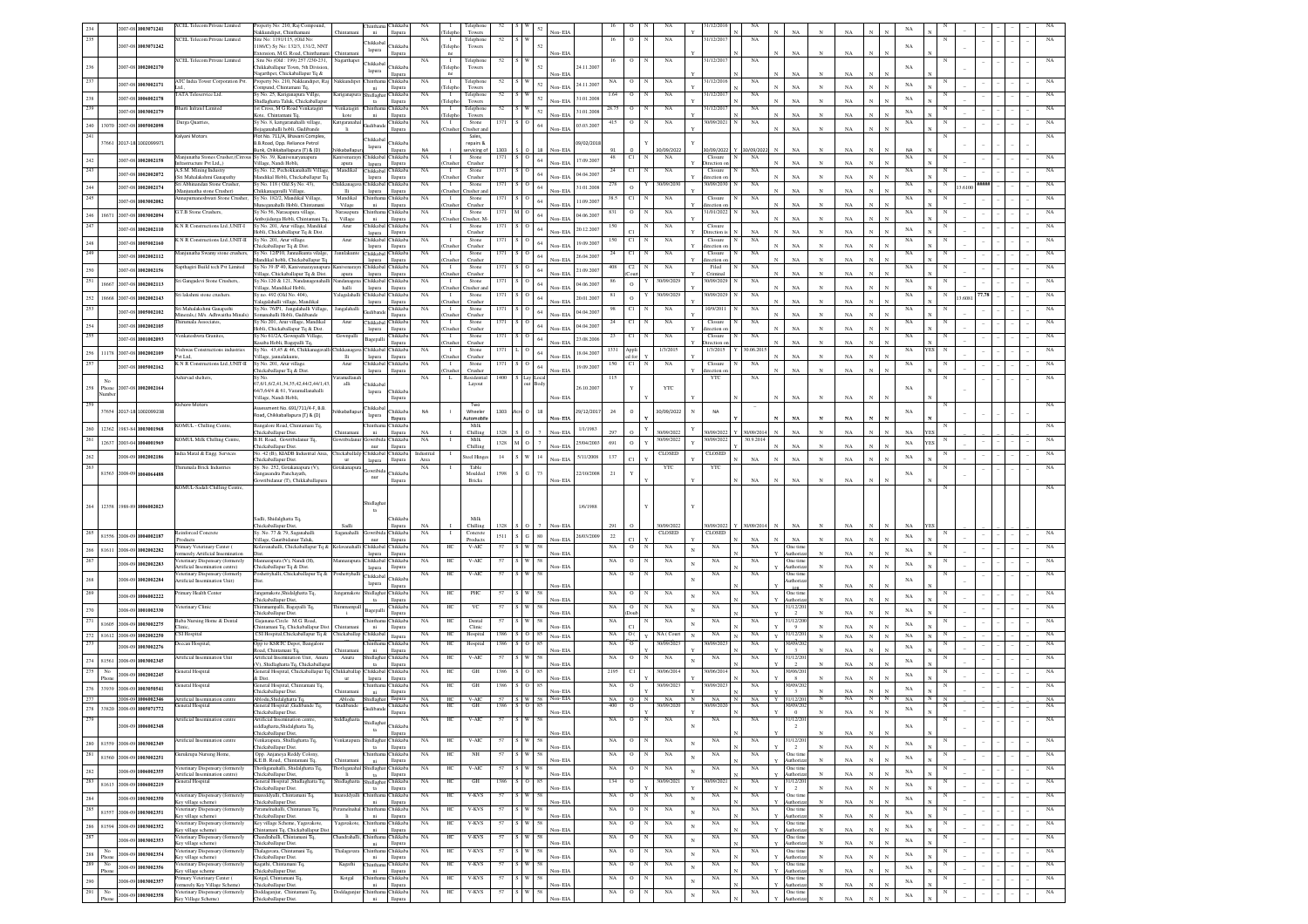| 292              | 2008-09 1003002359                                                                                     | eterinary Dispensary (formerely                        | Korlapathi, Chintamani Tq,                                                    | Korlapathi                                        | hinth:                    | hikkab                     | NA                |                | V-KVS                                    |    |                                                       |                |                                            |             |                               |                   | $\mathbf{N}$             |                   |                            | One tin                                                                   |                   |                                    | NA                                     |                  |            |  |                            |
|------------------|--------------------------------------------------------------------------------------------------------|--------------------------------------------------------|-------------------------------------------------------------------------------|---------------------------------------------------|---------------------------|----------------------------|-------------------|----------------|------------------------------------------|----|-------------------------------------------------------|----------------|--------------------------------------------|-------------|-------------------------------|-------------------|--------------------------|-------------------|----------------------------|---------------------------------------------------------------------------|-------------------|------------------------------------|----------------------------------------|------------------|------------|--|----------------------------|
| 293              |                                                                                                        | Key Village Scheme)<br>Gey village schem               | Chickaballapur Dist.<br>Key Villaage Scheme, Chintama                         |                                                   | ni                        | llapura<br>hikkab.         | NA                | HC             | V-KVS                                    | 57 |                                                       |                | Non-EL                                     | NA          |                               | $_{\rm NA}$       |                          | NA                | NA                         | uthoriz<br>31/12/20                                                       | NA                |                                    |                                        |                  |            |  | NA                         |
|                  | 81593<br>2008-09 1003002360                                                                            |                                                        | 1. Chickaballapur Dist.                                                       | Chintan                                           | ni                        | llapura                    |                   |                |                                          |    |                                                       |                | Non-EIA                                    |             |                               |                   | $_{\rm N}$               |                   |                            | $\mathbf{x}$<br>$\overline{2}$                                            | NA                | $\mathbf N$                        | NA                                     |                  |            |  |                            |
| 295              | 294 81608 2008-09 1002002274                                                                           | Kundargi Clinic<br>ion G.E.F. Eye Hospital             | Chickaballapur Tq & Dist.<br>oragamakala Halli. Chinta                        | Chikballapur Chikkabal                            | Thinthar                  | llapura<br>hikkaba         | NA<br>NA          | HC<br>HС       | Clinic<br>Hospital                       | 57 | W                                                     | 58             | 57   S   W   58   Non-EIA                  | NA.<br>NA   |                               | NA<br>$_{\rm NA}$ | $_{\rm N}$               | NA<br>NA          | NA.<br>NA                  | One time<br>N<br>One tim                                                  | NA                | $\overline{N}$                     | - NA<br>$\mathbb{N}$                   |                  |            |  | NA<br>NA                   |
|                  | 008-09 1003002252                                                                                      |                                                        | 1. Chickaballapur Dist                                                        | la Halli                                          | ni                        | llapura                    |                   |                |                                          |    |                                                       |                | Non-EIA                                    |             |                               |                   | $_{\rm N}$               |                   |                            | $_{\rm N}$<br>Authoriza                                                   | NA                | $\mathbf{N}$                       | NA                                     |                  |            |  |                            |
|                  | 2008-09 1006002344                                                                                     | CDS unit                                               | ICDS unit<br>lanayakanahalli,Shidalghatta Tq,                                 | Kallinavakar<br>ahalli                            | Shidlagha<br>ta           | <b>Thikkaba</b><br>llapura | NA                | HC             | Hospital                                 | 57 | S W                                                   |                | Non-EIA                                    | $_{\rm NA}$ |                               | $_{\rm NA}$       | $_{\rm N}$               | NA                | NA                         | 1/12/20<br>$\mathbf{N}$                                                   | $_{\rm NA}$       | $\mathbf{N}$                       | NA                                     |                  |            |  | $_{\rm NA}$                |
|                  | $\begin{array}{ c c c c c } \hline 297 & 81614 & 2008 & 09 & \textbf{1006002347} \\\hline \end{array}$ | KDS unit                                               | ilamancdhanhalli.Shidalghatta To                                              | damancdi                                          | hidlagh                   | hikkab                     | NA                | HС             | Hospital                                 | 57 | W                                                     |                |                                            | NA          |                               | NA                | $_{\rm N}$               | NA                | NA                         | 1/12/20                                                                   |                   |                                    | NA                                     |                  |            |  | NA                         |
|                  |                                                                                                        | anasa Hospital,                                        | hickaballapur Dist,<br>B.H. Road, Gowribidanur Tq                             | nhalli<br>iowribidan                              | ta<br><b>Jowribid</b>     | llapura<br>hikkaba         | NA                | HC             | Hospital                                 | 57 | $\mathbb{N}$                                          | 8 <sup>4</sup> | Non-EL                                     | NA          |                               | NA                |                          | NA                | NA                         | One tim                                                                   | NA                |                                    |                                        |                  |            |  | $_{\rm NA}$                |
| 298              | 2008-09 1004002253                                                                                     |                                                        | hickaballapur Dist.                                                           |                                                   | nur                       | llapura                    |                   |                |                                          |    |                                                       |                | Non-EIA                                    |             |                               |                   | $_{\rm N}$               |                   |                            | uthoriza                                                                  | NA                |                                    | $_{\rm NA}$                            |                  |            |  |                            |
| $\overline{299}$ | 81610<br>2008-09 1004002254                                                                            | Manjunatha Cardiac Clinic & Lab                        | Opp. TAPCMS, M.G. Road,<br>vribidanur Tq, Chickaballapu                       | iowribidar                                        | Gowribida<br>nur          | <b>hikkaba</b><br>llapura  | NA                | HС             | Clinic and<br>lab                        | 57 | W                                                     | 58             | Non-EIA                                    | NA          |                               | NA                | $_{\rm N}$               | NA                | NA                         | One tim<br>uthoriz                                                        | NA                |                                    | $_{\rm NA}$                            |                  |            |  | NA                         |
| 300              | 81604 2008-09 1002002255                                                                               | Sree Manjunatha Hospital,                              | D.B.M. Road, Chickaballapur Tq & Chikballapur                                 |                                                   | Chikkab                   | llapura                    | NA                | HC             | Hospital                                 |    | 57   S   W   85                                       |                | Non-EIA                                    | NA          |                               | $_{\rm NA}$       | $_{\rm N}$               | NA                | NA                         | $_{\rm N}$<br>Y<br><b>Dne</b> tim                                         | NA                | N                                  | NA                                     |                  |            |  | - NA                       |
| 301              | No<br>2008-09 1003002277<br>Phone                                                                      | lathru Shree Hospital,                                 | Beside Anjani Theatre, Bangalore<br>toad, Chintamani Tq.                      | Chintamar                                         | ıintha<br>ni              | hikkab.<br>llapura         | NA                | HС             | Hospital                                 | 57 | W 85                                                  |                | Non-EIA                                    | NA          |                               | NA                | $\overline{N}$           | NA                | NA                         | One tim<br>uthoriz                                                        | $_{\rm NA}$       | N                                  | $_{\rm NA}$                            |                  |            |  | NA                         |
| 302              | 2008-09 1002002256                                                                                     | agaraj Clinic,                                         | tailway Station Road                                                          | Chikballapur                                      | Chikkaba                  | hikkab:                    | NA                | HC             | Clinic                                   | 57 | W                                                     | 58             |                                            | NA          |                               | $_{\rm NA}$       | $\mathbf{N}$             | NA                | NA                         | 1/12/20                                                                   |                   |                                    | $_{\rm NA}$                            |                  |            |  | $_{\rm NA}$                |
| 303              |                                                                                                        | ama Nursing Home                                       | hickaballapur Tq & Dist<br>M.G. Road, Chintamani Tq,                          |                                                   | lapura<br>hintha          | llapura<br>hikkab.         | NA                | HС             | NH                                       | 57 |                                                       |                | Non-EIA                                    | NA          |                               | $_{\rm NA}$       |                          | NA                | NA                         | $_{\rm N}$<br>$\overline{2}$<br>Dne tim                                   | $_{\rm NA}$       | N                                  |                                        |                  |            |  | NA                         |
|                  | 42125<br>2008-09 1003002257                                                                            |                                                        | hickaballapur Dist.                                                           | Chintamar                                         | ni                        | llapura                    |                   |                |                                          |    |                                                       |                | Non-EIA                                    |             |                               |                   | $\mathbf{N}$             |                   |                            | $\mathbb{N}$<br>uthoriz                                                   | $_{\rm NA}$       | N                                  | $_{\rm NA}$                            |                  |            |  |                            |
| 304 42684        | 2008-09 1003002258                                                                                     | narukmini Nursing Hom                                  | CR Complex, M.G.Road<br>intamani Tq, Chickaballapur Dis                       |                                                   | hintha<br>ni              | hikkab                     | NA                |                | NH                                       |    |                                                       |                | ion-EIA                                    | NA          |                               | NA                | $\mathbf{N}$             | NA                | $_{\rm NA}$                | 1/06/20                                                                   | NA                |                                    | NA                                     |                  |            |  |                            |
| 305 78580        | 008-09 1003002278                                                                                      | coples Surgical and Maternity                          | .R.Extn, Opp KEB, Chintamani                                                  |                                                   | hinth:                    | llapur<br>hikkab           | NA                | HC             | Hospital                                 | 57 |                                                       |                |                                            | $_{\rm NA}$ |                               | $_{\rm NA}$       | $\mathbf{N}$             | $_{\rm NA}$       | $_{\rm NA}$                | One time                                                                  |                   |                                    |                                        |                  |            |  | $_{\rm NA}$                |
|                  |                                                                                                        |                                                        | , Chickaballapur Dist                                                         | Chintam                                           | ni                        | llapura                    |                   |                |                                          |    |                                                       |                | Non-EIA                                    |             |                               |                   |                          |                   |                            | $\mathbf{N}$<br>uthoriz                                                   | NA                | N                                  | NA                                     |                  |            |  |                            |
| 306              | 80643<br>2008-09 1003002259                                                                            | abhu Nursing Home                                      | M.G. Road, Chintamani Tq<br>hickaballapur Dist                                | Chintam                                           | hintha<br>ni              | hikkaba<br>llapura         | $_{\rm NA}$       | HC             | $_{\rm NH}$                              | 57 |                                                       |                | Non-EIA                                    | $_{\rm NA}$ |                               | $_{\rm NA}$       | $_{\rm N}$               | $_{\rm NA}$       | $_{\rm NA}$                | One time<br>$\mathbf{N}$<br>uthoriz                                       | NA                | N                                  | $_{\rm NA}$                            |                  |            |  | $_{\rm NA}$                |
| 307              | 008-09 1004002260                                                                                      | asad Medical Centre & Hospital                         | Marigamma Temple Road, M.G.                                                   | owribida                                          | iowrib                    | hikkab                     | NA                | HC             | Hospital                                 |    |                                                       |                |                                            | NA          |                               | NA                | $\mathbf{N}$             | NA                | $_{\rm NA}$                | One tim<br>$\mathbf{v}$                                                   | NA                | $\mathbf{N}$                       | NA                                     |                  |            |  | NA                         |
| 308              | 2008-09 1001002188                                                                                     | rimary Health Center                                   | oad Cross, Gowribidanur Tq,<br>helur, Bagepalli Tq,                           | Chelur                                            | nur<br>Bagepall           | llapura                    | NA                | HC             | PHC                                      |    | $57 \quad S \quad W$                                  | 58             | Non-EIA<br>Non-EIA                         | NA.         | $^{\circ}$<br>$_{\rm N}$      | NA                | $_{\rm N}$               | NA                | NA.                        | uthoriz<br>Y One time<br>$_{\rm N}$                                       | NA.               | $_{\rm N}$                         | NA<br>$_{\rm N}$                       |                  |            |  | NA                         |
| 309              | 2008-09 1001002189                                                                                     | mmunity Health Cente                                   | iulur, Bagepalli Tq, Chickaballapu                                            | Gulur                                             | Bagepalli                 | llapura                    | NA                | HC.            | PHC                                      |    | 57 S W 85                                             |                | Non-EIA                                    | NA          | $\circ$<br>N                  | $_{\rm NA}$       | $_{\rm N}$               | $_{\rm NA}$       | NA                         | One time<br>N                                                             | NA                | $_{\rm N}$                         | NA                                     |                  | N          |  | $_{\rm NA}$                |
| 310              | 2008-09 1001002190                                                                                     | Primary Health Center                                  | athapalya, Bagepalli Tq.                                                      | Pathapalya                                        | Bagepall                  | llapura                    | NA                | HC             | PHC                                      |    |                                                       |                | 57 S W 58 Non-EIA                          | NA          | $\circ$<br>$\overline{N}$     | NA                | N                        | NA                | NA                         | One time<br>N<br>Y                                                        | NA                | N                                  | $\mathbb{N}$<br>NA                     | TΝ               | N          |  | NA                         |
| 312              | 2008-09 1001002191<br>2008-09 1001002192                                                               | Primary Health Center<br>Primary Health Center         | hakavela, Bagepalli Tq.<br>iivapura, Bagepalli Tq                             | Chakavelu<br>Shivapura                            | Bagepalli<br>Bagepall     | llapura<br>llapura         | NA<br>NA          | HC<br>HC       | PHC<br>PHC                               |    |                                                       |                | S W 58 Non-EIA<br>57 S W 58 Non-EIA        | NA<br>NA    | N<br>$\circ$<br>$\circ$<br>N  | NA<br>NA          | $_{\rm N}$<br>N          | NA<br>NA          | NA<br>NA                   | One time<br>Y<br>One time                                                 | NA<br>NA          | N<br>N                             | NA<br>$_{\rm N}$<br>$\mathbb{N}$<br>NA | N<br>N           | $_{\rm N}$ |  | NA<br>NA                   |
|                  | 2008-09 1002002193                                                                                     | Primary Health Center                                  | ibbur, Chickaballapur Tq & Dist                                               | Dibbur                                            | Chikkaba                  | llapura                    | $_{\rm NA}$       | HC             | PHC                                      |    |                                                       |                | 57 S W 58 Non-EIA                          | NA          | $\circ$<br>$_{\rm N}$         | $_{\rm NA}$       | $_{\rm N}$               | $_{\rm NA}$       | $_{\rm NA}$                | One time                                                                  | NA                | $_{\mathrm{N}}$<br>N               | $_{\rm NA}$                            |                  | $_{\rm N}$ |  | $_{\rm NA}$                |
| 314              | 2008-09 1002002194<br>2008-09 1002002195                                                               | Primary Health Center<br>rimary Health Center          | eresandra, Chickaballapur Tq &<br>andi, Chickaballapur Tq & Dist.             | Peresandra<br>Nandi                               | Chikkaba<br>Chikkaba      | llapura<br>llapura         | NA<br>NA          | HC<br>HС       | PHC<br>PHC                               |    |                                                       |                | 57 S W 58 Non-EIA<br>57 S W 58 Non-EIA     | NA<br>NA    | $O$ N<br>$_{\rm N}$           | $_{\rm NA}$<br>NA | $_{\rm N}$<br>$_{\rm N}$ | $_{\rm NA}$<br>NA | $_{\rm NA}$<br>$_{\rm NA}$ | $\overline{N}$<br>$\mathbf Y$<br>One time<br>Y.<br>$_{\rm N}$<br>One time | NA<br>NA          | NN<br>$_{\rm N}$<br>$_{\rm N}$     | NA<br>NA                               |                  | $_{\rm N}$ |  | $_{\rm NA}$<br>$_{\rm NA}$ |
| 316              | 2008-09 1002002196                                                                                     | imary Health Center                                    | kavanahalli, Chickaballapur Tq &                                              | Navanahalli                                       | Chikkaba                  | llapura                    | NA                | HC.            | PHC                                      |    | 57 S W 58                                             |                | Non-EIA                                    | NA          | $\circ$<br>N                  | $_{\rm NA}$       | $_{\rm N}$               | NA                | NA                         | One tim<br>$\mathbf Y$<br>$_{\rm N}$                                      | NA                | $_{\mathrm{N}}$<br>$_{\rm N}$      | $_{\rm NA}$                            |                  | N          |  | NA                         |
| 317              | 2008-09 1002002197                                                                                     | Primary Health Center<br>mary Health Center            | Muddenahalli, Chickaballapur To &<br>atlapalli, Chintaman                     |                                                   | Chikkabal<br>Chintha      | llapura<br>hikkaba         | NA.<br>NA         | HC             | PHC<br>PHC                               |    |                                                       |                | 57   S   W   58   Non-EIA   6/11/2003   NA |             | O N                           | NA<br>NA          | $_{\rm N}$               | NA                | NA -                       | Y<br>One time<br>$\mathbb{N}$<br>1/12/20                                  | NA                | N                                  | <b>NA</b><br>N                         |                  | $_{\rm N}$ |  | NA                         |
| 318              | 2008-09 1003002198                                                                                     |                                                        | aluk, Chickaballapur Dis                                                      | Batlapalli                                        | ni                        | llapura                    |                   | HС             |                                          | 57 | W 58                                                  |                | Non-FL                                     | NA          |                               |                   | $_{\rm N}$               | NA                | NA                         |                                                                           |                   |                                    | NA                                     |                  |            |  | NA                         |
| 319              | 2008-09 1003002199                                                                                     | Primary Health Center                                  | Kaiwara, Chintamani Tq.                                                       | Kaiwara                                           | Chinthan                  | llapura                    | NA                | HC             | PHC                                      |    | 57 S W 58                                             |                | Non-EIA                                    | NA          | $\Omega$<br>N                 | NA                | $_{\rm N}$               | NA                | NA.                        | N<br>$\mathbf{Y}$<br>One time                                             | NA                | $\mathbf N$<br>N                   | NA                                     |                  |            |  | NA                         |
| 320              | 008-09 1003002200                                                                                      | <b>Yimary Health Center</b>                            | Murugamalla, Chintamani Tq.<br>hickaballapur Dist.                            | <i><b>Aurugamalli</b></i>                         | hinthar<br>ni             | hikkaba<br>llapura         | NA                | HС             | <b>PHC</b>                               | 57 | $\mathbb{W}$                                          | 58             | Non-EIA                                    | NA          | $\Omega$                      | NA                | $_{\rm N}$               | NA                | NA                         | One time<br>uthoriza                                                      | NA                | N                                  | $_{\rm NA}$                            |                  |            |  | NA                         |
| 321              | 105500 1003002201                                                                                      | timary Health Center                                   | urudugunta, Chintamani Tq,                                                    | Burudugunt                                        | <b>Thinthar</b>           | hikkab:                    | NA                | HC             | PHC                                      | 57 |                                                       |                |                                            | NA          |                               | NA                | $\overline{N}$           | NA                | NA                         | One tim                                                                   |                   |                                    | NA                                     |                  |            |  | NA                         |
|                  | 2008-09-1003002202                                                                                     | imary Health Center                                    | hickaballapur Dist.<br>Irgampalli, Chintamani Tq.                             | Irgampalli                                        | ni<br>hinthar             | llapura<br>hikkaba         | NA                | HС             | PHC                                      | 57 | I W                                                   | 58             | Non-EIA                                    | NA          |                               | $_{\rm NA}$       | $\mathbf{N}$             | NA                | NA                         | uthoriz<br>One time                                                       | NA                | N                                  |                                        |                  |            |  | NA                         |
| 322              |                                                                                                        |                                                        | hickaballapur Dist.                                                           |                                                   | ni                        | llapura                    |                   |                |                                          |    |                                                       |                | Non-EIA                                    |             |                               |                   |                          |                   |                            | uthoriza                                                                  | NA                | N                                  | NA                                     |                  |            |  |                            |
| 323              | 2008-09 1003002203                                                                                     | rimary Health Center<br>mary Health Cente              | Kuruburu, Chintamani Tq.<br>egavakote, Chintamani Tq,                         | Kuruburu<br>Yagavakot                             | Chintham<br>hintha        | llapura<br>hikkab          | NA<br>NA          | HC             | PHC<br>PHC                               |    |                                                       |                | 57 S W 58 Non-EIA                          | NA<br>NA    | $O$ N                         | NA<br>NA          | N                        | NA<br>NA          | NA<br>NA                   | N<br>Y<br>One time<br>One tim                                             | NA                | N                                  | NA                                     |                  |            |  | NA<br>$_{\rm NA}$          |
| 324              | 2008-09 1003002204                                                                                     |                                                        | ickaballapur Dist.                                                            |                                                   | $\rm{ni}$                 | llapura                    |                   |                |                                          |    |                                                       |                | Non-EIA                                    |             |                               |                   | $_{\rm N}$               |                   |                            | thoriz                                                                    | $_{\rm NA}$       |                                    | $_{\rm NA}$                            |                  |            |  |                            |
| 325              | 2008-09 1003002205                                                                                     | mary Health Centre                                     | nnasandra, Gowribidanur Tq<br>ickaballapur Dist.                              | dinnasan                                          | iowrib<br>nur             | hikkab<br>llapura          | NA                |                | PHC                                      |    |                                                       |                | ion- EL                                    | NA          |                               | NA                | $\mathbf{N}$             | NA                | $_{\rm NA}$                | 1/12/20<br>$\overline{2}$                                                 | NA                |                                    | NA                                     |                  |            |  | NA                         |
| 326              | 2008-09 1003002206                                                                                     | imary Health Center                                    | innasandra, Chintamani Tq,                                                    | <b>hinnasan</b>                                   |                           | hikkab                     | NA                | HC             | PHC                                      | 57 |                                                       |                |                                            | $_{\rm NA}$ |                               | $_{\rm NA}$       | $\mathbf{N}$             | $_{\rm NA}$       | NA                         | One tim                                                                   |                   |                                    | NA                                     |                  |            |  | $_{\rm NA}$                |
| 327              |                                                                                                        | imary Health Centre                                    | hickaballapur Dist.<br>amagondlu,Gowribidanur Tq,                             | iamagon                                           | ni<br>owrib               | llapura<br>hikkab          | NA                | HС             | PHC                                      | 57 |                                                       |                | Non-EL                                     | NA          |                               | NA                |                          | NA                | NA                         | uthoriz<br>N<br>he tim                                                    | NA                |                                    |                                        |                  |            |  | $_{\rm NA}$                |
|                  | 2008-09 1004002207                                                                                     |                                                        | hickaballapur Dist.                                                           |                                                   | $_{\rm nur}$              | llapura                    |                   |                |                                          |    |                                                       |                | Non-EL                                     |             |                               |                   | $\mathbf{N}$             |                   |                            | uthoriz<br>N                                                              | NA                |                                    | NA                                     |                  |            |  |                            |
| 328              | 008-09 1004002208                                                                                      | mary Health Centre                                     | hondebhavi, Gowribidanur Tq<br>hickaballapur Dist.                            | Thondebh:                                         | iowrib<br>nur             | hikkab<br>llapura          | NA                | HC             | PHC                                      | 57 |                                                       |                | Non-FIA                                    | NA          |                               | $_{\rm NA}$       | $\mathbf{N}$             | NA                | NA                         | 1/12/20<br>$\overline{2}$                                                 | NA                |                                    | $_{\rm NA}$                            |                  |            |  | NA                         |
| 329              | 2008-09 1004002209                                                                                     | Primary Health Centre                                  | Hosur, Gowribidanur To                                                        | Hosur                                             | Gowribid                  | llapura                    | <b>NA</b>         | HC             | PHC                                      |    | $57$ $\vert$ $\vert$ S $\vert$ W $\vert$ $\vert$ $58$ |                | Non-EIA<br>9/6/2003                        | NA          | $O$ N                         | NA                | $_{\rm N}$               | NA.               | NA                         | One time<br>$\mathbb{N}$<br>Y                                             | NA                | N                                  | <b>NA</b><br>$\mathbb{N}$              |                  |            |  | NA                         |
| 330              | 008-09 1004002210                                                                                      | mary Health Centre                                     | Manchenahalli, Gowribidanur Tq,<br>hickaballapur Dist.                        | lanchenal                                         | iowribid<br>nur           | hikkaba<br>llapura         | NA                | HС             | PHC                                      | 57 | W                                                     | 58             | Non-EIA                                    | NA          |                               | $_{\rm NA}$       | $\mathbf{N}$             | NA                | $_{\rm NA}$                | 0/06/20<br>$\mathbb{N}$<br>- 6                                            | NA                | N                                  | NA                                     |                  |            |  | NA                         |
|                  |                                                                                                        |                                                        |                                                                               |                                                   |                           |                            |                   |                |                                          |    |                                                       |                |                                            |             |                               |                   |                          |                   |                            |                                                                           |                   |                                    |                                        |                  |            |  |                            |
| 331              |                                                                                                        | imary Health Centre                                    | atadahosahalli.Gowr                                                           |                                                   | Jowribid                  | hikkab.                    | NA                | HС             | PHC                                      |    |                                                       |                |                                            | NA          |                               | NA                |                          | NA                | $_{\rm NA}$                | Dne tim                                                                   |                   |                                    |                                        |                  |            |  | NA                         |
|                  | 008-09 1004002211                                                                                      | imary Health Centre                                    | hickaballapur Dist.                                                           | atadahosal                                        | nur<br>Gowribid           | llapura                    | <b>NA</b>         | HС             | PHC                                      | 57 | W.                                                    | 58             | Non-EIA                                    | NA          |                               |                   | $_{\rm N}$               | NA                | NA                         | N<br>uthoriz<br>One time                                                  | NA                |                                    | NA                                     |                  |            |  | NA                         |
| 332<br>333       | 2008-09 1004002212<br>2008-09 1004002213                                                               | rimary Health Centre                                   | Allipura, Gowribidanur Tq<br>agur, Gowribidanur Tq,                           | Allipura<br>klagur                                |                           | llapura<br>llapura         | NA                | HC             | PHC                                      |    | 57 S W 58                                             |                | Non-EIA<br>Non-EIA                         | NA          | $\circ$<br>N                  | NA<br>NA          | N<br>N                   | NA                | NA                         | $\mathbf Y$<br>$_{\rm N}$<br>Y<br>One time<br>N                           | $_{\rm NA}$<br>NA | $_{\rm N}$<br>$_{\rm N}$<br>N<br>N | $_{\rm NA}$<br>NA                      | $_{\rm N}$       | N          |  | NA                         |
| 334              | 2008-09 1004002214                                                                                     | mary Health Centre                                     | agareddihalli, Gowribidanur Tq,                                               |                                                   |                           | hikkab                     | NA                | HC             | PHC                                      | 57 |                                                       | 58             |                                            | NA          |                               | NA                | $\mathbf{N}$             | NA                | NA                         | 1/12/20                                                                   |                   |                                    | NA                                     |                  |            |  | NA                         |
| 335              |                                                                                                        | imary Health Centre                                    | hickaballapur Dist.<br>denahalli, Gowribidanur Tq.                            | gareddihal<br>Sadenahall                          | nur<br>iowribio           | llapura<br>hikkaba         | NA                | $\rm{HC}$      | PHC                                      | 57 |                                                       |                | ∛on- EIA                                   | $_{\rm NA}$ |                               | $_{\rm NA}$       |                          | $_{\rm NA}$       | $_{\rm NA}$                | 1/12/20                                                                   | NA                |                                    |                                        |                  |            |  | $_{\rm NA}$                |
|                  | 2008-09 1004002215                                                                                     |                                                        | hickaballapur Dist.<br>akkalahalli.Gowrib                                     |                                                   | nur                       | llapura                    |                   |                |                                          |    |                                                       |                | Non-EIA                                    |             |                               |                   | $\mathbf{N}$             |                   |                            | $\mathbf{N}$<br>$\overline{2}$                                            | $_{\rm NA}$       | $\overline{N}$                     | NA                                     |                  |            |  |                            |
| 336              | 008-09 1004002216                                                                                      | mary Health Centre                                     | hickaballapur Dist.                                                           | vakkalaha                                         | iowribio                  | hikkab<br>llapura          | NA                | HC             | PHC                                      |    |                                                       |                | Non-EIA                                    | NA          |                               | NA                | $_{\rm N}$               | NA                | $_{\rm NA}$                | One tim<br>$_{\rm N}$<br>uthoriz                                          | NA                | $\mathbf{N}$                       | NA                                     |                  |            |  | NA                         |
| 337              | 008-09 1004002217                                                                                      | mary Health Centre                                     | Makapura, Gowribidanur Tq                                                     | Alakapur                                          | iowribio                  | hikkab                     | NA                | HC             | PHC                                      |    |                                                       |                | Non-FIA                                    | NA          |                               | NA                | $\mathbf{N}$             | $_{\rm NA}$       | $_{\rm NA}$                | Dne tim<br>uthoriz                                                        | NA                |                                    | NA                                     |                  |            |  | NA                         |
| 338              | 2008-09 1005002218                                                                                     | Primary Health Center                                  | hickaballapur Dist.<br>Gudibande Tq,Chickaballapur Dist,                      | Gudibande                                         | nur<br>Gudiband           | llapura<br>llapura         | NA                | HC             | <b>PHC</b>                               |    |                                                       |                | 57 S W 58 Non-EIA                          |             | NA ON                         | NA                | N                        | NA                | NA                         | Y 31/12/201<br>N                                                          |                   | NA NN                              | NA                                     | N N              |            |  | NA                         |
| 339              | 2008-09 1006002220                                                                                     | Primary Health Center<br>rary Health Center            | Sadali, Shidalghatta Tq.<br>settyhalli. Shidalehatta To                       | Sadali                                            | Shidlagha                 | llapura<br>hikkab.         | NA<br>$_{\rm NA}$ | HC<br>HС       | PHC<br><b>PHC</b>                        | 57 |                                                       |                | 57 S W 58 Non-EIA                          | NA I<br>NA  | O N                           | NA<br>NA          | N                        | NA<br><b>NA</b>   | NA.<br>NA                  | Y One time<br>$_{\rm N}$<br>1/12/20                                       | NA                | N                                  | N<br>NA                                | N N              |            |  | NA<br>NA                   |
| 340              | 008-09 1006002221                                                                                      |                                                        | hickaballapur Dist,                                                           | lasettyhal                                        | Shidlagha<br>ta           | llapura                    |                   |                |                                          |    |                                                       |                | Non-EIA                                    |             |                               |                   | $\mathbf{N}$             |                   |                            | $\mathbb{N}$                                                              | NA                | N                                  | NA                                     |                  |            |  |                            |
| 341              | 2008-09 1006002223                                                                                     | imary Health Center                                    | PHC, Ganjigunte, Shidalghatta Tq                                              | Ganjigun                                          | hidlagh<br>ta             | hikkab.                    | NA                | HС             | PHC                                      |    |                                                       |                | Non-EIA                                    | NA          |                               | NA                | $_{\rm N}$               | NA                | NA                         | Dne tim<br>$_{\rm N}$<br>uthoriz                                          | NA                |                                    | NA                                     |                  |            |  | NA                         |
|                  | 008-09 1006002224                                                                                      | imary Health Center                                    | hickaballapur Dist,<br>PHC.Melur,Shidalghatta Tq.                             | Melur                                             | Shidlaghat                | llapura<br>Thikkaba        | NA                | HС             | PHC                                      | 57 | $\mathbf{w}$                                          | 58             |                                            | NA          |                               | NA                | $_{\rm N}$               | NA                | NA                         | 31/12/20                                                                  |                   |                                    |                                        |                  |            |  | NA                         |
| 342<br>343       |                                                                                                        | imary Health Center                                    | hickaballapur Dist,<br>PHC,Hemmaranahalli ,Shidalghatt                        | emmarana                                          | ta                        | llapura<br>hikkab.         | NA                | HС             | PHC                                      | 57 |                                                       |                | Non-EIA                                    | NA          |                               | NA                |                          | NA                |                            | One tim                                                                   | NA                |                                    | $_{\rm NA}$                            |                  |            |  | NA                         |
|                  | 008-09 1006002225                                                                                      |                                                        | 1. Chickaballapur Dist.                                                       | <b>Hi</b>                                         | Shidlagha<br>ta           | llapura                    |                   |                |                                          |    |                                                       |                | Non-EIA                                    |             |                               |                   | $_{\rm N}$               |                   | $_{\rm NA}$                | uthoriz                                                                   | NA                |                                    | $_{\rm NA}$                            |                  |            |  |                            |
| 344              | 2008-09 1004071170                                                                                     | imary Health Centre                                    | D.Palya, Gowribidanus<br>wribidanur Tq, Chickaballapu                         | D.Palya,                                          | <b>Jowribida</b><br>nur   | hikkab.<br>llapura         | NA                | HC             | PHC                                      | 57 |                                                       |                | Non-EIA                                    | NA          |                               | NA                | $_{\rm N}$               | NA                | $_{\rm NA}$                | 1/12/20                                                                   | NA                |                                    | $_{\rm NA}$                            |                  |            |  | NA                         |
| 345              | 2008-09 1006002226                                                                                     | imary Health Center                                    | PHC,E.Thimmasandra, Shidalghatta                                              | : Thimmas                                         | Shidlagha                 | hikkab:                    | NA                | HC             | PHC                                      | 57 | S W                                                   | 58             |                                            | NA          | $\circ$                       | NA                | $\mathbf N$              | NA                | NA                         | One tim                                                                   |                   |                                    | NA                                     |                  |            |  | $_{\rm NA}$                |
|                  |                                                                                                        | imary Health Center                                    | q, Chickaballapur Dist,<br>PHC. Dibburahalli, Shidalghatta To                 | dra<br>Dibburahal                                 | ta<br>shidlagha           | llapura<br>hikkab.         | NA                | HC             | PHC                                      | 57 | S W                                                   | 58             | Non-EL                                     |             |                               | NA                |                          | NA                | $_{\rm NA}$                | uthoriza<br>One tim                                                       | NA                |                                    |                                        |                  |            |  |                            |
| 346              | 2008-09 1006002227                                                                                     |                                                        | ickaballapur Dist,                                                            |                                                   | ta                        | llapura                    |                   |                |                                          |    |                                                       |                | Non-EL                                     | $_{\rm NA}$ |                               |                   | N                        |                   |                            | uthoriz                                                                   | NA                |                                    | $_{\rm NA}$                            |                  |            |  | $_{\rm NA}$                |
| 347              | 2008-09 1001002228                                                                                     | rimary Health Centre<br>mary Health Unit               | Mittemari, Bagepalli Tq,                                                      | Mittemari<br>larganuku                            | Bagepall                  | llapura<br>hikkab          | NA<br>NA          | HC<br>HC       | PHU<br>PHU                               | 57 | 57 S W 58                                             | 58             | Non-EIA                                    | NA          |                               | NA                | N                        | NA                | NA<br>NA                   | One time<br>N<br>Y<br>Ine tim                                             | NA                | N                                  | NA                                     |                  |            |  | NA                         |
| 348              | 2008-09 1001002229                                                                                     |                                                        | HU,Marganukunte,Bagepalli<br>agepalli Tq, Chickaballapur Dist.                | $\circ$                                           | Bagepal                   | flapura                    |                   |                |                                          |    |                                                       |                | Non-EIA                                    | NA          |                               | $_{\rm NA}$       | $\mathbf{N}$             | $_{\rm NA}$       |                            | thoriz                                                                    | NA                |                                    | NA                                     |                  |            |  | NA                         |
| 349              | 2008-09 1001002230                                                                                     | Primary Health Centr                                   | upalya, Bagepalli Tq,                                                         | Julupalya                                         |                           | llapura                    | NA                | HC             | PHU                                      |    | 57 S W 58                                             |                | Non-EIA                                    | NA          | $\circ$<br>$_{\mathrm{N}}$    | $_{\rm NA}$       | $_{\rm N}$               | $_{\rm NA}$       | $_{\rm NA}$                | Y<br>One time<br>$_{\rm N}$                                               | NA                | $_{\rm N}$                         | $_{\rm NA}$                            |                  |            |  | NA                         |
| 350              | 2008-09 1001002231                                                                                     | imary Health Unit                                      | HU, Billur,Bagepalli, Bagepalli<br>q, Chickaballapur Dist.                    | Billur                                            | Bagepall                  | hikkab<br>llapura          | $_{\rm NA}$       | HC             | PHU                                      | 57 |                                                       |                | Non-EL                                     | $_{\rm NA}$ |                               | $_{\rm NA}$       | $_{\rm N}$               | NA                | NA                         | One tim<br>uthoriz<br>N                                                   | NA                |                                    | $_{\rm NA}$                            |                  |            |  | $_{\rm NA}$                |
| 351              | 2008-09 1001002232                                                                                     | timary Health Centre                                   | PHU, G.Madayapalli, Bagepalli Tq                                              |                                                   | Bagepalli                 | hikkab                     | NA                | HC             | PHU                                      | 57 | W                                                     |                |                                            | NA          |                               | $_{\rm NA}$       | $_{\rm N}$               | $_{\rm NA}$       | $_{\rm NA}$                | One tim<br>N                                                              |                   |                                    | $_{\rm NA}$                            |                  |            |  | NA                         |
| 352              | 2008-09 1002002233                                                                                     | Primary Health Centre                                  | hickaballapur Dist.<br>Mandikal, Chickaballapur Tq & Dist. Mandikal Chikkabal | i.Madayap                                         |                           | llapura<br>llapura         | NA                |                | PHU                                      | 57 |                                                       |                | Non-EL<br>Non-EIA                          | NA          |                               | NA                |                          | NA                | NA                         | uthoriza<br>One time<br>N                                                 | NA<br>NA          | $_{\rm N}$<br>$_{\rm N}$           | NA                                     |                  |            |  |                            |
| 353              | 2008-09 1002002234 Primary Health Unit                                                                 |                                                        | PHU, Kandawara, Chickaballapur Tq Kandawara Chikkabal Ilapura                 |                                                   |                           |                            | NA                |                | HC PHU 57 S W 58 Non-EIA                 |    |                                                       |                |                                            |             | $NA$ $0$ $N$ $NA$<br>$\Omega$ |                   | $\mathbb{N}$             | NA N              |                            | NA Y 31/12/201<br>N                                                       |                   |                                    | NA N N NA                              | N N              |            |  | NA                         |
| 354              | 008-09 1004002235                                                                                      | imary Health Centre                                    | PHU, Kurudi, Gowribidanur Tq,<br>hickaballapur Dist.                          | Kurudi                                            | Gowribida<br>$_{\rm nur}$ | Chikkaba<br>llapura        | $_{\rm NA}$       | HС             | PHU                                      | 57 | s W                                                   | 58             | Non-EIA                                    | NA          |                               | $_{\rm NA}$       | $_{\rm N}$               | $_{\rm NA}$       | NA                         | One tim<br>uthorizat<br>N                                                 | NA                | $\mathbf{N}$                       | $_{\rm NA}$                            |                  |            |  | $_{\rm NA}$                |
| 355              | 008-09 1004002236                                                                                      | rimary Health Centre                                   | PHU. Kallinavakanahalli.<br>owribidanur To, Chickaballapur                    | Callinavakan<br>ahalli                            | Gowribid<br>nur           | hikkaba<br>llapura         | <b>NA</b>         | HС             | <b>PHC</b>                               | 57 | W                                                     |                | Non-EIA                                    | NA          |                               | NA                | $_{\rm N}$               | NA                | NA                         | 31/12/20<br>$_{\rm N}$<br>$\mathbf{1}$                                    | $_{\rm NA}$       | $\mathbf{N}$                       | $_{\rm NA}$                            |                  |            |  | NA                         |
|                  |                                                                                                        | imary Health Centre                                    | PHU. Viduraswatha.Gowribidanu                                                 |                                                   | owribid                   | hikkaba                    | NA                | HС             | PHU                                      | 57 | W                                                     | 58             |                                            | NA          | $\circ$                       | NA                |                          | NA                | NA                         | One tim                                                                   |                   |                                    |                                        |                  |            |  | NA                         |
| 356              | 2008-09 1004002237                                                                                     |                                                        | Tq, Chickaballapur Dist.                                                      | <i>liduraswat</i>                                 | nur                       | llapura                    |                   |                |                                          |    |                                                       |                | Non-EIA                                    |             |                               |                   | $_{\rm N}$               |                   |                            | uthoriza                                                                  | NA                | $\mathbf N$                        | $_{\rm NA}$                            |                  |            |  |                            |
| 357              | 2008-09 1004002238                                                                                     | rimary Health Centre                                   | PHU, Hudugur, Gowribidanur Tq,<br>hickaballapur Dist.                         | Hudugur                                           | Gowribid<br>nur           | Thikkaba<br>llapura        | NA                | HС             | PHC                                      | 57 | W                                                     | 58             | Non-EIA                                    | NA          | $^{\circ}$                    | NA                | $_{\rm N}$               | NA                | NA                         | One time<br>uthoriza                                                      | NA                | N                                  | $_{\rm NA}$                            |                  |            |  | NA                         |
| 358              | 2008-09 1004002239                                                                                     | imary Health Unit                                      | PHU, Dorinayakanapalya,                                                       | Jorinayakan                                       | Gowribida                 | hikkab:                    | NA                | HС             | PHU                                      | 57 | W                                                     | -58            |                                            | NA          |                               | NA                | $_{\rm N}$               | NA                | NA                         | 1/12/20                                                                   |                   |                                    | $_{\rm NA}$                            |                  |            |  | NA                         |
| 359              |                                                                                                        | imary Health Centre                                    | wribidanur Tq, Chickaballapur<br>PHC, Rampura, Gowribidanur Tq,               | palya<br>Rampura                                  | nur<br>Gowribid           | llapura<br>Thikkaba        | NA                | HС             | PHU                                      | 57 | W I                                                   | 58             | Non-EIA                                    | NA          |                               | $_{\rm NA}$       |                          | NA                | NA                         | $\overline{2}$<br>One tim                                                 | NA                | $_{\rm N}$                         |                                        |                  |            |  | NA                         |
|                  | 2008-09 1004002240                                                                                     |                                                        | hickaballapur Dist.                                                           |                                                   | nur                       | llapura                    |                   |                |                                          |    |                                                       |                | Non-EIA                                    |             |                               |                   | $\mathbf{N}$             |                   |                            | N<br>Authoriza                                                            | $_{\rm NA}$       | $\mathbb{N}$                       | $_{\rm NA}$                            |                  |            |  |                            |
| 360              | 2008-09 1004002241                                                                                     | imary Health Unit                                      | PHU, Nagaragere, Gowribidanur Tq<br>hickaballapur Dist.                       | Nagaragen                                         | <b>Jowribid</b><br>nur    | hikkaba<br>$\rm{llapura}$  | NA                | HC             | PHU                                      | 57 | W 58                                                  |                | Non-EIA                                    | NA          | $\circ$                       | $_{\rm NA}$       | $\mathbf{N}$             | NA                | $_{\rm NA}$                | 31/12/20<br>$_{\mathrm{N}}$<br>$\overline{2}$                             | $_{\rm NA}$       | $_{\rm N}$                         | $_{\rm NA}$                            |                  | N          |  | NA                         |
| 361              | 2008-09 1005002242                                                                                     | imary Health Center                                    | eechaganahalli, Gudibande Tq,                                                 | echagan                                           | <b>Indiba</b>             | hikkaba                    | $_{\rm NA}$       | Ю              | PH <sub>L</sub>                          | 57 |                                                       |                |                                            | NA          |                               | $_{\rm NA}$       | $\mathbf{N}$             | $_{\rm NA}$       | $_{\rm NA}$                | One time                                                                  |                   |                                    | $_{\rm NA}$                            |                  |            |  | NA                         |
|                  |                                                                                                        | mary Health Unit                                       | hickaballapur Dist,<br>HU, Hampasandra, Gud                                   | alli<br>lampasano                                 |                           | llapura<br>hikkaba         | $_{\rm NA}$       | HC             | PHU                                      | 57 |                                                       |                | Non-EIA                                    | NA          |                               | $_{\rm NA}$       |                          | $_{\rm NA}$       | $_{\rm NA}$                | $_{\rm N}$<br>Authoriza<br><b>Dne</b> time                                | $_{\rm NA}$       | $_{\rm N}$                         |                                        |                  |            |  | NA                         |
| 362              | 2008-09 1005002243                                                                                     |                                                        | Tq,Chickaballapur Dist,                                                       |                                                   | <b>Judiban</b>            | llapura                    |                   |                |                                          |    |                                                       |                | Non-EIA                                    |             |                               |                   | $_{\rm N}$               |                   |                            | $\mathbf{N}$<br>uthoriz                                                   | NA                | N                                  | NA                                     |                  |            |  |                            |
| 363              | 2008-09 1005002244                                                                                     | imary Health Centre                                    | HC, Yellodu, Gudibande<br>q,Chickaballapur Dist,                              | Yellodu                                           | <b>Indiban</b>            | hikkaba<br>llapura         | $_{\rm NA}$       | $\rm{HC}$      | PHU                                      | 57 |                                                       | 58             | Non-EIA                                    | $_{\rm NA}$ | $\circ$                       | $_{\rm NA}$       | $\mathbf{N}$             | $_{\rm NA}$       | $_{\rm NA}$                | One time<br>$\mathbf{N}$<br>Authoriz                                      | NA                | N                                  | NA                                     |                  |            |  | $_{\rm NA}$                |
| 364              | 2008-09 1005002279                                                                                     | Primary Veterinary Centre                              | sudipalli, Gudibande                                                          | Gudipalli                                         |                           | llapura                    | $_{\rm NA}$       | HC             | $V-PC$                                   |    | $\sqrt{W}$                                            |                | 57 S W 58 Non-EIA                          | NA 1        | $O$ N                         | $_{\rm NA}$       | $\mathbb{N}$             | $_{\rm NA}$       | $_{\rm NA}$                | Y 31/12/20<br>N                                                           | NA                | $\overline{N}$                     | N<br>$_{\rm NA}$                       | N                | $_{\rm N}$ |  | $_{\rm NA}$                |
| 365              | 2008-09 1006002249                                                                                     | mary Health Center                                     | PHC-Y Hunasenahalli, Shidalghat<br>Tq, Chickaballapur Dist,                   | Y<br>masenaha                                     | hidlagh<br>ta             | hikkaba<br>llapura         | NA                | H <sub>C</sub> | PHC                                      | 57 |                                                       | 58             | Non-EIA                                    | NA          | $\circ$                       | $_{\rm NA}$       | $_{\rm N}$               | NA                | NA                         | 31/12/20<br>$\mathbf{v}$<br>2<br>$\mathbf{N}$                             | NA                | $\mathbf{N}$                       | $_{\rm NA}$                            |                  |            |  | NA                         |
| 366<br>367       | 2008-09 1001002281<br>2008-09 1005072848                                                               | Primary Veterinary Centre<br>Primary Veterinary Centre | Dibbur, Chickaballapur(T) & (D).<br>Hampasandra Village, Gudibande            | Dibbur Chikkabal llapura<br>Hampasandra Gudibande |                           | llapura                    | NA.<br>NA         |                | $HC$ $V-PC$<br>HC V-PC 57 S W 58 Non-EIA |    |                                                       |                | 57 S W 58 Non-EIA                          |             | NA ON NA<br>NA ON NA          |                   | TΝ<br>N NA               | - NA<br>N         |                            | NA Y 31/12/201<br>$\mathbb{N}$<br>NA Y One time<br>N                      |                   | NA NN<br>NA NN                     | NA<br><b>NA</b>                        | $N$ $N$<br>$N$ N |            |  | NA .<br>NA                 |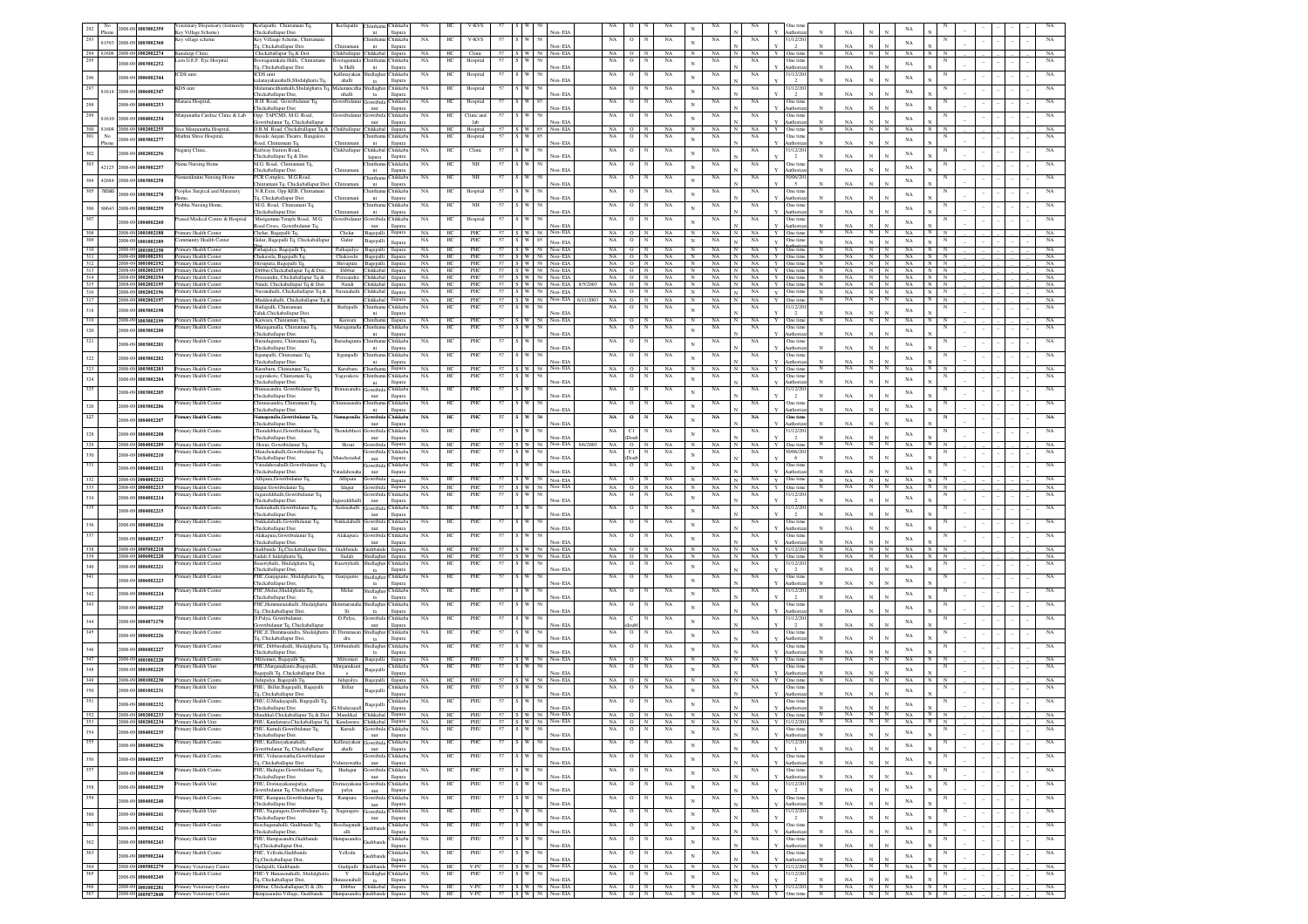|            | 005002285                                | imary Veterinary Centre                                     | ariganthammanahalli.Gudibandi                                                                  | Carigantha                                                          | Chikkab                         | NA                     | HС               | V-PC                 |    |                                        |                         | NA                      |                        |                                             |                          | NA             |                 |                            | Dne tim                    |                 |                 |                 |              | NA                 |                          |  |             |
|------------|------------------------------------------|-------------------------------------------------------------|------------------------------------------------------------------------------------------------|---------------------------------------------------------------------|---------------------------------|------------------------|------------------|----------------------|----|----------------------------------------|-------------------------|-------------------------|------------------------|---------------------------------------------|--------------------------|----------------|-----------------|----------------------------|----------------------------|-----------------|-----------------|-----------------|--------------|--------------------|--------------------------|--|-------------|
| 369        | 2008-09 1005002286                       | rimary Veterinary Centre                                    | Tq,Chickaballapur Dist,<br>Trumani, Chinthamani                                                | manahalli<br>Tirumani<br>Chinthama                                  | llapura<br>llapura              | NA                     | HС               | $V-PC$               |    |                                        | Non-EIA<br>W 58 Non-EIA | NA                      | $\circ$                | NA                                          |                          | NA             | NA              | Y                          | uthoriz<br>1/12/20         | N               | NA<br>NA        | N               | N            | NA                 |                          |  | NA          |
| 370        | 2008-09 1004002287                       | eterinary Dispensary                                        | Allipura, Gowribidanu                                                                          | Allipura<br>jowribi                                                 | llapura                         | NA                     | HС               | VD                   | 57 | $S$ W $58$ Non-EIA                     |                         | NA                      | $\circ$                | NA                                          | $_{\rm N}$               | NA             | $_{\rm NA}$     | $V$ One time               |                            | $_{\rm N}$      | $_{\rm NA}$     | $_{\rm N}$      | $\mathbf{N}$ | NA                 |                          |  | NA          |
| 371        | 2008-09<br>1005002288                    | eterinary Dispensary (Formerely<br>imary Veterinary Centre) | eechaganahalli, Gudibande<br>'q,Chickaballapur Dist                                            | eechaganah<br><b>indiban</b><br>alli                                | <b>hikkab</b><br>llapura        | $_{\rm NA}$            | HC               | $V-PC$               | 57 |                                        | Non-EIA                 | $_{\rm NA}$             | $\circ$                | $\mathbb{N}$<br>NA                          | N                        | $_{\rm NA}$    | $_{\rm NA}$     |                            | Dne tim<br>uthoriz         |                 | NA              | $\mathbf{x}$    |              | NA                 |                          |  | $_{\rm NA}$ |
| 372        | 1001002291<br>2008-09                    | imary Veterinary Centre                                     | Ellampalli, Bagepalli Tq.                                                                      | Ellampalli<br>Bagepalli                                             | llapura                         | $_{\rm NA}$            | HC               | $V-PC$               |    | 57 S W 58 Non-EIA                      |                         |                         | $NA$ 0                 | NA                                          | $_{\rm N}$               | $_{\rm NA}$    | $_{\rm NA}$     | Y 31/12/20                 |                            | $\,N$           | NA              | $N$ $N$         |              | $_{\rm NA}$        |                          |  | NA          |
| 373        | 1003002292<br>2008-09                    | inary Dispensary (formerel                                  |                                                                                                | mamalapa<br>hintha<br>÷.<br>ni.                                     | Chikkal<br>llapur               | NA                     | HC               | $V-PC$               |    |                                        | Non-EIA                 | NA                      |                        | NA                                          |                          | NA             | NA              |                            | Dne tim<br>uthoriz         | $_{\rm N}$      | NA              | N               |              | NA                 |                          |  | NA          |
| 374        | 1002002294<br>2008-0                     | imary Veterinary Dispensary)<br>terinary Dispensar          | Chickaballapur Dist<br>Reddy Gollavarapall                                                     | Reddy<br>Chikkabal Chikkab                                          |                                 | NA                     | HC               | $V-PC$               |    |                                        |                         | NA                      | $\circ$                | NA                                          | N                        | NA             | NA              |                            | 0/06/20                    |                 |                 |                 |              | NA                 |                          |  | NA          |
|            |                                          |                                                             | Thickaballapur Tq & Dis<br>udamaranahalli, Chintamani Tq,                                      | lapura<br>dlavarapall<br>udamarana                                  | llapura                         |                        |                  |                      |    |                                        | Non-EIA                 |                         | $\circ$                |                                             |                          |                |                 |                            | 8                          |                 | NA              | N               |              |                    |                          |  |             |
| 375        | 1003002295<br>2008-09                    | mary Veterinary Centre                                      | "hickaballanur Dist                                                                            | alli<br>ni.                                                         | Chikkab<br>llapura              | NA                     | HC               | $_{\rm V\text{-PC}}$ |    |                                        | Non-EIA                 | $_{\rm NA}$             |                        | NA                                          |                          | NA             | NA              |                            | Dne tim<br>luthoriz        | $_{\rm N}$      | NA              | $_{\rm N}$      |              | NA                 |                          |  | NA          |
| 376        | 2008-0<br>1006002289                     | terinary Clini                                              | himangala, Shidalghatta Tq.<br>Thickaballapur Dist                                             | hidlaghat<br>Chimangal<br>ta                                        | Chikkab<br>Hamura               | NA                     | HC               | $_{\rm V\text{-PC}}$ | 57 |                                        | Non-EIA                 | $_{\rm NA}$             | $\circ$                | NA                                          |                          | $_{\rm NA}$    | NA              |                            | 1/12/20<br>$\overline{2}$  | $_{\rm N}$      | NA              | N               |              | NA                 |                          |  | NA          |
| 377        | 2008-09<br>1003002297                    | eterinary dispensary (formerely                             | lerikttigenahalli, Chintamani Tq.                                                              | lerikttiger                                                         | Chikkab                         | NA                     | HC               | $V-PC$               |    |                                        |                         | NA                      | $\circ$                | NA                                          |                          | NA             | NA              |                            | Dne tim                    |                 |                 |                 |              | NA                 |                          |  | NA          |
|            |                                          | imary Veterinary Centre)<br>imary Veterinary Centre         | hickaballapur Dist<br>'rimary Veterinary Centre                                                | alli<br>ni<br>Hudugun<br>jowribida Chikkab                          | <b>Hapura</b>                   | NA                     | HС               | $V-PC$               | 57 |                                        | Non-EIA                 | NA                      | $\circ$                | NA                                          |                          | NA             | NA              |                            | uthoriz<br>1/12/20         |                 | NA              |                 |              |                    |                          |  | $_{\rm NA}$ |
| 378        | 1004002298<br>2008-0                     |                                                             | uduguru, Gowribidanu                                                                           | nur                                                                 | llapura                         |                        |                  |                      |    |                                        | Non-EIA                 |                         |                        |                                             |                          |                |                 |                            | $\overline{2}$             |                 | NA              |                 |              | NA                 |                          |  |             |
| 379        | 1003002299<br>2008-09                    | eterinary Dispensary                                        | ragampalli (V), Chintamani Tq,<br>hickaballapur Dist.                                          | Iragampalli<br>hinthar<br>ni                                        | Chikkab<br>llapura              | NA                     | HС               | $_{\rm VD}$          |    |                                        | Non-EIA                 | NA                      | $\circ$                | NA                                          |                          | NA             | NA              |                            | Dne tim<br>uthoriz         |                 | NA              |                 |              | NA                 |                          |  | $_{\rm NA}$ |
| 380        | 2008-09<br>1003002300                    | eterinary Dispensary                                        | adadanamari, Chintamani Tq,                                                                    | adadanan<br><b>Thinthan</b>                                         | Chikkał                         | NA                     | HС               | V-PC                 |    |                                        |                         | NA                      | $\circ$                | NA                                          | N                        | NA             | NA              |                            | Dne tim                    |                 |                 |                 |              | NA                 |                          |  | NA          |
| 381        |                                          | imary Veterinary Centre                                     | Thickaballapur Dist.<br>Kencharlahalli, Chintamani Tq,                                         | ni<br>Cencharlahal<br>Chinthar                                      | llapura<br>Chikkab              | NA                     | HС               | $V-PC$               |    |                                        | Non-EIA                 | $_{\rm NA}$             | $\circ$                | NA                                          |                          | NA             | NA              |                            | uthoriz<br>1/12/20         |                 | NA              |                 |              |                    |                          |  | NA          |
|            | 2008-09<br>1003002301                    |                                                             | hickaballapur Dist.                                                                            | ni                                                                  | llapura                         |                        |                  |                      |    |                                        | Non-EIA                 |                         |                        |                                             |                          |                |                 |                            | $\overline{2}$             |                 | NA              |                 |              | NA                 |                          |  |             |
| 382<br>383 | 2008-09 1002071173<br>2008-09 1002002302 | rimary Veterinary Centre<br>imary Veterinary Centre         | S.Gollahalli (v), Chickaballapur To<br>Ketanahalli, Chickaballapur Tq &                        | S.Gollahalli Chikkabal llapura<br>Ketanahalli Chikkabal llapura     |                                 | $_{\rm NA}$<br>NA      | HE<br>HС         | $V-PC$<br>$V-PC$     |    | 57 S W 58 Non-EIA<br>S W 58 Non-EIA    |                         | NA                      | $\circ$<br>$NA$ 0      | $_{\rm N}$<br>NA<br>NA<br>N                 | $_{\rm N}$               | NA<br>N<br>NA  | NA<br>NA        | Y<br>Y 31/12/20            | One tim                    | N               | NA<br>NA        | N<br>$N$   $N$  | $\mathbb{N}$ | $_{\rm NA}$<br>NA  | $_{\rm N}$<br>$_{\rm N}$ |  | NA<br>NA    |
| 384        | 2008-09 1004002303                       | rimary Veterinary Centre                                    | Kurudi, Gowribidanu                                                                            | Kurudi Gowribida                                                    | llapura                         | NA                     | HC               | $V-PC$               |    | 57 S W 58 Non-EIA                      |                         | NA O                    |                        | N<br>NA                                     | N                        | NA<br>IN I     | NA              | Y One time                 |                            | N               | $_{\rm NA}$     | N               | N            | NA                 | N                        |  | NA          |
| 385        | 2008-09<br>1004002304                    | mary Veterinary Centre                                      | imary Veterinary Centre, Melya,<br>wribidanur Tq,Chickaballapur                                | Melya                                                               | hikkab<br>llapura               | NA                     | HС               | V-PC                 |    |                                        | Non-EIA                 | NA                      | о                      | NA                                          | $\mathbf{N}$             | NA             | NA              |                            | 1/12/2                     |                 | NA              | $\mathbf N$     |              | NA                 |                          |  | NA          |
| 386        | 1001002305<br>2008-09                    | imary Veterinary Centre                                     | rimary Veterinary Centre                                                                       | nur<br>Mittamar<br>Bagepalli                                        | <b>Thikkab</b>                  | $_{\rm NA}$            | HC               | $_{\rm V\text{-PC}}$ | 57 |                                        |                         | $_{\rm NA}$             | o                      | $_{\rm NA}$                                 | N                        | $_{\rm NA}$    | $_{\rm NA}$     |                            | 1/12/20                    |                 |                 |                 |              | NA                 |                          |  | $_{\rm NA}$ |
| 387        |                                          | imary Veterinary Centre                                     | Mittamari, Bagepalli Tq,<br>timary Veterinary Centr                                            | andigana<br>hidlagha                                                | llapur<br>Chikkab               | NA                     | HC               | $V-PC$               | 57 |                                        | Non-EIA                 | $_{\rm NA}$             | $\mathbf{o}$           | $_{\rm NA}$                                 |                          | NA             | $_{\rm NA}$     |                            | $\overline{2}$<br>1/12/20  | $\mathbf{N}$    | $_{\rm NA}$     | $_{\rm N}$      |              |                    |                          |  | $_{\rm NA}$ |
|            | 2008-0<br>1006002296                     |                                                             | landiganala, Shidalghatta Tq.                                                                  | ta                                                                  | llapu                           |                        |                  |                      |    |                                        | Non-EIA                 |                         |                        |                                             | N                        |                |                 |                            | $\overline{2}$             | $\mathbf{N}$    | NA              | N               |              | NA                 |                          |  |             |
| 388        | 2008-09<br>1006002306                    | mary Veterinary Centre                                      | imary Veterinary Ce<br>elicherlu, Shidalghatta Tq.                                             | Pelicherin<br>hidlagha                                              | <b>Tukkab</b><br>llapur         | NA                     | HC               | $V-PC$               |    |                                        | Non-EIA                 | NA                      |                        | NA                                          | N                        | NA             | NA              |                            | 1/12/2<br>$\overline{2}$   |                 | NA              | N               |              | NA                 |                          |  | NA          |
| 389        | 2008-09<br>1006002307                    | imary Veterinary Centre                                     | imary Veterinary Centre, Sadali,                                                               | Shidlagha<br>Sadali                                                 | Chikkab                         | $_{\rm NA}$            | HC               | $_{\rm V\text{-PC}}$ | 57 |                                        |                         | $_{\rm NA}$             | $\circ$                | NA                                          |                          | NA             | NA              |                            | 1/12/20                    |                 |                 |                 |              | NA                 |                          |  | $_{\rm NA}$ |
| 390        | 2008-09 1002071160                       | rimary Veterinary Centre                                    | hidalghatta Tq, Chickaballapur<br>Doddamarali (v), Chikkaballapura,                            | $1$<br>Chikkabal llapura<br><b>Anddamarali</b>                      | <b>Hapura</b>                   | NA                     | HC               | V.PC                 |    | 57 S W 58 Non-EIA                      | Non-EIA                 |                         | $NA$ 0                 | NA<br>$\mathbf{N}$                          | N                        | NA             | NA              | Y                          | $\overline{2}$<br>31/12/20 | $_{\rm N}$      | NA<br>NA.       | N<br>N          | N            | NA                 |                          |  | NA          |
| 391        | 2008-09<br>1006002361                    | terinary dispensary (formerely                              | Y-Hunasenahalli.Shidalehatta To.                                                               | $Y -$<br>Shidlaghat Chikkab                                         |                                 | <b>NA</b>              | HС               | $V-PC$               |    |                                        |                         | NA                      | $\circ$                | NA                                          | N                        | NA             | NA              |                            | One tim                    |                 |                 |                 |              | NA                 |                          |  | NA          |
|            |                                          | imary Veterinary Centre)<br>K Nursing Home                  | Thickaballapur Dist.<br>'olytechnic Road, Chintamani To,                                       | asenahal<br>ta<br>inth:                                             | <b>Hapura</b><br><b>Thikkab</b> | NA                     | HС               | NH                   |    |                                        | Non-EIA                 | NA                      | $\circ$                | NA                                          |                          | NA             | NA              |                            | uthoriz<br>0/06/20         |                 | NA              | $\mathbb{N}$    |              |                    |                          |  | NA          |
| 392        | 1003002261<br>2008-0                     |                                                             | hickaballapur Dist                                                                             | ni<br>hintan                                                        | <b>Hapura</b>                   |                        |                  |                      |    |                                        | Non-EIA                 |                         |                        |                                             |                          |                |                 |                            | 8                          |                 | NA              |                 |              | NA                 |                          |  |             |
| 393        | 1004002262<br>$008 - C$                  | K Nursing Home,                                             | V.V.Pura, Gowribidanur Tq.<br>hickaballapur Dist.                                              | wribidant<br>Sowribida Chikkab<br>nur                               | llapura                         | <b>NA</b>              | HС               | NH                   | 57 |                                        | Non-EIA                 | NA                      | $\circ$                | NA                                          |                          | NA             | NA              |                            | One tim<br>uthoriz         |                 | NA              |                 |              | NA                 |                          |  | NA          |
| 394        | 1003002263<br>2008-09                    | .S.L. Nursing Home                                          | tension, Chinthamani, Chintam                                                                  | hintha                                                              | <b>hikkab</b>                   | NA                     | HС               | NH                   |    |                                        |                         | NA                      | $^{\circ}$             | NA                                          |                          | NA             | NA              |                            | Dne tim                    |                 |                 |                 |              | NA                 |                          |  |             |
| 395        |                                          | aju Clinic,                                                 | Tq, Chickaballapur Dist.<br><b>Old Canara Bank Road</b> ,                                      | ni<br>Thamarajpe<br>Chikkabal                                       | llapura<br><b>hikkab</b>        | NA                     | HС               | Clinic               |    |                                        | Non-EIA                 | NA                      | $\circ$                | NA                                          |                          | NA             | NA              |                            | luthoriz<br>One tim        |                 | $_{\rm NA}$     | $\mathbf N$     |              |                    |                          |  |             |
|            | 2008-09<br>1002002264                    |                                                             | hamarajpet, Chickaballapur Tq &                                                                | lapura                                                              | llapura                         |                        |                  |                      |    |                                        | Non-EIA                 |                         |                        |                                             |                          |                |                 |                            | Authoriz                   |                 | NA              |                 |              | $_{\rm NA}$        |                          |  |             |
| 396        | 2008-09<br>1006002293                    | eterinary Dispensary                                        | :Thimmasandra, Shidalghatta Tq,<br>Thickaballapur Dist,                                        | Thimmasar<br>Shidlaghat Chikkab<br>dra<br>ta                        |                                 | NA                     | HС               | VD                   |    |                                        | Non-EIA                 | NA                      | $\circ$                | NA                                          |                          | NA             | NA              |                            | One tim<br>uthoriz         |                 | $_{\rm NA}$     | $\mathbf{N}$    |              | $_{\rm NA}$        |                          |  |             |
| 397        | 1002002265<br>2008-09                    | amu's Clinic,                                               | B.B. Road, Chickaballapur Tq &                                                                 | hikballapur Chikkabal                                               | hikka                           | NA                     | HС               | Clinic               | 57 |                                        | Non-EIA                 | NA                      | СI                     | NA                                          |                          | NA             | NA              |                            | Closed                     |                 | NA              |                 |              | NA                 |                          |  |             |
| 398        | 2008-09<br>1003002290                    | eterinary Dispensary                                        | Doddabommanahalli, Chintaman                                                                   | <b>xidabor</b><br>Chintha                                           | llapura<br>Chikkab              | NA                     | HС               | <b>VD</b>            | 57 |                                        |                         | NA                      | $\circ$                | NA                                          |                          | NA             | NA              |                            | One tim                    |                 |                 |                 |              |                    |                          |  | NA          |
| 399        |                                          | L.N Clinic                                                  | Tq, Chickaballapur Dist.<br>fain Road, Gudiband                                                | nahalli<br>ni<br>Gudiband                                           | llapura                         | NA                     |                  | Clinic               |    |                                        | Non-EIA                 |                         |                        | NA                                          |                          |                | NA              |                            | thori                      |                 | $_{\rm NA}$     |                 |              | $_{\rm NA}$        |                          |  | NA          |
|            | 2008-09<br>1005002267                    |                                                             | To.Chickaballapur Dist                                                                         | adiband                                                             | hikkal<br>llapura               |                        | HC               |                      |    |                                        | Non-EIA                 | NA                      | $\mathbf O$            |                                             | N                        | NA             |                 |                            | 1/12/20<br>$\overline{2}$  |                 | $_{\rm NA}$     |                 |              | $_{\rm NA}$        |                          |  |             |
| 400        | 2008-09<br>1006002266                    | avi Poly Clinic                                             | Vagarthpet, Shidalghatta Tq,                                                                   | hidlagh<br>Nagarthpe                                                | Chikkal                         | NA                     | HC               | nic-Po               |    |                                        |                         | NA                      | o                      | NA                                          | N                        | NA             | NA              |                            | Dne tim<br>thor            |                 | NA              |                 |              | NA                 |                          |  | NA          |
| 401        | 2008-09 1003002268                       | ree Clinic,                                                 | hickaballapur Dist,<br>M.G. Road, Chintamani Tq,                                               | $t$ a                                                               | llapura<br>hikkal               | NA                     | HC               | Clinic               |    |                                        | Non-EL                  | $_{\rm NA}$             | $\mathbf O$            | NA                                          | N                        | $_{\rm NA}$    | $_{\rm NA}$     |                            | 1/12/20                    |                 |                 |                 |              |                    |                          |  | NA          |
|            |                                          | enidhi Health Centre                                        | Chickaballapur Dist.<br>B.H Road, Gowribidanur Tq.                                             | ni                                                                  | llapura<br><b>Tukkal</b>        | NA                     | HC               | Clinic               |    |                                        | Non-EIA                 | NA                      | $\circ$                | NA                                          |                          | NA             | NA              |                            | $\mathbf{1}$<br>One tin    | N               | NA              | $\mathbf{N}$    |              | $_{\rm NA}$        |                          |  | NA          |
| 402        | 2008-09 1004002269                       |                                                             | hickaballapur Dist.                                                                            | owrib<br>nur                                                        | llapura                         |                        |                  |                      |    |                                        | Non-EIA                 |                         |                        |                                             | N                        |                |                 |                            | uthoriz                    | $\mathbf{x}$    | NA              | $\mathbb{N}$    |              | NA                 |                          |  |             |
|            |                                          |                                                             |                                                                                                |                                                                     |                                 |                        |                  |                      |    |                                        |                         |                         |                        |                                             |                          |                |                 |                            |                            |                 |                 |                 |              |                    |                          |  |             |
| 403        | 2008-09 1002002270                       | ri Vinavaka Clinic and Day Care                             | B.V. Complex, B.B. Road,                                                                       | <b>Thikballapu</b><br>Thikkahal                                     | <b>Tukkab</b>                   | NA                     | HС               | Clinic               |    |                                        |                         | NA                      | $\circ$                | NA                                          | N                        | $_{\rm NA}$    | NA              |                            | 1/12/20                    |                 |                 |                 |              | $_{\rm NA}$        |                          |  | NA          |
|            |                                          | ama Nursing Home                                            | hickaballapur Tq & Dist.<br>Nareppakunte Road,                                                 | lapura                                                              | llapura<br><b>Thikkab</b>       | NA                     | HС               | $_{\rm NH}$          | 57 |                                        | Non-EIA                 | NA                      | $\circ$                | NA                                          |                          | NA             | NA              |                            | $\overline{2}$<br>Dne tim  |                 | NA              | $\mathbf{x}$    |              |                    |                          |  | $_{\rm NA}$ |
| 404        | 2008-09 1003002271                       |                                                             | K.R.Entension.<br>Chintamon                                                                    | ni<br>Thintama                                                      | <b>Hapura</b>                   |                        |                  |                      |    |                                        | Non-EIA                 |                         |                        |                                             |                          |                |                 |                            | uthoriz                    | N               | NA              | $\mathbb{N}$    |              | NA                 |                          |  |             |
| 405        | 2008-09<br>1006002272                    | shrutha Clinic                                              | Ashoka Road, Shidalghatta Tq,<br>Thickaballapur Dist.                                          | Sidlaghatta Shidlagha<br>ta                                         | Chikkab<br>llapura              | NA                     | HС               | Clinic               | 57 |                                        | Non-EIA                 | NA                      | $\circ$                | NA                                          | N                        | NA             | NA              |                            | One tim<br>uthoriz         | N               | NA              | $\mathbb{N}$    |              | NA                 |                          |  | NA          |
| 406        | 2008-09<br>1005002273                    | Jnity Health Care.                                          | Gudibande To.Chickaballapur Dist.                                                              | Gudibande Gudibande llapura                                         |                                 | <b>NA</b>              | HC               | Clinic               | 57 | S W 58 Non-EIA                         |                         | NA 1                    | $\circ$                | NA                                          | N                        | NA             | NA              | Y                          | 31/12/201                  | $_{\rm N}$      | NA.             | N               | N            | NA                 |                          |  | NA          |
| 407        | 2008-09<br>1006002308                    | terinary Clinis                                             | /eterinary Clinic, Bashettyhalli,<br>hidalghatta To, Chickaballapu                             | tidlaghat Chikkab<br>ashettyhal<br>ta                               | <b>Hapura</b>                   | NA                     | HC               | VC                   |    |                                        | Non-EIA                 | NA                      |                        | NA                                          |                          | NA             | NA              |                            | 1/12/2<br>$\overline{2}$   |                 |                 |                 |              | NA                 |                          |  | NA          |
| 408        | 2008-09 1003002309                       | /eterinary Dispensary                                       | Batlahalli, Chintanani Tq                                                                      | Batlahalli<br>Chinthama                                             | llapura                         | <b>NA</b>              | HC               | <b>VD</b>            |    | 57 S W 58                              | Non-EIA                 | NA.                     | $\circ$                | NA                                          |                          | <b>NA</b>      | NA              | Y.                         | Dne tim                    | $_{\rm N}$      | NA              | $_{\rm N}$      | N            | NA                 |                          |  | NA          |
| 409        | 1003002310<br>1008-0                     | eterinary Dispensary                                        | Burudagunte, Chintamani Tq,<br>Thickaballapur Dist.                                            | surudagunte<br>Thinthama Chikkab<br>ni                              | llapura                         | <b>NA</b>              | HС               | <b>VD</b>            | 57 | 58                                     | Non-EIA                 | NA                      | $\circ$                | NA<br>N                                     |                          | NA             | NA              |                            | One tim<br>uthoriz         |                 | $_{\rm NA}$     | $\mathbf N$     |              | NA                 |                          |  | NA          |
| 410        | 2008-09<br>1003002312                    | eterinary Hospital                                          | hilakalanerpu, Chintamani Tq,                                                                  | hilakalaner<br><b>Thinthar</b>                                      | <b>hikkab</b>                   | NA                     | HС               | VD                   |    |                                        |                         | NA                      | $^{\circ}$             | NA                                          |                          | NA             | NA              |                            | <b>Dne</b> tim             |                 |                 |                 |              | $_{\rm NA}$        |                          |  | NA          |
| 411        | 2008-09<br>1004002313                    | eterinary Dispensary                                        | Thickaballapur Dist.<br>/eterinary Clinic,                                                     | <b>u</b><br>ni<br>urinayakan<br>Gowribida Chikkab                   | llapura                         | NA                     | HС               | VD                   | 57 |                                        | Non-EIA                 | NA                      | $\circ$                | NA                                          |                          | NA             | NA              |                            | luthoriz<br>1/12/20        |                 | NA              | $_{\rm N}$      |              |                    |                          |  | NA          |
|            |                                          |                                                             | Jarinayakanapalya, Gowribidanur                                                                | palya<br>nur                                                        | llapura                         |                        |                  |                      |    |                                        | Non-EIA                 |                         |                        |                                             |                          |                |                 |                            |                            |                 | $_{\rm NA}$     | $_{\rm N}$      |              | $_{\rm NA}$        |                          |  |             |
| 412        | 2008-09<br>1006002314                    | eterinary Clinic                                            | Dibburahalli, Shidalghatta Tq,<br>hickaballapur Dist,                                          | hidlaghat Chikkab<br>)ibburahalli<br>ta                             | llapura                         | NA                     | HС               | VC                   | 57 |                                        | Non-EIA                 | NA                      | $\circ$                | NA                                          |                          | NA             | NA              |                            | 1/12/20                    |                 | NA              | $_{\rm N}$      |              | $_{\rm NA}$        |                          |  | NA          |
| 413        | 2008-09 1004002315                       | eterinary Dispensary                                        | Idagur, Gowribidanu                                                                            | Idagur<br>Jowribida<br>llagh                                        | llapura<br>hikka                | NA<br>NA               | HC<br>H          | VD<br>VD             |    | S W 58 Non-EIA                         |                         | NA                      | $\circ$                | NA<br>NA                                    |                          | NA             | NA<br>NA        |                            | 1/12/                      |                 | NA              | N               |              | NA                 |                          |  | NA          |
| $414\,$    | 2008-09 1006002317                       | terinary Dispensary                                         | ingigunte, Shidalghatta Tq.<br>hickaballapur Dist,                                             | Jangigun<br>$t$ a                                                   | llapura                         |                        |                  |                      |    |                                        | Non-EL                  | NA                      |                        |                                             |                          | NA             |                 |                            | 1/12/20<br>$\overline{2}$  |                 | NA              |                 |              | NA                 |                          |  | NA          |
| 415        | 1004002319<br>2008-09                    | eterinary Dispensary                                        | Hampasandra, Gowribidanur (T),<br>Thickaballapur Dist,                                         | owribi<br>lampasand<br>$_{\rm nur}$                                 | hikkal<br>llapura               | NA                     | $_{\mathrm{HC}}$ | $_{\rm VD}$          |    |                                        | Non-EIA                 | $_{\rm NA}$             | $\mathbf O$            | $_{\rm NA}$                                 |                          | $_{\rm NA}$    | $_{\rm NA}$     |                            | Dne tim<br>uthoriz         |                 | NA              |                 |              | NA                 |                          |  | NA          |
| 416        | 2008-09 1003002324                       | eterinary Hospital (formerely                               | lurugamalla (V), Chintamani Tq,                                                                | furugama                                                            | hikkal                          | NA                     | HC               | $_{\rm VD}$          | 57 |                                        |                         | $_{\rm NA}$             | $\mathbf{o}$           | $_{\rm NA}$                                 |                          | $_{\rm NA}$    | $_{\rm NA}$     |                            | Dne tim                    |                 |                 |                 |              | $_{\rm NA}$        |                          |  | NA          |
| 417        |                                          | eterinary Dispensary)<br>eterinary Clini                    | Thickaballapur Dist<br>himmampalli, Bagepalli Tq,                                              | ni                                                                  | llapura<br>hikkal               | NA                     | HC               | VC                   |    |                                        | Non-EIA                 | NA                      | $\circ$                | NA                                          |                          | NA             | NA              |                            | uthoriz<br>1/12/20         | N               | NA              | $\mathbf{x}$    |              |                    |                          |  | NA          |
|            | 2008-09 1001002330                       |                                                             | Thickaballapur Dist                                                                            | Bagepalli                                                           | llapura                         |                        |                  |                      |    |                                        | Non-FIA                 |                         |                        |                                             |                          |                |                 |                            | $\overline{2}$             |                 | NA              |                 |              | $_{\rm NA}$        |                          |  |             |
| 418        | 2008-09 1004002331                       | eterinary Hospital (formerely<br>eterinary Clinic)          | ondebhavi, Gowribidanu<br>l'a.Chickaballapur Dist.                                             | sondebhay<br><b>lowribida</b><br>$_{\rm nur}$                       | Chikkab<br><b>Hapura</b>        | NA                     | HC               | VC                   |    |                                        | Non-EIA                 | $_{\rm NA}$             | $\circ$                | NA                                          |                          | NA             | NA              |                            | One tim<br>uthoriz         |                 | NA              | $\mathbb{N}$    |              | NA                 |                          |  | NA          |
| 419        | 2008-09 1004002332                       | sterinary Clinic                                            | /eterinary Clinic, Vatadahosahalli,                                                            | stadahosah<br>owribi                                                | <b>Thikkab</b>                  | $_{\rm NA}$            | HC               | VC                   | 57 |                                        |                         | NA                      | $\circ$                | $_{\rm NA}$                                 |                          | NA             | NA              |                            | 1/12/20                    |                 |                 | N               |              | NA                 |                          |  | NA          |
|            |                                          | eterinary Clinic                                            | owribidanur Tq,Chickaballapur<br>/eterinary Clinic Vidurashwatha                               | $\mathbf{H}$<br>nur<br>durashwa<br>wribi                            | <b>Hapura</b><br><b>Thikkab</b> | NA                     | HC               | VC                   |    |                                        | Non-EIA                 | NA                      | $\circ$                | NA                                          |                          | NA             | NA              |                            | $\overline{2}$<br>1/12/20  |                 | NA              |                 |              |                    |                          |  | NA          |
| 420        | 2008-09 1004002333                       |                                                             | wribidanur Tq,Chickaballapur                                                                   | nur<br>$\mathbf{a}$                                                 | llapura                         |                        |                  |                      | 57 | S W 58 Non-FIA                         | Non-EIA                 |                         |                        |                                             |                          |                |                 |                            | $\overline{2}$             | N               | NA              |                 |              | $_{\rm NA}$        |                          |  |             |
| 421<br>422 | 2008-09 1002002343<br>2008-09 1002002280 | eterinary Hospital<br>eterinary Hospital                    | Manchenahalli ,Chickaballapur Tq<br>/eterinary Hospital, Chickaballapur Chikkballapu Chikkabal | Mylappanaha Chikkabal Ilapura                                       | llapura                         | <b>NA</b><br><b>NA</b> | HC<br>HE         | <b>VH</b><br>VH      |    | 57   S   W   58   Non-EIA              |                         | NA                      | $\circ$<br>$NA$ $0$    | NA<br>NA<br>N                               | N                        | NA<br>NA       | <b>NA</b><br>NA | Y                          | 1/12/20<br>1/12/20         | N               | <b>NA</b><br>NA | N<br>N          | N<br>N       | NA<br>NA           | $\mathbb{N}$             |  | NA<br>NA    |
| 423        | 2008-09<br>1001002334                    | eterinary Hospital                                          | /eterinary Hospital, Bagepalli,                                                                | Bagepalli<br><b>Sagepalli</b>                                       | Chikkab                         | NA                     | HС               | VH                   | 57 | 58<br>5 I W I                          |                         | NA<br>14/05/200         | $\circ$                | N<br>NA                                     |                          | NA             | NA              |                            | 1/12/20                    |                 |                 |                 |              | NA                 |                          |  | NA          |
|            |                                          | /eterinary Hospital                                         | 3agepalli Tq, Chickaballapur Dist.<br>Veterinary Hospital, Chelluru,                           | Chelluru                                                            | llapura<br>Chikkaba             | $_{\rm NA}$            | HС               | VH                   |    | W   58                                 | Non-EIA                 | NA                      | $\circ$                | NA<br>N                                     |                          | NA             | NA              |                            | $\overline{2}$<br>30/06/20 |                 | NA              | $\mathbf N$     |              |                    |                          |  |             |
|            |                                          |                                                             | Bagepalli Tq, Chickaballapur Dist.                                                             | agepa                                                               | llapura                         |                        |                  |                      |    |                                        | Non-EIA                 |                         |                        |                                             |                          |                |                 |                            |                            | N               | NA              | $_{\rm N}$      | N            |                    |                          |  |             |
| 425        | 2008-09<br>1004002336                    | eterinary Hospital                                          | /eterinary Hospital, Gowribidanur<br>Tq, Chickaballapur Dist.                                  | Gowribida Chikkab.<br>Jowribidanu<br>nur                            | llapura                         | NA                     | HС               | VH                   |    |                                        | Non-EIA                 | NA                      | $\circ$                | NA                                          | $\mathbf N$              | NA             | NA              |                            | 1/12/20<br>$\overline{2}$  |                 | NA              | $_{\mathrm{N}}$ |              | NA                 |                          |  | NA          |
| 426        | 2008-09<br>1005002337                    | eterinary Hospital                                          | Veterinary Hospital, Gudibande Tq,                                                             | Gudibande<br>èuliban                                                | Chikkab:                        | NA                     | HС               | VH                   | 57 |                                        |                         | NA                      | $\circ$                | NA<br>N                                     | $_{\rm N}$               | NA             | NA              |                            | One tim                    | $_{\rm N}$      |                 |                 | $\mathbf{N}$ | $_{\rm NA}$        | N                        |  | NA          |
| 427        |                                          | eterinary Hospital                                          | hickaballapur Dist,<br>eterinary Hospital, Kaivara,                                            | Kaivara<br><b>Thinthan</b>                                          | llapura<br>hikkab.              | NA                     | HC               | VH                   | 57 |                                        | Non-EIA                 | NA                      | $\overline{0}$         | NA                                          |                          | NA             | $_{\rm NA}$     |                            | Authoriz<br>One tim        |                 | $_{\rm NA}$     | $_{\mathrm{N}}$ |              |                    |                          |  | $_{\rm NA}$ |
|            | 2008-09 1003002338                       |                                                             | hintamani Tq, Chickaballapur Dist                                                              | ni                                                                  | llapura                         |                        |                  |                      |    |                                        | Non-EIA                 |                         |                        |                                             | $_{\rm N}$               |                |                 |                            | Authoriz                   | $_{\rm N}$      | $_{\rm NA}$     | $_{\rm N}$      | $\mathbf{N}$ | $_{\rm NA}$        |                          |  |             |
| 428        | 2008-09 1002002339                       | eterinary Hospital                                          | eterinary Hospital, Manchenahalli,<br>owribidanur (T), Chickaballapur                          | anchena<br>owribi<br>$\,$ H<br>nur                                  | <b>Thikkab</b><br>llapura       | NA                     | HC               | VH                   | 57 |                                        | Non-EIA                 | NA                      | $\circ$                | NA                                          | $_{\rm N}$               | NA             | $_{\rm NA}$     |                            | 1/12/20<br>$\overline{2}$  | $\mathbf{N}$    | NA              | $_{\rm N}$      |              | $_{\rm NA}$        |                          |  | $_{\rm NA}$ |
| 429        | 2008-09 1006002340                       | eterinary Hospital                                          | Melluru, Shidalghatta Tq,                                                                      | Melluru<br>Shidlaghat                                               | llapura                         | $_{\rm NA}$            | HC               | VH                   |    | 57 S W 58 Non-EIA                      |                         |                         | $NA$ 0                 | $_{\rm NA}$<br>$\mathbb{N}$<br>$\mathbb{N}$ | $_{\rm N}$               | $_{\rm NA}$    | $_{\rm NA}$     | Y 31/12/201                |                            | $\mathbb{N}$    | NA              | N               | N            | $_{\rm NA}$<br>N   | $_{\rm N}$               |  | $_{\rm NA}$ |
| 430        | 2008-09 1006002341                       | eterinary Hospital                                          | eterinary Hospital, Shidalghatta<br>q, Chickaballapur Dist.                                    | Sidlaghatta<br>Shidlaghat<br>ta                                     | Chikkab<br>llapura              | $_{\rm NA}$            | $\rm{HC}$        | $_{\rm VH}$          | 57 |                                        | Non-EIA                 | $_{\rm NA}$             | $\circ$                | NA                                          | $_{\rm N}$               | $_{\rm NA}$    | $_{\rm NA}$     |                            | 31/12/20<br>2 <sup>1</sup> | $_{\rm N}$      | NA              | $\mathbf{N}$    | $\mathbf{N}$ | NA                 |                          |  | $_{\rm NA}$ |
| 431        | 2008-09 1002071225                       | /eterinary Clinic                                           | Nandi Village, Chickaballapur Tq & Nandi Village Chikkabal Ilapura                             |                                                                     |                                 | NA                     | HE               | VC                   |    | 57 S W 58 Non-EIA<br>58                |                         |                         | NA Doubl               | NA<br>$_{\rm N}$                            | N                        | NA N           | NA              | Y 31/12/20                 |                            | $\,N$           | NA              | $N = N$         |              | $_{\rm NA}$<br>N   | N                        |  | NA          |
| 432        | 2008-09 1005002342                       | terinary Hospital                                           | fellodu, Gudibande Tq,<br>Thickaballapur Dist,                                                 | Yellodu<br>udibano                                                  | Chikkab<br>llapura              | $_{\rm NA}$            | HC               | VH                   | 57 |                                        | Non-EIA                 | NA                      |                        | NA                                          | $_{\rm N}$               | NA             | NA              |                            | 1/12/20<br>(Double         | $\mathbb{N}$    | NA              | $_{\rm N}$      |              | $_{\rm NA}$        |                          |  | NA          |
| 433        | 2008-09 1005070383                       | eterinary Hospital                                          | Varlakonda (v), Gudibande (T),                                                                 | Varlakonda<br><b>Judiban</b>                                        | Chikkab<br><b>Hapura</b>        | $_{\rm NA}$            | $\rm{HC}$        | $_{\rm VH}$          | 57 |                                        | Non-EIA                 | $_{\rm NA}$<br>1/1/2011 | $\circ$                | $_{\rm NA}$<br>N                            | $_{\rm N}$               | $_{\rm NA}$    | $_{\rm NA}$     |                            | 30/06/20<br>$\sim$         | $_{\rm N}$      | $_{\rm NA}$     | $_{\rm N}$      |              | $_{\rm NA}$        | $_{\rm N}$               |  | $_{\rm NA}$ |
|            | 2008-09 1001002311                       | terinary Clinic                                             | Thikkaballapura (D).<br>Veterinary Clinic, Chakayelu,                                          | Chakavelu                                                           | Chikkab                         | NA                     | HС               | VC                   |    |                                        |                         | NA                      | $\circ$                | NA<br>N                                     | $_{\rm N}$               | NA             | NA              |                            | 1/12/20                    |                 |                 |                 |              |                    |                          |  | NA          |
| 434        |                                          |                                                             | agepalli Tq, Chickaballapur Dist.                                                              | Bagepalli<br>ibburahal                                              | llapura                         | NA                     |                  |                      |    |                                        | Non-EIA                 |                         | $\circ$                | N                                           |                          |                |                 |                            | $\overline{2}$             | $\mathbb{N}$    | $_{\rm NA}$     | $_{\rm N}$      |              | $_{\rm NA}$        |                          |  |             |
| 435        | 2008-09 1006002314                       | eterinary Clinic                                            | Dibburahalli, Shidalghatta Tq,<br>Thickaballapur Dist,                                         | hidlaghat Chikkab<br>ta                                             | llapura                         |                        | HС               | VC                   |    |                                        | Non-EIA                 | NA                      |                        | NA                                          | $_{\rm N}$               | NA             | NA              |                            | 1/12/20<br>$\overline{2}$  |                 | NA              |                 |              | NA                 |                          |  | NA          |
| 436<br>437 | 2008-09 1005002316<br>2008-09 1001002318 | /eterinary Clinic                                           | Ellduru, Gudibande                                                                             | Ellduru<br>Gudibande llapura<br>Guluru                              |                                 | NA .<br><b>NA</b>      | HE<br>HE         | VC<br><b>VC</b>      |    | 57 S W 58 Non-EIA<br>57 S W 58 Non-EIA |                         |                         | $NA$ $0$ $N$<br>NA O N | NA<br>NA                                    | $_{\rm N}$<br>$_{\rm N}$ | NA<br>NA<br>N. | NA<br>NA.       | Y 31/12/201<br>Y 31/12/201 |                            | N<br>$_{\rm N}$ | NA<br>NA        | N N<br>$N$ $N$  |              | NA<br>N<br>N<br>NA | N<br>N                   |  | NA<br>NA    |
| 438        | 2008-09 1006002320                       | /eterinary Clinic<br>eterinary Clinic                       | Guluru, Bagepalli Tq.<br>/eterinary Clinic.<br>angamakote,Shidalghatta Tq,                     | Bagepalli llapura<br>ingamakote<br>Shidlaghat Chikkab<br>ta llapura |                                 | NA                     | HC               | VC                   | 57 | 58                                     | Non-EIA                 | NA                      | $\circ$                | N<br>NA                                     | $_{\rm N}$               | NA             | NA              |                            | 31/12/20<br>$\overline{2}$ |                 | $_{\rm NA}$     | $_{\rm N}$      |              | $_{\rm NA}$        | $_{\rm N}$               |  | NA          |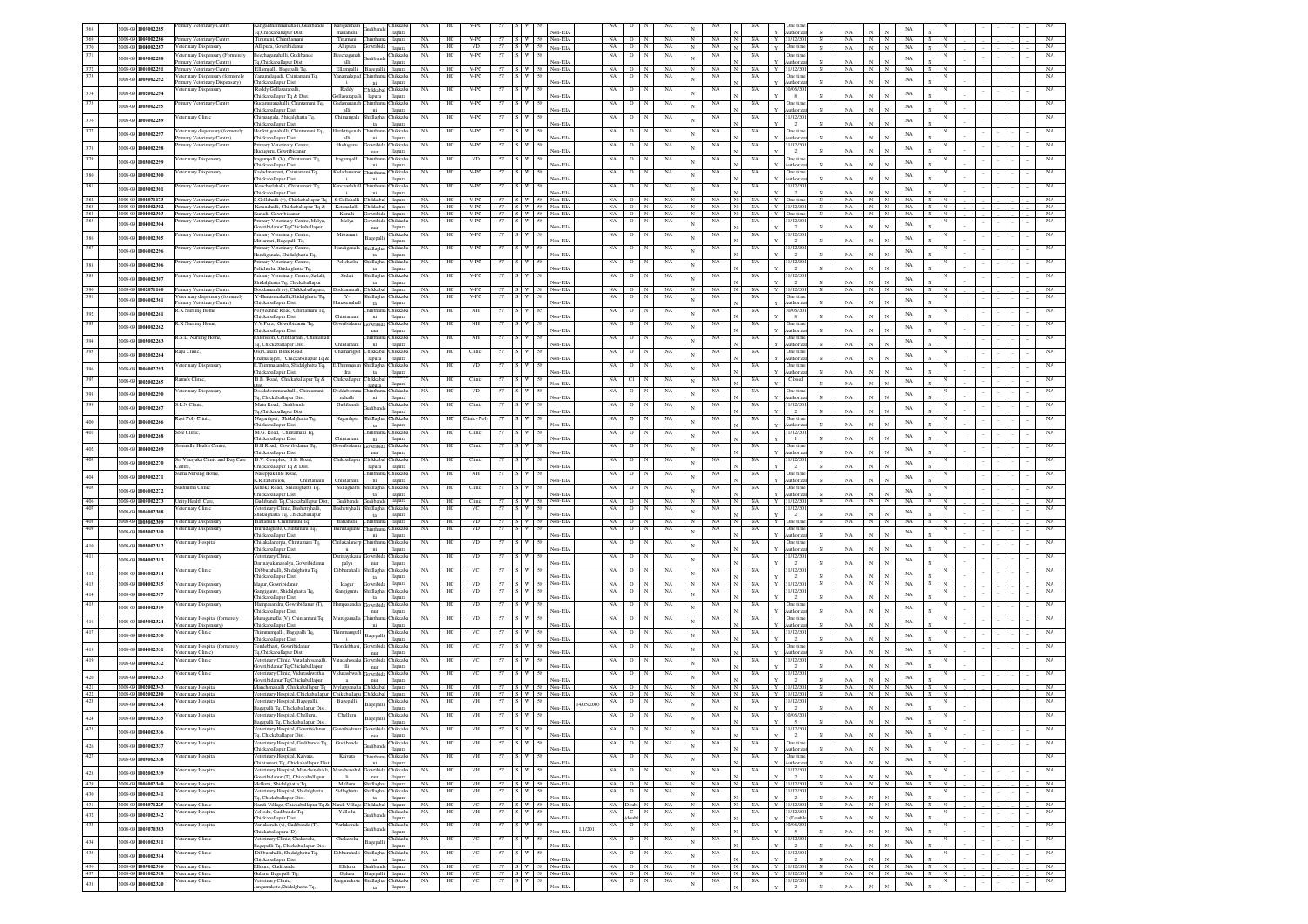| Malluru Shidlaghat Chikkaba NA HC<br>$S \tW 58$<br>NA 1<br>VC<br>NA<br>57<br>31/12/201<br>Veterinary Clinic Mallum<br>$\sqrt{a}$<br>2008-09 1006002321 |  |  |                                 |  |  |  |  |         |  |  |  |  |  |       |  |  |  |  |  |
|--------------------------------------------------------------------------------------------------------------------------------------------------------|--|--|---------------------------------|--|--|--|--|---------|--|--|--|--|--|-------|--|--|--|--|--|
|                                                                                                                                                        |  |  |                                 |  |  |  |  |         |  |  |  |  |  |       |  |  |  |  |  |
|                                                                                                                                                        |  |  | Shidalghatta To, Chickaballapur |  |  |  |  | Non-EIA |  |  |  |  |  | 1.1.1 |  |  |  |  |  |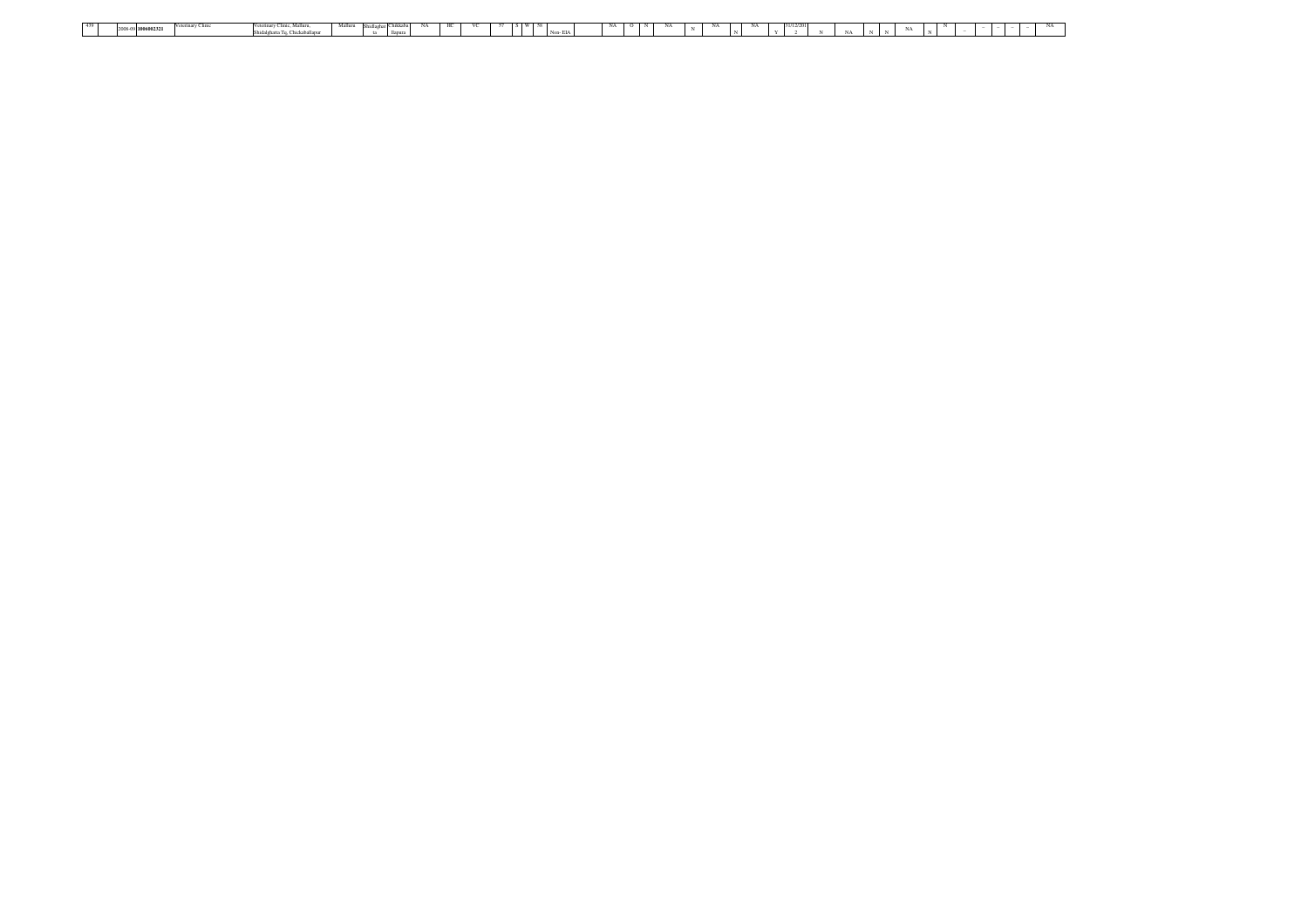|            | 2008-09 1001002322                                      | eterinary Clinic                                                 | eterinary Clinic, Marganukunte,                                         | Marganukunt                                      | Bagepalli                       | Chikkab.                  | $_{\rm NA}$                 |                                |                            |             |                                 |        |                                                                                                    |                |                               |                      | NA<br>N                                  |                         | 1/12/20                                                                        |                 |                                                        | NA                   |                                                   |  |  |                   |
|------------|---------------------------------------------------------|------------------------------------------------------------------|-------------------------------------------------------------------------|--------------------------------------------------|---------------------------------|---------------------------|-----------------------------|--------------------------------|----------------------------|-------------|---------------------------------|--------|----------------------------------------------------------------------------------------------------|----------------|-------------------------------|----------------------|------------------------------------------|-------------------------|--------------------------------------------------------------------------------|-----------------|--------------------------------------------------------|----------------------|---------------------------------------------------|--|--|-------------------|
| 441        | 2008-09 1003002323                                      | Veterinary Dispensary                                            | gepalli Tq, Chickaballapur Dist.<br>Mindigal, Chintamani Tq.            | $\rm ^{c}$<br>Mindigal                           | Chinthar                        | llapura<br>llapura        | NA                          | HC                             | vc                         | 57          |                                 |        | Non-EIA<br>S W 58 Non-EIA                                                                          | NA             | $\circ$<br>N                  | NA                   | NA<br>$_{\rm N}$                         | NA                      | $\overline{2}$<br>One tim<br>N<br>Y                                            | NA<br>NA        | N<br>$_{\rm N}$                                        | NA                   |                                                   |  |  | NA                |
| 442        | 2008-09 1003002325                                      | terinary Clini                                                   | Mvlaranahalli, Chintamani Tq.                                           | <b>Jylaranahalli</b>                             |                                 | hikkab                    | NA                          | HC                             | VC                         |             |                                 |        |                                                                                                    | NA             |                               | NA                   | NA<br>$\mathbf{N}$                       | NA                      | 1/12/20<br>$\mathbf{x}$                                                        | NA              |                                                        | NA                   |                                                   |  |  | NA                |
| 443        | 36698<br>2008-09 1001086508                             | eneral Hospital                                                  | hickaballapur Dist.<br>neral Hospital, Bagepalli,                       | Bagepalli                                        |                                 | llapura<br>hikkaba        | $_{\rm NA}$                 | HC                             | $\rm{GH}$                  | 1386 S      | $\circ$                         | 85     | Non-EIA                                                                                            | 338            |                               | 30/06/201            | 0/06/20                                  | NA                      | 1/12/20                                                                        |                 |                                                        | NA                   |                                                   |  |  | $_{\rm NA}$       |
|            |                                                         | outham Stone Crusher                                             | gepalli (T), Chikkaballapura (D)<br>y. No. 30, Kanivenarayanapura,      | nivenaray                                        | Bagepal<br>Chikkabal            | llapura<br><b>Thikkab</b> | NA                          |                                | Stone                      | 1371        | $\circ$                         |        | Non-EIA                                                                                            | 109.35         |                               | $_{\rm NA}$          | CLOSED                                   | $_{\rm NA}$             | N                                                                              | NA              |                                                        | $_{\rm NA}$          |                                                   |  |  | NA                |
|            | 444 12933 2008-09 1002002181                            |                                                                  | addenahalli Village, NandiHobli,                                        | apura                                            | lapura                          | llapura                   |                             | hushe                          | Crusher                    |             |                                 | 64     | 16.09.2008<br>Non-EIA                                                                              |                |                               |                      |                                          |                         | NA<br>$_{\rm N}$                                                               | NA              | N                                                      |                      |                                                   |  |  |                   |
| 445        | 18925<br>2008-09 1002002182                             | uthvi Stone Crusher                                              | y. No. 39, Kanivenarayanapura<br>llage, Nandi Hobli                     | anivenarava<br>apura                             | Chikkaba<br>lapura              | hikkab.<br>llapura        | NA                          | $\blacksquare$                 | Stone<br>Crushe            | 1371        |                                 | 64     | 16.09.2008<br>Non-EIA                                                                              | 63.75          |                               | NA                   | Closure<br>ection                        | NA                      | NA                                                                             | NA              |                                                        | NA                   |                                                   |  |  | NA                |
| 446        | 81622<br>2008-09 1002002180                             | <b>QVC Reality Hills</b>                                         | v. No. 103, 102/1 (Part) 102/2, 120<br>3/3, 44/2, 44/1, 43/1, 56 (Part) | Angatta                                          | <b>Thikkab</b>                  | hikkab                    | NA                          | L.                             | Residentia<br>Layout       | 1400        | la Lay                          |        | 09.09.200                                                                                          |                |                               | <b>YTC</b>           | YTC                                      | NA                      |                                                                                |                 |                                                        | NA                   |                                                   |  |  | NA                |
|            |                                                         |                                                                  | ngatta Village, Nandi Hobli,                                            |                                                  | lapura                          | llapura                   |                             |                                |                            |             |                                 |        | Non-EIA                                                                                            |                |                               |                      |                                          |                         | NA                                                                             | NA              |                                                        |                      |                                                   |  |  |                   |
| 447        | 81443<br>009-10 1002051635                              | M.Industries                                                     | lot No.46B, KIADB Indl area,<br>hickaballapur Tq & Dist.                | hikkaballa<br>ura                                | Chikkaba<br>lapura              | hikkaba<br>llapura        | Industrial<br>Area          |                                | <b>IDPE</b> Pipe           | 1614        | $S$ $G$                         | 79     | 30/06/200<br>Non-EIA                                                                               | $48\,$         |                               | 31/12/201<br>(Notice | NA<br>$_{\rm N}$                         | NA                      | <b>NA</b>                                                                      | NA              | N                                                      | NA                   |                                                   |  |  |                   |
| 448        | 11499<br>2009-10 1002051598                             | andi Cold storage.                                               | lot No.1A & 1B, KIADB Ind                                               | hikkaballap                                      | Chikkabal                       | hikkaba                   | Industrial                  |                                | Cold stora                 | 1514        | $\overline{G}$                  | 13     | 1/8/2009                                                                                           | 697            |                               | NA                   | 1/12/202                                 |                         | NA                                                                             | NA              |                                                        | $_{\rm NA}$          |                                                   |  |  |                   |
| 449        | 009-10 1003051611                                       | hanus Brick Works.                                               | rea, NH-7, Chickaballapur Tq &<br>y No.13, Nandavana Village,           | ura<br>Nandavana                                 | lapura<br>hinthar               | llapura<br>hikkab:        | Area<br>NA                  |                                | Manual and                 | 1598        | $S$ $G$                         | $73\,$ | Non-EIA<br>13/08/200                                                                               | 15             |                               | YTC                  | YTC                                      | NA                      |                                                                                |                 |                                                        |                      |                                                   |  |  |                   |
|            |                                                         | itan Ind Ltd,                                                    | tahalli Post, Chinthamani (T),<br>lot No.27, KIADB Industrial area      | hikkaballap                                      | ni<br>Chikkaba                  | llapura<br>hikkaba        | Industrial                  |                                | wire cut<br>Opthalmic      |             |                                 |        | Non-EIA                                                                                            |                |                               | 1/12/2022            | 1/12/202                                 | $_{\rm NA}$<br>Closed   | $_{\rm NA}$<br>$\mathbf{N}$                                                    | $_{\rm NA}$     | N                                                      | $_{\rm NA}$          |                                                   |  |  |                   |
| 450        | 2009-10 1002051624                                      |                                                                  | hickaballapur Tq & Dist.                                                | ura                                              | lapura                          | llapura                   | Area                        |                                | Lenses                     | 1535        | $\overline{G}$                  | 53     | 1/9/2009<br>Non-EIA                                                                                | 1495           |                               | Closed)              | (Closed                                  |                         | $_{\rm NA}$<br>$\mathbf{N}$                                                    | $_{\rm NA}$     | N                                                      | $_{\rm NA}$          |                                                   |  |  |                   |
|            | 2009-10 1003051612                                      | S.R.Brick Works                                                  | / No.52/2, Yagavakote (V) & (D),<br>nthamani (T), Chikkaballapura       |                                                  | hinthar<br>ni                   | hikkab<br>llapur          | $_{\rm NA}$                 |                                | Aanual and<br>wire cut     | 1598        | slg                             | 73     | 17/06/2009<br>Non-EL                                                                               | 25             |                               | YTC                  | YTC                                      | $_{\rm NA}$             | $_{\rm NA}$                                                                    | NA              |                                                        | NA                   |                                                   |  |  |                   |
| 452        | 38421<br>2009-10 1006067707                             | Venkteshwara Granite Industry                                    | Sy.No.23/2/2A2, Opposite to Rajiv<br>andhi layout, Har                  | urz                                              | Shidlagh                        | hikkab                    | $_{\rm NA}$                 |                                |                            | 1518        | $\overline{G}$                  | 13     | 1/10/200                                                                                           | 46             |                               | YTC                  | YTC                                      |                         |                                                                                |                 |                                                        | NA                   |                                                   |  |  |                   |
|            |                                                         |                                                                  | hidlaghatta, (T), Chikkaballapu                                         |                                                  | ta                              | llapura                   |                             |                                | Tutting &                  |             |                                 |        |                                                                                                    |                |                               |                      |                                          | NA                      | NA                                                                             | NA              |                                                        |                      |                                                   |  |  |                   |
| 453        | 12147<br>2005-06 1004001971                             | <b>SRTC</b> Depot                                                | wribidanur, Gowribidanur Tq,<br>hickaballapur Dist.                     | wribid                                           | iowribi<br>$_{\rm nur}$         | <b>Thikkab</b><br>llapura | NA                          |                                | Automobil<br>Servicing &   | 1303        | ${\bf S}$ 0 62                  |        | 1/10/2005                                                                                          | 68.52          |                               | 30/09/2018           | 0/09/20                                  | 30.6.2014               | <b>NA</b>                                                                      | NA              |                                                        | NA                   |                                                   |  |  |                   |
|            | 454 37657<br>2009-10 1003064944                         | Sri Sarveshwara Rice Mill                                        | Sy No: 18:2, Kariyappa Village,                                         | Kariyappa                                        | <b>hintha</b>                   | hikkab.                   | NA                          |                                | <b>Boiled</b> rice         | 1358        | $S$ O 71                        |        | 1/1/2010                                                                                           | 95             |                               | 30/09/2022           | 30/09/202                                |                         |                                                                                |                 |                                                        | NA                   |                                                   |  |  | NA                |
| 455        | 2009-10 1003051613                                      | N.R Brick Industr                                                | saba Hobli, Oolavadi Road,<br>/ No.25/3, 25/4, Munaganah                | Vilage                                           | ni<br>hintha                    | llapura<br>hikkal         | NA                          |                                | (steamed)<br>Manual an     | 1598        | $\,$ S $\,$ G $\,$ $\,$ 73 $\,$ |        | 19/03/2010                                                                                         | 33             |                               | YTC                  | YTC                                      | $_{\rm NA}$             | $_{\rm NA}$                                                                    | $_{\rm NA}$     |                                                        | NA                   |                                                   |  |  | $_{\rm NA}$       |
|            |                                                         | anjunatha. G, Quartz Mine                                        | illage,<br>Sy No: 4/3, Ampalli Village                                  | <b>Thintama</b><br>Ampalli                       | $\rm{ni}$                       | llapura<br>hikkab         | NA                          |                                | wire cut<br>Quarts         | 1134        | R                               |        |                                                                                                    |                |                               | CLOSEI               | CLOSEI                                   | NA                      | $_{\rm NA}$                                                                    | $_{\rm NA}$     |                                                        |                      |                                                   |  |  | NA                |
| 456        | 2009-10 1003065556                                      |                                                                  | intamani(T), Chikkaballapu                                              |                                                  | $\rm{ni}$                       | llapura                   |                             |                                | Mining                     |             |                                 |        | 9/6/2009                                                                                           |                |                               |                      |                                          | NA                      | NA                                                                             | NA              |                                                        | NA                   |                                                   |  |  |                   |
| 457        | 2009-10 1003051600                                      | ircel Limited                                                    | ssmnt No.922/878, 923/879<br>ivision 3, Gajanana Circle, AVM            | Chintan                                          | $\rm{ni}$                       | hikkab<br>llapura         | NA                          |                                | Telephone<br>Towers        | 52          |                                 | 52     | 27.1.2010<br>Non-EIA                                                                               |                |                               | $_{\rm NA}$          | 1/12/201                                 | $_{\rm NA}$             | NA<br>$\mathbf{v}$                                                             | NA              |                                                        | NA                   |                                                   |  |  | $_{\rm NA}$       |
| 458<br>459 | 2009-10 1003051601<br>2009-10 1002051602                | Aircel Limited<br>Aircel Limited                                 | No.2442/2251, Sy. No. 188/1 &<br>o.56/01Baipanahalli                    | Nekkundi<br>Chikkaballap                         | <b>Thintha</b><br>Chikkaba      | llapura<br>llapura        | NA<br>NA                    | $\mathbf{I}$<br>$\blacksquare$ | Telephone<br>Telephone     | 52          |                                 |        | 52 S W 52 Non-EIA<br>2712010<br>S W 52 Non-EIA<br>27.1.2010                                        |                | $\circ$<br>N<br>$_{\rm N}$    | NA<br>$_{\rm NA}$    | 31/12/201<br>31/12/2013                  | NA.<br>NA               | NA<br>$_{\rm N}$<br>$\mathbb{N}$<br>NA<br>N<br>N                               | NA<br>NA        | $_{\rm N}$<br>$_{\rm N}$<br>$_{\rm N}$<br>$\mathbf{N}$ | NA<br>NA             | $_{\rm N}$                                        |  |  | NA<br>NA          |
| 460<br>461 | 2009-10 1001051603<br>2009-10 1005072426                | <b>Bharathi Televentures limite</b><br>Aircel Limited            | No.428/1<br>io:9, Varalakond:                                           | Yetigaddahall Bagepalli<br>Gudibande             |                                 | llapura                   | NA<br>NA                    |                                | I Telephone<br>I Telephone |             |                                 |        | 52 S W 52 Non-EIA<br>27.1.2010<br>52 S W 52 Non-EIA<br>2712010                                     | 26.95          | N<br>$\circ$<br>$\Omega$<br>N | NA<br>NA             | 31/12/2013<br>Y<br>31/12/2014<br>Y       | NA<br>NA                | NA<br>N<br>$\mathbb{N}$<br>NA.<br>N<br>$\mathbb{N}$                            | NA<br>NA        | N<br>$\mathbb{N}$<br>$\mathbf{N}$<br>N                 | NA<br>NA             | $\overline{N}$<br>N N                             |  |  | NA<br>NA          |
| 462        | 2009-10 1002051604                                      | Aireel Limited                                                   | No.141/1A.Kolayanahalli                                                 | Chikkaballap Chikkabal                           |                                 | llapura<br>llapura        | NA                          |                                | I Telephone                |             |                                 |        | 52   S   W   52   Non- EIA   27   2010                                                             |                | $O$ N                         | NA                   | Y 31/12/2013                             | NA                      | I N I<br>NA<br>$\mathbf{N}$                                                    | NA              | $N$ $N$                                                | NA                   | N N                                               |  |  | NA                |
| 463<br>464 | 2009-10 1003051605<br>2009-10 1004051606                | Indus Tower Ltd.<br>Indus Tower Ltd.                             | o.95/2.,Santhekallahalli<br>No.50/3.Kallinavakanahalli.                 | Santhekallah<br>Kallinayakan Gowribida           | Chinthar                        | llapura<br>llapura        | NA<br><b>NA</b>             |                                | Telephone                  |             |                                 |        | 52 S W 52 Non-EIA<br>24.2.2010<br>I Telephone 52   S   W   52   Non-EIA   24.2.2010   8.08   O   N |                | $\Omega$<br>$\mathbb{N}$      | NA<br>NA             | Y<br>31/12/2013<br>$Y$ 31/12/2013        | $_{\rm NA}$<br>$NA$ $N$ | N<br><b>NA</b><br>NA<br>N                                                      | NA<br>NA        | N<br>N<br>N N                                          | NA<br>NA             | N I<br>$_{\rm N}$<br>N N                          |  |  | NA<br>NA          |
| 465<br>466 | 2009-10 1002051607<br>2009-10 1004051608                | Indus Tower Ltd.<br>Wireless TT Info services Ltd.               | (o.137/1.Dodda<br>šo, 140. Kalladi.                                     | Doddamaraha<br>Gauribidinur Gowribida            | Chikkabal                       | llapura                   | NA<br>NA                    | $\mathbf{I}$                   | Telephone<br>I Telephone   |             |                                 |        | 52   S   W   52   Non-EIA<br>24.2.2010<br>52   S   W   52   Non-EIA   24.2.2010                    | 9.95<br>7      | N<br>$\circ$<br>$O$ N         | NA<br>NA             | 31/12/2013<br>Y<br>Y 31/12/2013          | NA.<br>NA .             | N<br><b>NA</b><br>$\mathbf{N}$<br>NA<br>N                                      | <b>NA</b><br>NA | N<br>$N$ $N$                                           | N<br><b>NA</b><br>NA | N<br>N<br>N N                                     |  |  | NA<br>NA          |
| 467        | 2009-10 1002051609                                      | GTL infrastructure Ltd.                                          | io 183 Navanahalli Villas                                               | Nayanahalli Chikkabal                            |                                 | llapura<br>llapura        | <b>NA</b>                   | $\mathbf{I}$                   | Telephone                  |             |                                 |        | 52   S   W   52   Non-EIA<br>24.2.2010                                                             |                | $\circ$<br>N                  | NA                   | 31/12/2013<br><b>Y</b>                   | NA.                     | N<br><b>NA</b>                                                                 | <b>NA</b>       | N<br>N                                                 | NA                   | NI.<br>$\mathbb{N}$                               |  |  | NA                |
| 468<br>469 | 2009-10 1001068460<br>2009-10 1006051610                | GTL infrastructure Ltd.<br>GTL infrastructure Ltd.               | lo: 31/2 A, Bagepalli<br>0.44/1. Azadnagara                             | Bagepalli Bagepalli<br>Sidlaghatta Shidlaghat    |                                 | llapura<br>llapura        | NA<br><b>NA</b>             | $\blacksquare$                 | Telephone                  |             |                                 |        | I Telephone 52 S W 52 Non-EIA 24.2.2010<br>52   S   W   52   Non-EIA   24.2.2010                   |                | $O$ N<br>$O$ N                | NA<br>NA             | Y 31/12/2017<br>Y<br>31/12/2013          | NA N<br>NA .            | <b>NA</b><br>$\mathbb{N}$<br>NA                                                | NA<br>NA        | $N$ $N$<br>NN                                          | NA<br>NA             | $\mathbf{N}$<br>$_{\rm N}$<br>1 N L<br>$_{\rm N}$ |  |  | NA<br>NA          |
| 470<br>471 | 2009-10 1003051614                                      | Wireless TT Info services Ltd.<br>dus Tower Ltd.                 | No.40.Aniani Extn<br>y. No.174/1, Khata                                 | Chintamani Chinthama                             | Chikkabal                       | llapura<br>hikkab.        | <b>NA</b><br>NA             | $\blacksquare$                 | Telephone<br>Telephone     | 52          |                                 |        | 52   S   W   52   Non-EIA   21.1.2010                                                              |                | $O$ N                         | NA<br>NA             | Y<br>31/12/2013<br>1/12/201              | NA N<br>NA              | NA<br>N                                                                        | NA              | N                                                      | N I<br>NA            | $_{\rm N}$                                        |  |  | NA<br>NA          |
|            | 2009-10 1002051615                                      |                                                                  | o.79,Mylappanahalli Village                                             | Mylapp.                                          | lapura                          | llapura                   |                             | eleph                          | Towers                     |             |                                 | $52\,$ | 30.3.2010<br>Non-EIA                                                                               |                |                               |                      |                                          |                         | <b>NA</b>                                                                      | NA              |                                                        | NA                   |                                                   |  |  |                   |
| 472<br>473 | 2009-10 1003051616<br>2009-10 1004051617                | Indus Tower Ltd.<br>Indus Tower Ltd.                             | Sy. No.47/55, Doddabommanahalli<br>Sy. No.285/3, Nagaragere village, .  | Doddabomma Chinthama<br>Nagaragere Gowribida     |                                 | llapura<br>llapura        | NA<br>NA                    |                                | I Telephone<br>I Telephone |             |                                 |        | 52 S W 52 Non-EIA 30.3.2010 7.36<br>52 S W 52 Non-EIA 30.3.2010                                    |                | O N<br>$O$ N                  | NA<br>NA             | Y<br>31/12/2014<br>Y 31/12/2013.         | NA.<br>NA               | NA<br>$\mathbb{N}$<br>N<br>NA<br>$_{\rm N}$                                    | NA<br>NA        | N N<br>$N$ $N$                                         | NA<br>NA             | $\mathbb{N}$<br>N<br>$N$ $N$                      |  |  | - NA<br>NA        |
| 474<br>475 | 2009-10 1004051618<br>2009-10 1004051619                | Indus Tower Ltd.<br>Indus Tower Ltd.                             | Sy. No.13, Mittenehalli village,<br>Sy. No.388, Gangasandra village, .  | Mittenehalli Gowribida<br>Gauribidanur Gowribida |                                 | llapura<br>llapura        | NA<br>NA                    | $\mathbf{I}$                   | Telephone                  |             |                                 |        | 52 S W 52 Non-EIA 30.3.2010<br>1 Telephone 52 S W 52 Non-EIA 30.3.2010                             |                | O N<br>$O$ N                  | NA<br>NA             | Y 31/12/2014<br>31/12/2013.              | NA.<br>NA               | $\overline{N}$<br>NA<br>NA<br>N                                                | NA<br>NA        | $\mathbb{N}$<br>N                                      | N<br>NA<br>N<br>NA   | N N<br>N N                                        |  |  | NA<br>NA          |
| 476        | 2009-10 1002051620                                      | Indus Tower Ltd.                                                 | Sy. No.37/2, Hosahalli village,                                         | Hosahalli Chikkabal                              |                                 | llapura                   | NA                          |                                | Telephone                  |             |                                 |        | 52 S W 52 Non-EIA                                                                                  |                | $\overline{0}$<br>N           | NA                   |                                          | NA                      | $\mathbb{N}$<br>NA                                                             | NA              | N                                                      | $\mathbb{N}$<br>NA   | N                                                 |  |  | NA                |
| 478        | 2009-10 1002051621<br>2009-10 1001051622                | Indus Tower Ltd<br>Indus Tower Ltd.                              | y. No.96/2, Doddapayalagurki<br>Sv. No.582/3 Gulur village.             | Doddapayala Chikkabal<br>Bagepalli Bagepalli     |                                 | llapura<br>llapura        | NA<br>NA                    |                                | I Telephone<br>I Telephone |             |                                 |        | 52 S W 52 Non-EIA<br>30.3.2010<br>52 S W 52 Non-EIA 30.3.2010                                      | $\overline{7}$ | $O$ N<br>O N                  | NA<br>NA             | 31/12/2013<br>Y 31/12/2013               | NA<br>$NA$ $N$          | NA<br>N<br>NA<br>N                                                             | NA<br>NA        | N<br>NN                                                | N<br>NA<br>NA        | $_{\rm N}$<br>N<br>TN I<br>N                      |  |  | NA<br>NA          |
| 479        | 2009-10 1004051623                                      | Wireless TT Info services Ltd.<br>/.R.Frosters                   | Sv No.77/2, Kare Kallahalli village<br>lot No.13, KIADB Industrial area | Gauribidinur<br>hikkaballap                      | Chikkaba                        | llapura<br>hikkab         | NA<br><b>Industria</b>      | $\mathbf{I}$                   | Telephone<br>Glass bottl   |             |                                 |        | 52 S W 52 Non-EIA<br>30.3.2010                                                                     | $\overline{7}$ | $O$ N                         | NA<br>CLOSEI         | Y 31/12/2013<br>CLOSED                   | NA                      | $\overline{N}$<br>NA                                                           | NA              | $\mathbb{N}$<br>$\mathbb{N}$                           | NA                   | N                                                 |  |  | NA<br>$_{\rm NA}$ |
| 480        | 2010-11 1002051678                                      |                                                                  | hickaballapur Tq & Dist.                                                | ura                                              | lapura                          | llapura                   | Area                        |                                | washing                    | 1331        | $S$ 0                           | 34     | Non-EIA                                                                                            | 36.5           |                               |                      | $\mathbf N$                              | NA                      | NA                                                                             | NA              |                                                        | NA                   |                                                   |  |  |                   |
| 481        | 2010-11 1001051631                                      | ayathri Rice Mill                                                | y No.244, Venkatapura, Bagepalli<br>T), Chikkaballapura (D).            | Bagepalli                                        | Bagepall                        | hikkab<br>llapura         | $_{\rm NA}$                 |                                | <b>Rice Hullin</b>         | 1550 S G 39 |                                 |        | 20/05/2010<br>Non-FIA                                                                              | 33             |                               | YTC                  | YTC                                      | NA                      | <b>NA</b><br>N                                                                 | NA              |                                                        | NA                   |                                                   |  |  | $_{\rm NA}$       |
| 482        | 19927<br>2010-11 1004051632                             | onsanto India Ltd.                                               | o.69/1,69/23,62/1,62/2,68,2B2,63                                        | uribida                                          | jowribio                        | hikkaba                   | $_{\rm NA}$                 |                                | Agricultur<br>Corn         | 1624        | $G$ 83                          |        | Non-EIA<br>30/06/2010                                                                              | 1391.81        |                               | Closed               | Closed                                   | $_{\rm NA}$             | $_{\rm NA}$<br>$_{\rm N}$                                                      | $_{\rm NA}$     | N                                                      | $_{\rm NA}$          |                                                   |  |  | NA                |
|            |                                                         |                                                                  | 57. Kallinavakanahalli.<br>lot No.33, KIADB Industrial area             |                                                  | nur<br>Chikkaba                 | llapura                   | Industrial                  |                                | Research<br>Glass bottl    |             |                                 |        |                                                                                                    |                |                               |                      |                                          |                         |                                                                                |                 |                                                        |                      |                                                   |  |  |                   |
| 483        | 010-11 1002051679                                       | ri Venkateswara Enterprise                                       | hickaballapur To & Dist.                                                | "hikkaballap<br>ura                              | lapur:                          | hikkaba<br>llapura        | Area                        |                                | washing                    | 1331        | S O 34                          |        | 19/10/2010<br>Non-FIA                                                                              | 32             |                               | 30/09/2011           | NA<br>$\mathbf{N}$                       | NA                      | <b>NA</b><br>$_{\rm N}$                                                        | $_{\rm NA}$     |                                                        | NA                   |                                                   |  |  | NA                |
| 484        | 010-11 103051595                                        | enurs Bio Fuels Pvt Ltd                                          | lot No. C-6, KSSIDC Indus<br>state. Bangalore Road.                     | <b>KSSIDC</b><br>Industrila                      | <b>hinth</b>                    | hikkab                    | NA                          |                                | mufact<br>of fuel          | 1505        | $\mathbb{G}$                    |        | 30/10/2010                                                                                         | 41             |                               | YTC                  | YTC                                      |                         |                                                                                |                 |                                                        | NA                   |                                                   |  |  |                   |
| 485        |                                                         | Sri Sadananda Foods Pvt. Ltd.                                    | hintamani(T), Chikkaballapur.<br>Plot No.10, KIADB Industrial area      | Estate,<br>Thikkaballar                          | ni<br>Chikkaba                  | llapur<br>hikkaba         | Industrial                  |                                | riquette<br>Ghee &         |             |                                 |        | Non-FL                                                                                             |                |                               | 30/09/2021           | 30/09/202                                |                         | NA                                                                             | NA              |                                                        |                      |                                                   |  |  |                   |
|            | 33112<br>2010-11 1002050533                             |                                                                  | hickaballapur Tq & Dist.                                                | ura                                              | lapura                          | llapura                   | Area                        |                                | butter                     | 1316        | $\circ$                         | $24\,$ | 13/12/201<br>Non-EIA                                                                               | 381            |                               |                      |                                          | NA                      | $_{\rm NA}$                                                                    | NA              | N                                                      | NA                   |                                                   |  |  |                   |
|            | 1002050532                                              | tegrated Electric Co Ltd                                         | Plot No.25A & B. KIADB Industria<br>ea, Chickaballapur Tq & Dist.       | hikkaballar<br>ura                               | Chikkabal<br>lapura             | hikkaba<br>llapura        | Industrial<br>Area          |                                | A.C.Motor                  | 1303        | $\circ$                         | 63     | 13/12/201<br>Non-EIA                                                                               | 135            |                               | 30/09/201            | 0/09/201                                 | NA                      | NA                                                                             | NA              |                                                        | NA                   |                                                   |  |  | NA                |
| 487        | 010-11 1003065567                                       | ri Manjunatha Tamrend Seed &<br>əwder                            | lot No. 5, KSSIDC Industrial<br>state, Chikkaballapura Taluk and        | Catthamacha<br>mahalli                           | Chikkabal<br>lapura             | hikkaba<br>llapura        | <b>KSSIDC</b><br>Industrial |                                | Tamrind<br>seeds           | 1654        | $\overline{\phantom{a}}$        | 55     | 1/1/201<br>Non-EIA                                                                                 | $\sqrt{24}$    |                               | YTC                  | YTC                                      | NA                      | $_{\rm NA}$                                                                    | NA              | N                                                      | $_{\rm NA}$          |                                                   |  |  |                   |
|            |                                                         | mruddhi Garments                                                 | hed No: C-S2, KSSIDC Indl                                               | lirebidanu                                       | jowribi                         |                           | <b>KSSIDC</b>               |                                | Garmen                     |             | l G                             |        |                                                                                                    |                |                               | 31/12/202            | 1/12/202                                 |                         |                                                                                |                 |                                                        |                      |                                                   |  |  |                   |
| 488        | 23447<br>2010-11 1004068555                             |                                                                  | satate, Hirebidanur, Gowribidanu<br>I), Chikkaballapura District.       |                                                  | nur                             | hikkab<br>llapura         | Industrial<br>Area          |                                | Stitching                  | 1589        |                                 | 72     | 1/1/2011                                                                                           | 43             |                               |                      |                                          | NA                      | $_{\rm NA}$                                                                    | NA              |                                                        | NA                   |                                                   |  |  |                   |
| 489        | 2010-11 1004068557                                      | ri Renuka Silk Industries                                        | Plot No.R-10, KSSIDC Indl Area,<br>ebidanur, Gowribidanur (T),          | Hirebidan                                        | <b>Jowribid</b><br>$_{\rm nur}$ | hikkaba<br>llapura        | <b>KSSIDC</b><br>Industrial |                                | Silk weavi                 | 1545        | ${\bf S}={\bf G} = 15$          |        | 1/1/2011<br>Non-EL                                                                                 | 21             |                               | 31/12/202            | NA<br>N                                  | NA                      | $_{\rm NA}$                                                                    | $_{\rm NA}$     |                                                        | $_{\rm NA}$          |                                                   |  |  | NA                |
| 490        | 12629 2010-11 1002065261                                | onam Industry                                                    | lot No.15/1 & 15/2.KIADB Indi                                           | hikkaball.                                       | Chikkaba                        | hikkaba                   | Industria                   |                                | Manufactu                  | 14          | $S - G$                         | $14\,$ | 7/1/2011                                                                                           | 56             |                               | 31/12/202            | 1/12/202                                 |                         |                                                                                | NA              |                                                        | NA                   |                                                   |  |  | NA                |
| 491        | 2010-11 1003068421                                      | i Maruthi Industry                                               | aChickaballapur Tq & Dist.<br>'ippunagr, Chintamani(T),                 | ura<br>Tippunagr                                 | lapura<br>hinth                 | llapura<br>hikkab         | Area<br>$_{\rm NA}$         |                                | of SS & M:<br>Groundnu     | 20          | $\mathrm{S}$ W $-20$            |        | 26/11/2012                                                                                         | 2.97           |                               | $_{\rm NA}$          | 31/12/202                                |                         | $_{\rm NA}$                                                                    |                 |                                                        | NA                   |                                                   |  |  | $_{\rm NA}$       |
|            |                                                         | uneshwara Brick Works                                            | hikkaballapura District.<br>Sy.No.149, Balajigapade village,            | <b>Balajigapade</b>                              | $\rm{ni}$<br><b>Thikkaba</b>    | llapura<br>hikkab         | $_{\rm NA}$                 |                                | lecorticati<br>Manual an   |             |                                 |        | Non-FIA                                                                                            |                |                               | 31/12/202            | 1/12/202                                 | NA                      | NA<br>$\mathbf{N}$                                                             | NA              |                                                        |                      |                                                   |  |  | $_{\rm NA}$       |
| 493        | 492 21049<br>2010-11 1002065245                         | <b>KSRTC</b> Depot,                                              | hickaballapur Tq & Dist.<br>hintamani Tq, Chickaballapur Dis            | village                                          | lapura                          | llapura                   | NA                          |                                | wire cut<br>Automobi       | 1598        | $S$ $G$ 73                      |        | 12/1/2011<br>Non-FIA                                                                               | 43             |                               | 30/09/201            | 9/30/201                                 | NA<br>30.6.201          | NA<br>N                                                                        | NA              |                                                        | NA                   |                                                   |  |  | NA                |
|            | 12149<br>1997-98 1003001974                             |                                                                  |                                                                         | hintamar                                         | ni                              | hikkab.<br>llapura        |                             |                                | ervicing &                 | 1303        | ${\bf S}$ O $=62$               |        | 15/06/1997<br>Non-EL                                                                               | 63.16          |                               |                      |                                          |                         | $_{\rm NA}$                                                                    | $_{\rm NA}$     |                                                        | $_{\rm NA}$          |                                                   |  |  |                   |
|            | 494 21359 2010-11 1003050545                            | S.L.N. Brick Industry                                            | Sy No. 99/3, & 99/4, Kuratahalli,<br>inthamni (T), Chikkaballapura      | Kuratahalli                                      | <b>hinthar</b><br>ni            | hikkab:<br>llapura        | NA                          | - 1                            | Table<br>moulded           | 1598        | $\,$ S $\,$ G $\,$ $\,$ 73 $\,$ |        | 1/4/2011<br>Non-EL                                                                                 | 13.1           |                               | YTC                  | YTC                                      | NA                      | $_{\rm NA}$                                                                    | $_{\rm NA}$     |                                                        | NA                   |                                                   |  |  | NA                |
| 495        | 2010-11 1003070162                                      | overnment Ayurvedic Hospital                                     | vernment Ayurvedic Hospital,<br>hintamani, Chintamani (T),              | Chintama                                         | hinthar<br>ni                   | hikkal<br>llapura         | NA                          |                                | AG-<br>Ayurvedi            |             | S W                             |        | 20/12/2010<br>Non-EL                                                                               |                |                               | $_{\rm NA}$          | NA<br>N                                  | NA                      | 1/06/20<br>$\sim$                                                              | NA              |                                                        | NA                   |                                                   |  |  | NA                |
| 496        | 36735<br>2010-11 1004050542                             | vemment Hospita                                                  | ribidanur, Gowribidanur (T),                                            | <b>Jauribidan</b>                                | owrib                           | hikkab.                   | NA                          | HO                             | $\operatorname*{GH}$       | 1386        | $\overline{\phantom{a}}$        | 85     | 22.2.2011                                                                                          | 680            |                               | 30/06/201            | 0/06/20                                  | $_{\rm NA}$             | 0/06/20                                                                        |                 |                                                        | NA                   |                                                   |  |  | $_{\rm NA}$       |
| 497        | 010-11 1004069773                                       | Primary Health Centre                                            | hikkaballapura (D)<br>Hosur, Gowribidanur Tq.                           | Tq<br>Hosur                                      | nur<br>Gowribio                 | llapura<br>llapura        | NA                          | HC                             | PHC                        |             |                                 |        | Non-EIA<br>57 S W 58 Non-EIA 19/04/2010                                                            | $_{\rm NA}$    | $_{\rm N}$<br>$\circ$         | $_{\rm NA}$          | $_{\rm N}$<br>$_{\rm NA}$                | NA                      | 6<br>1/12/20<br>$_{\rm N}$<br>Y.                                               | NA<br>NA        | $_{\mathrm{N}}$<br>$_{\rm N}$                          | $_{\rm NA}$          |                                                   |  |  | NA                |
| 498<br>499 | 2010-11 1002051626                                      | Wireless TT Info services Ltd.<br>fireless TT Info services Ltd. | Site No.2Sy No.17/6.6 th cross.Opp<br>Site No.555. Valasannabeedi.      | Ganganamidd<br>Chikkaballap                      | Chikkaba<br>Chikkaba            | llapura<br>hikkab:        | NA<br>NA                    | $\mathbf{I}$<br>$\blacksquare$ | Telephone<br>Telephone     | 52          | S W                             |        | 52 S W 52 Non-EIA 20.5.2010                                                                        | 7              | $O$ N<br>$\circ$              | NA<br>NA             | $\mathbf{Y}$<br>31/12/2014<br>31/12/2014 | NA<br>NA                | I N I<br>NA<br>$_{\rm N}$                                                      | NA              | $\mathbb{N}$<br>$_{\rm N}$                             | NA                   | N.<br>$_{\rm N}$                                  |  |  | NA                |
|            | 2010-11 1002051627                                      |                                                                  | clar rust Ward No                                                       |                                                  |                                 |                           |                             |                                |                            |             |                                 | 52     | 20.5.2010                                                                                          |                |                               |                      |                                          |                         |                                                                                |                 |                                                        | $_{\rm NA}$          |                                                   |  |  |                   |
| 500<br>501 | 2010-11 1003051629 Aircel Limited                       | 2010-11 1003051628 Wireless TT Info services Ltd.                | Site No. 750/727-1 Plot<br>Sy No.199.                                   | Chintsmani Chinthama<br>Kencharlahall Chinthama  |                                 | llapura<br>llapura        | - NA<br>NA                  |                                |                            |             |                                 |        | 1 Telephone 52 S W 52 Non-EIA 20.5.2010<br>I Telephone 52 S W 52 Non-EIA 20.5.2010                 | 7              | O N<br>$O$ N                  | - NA<br>NA           | Y 31/12/2014<br>Y 31/12/2014             | NA                      | $NA$ N NA<br>$\mathbf{N}$<br>$\mathsf{I}$ $\mathsf{N}$ $\mathsf{I}$<br>NA<br>N | NA              | NA NN<br>N N                                           | - NA<br>NA           | N N<br>N N                                        |  |  | NA<br><b>NA</b>   |
| 502<br>503 | 2010-11 1003051630 Aircel Limited<br>2010-11 1003051633 | Windess TT Info services Ltd.                                    | No.4376/4087.Malapalli,<br>Cita No. 185/1 Nakkundi                      | Chintamani Chinthama llapura  <br>Nekkundi.      | Chintham                        | llapura                   | NA<br>NA                    |                                | I Telephone                |             |                                 |        | I Telephone 52 S W 52 Non-EIA 20.5.2010<br>52   S   W   52   Non-EIA   30.6.2010                   | 7<br>7         | O N<br>0 N                    | NA<br>NA             | Y 31/12/2014<br>$Y = 31/12/2014$         | NA                      | NA N NA<br>$_{\rm N}$<br>N NA<br>N                                             | NA              | IN N                                                   | NA NNNNN<br>NA       | IN N<br>N N                                       |  |  | NA<br>NA          |
| 504<br>505 | 2010-11 1002051634                                      | Aircel Limited                                                   | 21/286, Nagarthpet                                                      | Chikkhallanu Chikkahal                           |                                 | llapura                   | NA                          |                                | I Telephone                |             |                                 |        | 52   S   W   52   Non-EIA   30.6.2010                                                              |                | $O$ N                         | NA                   | Y 31/12/2014                             | NA .                    | N NA<br>$_{\rm N}$                                                             |                 | $NA$ $N$ $N$<br>NA NN                                  | <b>NA</b>            | N N                                               |  |  | NA                |
| 506        | 2010-11 1002051637<br>2010-11 1003051638                | Wireless TT Info services Ltd.<br>fireless TT Info services Ltd. | Khata No.1207, 4th Ward, Prash;<br>v No.139-1. Site No.7& 21. Nea       | Prashanth Chikkabal                              |                                 | llapura  <br>hikkaba      | NA<br>NA                    | $\mathbf{L}$                   | I Telephone<br>Telephone   | 52          | S W                             | $52\,$ | 52 S W 52 Non-EIA 4.8.2010<br>4.8.2010                                                             | 7              | O N<br>$\Omega$               | NA<br>NA             | Y 31/12/2014<br>31/12/2014               | NA 1<br>NA.             | N NA<br>N                                                                      |                 |                                                        | NA<br>NA             | N N                                               |  |  | NA<br>NA          |
| 507        |                                                         | Vireless TT Info services Ltd.                                   | ovt.Primary School, Batlahalli<br>roperty No.1182, New Khata            | Chintaman<br>Kannampalle                         | ni                              | llapura                   | NA                          | Teleph<br>$\blacksquare$       | Towers<br>Telephone        | 52          |                                 |        | Non-EIA                                                                                            |                | $\circ$                       | $_{\rm NA}$          | 31/12/2014                               | NA.                     | <b>NA</b><br>$\mathbb{N}$                                                      | NA              | $\mathbb{N}$                                           |                      |                                                   |  |  | NA                |
|            | 2010-11 1003051639                                      |                                                                  | o.6707/6229, Kannampalle village<br>asaba Hobli,                        | village                                          | $\rm{ni}$                       | <b>Thikkab</b>            |                             | Teleph                         | Towers                     |             |                                 | 52     | 4.8.2010<br>Non-EIA                                                                                |                |                               |                      |                                          |                         | $_{\rm NA}$                                                                    | $_{\rm NA}$     |                                                        | NA                   |                                                   |  |  |                   |
| 508        | 2010-11 1004051640                                      | ireless TT Info services Ltd.                                    | No.990, 991, & 992, Kambhakka                                           | Kambhakka                                        | Gowribida                       | llapura<br>hikkab:        | NA                          | $\mathbf{I}$                   | Telephone                  | 52          |                                 | $52\,$ | 4.8.2010                                                                                           |                |                               | $_{\rm NA}$          | 31/12/201                                | $_{\rm NA}$             |                                                                                |                 |                                                        | $_{\rm NA}$          |                                                   |  |  | $_{\rm NA}$       |
| 509        |                                                         | Vireless TT Info services Ltd.                                   | ayout, C-Division, Ward No.10,<br>Site No.1 & 2, Old Khatha             | Layout                                           | nur                             | llapura                   | $_{\rm NA}$                 | Teleph<br>$\blacksquare$       | Towers<br>Telephone        | 52          |                                 |        | Non-EIA                                                                                            |                | $\circ$                       | $_{\rm NA}$          | 31/12/2014                               | $_{\rm NA}$             | NA<br>$\overline{N}$                                                           | $_{\rm NA}$     | $\mathbf{N}$                                           |                      |                                                   |  |  | $_{\rm NA}$       |
|            | 2010-11 1003051641                                      |                                                                  | o.4574/1 & 4574/2, Present CMC<br>Khata No.5802/5378 &                  |                                                  | hintha                          | <b>Thikkab</b>            |                             | Teleph                         | Towers                     |             |                                 | 52     | 4.8.2010                                                                                           |                |                               |                      |                                          |                         |                                                                                |                 |                                                        | NA                   |                                                   |  |  |                   |
|            |                                                         |                                                                  | 5803/5379, Bhaktanagari Division                                        | Chinta                                           | ni                              | llapura                   |                             |                                |                            |             |                                 |        | Non-EIA                                                                                            |                |                               |                      |                                          |                         | $_{\rm NA}$<br>$_{\rm N}$                                                      | $_{\rm NA}$     | N                                                      |                      |                                                   |  |  |                   |
|            |                                                         | ireless TT Info services Ltd.                                    | Old Assessment No.844-808 to<br>853-827, New No.3079/16 to              | Sidlaghatta<br>Town & Tq                         | hidlagh                         |                           | NA                          | Τ<br>Teleph                    | Telephone<br>Towers        | 52          |                                 | 52     | 4.8.2010                                                                                           |                | $\mathbf O$                   | NA                   | 31/12/20                                 | NA                      |                                                                                |                 |                                                        |                      |                                                   |  |  | NA                |
| 510        | 2010-11 1006051642                                      |                                                                  | 3556/16, New Khatha<br>No.4781/3709/16, Ward No.14                      |                                                  | $_{\rm ta}$                     | hikkab<br>llapura         |                             |                                |                            |             |                                 |        |                                                                                                    |                |                               |                      |                                          |                         | NA                                                                             | NA              |                                                        | NA                   |                                                   |  |  |                   |
| 511        | 2010-11 1003051643                                      | Treless TT Info services Ltd                                     | Old Sy. No.112/3, Site No.                                              |                                                  |                                 | hikkab                    | $_{\rm NA}$                 | $\mathbf{I}$                   | Telephone                  | 52          |                                 | 52     | 4.8.2010                                                                                           |                |                               | $_{\rm NA}$          | 31/12/201                                | $_{\rm NA}$             | $\mathbf{N}$                                                                   | NA              | $\mathbf{N}$                                           | NA                   |                                                   |  |  | $_{\rm NA}$       |
| 512        | 2010-11 1004051644                                      | Indus Tower Ltd.                                                 | 5554/6114, Near SFS Church,<br>No.99, Pothenahalli Village              | Chintar<br>Pothenahalli                          | ni<br>Gowribid                  | llapura<br>llapura        | NA                          | Teleph                         | Towers<br>I Telephone      |             |                                 |        | Non-EIA<br>52 S W 52 Non-EIA<br>4.8.2010                                                           |                | $\circ$<br>$_{\rm N}$         | NA                   | 31/12/2014<br>Y                          | NA .                    | <b>NA</b><br>$\overline{N}$<br>NA<br>N                                         | NA              | $\;$ N<br>$_{\rm N}$                                   | NA                   | $_{\rm N}$<br>N                                   |  |  | NA .              |
| 513        | 2010-11 1006051645                                      | dus Tower Ltd.                                                   | Sy No.30/2, Basavapattana Village<br>sgamakotte Hobli.                  | Basavapattar<br>a Village                        | Shidlagha<br>$12$               | hikkaba<br>llapura        | NA                          |                                | Telephone<br>Towers        | 52          | S W                             | $52\,$ | 4.8.2010<br>Non-FIA                                                                                |                |                               | $_{\rm NA}$          | 31/12/2014                               | NA                      | NA<br>$\mathbf{N}$                                                             | NA              | $\mathbf{N}$                                           | $_{\rm NA}$          | $_{\rm N}$                                        |  |  | NA                |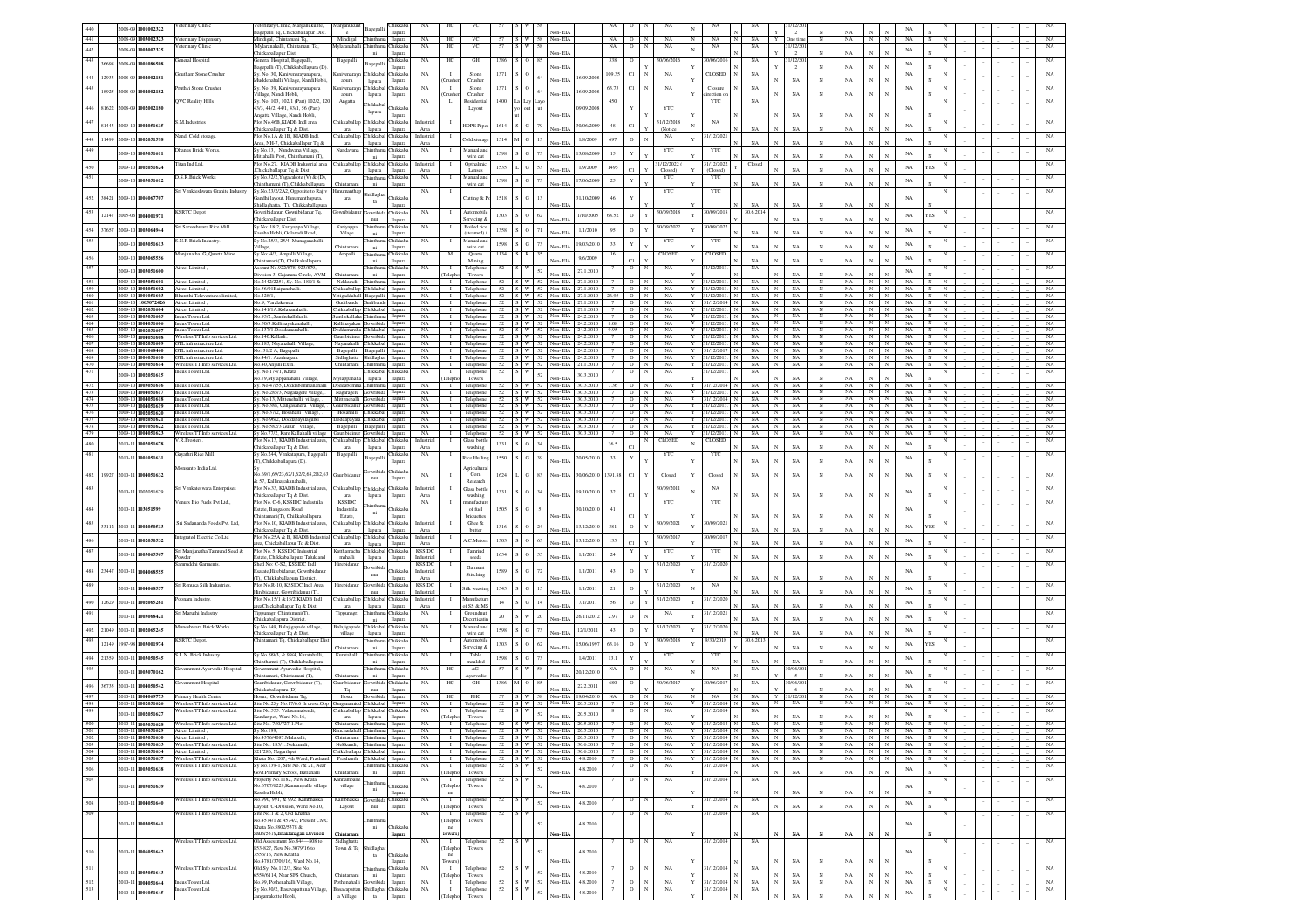|            | 2010-11 1002051646                        | dus Tower Ltd.                                                                              | v No.183. Khatha No.107                                                |                                             | <b>Thikkaba</b>          | hikkab                     | $_{\rm NA}$            |                                | Telephone                        |      |                                 | 52     | 4.8.2010                                                           |                     |                      |                       | 1/12/201                           |                        |                              | NA                                     |             |                   |                                      |                              |  |  |             |
|------------|-------------------------------------------|---------------------------------------------------------------------------------------------|------------------------------------------------------------------------|---------------------------------------------|--------------------------|----------------------------|------------------------|--------------------------------|----------------------------------|------|---------------------------------|--------|--------------------------------------------------------------------|---------------------|----------------------|-----------------------|------------------------------------|------------------------|------------------------------|----------------------------------------|-------------|-------------------|--------------------------------------|------------------------------|--|--|-------------|
| 515        | 010-11 1002051647                         | dus Tower Ltd.                                                                              | vanahalli, Nandi Hobli<br>Sy No. 399, Khatha No.312,                   | Gidanahalli                                 | lapura<br><b>Thikkab</b> | llapura<br>hikkab          | NA                     | Teleph<br>$\mathbf{I}$         | Towers<br>Telephon               | 52   |                                 | $52\,$ | Non-FL<br>4.8.2010                                                 |                     |                      | NA                    | 31/12/201                          | NA                     |                              |                                        |             |                   | NA                                   |                              |  |  | NA          |
| 516        | 2010-11 1001051648                        | Wireless TT Info services Ltd.                                                              | idanahalli village, Kesawara Po                                        | village,                                    | lapura                   | llapura                    | NA                     | eleph                          | Towers<br>I Telephone            |      |                                 |        | Non-FIA<br>52 S W 52 Non-EIA 4.8.2010                              |                     | $O$ N                | NA                    | 31/12/201-                         | NA                     | $\overline{N}$               | NA<br>NA<br>$\mathbb{N}$               | NA<br>NA.   | $\overline{N}$    | - NA<br>N                            | N.                           |  |  | NA          |
| 517        | 2010-11 1006051649                        | Tower vision India Pvt Ltd                                                                  | Sy. No.4/2, Peragodu village<br>Calvanahalli Village, H-Cross          | Peragodu<br>Kalvanahalli Shidlagha          | Bagepalli                | llapura                    | NA                     | $\blacksquare$                 | Telephone                        |      |                                 |        | 52   S   W   52   Non-EIA   4.8.2010                               | $\overline{7}$      | O N                  | NA                    | Y<br>31/12/2014<br><b>Y</b>        | NA                     | $\mathbf{N}$                 | NA<br>N                                | NA          | IN N              | NA                                   | $N$ $N$                      |  |  | NA          |
| 518<br>519 | 2010-11 1003051650<br>2010-11 1003051651  | Tower vision India Pvt Ltd<br>Tower vision India Pvt Ltd                                    | 373/346-2, KMD Convention hall<br>v No.189, Doddagajanur village       | Chintamani                                  | Chintham<br>Chinthan     | llapura<br>llapura         | NA<br>NA               | $\blacksquare$                 | Telephone<br>I Telephone         |      |                                 |        | 52 S W 52 Non-EIA 4.8.2010<br>52 S W 52 Non-EIA 482010             | 7<br>$\overline{7}$ | $O$ N<br>$\sqrt{N}$  | NA<br>NA              | Y<br>31/12/2014<br>Y<br>31/12/2014 | NA<br>NA               | N<br>N                       | NA.<br>$_{\rm N}$<br>NA.<br>$_{\rm N}$ | NA<br>NA.   | N<br>N            | N<br>NA<br>N<br>NA                   | $N$ $N$<br>N N               |  |  | NA<br>NA    |
| 520        | 010-11 1005051652                         | Indus Tower Ltd.                                                                            | v No. 30/6. Khatha No.14.                                              | Chikkkanac                                  | kudiban                  | hikkaba                    | NA                     | $\blacksquare$                 | Telephone                        | 52   | S I W                           | 52     | 4.8.2010                                                           |                     | $\circ$              | NA                    | 31/12/201                          | NA.                    |                              |                                        |             |                   | $_{\rm NA}$                          |                              |  |  | NA          |
| 521        |                                           | adus Tower Ltd.                                                                             | hikkkanacherlu. Somanahalli Po<br>v No.217/2 Khatha No.129.            | erlu.<br>Avalagurki                         | Chikkabal                | llapura<br>hikkaba         | NA                     | Telepho<br>$\blacksquare$      | Towers<br>Telephone              | 52   | 1 W                             |        | Non-EIA                                                            |                     |                      | NA                    | 31/12/201                          | NA                     |                              | NA                                     | NA          |                   |                                      |                              |  |  | NA          |
|            | 010-11 1002051653<br>2010-11 1002051654   |                                                                                             | alaeurki village. Kasaba Hobl                                          | village                                     | lapura                   | llapura                    |                        | eleph                          | Towers                           |      |                                 | $52\,$ | 4.8.2010<br>Non-FIA<br>$S$ W $52$ Non-EIA<br>4.8.2010              |                     |                      |                       | Y                                  |                        |                              | NA                                     | NA          |                   | NA                                   |                              |  |  |             |
| 523        | 2010-11 1001051655                        | Indus Tower Ltd.<br>Indus Tower Ltd.                                                        | No.25/1, Jadenahalli village<br>No.57. Yettigaddapalli village         | Jadenahalli<br>Bagepalli Bagepalli          | Chikkabal                | llapura<br>llapura         | <b>NA</b><br><b>NA</b> | $\mathbf{I}$<br>$\mathbf{L}$   | Telephone<br>Telephone           | 52   |                                 |        | 52 S W 52 Non-EIA 4.8.2010                                         |                     | $\Omega$<br>N<br>O N | NA<br>NA              | 31/12/2014<br>Y 31/12/2016         | NA.<br>$NA$ $N$        | N                            | NA<br>N<br>NA<br>N                     | NA<br>NA    | N<br>N I          | NA<br>N<br>NA                        | 1 N I<br>N                   |  |  | NA<br>NA    |
| 524<br>525 | 210-11 1003051656                         | Indus Tower Ltd.<br>dus Tower Ltd.                                                          | No.121/1A. Nekkundi village<br>y No.57, Khatha No.64/3,                | Nekkundi<br>Coothanahal                     | Chintham<br>Chikkaba     | llapura<br>hikkab.         | NA<br>NA               | $\blacksquare$<br>- 1          | Telephone<br>Telephone           | 52   |                                 |        | 52 S W 52 Non-EIA<br>4.8.2010                                      |                     | $O$ N                | NA<br>NA              | Y<br>31/12/2014<br>31/12/201       | NA N<br>NA             |                              | NA<br>N                                | NA          | N                 | NA<br>N                              | N<br>N                       |  |  | NA<br>NA    |
|            | 2010-11 1002051657                        |                                                                                             | oothanahalli villags                                                   | i village.                                  | lapura                   | llapura                    |                        | Teleph                         | Towers                           |      |                                 | $52\,$ | 4.8.2010<br>Non-EIA                                                |                     |                      |                       |                                    |                        |                              | NA                                     | NA          |                   | $_{\rm NA}$                          |                              |  |  |             |
| 526<br>527 | 2010-11 1004051658<br>2010-11 1002051659  | Indus Tower Ltd.<br>Indus Tower Ltd.                                                        | No.327.257.373 & 625/1. Kurudi<br>Sy No. 2/6, Khatha No.1,             | Kurudi Gowribida<br>Thippenahalli Chikkabal |                          | llapura<br>llapura         | NA<br>NA               |                                | I Telephone<br>I Telephone       |      |                                 |        | 52 S W 52 Non-EIA 4.8.2010<br>52 S W 52 Non-EIA 4.8.2010           | 7                   | O N<br>$O$ N         | NA<br>NA              | Y<br>31/12/2014<br>Y 31/12/2014    | NA N<br>NA             | N                            | NA<br>$_{\rm N}$<br>NA<br>$_{\rm N}$   | NA.<br>NA   | N I<br>$_{\rm N}$ | NA<br>N<br>N<br>NA                   | $\mathbb{N}$<br>$N$ $N$      |  |  | NA<br>NA    |
| 528        | 2010-11 1005051660                        | Indus Tower Ltd.                                                                            | No.262/46& 47, Hampasandara                                            | Hampasandar Gudibande                       |                          | llapura                    | NA                     |                                | I Telephone                      |      |                                 |        | 52 S W 52 Non-EIA 4.8.2010                                         |                     | $7$ 0 N              | NA                    | Y 31/12/2014 N<br>$Y = 31/12/2014$ |                        | $NA$ $N$<br>$\overline{N}$   | NA<br>N<br>NA<br>N                     | NA<br>NA    | N                 | $N$ $N$ $NA$ $N$ $N$<br>$\mathbb{N}$ | $\mathbb N$                  |  |  | NA          |
| 529<br>530 | 2010-11 1004051661<br>2010-11 1006051662  | Indus Tower Ltd.<br>lus Tower Ltd.                                                          | Sy No. 134/4, Bommashettyhalli<br>/ No. 118/2, Khatha No.152,          | Gauribidanur Gowribida<br>Sidlaghatta       | Shidlaghat               | llapura<br>hikkab          | NA<br>$_{\rm NA}$      | $\mathbf{I}$                   | Telephone<br>Telephone           | 52   |                                 | $52\,$ | 52 S W 52 Non-EIA 4.8.2010<br>4.8.2010                             | 7                   | $O$ N                | NA<br>$_{\rm NA}$     | 31/12/20                           | NA<br>NA               |                              |                                        |             |                   | NA<br>NA                             | $_{\rm N}$                   |  |  | NA<br>NA    |
| 531        | 010-11 1002051663                         | Indus Tower Ltd.                                                                            | bburahalli villag<br>No. 84/1 Old No.82/1. Aroor                       | Tq<br>Aroor village                         | $12$<br><b>Chikkaba</b>  | llapura<br>llapura         | NA                     | eleph                          | Towers<br>I Telephone            |      |                                 |        | Non-EIA<br>52 S W 52 Non-EIA 4.8.2010                              |                     | $\circ$<br>N         | NA                    | Y 31/12/201                        | NA                     | $\overline{N}$               | NA<br>NA                               | NA<br>NA    | N                 | N<br>NA                              | $\mathbb{N}$                 |  |  | NA          |
| 532        | 2010-11 1001051664                        | Indus Tower Ltd.                                                                            | No.17, Khatha No.84, Palyaker                                          | Bagepalli                                   | Bagepall                 | llapura                    | NA                     |                                | Telephone                        |      |                                 |        | 52 S W 52 Non-EIA<br>4.8.2010                                      | 7                   | $O$ N                | $_{\rm NA}$           | $\mathbf Y$<br>31/12/201           | $_{\rm NA}$            | N                            | NA                                     | NA          | $\;$ N            | $_{\rm N}$<br>NA                     | $_{\rm N}$                   |  |  | $_{\rm NA}$ |
| 533        | 2010-11 1002051665                        | dus Tower Ltd.                                                                              | 0.219/16/9, & 216/16/10, Ward<br>No.7, Municipal layout                | Municipal<br>layout                         | Thikkaba<br>lapura       | hikkaba<br>llapura         | $_{\rm NA}$            | eleph                          | Telephone<br>Towers              | 52   |                                 | 52     | 4.8.2010<br>Non-EIA                                                |                     |                      | $_{\rm NA}$           | 31/12/201                          | $_{\rm NA}$            |                              | <b>NA</b><br>$\mathbf{x}$              | NA          | N                 | NA                                   |                              |  |  | $_{\rm NA}$ |
| 534<br>535 | 2010-11 1002051666<br>2010-11 1006051667  | Indus Tower Ltd.<br>Quippo Telecom Infrastructure Ltd                                       | Sy No.107/3., Gangarekaluv<br>Khatha No.166, Handiganala               | Gangarekalu<br>Sidlaghatta                  | Chikkaba<br>Shidlagh     | llapura<br>llapura         | NA<br>NA               | $\mathbf{I}$                   | I Telephone<br>Telephone         |      |                                 |        | 52 S W 52 Non-EIA<br>4.8.2010<br>52 S W 52 Non-EIA<br>4.8.2010     |                     | $O$ N<br>$O$ N       | NA<br>NA              | 31/12/201<br>Y<br>31/12/2014<br>Y  | NA<br>NA               | $_{\rm N}$<br>$\overline{N}$ | NA<br>$_{\rm N}$<br>NA<br>$_{\rm N}$   | NA<br>NA    | N<br>N            | NA<br>N<br>NA<br>$_{\rm N}$          | N<br>$\mathbb{N}$            |  |  | NA<br>NA    |
| 536        | 010-11 1002051668                         | Juippo Telecom Infrastructure Ltd                                                           | Khatha No.57/50,                                                       | hikkaballa                                  | Chikkaba                 | hikkab                     | $_{\rm NA}$            |                                | Telephone                        |      | $52 \quad S \quad W$            | 52     | 4.8.2010                                                           |                     |                      | NA                    | 31/12/201                          | NA                     |                              |                                        |             |                   | $_{\rm NA}$                          |                              |  |  | NA          |
| 537        |                                           | <b>VIOM Networks Ltd</b>                                                                    | ndurangaswamy temple<br>y No. 163/3, Ward No: 2,                       | ura<br>Bagepalli                            | lapura                   | llapura<br>hikkab.         | NA                     | eleph                          | Towers<br>Telephon               | 52   | S W                             |        | Non-FIA                                                            |                     |                      | NA                    | 31/12/21                           | NA                     |                              | NA                                     | NA          |                   |                                      |                              |  |  | $_{\rm NA}$ |
|            | 010-11 1001051669                         |                                                                                             | sessment No.1273. Kasaba Hobl                                          | Town                                        | Bagepall<br>Chikkabal    | llapura                    |                        | Teleph                         | Towers                           |      |                                 | 52     | 4.8.2010<br>Non-EIA<br>52   S   W   52   Non-EIA<br>4.8.2010       |                     |                      |                       |                                    |                        |                              | <b>NA</b><br>$_{\rm N}$                | NA          | N                 | NA<br>NA                             |                              |  |  |             |
| 538<br>539 | 010-11 1002051670<br>2010-11 1006051671   | VIOM Networks Ltd<br>VIOM Networks Ltd                                                      | K.B.Pillappa Complex, M.G.Road<br>v No. 331A3, No.225.                 | Chikkaballar<br>Sidlaghatta                 | Shidlacha                | llapura<br>llapura         | <b>NA</b><br><b>NA</b> | $\blacksquare$<br>$\mathbf{I}$ | Telephone<br>Telephone           |      |                                 |        | 52   S   W   52   Non-EIA   4.8.2010                               |                     | $O$ N<br>$O$ N       | NA<br>NA              | 31/12/201-<br>Y<br>31/12/201-<br>Y | NA.<br>NA.             | N<br>IN I                    | <b>NA</b><br>N<br>NA.<br>$_{\rm N}$    | NA.<br>NA   | N<br>IN N         | N<br>NA                              | NN                           |  |  | NA<br>NA    |
| 540<br>541 | 2010-11 1002051672<br>2010-11 1003051673  | VIOM Networks Ltd<br>VIOM Networks Ltd                                                      | v No. 8. Khatha No.89. Jogireddy<br>Sv No. 149/1A2.Chinnasandra        | Jogireddy<br>Chintamani                     | Chikkabal<br>Chinthan    | llapura<br>llapura         | <b>NA</b><br><b>NA</b> | $\blacksquare$<br>$\mathbf{I}$ | Telephone<br>Telephone           |      |                                 |        | 52 S W 52 Non-EIA 4.8.2010<br>52   S   W   52   Non-EIA   4.8.2010 |                     | $O$ N<br>$O$ N       | NA<br>NA              | Y<br>31/12/2113<br>31/12/201<br>Y  | NA.<br>NA .            | N<br>$\mathbb{N}$            | NA.<br>$_{\rm N}$<br>NA.<br>N          | NA<br>NA    | $N$ $N$<br>N      | NA<br>N<br><b>NA</b>                 | $N$ N<br>N N                 |  |  | NA<br>NA    |
| 542        | 010-11 1003051674                         | <b>JOM Networks Ltd</b>                                                                     | No. 2188/2060 Municipal Khata                                          |                                             | hinthar                  | hikkaba                    | NA                     | $\mathbf{L}$                   | Telephone                        | 52   | s I w                           | $52\,$ | 4.8.2010                                                           |                     | N<br>$\circ$         | NA                    | 31/12/211                          | NA                     |                              |                                        |             |                   | NA                                   |                              |  |  | $_{\rm NA}$ |
| 543        | 010-11 1004051675                         | VIOM Networks Ltd                                                                           | lo.2382, Malappalli i village,<br>No. 14 & 15, Gauribidanus            | Chintamar<br>Gauribidanur Gowribida         | ni                       | llapura<br>llapura         | <b>NA</b>              | Telepho<br>$\mathbf{I}$        | Towers<br>Telephone              |      |                                 |        | Non-EIA<br>52 S W 52 Non-EIA<br>4.8.2010                           |                     | N<br>$\Omega$        | NA                    | Y<br>31/12/201-                    | NA.                    | $_{\rm N}$                   | NA<br>NA<br>N                          | NA<br>NA    | N                 | NA<br>N                              |                              |  |  | NA          |
| 544<br>545 | 2010-11 1003051676                        | <b>VIOM Networks Ltd</b><br><b>VIOM Networks Ltd</b>                                        | Sy No. 11/1,                                                           | Ceremantapal Chinthama                      | Chintham                 | llapura                    | NA<br>NA               | $\mathbf{I}$<br>$\blacksquare$ | Telephone                        |      |                                 |        | 52 S W 52 Non-EIA 4.8.2010<br>52 S W 52 Non-EIA 4.8.2010           |                     | O N<br>$O$ N         | NA<br>NA              | Y<br>31/12/2014<br>Y               | NA<br>NA               | N<br>N                       | NA<br>N<br>NA<br>N                     | NA<br>NA    | N I<br>$N$ $N$    | NA<br>NA                             | IN.<br>N<br>$_{\rm N}$<br>N. |  |  | NA<br>NA    |
| 546        | 10-11 1003051677<br>2010-11 1003051680    | VIOM Networks Ltd                                                                           | Sy No. 249/3A, Kaiwara village &<br>Sy No.37/1, Khata No.32            | Chintamani<br>Chikkaballap Chikkabal        |                          | llapura<br>llapura         | NA                     |                                | Telephone<br>I Telephone         |      |                                 |        | 52 S W 52 Non-EIA 4.8.2010                                         |                     | O N                  | NA                    | 31/12/2014<br>Y 31/12/2014         | $NA$ $N$               |                              | NA<br>N                                | NA          | N N N             | NA                                   | IN N                         |  |  | NA          |
| 547        | 2010-11 1002051681                        | Quippo Telecom Infrastructure Ltd Sy No11/1, Khata No.31,<br>fireless TT Info services Ltd. | y No:152, Allipura Village                                             | Chikkaballap Chikkabal<br>Allipura          | Gowribida Chikkaba       | llapura                    | NA<br>NA               | $\mathbf{I}$<br>$\blacksquare$ | Telephone<br>Telephone           | 52   | S W                             |        | 52 S W 52 Non-EIA 4.8.2010                                         | 16.22               | $O$ N<br>$\circ$     | NA<br>NA              | Y 31/12/2014<br>31/12/2017         | NA<br>NA               | N                            | NA<br>$_{\rm N}$                       | NA          | N                 | N<br>NA                              | $_{\rm N}$<br>N              |  |  | NA<br>NA    |
| 548<br>549 | 2010-11 1004072846                        | ireless TT Info services Ltd                                                                | ndebhavi (H),<br>MC Katha                                              | Village,<br>hikkaballap                     | nur<br>Chikkabal         | llapura<br>hikkab          | NA                     | Felephe<br>$\mathbf{I}$        | Towers<br>Telephone              | 52   |                                 | $52\,$ | Non-EIA                                                            |                     |                      | NA                    | 31/12/201                          | NA                     |                              | $_{\rm NA}$                            | $_{\rm NA}$ |                   | NA                                   |                              |  |  | NA          |
|            | 2010-11 1003051682                        |                                                                                             | o.348/1,317/1,349/1,318/1, Ward                                        | ura                                         | lapura                   | llapura                    |                        | Teleph                         | Towers                           |      |                                 | $52\,$ | 20.5.2010<br>Non-EIA                                               |                     |                      |                       |                                    |                        |                              | $_{\rm NA}$                            | $_{\rm NA}$ |                   | NA                                   |                              |  |  |             |
| 550        | 010-11 1004050514                         | dus Tower Ltd.                                                                              | ite No.41,42,43, Vatada Hosahal<br>llage & Post, Nagagere Hobli,       | Vatada<br>Hosahalli                         | iowribi<br>nur           | hikkab<br>llapura          | NA                     | $\mathbf{I}$<br>eleph          | Telephone<br>Towers              | 52   |                                 | $52\,$ | 4.8.2010                                                           |                     |                      | NA                    | 31/12/20                           | NA                     |                              | NA                                     | NA          |                   | NA                                   |                              |  |  | NA          |
| 551        | 2010-11 1003050515                        | dus Tower Ltd.                                                                              | No.100/2, Khata No.9.<br>mmasandra village, Amba                       | himmasan<br>village                         | intha<br>ni              | hikkab.<br>llapura         | NA                     | $\mathbf{I}$<br>eleph          | Telephone<br>Towers              | 52   |                                 | $52\,$ | 4.8.2010<br>Non-EIA                                                |                     |                      | $_{\rm NA}$           | 31/12/20                           | $_{\rm NA}$            |                              | NA<br>N                                | NA          | $\ddot{N}$        | NA                                   |                              |  |  | $_{\rm NA}$ |
| 552        | 010-11 1001050516                         | Indus Tower Ltd.                                                                            | y No.315/1, Paragodu village                                           | Bagepalli                                   | Bagepall                 | llapura                    | NA                     | $\mathbf{I}$                   | Telephone                        |      |                                 |        | 4.8.2010<br>52 S W 52 Non-EIA                                      |                     | $\circ$<br>N         | $_{\rm NA}$           | 31/12/201                          | NA.                    | N                            | NA<br>$_{\rm N}$                       | NA          | $_{\mathrm{N}}$   | NA<br>$_{\rm N}$                     |                              |  |  | NA          |
| 553        | 010-11 1006050517                         | Indus Tower Ltd.<br>dus Tower Ltd.                                                          | No.35, Keshavapura village<br>No.8/1, Varalakonda villag               | Sidlaghatta<br>Varalakond                   |                          | llapura<br>hikkab.         | NA<br>NA               | $\mathbf{I}$<br>$\mathbf{L}$   | Telephone<br>Telephon            | 52   | $ s $ W                         |        | 52 S W 52 Non-EIA<br>4.8.2010                                      |                     | $O$ N                | NA<br>NA              | 31/12/2014<br>Y<br>31/12/201       | NA<br>NA               | N                            | NA<br>$_{\rm N}$                       | NA          | $\overline{N}$    | $_{\rm NA}$<br>$\mathbb{N}$          | N                            |  |  | NA<br>NA    |
| 554<br>555 | 010-11 1005050518                         | 2010-11 1001050519 Indus Tower Ltd                                                          | asandra Post, Somenahalli Hob<br>Sy No. 46, Neeragattipalli village,   | village,<br>Bagepalli                       | Bagepalli                | llapura<br>llapura         | NA                     | eleph                          | Towers<br>I Telephone            |      |                                 | 52     | 4.8.2010<br>Non-EIA<br>$52$ S W $52$ Non-EIA<br>4.8.2010           |                     | O N                  | NA                    | 31/12/2014<br><b>Y</b>             | NA                     | $\mathbb{N}$                 | NA<br><b>NA</b><br>$_{\rm N}$          | NA<br>NA    | N                 | $_{\rm NA}$<br>NA<br>$\mathbb{N}$    | $\mathbf{N}$                 |  |  | NA          |
| 556        | 010-11 1005050520                         | dus Tower Ltd.                                                                              | No.244, Somenahalli village &                                          | Somenahalli                                 |                          | hikkaba                    | NA                     |                                | Telephon                         | 52   | $\vert w \vert$                 | 52     | 4.8.2010                                                           |                     |                      | $_{\rm NA}$           | 31/12/201                          | NA                     |                              |                                        |             |                   | NA                                   |                              |  |  | NA          |
| 557        |                                           | dus Tower Ltd.                                                                              | st. Somenahalli Hobli<br>Sv No.137/4. Bommashettyhall                  | village<br>mmashet                          | nwribid                  | llapura<br>hikkaba         | NA                     | Telepho<br>- 1                 | Towers<br>Telephon               | 52   |                                 |        | Non-EIA                                                            |                     |                      | NA                    | 1/12/20                            | NA                     |                              | <b>NA</b><br>$_{\rm N}$                | NA          |                   |                                      |                              |  |  | NA          |
|            | 2010-11 1004050521                        | dus Tower Ltd.                                                                              | llage Hosur Hobli<br>H.I. No. 17 & 30 Mitte                            | halli village                               | nur                      | llapura<br>hikkab.         | NA                     | Telepho<br>$\blacksquare$      | Towers                           |      |                                 | 52     | 4.8.2010<br>Non-EIA                                                |                     |                      |                       | 1/12/201                           |                        |                              | NA<br>$_{\rm N}$                       | NA          | $\mathbf{N}$      | NA                                   |                              |  |  | NA          |
| 558        | 2010-11 1001050522                        |                                                                                             | mari villagı<br>ttemari Hobli                                          | Bagepalli                                   | 3agepal                  | llapur                     |                        | eleph                          | Telephor<br>Towers               |      |                                 | 52     | 4.8.2010<br>Non-EL                                                 |                     |                      | $_{\rm NA}$           |                                    | NA                     |                              | NA                                     | NA          |                   | NA                                   |                              |  |  |             |
| 559        | 010-11 1002050523                         | ndus Tower Ltd.                                                                             | Sy No.1, Yalagalahalli village.<br>rasandra post, Mandikal Hobli       | alagalahall<br>village                      | Chikkabal<br>lapura      | <b>hikkaba</b><br>llapura  | NA                     | $\mathbf{I}$<br>eleph          | Telephone<br>Towers              | 52   |                                 | 52     | 4.8.2010<br>Non-EL                                                 |                     |                      | NA                    | 31/12/201                          | NA                     |                              | $_{\rm NA}$                            | NA          |                   | NA                                   |                              |  |  | NA          |
| 560        | 010-11 1002050524                         | dus Tower Ltd.                                                                              | ssessment No.1243/1101/1,<br>akoon market Road, Vapasandra             | Vapasandra                                  | Chikkabal<br>lapura      | hikkab.<br>llapura         | NA                     | -1<br>Teleph                   | Telephon<br>Towers               | 52   |                                 | 52     | 4.8.2010<br>Non-EIA                                                |                     |                      | NA                    | 1/12/201                           | NA                     |                              | $_{\rm NA}$                            | NA          |                   | NA                                   |                              |  |  | NA          |
| 561        | 010-11 1004050525                         | dus Tower Ltd.                                                                              | Sy No.97, Bellavanahalli Village, G                                    | sellavanaha                                 | <b>Jownbid</b>           | hikkab                     | NA                     | - 1                            | Telephon                         | 52   |                                 | 52     | 4.8.2010                                                           |                     |                      | NA                    | 1/12/201                           | NA                     |                              |                                        |             |                   | $_{\rm NA}$                          |                              |  |  |             |
|            |                                           | dus Tower Ltd.                                                                              | othur post, Nagarakere Hobli,<br>y No.17/1B, Halehalli village &       | i Village,<br>Halchalli                     | nur<br>Gowribid          | llapura<br>hikkab.         | NA                     | 'eleph<br>$\blacksquare$       | Towers<br>Telephone              | 52   |                                 |        |                                                                    |                     |                      | $_{\rm NA}$           | 31/12/201                          | NA                     |                              | NA                                     | NA          |                   |                                      |                              |  |  | NA          |
| 562<br>563 | 2010-11 1004050526                        | dus Tower Ltd.                                                                              | st, Manchenahalli Hobli<br>No.168, Cholashettihalli village &          | village<br>Cholashettih                     | nur<br>Gowribida         | llapura<br><b>Chikkab</b>  | NA                     | eleph<br>$\blacksquare$        | Towers<br>Telephone              | 52   |                                 | 52     | 4.8.2010                                                           |                     |                      | $_{\rm NA}$           | 31/12/201                          | NA                     |                              | $_{\rm NA}$                            | $_{\rm NA}$ |                   | NA                                   |                              |  |  | NA          |
|            | 010-11 1004050527                         |                                                                                             | st, Nagarigere Hobli                                                   | lli village                                 | nur                      | llapura                    |                        |                                | Towers                           |      |                                 | $52\,$ | 4.8.2010                                                           |                     |                      |                       |                                    |                        |                              | $_{\rm NA}$                            | $_{\rm NA}$ |                   | $_{\rm NA}$                          |                              |  |  |             |
| 564        | 2010-11 1004050528                        | dus Tower Ltd.                                                                              | hata No.414, Site No.32,33<br>Nagasandra Village & Post,               | Nagasandı<br>Village                        | Gowribid<br>nur          | hikkab<br>llapura          | NA                     | $\mathbf{I}$<br>elep           | Telephon<br>Towers               |      |                                 | $52\,$ | 4.8.2010                                                           |                     |                      | NA                    | 1/12/20                            | $_{\rm NA}$            |                              | NA                                     | N a         |                   | NA                                   |                              |  |  | NA          |
| 565        | 010-11 1002050529                         | sdia Telcom Infra LTD.                                                                      | o.231-35-3, Gedadhat<br>llage, Nandi Hobli                             | hikkaballa<br>ura                           | <b>Thikkab</b><br>lapura | hikkab<br>llapura          | NA                     |                                | Telephon<br>Towers               | 52   |                                 | 52     | 4.8.2010<br>Non-EIA                                                |                     |                      | $_{\rm NA}$           | 1/12/20                            | $_{\rm NA}$            |                              | NA<br>$\mathbf{x}$                     | NA          | N                 | NA                                   |                              |  |  | $_{\rm NA}$ |
|            | 010-11 1004050530                         | India Telecom Infra Ltd.                                                                    | Sy No.396/4, Huduguru, D.Palya                                         | ribidanu                                    |                          | llapura                    | $_{\rm NA}$            |                                | I Telephone                      |      |                                 |        | 52 S W 52 Non-EIA 4.8.2010                                         |                     | $O$ N                | $_{\rm NA}$           | Y<br>31/12/201                     | $_{\rm NA}$            | N                            | NA<br>$_{\rm N}$                       | NA          | N                 | $_{\rm NA}$<br>N                     |                              |  |  | $_{\rm NA}$ |
| 567<br>568 | 010-11<br>1006050531<br>010-11 1004076152 | India Telcom Infra LTD.<br>India Telcom Infra LTD.                                          | / No.418, Anjaneya Saw Mill KK<br>nnayya (E.O) Taluks Office           | Sidlaghatta                                 | wribi                    | llapura<br>hikkab          | NA<br>NA               |                                | Telephone<br>Telephon            | 52   |                                 | 52     | 52 S W 52 Non-EIA<br>4.8.2010<br>4.8.2010                          | 7                   | O N                  | NA<br>NA              | 31/12/2014<br>Y<br>31/12/201       | NA<br>NA               | $\overline{N}$               | NA<br>$_{\rm N}$                       | NA          | $\mathbb{N}$      | NA<br>$_{\rm N}$<br>$_{\rm NA}$      | $_{\rm N}$                   |  |  | NA<br>NA    |
| 569        |                                           | <b>VIOM Networks Ltd</b>                                                                    | mpound Gowribidanur, CBP<br>y No.922/628+69, Ward No.4, C              | Gudiband                                    | $_{\rm nur}$             | llapura<br>hikkaba         | NA                     | eleph<br>$\blacksquare$        | Towers<br>Telephot               | 52   | S W                             |        | Non-FD                                                             |                     |                      | $_{\rm NA}$           | 31/12/201                          | NA                     |                              | NA                                     | NA          |                   |                                      |                              |  |  | $_{\rm NA}$ |
|            | 010-11 1005050534                         |                                                                                             | lock, Gudibande town & Tq                                              | Town                                        | <b>Judiba</b>            | llapura                    |                        | Teleph                         | Towers                           |      |                                 | 52     | 22.2.2011<br>Non-EIA                                               |                     |                      |                       |                                    |                        |                              | NA<br>N                                | NA          | N                 | NA                                   |                              |  |  |             |
| 570        | 010-11 1006050535                         | <b>VIOM Networks Ltd</b>                                                                    | v No.257, Garden Road, Beside<br>aslim Khabarshtan, Sidlaghatta        | Sidlaghatta<br>Tq                           | Shidlagha<br>$12$        | Chikkaba<br>llapura        | NA                     | $\blacksquare$<br>Teleph       | Telephon<br>Towers               | 52   | W                               | 52     | 22.2.2011<br>Non-EIA                                               |                     |                      | $_{\rm NA}$           | 31/12/201                          | $_{\rm NA}$            |                              | NA<br>N                                | NA          | N                 | NA                                   |                              |  |  | NA          |
| 571        | 010-11 1005050536                         | VIOM Networks Ltd                                                                           | v No.19. New Sv No.84. Khatha<br>No.61, Ramaganahalli village          | maganah                                     | èndiban                  | <b>Thikkab</b>             | <b>NA</b>              | $\blacksquare$<br>Teleph       | Telephone<br>Towers              | 52   |                                 | 52     | 22.2.2011                                                          |                     |                      | NA                    | 31/12/201                          | NA.                    |                              |                                        |             |                   | NA                                   |                              |  |  | NA          |
|            |                                           | <b>VIOM Networks Ltd.</b>                                                                   | ranahalli Hobli, Gudibande Tq<br>Sv No.3/4A. Next to SJCIT Boys        | umakalahal                                  | Chikkabal                | llapura<br><b>hikkaba</b>  |                        | $\blacksquare$                 | Telephon                         |      |                                 |        |                                                                    |                     |                      |                       |                                    |                        |                              | NA                                     | NA          |                   |                                      |                              |  |  |             |
| 572        | 010-11 1002050537                         |                                                                                             | ostel, Tumakalahalli village,Nand                                      | i village                                   | lapura                   | llapura                    | NA                     | Teleph                         | Towers                           | 52   |                                 | 52     | 22.2.2011<br>Non-EIA                                               |                     |                      | NA                    | 31/12/201                          | NA                     |                              | NA                                     | NA          |                   | NA                                   |                              |  |  | NA          |
| 573        | 010-11 1006050538                         | <b>JOM Networks Ltd</b>                                                                     | No.52, Khatha No.98, Kadripalya<br>ctn, Sidlaghatta Town               | Sidlaghatta<br>Town                         | Shidlagha<br>ta          | Chikkab.<br>llapura        | NA                     | $\mathbf{I}$<br>'eleph         | Telephone<br>Towers              | 52   |                                 | 52     | 22.2.2011<br>Non-EIA                                               |                     |                      | NA                    | 31/12/201                          | NA                     |                              | <b>NA</b>                              |             |                   | NA                                   |                              |  |  | NA          |
| 574<br>575 | 2010-11 1002050539                        | <b>VIOM Networks Ltd</b>                                                                    | Sy No.113/2, Khatha No.95, Nandi                                       | Thikkaballap                                | Chikkaba<br>Chikkabal    | llapura<br>hikkaba         | NA<br>NA               | $\mathbf{I}$<br>-1             | Telephone                        | 52   | l W                             |        | 52 S W 52 Non-EIA<br>22.2.2011                                     |                     | $\circ$<br>N         | NA<br>NA              | 31/12/201<br>Y                     | NA                     | N                            | NA<br>$_{\rm N}$                       | NA          | $_{\rm N}$        | NA<br>N                              |                              |  |  | NA<br>NA    |
|            | 010-11 1002050540                         | TC Telecom Tower Corporation<br>∿t Ltd                                                      | iy.No.48/P8, Khatha No.122,<br>eedeiganahalli, Nandi Hobli             | hikkaballap<br>ura Tq                       | lapura                   | llapura                    |                        | Telepho                        | Telephone<br>Towers              |      |                                 | $52\,$ | 22.2.2011<br>Non-EIA                                               |                     |                      |                       | 31/12/201                          | NA                     |                              | <b>NA</b>                              | NA          | N                 | $_{\rm NA}$                          |                              |  |  |             |
| 576        | 42361<br>2011-12 1002064498               | stvayur Extracts Ltd,                                                                       | Plot No.39, KIADB Indusytrial<br>rea, Chickaballapur Tq & Dis          | hikkaballap<br>ura                          | Chikkabal<br>lapura      | <b>Thikkaba</b><br>llapura | Industrial<br>Area     | $\mathbf{I}$                   | Herbal<br>Extract                | 1382 | $\circ$                         | 71     | 8/4/2011<br>Non-FIA                                                | 950                 |                      | 30/09/2021            | 30/09/202                          | NA                     |                              | NA                                     | NA          | $\mathbf{N}$      | $_{\rm NA}$                          |                              |  |  | NA          |
| 577        |                                           | Vijayalakshmi Khadi & Village                                                               | Sv No 635 Khatha No 48                                                 | Gopasandra                                  | hinthar                  |                            | NA                     |                                | egetable à                       |      |                                 |        |                                                                    |                     |                      | Closed                | Closed                             |                        |                              |                                        |             |                   |                                      |                              |  |  | NA          |
|            | 2011-12 1003064929<br>21409               | dustries Association (Vegatable &<br>ruit Processing Unit)                                  | Dolavadi panchayat, Gopasandr<br>Village, Chinthamani (T),             | village,                                    | ni                       | hikkab<br>llapura          |                        |                                | fruit                            | 1328 | slo                             |        | 19/04/201                                                          | 40                  |                      |                       |                                    | NA                     |                              | NA                                     | NA          |                   | NA                                   |                              |  |  |             |
| 578        | 2011-12 1004064783                        |                                                                                             | 1260 Chikl<br>owribidanur Road, Hirebidanur                            |                                             |                          | hikkaba                    |                        |                                | Garmen                           | 1589 | G                               | $72\,$ | 1/5/2011                                                           | 378                 |                      |                       |                                    |                        |                              |                                        |             |                   | NA                                   |                              |  |  |             |
|            |                                           |                                                                                             | Kasaba Hobli, Gowribidanur (T),                                        |                                             | nur                      | llapura                    |                        |                                | Stitching                        |      |                                 |        | Non-FL                                                             |                     |                      |                       |                                    | NA                     |                              | NA                                     | NA          | $\mathbf{N}$      |                                      |                              |  |  |             |
| 579        | 19152 2011-12 1004064496                  | iger Stones.                                                                                | Sv.No.94/2. Vedalavani Village.<br>.<br>asaba Hobli, Gowribidanur (T), | Vedalayeni<br>village                       | Gowribida<br>nur         | Thikkaba<br>llapura        | NA                     |                                | Stone<br>Cutting &               | 1518 | $S$ $G$                         | $13\,$ | 24/05/201<br>Non-EIA                                               | 193                 |                      | 31/12/2026            | 31/12/202<br>Y                     | NA                     |                              | $_{\rm NA}$<br>$\mathbf{N}$            | $_{\rm NA}$ | $_{\rm N}$        | $_{\rm NA}$                          |                              |  |  | NA          |
| 580        | 12150<br>2002-03 1002001973               | SRTC Depot,                                                                                 | hikkaballapura, Chikkaballapura<br>Iq & Dist.                          | hickaballap<br>ur                           | Chikkabal<br>lapura      | Chikkaba<br>llapura        | NA                     |                                | Automobil<br>Servicing &         | 1303 | $S$ O                           | $62\,$ | 4/4/2002<br>Non-FIA                                                | 57.31               |                      | 30/09/201             | 0/09/201                           | 30.6.201               |                              | NA<br>$\mathbf{v}$                     | NA          | $\mathbf{x}$      | $_{\rm NA}$                          |                              |  |  | NA          |
| 581        | 2011-12 1003064982                        | ri Manjunatha Traders                                                                       | howdareddy Palya, 4th Cross                                            | howdaredd                                   | <b>hintha</b>            | <b>Thikkaba</b>            | $_{\rm NA}$            |                                | Groundnu                         | 20   | $\mathbf{W}=20$                 |        | 21/06/201<br>Non-FIA                                               | 65                  |                      | CLOSED                | CLOSED<br>$\mathbf{N}$             |                        | $\mathbf{N}$                 |                                        |             |                   | $_{\rm NA}$                          |                              |  |  | $_{\rm NA}$ |
| 582        | No.<br>2011-12 1003064471                 | <b>T.B.LBRICK WORKS</b>                                                                     | hintamani(T) Chikkaballanur<br>Sv No.53. Sonnashettyhalli.             | Palya<br>nnashetty                          | $\,$ ni<br><b>hintha</b> | llapura<br>Thikkaba        | NA                     |                                | <b>Decorticati</b><br>Manual and | 1598 | $S$ G 73                        |        | 28/12/201                                                          | $10\,$              |                      | 31/12/202             | 31/12/202                          | NA                     |                              | $_{\rm NA}$<br>$_{\rm N}$              | $_{\rm NA}$ | $_{\rm N}$        | $_{\rm NA}$                          |                              |  |  | NA          |
| 583        | Phone                                     | <b>Afeefa Spectro Alloys</b>                                                                | hinthamani Taluk, Chickaballar<br>Sv No.289/1, Site No. 655.           | alli<br>Nagaragere                          | ni                       | llapura                    | NA                     |                                | wire cut<br>Ferrous and          |      |                                 |        | Non-EIA                                                            |                     |                      | 30/06/201             | 30/06/201                          | $_{\rm NA}$<br>V06/201 | N                            | $_{\rm NA}$<br>$_{\rm N}$              | $_{\rm NA}$ | $\mathbf{N}$      |                                      |                              |  |  | NA          |
|            | 34523<br>2011-12 1004065514               |                                                                                             | agaragere village, Gowribidanu<br>T), Chikkaballapura District.        | village                                     | iowribio<br>nur          | hikkab<br>llapura          |                        |                                | Non ferrou                       | 1120 | $S$ R                           | $41\,$ | 11/8/2011<br>Non-EIA                                               | $22\,$              |                      | orwarded to<br>HO     | Forwarded<br>to HO)                |                        |                              | $_{\rm NA}$<br>$_{\rm N}$              | NA          | $_{\rm N}$        | $_{\rm NA}$                          | <b>ES</b>                    |  |  |             |
| 584        | $_{\rm No}$<br>2011-12 1003064957         | Z.M.R. Brick Works                                                                          | Sy No. 4/2, Upperpet Village,                                          | Upperpet                                    | hintha                   | <b>Thikkaba</b>            | $_{\rm NA}$            |                                | metal<br>Manual an               | 1598 | $\,$ S $\,$ G $\,$ $\,$ 73 $\,$ |        | 6/9/2011                                                           | $10\,$              | $\circ$              | One time              | One time<br>Y                      |                        |                              | $\mathbf{N}$                           |             |                   | $_{\rm NA}$                          |                              |  |  | $_{\rm NA}$ |
| 585        | Phone<br>No                               | N.B.W. Brick Works                                                                          | handarahalli Post, Chintham<br>Sy. No. 7, Gopasandrai Village,         | Village,<br>lopasandı                       | $\mathbf{ni}$<br>inth:   | llapura<br>hikkab          | $_{\rm NA}$            |                                | wire cut<br>Table                |      |                                 |        | Non-FIA                                                            |                     |                      | consent<br>31/12/2020 | consent<br>31/12/202<br>Y          | $_{\rm NA}$            |                              | $_{\rm NA}$                            | $_{\rm NA}$ | $_{\rm N}$        |                                      |                              |  |  | NA          |
|            | 2011-12 1003064960<br>Phone               |                                                                                             | bolavadi Post, Chinthamani Taluk,                                      | Village,                                    | ni<br>inth:              | llapura<br>hikkab          |                        |                                | moulded                          | 1598 | $S$ $G$ 73                      |        | 6/9/2011<br>Non-EIA                                                | 15                  | $\circ$              | CLOSED                | CLOSED                             | $_{\rm NA}$            |                              | $_{\rm NA}$<br>$_{\rm N}$              | <b>NA</b>   | $_{\rm N}$        | $_{\rm NA}$                          |                              |  |  |             |
| 586        | 011-12 1003064650                         | ahanandi Pipes.                                                                             | ippunagara, Chintamani(T),<br>hikkaballapura District.                 | Chintz                                      | ni                       | llapura                    | NA                     |                                | PVC Pipes                        | 1614 | $S$ $G$                         | 79     | 28/12/201<br>Non-FD                                                | $\mathbf{s}$        |                      |                       | $\mathbf{N}$                       | NA                     |                              | NA<br>$\mathbf{v}$                     | $_{\rm NA}$ |                   | $_{\rm NA}$                          |                              |  |  | NA          |
| 587        | 2011-12 1003064649                        | agar Pipe Industries                                                                        | ppunagara, Chintamani(T),<br>hikkahallanura District                   | Chintama                                    | hinth:<br>ni             | hikkaba<br>llapura         | NA                     |                                | HDPE pipe                        | 1614 | $\overline{G}$                  | 79     | 28/12/201<br>Non-EIA                                               | 8.5                 |                      | CLOSED                | CLOSED                             | NA                     | N                            | $_{\rm NA}$<br>$\mathbf{v}$            | $_{\rm NA}$ | $\mathbf{N}$      | $_{\rm NA}$                          | 'ES                          |  |  | $_{\rm NA}$ |
| 588        | No<br>2011-12 1004068427<br>Phon          | fakam Industries                                                                            | lo: 917/2 A. BH-Road.<br>wribidanur.                                   | iowribidar                                  | <b>Jowribid</b><br>nur   | Thikkaba<br>llapura        | NA                     | л                              | Pulvarizine<br>of Neem           | 1506 | ${\bf G}$                       | 6      | 1/1/2012<br>Non-EIA                                                |                     | $\rm ^o$             | 31/12/2021            | NA<br>$_{\rm N}$                   | $_{\rm NA}$            |                              | $_{\rm NA}$<br>$_{\rm N}$              | $_{\rm NA}$ | $_{\rm N}$        | $_{\rm NA}$                          |                              |  |  | NA          |
| 589        | 2011-12 1004068428                        | ri Lakshmi Enterprises                                                                      | c: 917 BH- Road, Gowribidanu                                           | owribida                                    | <b>Jowribid</b>          | Thikkaba                   | NA                     |                                | Pulvarizins                      | 1506 | ${\bf G}$                       | 6      | 1/1/2012                                                           | $6.5\,$             |                      | 31/12/202             | 31/12/202<br>Y                     |                        |                              |                                        |             |                   | $_{\rm NA}$                          |                              |  |  | NA          |
|            |                                           |                                                                                             | T), Chikkaballapura (D)                                                |                                             | nur                      | llapura                    |                        |                                | of Neem                          |      |                                 |        | Non-FIA                                                            |                     |                      |                       |                                    | $_{\rm NA}$            |                              | $_{\rm NA}$                            | $_{\rm NA}$ |                   |                                      |                              |  |  |             |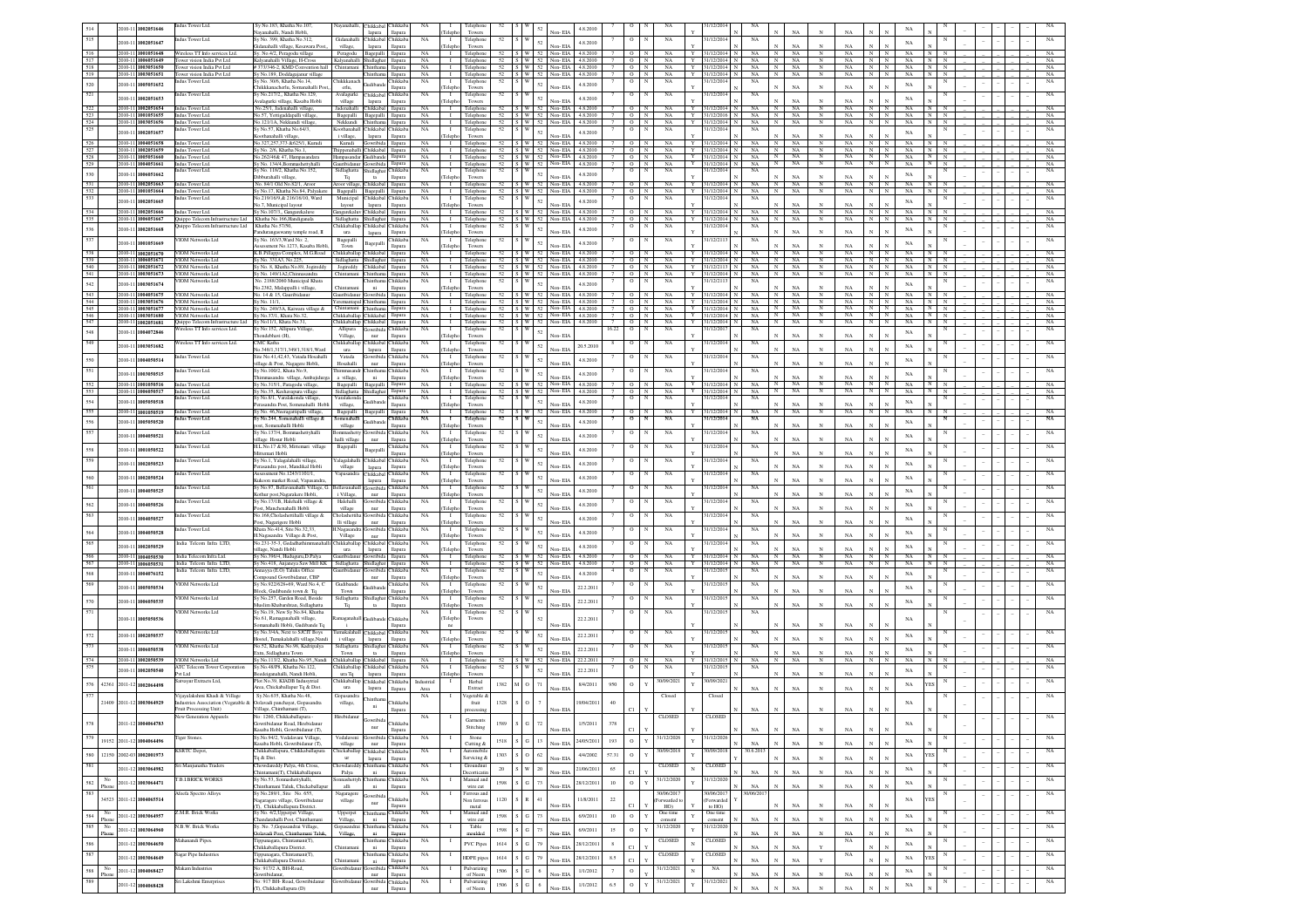|                | 21198 |         | 2011-12 1003068431                       | H.H.H.Bio-Fuel Industries                                            | lot No: 6, KSSIDC Indl Area<br>angalore Road, Chinthamani (T),<br>Thikkaballapura (D)                |                                                          | ni                                    | hikkab<br>llapura                          | <b>KSSID</b><br>Industrial<br>Area |                        |                               |          |                                        | Non-EIA                               | 16/11/2012 | 1.89           | $\,$ O              | 31/12/2022                                             | 1/12/202                                  |            | $_{\rm NA}$                |    | NA                                           | $_{\rm NA}$                 |                            |              |                            |        |                                  |                       |  |                            |
|----------------|-------|---------|------------------------------------------|----------------------------------------------------------------------|------------------------------------------------------------------------------------------------------|----------------------------------------------------------|---------------------------------------|--------------------------------------------|------------------------------------|------------------------|-------------------------------|----------|----------------------------------------|---------------------------------------|------------|----------------|---------------------|--------------------------------------------------------|-------------------------------------------|------------|----------------------------|----|----------------------------------------------|-----------------------------|----------------------------|--------------|----------------------------|--------|----------------------------------|-----------------------|--|----------------------------|
|                | 81487 |         | 2011-12 0-68514                          | Aithil Brick & Tiles Industries                                      | y No: 8/1, 8/2, Mallikapura<br>illage, Talagayara Post,                                              | Village                                                  | ni                                    | <b>hikkab</b>                              | NA                                 |                        | Wirecut<br><b>Bricks</b>      | 1598     | 73                                     |                                       | 27/11/2012 | 109            | $\,$ O              | NA                                                     | 1/12/202                                  |            |                            |    |                                              |                             |                            |              | NA                         |        |                                  |                       |  |                            |
|                |       |         | 592 12148 2003-04 1001001972             | KSRTC Depot,                                                         | hinthamani (T), Chikkaballapura<br>3 agepalli Tq, Chickaballapur Dist.                               | Bagepalli                                                | Bagepalli                             | lapun<br>Thikkab                           | NA                                 |                        | utomobi                       | 1303     | 62<br>$\circ$                          |                                       | 1/12/2003  | 58             | $\circ$             | 30/09/2018<br>$\mathbf{v}$                             | 0/09/201                                  |            | NA<br>0.6.201              |    |                                              |                             |                            |              | <b>YES</b><br>NA           |        |                                  |                       |  |                            |
| 593            |       |         | 80635 2011-12 1001081343                 | apthagiri Minerals                                                   | No.587/4, 21st Ward, Byraveshwara                                                                    | Bagepalli                                                |                                       | llapura<br><b>hikkab</b>                   | NA                                 |                        | rvicing &<br>Mineralize       | 1538     | $S - G$<br>54                          | Non-EIA<br>Non-EIA                    | 21/03/2012 | 46             | $\circ$             | 31/12/2022                                             | NA                                        |            | NA                         |    | NA<br>NA                                     | NA<br>NA                    |                            |              | $_{\rm NA}$                |        |                                  |                       |  |                            |
|                |       |         | 594 23448 2011-12 1002065331             | Jai Ganesh Granites.                                                 | emple Road, Bagepalli (T),<br>Sy No. 48/1, Arur Village, Mandikal<br>obli, Chikkaballapura Taluk and | Arur                                                     | Chikkabal Chikkab<br>lapura           | llapura<br>llapura                         | NA                                 | - 1                    | water, 10<br>utting & P       | 1518     | $56\,$<br>${\bf G}$                    | Non-EIA                               | 13/04/2012 | $172$          | $\circ$             | 31/12/2025<br>$\mathbf{v}$                             | 31/12/202                                 |            | NA                         |    | NA                                           |                             |                            |              | $_{\rm NA}$                |        |                                  |                       |  | NA                         |
| 595            |       |         | 2011-12 1002070835                       | <b>ADARSHA CLINIC</b><br>arinidhi Hospital (formerly M/s             | Town Hall Square, K.T.Road,<br>io. 2110/189, B.H. Road                                               | Chikkaballap Chikkabal                                   |                                       | llapura                                    | NA                                 | HC                     | Clinic<br>$_{\rm NH}$         | 57       | S W 58 Non-EIA                         |                                       |            | NA             | $O$ N               | NA<br>NA                                               | $_{\rm NA}$                               | N          | NA                         |    | Y One time                                   | NA                          | NN                         |              | NA                         |        |                                  |                       |  | NA<br>NA                   |
| 596            |       | 2011-12 | 004070830                                | <b>WANNAY HOSPITAL)</b>                                              | angalore Circle, Abhilash Theatr<br>Side, Gowribidanur (T),                                          | wribida                                                  | Gowribio<br>nur                       | hikkal<br>lapura                           | NA                                 | $\rm{HC}$              |                               |          |                                        |                                       |            | $_{\rm NA}$    | $\rm ^o$            |                                                        | $_{\rm NA}$                               |            | NA                         |    | 30/06/20<br>6                                |                             |                            |              | $_{\rm NA}$                |        |                                  |                       |  |                            |
| 597            |       |         | 2011-12 1003072368                       | nasuya Clinic                                                        | M.G. Road, Chintamani, Chintan<br>q, Chickaballapur Dist.                                            |                                                          | $\rm{ni}$                             | hikkal<br>llapura                          | NA                                 | $\rm{HC}$              | Clinic                        |          |                                        | Non-EIA                               |            | $_{\rm NA}$    | $\mathbf{o}$        | NA                                                     | NA                                        |            | NA                         |    | Dne tim<br>uthori                            | NA                          |                            |              | NA                         |        |                                  |                       |  | NA                         |
| 598<br>599     |       |         | 2011-12 1002070778<br>2011-12 1006070501 | <b>ARCHANA CLINIC</b><br>MATHRUSHEE POLY CLINIC                      | N.P.O. Road, Chikkaballapur<br>agamakote Cross, Kolar Road,                                          | Chikkaballap Chikkaba<br>Shidlaghatta                    | Shidlagha                             | llapura<br>hikkab                          | NA<br>NA                           | HC<br>HC               | Clinic<br>Clinic              | 57<br>57 | S W 58 Non-EIA<br>$\sqrt{W}$<br>58     |                                       |            | NA ON<br>NA    | $\circ$             | NA<br>NA                                               | NA<br>$_{\rm N}$<br>NA                    |            | NA<br>NA                   |    | Y One time<br>One tim                        | $\mathbb{N}$<br>NA          | $N$ N                      |              | NA<br>N<br>NA              |        | 3°16'1                           |                       |  | NA<br>NA                   |
|                |       |         |                                          | <b>HIRUSTI HOSPITAL</b>                                              | idlaghatta (T), Chikkaballapura<br>No. 250, Kumbiganahalli Village, T                                |                                                          | Shidlagha                             | llapura                                    | $_{\rm NA}$                        | HC                     | Hospital                      | 57       | ∘ w<br>S <sup>0</sup>                  | Non-EIA                               |            | NA             | Clos                | NA                                                     | $_{\rm NA}$                               |            | NA                         |    | Authoria<br>0/06/20                          | NA                          |                            |              |                            |        | $2^{\circ}$ N                    | 54 3"F                |  | NA                         |
| $600\,$<br>601 |       |         | 2011-12 1006070833                       | <b>SHIRWAD HOSPITAL</b>                                              | ross, to Vijayapura Road,<br>maranahalli Post Shidlaghatta<br>nder Ashirwad Rural Development        | umbigana<br><b>Hi</b><br>Gudiband                        | ta                                    | <b>Thikkab</b><br>llapura                  | NA.                                |                        |                               |          |                                        | Non-EIA                               |            |                |                     |                                                        | NA                                        |            |                            |    | -9<br>Dne tin                                | NA                          |                            |              | NA                         |        |                                  |                       |  |                            |
|                |       |         | 2011-12 1005072443                       |                                                                      | rust. Peresandra Cross. Gudiband<br>adibande (T), Chikkaballapura (D)                                |                                                          |                                       | <b>Thikkab</b><br>llapura                  |                                    | HС                     | Hospital                      |          |                                        | Non-EIA                               |            | NA             | $\circ$             | NA                                                     |                                           |            | NA                         |    | ıthori<br>ion                                | NA                          |                            |              | NA                         |        |                                  |                       |  |                            |
| 602            |       |         | 2011-12 1004070783                       | <b>ASHVINI DENTAL CLINIC</b>                                         | Old SBM Circle Gowribids<br>wribidanur Tq, Chickaballapur                                            | wribida                                                  | nur                                   | Chikkab<br>llapura                         | NA                                 | HC                     | Dental<br>Clinic              |          |                                        | Non-EIA                               |            | NA             |                     | NA                                                     | NA                                        |            | NA                         |    | 0/06/20                                      | NA                          |                            |              | $_{\rm NA}$                |        |                                  |                       |  |                            |
| 603            |       |         | 2011-12 1002072883                       | ASHWINI UNANI CLINIC                                                 | rashanth Nagar, Dinnehosalli<br>oad, Chikkaballapura                                                 | Chikkaballan Chikkabal Chikkab                           | lapura                                | llapura                                    | NA                                 | HС                     | A- Unani<br>Clinic            |          |                                        | Non-EIA                               |            | NA             | $\circ$             | NA                                                     | NA                                        |            | NA                         |    | 0/06/20                                      | NA                          |                            |              | $_{\rm NA}$                |        |                                  |                       |  | NA                         |
| 604            |       |         | 2011-12 1002076130                       | 3aba Homoeo Clinic                                                   | S. Gollahalli, Avalagurki (P)<br>hikkaballapura Tq & District.                                       | Thikkaballap Chikkabal<br><b>ur</b>                      | lapura                                | <b>hikkab</b><br>llapura                   | NA                                 | HС                     | Clinic                        |          |                                        | Non-EIA                               |            | NA             | $^{\circ}$          | NA                                                     | NA                                        |            | NA                         |    | 0/06/20<br>$\overline{\phantom{a}}$          | NA                          |                            |              | $_{\rm NA}$                |        |                                  |                       |  |                            |
| 605            |       |         | 2011-12 1002070826                       | <b>BALAJI AYURVEDIC CLINIC</b>                                       | Hosahudya, Keshavara (P),<br>hikkaballapura Tq & District                                            | Hosahudya                                                | Chikkabal<br>lapura                   | <b>Thikkab</b><br>llapura                  | NA                                 | HС                     | Ayurvediı<br>Clinic           |          |                                        | Non-EIA                               |            | NA             | $\circ$             | NA                                                     | NA<br>$\mathbf{N}$                        |            | NA                         |    | 0/06/2<br>$\overline{5}$                     | NA                          |                            |              | $_{\rm NA}$                |        |                                  |                       |  |                            |
| 606            |       |         | 2011-12 1003070773                       | <b>Sharath Dental Clinic</b>                                         | 1st Floor, Beside S.L.N. Theatre,<br>ouble Road, Chintamani Tq.                                      |                                                          | Chintham<br>ni                        | <b>hikkab</b><br>llapura                   | $_{\rm NA}$                        | HС                     | Dental<br>Clinic              |          |                                        | Non-EIA                               |            | NA             | $\circ$             | NA<br>N                                                | NA                                        |            | NA                         |    | One tim<br>uthori                            | NA                          |                            |              | $_{\rm NA}$                |        |                                  |                       |  |                            |
| 607            |       |         | 2011-12 1003076155                       | HARATH POLY CLINIC                                                   | M.G.Road, Chinthar<br>q, Chickaballapur Dist.                                                        |                                                          | Chinthan<br>ni                        | <b>hikkal</b><br>llapura                   | NA                                 | НC                     | linic- Pol                    |          |                                        | Non-EIA                               |            | NA             | $\circ$             | NA                                                     | NA                                        |            | NA                         |    | <b>Dne</b> tim<br>uthori                     |                             |                            |              | $_{\rm NA}$                |        | 13°24'0<br>3"N                   | 11.7"                 |  |                            |
| $608\,$<br>609 |       |         | 2011-12 1001069865                       | <b>INDU CLINE</b><br>indavan Clinic                                  | .<br>O.V.G.Road, Bagepalli, agepalli (T).<br>hikkaballapura (D).<br>neral & Specialist in Mother &   | Bagepalli,                                               | Bagepalli                             | hikkab<br>llapura                          | NA<br>NA                           | HC<br>HC               | Clinic<br>Clinic              |          |                                        | Non-EIA                               | 1/1/2011   | NA<br>NA       | $\circ$<br>$\rm ^o$ | NA<br>NA                                               | NA<br>NA                                  |            | NA<br>NA                   |    | Dne tim<br>uthori<br>Dne tim                 | NA                          |                            |              | $_{\rm NA}$                |        | 13°47'0<br>3.7"N                 | 7°4<br>$36.2^{\circ}$ |  |                            |
|                |       |         | 011-12 1003070782                        |                                                                      | hild Health, M.G. Road,<br>hintamani. Chintamani To                                                  | Thintam                                                  | hintha<br>ni                          | hikkab                                     |                                    |                        |                               |          |                                        | Non-EIA                               |            |                |                     |                                                        |                                           |            |                            |    | athoria<br>ion                               | NA                          |                            |              | $_{\rm NA}$                |        |                                  |                       |  |                            |
| 610            |       |         | 2011-12 1002070842                       | <b>HANDRU CLINIC</b>                                                 | pp. Govt. Junior College<br>B.B.Road, Chikkaballapura                                                | Chikkaballap Chikkaba                                    | lapura                                | hikkab.<br>Hamur                           | NA                                 | HС                     | Clinic                        |          |                                        | Non-EIA                               |            | NA             |                     | NA                                                     | NA                                        |            | NA                         |    | One tim<br>Authori                           | NA                          |                            |              | NA                         |        |                                  |                       |  |                            |
| 611            |       |         | 2011-12 1001070850                       | <b>IENNAPPA CLINIC</b>                                               | ngammagudi Road, Bagepalli,<br>gepalli (T), Chikkaballapura (D)                                      | Bagepalli                                                | Bagepal                               | hikkab.<br>llapur                          | NA                                 | HC                     | Clinic                        |          |                                        | Non-FIA                               |            |                |                     | NA                                                     | NA                                        |            | NA                         |    | 0/06/2<br>$\sim$                             | NA                          |                            |              | NA                         |        |                                  |                       |  |                            |
| 612            |       |         | 2011-12 1004069842                       | <b>HETHANA CLINK</b>                                                 | lear Bustand, Manchena Maly<br>wribidanur. Gowribidanur To                                           | Manchen<br>Maly                                          | nur                                   | <b>Thikkab</b><br>llapura                  | $_{\rm NA}$                        | HC                     | Clinic                        |          |                                        | Non-EIA                               | 1/1/201    | NA             | $\circ$             | NA                                                     | $_{\rm NA}$                               |            | NA                         |    | One tim<br>Authoriz                          | NA                          |                            |              | NA                         |        |                                  |                       |  |                            |
| 613<br>$614\,$ |       | 2011-12 | 2011-12 1003072854<br>1003071745         | anush Hospital<br><b>DEEPAK CLINIC</b>                               | ear Park.Chinth<br>helur Circle, Chinth.                                                             | Chintama                                                 | <b>Thintha</b>                        | llapura<br><b>Thikkab</b>                  | <b>NA</b><br><b>NA</b>             | HC.<br>HС              | Hospital<br>Clinic            | 57<br>57 | S W 58                                 | Non-EIA                               |            | $NA$ $0$<br>NA | $\circ$             | <b>NA</b><br>N<br>NA<br>N                              | NA<br>N<br>NA                             |            | <b>NA</b><br><b>NA</b>     | Y. | One tim<br>30/06/20                          | <b>NA</b>                   | $_{\rm N}$                 | N            | NA<br>$_{\rm NA}$          |        |                                  |                       |  | NA<br>NA                   |
| 615            |       | 2011-12 | 1003072357                               | <b>Dental</b> clinic                                                 | iinthamani Tq,Chikkaballapur<br>M.G. Road, Chinthaman                                                |                                                          | ni<br><b>Thinthar</b>                 | <b>Hapura</b><br>Chikkab                   | NA                                 | HС                     | Dental                        | 57       |                                        | Non-EIA                               |            | NA             | $\circ$             | NA                                                     | NA                                        |            | NA                         |    | $\sim$<br>31/12/20                           | NA                          |                            |              | $_{\rm NA}$                |        |                                  |                       |  |                            |
| 616            |       | 2011-12 | 1003076153                               | Manalakshmi Nursing Home                                             | hinthamani Tq, Chikkaballap<br>M.G. Road, Chinthamani Tq,                                            |                                                          | ni<br><b>Thintha</b>                  | llapura<br><b>Thikkab</b>                  | <b>NA</b>                          | HС                     | Clinic<br>NH                  | 57       |                                        | Non-EIA<br>Non-EIA                    |            | NA             | $\circ$             | NA                                                     | NA                                        |            | NA                         |    | $\mathbf{1}$<br>One tim                      | NA<br>NA                    |                            |              | $_{\rm NA}$                |        | 3°24'08<br>$4^{\circ}\mathrm{N}$ | 78°0.<br>4.9"         |  | NA                         |
| 617            |       |         | 2011-12 1002072880                       | <b>HANVANTARI AYURVEDK</b><br><b>LINIC</b>                           | hikkaballapura District.<br>606/A. KVS Complex. M.G.Road.<br>hikkaballapura (T) & (D).               | Chikkaballap Chikkabal<br>ur                             | ni<br>lapura                          | llapura<br>Thikkab<br>llapura              | NA                                 | HС                     | A- Clinic                     |          |                                        | Non-EIA                               |            | NA             | 0                   | NA                                                     | NA                                        |            | NA                         |    | uthoriz<br>0/06/20<br>8                      | NA                          |                            |              | $_{\rm NA}$                |        |                                  |                       |  |                            |
| 618<br>619     |       |         | 2011-12 1002070770                       | DHANVANTHARI CLINIC<br>SHIVA SATHVIKA DIAGNOSTIC                     | Shop No.1, Sadhumutt Road,<br>Behind Sadhumatt, Chickaballapur                                       | Chikkaballap Chikkabal<br>Chikkaballap Chikkabal Chikkab |                                       | llapura                                    | NA.<br>NA                          | HС<br>HС               | Clinic<br>-Laborato           | 57<br>57 |                                        | $S$ W 58 Non-EIA                      |            | NA<br>NA       | $\circ$<br>$\circ$  | NA<br>$_{\rm N}$<br>NA<br>N                            | $_{\rm N}$<br>NA<br>NA                    |            | NA<br>NA                   |    | One time<br>One time                         | $_{\rm N}$<br>NA            | $_{\rm N}$                 | N            | $_{\rm NA}$                |        |                                  |                       |  | NA<br>NA                   |
|                |       |         | 2011-12 1002070861                       | <b>ABORATORY</b><br>3.S. Hospital                                    | q & Dist.<br>Opposite to KSRTC Bus Stand,                                                            | ura                                                      | lapura<br>hikkaballap Chikkabal       | llapura<br><b>hikkab</b>                   | NA                                 | HC                     | Hospital                      |          |                                        | Non-EIA                               |            | NA             | o                   | NA                                                     | N<br>NA                                   |            | NA                         |    | uthoria<br>Dne tim                           |                             |                            |              | $_{\rm NA}$                |        |                                  |                       |  |                            |
| $620\,$<br>621 |       |         | 2011-12 1002072862<br>2011-12 1003076131 | etha Clinic                                                          | hikkaballapur<br>atlahalli (P), Chinthamani Tq,                                                      | $_{\rm{ur}}$<br>Batlahalli                               | lapura                                | llapura<br>hikkal                          | NA                                 | HC                     | Clinic                        |          |                                        | Non-EIA                               |            | NA             | o                   | NA                                                     | NA                                        |            | NA                         |    | uthori<br>Dne tim                            | NA                          |                            |              | $_{\rm NA}$<br>$_{\rm NA}$ |        |                                  |                       |  |                            |
| 622            |       |         | 2011-12 1003065060                       | erman first Aid Centre                                               | hikkaballapura (D).<br>vear Mosque, Kaiwara (P),                                                     | Kaiwara                                                  | $\rm{ni}$                             | llapura<br>hikkal                          | NA                                 | $\rm{HC}$              | Clinic                        |          |                                        | Non-EL                                | 5/7/2011   | $_{\rm NA}$    |                     | $_{\rm NA}$                                            | $_{\rm NA}$                               |            | NA                         |    | 0/06/20                                      |                             |                            |              | NA                         |        |                                  |                       |  |                            |
| 623            |       |         | 2011-12 1002072366                       | GIRISH DENTAL CLINIC                                                 | hintamani Tq, Chickaballapur Dis<br>3.H.Complex, Near C.S.I. Hospital,                               | hikkaballap                                              | Chikkaba                              | llapura<br><b>hikkab</b>                   | NA                                 | $\rm{HC}$              | Dental                        |          |                                        | Non-EIA                               |            | NA             | o                   | $_{\rm NA}$                                            | $_{\rm NA}$                               |            | $_{\rm NA}$                |    | $\sim$<br>One time                           | $\mathbf{v}$<br>NA          |                            |              | NA                         |        |                                  |                       |  |                            |
| 624            |       |         | 2011-12 1003065069                       | ouse Clinic                                                          | M.G.Road, Chikkaballapura (T) &<br>howdareddy Palya, 4th Cross,                                      | $_{\rm ur}$                                              | lapura                                | llapura<br><b>Tukkah</b>                   | NA                                 | HC                     | Clinic<br>Clinic              |          |                                        | Non-EIA<br>Non-EIA                    | 11/7/2011  |                |                     | NA                                                     | NA                                        |            | NA                         |    | uthoria<br>0/06/2<br>$\sim$                  | NA<br>NA                    |                            |              | $_{\rm NA}$                |        |                                  |                       |  |                            |
| 625            |       |         | 2011-12 1005069766                       | Govt Ayurvedic Dispensary                                            | hintamani Tq, Chickaballapur Di<br>'hendur, Gudiband<br>hickaballapur Dist                           | Chendur                                                  | udiba                                 | llapura<br><b>Thikkab</b><br>llapura       | $_{\rm NA}$                        | HС                     | AG-<br><b>Ayurvedi</b>        |          |                                        | Non-EIA                               | 4/1/2011   | NA             | $\circ$             | NA                                                     | NA                                        |            | $_{\rm NA}$                |    | 0/06/2<br>$\overline{5}$                     | NA                          |                            |              | NA                         |        |                                  |                       |  |                            |
| 626            |       |         | 2011-12 1003065022                       | Govt Ayurvedic Hospital                                              | Dr. Parasiva Murthy , M. G Road,                                                                     | Chintar                                                  |                                       | mikka<br>hikkab                            | NA                                 | HC                     | Ayurvedic                     | 57       | s I w I<br>58                          | Non-EIA                               | 4/1/2011   | NA             | $\circ$             | $_{\rm NA}$<br>$_{\rm N}$                              | NA                                        |            | NA                         |    | 30/06/20                                     | NA                          |                            |              | NA                         |        |                                  |                       |  | NA                         |
| 627            |       |         | 2011-12 1003065061                       | <b>Jovt Unani Dispensary</b><br><b>GOVT. AYURVEDIC Clini-</b>        | 'hintamani, Chikkaballapura (D)<br>ınthekallahalli, Chinthamani (T),                                 | anthekallaha                                             |                                       | llapura<br><b>Thikkab</b>                  | NA<br>$_{\rm NA}$                  | HС<br>HC               | AG-Unan<br>ispensa<br>AG-     |          |                                        | Non-EIA                               | 4/1/2011   | NA<br>NA       | $\circ$<br>$\circ$  | NA<br>NA                                               | NA                                        |            | NA<br>NA                   |    | 0/06/20<br>$\overline{\phantom{a}}$<br>letum | NA                          |                            |              | NA                         |        |                                  |                       |  |                            |
| 628<br>629     |       |         | 2011-12 1003069851                       | <b>GOVT. AYURVEDIC</b>                                               | hikkaballapura (D).<br>nenahalli. Gudibande (T).                                                     | Ili.<br>Gudibande                                        | ni                                    | llapura<br><b>hikkab</b>                   | <b>NA</b>                          | HС                     | wurvedi<br>AG-                |          |                                        | Non-EIA                               | 1/1/2011   | NA             |                     | NA                                                     | $_{\rm NA}$<br>NA                         |            | NA                         |    | 0/06/2                                       | NA                          |                            |              | $_{\rm NA}$                |        |                                  |                       |  |                            |
|                |       | 2011-12 | 1001071769                               | DISPENSARY.<br><b>GOVT. AYURVEDIO</b>                                | hikkaballapura (D).<br>umamidi, Bagepalli, Bagepalli                                                 | Bagepalli                                                |                                       | llapura<br><b>hikkab</b>                   | NA                                 | HС                     | <b>Avurvedi</b><br>AG-        |          |                                        | Non-EIA                               |            | NA             | $\circ$             | NA                                                     | NA                                        |            | NA                         |    | $\sim$<br>0/06/2                             | NA                          |                            |              | $_{\rm NA}$                |        |                                  |                       |  |                            |
| $630\,$<br>631 |       | 2011-12 | 1005071766                               | DISPENSARY,<br><b>GOWRIBIDANUR MEDICAL</b>                           | q, Chickaballapur Dist.<br>B.H.Road, Gowribidanu                                                     | iowribida                                                | sagepal<br><b>Jowribid</b>            | llapura<br>Chikkab                         | <b>NA</b>                          | HС                     | <b>Ayurvedi</b><br>L-Lab-     |          |                                        | Non-EIA                               |            | NA             | $\circ$             | NA                                                     | NA                                        |            | NA                         |    | $\overline{5}$<br>One time                   | NA                          |                            |              | $_{\rm NA}$                |        |                                  |                       |  | NA                         |
| 632            |       | 2011-13 | 1004070848<br>2011-12 1002070160         | <b>ENTRE</b><br><b>GRACE DENTAL CLINIC</b>                           | wribidanur Tq, Chickaballapu<br>2nd Stree, CSI Extension                                             | Chikkaballap Chikkaba                                    | nur                                   | llapura<br>llapura                         | NA                                 | HС                     | iagnost<br>Dental             |          |                                        | Non-EIA<br>S W 58 Non-EIA 1/1/2011 NA | 10/10/201  |                | $O$ N               | NA                                                     | N<br>NA                                   |            | NA                         | Y. | uthoriz<br>30/06/20                          | N<br>NA                     | $_{\rm N}$                 | N            | $_{\rm NA}$<br>NA          |        |                                  |                       |  | NA                         |
| 633            |       |         | 2011-12 1003076010                       | fealth Care Center                                                   | alagawara, Kaiwara (H)<br>hinthamani Tq, Chikkaballapura                                             | Talagawara,<br>Kaiwara (H)                               | Chinthan<br>ni                        | <b>hikkab</b><br>llapura                   | NA                                 | HС                     | Clinic                        |          |                                        | Non-EIA                               |            | NA             | о                   | NA                                                     | NA                                        |            | NA                         |    | One tim<br>Authoriz                          |                             |                            |              | $_{\rm NA}$                |        |                                  |                       |  |                            |
| 634            |       |         | 2011-12 1004069776                       | Iosur Bharath Unani Clinic                                           | M.G. Road, Gowribidanur Tq,<br>hickaballapur Dist.                                                   | Gowribidanur Gowribida                                   | nur                                   | Chikkab<br>llapura                         | NA                                 | HС                     | A- Unani<br>Clinic            |          |                                        | Non-EIA                               | 6/8/2011   | NA             | $\circ$             | NA<br>N                                                | NA                                        |            | $_{\rm NA}$                |    | One time                                     | NA                          |                            |              | $_{\rm NA}$                |        |                                  |                       |  | NA                         |
| 635            |       |         | 2011-12 1003072858                       | ndira Hospital<br><b>ANESH CLIND</b>                                 | Near Park, N.R. Extn, Chithamani<br>inthamani Tq, Chikkaballapura<br>H. Cross, Chinthamani Road,     | H.Cross,                                                 | Chinthan<br>ni<br>Shidlagha           | <b>hikkab</b><br>llapura<br><b>Thikkab</b> | $_{\rm NA}$<br>NA                  | HС<br>$_{\mathrm{HC}}$ | Hospital<br>Clinic            |          |                                        | Non-EIA                               |            | NA<br>NA       | $\circ$<br>$\circ$  | NA<br>NA                                               | NA<br>NA                                  |            | NA<br>NA                   |    | 31/12/20<br>Dne tim                          | NA                          |                            |              | $_{\rm NA}$                |        |                                  |                       |  |                            |
| 636<br>637     |       |         | 2011-12 1006070502                       | evan Hospital                                                        | llaghatta Tq, Chickaballapur Di<br>B.B. Road, Shidlaghatta Circle,                                   | Chikkaballap                                             | $th$<br>Chikkab                       | llapura<br>hikkab                          | NA                                 | $\rm{HC}$              | Hospital                      | 1386     |                                        | lon-EL                                |            | $_{\rm NA}$    | $\mathbf{o}$        | 30/09/2021                                             | 0/09/202                                  |            | NA                         |    | 0/09/20                                      |                             |                            |              | NA                         |        |                                  |                       |  |                            |
| 638            |       |         | 38088 2011-12 1002070645                 | K.R. CLINIC                                                          | hikkaballapur<br>2/O. Acharya Complex, Gajanana                                                      | $_{\rm{ura}}$                                            | lapura                                | llapura<br>hikkab                          | $_{\rm NA}$                        | $\rm{HC}$              | Clinic                        | 57       |                                        | Non-EIA                               |            | $_{\rm NA}$    | $\rm _O$            | $_{\rm NA}$                                            | $_{\rm NA}$                               |            | $_{\rm NA}$                |    | $\mathbf{1}$<br>0/06/20                      | NA                          |                            |              | $_{\rm NA}$                |        |                                  |                       |  |                            |
| 639            |       |         | 2011-12 1003070495                       | 2011-12 1002070839 KADAM HEALTH CARE                                 | Circle, Chintamani Tq.<br>Bharathi Nagar, Opp. L.I.C.                                                | Chintam<br>Chikkaballap Chikkabal                        | ni                                    | llapura<br>llapura                         | NA HC                              |                        | Clinic                        |          | 57 S W 58 Non-EIA<br>57 S W 58 Non-EIA | Non-EIA                               |            | NA ON          |                     | NA                                                     | N<br>N<br>NA                              | $_{\rm N}$ |                            |    | 5<br>NA Y One time                           | NA<br>$\mathbb N$<br>NA     | $N$ $N$                    |              | $_{\rm NA}$<br>NA<br>N     |        |                                  |                       |  |                            |
| 640<br>641     |       |         | 2011-12 1002069898                       | 2011-12 1002072375 KAVITHA CLINIC (AYUSH)<br><b>KRUPA DIAGNOSTIC</b> | No.757, Kumarpet, Chikkaballapura Chikkaballap Chikkabal<br>wamy Temple Street,                      | Chikkaballap Chikkabal Chikkab                           |                                       | llapura                                    | NA<br>NA                           | HС                     | HC Ayush Clinic<br>-Labora    |          |                                        |                                       | 1/1/2011   | NA             | $\circ$             | NA ON NA<br>NA                                         | $\mathbf{z}$<br>NA<br>NA<br>$_{\rm N}$    | IN I       | NA<br>NA                   |    | Y 30/06/201<br>One tim                       | N<br>NA                     | N                          | N            | NA<br>$_{\rm NA}$          |        |                                  |                       |  | NA                         |
| 642            |       |         | 2011-12 1003069882                       | <b>LABORATORY</b><br>KUSHI CLINIC                                    | Chikkaballapura,<br>Opp. Govt. Hospital, M.G.Road,                                                   | ura<br>Chintamani Chintham                               | lapura                                | llapura<br>llapura                         | NA                                 | HC                     | Clinic                        | 57       | $S$ W 58 Non-EIA 1/1/2011 NA 0 N       | Non-FIA                               |            |                |                     | NA                                                     | N<br>NA                                   | $_{\rm N}$ | NA                         |    | Authoriza<br>Y One time                      | NA<br>N<br>NA               | $_{\rm N}$<br>N N          | $\mathbf{N}$ | NA                         | N N    |                                  |                       |  | NA                         |
| 643            |       |         | 2011-12 1003065057                       | ahari Nursing Home                                                   | /o, Dr. Y.H. Vazeer Ahamad, Op<br>enkatareddy Hospital.                                              |                                                          | <b>Thinthar</b><br>$\,$ ni            | <b>Thikkab</b>                             | $_{\rm NA}$                        | $\rm{HC}$              | $_{\rm NH}$                   | 57       | $\cdot$ w<br>58                        |                                       | 7/7/2011   | NA             | $\circ$             | NA<br>$_{\rm N}$                                       | NA                                        |            | NA                         |    | 30/06/20<br>$\sim$                           | NA<br>$_{\rm N}$            |                            |              | NA                         |        |                                  |                       |  | $_{\rm NA}$                |
| 644            |       |         | 2011-12 1003069881                       | akshmi Clinic & Scanning Centre                                      | N.R.Extension. Chinthamani (T).<br>/asavi Road, N.R. Extension.<br>hinthamani, Chinthamani To        |                                                          | <b>Thintha</b><br>ni                  | llapura<br><b>Thikkab</b><br>llapura       | NA                                 | HС                     | Clinic and<br>canning         | 57       |                                        | Non-EIA<br>Non-EIA                    | 1/1/2011   | NA             | $\circ$             | NA<br>N                                                | NA<br>$_{\rm N}$                          |            | NA                         |    | One tim<br>Authoriz                          | NA                          | $_{\rm N}$<br>$\mathbf{N}$ |              | $_{\rm NA}$                |        |                                  |                       |  | NA                         |
| 645            |       |         | 2011-12 1004069834                       | akshmi Homeo Clinic                                                  | Hosur Post, Gowribidanur (T),<br>'hikkaballapura (D).                                                | Hosur                                                    | Gowribida Chikkab<br>nur              | llapura                                    | NA                                 | HС                     | Clinic-<br>Homeo              | 57       | 58                                     | Non-EIA                               | 28/10/201  | NA             | $\circ$             | NA<br>$_{\rm N}$                                       | NA<br>$\mathbf{N}$                        |            | NA                         |    | One time<br>Authoriza                        | $_{\rm N}$<br>$_{\rm NA}$   | $\mathbf N$                |              | $_{\rm NA}$                |        |                                  |                       |  | $_{\rm NA}$                |
| 646            |       |         | 2011-12 1004072355                       | ALITADRI DENTAL CLINIC                                               | B.H.Road, Gauribidanur.<br>owribidanur Tq, Chickaballapur                                            |                                                          | Gowribida<br>nur                      | Chikkab<br>llapura                         | NA                                 | HС                     | Dental<br>Clinic              |          |                                        | Non-EIA                               |            | NA             | $\circ$             | NA                                                     | $_{\mathrm{NA}}$<br>$\mathbf{N}$          |            | NA                         |    | One time<br>Authoriza                        | $_{\rm N}$<br>$_{\rm NA}$   | $\mathbf N$                |              | $_{\rm NA}$                |        | 13.612 77.52                     |                       |  | NA                         |
| 647            |       |         | 2011-12 1003072849                       | ions Hospital                                                        | hinthamani, Chikkaballapura                                                                          | Chintar                                                  | Chintham                              | .<br>Tukkab<br>llapura                     | NA.                                | HС                     | Hospital                      | 57       | $W = 58$                               | Non- $\rm EIA$                        | 1/2/2011   | NA             | $O$   N             | NA                                                     | $_{\rm NA}$<br>$\mathbf{N}$               |            | NA                         |    | 31/12/201                                    | $_{\rm N}$<br>$_{\rm NA}$   | $\mathbf{N}$               |              | $_{\rm NA}$                |        |                                  |                       |  | $_{\rm NA}$                |
| $648\,$        |       |         | 2011-12 1002070822                       | <b>M.R.HOMOEO CLINIC</b>                                             | Kumbarpet Road, Bagepalli,<br>Bagepalli To, Chickaballapur Dist                                      | Bagepalli,                                               | Bagepalli                             | Chikkab<br>llapura                         | NA                                 | HC                     | Clinic<br>Homeo               |          |                                        | Non-EIA                               |            | NA             | $\circ$             | NA<br>N                                                | $_{\rm NA}$<br>$_{\rm N}$                 |            | $_{\rm NA}$                |    | One time<br>Authoriza                        | $_{\rm N}$<br>NA            | $\mathbf{N}$               |              | $_{\rm NA}$                |        |                                  |                       |  | $_{\rm NA}$                |
| 649            |       |         | 2011-12 1006069767                       | syashree Ayurvedic Clinic<br>Aanasa Clinic                           | Jangamakote Cross (P), Shidalghatta<br>Tq, Chickaballapur Dist.<br>Nandi Main Road, Nandi,           | Jangamakot<br>Nandi,                                     | Shidlaghat<br>ta<br>Chikkabal Chikkab | Chikkab<br>llapura                         | $_{\rm NA}$<br>NA                  | HC<br>HС               | Ayurvedia<br>Clinic<br>Clinic | 57<br>57 | S W<br>58<br>58                        | Non-EIA                               | 28/10/2011 | NA<br>NA       | $\,$ O<br>$\circ$   | $_{\rm NA}$<br>$_{\rm N}$<br>$_{\rm NA}$<br>$_{\rm N}$ | $_{\rm NA}$<br>N<br>$_{\rm NA}$           |            | $_{\rm NA}$<br>$_{\rm NA}$ |    | 30/06/20<br>$\sim$<br>30/06/20               | $_{\rm N}$<br>$_{\rm NA}$   | $\mathbf{N}$               |              | $_{\rm NA}$                | N<br>N |                                  |                       |  | $_{\rm NA}$<br>$_{\rm NA}$ |
| 650<br>651     |       |         | 2011-12 1002069836                       | IANASA HOSPITAL                                                      | hikkaballapura (T) & (D)<br>iudibande Main Road, Gudiband                                            | <b>Gudiband</b>                                          | lapura                                | llapura<br><b>Thikkab</b>                  | NA                                 | ΗС                     | Hospital                      |          |                                        | Non-EIA                               | 1/1/2011   | NA             | $\overline{0}$      | NA                                                     | $_{\rm N}$<br>NA                          |            | NA                         |    | $\sim$<br>0/06/20                            | $_{\rm N}$<br>$_{\rm NA}$   | $\mathbf{N}$               |              | $_{\rm NA}$                |        |                                  |                       |  | NA                         |
| 652            |       |         | 2011-12 1005072372<br>2011-12 1002072863 | lanasa Hospital                                                      | hikkabalalpura (D).<br>Elept, Behind Vani Takies, B.B                                                | hikkaballap                                              | Gudibano<br><b>Chikkaba</b>           | llapura<br><b>Thikkab</b>                  | NA                                 | ΗС                     | Hospital                      |          |                                        | Non-EIA                               |            | NA             | $\circ$             | $_{\rm NA}$                                            | $\mathbf{N}$<br>$_{\rm NA}$               |            | NA                         |    | 5<br>One tim                                 | $_{\rm N}$<br>$_{\rm NA}$   | $\mathbf{N}$               |              | $_{\rm NA}$                |        |                                  |                       |  | $_{\rm NA}$                |
|                |       |         | 2011-12 1004070829                       | MARUTHI DENTAL CLINIC                                                | ad, Chikkaballapura<br>Y.M.S. Complex, B.H. Road,                                                    | $_{\rm ur}$<br>owribidar                                 | lapura<br><b>Jowribio</b>             | llapura<br>hikkab.                         | $_{\rm NA}$                        | $\rm{HC}$              | Dental                        | 57       | 58                                     | Non-EIA                               |            | $_{\rm NA}$    | $\,$ O              | $_{\rm N}$<br>$_{\rm NA}$                              | $_{\rm N}$<br>$_{\rm NA}$<br>$\mathbf{N}$ |            | $_{\rm NA}$                |    | uthoria<br>30/06/20                          | $_{\rm NA}$                 |                            |              | $_{\rm NA}$                | N      |                                  |                       |  | $_{\rm NA}$                |
| 653            |       |         |                                          |                                                                      | owribidanur, Gowribidanur Tq                                                                         |                                                          | $_{\rm nur}$                          | llapura                                    |                                    |                        | Clinic                        |          |                                        | Non-EIA                               |            |                |                     |                                                        |                                           |            |                            |    | 5                                            | $\mathbf{N}$<br>$_{\rm NA}$ |                            |              | $_{\rm NA}$                |        |                                  |                       |  |                            |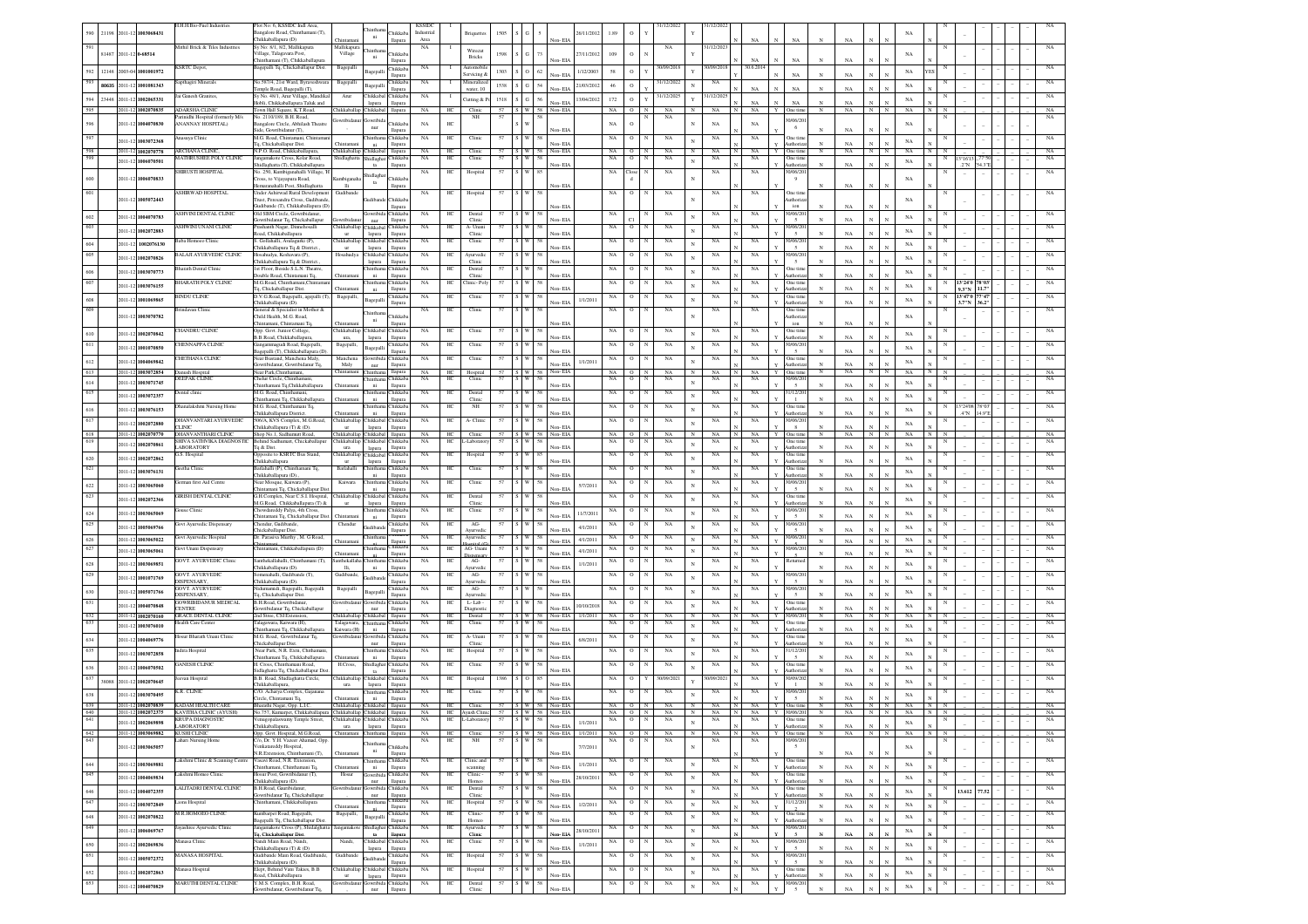|            | 2011-12 1003076128                             | latha Dental Clini                                                  | M.G.Road, Chinthamani Tq,<br>"hikkahallanura District                                                     |                     | Chikkab<br>hinth:<br>llapura                       | NA                       | HC                      | Dental<br>Clinic     |      |                                   | Von-EIA            |                       | NA          | $\circ$          | NA                         |                            | NA                       |                    |   | 1/12/20<br>$\overline{2}$             |              | NA          |                              |   | NA                |   |  |  |                            |
|------------|------------------------------------------------|---------------------------------------------------------------------|-----------------------------------------------------------------------------------------------------------|---------------------|----------------------------------------------------|--------------------------|-------------------------|----------------------|------|-----------------------------------|--------------------|-----------------------|-------------|------------------|----------------------------|----------------------------|--------------------------|--------------------|---|---------------------------------------|--------------|-------------|------------------------------|---|-------------------|---|--|--|----------------------------|
| 655        | 2011-12<br>1006071770                          | LAXAMINARASIMHA                                                     | T.B.ROAD, MANJUNATH                                                                                       | hidlaghatta         | ni<br><b>Thikkab</b><br>Shidlagh                   | NA.                      | HС                      | -Laborato            |      |                                   |                    |                       | NA          | $\circ$          | NA                         | $_{\rm N}$                 | NA                       | NA                 |   | One tim                               |              |             |                              |   | $_{\rm NA}$       |   |  |  | NA                         |
|            | 2011-12<br>1006072881                          | <b>ABORATORY</b><br><b>M.A.CLINIC</b>                               | COMPLEX, SIDLAGHATTA (T)<br>Near Ameer Baba Darga,                                                        | hidlaghatt          | ta<br>llapura<br>hidlag<br><b>Thikkab</b>          | NA.                      | HС                      | Clinic               | 57   |                                   | Non-EIA            |                       | NA          | $\circ$          | NA                         | N                          | NA                       | NA                 |   | uthoriza<br>0/06/20                   | $_{\rm N}$   | NA          | N<br>N                       |   | $_{\rm NA}$       |   |  |  | NA                         |
| 657        | 2011-12 1002070860                             | MODERN DENTAL CLINIC                                                | hidlaghatta (T), Chickaballapı<br>Subbarayanapet, Chikkaballapura,                                        |                     | ta<br>llapura<br>Chikkaballap Chikkabal llapura    | <b>NA</b>                | HС                      | Dental               | 57   | S W<br>58                         | Von-EIA<br>Non-EIA |                       | NA          | $\circ$          | NA                         | $_{\rm N}$                 | NA                       | NA.                |   | $\overline{5}$<br>One time            | $_{\rm N}$   | NA<br>NA    | N<br>N                       |   | NA                |   |  |  | NA                         |
| 658        | 2011-12 1003069878                             | <b>MURTHY CLINK</b>                                                 | Ooddapet, Chinthamani, Chintama<br>Iq, Chickaballapur Dist.                                               |                     | Chikkab<br>hinthar<br>llapura<br>ni                | NA                       | HC                      | Clinic               | 57   | : I W                             | Non-EIA            | 1/1/2011              | NA          | $\circ$          | NA                         | $\mathbf{N}$               | NA                       | NA                 |   | 0/06/20                               |              | NA          |                              |   | $_{\rm NA}$       |   |  |  | NA                         |
| 659        |                                                | lurthy Nursing Home,                                                |                                                                                                           | Chikkaballap        | Chikkabal                                          | NA                       | HC                      | NH                   | 57   |                                   |                    |                       | NA          | $\circ$          | NA                         |                            | NA                       | NA                 |   | 0/06/20                               |              |             |                              |   |                   |   |  |  | NA                         |
|            | 011-12 1002076156                              |                                                                     | M.G.<br>Road, Chikkaballapura, Chikkaballap                                                               | ur                  | <b>Thikkab</b><br>lapura<br>llapura                |                          |                         |                      |      |                                   | Non-EIA            |                       |             |                  |                            |                            |                          |                    |   | 6                                     |              | NA          |                              |   | $_{\rm NA}$       |   |  |  |                            |
| 660        | 2011-12 1003069844                             | <b>Iysore Clinic</b>                                                | Chelur Road, Chintamani,<br>hintamani Tq, Chickaballapur Dist. Chintaman                                  |                     | hintha<br>hikkab:<br>llapura<br>ni                 | NA                       | HС                      | Clinic               | 57   | : I W                             | Non-EIA            | 1/1/2011              | NA          |                  | NA                         | $\mathbf{N}$               | NA                       | NA                 |   | 0/06/20<br>$\mathfrak{s}$             |              | $_{\rm NA}$ |                              |   | $_{\rm NA}$       |   |  |  | NA                         |
|            | 2011-12 1004070769                             | <b>M.RAJUS CLINE</b>                                                | Thygaraju Colony, Gauribida<br>wribidanur Tq, Chickaballapur                                              |                     | hikkab<br>Gowribid<br>llapura<br>nur               | $_{\rm NA}$              | HС                      | Clinic               | 57   |                                   | Non-EIA            |                       | NA          | $\circ$          | NA                         |                            | NA                       | NA                 |   | 0/06/20<br>$\overline{5}$             |              | $_{\rm NA}$ |                              |   | $_{\rm NA}$       |   |  |  |                            |
| 662        | 2011-12 1004069774                             | ndini Homeopathic Clinic                                            | ind Indian Gas M.G.Road,                                                                                  |                     | hikkab                                             | NA                       | HС                      | Clinic               | 57   |                                   |                    | 6/8/2011              | NA          | $\circ$          | NA                         | $\mathbf{N}$               | NA                       | NA                 |   | $NA -$                                |              |             |                              |   | NA                |   |  |  | NA                         |
|            | 2011-12 1002069850                             | <b>ARAYANA AYURVEDIC</b>                                            | wribidanur Tq, Chickaballapur<br>B.H. Road, Gowribida                                                     |                     | nur<br>llapura<br><b>Thikkab</b><br>owrib.         | $_{\rm NA}$              | $\rm{HC}$               | Homeo<br>Ayurvedi    | 57   |                                   | Von-EIA            | 1/1/2011              | NA          | $\,$ O           | $_{\rm NA}$                | N                          | $_{\rm NA}$              | $_{\rm NA}$        |   | Homeop<br>0/06/201                    |              | NA          |                              |   | NA                |   |  |  | NA                         |
|            |                                                | <b>CLINIC</b><br>or Ayurvedic Clinic                                | owribidanur Tq, Chickaballapu<br>Kotaldinne, Hosur (P)                                                    |                     | llapur<br>nur<br><b>Thikkab</b><br>owrib.          | NA                       | ΗС                      | Clinic<br>Ayurvedi   | 57   |                                   | Non-EIA            |                       | NA          | $\circ$          | $_{\rm NA}$                |                            | $_{\rm NA}$              | $_{\rm NA}$        |   | $\overline{\phantom{a}}$<br>0/06/20   |              | NA          |                              |   |                   |   |  |  | $_{\rm NA}$                |
| 664<br>665 | 2011-12 1004069765<br>2011-12 1006069889       | <b>MAHESHWARA CLINIC</b>                                            | owribidanur Tq, Chickaballapur<br>H.Cross, Shidalghatta Tq,                                               | iddlagh             | nur<br>llapur<br>hidlagh<br>llapur                 | NA                       | HC                      | Clini<br>Clinic      |      | $S \mid W$                        | Non-EIA<br>Non-EIA | 26/08/201<br>1/1/2011 | NA          | $\overline{0}$   | NA                         | $\mathbf{N}$<br>$_{\rm N}$ | NA                       | NA                 |   | $\sim$<br>One time                    | $_{\rm N}$   | NA<br>NA    | $_{\rm N}$<br>$_{\rm N}$     |   | NA<br>NA          |   |  |  | NA                         |
|            | 2011-12 1004069846                             | ADMAMBA CLINIC                                                      | M.G.Road, Gowribidan                                                                                      |                     | <b>Tukkab</b>                                      | $_{\rm NA}$              | HC                      | Clinic               | 57   |                                   |                    | 1/1/2011              | NA          | $\overline{0}$   | NA                         | $\mathbf{N}$               | NA                       | NA                 |   | One time                              |              |             |                              |   | $_{\rm NA}$       |   |  |  | NA                         |
| 667        | 2011-12<br>1002070831                          | <b>PATHI HOSPITAL</b>                                               | wribidanur Tq, Chickaballapu<br>Prasanthnagara, Chikkaballapura,                                          |                     | nur<br>llapura<br>Chikkaballap Chikkabal llapura   | NA                       | HC                      | Hospital             | 57   | s w<br>58                         | Non-FIA<br>Non-EIA |                       | NA          | $O$ N            | <b>NA</b>                  | $_{\rm N}$                 | NA                       | NA                 | Y | uthoria<br>One time                   | $_{\rm N}$   | NA<br>NA.   | $_{\rm N}$<br>$_{\rm N}$     |   | NA                |   |  |  | NA                         |
| 568        | 2011-12 1001070832                             | <b>FOPLE SURGICAL AND</b><br>MATERNITY HOME                         | Opp. to Court, Bagepalli, Bangalore<br>Main Road, Bagepalli Tq.                                           | Bagepalli           | Chikkab<br>agepall<br>llapura                      | $_{\rm NA}$              | $\rm{HC}$               | Clini                | 57   | <b>W</b><br>58                    | Non-EIA            |                       | NA          | $\circ$          | $_{\rm NA}$                |                            | $_{\rm NA}$              | NA                 |   | 0/06/20<br>$\sim$                     | $_{\rm N}$   | NA          |                              |   | NA                |   |  |  | $_{\rm NA}$                |
| 669        | 2011-12 1003065064                             | les and Fistula Clini                                               | aianana Circle M G Road Nea<br>.<br>Avubiya Masjid, Chintamani Tq.                                        | hintama             | Chikkab<br>ni<br><b>Hapura</b>                     | NA                       | HC                      | Clinic               | 57   |                                   | Non-EIA            | 5/7/201               | NA          | $\circ$          | NA                         | $_{\rm N}$                 | $_{\rm NA}$              | NA                 |   | 0/06/20<br>$\sim$                     |              | NA          |                              |   | $_{\rm NA}$       |   |  |  | NA                         |
| 670        | 2011-12 1006072420                             | <b>MODERN CLINIC</b>                                                | Ashoka Road, Sidlaghatta (T),<br>Chikkaballapura (D).                                                     | hidlaghatt          | <b>Thikkab</b><br>iidlag                           | NA                       | HС                      | Clinic               |      |                                   | Von-EIA            |                       | NA          | $\circ$          | NA                         | $_{\rm N}$                 | $_{\rm NA}$              | NA                 |   | One tim<br>uthoriza                   |              | $_{\rm NA}$ |                              |   | NA                |   |  |  | NA                         |
| 671        |                                                | Pinakini Orthopaedic Physiotherapy   Opp. Canara Bank, Kuvempu Road |                                                                                                           | ouribidanu          | llapura<br>ta                                      | <b>NA</b>                | HC.                     | hysiother            | 57   |                                   |                    |                       | NA          | $\circ$          | NA                         |                            | NA                       | NA                 |   | 0/06/20                               |              |             |                              |   |                   |   |  |  | $_{\rm NA}$                |
|            | 011-12 1004070824                              | Rehab Centre                                                        | suribidanur, Gouribidanur (T),<br>Chikkaballapura (D).                                                    |                     | <b>Thikkab</b><br>$_{\rm nur}$<br>llapura          |                          |                         | y Centre             |      |                                   | √on- EIA           |                       |             |                  |                            |                            |                          |                    |   | $\sim$                                |              | NA          |                              |   | NA                |   |  |  |                            |
| 672        | 2011-12 1003071743                             | OORNA EYE HOSPITAL                                                  | Opp. K.E.B., N.R. Extenxion,<br>hintamani Tq, Chickaballapur Dist.                                        |                     | hikkab<br>ıintha<br>llapura<br>ni                  | NA                       | HС                      | Hospital             |      |                                   | Non-EIA            |                       | NA          | $\circ$          | NA                         |                            | NA                       | NA                 |   | <b>Dne</b> tim<br>Authoriza           |              | NA          |                              |   | $_{\rm NA}$       |   |  |  |                            |
| 673        | 2011-12 1002069847                             | PRABHAKAR CLINIC                                                    | Girls School Road, Chikkaballapura   Chikkaballap   Chikkabal   Ilapura<br>Kudure Balya, Hampasandra (P), |                     |                                                    | NA                       | HC<br>HС                | Clinic<br>Clinic     | 57   | 57 S W 58                         |                    | Non-EIA 1/1/2011      | NA          | $O$ N<br>$\circ$ | NA<br>NA                   | $_{\rm N}$                 | NA<br>NA                 | NA<br>NA           | Y | 30/06/201<br>0/06/20                  | $_{\rm N}$   | NA.         | $_{\rm N}$<br>N              |   | $_{\rm NA}$       |   |  |  | NA<br>$_{\rm NA}$          |
| 674        | 2011-12 1004069768                             | aja Homeo Clinic                                                    | wrididanur, Gowribidanur Tq,                                                                              | Hampasandra         | wribid<br><b>Thikkab</b><br>nur                    | NA                       |                         | Homec                |      |                                   |                    | 26/08/201             | NA          |                  |                            |                            |                          |                    |   | $\overline{\phantom{a}}$              |              |             |                              |   | NA                |   |  |  |                            |
|            | 2011-12 1004076154                             | em Hospital                                                         | Chickaballapur Dist.<br>B.H.Road, Gowribida<br>iur Tq                                                     |                     | llapura<br>Thikkab<br>Jowribid                     | NA                       | HС                      | Hospital             |      |                                   | Non-EIA            |                       | NA          | $\circ$          | NA                         | $\mathbf N$                | NA                       | NA                 |   | 0/06/20                               |              | NA          |                              |   | NA                |   |  |  |                            |
|            |                                                | M POLY CLINIC                                                       | Chikkaballapura District<br>H.Cross, Shidlaghatta Taluk                                                   | <b>H.Cross</b>      | llapur<br>nur<br>hidlagh<br>Thikkab                | $_{\rm NA}$              | $\rm{HC}$               | Clinic-poly          | 57   |                                   | lon-EL             |                       | NA          | $\,$ O           | $_{\rm NA}$                |                            | $_{\rm NA}$              | $_{\rm NA}$        |   | One time                              |              | NA          |                              |   |                   |   |  |  | $_{\rm NA}$                |
| 676        | 2011-12 1006069864                             | <b>ILES CLINIC</b>                                                  | Chickaballapur Dist,<br>FB Road, Shidlaghatta (T)                                                         | Sidlaghatt          | llapur<br>ta<br><b>Thikkab</b><br>hidlagh          | $_{\rm NA}$              | HC                      | Clinic               |      |                                   | Non-EIA            | 1/1/2011              |             | $\,$ O           | $_{\rm NA}$                | $\mathbf{N}$               | $_{\rm NA}$              | $_{\rm NA}$        |   | uthoria<br>0/06/20                    |              | NA          |                              |   | NA                |   |  |  | $_{\rm NA}$                |
|            | 2011-12 1006069849                             |                                                                     | Chikkaballapura (D).                                                                                      |                     | $t$ a<br>llapu                                     |                          |                         |                      | 57   |                                   | Non-EIA            | 1/1/2011              | NA          |                  |                            | N                          |                          |                    |   | $\sim$                                | $_{\rm N}$   | NA          |                              |   | NA                |   |  |  |                            |
| 678        | 2011-12 1003070404                             | <b>RIYA CLINK</b>                                                   | <b>Kallahally (P), Kaiwara (H)</b><br>Chintamani Tq, Chickaballapur Dis                                   | Kallahall           | hikka<br>ıinth:<br>llapur<br>ni                    | NA                       | HC                      | Clinic               |      |                                   | Non-EIA            | 1/1/201               | NA          | $\circ$          | NA                         |                            | NA                       | NA                 |   | 0/06/2<br>$\overline{\phantom{a}}$    |              | NA          |                              |   | NA                |   |  |  | NA                         |
| 679        | 2011-12<br>004069775                           | R K Homeo Clin<br><b>AGAVENDRA CLINIC</b>                           | Hosur. Gowribidanur To<br>Chelur, Bagepalli, Bagepalli Tq.                                                | Hosur<br>Bagepalli, | llapur<br>Chikkab                                  | <b>NA</b><br>$_{\rm NA}$ | HC.<br>$_{\mathrm{HC}}$ | Clini<br>Clinic      | 57   | $57 \times W$ $58$<br>: I W<br>58 |                    | Non-EIA 6/8/201       | NA<br>NA    | O N<br>$\,$ O    | NA<br>$_{\rm NA}$          | $\mathbb{N}$               | <b>NA</b><br>$_{\rm NA}$ | NA.<br>$_{\rm NA}$ |   | 30/06/20<br>0/06/20                   | $\mathbb{N}$ | NA.         | $\overline{N}$               | N | NA                |   |  |  | NA<br>$_{\rm NA}$          |
| 580<br>681 | 2011-12 1001070775                             | <b>AJESH CLINIC</b>                                                 | Thickaballapur Dist.<br>own Hall Square, Chikkaballapur                                                   | hikkaballar         | <b>Sagepall</b><br>llapura<br>Chikkabal<br>Chikkab | NA                       | HC                      | Clinic               | 57   |                                   | Von-EIA            |                       | NA          | $\circ$          | NA                         | N                          | NA                       | NA                 |   | $\overline{5}$<br>One time            |              | NA          |                              |   | $_{\rm NA}$       |   |  |  | NA                         |
|            | 2011-12 1002070851                             |                                                                     | Thikkaballaura (T) & (D).                                                                                 | ura                 | lapura<br><b>Hapura</b><br><b>Thikkab</b>          | NA                       |                         |                      |      |                                   | Non-EIA            |                       |             |                  |                            |                            |                          |                    |   | uthoriza<br>0/06/20                   |              | NA          |                              |   | $_{\rm NA}$       |   |  |  |                            |
|            | 1003072879<br>$2011 - 12$                      | RAJKUMAR CLINIC                                                     | encharllahalli, Chintamani Tq,<br>Thickaballapur Dist.                                                    | hinta               | llapur<br>ni                                       |                          | HC                      | Clinic               | 57   |                                   | Von-EIA            |                       | NA          | $\circ$          | NA                         |                            | NA                       | NA                 |   | $\sim$                                |              | NA          |                              |   | $_{\rm NA}$       |   |  |  |                            |
| 683        | 2011-12<br>1001070828                          | RAM JOTHI HOMEO CLINIC                                              | DIBBURU POST Bagepalli.<br>agepalli Tq, Chikkaballapura                                                   | Bagepalli           | <b>Thikkab</b><br>lagepall<br><b>Hapura</b>        | NA                       | HC                      | Clinic-<br>Homec     | 57   |                                   | Von-EIA            |                       | NA          | $\circ$          | NA                         |                            | $_{\rm NA}$              | $_{\rm NA}$        |   | 0/06/20<br>$\overline{5}$             |              | NA          |                              |   | NA                |   |  |  | NA                         |
|            | $011-1$<br>1003076157                          | amakrishna Nursing Home                                             | N R Extension Chinthamani<br>Chikkaballapura District                                                     | <b>Thintama</b>     | <b>Thikkab</b><br>hinth:<br>ni<br>llapura          | NA                       | HC                      | NH                   | 1386 |                                   | Von-EIA            |                       | NA          |                  | NA                         |                            | NA                       | NA                 |   | 0/06/20<br>$\sim$                     |              | NA          |                              |   | $_{\rm NA}$       |   |  |  | NA                         |
| 685        | 2011-12<br>1002071757                          | amesh Hospital (formerly Ramesh<br>linic)                           | M.G.Road, Chintham<br>hinthamani (T), Chikkaballapura                                                     | Chintama            | hinthar<br>hikkab<br>llapura<br>ni                 | NA                       | HС                      | Clinic               |      |                                   | Von-EIA            |                       | NA          | $\circ$          | NA                         |                            | NA                       | NA                 |   | One time<br>uthoriza                  |              | NA          |                              |   | $_{\rm NA}$       |   |  |  |                            |
|            | 2011-12<br>1003065066                          | amkumar Clinic                                                      | M.G.Road, Chintamani, Chintaman                                                                           |                     | hikkab<br>ıintha                                   | NA                       | HС                      | Clinic               | 57   |                                   |                    | 8/8/2011              | NA          | $\circ$          | NA                         |                            | NA                       | NA                 |   | 0/06/20                               |              |             |                              |   | $_{\rm NA}$       |   |  |  |                            |
|            | 2011-12 1003070823                             | <b>AVICLINIC</b>                                                    | Tq, Chickaballapur Dist.<br>M.G.Road, Chinthamani, Chintam                                                | <b>Thintamar</b>    | llapura<br>ni<br>Chikkab<br>hintha                 | NA                       | HС                      | Clinic               | 57   |                                   | Non-EIA            |                       | NA          | $\circ$          | NA                         |                            | NA                       | NA                 |   | 0/06/20                               |              | $_{\rm NA}$ |                              |   |                   |   |  |  |                            |
|            |                                                | AMKUMAR CLINK                                                       | Tq, Chickaballapur Dist.<br>I.Cross, Bangalore Road, Via                                                  | H.Cross,            | ni<br>llapura<br>hikkab<br>hidlagh                 | NA                       | ΗС                      | Clini                |      |                                   | Non-EIA            |                       | NA          | о                | NA                         |                            | NA                       | NA                 |   | 5<br>/06/20                           |              | $_{\rm NA}$ |                              |   | $_{\rm NA}$       |   |  |  |                            |
| 688        | 2011-12 1003072877                             | tuka Clinis                                                         | dagudi, Shidalghatta Tq<br>ingamakote Cross, Shidlaghatta                                                 | hikkaball           | llapura<br>$12$<br>dlag<br>hikkab                  | NA                       | HС                      | Clini                |      |                                   | Von-EIA            |                       |             |                  | NA                         |                            | NA                       | NA                 |   | $\leq$<br>0/06/20                     |              | $_{\rm NA}$ |                              |   | NA                |   |  |  |                            |
|            | 2011-12 1002072857                             |                                                                     | T), Chikkaballapura                                                                                       | ur                  | llapura<br>ta                                      |                          |                         |                      |      |                                   | lon-EIA            |                       | NA          |                  |                            |                            |                          |                    |   | 6                                     |              | NA          |                              |   | NA                |   |  |  |                            |
|            | $011 - 12$<br>004069839                        | ISHI CLINIC                                                         | Shop No.'5' High School Complex,<br>M.G.Road, Manchenahalli                                               | anchenal<br>li.     | jowribid<br>hikka<br>nur                           | NA                       | $\rm{HC}$               | Clinic               | 57   |                                   |                    | 1/1/2011              | NA          | $\circ$          | $_{\rm NA}$                |                            | NA                       | NA                 |   | One time<br>thoria                    |              |             |                              |   | $_{\rm NA}$       |   |  |  |                            |
| 691        | 2011-12 1001076129                             | S.L.V. Nursing Home                                                 | wribidanur (T), Chikkaballapur<br>3ehind Balaji lodge, Near pragathi                                      | Bagepall            | llapur<br><b>Thikkab</b>                           | $_{\rm NA}$              | HC                      | NH                   | 57   |                                   | Von-EIA            |                       | NA          | $\circ$          | NA                         |                            | NA                       | $_{\rm NA}$        |   | ion<br><b>Dne</b> tin                 |              | NA          |                              |   | $_{\rm NA}$       |   |  |  |                            |
|            |                                                | <b>SANJEEVINI CHILD CARE</b>                                        | mina Bank, Bagepalli Tq,<br>K.T.Road, Chikkaballapura,                                                    | Thikkaballar        | <b>Sagepall</b><br>llapura<br>Chikkabal Chikkab    | $_{\rm NA}$              | HC                      | Clinic               | 57   | W                                 | Non-EL             |                       | NA          | $\mathbf{o}$     | $_{\rm NA}$                |                            | $_{\rm NA}$              | $_{\rm NA}$        |   | uthoria<br>0/06/20                    |              | NA          |                              |   |                   |   |  |  | NA                         |
| 692<br>693 | 2011-12 1002069852                             | <b>CLINIC</b>                                                       | "hikkaballapura (T) & (D).<br>Shidlaghatta Road, Chintamani Tq                                            | ura                 | llapura<br>lapura<br><b>Thikkab</b>                |                          |                         |                      | 57   | W                                 | Non-EIA            | 1/1/2011              |             |                  |                            |                            |                          |                    |   | $\overline{5}$<br>0/06/20             |              | NA          |                              |   | $_{\rm NA}$       |   |  |  |                            |
|            | 2011-12 1003069772                             | aptagiri Clinic                                                     | Thickaballapur Dist.                                                                                      | hintama             | ni<br>llapura                                      | $_{\rm NA}$              | $\rm{HC}$               | Clinic               |      |                                   | Non-EIA            | 30/06/201             | NA          | $\mathbf{o}$     | $_{\rm NA}$                |                            | $_{\rm NA}$              | $_{\rm NA}$        |   | 8                                     |              | NA          |                              |   | $_{\rm NA}$       |   |  |  | NA                         |
| 694        | 1004071750<br>2011-12                          | SAPTHAGIRI CLINIC                                                   | Vear Canara Bank, M.G.Road,<br>uribidanur (T), Chikkaballapu                                              |                     | <b>Thikkab</b><br>nur<br>llapura                   | NA.                      | HС                      | Clinic               | -57  |                                   | Von-EIA            |                       | NA          | $\circ$          | NA                         |                            | NA                       | NA                 |   | One tim<br>uthoriz                    |              | NA          |                              |   | $_{\rm NA}$       |   |  |  | NA                         |
| 695        | $011 - 12$<br>1002069877                       | SATHY A CLINIC                                                      | <b>FORT, KRISHNA TALKIES</b><br>ROAD, Chikkaballapura                                                     | hikkaballar<br>ura  | Chikkabal Chikkab<br>lapura<br>llapura             | NA                       | HС                      | Clinic               | 57   |                                   | Non-EIA            | 1/1/201               | NA          | $\circ$          | NA                         |                            | NA                       | NA                 |   | One time<br>uthoriza                  |              | NA          |                              |   | $_{\rm NA}$       |   |  |  | NA                         |
|            | 1006072417<br>011-12                           | injana Dental Care                                                  | Vijayapura Road, H.Cross,<br>hidlaghatta (T) Chikkaballapura                                              | hikkaballar<br>ura  | Shidlaghat Chikkab.<br>ta<br>llapura               | NA                       | HC                      | Dental<br>Clinic     | 57   |                                   | Non-EIA            |                       | NA          | $\circ$          | NA                         |                            | $_{\rm NA}$              | NA                 |   | One time<br>uthoriza                  |              | NA          |                              |   | $_{\rm NA}$       |   |  |  | NA                         |
|            | 2011-12<br>1003070484                          | hanth Clinic                                                        | M.G.Road, (Nehru Road,<br>"hinthamani (T), Chikkaballapura                                                | Thintama            | hinthar<br>hikkab<br>ni<br>llapura                 | NA                       | HС                      | Clinic               | 57   |                                   | Non-EIA            | 6/1/2012              | NA          | $\circ$          | NA                         |                            | NA                       | NA                 |   | 0/06/20<br>$\sim$                     |              | NA          |                              |   | $_{\rm NA}$       |   |  |  | NA                         |
|            | 2011-12 1003070410                             | ommunity Health Center                                              | attalahalli (V), Chinthamani (T),                                                                         | Battalahalli        | hintha<br>hikkab.                                  | NA                       | HС                      | Clinic               | 57   |                                   |                    |                       | NA          | $\circ$          | NA                         |                            | NA                       | NA                 |   | One time                              |              |             |                              |   | $_{\rm NA}$       |   |  |  | NA                         |
| 699        | 2011-12 1004071759                             | <b>SHARADA CLINIC</b>                                               | Chikkaballapura (D).<br>D.Palya Road, Gauribidanur                                                        | wribidar            | llapura<br>ni<br>Jowribid<br>hikkab:               | NA                       | HС                      | Clinic               | 57   |                                   | Von-EIA            |                       | NA          | $\circ$          | NA                         |                            | NA                       | NA                 |   | Authoriza<br>One time                 |              | NA          |                              |   | $_{\rm NA}$       |   |  |  | NA                         |
| 700        |                                                | IIVA SATHVIKA DIAGNOSTIC                                            | wribidanur (T), Chikkaballapur<br>lo.'5', Kandaya Bhavan Building,                                        | iikkaballa          | llapura<br>nur<br>Chikkabal<br>hikkab              | NA                       | HС                      | L-Lab                | 57   |                                   | Non-EIA            |                       | $_{\rm NA}$ | $\circ$          | NA                         |                            | $_{\rm NA}$              | $_{\rm NA}$        |   | uthoriz<br>Dne time                   |              | NA          |                              |   |                   |   |  |  | NA                         |
|            | 2011-12 1002071748                             | ABORATORY & X-RAY,<br><b>IREEMATHA AYUR</b>                         | Opp Govt. Hospital,<br>\$23 ET. Street, Chikkaballapura,                                                  | ur<br>iikkaball:    | lapura<br>llapura<br>Thikkaba<br>hikkab            | $_{\rm NA}$              | HС                      | iagnost<br>Ayur      | 57   |                                   | Non-EIA            |                       | NA          | $\circ$          | NA                         |                            | NA                       | NA                 |   | uthoriz<br>0/06/20                    |              | $_{\rm NA}$ |                              |   | NA                |   |  |  | NA                         |
|            | 2011-12<br>1002069887<br>1002071765<br>2011-12 | <b>HARMACY</b><br>SHREYAS POLY CLINIC                               | hikkaballaura (T) & (D).                                                                                  | ura<br>hikkaballap  | lapura<br>llapura<br>llapur                        | NA                       | HC                      | armacy0              | 57   | $S \quad W$<br>58                 | lon-EIA<br>Non-EIA | 1/1/201               | NA          | $\circ$          |                            | $\mathbf{N}$<br>$_{\rm N}$ | NA                       | $_{\rm NA}$        |   | $\overline{\mathbf{3}}$               | $_{\rm N}$   | N<br>NA     | $_{\rm N}$<br>$_{\rm N}$     |   | NA<br>$_{\rm NA}$ |   |  |  |                            |
|            | 2011-12 1001070827                             | HRIYA CLINIC                                                        | C.S.I. Hospital Road,<br>Old Court Road, Bagepall                                                         | Bagepalli           | Chikkaba<br>hikkab<br>Bagepalli                    | NA                       | $\rm{HC}$               | linic-Poly<br>Clinic | 57   |                                   |                    |                       | NA          | $\circ$          | $_{\rm NA}$<br>$_{\rm NA}$ | $\mathbf{N}$               | NA                       | NA                 |   | One time<br>One time                  |              |             |                              |   | $_{\rm NA}$       |   |  |  | $_{\rm NA}$<br>$_{\rm NA}$ |
|            |                                                | SOUMYA EYE HOSPITAL                                                 | agepalli Tq, Chikkaballapun<br>Opp. State Bank of India (No.14                                            | :"hikkaballap       | llapur<br><b>Thikkabal</b>                         | $_{\rm NA}$              | HC                      | Hospital             | 57   | W                                 | Non-EIA            |                       | NA          | $\,$ O           | NA                         |                            | NA                       | NA                 |   | uthoriz<br>One time                   |              | NA          |                              |   |                   |   |  |  | NA                         |
|            | 2011-12 1002071737                             |                                                                     | ehind bank of<br>baroda).Narayanshastri Layout                                                            | ura                 | <b>Thikkab</b><br>lapura                           |                          |                         |                      |      |                                   | ion-EIA            | 4/9/2018              |             |                  |                            |                            |                          |                    |   | thoriz<br>ion                         |              | NA          |                              |   | $_{\rm NA}$       |   |  |  |                            |
| 705        | 2011-12 1001072348                             | SPECIALIST DENTAL CLINIC                                            | ppaswamy Reddy Complex,                                                                                   | Bagepalli           | Chikkab<br>Bagepalli<br><b>Hapura</b>              | NA                       | HС                      | Dental<br>Clinic     | 57   | 58                                | Non-EIA            | 1/1/2011              | $_{\rm NA}$ | $\circ$          | $_{\rm NA}$                | N                          | NA                       | NA                 |   | One time<br>Authoriza                 |              | NA          | $\mathbf{N}$                 |   | $_{\rm NA}$       |   |  |  | $_{\rm NA}$                |
| 706        | 2011-12 1002072850                             | SPECIALIST DENTAL CLINIC                                            | S.B.M. Road, Bagepalli,<br>1st Floor, Opposite Junior College,                                            |                     | Chikkaballap Chikkabal Chikkab                     | NA                       | HС                      | Dental               |      |                                   |                    |                       | NA          | $\circ$          | NA                         | $\mathbf{N}$               | $_{\rm NA}$              | NA                 |   | One time                              |              |             | $\mathbf{N}$                 |   | $_{\rm NA}$       |   |  |  | NA                         |
| 707        | 2011-12 1001072876                             | SREE GURU AYURVEDIO                                                 | B.B.Road, Chikkaballapura<br>Chelur 1st Cross, Bagepalli,                                                 | ur<br>Bagepalli     | llapura<br>lapura<br>Chikkab                       | NA                       | HС                      | Clinic<br>Ayurvedic  |      |                                   | Non-EIA            |                       | NA          | $\circ$          | NA                         | $_{\rm N}$                 | NA                       | NA                 |   | Authorizat<br>30/06/201               | $_{\rm N}$   | $_{\rm NA}$ | $\mathbb{N}$                 |   | $_{\rm NA}$       | N |  |  | NA                         |
|            |                                                | <b>CLINIC</b><br>SRI BALAJI DENTAL CLINIC                           | sagepalli Tq, Chickaballapur Dist.<br>Maruthi Medicals Complex. In front                                  | Bagepalli           | Bagepall<br>llapura                                | NA                       | HС                      | Clinic<br>Dental     | 57   | : W                               | Non-EIA            |                       | NA          | $\circ$          | NA                         |                            | NA                       | NA                 |   | $\sim$<br>30/06/201                   |              | $_{\rm NA}$ |                              |   |                   |   |  |  | NA                         |
| 708        | 2011-12 1001071762                             |                                                                     | of Government Hospital, Bagepalli,<br>Bagepalli Tq, Chickaballapur Dist.                                  |                     | <b>Thikkab</b><br>agepall<br>llapura               |                          |                         | Clinic               |      |                                   | Non-EIA            |                       |             |                  |                            | N                          |                          |                    |   | $\sim$                                |              | $_{\rm NA}$ |                              |   | $_{\rm NA}$       |   |  |  |                            |
| 709        |                                                | Sri Krishna Dental Clinic                                           | 1st Cross, Vinayakanagar, "Sri                                                                            | wribidai            | owribi                                             | NA                       | HС                      | Dental               |      |                                   |                    |                       | NA          | $\circ$          | NA                         |                            | NA                       | NA                 |   | 0/06/20                               |              |             |                              |   |                   |   |  |  | NA                         |
|            | 2011-12 1004072421                             |                                                                     | Krishna Dhama", Gowribidanur,<br>Gowribidanur (T), Chikkaballapura                                        |                     | <b>Thikkab</b><br>$_{\rm nur}$<br>llapura          |                          |                         | Clinic               |      |                                   | Non-EIA            |                       |             |                  |                            | $_{\rm N}$                 |                          |                    |   | $\overline{\mathbf{3}}$               |              | NA          |                              |   | $_{\rm NA}$       |   |  |  |                            |
| 710        | 2011-12 1003070771                             | Sri Lakshmi Venkateshwara Clinic                                    | Chintamani Road, H-Cross,<br>Shidlaghatta (T) Chikkaballapura                                             | H-Cross             | Shidlaghat Chikkaba<br>llapura<br>ta               | $_{\rm NA}$              | HС                      | Clinic and<br>lab    | 57   | S W<br>58                         | Non-EIA            |                       | $_{\rm NA}$ | $\circ$          | NA                         | $_{\rm N}$                 | $_{\rm NA}$              | $_{\rm NA}$        |   | 30/06/201<br>$\sim$                   | $\mathbf{N}$ | $_{\rm NA}$ | $\overline{N}$               |   | NA                | N |  |  | NA                         |
| 711        | 2011-12 1004070840                             | SRI RAKSHA SPECIALIST<br><b>CLINIC</b>                              | Lakkur Shridar Building, B.H.Road,<br>wribidanur, Gowribidanur (T),                                       | mribida             | wribid<br>hikkab                                   | $_{\rm NA}$              | HC                      | Clinic               | 57   | s W<br>58                         |                    |                       | $_{\rm NA}$ |                  | $_{\rm NA}$                |                            | $_{\rm NA}$              | $_{\rm NA}$        |   | 30/06/201<br>$\overline{\phantom{a}}$ |              |             |                              |   | $_{\rm NA}$       | N |  |  | NA                         |
|            |                                                |                                                                     | Chikkaballapur (D).                                                                                       |                     | $_{\rm nur}$<br>llapura                            |                          |                         |                      |      |                                   | Non-EIA            |                       |             | СI               |                            |                            |                          |                    |   |                                       |              | $_{\rm NA}$ |                              |   |                   |   |  |  |                            |
| 712        | 2011-12 1001070503                             | <b>SRI SAI AYURVEDIC CLINIC</b>                                     | Anjanappa Building Pathapalya,<br>agepalli, Bagepalli Tq,                                                 | Pathapalya          | . hikkab<br>Bagepall<br>llapura                    | $_{\rm NA}$              | $_{\mathrm{HC}}$        | Ayurvedic<br>Clinic  | 57   |                                   | Non-EIA            |                       | NA          | $\overline{0}$   | NA                         | $_{\rm N}$                 | $_{\rm NA}$              | NA                 |   | 0/06/20<br>$\overline{\mathbf{3}}$    | $\mathbf{N}$ | $_{\rm NA}$ |                              |   | $_{\rm NA}$       |   |  |  | NA                         |
| 713        | 2011-12 1001071760                             | SRI SAI GANESH MEDICAL LAB S.B.M.ROAD, BAGEPALLI,                   | agepalli Tq, Chickaballapur Dist.                                                                         | Bagepalli           | <b>Thikkaba</b><br>Bagepall<br>llapur              | $_{\rm NA}$              | $\rm{HC}$               | Laborator            | 57   | <b>W</b>                          | Non-EIA            |                       | $_{\rm NA}$ | $\,$ O           | $_{\rm NA}$                | $\overline{N}$             | $_{\rm NA}$              | $_{\rm NA}$        |   | One time<br>Authoriza                 | $_{\rm N}$   | NA          | $\mathbf{N}$                 |   | $_{\rm NA}$       |   |  |  | $_{\rm NA}$                |
| $714\,$    | 2011-12 1001072422                             | <b>SRI SAI KRUPA CLINIC</b>                                         | P.N.P. LAYOUT, CHELUR,<br>BAGEPALLI, agepalli Tq,                                                         | BAGEPALL            | Chikkab<br>Bagepall<br>llapura                     | NA                       | HC                      | Clinic               |      |                                   | Non-EIA            |                       | $_{\rm NA}$ | $\overline{0}$   | NA                         | $_{\rm N}$                 | NA                       | NA                 | Y | One time<br>Authoriza                 |              | $_{\rm NA}$ | $\mathbf{N}$<br>$\mathbf{N}$ |   | $_{\rm NA}$       |   |  |  | $_{\rm NA}$                |
|            |                                                |                                                                     |                                                                                                           |                     |                                                    |                          |                         |                      |      |                                   |                    |                       |             |                  |                            |                            |                          |                    |   |                                       |              |             |                              |   |                   |   |  |  |                            |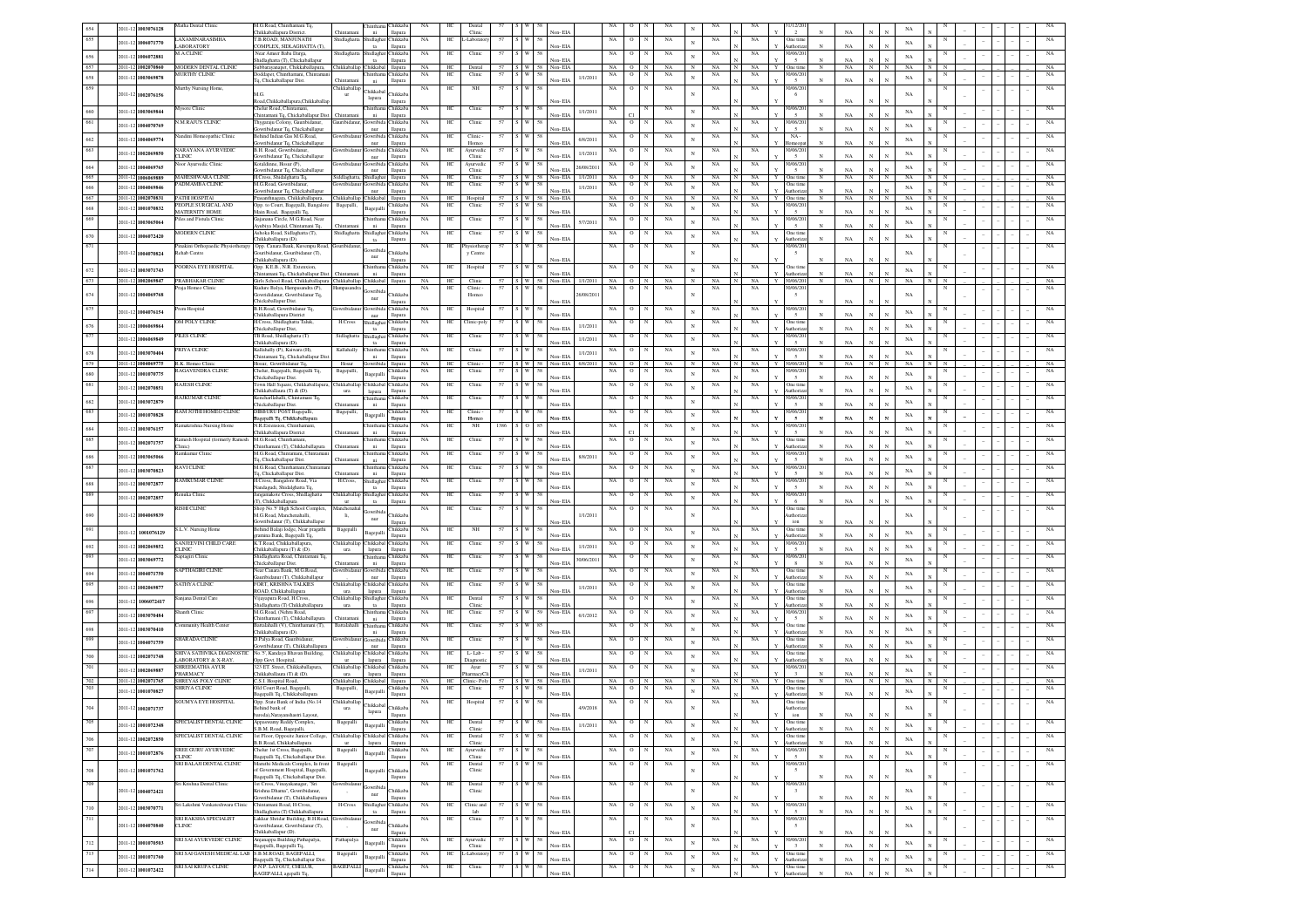|  |                    | v K.K.M.<br>stal (Economia)<br>reliation of the Special | dli Narayan Shetty Complex | $\sim$ |   |          | HС | - Hos |  |         |  | NA | NA |  | NUUD/2G |    |          |  |  |  |  |
|--|--------------------|---------------------------------------------------------|----------------------------|--------|---|----------|----|-------|--|---------|--|----|----|--|---------|----|----------|--|--|--|--|
|  |                    |                                                         | Next to Sumangali Kalvana  |        | . |          |    |       |  |         |  |    |    |  |         |    |          |  |  |  |  |
|  | 2011-12 1004071845 |                                                         |                            |        |   | Chikkaba |    |       |  |         |  |    |    |  |         |    |          |  |  |  |  |
|  |                    |                                                         | $-$                        |        |   |          |    |       |  | Non-EIA |  |    |    |  |         | NA | $\cdots$ |  |  |  |  |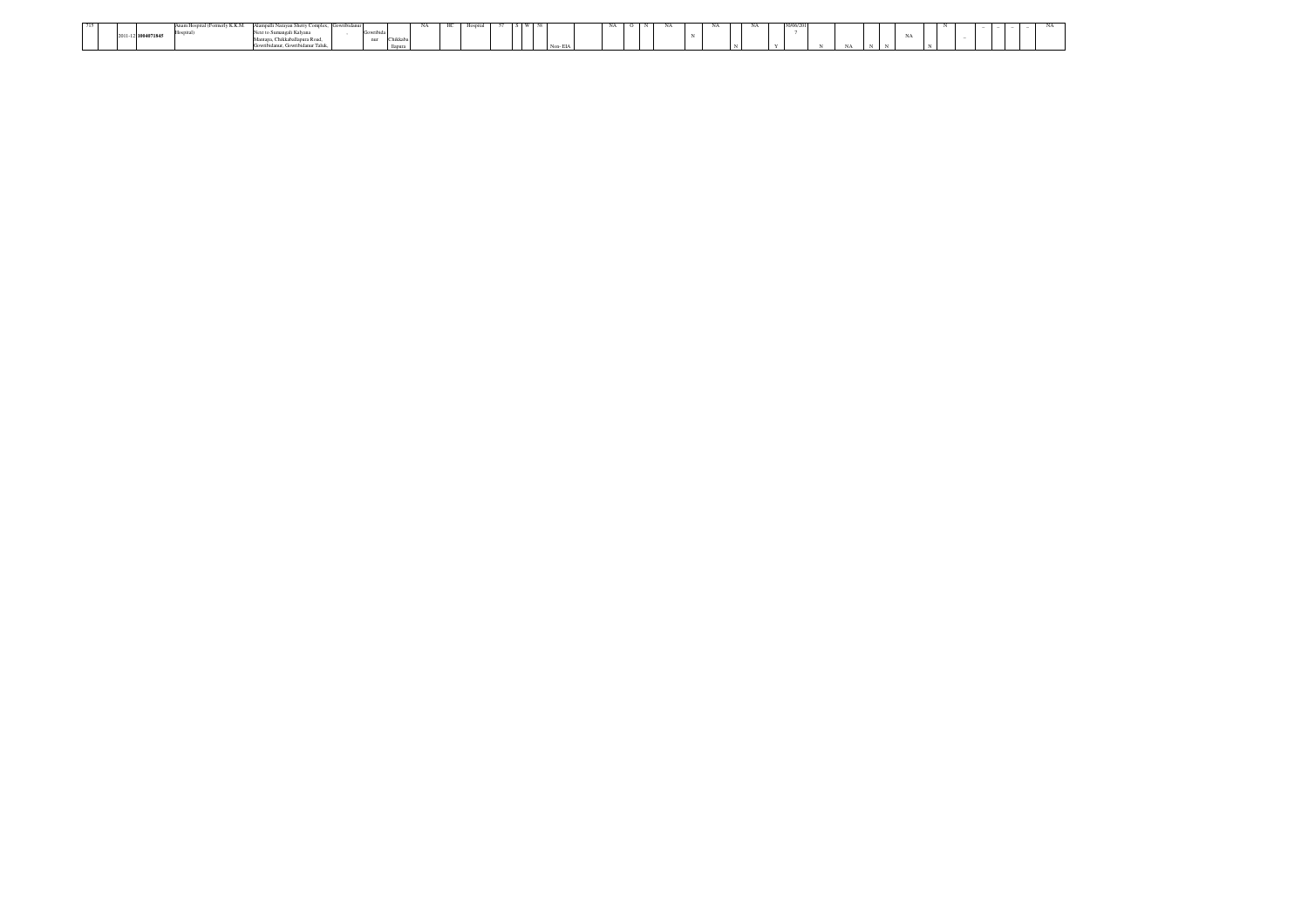|                   |                       | 2011-12 1002070841                       | SRI. RAGAVENDRA CLINIC                                      | B.H.Road, Gowribidanus<br>owribidanur Taluk                                                      | <b>Gowribidan</b>                        | owribida Chikkaba<br>$_{\rm nur}$     | llapura                       | $_{\rm NA}$                | HС                             | Clini                            |                 |                     | Non-EL                                             |                       | NA               |                                                    | NA                       |                 | NA                             |   | NA                              | 0/06/20<br>8              |                            |                   |                                            |                   |                   |  |  |                   |
|-------------------|-----------------------|------------------------------------------|-------------------------------------------------------------|--------------------------------------------------------------------------------------------------|------------------------------------------|---------------------------------------|-------------------------------|----------------------------|--------------------------------|----------------------------------|-----------------|---------------------|----------------------------------------------------|-----------------------|------------------|----------------------------------------------------|--------------------------|-----------------|--------------------------------|---|---------------------------------|---------------------------|----------------------------|-------------------|--------------------------------------------|-------------------|-------------------|--|--|-------------------|
| 717               | 2011-12               | 00207085                                 | <b>SRI. RAGHAVENDRA</b><br>MAGNOSTIC CENTER                 | Opp. Railway Station,                                                                            | Chikkaballa                              | Chikkabal Chikkaba                    |                               | NA                         | HС                             | $L -$                            | 57              |                     | Non-EIA                                            |                       | NA               | $\circ$                                            | NA                       |                 | NA                             |   | NA                              | One tim                   | $_{\rm N}$                 | NA                | $\mathbf{N}$<br>$\mathbb{N}$               | NA                |                   |  |  |                   |
| 718               | 2011-13               | 00307286                                 | nidhi Child Health Center                                   | Chikkabllapura (T) & (D)<br>Vasavi Choultry Road, Next to                                        | ura                                      | lapura                                | llapura<br>hikkaba            | NA                         | HC                             | Diagnost<br>Clinic               | 57              |                     |                                                    |                       | NA               | $\circ$                                            | NA                       |                 | NA                             |   | NA                              | uthoriz<br>One time       |                            |                   |                                            | NA                |                   |  |  |                   |
| 719               |                       |                                          | SRINIVASA CLINIC                                            | <b>KSRTC Bus Stop, Chinthaman</b><br>Old Post Office Road.                                       | Thintam<br>Chikkaballar                  | ni<br>Chikkabal Chikkaba              | llapura                       | NA                         | HС                             | Health<br>Clinic                 | 57              |                     | Non-EL                                             |                       | NA               | $\circ$                                            | NA                       |                 | NA                             |   | NA                              | uthoriz<br>0/06/201       |                            | NA                |                                            |                   |                   |  |  |                   |
|                   | 2011-1                | 002070780                                | WAMY ENT CLINK                                              | Chikkaballapura (T) & (D)<br>Opp. Govt Hospital, Gouribidanur,                                   | ura<br>mribida                           | lapura<br>jowribida Chikkaba          | llapura                       | NA                         | HС                             | Clinic                           | 57              |                     | Non-EIA                                            |                       | NA               | $^{\circ}$                                         | NA                       |                 | NA                             |   | NA                              | $\sim$<br>0/06/20         |                            | NA                |                                            | $_{\rm NA}$       |                   |  |  |                   |
| $720\,$           | 2011-1                | 004071763                                |                                                             | iowribidanur Taluk,                                                                              |                                          | nur                                   | llapura                       |                            |                                |                                  |                 |                     | Non-EL                                             |                       |                  |                                                    |                          |                 |                                |   |                                 |                           |                            | NA                |                                            | NA                |                   |  |  |                   |
| 721               | $2011 - 1$            | 1006076011                               | M. Ayush Poly Clinic                                        | K.K. Pet, Shidlaghatta, Shidlghatta<br>To, Chikkaballapura (D).                                  | Shidlaghatta                             | hidlaghat<br>ta                       | Chikkab;<br>llapura           | NA                         | HС                             | Clinic-Pol                       | 57              |                     | Non-EIA                                            |                       | NA               |                                                    | NA                       |                 | NA                             |   | NA                              | 0/06/20                   |                            | NA                |                                            | $_{\rm NA}$       |                   |  |  |                   |
| $722\,$           | $2011 - 12$           | 1002072345                               | eja Dental Clinic                                           | Balappa Complex, Old bus stand,<br><br>"hikkballapura.                                           | hikkaballa<br>ur                         | Thikkabal Chikkaba<br>lapura          | llapura                       | NA                         | HС                             | Dental<br>Clinic                 | 57              |                     | Non-EIA                                            |                       | NA               | $\circ$                                            | NA                       |                 | NA                             |   | NA                              | One time<br>uthoriz       |                            | NA                |                                            | $_{\rm NA}$       |                   |  |  |                   |
| 723               | $2011 - 12$           | 1003072349                               | ASUS CLINIC                                                 | <b>R.EXTENSION</b>                                                                               |                                          | iinthar                               | hikkab                        | NA                         | H                              | Clinic                           |                 |                     |                                                    |                       | NA               |                                                    | NA                       |                 | NA                             |   | NA                              | One tim                   |                            |                   |                                            | $_{\rm NA}$       |                   |  |  |                   |
|                   |                       |                                          | RI VENKATESHWARA                                            | CHINTHAMANI, Chintamani Tq.<br>I.Cross, Vai Hindiganala,                                         | hidlaghatt                               | $\rm{ni}$<br>dlagha                   | llapura<br>hikkab             | NA                         | н                              | Ayurvedi                         |                 |                     | Non-EIA                                            |                       | $_{\rm NA}$      |                                                    | NA                       |                 | NA                             |   | $_{\rm NA}$                     | uthoriz<br>0/06/20        |                            | $_{\rm NA}$       |                                            |                   |                   |  |  |                   |
| $724\,$<br>725    | $2011 - 1$            | 1003072882                               | YURVEDIC CLINIC<br>ENKATESHWARA CLINIC                      | hidalghatta Tq, Chickaballapur<br>Manjunatha Complex, T.B.Road,                                  |                                          | $t$ a                                 | llapura                       |                            | HC                             | Clinic                           |                 |                     | Non-EL                                             |                       |                  |                                                    |                          |                 |                                |   |                                 |                           |                            | NA                |                                            | $_{\rm NA}$       |                   |  |  |                   |
|                   | $2011 - 12$           | 1006069886                               |                                                             | Siddlaghatta (T), Chikkaballapura                                                                | iddlaghatt                               | idlagha<br>$t$ a                      | hikkab.<br>llapura            | $_{\rm NA}$                |                                | Clinic                           | 57              |                     | Non-EIA                                            | 1/1/2011              | NA               |                                                    | $_{\rm NA}$              |                 | $_{\rm NA}$                    |   | $_{\rm NA}$                     | One time<br>uthoriz       |                            | NA                |                                            | $_{\rm NA}$       |                   |  |  |                   |
| 726               | $2011 - 12$           | 1003070157                               | ETERINARY DISPENSARY                                        | Mylandahalli, Chintamar<br>hintamani Tq, Chickaballapur Dis                                      |                                          | intha<br>ni                           | Chikkab.<br>llapura           | $_{\rm NA}$                | ΗС                             | $_{\rm VD}$                      | 57              |                     | Non-EIA                                            | 1/1/2011              | $_{\rm NA}$      | $\circ$                                            | $_{\rm NA}$              |                 | $_{\rm NA}$                    |   | $_{\rm NA}$                     | One tim<br>uthoriz        |                            | NA                |                                            | NA                |                   |  |  |                   |
| 727               | 2011-12               | 1002070161                               | VETERINARY DISPENSARY<br>ETERINARY DISPENSARY               | Alakapura (v), Chikkaballapura,                                                                  | Alakapura                                | hikkabal                              | Chikkab                       | NA                         | HC<br>HC                       | VD.                              | 57              | 57 S W 58           | Non-EIA                                            | 1/1/2011              | NA O             | N<br>$\circ$                                       | NA<br>NA                 | N               | NA<br>NA                       |   | NA<br>$\mathbf{Y}$<br>NA        | 0/06/20<br>0/06/20        | $_{\rm N}$                 | NA                | N<br>N                                     | NA                |                   |  |  | NA                |
| $728\,$           | 2011-12               | 1003070164                               |                                                             | Siddepalli Cross, Bhoomishettihalli<br>(P), Chintamani Tq, Chickaballapur                        | halli                                    | ni                                    | llapura                       | $_{\rm NA}$                |                                | $_{\rm VD}$                      |                 |                     | Non-EL                                             | 1/1/2011              | NA               |                                                    |                          | $_{\rm N}$      |                                |   |                                 | 5                         |                            | NA                |                                            | $_{\rm NA}$       |                   |  |  |                   |
| 729               | 2011-12               | 1002070166                               | terinary Hospital (formerely<br>terinary Dispensary)        | Nandi (v), Chikkaballapura (T) &<br>(D).                                                         | Nandi                                    | Thikkabal Chikkaba<br>lapura          | llapura                       | $_{\rm NA}$                | HС                             | VD                               | 57              | s I w               | Non-EIA                                            | 1/1/2011              | NA               | $\circ$                                            | NA                       | N               | NA                             |   | NA                              | One tim<br>uthoriza       | $_{\rm N}$                 | NA                | $\mathbb{N}$<br>$\mathbf{N}$               | $_{\rm NA}$       |                   |  |  | NA                |
| 730<br>731        |                       | 2011-12 1002070372<br>2011-12 1001070375 | <b>ETERINARY DISPENSARY</b><br>ETERINARY DISPENSARY         | Gidlahalli (v), Chikkaballapura (T) Gidlahalli<br>Peresandra (v). Chikkaballapura (T) Peresandra |                                          | Chikkabal llapura<br>hikkabal llapura |                               | <b>NA</b><br><b>NA</b>     | HС<br>HC                       | <b>VD</b><br><b>VD</b>           |                 |                     | 57 S W 58 Non-EIA<br>57 S W 58 Non-EIA             | 1/1/2011<br>1/1/2011  | $NA$ 0<br>$NA$ 0 | N<br>N                                             | NA<br>NA                 | N<br>N          | NA<br>NA                       | N | NA.<br>Y<br>NA<br><b>Y</b>      | 0/06/201<br>0/06/201      | $_{\rm N}$<br>$_{\rm N}$   | NA.<br>NA.        | N<br>N<br>N<br>N                           | NA<br>NA          | N<br>N            |  |  | NA<br>NA          |
| $732\,$           | 2011-12               | 006070376                                | ETERINARY DISPENSARY                                        | Bakatarahalli (v), Shidalghatta Tq,                                                              | Bakatarahal                              | idlagha                               | Chikkaba                      | NA                         | HС                             | <b>VD</b>                        | 57              | W                   | 58                                                 | 1/1/2011              | NA               | $\circ$<br>N                                       | NA                       |                 | NA                             |   | NA                              | 0/06/20                   |                            |                   |                                            | $_{\rm NA}$       |                   |  |  | NA                |
| 733               |                       |                                          | <b>ETERINARY DISPENSARY</b>                                 | Chickaballapur Dist,<br>Devastana Hosaballi (v) Gudlnourki                                       | Devastana                                | ta<br>Chikkabal Chikkaba              | llapura                       | NA                         | HС                             | VD                               | 57              | 5 W I               | Non-EL<br>58                                       | 1/1/2011              | NA               | $\circ$<br>N                                       | NA                       |                 | NA                             |   | NA                              | $\sim$<br>0/06/20         |                            | NA                |                                            |                   |                   |  |  | NA                |
| 734               | 2011-13               | 002070378<br>2011-12 1002070381          | <b>ETERINARY DISPENSARY</b>                                 | (P), Chikkaballapura (T) & (D)<br>S.Gollahalli (v),Chikkaballapura (T) S.Gollahalli              | Hosahalli                                | lapura<br>Chikkabal llapura           | llapura                       | NA                         | HС                             | VD                               |                 | 57 S W 58           | Non-EIA<br>Non-EIA                                 | 1/1/2011              | NA O             |                                                    | NA                       | N               | NA                             |   | NA                              | $\sim$<br>10/06/20        | N                          | NA<br>NA          | N<br>$_{\rm N}$<br>N                       | $_{\rm NA}$<br>NA |                   |  |  | NA                |
| 735               | 2011-12               | 1005070383                               | ETERINARY DISPENSARY                                        | Varlakonda (v), Gudibande (T),                                                                   | Varlakonda                               | <b>Indibar</b>                        | Chikkab                       | NA                         | HС                             | VD                               | 57              |                     |                                                    | 1/1/2011              | NA               | $\circ$                                            | NA                       | N               | NA                             |   | NA                              | One tim                   |                            |                   |                                            | $_{\rm NA}$       |                   |  |  | NA                |
| 736               | 2011-12               | 1005070384                               | eterinary Hospital                                          | 'hikkaballapura (D).<br>Yellodu (V), Gudibande (T),                                              | Yellodu                                  | èuliban                               | llapura<br><b>Chikkab</b>     | NA                         | HС                             | VH                               | 57              |                     | Non-EL                                             | 1/1/2011              | NA               | $\circ$                                            | NA                       | N               | NA                             |   | NA                              | uthoriza<br>One tim       |                            | NA                |                                            |                   |                   |  |  | NA                |
| 737               |                       |                                          | <b>/ETERINARY DISPENSARY</b>                                | 'hikkaballapura (D).<br>Chelur (v), Bagepalli, Bagepalli Tq,                                     | Chelur                                   |                                       | llapura<br>Chikkab.           | $_{\rm NA}$                | HС                             | $_{\rm VD}$                      | 57              | S W                 | Non-EL                                             | 1/1/2011              | NA               | $\mathbf{o}$                                       | NA                       |                 | $_{\rm NA}$                    |   | $_{\rm NA}$                     | luthoriza<br>10/06/20     | $_{\rm N}$                 | NA                |                                            | $_{\rm NA}$       |                   |  |  |                   |
|                   |                       | 2011-12 1001070387                       |                                                             | hickaballapur Dist.                                                                              | Hosur                                    | Bagepalli                             | llapura                       | NA                         |                                |                                  |                 |                     | Non-EL                                             | 1/1/2011              |                  | $\overline{0}$                                     | NA                       |                 |                                |   |                                 |                           |                            | NA                |                                            | $_{\rm NA}$       |                   |  |  |                   |
| $738\,$           |                       | 2011-12 1004070389                       | eterinary Hospital                                          | Hosur (v), Gouribidanur<br>Gowribidanur Tq,Chickaballapur                                        |                                          | owribida<br>$_{\rm nur}$              | Chikkab<br>llapura            |                            |                                | VD                               |                 |                     | Non-EL                                             |                       | NA               |                                                    |                          | N               | NA                             |   | NA                              | One tin<br>uthoriza       |                            |                   |                                            | NA                |                   |  |  |                   |
| $\frac{739}{740}$ | 2011-12               | 2011-12 1003070391<br>1002070392         | eterinary Hospital<br>ETERINARY DISPENSARY                  | Chinthamani (T), Chikkaballapura Chintaman<br>Mandikal, Chikkaballapura (T) &                    | Mandikal,                                | <b>Thikkabal</b>                      | llapura<br>llapura            | NA<br>NA                   | HC<br>HC                       | VH<br><b>VD</b>                  |                 |                     | 57 S W 58 Non-EIA<br>57 S W 58 Non-EIA             | 1/1/2011<br>1/1/2011  | $NA$ 0<br>$NA$ 0 | $_{\rm N}$                                         | NA<br>$_{\rm NA}$        | $_{\rm N}$      | NA<br>NA                       | N | NA<br>NA                        | One time<br>1/12/201      | $_{\rm N}$<br>$_{\rm N}$   | NA<br>$_{\rm NA}$ | N<br>$\overline{N}$<br>$\;$ N<br>N         | NA<br>NA          | $\,$ N $\,$       |  |  | NA<br>$_{\rm NA}$ |
| 741               | 2011-12               | 1005070394                               | ETERINARY DISPENSARY                                        | menahalli (v), Gudibande (T),                                                                    | Somenaha                                 | <b>Judibano</b>                       | hikkab                        | $_{\rm NA}$                | HO                             | $_{\rm VD}$                      | 57              |                     |                                                    | 1/1/2011              | $_{\rm NA}$      | $\circ$                                            | NA                       |                 | NA                             |   | $_{\rm NA}$                     | One tim<br>uthoriz        | $\mathbf{N}$               | NA                |                                            | $_{\rm NA}$       |                   |  |  | NA                |
| $742\,$           | 2011-12               | 1003070855                               | ETERINARY DISPENSARY                                        | Chikkaballapura (D).<br>Mandikal (v), Chintha                                                    | Mandikal                                 | hintha                                | llapura<br>Chikkab            | NA                         | HC                             | $_{\rm VD}$                      | 57              | w                   | Non-EL                                             | 1/1/201               | NA               | $\circ$                                            | NA                       | N               | NA                             |   | NA                              | 0/06/20                   |                            |                   |                                            | $_{\rm NA}$       |                   |  |  |                   |
| 743               |                       |                                          | ETERINARY DISPENSARY                                        | Chintamani Tq, Chickaballapur Dis<br>Hompasandra (v), Gudibande (T),                             | Hompasand                                | ni                                    | llapura<br>Chikkab.           | NA                         | HС                             | VD                               | 57              | W                   | Non-EL                                             | 1/1/2011              | NA               | $\circ$                                            | NA                       |                 | NA                             |   | NA                              | $\sim$<br>0/06/20         | $\mathbf{N}$               | NA                |                                            |                   |                   |  |  |                   |
|                   | 2011-12               | 005070396                                |                                                             | Chikkaballapura (D).                                                                             |                                          | udibar<br>Chikkabal llapura           | llapura                       | NA                         | HC.                            | <b>VD</b>                        |                 |                     | Non-FIA<br>57 S W 58 Non-EIA                       | 1/1/2011              | $NA$ 0           |                                                    |                          | N               | NA                             |   | NA.                             | $\sim$<br>10/06/201       | $_{\rm N}$                 | NA<br>NA.         | $\mathbf{v}$<br>$_{\rm N}$<br>N            | $_{\rm NA}$       |                   |  |  |                   |
| 744<br>745        | $2011 - 12$           | 2011-12 1002070406<br>00607040           | ETERINARY DISPENSARY<br>ETERINARY DISPENSARY                | Doddamarali (v), Chikkaballapura, Doddamarali<br>Thummanahalli (v), Shidalghatta Tq, Tl          |                                          | hidlaghat                             | Chikkaba                      | NA                         | HС                             | $_{\rm VD}$                      | 57              | : I w               | 58                                                 | 1/1/2011              | NA               | $_{\rm N}$<br>$\circ$                              | <b>NA</b><br>$_{\rm NA}$ | N<br>$_{\rm N}$ | NA                             |   | NA                              | 0/06/20                   |                            |                   |                                            | NA<br>NA          |                   |  |  | NA<br>NA          |
|                   |                       |                                          | <b>ETERINARY DISPENSARY</b>                                 | hickaballapur Dist.<br>Sidlaghatta, Shidalghatta Tq.                                             | <b>Ii</b><br>Sidlaghatta                 | ta<br>hidlaghat                       | llapura<br>hikkaba            | NA                         | HC                             | VD                               |                 |                     | Non-EIA                                            | 1/1/201               | NA               |                                                    | NA                       |                 | NA                             |   | NA                              | $\sim$<br>1/12/20         | N                          | NA                | $\mathbf{N}$                               |                   |                   |  |  |                   |
| 746               | $2011 - 12$           | 1006071232                               |                                                             | hickaballapur Dist.                                                                              |                                          | ta                                    | llapura<br>hikkab.            |                            |                                |                                  |                 |                     | Non-EIA                                            |                       |                  |                                                    |                          |                 |                                |   |                                 | $\overline{2}$<br>0/06/20 | $_{\rm N}$                 | NA                |                                            | NA                |                   |  |  |                   |
| 747               | $2011 - 12$           | 1001070409                               | ETERINARY DISPENSARY                                        | Chakavelu (v), Bagepalli, Bagepalli<br>q, Chickaballapur Dist.                                   | Chakavely                                | Bagepall                              |                               | NA                         | HC                             | VD                               |                 |                     | Non-FL                                             | 1/1/2011              | NA               | $\circ$                                            | NA                       |                 | NA                             |   | NA                              |                           |                            |                   |                                            | NA                |                   |  |  |                   |
| 748<br>749        |                       | 2011-12 1002070405                       | VIJAY DENTAL CLINIC<br><b>INAY CLINIC (X-RAY &amp;</b>      | B.B.ROAD, Chikkaballapura (T) & Chikkaballap<br>Old Court Road, Bagepalli,                       | Bagepalli,                               | Chikkabal                             | Hapura<br>Chikkaba            | <b>NA</b><br>NA            | HС<br>HС                       | Dental<br>Clinic (X-             | 57              | 57 S W 58<br>S W 58 | Non-EIA                                            | 1/1/2011<br>1/1/2011  | $NA$ 0<br>NA     | N<br>$\circ$<br>N                                  | NA<br>NA                 | N               | NA<br>NA                       |   | NA<br>NA                        | 10/06/201<br>0/06/201     | N                          | NA                | $\mathbf N$<br>$\mathbf N$                 | NA                |                   |  |  | NA<br>NA          |
| 750               | $2011 - 1$<br>$011-1$ | 001069857<br>1006072407                  | ABORATORY),                                                 | Bagepalli Tq, Chickaballapur Dist.                                                               |                                          | Bagepalli<br>Shidlaghat               | llapura                       | NA                         | HС                             | Ray &                            |                 | 57 S W 58           | Non-EL<br>Non-EIA                                  |                       |                  | N                                                  | NA                       | N               | NA                             |   | NA                              | $\sim$                    |                            | NA                | N<br>N                                     | $_{\rm NA}$<br>NA |                   |  |  | NA                |
| 751               | $2011 - 12$           | 1003070843                               | /INAYAKA CLINIC<br><b>INAYAKAM MEMORIAL</b>                 | H.Cross, Sidlghatta<br>AZAD CHOWK, CHINTHAMANI,                                                  | Shidlaghatta                             | inthar                                | llapura<br>Chikkab            | NA                         | HС                             | Clinic<br>Clinic                 | 57              |                     |                                                    |                       | NA O<br>NA       | $\circ$                                            | NA                       | N               | NA                             |   | NA                              | 10/06/201<br>One tim      | N                          | NA                | N                                          | NA                |                   |  |  | NA                |
| $752\,$           | 2011-12               | 1002070264                               | <b>LINIC</b><br>/indhya Clinic and Diagnostic lab           | Chintamani Tq, Chickaballapur Dist. Chintaman<br>Sy No: 14, Girls School Road,                   | Chikkaballap                             | ni<br>Chikkabal                       | llapura<br>llapura            | NA                         | HC                             | Clinic and                       | 57              | S W 58              | Non-ELA<br>Non-EIA                                 | 1/1/2011              | NA               | C1                                                 | NA                       |                 | $_{\rm NA}$                    |   | NA                              | uthoriza<br>One time      | $_{\rm N}$                 | NA<br>$_{\rm NA}$ | $_{\rm N}$<br>$_{\rm N}$                   | $_{\rm NA}$       |                   |  |  | NA                |
| 753               |                       | 2011-12 1002070863                       | ISWANATHA CLINIC                                            | Behind Sadhumatt, Chikkaballapura                                                                | hikkaballa                               | Thikkabal Chikkab.                    |                               | NA                         | HC                             | Clinic                           | 57              |                     |                                                    |                       | NA               | $\circ$                                            | NA                       |                 | NA                             |   | NA                              | One tim                   |                            |                   |                                            | $_{\rm NA}$       |                   |  |  |                   |
| $754\,$           | 2011-12               | No UIN in the                            | mon Clinic                                                  | Chikkaballaura (T) & (D).<br>VGT Street, Chikkaballapura (T) &                                   | ura<br><b>hikkaballa</b>                 | lapura<br>Chikkabal                   | <b>Hapura</b><br>hikkab       | $_{\rm NA}$                | HС                             | Clinic                           | 57              | S W                 | Non-EIA                                            |                       | NA               | $\circ$                                            | NA                       | N               | NA                             |   | NA                              | uthoriza<br>10/06/20      |                            | NA                |                                            |                   |                   |  |  |                   |
| 755               |                       | file (21198)                             | dus Tower Ltd.                                              | No. 99/93, Ward No: 25,                                                                          | hikkaball:                               | lapura<br>hikkaba                     | llapura<br><b>Tukkab</b>      | NA                         |                                | Telephon                         | 52              |                     | Non-EL                                             |                       |                  | $\mathbf O$                                        | NA                       |                 | 1/12/201                       |   | $_{\rm NA}$                     |                           | $\mathbf{N}$               | NA                |                                            | NA                |                   |  |  | NA                |
|                   | $011 - 12$            | 1002064489<br>2011-12 1002064491         |                                                             | Doddabaianemane Road                                                                             | ura<br>Gollaballi                        | lapura                                | llapura                       | NA                         | eleph                          | Towers<br>I Telephone            |                 |                     | 52<br>Non-FIA                                      | 4.8.2011<br>4.8.2011  |                  | $\Omega$                                           | NA                       |                 | 31/12/2015 N                   |   | NA                              | NA                        | $\mathbf{N}$<br>$_{\rm N}$ | NA<br>NA          | N                                          | $_{\rm NA}$<br>NA |                   |  |  |                   |
| $\frac{756}{757}$ |                       | 2011-12 1001065162                       | VIOM NETWORKS LTD<br>Indus Tower Ltd.                       | Sy.No.42, Gollahalli village, Nandi<br>Sy No.99/8, Khatha No.31                                  | Nakkalahall                              | Chikkabal Ilapura<br>sbidirwo         | llapura                       | NA                         | $\mathbf{L}$                   | Telephone                        |                 |                     | 52 S W 52 Non-EIA<br>52 S W 52 Non-EIA             | 4.8.2011              |                  | $\mathbb{N}$<br>$\circ$<br>$_{\rm N}$              | NA                       | Y<br>Y          | 31/12/2015 N                   |   | $_{\rm N}$<br>NA<br>$\mathbf N$ | NA<br>NA.                 | $_{\rm N}$                 | NA.               | N<br>N<br>N                                | NA                | N<br>N<br>N       |  |  | NA<br>NA          |
| 758<br>759        | 2011-12               | 2011-12 1006067711<br>1006068558         | VIOM Networks Ltd<br>VIOM Networks Ltd                      | No: 66 Hunsehalli<br>Sv.No.1, Sadali                                                             | Yaramalli<br>Sadali                      | Shidlaghat llapura<br>shidlaghat      | llapura                       | NA<br><b>NA</b>            | $\blacksquare$                 | Telephone                        |                 |                     | I Telephone 52 S W 52 Non-EIA<br>52 S W 52 Non-EIA | 4.8.2011<br>01.01.201 | $\mathbf{4}$     | $7 \cup 0 \cup N$<br>$\overline{\phantom{0}}$<br>N | NA<br>NA                 | Y               | Y 31/12/2015 N<br>31/12/2015 N |   | NA<br>$\mathbf N$<br><b>NA</b>  | NA.<br><b>NA</b>          | $_{\rm N}$<br>$_{\rm N}$   | NA.<br>NA.        | N<br>N<br>$_{\rm N}$<br>N                  | NA<br>NA          | N N<br>N          |  |  | NA<br>NA          |
| $760\,$           | $2011 - 12$           | 005067710                                | <b>NDIA TELECOM INFRA LTD</b>                               | Site No.84.                                                                                      | Ramaganah:<br><b>SILLER</b>              | udibar                                | Chikkaba<br>llapura           | NA                         | $\mathbf{I}$<br>Teleph         | Telephone<br>Towers              |                 | 52 S W              | $52\,$<br>Non-FIA                                  | 4.8.2011              |                  | $\circ$<br>N                                       | NA                       |                 | 31/12/201                      |   | NA                              | NA                        |                            | NA                |                                            | $_{\rm NA}$       | N                 |  |  | NA                |
| $\frac{761}{762}$ |                       | 2011-12 1002067708                       | iom Networks Ltd                                            | Sv.No.279, Katha No.168                                                                          | Mandikal                                 | Chikkabal llapura                     |                               | <b>NA</b>                  |                                | I Telephone                      |                 |                     | $52$ $S$ $W$ $52$ $N$ on-EIA                       | 4.8.2011              |                  | $\circ$<br>N                                       | NA                       | Y               | 31/12/2015                     |   | NA                              | NA.                       | $_{\rm N}$                 | NA.               | N<br>N                                     | NA                | N                 |  |  | NA                |
| $\frac{763}{764}$ |                       | 2011-12 1004067703<br>2011-12 1001067702 | ndus Tower Ltd.<br>Indus Tower Ltd.                         | Sv No.213/5<br>No.57                                                                             | Melva<br>Yettigadapall Bagepalli llapura | Gowribida llapura                     |                               | <b>NA</b><br>NA            | $\blacksquare$<br>$\mathbf{I}$ | Telephone<br>Telephone           |                 |                     | 52 S W 52 Non-EIA<br>52 S W 52 Non-EIA             | 4.8.2010<br>4.8.2010  |                  | ION<br>ION                                         | NA<br>NA                 | Y.              | 31/12/2016<br>31/12/2015       |   | NA<br>NA                        | NA<br>NA                  | $_{\rm N}$<br>$_{\rm N}$   | NA<br>NA.         | I N<br>IN.<br>$\mathbb{N}$<br>$\mathbb{N}$ | NA<br>NA          | N<br>$\mathbb{N}$ |  |  | NA<br>NA          |
| 765               | 2011-1                | 1004067690                               | dus Tower Ltd.<br><b>JOM Networks Ltd</b>                   | Sy No. 285/3<br>Katha No.3126/2/2926/1-1                                                         | Nagaragere<br>N.R.Extensi                | owribida llapura<br>hintham           | <b>Chikkab</b>                | $_{\rm NA}$<br>NA          | $\mathbf{I}$<br>- 1            | Telephone<br>Telephone           | 52 S W 52<br>52 | i W                 | Non-EIA                                            | 4.8.2010              |                  | $\circ$<br>$\circ$                                 | NA<br>NA                 |                 | 31/12/2015<br>1/12/201         |   | NA<br>NA                        | NA                        | $_{\rm N}$                 | NA                | $_{\rm N}$<br>N                            | NA                | $_{\rm N}$        |  |  | NA<br>NA          |
|                   | $2011-1$              | 1003067688                               |                                                             | 3122/3/2926/1-1, 3122/4/2926/1-4,                                                                | n,Chintama                               | ni                                    | llapura                       |                            | Teleph                         | Towers                           |                 |                     | 52<br>Non-EL                                       | 4.8.2010              |                  |                                                    |                          |                 |                                |   |                                 | NA                        |                            | NA                |                                            | $_{\rm NA}$       |                   |  |  |                   |
| 766               | $2011 - 1$            | 1004085806                               | MSW, CMC- Municipal Council,<br>uribidanur, Chikkaballapura | Cross, Gowribidanur (T),<br>Chikkaballapura (D)                                                  | auribidan                                | nur                                   | owribida Chikkaba<br>llapura  | $_{\rm NA}$                |                                | LB Local Body Local Bod LB R     |                 |                     | Non-EIA                                            |                       |                  | $\circ$                                            |                          |                 |                                |   | $_{\rm NA}$                     | $_{\rm NA}$               |                            | $_{\rm NA}$       |                                            | $_{\rm NA}$       |                   |  |  | 31/12/2022        |
| 767               |                       |                                          | MSW, Town Panchayath Bagepalli<br>hikkaballapura            | Sy. No. 44 & 47, Kashapura (V),<br>agepalli, Bagepalli (T),                                      |                                          |                                       |                               |                            |                                |                                  |                 |                     |                                                    |                       | NA               |                                                    |                          |                 |                                |   |                                 |                           |                            |                   |                                            |                   |                   |  |  | 31/12/2022        |
|                   |                       | 2011-12 1001085955                       |                                                             | hikkaballapura (D)                                                                               | Bagepalli                                | Bagepalli                             | <b>hikkab</b><br>llapura      | NA                         |                                |                                  |                 |                     | LB Local Body Local Bod LB R cal Bo Non-EL         |                       |                  | $\circ$                                            |                          |                 |                                |   | NA                              | NA                        |                            | NA                |                                            | NA                |                   |  |  |                   |
| 768               |                       | 2011-12 1006086015                       | MC - Siddlaghatta,                                          | iidlaghatta, Shidlaghatta (T),                                                                   |                                          | dlagh                                 | hikkab                        | NA                         |                                |                                  |                 |                     |                                                    |                       | NA               | $\circ$<br>$\mathbf{Y}$                            |                          |                 |                                |   | NA                              |                           |                            |                   |                                            | NA                |                   |  |  | 31/12/2022        |
| 769               |                       |                                          | own Panchayath, Sy.No.76,                                   | hikkaballapura (D).<br>fown Panchayath, Sy.No.76,                                                | ddlagh                                   | ta                                    | llapura                       |                            | LB                             | Local Body                       |                 | od I.B R            | Non-EIA                                            |                       | NA               |                                                    |                          |                 |                                |   |                                 | NA                        |                            | NA                |                                            |                   |                   |  |  | 31/12/2022        |
|                   | 2011-12               | 00508580                                 | pasandra (V), Gudibande (T).<br>hikkaballapura              | 'apasandra (V), Gudibande (T),<br>hikkaballapura.                                                | Gudiband                                 |                                       | hikkab<br>llapura             | NA                         | $_{\rm LB}$                    | Local Body Local Bod LB          |                 |                     | Non- EL                                            |                       |                  |                                                    |                          |                 |                                |   | $_{\rm NA}$                     | NA                        |                            | NA                |                                            | NA                |                   |  |  |                   |
|                   |                       |                                          | MSW, City Municipal Council,                                | Sy. No. 17, P/22, & 17 P/24,                                                                     |                                          |                                       |                               |                            |                                |                                  |                 |                     |                                                    |                       | NA               |                                                    | pplied fo                |                 |                                |   |                                 |                           |                            |                   |                                            |                   |                   |  |  | 31/12/202         |
| 770               |                       | 2011-12 1003085807                       | hinthamani, Chikkaballapura                                 | mishetty halli (V), Chintham<br>(T), Chikkaballapura (D)                                         |                                          |                                       | Chikkab                       | NA                         |                                |                                  |                 |                     |                                                    |                       |                  | $\circ$                                            | $_{\rm CFO}$             |                 |                                |   | NA                              |                           |                            |                   |                                            | NA                |                   |  |  |                   |
| 771               |                       |                                          | MSW, City Municipal Council,                                | Chikkaballapura, Sy. No.09,                                                                      |                                          |                                       | llapura                       |                            |                                | Local Body Local Bod LB          |                 |                     | Non-EIA                                            |                       | NA               |                                                    | Applied fo               |                 |                                |   |                                 | NA                        |                            | NA                |                                            |                   |                   |  |  | 31/12/202         |
|                   |                       | 2011-12 1002085917                       | Chikkaballapura                                             | attathimmanahalli (V),                                                                           |                                          | <b>Thikkabal</b><br>lapura            | Chikkab.                      | NA                         |                                |                                  |                 |                     |                                                    |                       |                  | $\circ$                                            | CFO                      |                 |                                |   | NA                              |                           |                            |                   |                                            | NA                |                   |  |  |                   |
|                   |                       |                                          |                                                             | Manchanabele Panchavath<br>Plot No: 46                                                           | hikkaballan                              |                                       | llapura                       |                            | LB                             | Local Body Local Bod LB R cal Bo |                 |                     | Non-EIA                                            |                       |                  |                                                    |                          |                 |                                |   |                                 |                           |                            |                   |                                            |                   |                   |  |  |                   |
| 772               |                       | 19144 2012-13 1004064767                 |                                                             | Area. Kudumalakunte (V)<br>Gowribidanur (T), Chikkaballapura                                     |                                          | iowribid                              |                               | <b>KIADB</b>               |                                | granulatio<br>formulatio         | 1323            | $S$ O               |                                                    | 19/05/2012            | 18.27            | $\circ$<br>$\mathbf{Y}$                            |                          | $\mathbf{v}$    |                                |   |                                 |                           |                            |                   |                                            | NA                |                   |  |  |                   |
|                   |                       |                                          |                                                             |                                                                                                  |                                          | nur                                   | hikkab.                       | Industrial                 |                                | / blending                       |                 |                     |                                                    |                       |                  |                                                    |                          |                 |                                |   |                                 |                           |                            |                   |                                            |                   |                   |  |  |                   |
| 773               |                       |                                          | Camataka Agro Chemicals                                     | Plot No.59, New KIADB Area,                                                                      | dumalaki                                 |                                       | llapura                       | Area                       |                                | only),                           |                 |                     | Non-EIA                                            |                       |                  |                                                    | 30/09/2022               |                 | 0/09/202                       |   | $_{\rm NA}$                     | $_{\rm NA}$               | $_{\rm N}$                 | $_{\rm NA}$       |                                            |                   |                   |  |  | NA                |
|                   |                       | 35486 2012-13 1004071447                 | emerely M/s. Ishan Bio Horizon)                             | Kudumalakunte (V), Gowribidant<br>(T), Chikkaballapura (D)                                       | te                                       | owribid                               | Chikkab                       | <b>KIADB</b>               |                                | Zinc                             | 1337            | $S$ O               | 84                                                 | 12/7/2012             | 210              | $\circ$<br>Y                                       |                          | Y               |                                |   |                                 |                           |                            |                   |                                            | NA                | <b>ES</b>         |  |  |                   |
|                   |                       |                                          |                                                             |                                                                                                  |                                          | nur                                   | llapura                       | Industrial<br>Area         |                                | Sulphate                         |                 |                     | Non-EIA                                            |                       |                  |                                                    |                          |                 |                                |   | NA                              | $_{\rm NA}$               | $_{\rm N}$                 | $_{\rm NA}$       |                                            |                   |                   |  |  |                   |
| 774               |                       | 81489 2012-13 1003068430                 | .S.Briquetted Fuel Industries,                              | Alamagiri Road, Chinnasandra (V),<br>iinthamani (T), Chikkaballapura                             | hinnasand                                | hintha<br>ni                          | Chikkaba<br>llapura           | NA                         |                                | <b>Briqueets</b>                 | 1505            | ${\bf S}={\bf G}$   | $\overline{\phantom{a}}$<br>Non-EIA                | 8/2/2012              | 35               | $\,$ O                                             | 31/12/2020               | $\mathbf{N}$    | NA                             |   | $_{\rm NA}$                     | $_{\rm NA}$               | $_{\rm N}$                 | $_{\rm NA}$       | $_{\rm N}$<br>$_{\rm N}$                   | $_{\rm NA}$       |                   |  |  | $_{\rm NA}$       |
| 775               |                       | 19157 2012-13 1001064921                 | otts Garments Ltd.                                          | Sy No: 61, Narepalli Village, Kasab<br>Hobli, Bagepalli Taluk,                                   | Narepalli                                | Bagepalli                             | hikkaba<br>llapura            | $_{\rm NA}$                |                                | Ready mad<br>Garments            | 1589            | $\frac{Mi}{G}$ d    | 72<br>Non-EIA                                      | 4/8/2012              | $\overline{9}$   | C1                                                 | CLOSED                   |                 | <b>LOSE</b>                    |   | $_{\rm NA}$                     | $_{\rm NA}$               | $_{\rm N}$                 | $_{\rm NA}$       | $\mathbf{N}$                               | $_{\rm NA}$       |                   |  |  | NA                |
| 776               |                       | 24895 2012-13 1004071428                 | B. Sanjay                                                   | Plot No.6, Herebidanur Industrial                                                                |                                          | wribi                                 | hikkaba                       | <b>KSSID</b>               |                                | Pulvarizing                      | 1506            | s G                 |                                                    | 4/8/2012              | 25               | $\mathbf Y$                                        | YTC                      | $\mathbf{N}$    | YTC                            |   |                                 |                           |                            |                   |                                            | $_{\rm NA}$       |                   |  |  | NA                |
| $777\,$           |                       | 30218 2012-13 1004071421                 | terra Winery                                                | Area, Gowribidanur (T),<br>No.116/9, Saragondlu Village, D-                                      | Saragondlu                               | nur                                   | llapura<br>Jowribida Chikkaba | Industrial<br>$_{\rm NA}$  |                                | of Neem                          | 1396            | $S = 0$             | Non-EL<br>93                                       | 3/10/2012             | 94               | $\circ$<br>$\mathbf{v}$                            | 30/09/2030               |                 | 0/09/203                       |   | $_{\rm NA}$                     | $_{\rm NA}$               | $\mathbf{N}$               | $_{\rm NA}$       |                                            |                   |                   |  |  | $_{\rm NA}$       |
|                   |                       |                                          | iri Vasavi Adhesive Tape Ltd.,                              | Palya Post, Gowribidanur (T),<br>Plot No: IP-1, Gowribidanur                                     | Village                                  | nur                                   | llapura                       | <b>KIADB</b>               |                                | Grape Win                        |                 |                     | Non-EIA                                            |                       |                  |                                                    | 31/12/2023               |                 | 31/12/2023                     |   | $_{\rm NA}$                     | $_{\rm NA}$               | $_{\rm N}$                 | $_{\rm NA}$       | $\mathbf{N}$<br>$\mathbf{x}$               | $_{\rm NA}$       |                   |  |  | NA                |
| 778               |                       | 63838 2012-13 1004068502                 |                                                             | dustrial Area,                                                                                   |                                          | jowribid<br>nur                       | Chikkab.                      | Industrial                 |                                | Adhesiy<br>Tape                  | 1564            | $S$ $G$             | 91                                                 | 1/10/2012             | 270              | $\mathbf{o}$                                       |                          |                 |                                |   |                                 |                           |                            |                   |                                            | $_{\rm NA}$       |                   |  |  |                   |
| 779               |                       |                                          | A-One steels and Alloys Pvt Ltd.,                           | Kudumulakunte, Gowribidanur (T),<br>No: IP- 63, IP-62. Gowribidanus                              | ewribid                                  |                                       | llapura                       | Area                       |                                | Manufactu                        |                 |                     | Non- EIA                                           |                       |                  |                                                    | 30/09/2020               |                 | 30/09/202                      |   | $_{\rm NA}$                     | $_{\rm NA}$               | $_{\rm N}$                 | $_{\rm NA}$       |                                            |                   |                   |  |  | NA                |
|                   |                       | 23446 2012-13 0-66732                    |                                                             | dustrial Area, Kasaba Hobli,<br>Gowribidanur (T), Chikkaballapura                                |                                          | $_{\rm nur}$                          | Chikkab                       | <b>KIADB</b><br>Industrial |                                | of MS                            | 1370            | $\circ$             | 63                                                 | 3/11/2012             | 1096             | $\circ$<br>Y                                       |                          | Y               |                                |   |                                 |                           |                            |                   |                                            | NA                | <b>TES</b>        |  |  |                   |
|                   |                       |                                          | litra Benzion co.                                           | (D)<br>Chowdareddy Palya Main Road.                                                              |                                          |                                       | llapura<br>Chikkaba           | Area                       |                                | <b>Billets</b><br>fanufactu      |                 |                     | Non-EIA                                            |                       |                  |                                                    |                          |                 |                                |   | NA                              | NA                        | N                          | NA                |                                            |                   |                   |  |  | NA                |
| 780               |                       | White 2012-13 1003067803                 |                                                             | hinthamani (T), Chikkaballapura                                                                  |                                          | inth:<br>ni                           |                               | NA                         |                                | ng of                            | $14\,$          | ${\bf S}={\bf G}$   | 64<br>Non-FIA                                      | 19/11/2012            | 33.16            | $\,$ O<br>$\mathbf{v}$                             | 31/12/2021               | Y               | 31/12/202                      |   | $_{\rm NA}$                     | $_{\rm NA}$               | $\mathbf{N}$               | $_{\rm NA}$       |                                            | $_{\rm NA}$       |                   |  |  |                   |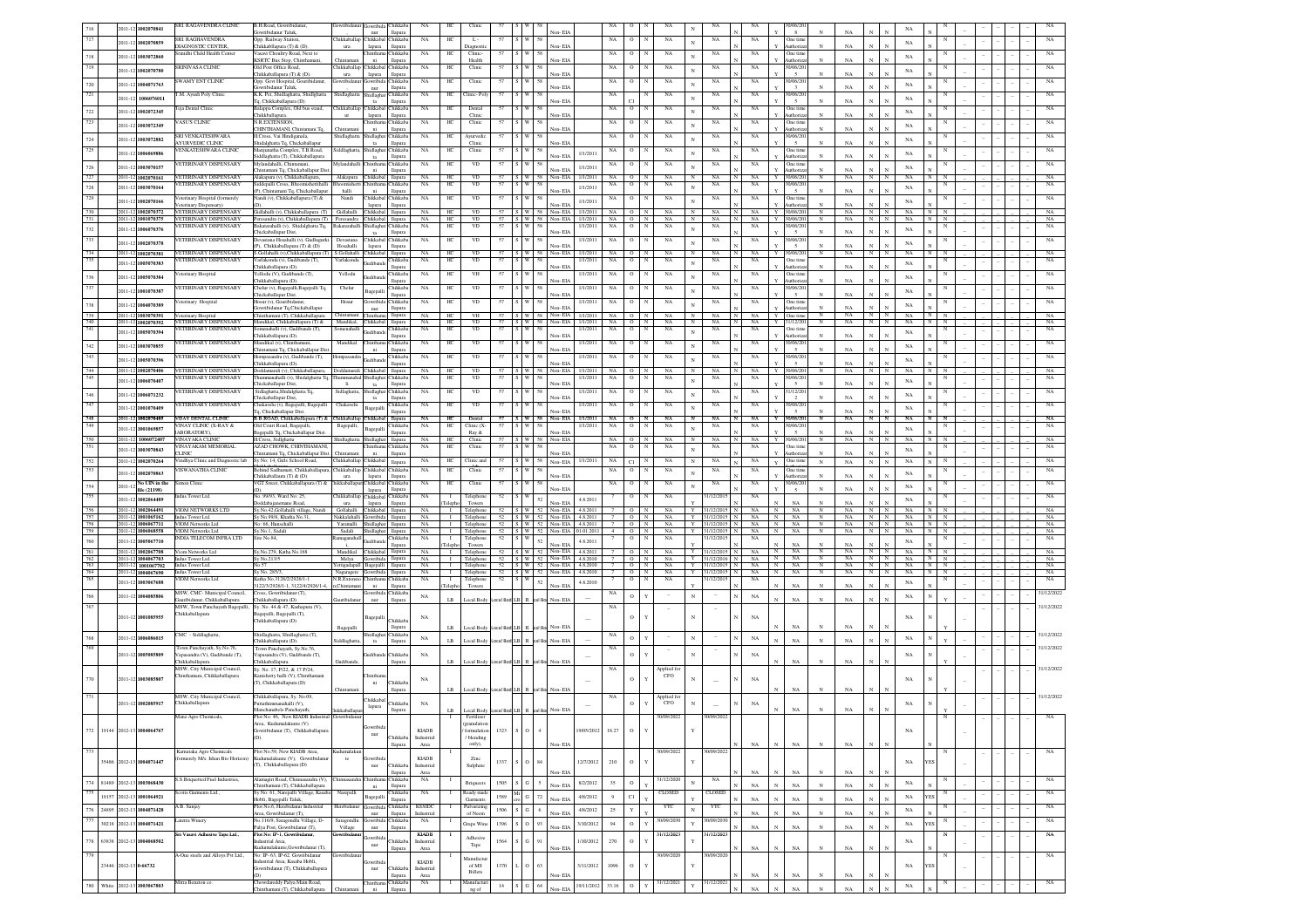|            | White   |                       | 2012-13 1003067805       | Mitra Agencies                                                | howdareddy Palya Main Road.<br>hinthamani (T), Chikkaballapura                          | Chintan                                | <b>hintha</b><br>ni       | <b>Thikkaba</b><br>llapura | NA                         | Manufactu                                     | 14         |                     | Non-FIA | 19/11/2012 | 19.73       | $\circ$       | 31/12/2021                    |              | 31/12/202                     | NA              |   | NA                                  |              |             |                              |             |   |  |             |
|------------|---------|-----------------------|--------------------------|---------------------------------------------------------------|-----------------------------------------------------------------------------------------|----------------------------------------|---------------------------|----------------------------|----------------------------|-----------------------------------------------|------------|---------------------|---------|------------|-------------|---------------|-------------------------------|--------------|-------------------------------|-----------------|---|-------------------------------------|--------------|-------------|------------------------------|-------------|---|--|-------------|
| 782        | 36215/3 |                       | 011-12 1002067709        | <b>KSRTC Depot</b> / Workshop                                 | <b>KSRTC Divisional Workshop,</b>                                                       | hikkaballar                            | Chikkaba                  | hikkaba                    | <b>NA</b>                  | ng of<br>Norkshop/                            | 1303       | $\overline{2}$      |         | 15/06/2011 | 345.52      | $\circ$       | 30/09/2017<br>$\mathbf{Y}$    |              | 1/09/201                      |                 |   |                                     |              |             |                              | $_{\rm NA}$ |   |  |             |
|            | 6517    |                       |                          | Chikkaballapura Depot<br><b>Mahesh Constructions</b>          | Chikkaballapura Depot.<br>Sy No.121, Nandanagenahalli                                   | ura<br>Vandanag                        | lapura                    | llapura                    | NA                         | utomobile                                     |            |                     | Non-EIA |            |             |               | Applied fo<br>30/09/2020      |              | <b>Applied</b> fo<br>0/09/202 |                 |   | <b>NA</b>                           |              | NA          |                              |             |   |  |             |
|            | 2964    | 2012-<br>13           | 1002071437               |                                                               | Ilage, Mandikal Hobli,                                                                  | halli village                          | Chikkaba<br>lapura        | <b>hikkab</b>              |                            | Hot Mix<br>Plant                              | 1334       | 37                  | Non-EIA | 5/9/2012   | $75\,$      | $\circ$       |                               |              |                               |                 |   | NA                                  |              | NA          |                              | NA          |   |  |             |
|            |         |                       |                          | iree Ventakeshwara Enterprises                                | Chikkaballapura Taluk and Dist.<br>Sy No: 60, Muddenahalli, Nandi                       | fuddenahall                            | Chikkaba                  | llapura                    | NA                         | Stone                                         |            |                     |         |            |             |               | 31/12/2026                    |              | NA                            | $_{\rm NA}$     |   |                                     |              |             |                              |             |   |  |             |
| 784        |         |                       | 18929 2012-13 1002068889 |                                                               | .<br>lobli, Kanivenarayanapura,<br>Gowribidanur (T), Chikkaballapur                     |                                        | lapura                    | <b>Thikkab</b><br>lapura   |                            | Cutting &<br>Polishing                        | 1518       |                     | Non-EL  | 5/12/2012  | 250         | $\rm ^o$      |                               |              |                               | NA              |   | NA                                  |              | NA          |                              | NA          |   |  |             |
| 785        |         |                       | 34210 2012-13 0-69330    | LF Plastics Industries                                        | Sy No: 622/242, Tippunagr,<br>ntamani(T), Chikkaballapura                               | Tippunagr.                             | Chintha                   | hikkab<br>llapura          | NA                         | Plastic                                       | 1366       | O $60$              | Non-EIA | 13/12/2012 | 9.9         | $\circ$       | 0/09/202<br>$\mathbf{v}$      |              | 1/09/20                       | NA              |   | NA                                  |              | NA          |                              | NA          |   |  |             |
| 786        |         |                       | 21465 2012-13 1002071022 | aphire Motors Pvt Ltd.,                                       | Plot No: 465, NH-7, B.B. Road,                                                          | hikkaballa                             | ni<br>Chikkab             | <b>Thikkab</b>             | NA                         | Ingots<br>utomobil                            | 1303       | $SO = 62$           |         | 1/1/2013   | 58.84       |               | 0/06/201                      |              | NA                            |                 |   |                                     |              |             |                              | NA          |   |  |             |
| 787        |         |                       |                          | hankar Industries                                             | hikkaballapura<br>Behind Bramhanara Choultry, Hous                                      | ura<br>Chikkabal                       | lapura                    | llapur                     | NA                         | dcing                                         |            |                     | Non-EIA |            |             |               | YTC                           |              | YTC                           | NA              |   |                                     |              |             |                              |             |   |  |             |
|            |         |                       | 012-13 0-70721           |                                                               | No: 1366/5. Shanthiniketha                                                              | $_{\rm{ur}}$                           | Chikkaba<br>lapura        | hikkab                     |                            | Paper Cups<br>and Plate                       | 1520       |                     | Non-EIA | 4/1/2013   | 90          |               |                               |              |                               | $_{\rm NA}$     |   | $_{\rm NA}$                         |              | NA          |                              | NA          |   |  |             |
| 788        |         |                       | 19155 2012-13 1001071479 | fahadev Granite Industrie                                     | 'ollege Road, Bharathi nagar<br>o: 395/8, Thimakalpalli, Bagepalli                      | Bagepalli                              | Bagepal                   | hikkab                     | NA                         | Jutting & I                                   | 1518       | 56                  |         | 18/01/2013 | 32.23       | $\circ$       | 30/09/2027                    |              | NA                            |                 |   |                                     |              |             |                              | NA          |   |  |             |
| 789        |         |                       |                          | Sri Sai Granite                                               | laluk, Chikkaballapura.<br>Plot No: 28/B. KIADB Industrial                              | Chikkaballa                            | Chikkaba                  | <b>Thikkaba</b>            | Industrial                 |                                               |            |                     | Non-FIA |            |             |               | 30/09/2018                    |              | 0/09/201                      | NA              |   | NA                                  |              | NA          |                              |             |   |  |             |
|            |         |                       | 80660 2012-13 0-72257    | anadia Trust                                                  | Area, Chikkaballpaura<br>No: 9/8. Kandavara Main Road.                                  |                                        | lapura                    | llapura                    | Area                       | Cutting & I                                   | 1518<br>57 | 56<br>G             | Non-EIA | 6/2/2013   | 75          | $\circ$       | $\mathbf Y$<br>(Notice)<br>NA |              | (Notice<br>NA                 | NA              |   | NA<br>0/06/20                       | $\mathbf N$  | NA          |                              | NA          |   |  |             |
|            |         |                       | 2012-13 1002068776       |                                                               | Vear Govt Higher Primary School                                                         | Kandavara,                             | Chikkabal<br>lapura       | <b>Thikkab</b>             | NA                         | Clinic<br>HС                                  |            |                     |         | 27/11/2012 | NA          | $\circ$       |                               |              |                               | NA              |   | 6                                   |              |             |                              | NA          |   |  | NA          |
|            |         |                       |                          | ai Maruthi Hospital                                           | Candavara, Chikkaballapura (T) &<br>Site No. 331. Chintamani Road.                      | Chelur                                 |                           | llapura<br>hikkaba         | <b>NA</b>                  | HС<br>Hospital                                |            |                     | Non-EIA |            | NA          | $\circ$       | NA                            |              | NA                            | NA              |   | One tim                             |              | NA          |                              |             |   |  |             |
|            |         | 2012-13               | 1003068437               | adus Tower Ltd.                                               | "helur, Bagepalli (T),<br>Sv No: 267/2. Kotagal Village.                                |                                        | Задера<br>hintha          | llapura<br>Thikkaba        |                            | л.                                            |            |                     | Non-EIA | 1/1/2012   |             |               |                               |              |                               |                 |   | uthori                              |              | NA          |                              | NA          |   |  |             |
| 792        |         | 2012-13               | 1003068439               |                                                               | Ambaji Durga Hobli, Chintam                                                             | Kotgal                                 | ni                        | llapura                    | NA                         | Telephone<br>Teleph<br>Towers                 | 52         |                     | Non-EIA | 14/09/2012 |             | $\circ$       | NA                            |              | 2100                          | $_{\rm NA}$     |   | $_{\rm NA}$                         |              | NA          |                              | NA          |   |  |             |
|            |         | 2012-13               | 1003071775               | dus Tower Ltd.                                                | Sy No: 125/4, Khatha No: 2,<br>mmekal Village, Ambaji Durga                             | Bommekal                               | <b>Thintha</b><br>ni      | hikkab:<br>llapura         | <b>NA</b>                  | Telephon<br>л.<br>Teleph<br>Towers            |            |                     | Non-EIA | 14/09/201  |             | $^{\circ}$    | NA                            |              | 2100                          | NA              |   | $_{\rm NA}$                         |              | NA          |                              | NA          |   |  |             |
| 794        |         |                       | 2012-13 1006068680       | dus Tower Ltd.                                                | Sy No: 209/3, Abbalodu Village &<br>ost, Shidlaghatta.                                  | Abbalodu                               | Shidlagh<br>ta            | hikkaba<br>llapura         | <b>NA</b>                  | $\mathbf{I}$<br>Telephone<br>Teleph<br>Towers |            | 52                  | Non-EIA | 14/09/2013 |             | $\circ$       | NA                            |              | 2100                          | NA              |   | <b>NA</b>                           |              | NA          |                              | $_{\rm NA}$ |   |  |             |
| 795        |         |                       | 2013-14 1006076145       | <b>Ishwini Bio-Tech</b>                                       | Sy no: 124/P22, 23, 25, Anur                                                            | Anur                                   | Shidlagha                 | hikkaba                    | NA                         | $\mathbf{I}$<br>ni-Comp                       | 28         | $28\,$              |         | 27/04/2013 | $10$        |               | YTC                           |              | YTC                           |                 |   |                                     |              |             |                              | $_{\rm NA}$ |   |  |             |
|            |         |                       |                          | Ambey Products                                                | Village, Shidlaghatta Taluk,<br>Sy No: 61/6,                                            | Vakkalabach:                           | ta                        | llapura                    | NA                         | <b>Toy Rubbe</b><br>л.                        |            |                     | Non-EIA |            |             | C1            | 31/12/2016                    |              | 31/12/2016                    | $_{\rm NA}$     |   | $_{\rm NA}$                         |              | $_{\rm NA}$ |                              |             |   |  |             |
| 796        |         |                       | 26541 2013-14 0-76476    |                                                               | .<br>Nakkalabachahalli Village,<br>Srirampura Post,                                     | halli Village,                         | Chikkaba                  |                            |                            | balloons<br>sing rubbe                        | 1552       | ${\bf G}$<br>41     |         | 30/05/2013 | 36.41       |               |                               |              |                               |                 |   |                                     |              |             |                              | NA          |   |  |             |
|            |         |                       |                          |                                                               | .<br>Nandi Hobli,                                                                       |                                        | lapur:                    | <b>hikkab</b>              |                            | as raw                                        |            |                     |         |            |             |               |                               |              |                               |                 |   |                                     |              |             |                              |             |   |  |             |
|            |         |                       | 2013-14 0-76526          | Karnataka Industrial Areas                                    | Chikkaballapura Tq and District<br>lowribidanur Stage -II,                              | iowribida                              | Gowribi                   | <b>hikkab</b>              | NA                         | mateial<br>Industrial                         | 1173       | 73                  |         | 4/6/2013   | 4000        |               | YTC                           |              | $_{\rm YTC}$                  |                 |   |                                     |              |             |                              | NA          |   |  |             |
|            |         |                       |                          | Development Board (KIADB) Stag<br>imataka Industrial Areas    | Gowribidanur (T), Chikkaballapu<br>owribidanur Stage -I,                                |                                        | $_{\rm nur}$              | llapura<br><b>Tukkab</b>   | NA                         | Area<br>Industrial                            |            |                     | Non-FIA |            |             | $\mathbf Y$   | YTC                           |              | YTC                           | NA              |   | $_{\rm NA}$                         | $\mathbf{N}$ | NA          |                              |             |   |  |             |
|            |         |                       | 2013-14 0-76525          | evelopment Board (KIADB)Stage-                                | Gowribidanur (T), Chikkaballa                                                           |                                        | iowrib<br>nur             | llapura                    |                            | Area                                          | 1173       | 73                  | Non-EIA | 4/6/2013   | 1500        | Y             |                               |              |                               | NA              |   | NA                                  |              | NA          |                              | NA          |   |  |             |
| 799        | 18460   |                       | 2009-10 1002051625       | infox Logistics (India) Pvt ltd                               | Sy No.74/2, Guwalakanahalli<br>Chikkaballapura(T), & (D)                                | hikkaball<br>ura                       | Chikkaba<br>lapura        | hikkab<br>llapura          | NA                         | Storage o<br>Warehou                          | 1524       | 19                  | Non-FIA | 1/1/2010   | 8897        | $\,$ O        | 31/12/203<br>$\mathbf{Y}$     |              | 1/12/303                      | 1/12/202        |   | NA                                  |              | NA          |                              | $_{\rm NA}$ |   |  |             |
| $800\,$    |         |                       | 2013-14 0-77256          | Ratan Industries                                              | Plot No: 46 A, KIADB Industrial<br>Area Agalagurki Road                                 | Chikkaballa<br>ur                      | Chikkaba<br>lapura        | hikkaba<br>llapura         | Industria<br>Area          | Aanufact                                      | 1125       | 63                  | Non-EIA | 16/07/2013 | 40          |               | YTC                           |              | YTC                           | NA              |   | NA                                  | $_{\rm N}$   | NA          |                              | NA          |   |  |             |
| 801        |         |                       | 29349 2013-14 0-76530    | outhern India Inc.                                            | Plot No: IP 33, Gowribida                                                               |                                        |                           | hikkaba                    | Industrial                 | Manufactu                                     | 1105       | $26\,$              | Non-EIA | 6/8/2013   | 250         | Y             | YTC                           |              | <b>YTC</b>                    | NA              |   | <b>NA</b>                           | $_{\rm N}$   | NA          |                              | NA          |   |  |             |
| 802        |         |                       | 42060 2013-14 0-81145    | Aega Dairy- KCMUL                                             | dustrial Area, Gowribidanur To<br>Sv No: 40/2.42.43.44, N-Yelluvalli                    | Thikkaballa                            | nur<br>Chikkaba           | llapura<br>hikkaba         | Area<br><b>NA</b>          | 12 Cemen                                      | 1133       | 16                  |         | 11/3/2014  | 9500        | $\,$ O        | 30/06/2023<br>Y               |              | 0/06/202                      |                 |   |                                     |              |             |                              | NA          |   |  |             |
| 803        |         |                       |                          | Sri Sai Mitra Drip Industries                                 | anchayath, Nandi Cross<br>Bamboo Bazar, Chelur Raod,                                    |                                        | lapura<br>hintha          | llapura<br><b>hikkaba</b>  | <b>NA</b>                  | Dairy                                         |            |                     | Non-EIA |            |             |               | CLOSED                        |              | <b>CLOSED</b>                 |                 |   | NA                                  |              | NA          |                              |             |   |  |             |
|            |         |                       | 2013-14 1003077841       |                                                               | "hinthamani, Chinthamani (T).                                                           | Chintaman                              | ni                        | llapura                    |                            | HDPE Pipe                                     | 1614       |                     | Non-EIA | 20/08/2013 | $45\,$      |               |                               |              |                               | NA              |   | NA                                  |              | NA          |                              | NA          |   |  |             |
| $804\,$    | 30473   |                       | 2013-14 0-79251          | Aaryan Hitech Steels India Private LtdPlot No: IP-68 & IP-69. | <b>Gowribidanur Industrial Area</b>                                                     | iowribidan                             | Gowribida<br>nur          | Thikkaba<br>llapura        | Industrial<br>Area         | Rolling<br>Mill (Steel                        | 1367       | 63                  | Non-EIA | 16/11/2013 | 1758.65     | $\,$ O        | 30/09/2020<br>Y               |              | 30/09/2020                    | $_{\rm NA}$     |   | <b>NA</b>                           |              | NA          |                              | NA          |   |  |             |
| 805        |         |                       | 53536 2018-19 1001102538 | Mittal Clothing Company Unit-III                              | Sy No.61. Narepalli Village, Kasaba<br>tobli, Bagepalli Tq, Chikkaballapura             |                                        | Bagepal                   | <b>Thikkab</b>             |                            | Ready made<br>Garments                        |            |                     |         | 17/9/2018  |             |               |                               |              |                               |                 |   |                                     |              |             |                              |             |   |  |             |
|            |         |                       |                          |                                                               |                                                                                         | repalli Villa                          |                           | llapura                    | NA                         | Stitching -                                   |            |                     | Non-EIA |            |             |               | 31/12/2027                    |              | 1/12/2027                     | 1.12.202        |   | NA                                  |              | NA          |                              |             |   |  |             |
| 806        |         |                       | 80436 2013-14 0-76505    | D.M.K Industries                                              | Plot No: IP 5, Gowribidanur<br>dustrial Area, Gowribidanur (T),                         | iowribida                              | <b>JOWEDIG</b><br>nur     | hikkaba<br>llapura         | Industria<br>Area          | Tyre<br>Pyrolysi                              | 1171       | 78<br>S R           | Non-EIA | 1/6/2013   | 250         | $\mathbb{C}2$ | 30/06/201<br>(Closure         |              | 30/06/201<br>(Closure         | NA              |   |                                     |              | NA          |                              | $_{\rm NA}$ |   |  |             |
| 807        |         | 39341 2013-14 0-77184 |                          | Sri Hari Enterprises,                                         | Plot No: 44, KIADB Industrial Area, Chikkaballap Chikkabal<br>Chikkaballpaura (T) & (D) |                                        | lapura                    | Chikkaba<br>llapura        | NA                         | Cutting & P                                   | 1518       | $\mathbb{G}$<br>56  | Non-EIA | 11/7/2013  | 280         | $\circ$       | 31/12/2027<br>$_{\rm Y}$      |              | 31/12/202                     | $_{\rm NA}$     |   | NA                                  |              | NA          |                              | $_{\rm NA}$ |   |  |             |
| 808        |         |                       | 2013-14 0-77178          | fulti Weaves Pvt Ltd.,                                        | Plot No:17, KIADB Industrial Area                                                       | hikkaballa                             | Chikkabal                 | hikkab.                    | Industria                  | HDPE &                                        | 1614       | 79<br>$\mathbf M$ G |         | 11/7/2013  | 800         |               | Closed                        |              | Closed                        |                 |   |                                     |              |             |                              | $_{\rm NA}$ |   |  |             |
|            |         |                       | 2013-14 0-77285          | <b>CK.K Brick Industries</b>                                  | Chikkaballapura Tq & Dist.<br>Sy No: 232/1, Kandavara Village,                          | Kandavara,                             | lapura<br>Chikkaba        | llapura<br>hikkab          | Area<br>NA                 | PPA Wove<br>Table                             | 1598       | $73\,$<br>G         | Non-EIA | 17/07/2013 | 30          | Y             | YTC                           |              | YTC                           | NA              |   | NA                                  |              | NA          |                              | NA          |   |  |             |
|            |         |                       |                          | Sri Punrasar Balaji Udyog                                     | andi (H), Chikkaallapura (T) & (D<br>IP-52, Part-1, Kudumalkunte                        | owribida                               | lapura<br>Gowrit          | llapura<br>hikkab          | NA                         | noulded                                       |            |                     | Non-EIA |            |             |               | YTC                           |              | YTC                           | NA              |   | $N_A$                               |              |             |                              |             |   |  |             |
| 810        |         |                       | 2013-14 0-78528          | age Industries Ltd., Unit-17                                  | idustrial Area, Gowribidanur (T),<br>Plot No: IP-20 & IP-21,                            |                                        | nur                       | llapura                    |                            | Jutting & F<br>Ready                          | 1518       | 56<br>${\bf G}$     | Non-EIA | 27/09/2013 | 60          | Y             |                               |              | 31/12/202                     | NA              |   | $_{\rm NA}$                         | $_{\rm N}$   | NA          |                              | NA          |   |  |             |
| 811        |         | 78458 2013-14 0-80206 |                          |                                                               | wribidanur Industrial Area.                                                             |                                        | jowribid<br>nur           | <b>hikkab</b>              | <b>KIADB</b><br>Industrial | made                                          | 1589       | $72\,$              |         | 16/01/2014 | 1874        | $\,$ O        | 31/12/2024                    |              |                               |                 |   | One time<br>thoriza                 |              |             |                              | $_{\rm NA}$ |   |  |             |
|            |         |                       |                          | wo Brothers Bio-Fuel                                          | owribidanur (T), Chikkaballap<br>Sy No: 13/2, Kalludi (V), Kasaba Gowribida             |                                        |                           | llapura                    | Area<br>NA                 | Garmen<br>Biomas:                             |            |                     | Non-EIA |            |             |               | YTC                           |              | YTC                           | 1/12/2023       |   | ion                                 |              | NA          |                              |             |   |  |             |
| 812        |         |                       | 32372 2013-14 0-78936    |                                                               | (H). Gowribidanur Tq.<br>Chikkaballapura District.                                      |                                        | Gowribi<br>nur            | <b>Trikkab</b><br>llapura  |                            | Briquette<br>sun drying                       | 1505       |                     | Non-EIA | 22/10/2013 | 72.69       |               |                               |              |                               | NA              |   | <b>NA</b>                           |              | NA          |                              | NA          |   |  |             |
| 813        |         |                       | 2013-14 0-79099          | hannakeshava Brick Industry                                   | Sy No: 192/4, Anemadugu                                                                 | Shidlaghatt                            | Shidlagh                  | <b>Thikkaba</b>            | NA                         | Manual and                                    | 1598       | 73                  |         | 5/11/2013  | 42          | Y             | YTC                           |              | YTC                           |                 |   |                                     |              |             |                              | NA          |   |  |             |
|            |         |                       |                          | <b>Aiav Hallow Brick works</b>                                | hidlaghatta, Shidlaghatta (T).<br>amboo bazar. Chinthamani (T),                         |                                        | ta<br>hinth:              | llapura<br><b>hikkab</b>   | <b>NA</b>                  | wire cut                                      |            |                     | Non-EIA |            |             |               | <b>CLOSED</b>                 |              | <b>CLOSED</b>                 | NA              |   | NA                                  |              | NA          |                              |             |   |  |             |
| 814<br>815 |         |                       | 2013-14 0-79420          | Prakruthi Recycling Private Limited Plot No. B-3 & B-4,       | Chikkaballapura (D)                                                                     | Chintama<br>udumalakun                 | ni                        | llapura                    | <b>KIADB</b>               | ind wire cu                                   | 1598       | 73                  | Non-EIA | 25/11/2013 | $12\,$      | C1.           | 30/06/2022                    |              | 30/06/2022                    | NA<br>11/3/2023 |   | NA                                  |              | NA          |                              | NA          |   |  |             |
|            |         |                       | 32004 2016-17 0-94682    |                                                               | adumalakunte, Kasaba Hobli,                                                             |                                        | nur                       | <b>Thikkab</b>             | Industrial                 | E-Waste<br>Processin                          | 1120       | R<br>61             |         | 25/01/2017 | 196         | $\circ$       |                               |              |                               |                 |   |                                     |              |             |                              | 0/06/2022   |   |  |             |
|            |         |                       |                          | Pratham Motors Pvt. Ltd.,                                     | iowribidanur Taluk,<br>Plot. No. 33, Gopasandra (V), Near                               |                                        |                           | llapura                    | Area                       | lutomobil                                     |            |                     | Non-EIA |            |             |               |                               |              |                               |                 |   | NA                                  |              | NA          |                              |             |   |  |             |
| 816        |         |                       | 37658 2017-18 1003099487 |                                                               | Vijaya College, Srinivasapura Road<br>hinthamani (T), Chikkaballapura                   | Sopasandı                              |                           | <b>hikkab</b><br>llapura   | NA                         | Servicing &<br>Repair                         | 130        | 18                  | Non-EIA | 11/1/2018  | 63.33       | $\circ$       | 30/09/2022                    |              | 0/09/2022                     |                 |   | $_{\rm NA}$                         |              | NA          |                              | NA          |   |  |             |
| 817        |         |                       |                          | Anugraha Packaged Drinking Water,                             | Khatha No: 1212/1070 &                                                                  | hikkaballar                            | Chikkaba                  |                            | NA                         |                                               |            |                     |         |            |             |               | 31/12/2022                    |              | NA                            |                 |   |                                     |              |             |                              |             |   |  |             |
|            |         |                       | 81490 2013-14 1002080683 |                                                               | 1213/1071, Dinnehosahalli Road,<br>rashanthnagar, Chikkaballapura (T                    |                                        | lapura                    | <b>Thikkab</b><br>llapura  |                            | d Drinkin                                     | 1538       | $54\,$              | Non-EIA | 11/2/2014  | 45          | $\rm ^o$      |                               |              |                               | NA              |   | NA                                  |              | NA          |                              | NA          |   |  |             |
| 818        | 29497   |                       | 2013-14 0-80753          | Adpro Technologies.                                           | Plot No: IP-48, IP-49 & IP-53,<br>KIADB Industrial Area,                                | <b>Jowribidan</b>                      | owribi                    | hikkab                     | <b>KIADB</b><br>Industrial | Machinin<br>Grinding                          | 1370       |                     |         | 14/02/2014 | 192         |               | YTC                           |              | YTC                           |                 |   |                                     |              |             |                              | NA          |   |  |             |
|            |         |                       |                          |                                                               | dumalakunte, Gowribidanur (T)                                                           |                                        | nur                       | llapura                    | Area                       | with Hard                                     |            |                     | Non-EIA |            |             |               |                               |              |                               | NA              |   | $_{\rm NA}$                         |              | $_{\rm NA}$ |                              |             |   |  |             |
| 819        | 28970   | 1999                  | 1004002008               | ecot Meridian Limited                                         | B.H.Road, Gowribidanur Tq,<br>hickaballapur Dist.                                       |                                        | nur                       | hikkab<br>lapur            | NA                         | Polyester<br>yarn dyin                        | 1158       | 47                  | Non-EIA | 10/9/1999  | 1007        | $\circ$       | 90/06/202<br>$\mathbf{v}$     |              | 1/06/20                       |                 |   | NA                                  |              | NA          |                              | NA          |   |  |             |
| 820        |         | 2013-14 82275         |                          | apthgiri Poly Sacks Industries                                | Kaiwara Cross, Kaiwara Hobli<br>alagavara Post, Chinthamani Taluk                       | Chintama                               | hinth:<br>ni              | hikkaba<br>llapura         | $_{\rm NA}$                | HDPE/PF<br><b>OVEN</b>                        | 1614       | 79                  | Non-EIA | 21/02/2014 | 24          | Y             | YTC                           |              | $_{\rm YTC}$                  | NA              |   | NA                                  |              | NA          |                              | NA          |   |  |             |
| 821        |         |                       | 80438 2013-14 1001080947 | io-Fusior                                                     | : 7/2, Gowribidanur Industrial                                                          |                                        | iowrib                    | hikkaba                    | Industri                   | <b>Briquettes</b>                             | 1505       |                     |         | 26/02/2014 | 60          | $\,$ O        | NA                            |              | 1/12/20                       |                 |   |                                     |              | NA          |                              | NA          |   |  |             |
| 822        |         |                       | 2013-14 0-80937          | eramappa Piggery Form,                                        | Area, Gowribidanur (T),<br>Sy No: 47, Byranayakanahalli                                 | hidlaghat                              | nur<br>hidlagh            | llapura<br>hikkab:         | Are<br>NA                  | Piggery                                       | 1544       | $33\,$<br>G         | Non-EIA | 26/02/2014 | 25          | Y             | YTC                           |              | YTC                           | $_{\rm NA}$     |   | NA                                  |              |             |                              | $_{\rm NA}$ |   |  |             |
| 823        |         |                       |                          | <b>KLN</b> Apparels                                           | Shidlaghatta (T), Chikkaballapura<br>Katha No.2, Kadadanakunte (V),                     | Kadadanak                              | $\mathbf{t}$              | llapura                    | NA                         | Form                                          |            |                     | Non-FIA |            |             |               | YTC                           |              | YTC                           | NA              |   | NA                                  |              | NA          |                              |             |   |  |             |
|            |         |                       | 2013-14 0-84562          |                                                               | landiganala Gram Panchavathi.<br>soba Hobli Shidlaghatta (T)                            | te                                     | Shidlagha                 | <b>hikkab</b>              |                            | Stiching o<br>Garments                        | 1589       | $72\,$              |         | 15/12/2014 | 95          |               |                               |              |                               |                 |   |                                     |              |             |                              |             |   |  |             |
| 824        | 26802   |                       | 2013-14 0-82103          | <b>Semini Garments</b>                                        | Sy No: 31/1, Yetigaddapalli (V),                                                        | etigaddapal                            | Bagepal                   | hikkaba                    | <b>NA</b>                  | Stiching c                                    | 1589       | $72\,$              |         | 6/3/2014   | $50\,$      | $\,$ O        | 25/07/2026<br>$\mathbf{v}$    |              | 5/07/202                      |                 |   |                                     |              |             |                              | $_{\rm NA}$ |   |  | NA          |
| 825        |         |                       |                          | berana Motors (P) Ltd.                                        | 3agepalli (T), Chikkaballapura (D)<br>Plot No.4, NH-7, OPP to RTO                       | . i.<br>Thikkaballar                   | Chikkaba                  | llapura<br><b>hikkaba</b>  | <b>NA</b>                  | Garments<br>Repair &<br>л.                    |            |                     | Non-EIA |            |             |               | 30/09/2022                    |              | 0/09/202                      | $_{\rm NA}$     | N | $_{\rm NA}$                         | $_{\rm N}$   | $_{\rm NA}$ | $\mathbf{N}$<br>$\mathbf{N}$ |             |   |  | NA          |
|            |         |                       | 008-09 1002051636        |                                                               | office.Chikkaballapura-                                                                 | ura                                    | lapura                    | llapura                    |                            | rvicing o                                     | 1303       | $62\,$              | Non-EIA | 1/10/2008  | 241         | $\circ$       | $\mathbf{Y}$                  |              |                               | V09/2022        |   | $_{\rm NA}$                         | $\mathbf{N}$ | $_{\rm NA}$ |                              | $_{\rm NA}$ |   |  |             |
| 826        |         |                       | 81495 2013-14 0-81229    | <b>Sri Swasthik Rocks</b>                                     | Sy No. 133/3, Hoovinavarahalli<br>Road. Peresandra Post, Mandikal                       | <b>Thickaballap</b><br>$_{\rm{ur}}$    | Chikkabal<br>lapura       | Chikkab                    | <b>NA</b>                  | Jutting & I                                   | 1518       | $\mathbf G$<br>56   |         | 17/03/2014 | 115         | C1            | 30/09/2018<br>(Notice         |              | 0/09/201<br>(Notice           |                 |   |                                     |              |             |                              | NA          |   |  | NA          |
| 827        |         |                       |                          | mma Hospital                                                  | Hobli, Chikkaballapura (T) & Dist.<br>Opp New Vinayaka Temple,                          | hikkaballap Chikkabal                  |                           | llapura<br>hikkab:         | NA                         | HC<br>Hospital                                |            |                     | Non-EIA |            | NA          | $\circ$       | served)<br>NA                 |              | served)<br>$_{\rm NA}$        | NA<br>NA        |   | $_{\rm NA}$<br>0/06/20              | $_{\rm N}$   | $_{\rm NA}$ |                              |             |   |  | $_{\rm NA}$ |
|            |         |                       | 2013-14 1002076870       |                                                               | harmachatra Road,                                                                       | ura<br>Chikkaballap Chikkabal Chikkaba | lapura                    | llapura                    |                            |                                               |            |                     | Non-EIA |            |             |               |                               | $\mathbf{N}$ |                               |                 |   | $\tau$                              | $\mathbf{N}$ | NA          |                              | $_{\rm NA}$ |   |  |             |
| $828\,$    |         |                       | 2013-14 1002080275       | Ankur Child Clinic                                            | N.V. Complex, Beside SBM, B.B.<br>Road, Chikkaballapura (T) & (D).                      | ura                                    | lapura                    | llapura                    | NA                         | Clinic<br>HС                                  | 57         | 58                  | Non-EIA |            | NA          | C1            | NA<br>N                       | $_{\rm N}$   | $_{\rm NA}$                   | NA              |   | One time<br>Authorizat              | $_{\rm N}$   | $_{\rm NA}$ |                              | $_{\rm NA}$ | N |  | NA          |
| 829        |         |                       | 2013-14 1006080119       | anasa Hospital                                                | O.Thimmaiah Road, KEB Circle,<br>Siddharth Nagar, Shidlaghatta (T),                     | Shidlaghatta                           | Shidlaghat<br>$_{\rm ta}$ | Chikkaba<br>llapura        | NA                         | Clinic<br>HС                                  | 57         | 58                  | Non-EIA |            | NA          | $\circ$       | $_{\rm NA}$<br>N              | $\mathbf{N}$ | $_{\rm NA}$                   | $_{\rm NA}$     |   | One time<br><b>Authoriza</b>        | $_{\rm N}$   | $_{\rm NA}$ |                              | NA          | N |  | NA          |
| 830        |         |                       | 2013-14 1004076750       | poorva Hospital,                                              | Govt. Hospital Road, Gandhi Circle,<br>Gowribidanur (T), Chikkaballapura                | owribio                                | Gowribida<br>$_{\rm nur}$ | <b>Thikkab</b><br>llapura  | NA                         | HC<br>Hospital                                |            |                     | Non-EIA |            | NA          | Close         | $_{\rm NA}$                   | $_{\rm N}$   | NA                            | NA              |   | 31/12/20<br>$\overline{\mathbf{3}}$ |              | NA          |                              | $_{\rm NA}$ |   |  | NA          |
| 831        |         |                       | 2013-14 1006079001       | aand Clinic,                                                  | Police Quarters Road, KHB Colony,                                                       | Shidlaghatt                            | hidlagha                  | hikkab:                    | $_{\rm NA}$                | $\rm{HC}$<br>Clinic                           | 57         |                     |         |            | $_{\rm NA}$ | $\,$ O        | $_{\rm NA}$                   | $_{\rm N}$   | $_{\rm NA}$                   | $_{\rm NA}$     |   | One time                            |              |             |                              | $_{\rm NA}$ |   |  | $_{\rm NA}$ |
| 832        |         |                       | 2013-14 1006080274       | nkur Child Clinic                                             | Shidiaghatta (T), Chikkaballapura<br>Manjunath Complex, 1st Floor,                      | Shidlaghatt                            | $_{\rm ta}$<br>hidlagha   | llapura<br><b>hikkab</b>   | NA                         | $\rm{HC}$<br>Clinic                           | 57         |                     | Non-EIA |            | NA          | $\,$ O        | $_{\rm NA}$                   | $_{\rm N}$   | $_{\rm NA}$                   | $_{\rm NA}$     |   | uthoriza<br>10/06/201               | $\mathbf{N}$ | $_{\rm NA}$ | $\mathbf{N}$                 |             |   |  | $_{\rm NA}$ |
| 833        |         |                       |                          | shirwad Clinic                                                | T.B.Road, Shidlaghatta (T),<br>Mahakali Road, Oppo. to Junior                           | Chikkaballa                            | $^{\rm ta}$<br>Chikkaba   | llapura<br>hikkab          | NA                         | HC<br>Clinic                                  |            |                     | Non-EIA |            | NA          | $\circ$       | NA                            |              | NA                            | NA              |   | 4<br>One time                       | $\mathbf{N}$ | $_{\rm NA}$ |                              | $_{\rm NA}$ |   |  | NA          |
|            |         |                       | 2013-14 1002078792       |                                                               | College, Chikkaballapura (T) & (D),                                                     | ura                                    | lapura                    | llapura                    |                            |                                               |            |                     | Non-EIA |            |             |               |                               | $\mathbf{N}$ |                               |                 |   | luthoriz                            | $\mathbf{N}$ | $_{\rm NA}$ |                              | $_{\rm NA}$ |   |  |             |
| 834        |         |                       | 2013-14 1001081057       | salaji Clinic                                                 | 3 agepalli main road, Bagepalli (T),<br>Chikkaballapura (D).                            | Bagepalli                              | Bagepal                   | hikkab;<br>llapura         | NA                         | НC<br>Clinic                                  | 57         |                     | Non-FIA | 4/3/2014   | $_{\rm NA}$ | $\circ$       | NA                            | $\mathbf{N}$ | $_{\rm NA}$                   | NA              |   | 0/06/20<br>$\sim$                   | $\mathbf{N}$ | NA          |                              | $_{\rm NA}$ |   |  | NA          |
| 835        |         |                       | 2013-14 1002080500       | Care Multi - specialty Dental Clinic                          | Near Junior College, Oppo. ING<br>Vysya Rank, R.B. Road                                 | Chikkaballap<br><b>ur</b>              | Chikkaba<br>lapura        | <b>Thikkaba</b><br>llapura | NA                         | HC<br>Dental<br>Clinic                        | 57         | 58                  | Non-EIA | 31/01/2014 | NA          | $\,$ O        | $_{\rm NA}$<br>N              | $\mathbf{N}$ | NA                            | $_{\rm NA}$     |   | 10/06/201<br>$\overline{4}$         | $\mathbf{N}$ | $_{\rm NA}$ |                              | $_{\rm NA}$ | N |  | NA          |
|            |         |                       |                          |                                                               |                                                                                         |                                        |                           |                            |                            |                                               |            |                     |         |            |             |               |                               |              |                               |                 |   |                                     |              |             |                              |             |   |  |             |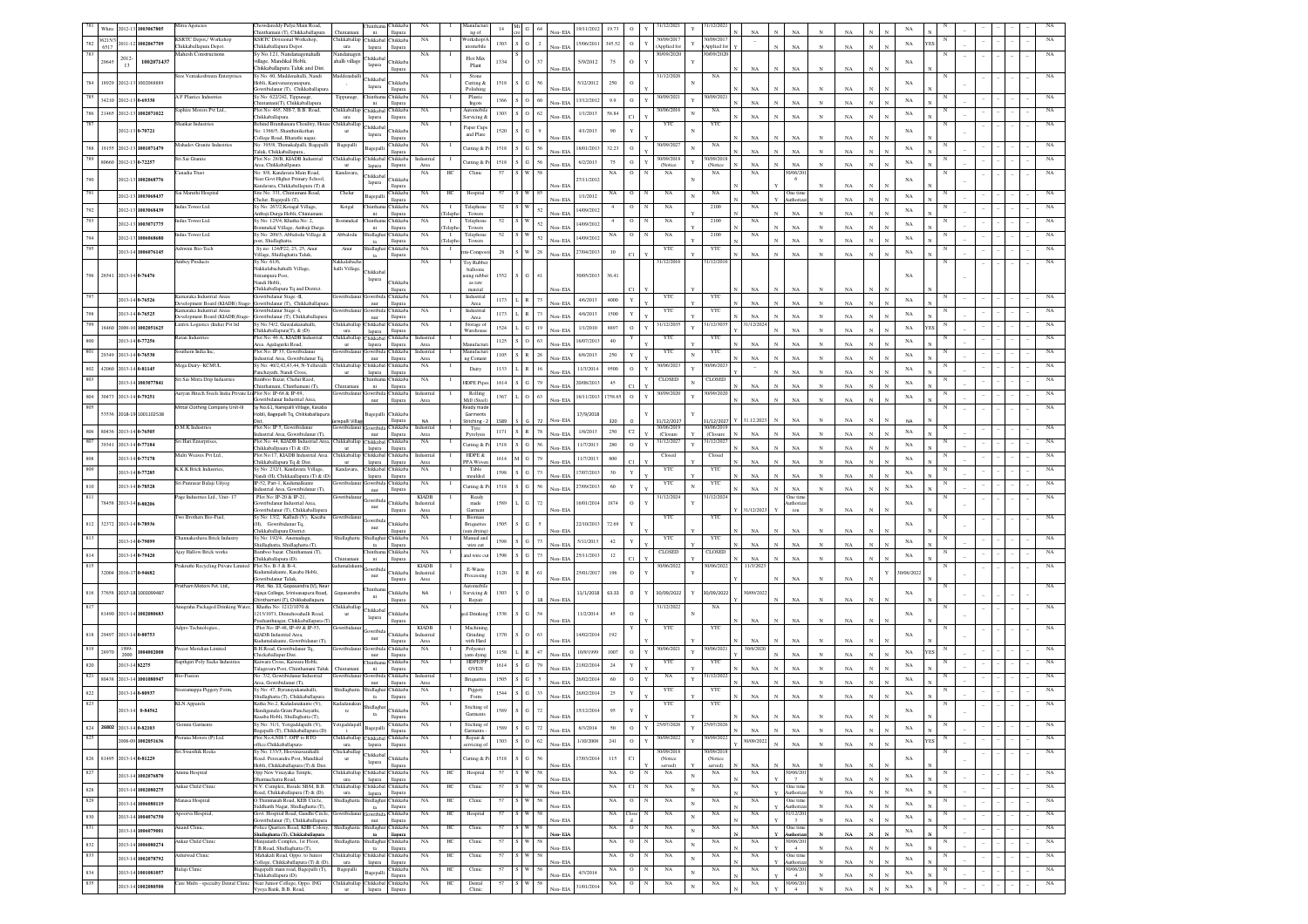|            |                      | 2013-14 1002079054                                                                                     | mala Polyclini                                         | Opp. to Govt. Junior College, Nandi<br>toad, Chikkaballapura (T) & (D).                          | ura                        | Chikkaballap Chikkabal Chikkab<br>lapura<br>llapura     | NA                 | HС                       | linic-Pol                        |      |                                   | Non-EIA  |            | NA          |                        |                     | NA                                   |             | 0/06/2<br>$\overline{4}$       | NA          |                   |             |   |         |       |             |
|------------|----------------------|--------------------------------------------------------------------------------------------------------|--------------------------------------------------------|--------------------------------------------------------------------------------------------------|----------------------------|---------------------------------------------------------|--------------------|--------------------------|----------------------------------|------|-----------------------------------|----------|------------|-------------|------------------------|---------------------|--------------------------------------|-------------|--------------------------------|-------------|-------------------|-------------|---|---------|-------|-------------|
|            |                      | 2013-14 1002079111                                                                                     | akshmi Eye Hospital                                    | Vo: 433/1. Beside Kamataka Bank.<br>C.S.I. Hospital Rpad,                                        | ura                        | Chikkaballap Chikkabal<br>Chikkab                       | <b>NA</b>          | HС                       | EYE                              |      |                                   | Non-EIA  |            | NA          | $\circ$                | NA                  | NA<br>$_{\rm N}$                     | NA          | One tim<br>Authoriz            | NA          | N                 | $_{\rm NA}$ |   |         |       |             |
|            |                      |                                                                                                        | Iahamayee Diagnostic Lab                               | Opposite to Bharat Petrol Bunk,                                                                  | wribidar                   | lapura<br>llapura<br>wribi                              | NA                 | HС                       | Hospital<br>L.                   |      |                                   |          |            | NA          | $\circ$                | NA                  | NA                                   | NA          | One tim                        |             |                   |             |   |         |       |             |
| 838        |                      | 2013-14 1004080305                                                                                     |                                                        | Madhavanagar, B.H. Road,<br>Gowribidanur - 561208                                                |                            | Chikkab<br>nur<br>llapura                               |                    |                          | Diagnost                         |      |                                   | Non-EIA  |            |             |                        |                     |                                      |             | uthoriz<br>ion                 | NA          |                   | NA          |   |         |       |             |
| 839        |                      | 2013-14 1002079947                                                                                     | lew Life Hospital                                      | Chadhalapura (V), Near Old D.C.<br>Office, Chikkaballapura (T) & (D)                             |                            | Chikkaballan Chikkabal Chikkab<br>lapura<br>llapura     | NA                 | HC                       | Hospital                         | 1386 |                                   | éon- EIA | 26/12/2013 | NA          |                        | NA                  | NA                                   | NA          | Closed                         | NA          |                   | NA          |   |         |       |             |
| 840        |                      | 2013-14 1002079494                                                                                     | rem Hospital                                           | Sadhumutt Circle, Chikkaballapura                                                                | hikkaballap                | Chikkabal<br>llapura                                    | NA                 | HС                       | Hospital                         | 1386 |                                   | Non-EIA  |            | NA          | $\circ$                | NA                  | $_{\rm NA}$                          | NA          | 0/06/20                        | $_{\rm NA}$ |                   | $_{\rm NA}$ |   |         |       |             |
| 841        |                      | 2013-14 1002080599                                                                                     | ivi Clinic                                             | U.S. (1)<br>V.G.T Street, Behind Lakkamma<br>howltry, Chikkaballapura (T) &                      | iikkaballa<br>ura          | hikkab<br>hikkab<br>lapura<br>llapura                   | NA                 | HC                       | Clinic                           |      |                                   | Non-EIA  |            | $_{\rm NA}$ |                        | NA                  | NA                                   | $_{\rm NA}$ | One tim<br>kuthoriz            | NA          |                   | NA          |   |         |       |             |
| 842        |                      | 2013-14 1004079474                                                                                     | i Clinic                                               | 95/A, Idagur Road, K.S. Extensi-<br>lear Vinayaka Temple,                                        |                            | owribid<br>hikkab                                       | NA                 | HC                       | Clinic                           |      |                                   |          |            | NA          |                        | $_{\rm NA}$         | $_{\rm NA}$                          | $_{\rm NA}$ | 0/06/20<br>$\overline{4}$      |             |                   | NA          |   |         |       |             |
| 843        |                      |                                                                                                        | amanth Dental Clinic                                   | owribidanur (T), Chikkaballaj<br>Near Yellamma Temple, T.B. Road,                                | Shidlaghatt                | nur<br>llapur                                           | NA                 | HC                       | Dental                           |      | $\mathbf{w}$                      | Non-EIA  |            | NA          | $\circ$                | NA                  | NA                                   | NA          | 1/12/20                        | NA          |                   |             |   |         |       |             |
|            |                      | 2013-14 1006077850                                                                                     |                                                        | Shidlaghatta, Shidlaghatta (T),<br>Thikkaballapura (D).                                          |                            | iidlagha<br><b>Thikkab</b><br>ta                        |                    |                          | Clinic                           |      |                                   | lon- EIA |            |             |                        |                     |                                      |             | $\overline{\mathbf{3}}$        | NA          |                   | NA          |   |         |       |             |
| 844        |                      | 2013-14 1004078784                                                                                     | Skin Clinic                                            | Beside Govt Hospital,                                                                            | owribida                   | llapura<br>Chikkab<br><b>Jowribis</b>                   | $_{\rm NA}$        | HC                       | Clinic                           | 57   |                                   |          |            | $_{\rm NA}$ | $\circ$                | NA                  | $_{\rm NA}$                          | $_{\rm NA}$ | One tim                        |             |                   | NA          |   |         |       |             |
| 845        |                      | 2013-14 1006080089                                                                                     | ri Ventakeshwara Clinic                                | wribidanur. Gowribidanur (T).<br>Near Sappalamma Temple,                                         | Shidlaghatta               | <b>Hapura</b><br>nur<br>Shidlaghat Chikkab              | NA                 | HC                       | Clinic                           |      |                                   | Non-EIA  |            | NA          | $\circ$                | NA                  | $_{\rm NA}$                          | $_{\rm NA}$ | luthoriz<br>One time           | NA          |                   | NA          |   |         |       |             |
|            |                      | 2013-14 1002081426                                                                                     | šri.Lakshmi Clinic                                     | hinthamani Road, Shidlaghatta(T)<br>Vayana Halli Chikkaballanura                                 | hikballap                  | ta<br><b>Hapura</b><br>Chikkabal Chikkab                | <b>NA</b>          | HС                       | Clinic                           |      |                                   | Non-EIA  |            | NA          | $\circ$                | NA                  | NA                                   | NA          | Authoriz<br>0/06/20            | NA          |                   |             |   |         |       |             |
| 846<br>847 |                      |                                                                                                        | urya Ultra Sound Scanning Center                       | aluk, Chikkaballapura Dist.<br>CSI Hospital Road, Chikkaballapura Chikkaballap Chikkabal Chikkab |                            | lapura<br><b>Hapura</b>                                 | NA                 | HC                       | Scanning                         |      |                                   | Non-EIA  | 27/06/2014 | NA          | $\circ$                | NA                  | NA                                   | NA          | One time                       | NA          |                   | NA          |   |         |       |             |
|            |                      | 2013-14 1002077966                                                                                     |                                                        | (T) & Dist.<br>TR Road Shidlaghatta                                                              | ura                        | llapura<br>lapura                                       |                    |                          | Center                           |      |                                   | Non-EIA  |            |             |                        |                     |                                      |             | <b>Authoriz</b>                | $_{\rm NA}$ |                   | NA          |   |         |       |             |
| 848        |                      | 2013-14 1006078098                                                                                     | andana Clinic                                          | Shidlaghatta (T), Chikkaballapura                                                                | Sidlghatta                 | Shidlaghat Chikkab<br>llapura<br>ta                     | <b>NA</b>          | HС                       | Clinic                           | 57   |                                   | Non-EIA  |            | NA          | $\circ$                | NA                  | NA                                   | NA          | 30/06/20                       | NA          |                   | $_{\rm NA}$ |   |         |       |             |
| 849        |                      | 013-14 1003078099                                                                                      | inayaka Clinic                                         | Bamboo Bazaar, Anjani Extension<br>Near Venkatadri College Road,                                 |                            | inth:<br><b>hikkab</b><br>ni                            | NA                 | HС                       | Clinic                           |      |                                   |          |            | NA          | $^{\circ}$             | NA                  | NA                                   | NA          | 0/06/20<br>$\overline{4}$      |             |                   | NA          |   |         |       |             |
|            |                      |                                                                                                        | andana Clinic                                          | nthamani (T), Chikkaballapura<br>Near Royal College Circle,                                      | Chintama                   | llapura<br><b>hinthar</b><br>Chikkab                    | NA                 | HС                       | Clinic                           |      |                                   | Non-EIA  |            | NA          | о                      | NA                  | $_{\rm NA}$                          | NA          | 0/06/20                        | NA          |                   |             |   |         |       |             |
| 850<br>851 |                      | 2013-14 1003078099                                                                                     | tree Manya diagnostic Laboratory                       | inthamani (T), Chikkaballapura<br>Near Canara Bank, Behind Town                                  | Shidlaghatta               | llapura<br>ni<br>hidlagha<br>Chikkab                    | NA                 | HС                       | Laborato                         | 57   |                                   | Non-EIA  |            | NA          | о                      | NA                  | $_{\rm NA}$                          | NA          | One tim                        | $_{\rm NA}$ |                   | $_{\rm NA}$ |   |         |       |             |
|            |                      | 2013-14 1006078066                                                                                     | .L.V Maternity Hospital                                | olice Station, Shidlaghatta Tq,<br>S.B.M Road, Bagepalli, Bagepalli                              |                            | llapura<br>ta<br>hikkab                                 | NA                 |                          | Hospital                         |      |                                   | Non-EIA  |            |             |                        | NA                  | NA                                   | NA          | uthori<br>10/06/20             | $_{\rm NA}$ |                   | $_{\rm NA}$ |   |         |       |             |
| 852        |                      | 2013-14 1001077139                                                                                     |                                                        | I), Chikkaballapura (D).                                                                         | Baggepall                  | Bagepalli<br>llapur                                     |                    | нс                       |                                  |      |                                   | Non-EIA  |            | NA          |                        |                     |                                      |             | 7                              | NA          |                   | NA          |   |         |       |             |
| 853        |                      | 2013-14 1001081403                                                                                     | <b>CRISHNA CLINIC</b>                                  | Main Road Chakavelu (V)&(P),<br>gepalli Taluk, Chikkaballapura                                   | Baggepall                  | hikkab.<br>agepall<br>llapur                            | NA                 | HC                       | Clinic                           | 57   |                                   | Non-EIA  |            | $_{\rm NA}$ |                        | $_{\rm NA}$         | $_{\rm NA}$                          | $_{\rm NA}$ | 10/06/20<br>$\overline{4}$     | NA          |                   | NA          |   |         |       |             |
| 854        |                      | 2013-14 1003081181                                                                                     | R Clinic                                               | 2nd Cross, Chowdareddy palya,<br>inivaspura Road Chintha                                         | Thintam                    | hikkab.<br>hinth:<br>ni<br>llapur                       | $_{\rm NA}$        | HC                       | Clinic                           | 57   |                                   | Non-EIA  |            | $_{\rm NA}$ |                        | $_{\rm NA}$         | $_{\rm NA}$                          | $_{\rm NA}$ | 10/06/20<br>$\overline{4}$     | NA          |                   | NA          |   |         |       |             |
| 855        |                      | 2013-14 1004081326                                                                                     | HILDREN SPECIALIST CLINIC C 767, Housing Board Colony. | V.V.Puram, Gauribidanur(T)                                                                       |                            | .<br>hikkab<br>owribi<br>nur<br>llapur                  | NA                 | HC                       | Clinic                           |      |                                   | Non-FIA  |            | NA          |                        | NA                  | NA                                   | NA          | One tim<br>Authori             | NA          |                   | NA          |   |         |       |             |
| 856        |                      | 2013-14 1001081057                                                                                     | alaji Clinic                                           | agepalli main road, Bagepalli (T),<br>hikkahallanura (D)                                         | Baggepall                  | Chikkab<br>Bagepalli<br>llapura                         | NA                 | HC                       | Clinic                           |      |                                   | Non-EIA  |            | NA          | $\circ$                | NA                  | $_{\rm NA}$                          | NA          | 10/06/20<br>$\overline{4}$     | NA          |                   | NA          |   |         |       |             |
| 857        |                      | 2013-14 1006080087                                                                                     | Sri Vishnu Childcare Clinic.                           | ngamanKote Cross, Shidlaghatta                                                                   | Sidlghatta                 | Shidlaghat Chikkab                                      | $_{\rm NA}$        | HC                       | Clinic                           | 57   |                                   | Non-EIA  |            | $_{\rm NA}$ | $\circ$                | NA                  | $_{\rm NA}$                          | $_{\rm NA}$ | One tim                        | NA          |                   | NA          |   |         |       |             |
| 858        |                      | 2013-14 1004081362                                                                                     | <b>INAKINI CLINIC</b>                                  | T), Chikkaballapura (D).<br><b>Ajappa Complex</b> , M.G.Road                                     |                            | ta<br><b>Hapura</b><br>Chikkab<br>wribid                | NA                 | HС                       | Clinic                           |      |                                   |          |            | $_{\rm NA}$ |                        | NA                  | NA                                   | NA          | Authoriz<br>One tim            |             |                   | NA          |   |         |       |             |
| 859        |                      |                                                                                                        | ri. Manjunatha Clini                                   | wribidanur Taluk<br>resandra Cross, Mandikal Hobli,                                              | Chikkaballap               | nur<br><b>Hapura</b><br>Chikkabal Chikkab               | NA                 | HС                       | Clinic                           |      |                                   | Non-EIA  |            | NA          | $\circ$                | NA                  | NA                                   | NA          | Authoriz<br>0/06/20            | NA          |                   |             |   |         |       |             |
|            |                      | 2013-14 1002081425                                                                                     | ree Diagnostic Center                                  | hikkaballapura Taluk<br>ARC Complex, MRS Circle.                                                 | Shidlaghatta               | lapura<br>llapura                                       | NA                 | HС                       | Clinic                           |      |                                   | Non-EIA  |            | NA          | $\circ$                | NA                  | NA                                   | NA          | $\frac{4}{3}$<br>0/06/20       | NA          |                   | NA          |   |         |       |             |
|            |                      | 013-14 1006077640                                                                                      |                                                        | F.B.Road, Shidlaghatta,<br>Shidlaghatta (T), Chikkaballapura                                     |                            | hidlagh<br><b>hikkab</b><br>$_{\rm ta}$<br>llapura      |                    |                          |                                  |      |                                   | Non-EIA  | 2/8/2013   |             |                        |                     |                                      |             | $\overline{4}$                 | NA          |                   | NA          |   |         |       |             |
| 861        |                      | 29148 2013-14 0-79624                                                                                  | lesto Mining India Pvt Ltd.                            | Sy No: 450/2, Yalagalahalli (V),                                                                 | f alagalahalli             | Chikkabal<br>Chikkab                                    | NA                 | - 1                      | Stone                            | 1371 | 64                                |          | 5/9/2014   | 2839        | о                      | 9/30/2029           | 9/30/2029                            | NA          |                                |             |                   | NA          |   | 3.610   |       |             |
|            |                      |                                                                                                        | outham Stone Crusher (Unit-II)                         | Mandikal (H), Chikkaballapura (T)<br>Sy No: 15/3 (Old No. 15/1),                                 | mivenarayı                 | lapura<br>llapura<br>Chikkabal                          | NA.                | `rushe<br>$\mathbf{I}$   | rusher, M<br>Stone               | 1371 |                                   | Non-EIA  |            | 350         | N                      | NA                  | 5/08/2024                            | NA          | $_{\rm NA}$                    | NA          |                   | NA          |   |         | 7.67  | NA          |
| 862        | 8062                 | 2013-14 1002078061                                                                                     |                                                        | ivenarayanapura (V), Nandi (H)<br>hikkaballapura (D).                                            | apura                      | Chikkab<br>lapura<br>llapura                            |                    |                          | nisher &<br>M-sand               |      |                                   | Non-EL   | 12/2/2015  |             |                        |                     |                                      |             | NA                             | NA          |                   |             |   | 3.396   |       |             |
| 863        |                      | 13220 2013-14 1002075821                                                                               | arthik Stone Crushe                                    | Sy No: 450/2, Yalagalahalli (V),<br>.<br>Mandikal (H), Chikkaballapura (Tq)                      | r alagalah                 | hikkab<br>Chikkabal<br>lapura<br>llapura                | NA                 |                          | Stone<br>Crusher                 |      | $64\,$                            | Non-EIA  | 9/5/2013   | 120         | Cl<br>ľemp             | NA                  | /09/20                               | NA          | $_{\rm NA}$                    | NA          |                   | NA          |   |         |       |             |
| 64         |                      | 2013-14 0-76370                                                                                        | PR S Stone Crushers (Unit-II)                          | Sy No: 450/2, Yelagalahalli Village,<br>andikal Hobli, Chickaballapur Tq                         | 'elagalah:<br>Village,     | hikkaba<br><b>Thikkab</b><br>lapura<br>llapura          | NA                 | $\mathbf{I}$             | Stone<br>Crusher                 |      | $64\,$                            | Non-EIA  |            | 435         | CI.                    | NA                  | CLOSED                               | NA          | $_{\rm NA}$                    | NA          |                   | NA          |   |         |       |             |
| 865        |                      | 29703 2013-14 1002078063                                                                               | ruthvi Stone Crushe                                    | Sy. No. 93, Kanivenarayanapura                                                                   | lanivenarayı               | Chikkabal<br><b>hikkab</b>                              | NA                 | $\mathbf{I}$<br>`nısh    | Stone                            | 1371 | $64\,$                            |          |            | 127.51      | C1                     | $_{\rm NA}$         | 008/2016                             | $_{\rm NA}$ | $_{\rm N}$                     | NA          |                   | $_{\rm NA}$ |   |         |       |             |
|            |                      |                                                                                                        | mith Crystals                                          | illage, Nandi Hobli,<br>Sy.NO.465, Yalagalahalli village                                         | apura<br>alagalahalli      | llapura<br>lapura<br>Chikkabal                          | NA                 | $\mathbf{I}$             | usher a<br>Stone                 | 1371 |                                   | Non-EIA  |            | 640         | $\circ$                | NA                  | 0/09/2029                            | NA          | $_{\rm NA}$                    |             |                   | NA          |   |         | 7.78  |             |
| 866        | 80092                | 2013-14 1002081455                                                                                     |                                                        | esandra Post, Mandikal Hobli,<br>Chikkaballapura (T) & (D).                                      |                            | hikkab.<br>lapura<br>llapur                             |                    | `rush                    | rusher a<br>M-Sand               |      | 64                                | Non-EIA  |            |             |                        |                     |                                      |             | NA                             | NA          |                   |             |   | 3,608   |       |             |
| 867        |                      | 29186 2013-14 1002078064                                                                               | tiva Stone Crusher                                     | y.No. 115, Nandangenahall<br>fillage, Mandikal (Ff)                                              | andanage<br>halli          | Chikkabal<br>Chikkab<br>lapura<br>llapura               | NA                 | msh                      | Stone<br>rusher a                |      | $64\,$                            | Non-EIA  | 2/9/2013   |             | C1                     | NA                  | 1/09/201                             | NA          | NA                             | NA          |                   | NA          |   |         |       |             |
| 868        |                      | 40028 2013-14 0-80675                                                                                  | hobha Enterprises- Unit I                              | Sy No:55, Arasalubande (V).<br>owribidanur (T), Chikkaballan                                     |                            | Gowribida Chikkab<br>nur<br><b>Hapura</b>               | NA                 | $\mathbf{I}$<br>`rush    | Stone<br>rusher an               |      | $64\,$                            | Non-EIA  | 24.03.2014 | 400         | $\mathbf{o}$           | NA                  | W09/2022                             | $_{\rm NA}$ | NA<br>$_{\rm N}$               | NA          |                   | NA          |   |         |       |             |
|            |                      | 2013-14 0-79486                                                                                        | ri Ayyappa Stone Crusher.                              | Sv No: 436. Yalaralahalli (V).<br>"hikkaballapura (T) & (D)                                      | alagalahall                | Chikkabal Chikkab<br><b>Hapura</b>                      | NA                 | -1<br>Tushe              | Stone<br>Crusher                 |      | $64\,$                            | Non-EIA  |            | 81          | Y                      | YTC                 | YTC                                  | NA          | NA                             | NA          |                   | NA          |   |         |       |             |
|            |                      |                                                                                                        | Sri Maniunatha Enterprises (Stone                      | Sv.No.465. Yalaganahalli Village                                                                 | alagalah                   | lapura                                                  |                    |                          |                                  |      |                                   |          |            |             |                        |                     |                                      | NA          |                                |             |                   |             |   |         |       |             |
| 870        | 79046                | 2013-14 1002081441                                                                                     | rusher)                                                | resandra Post. Mandikal Hobli.                                                                   |                            |                                                         |                    | -1                       | Stone                            |      |                                   |          |            |             |                        | NA                  | 1/09/202                             |             |                                |             |                   | NA          |   | 3,6083  |       |             |
| 871        | 80641                | 2013-14 0-80802                                                                                        | Sri Nandi Industries                                   | Chikkaballapura (T)& (D).                                                                        |                            | Chikkaba<br><b>Thikkab</b><br>lapura<br>llapura         |                    | Crushe                   | rusher an<br>M-Sand              |      |                                   | Non-EIA  |            |             |                        |                     |                                      |             | $_{\rm NA}$                    | NA          |                   |             |   |         |       |             |
| 872        | 13541                |                                                                                                        |                                                        | Sv No: 147, Kanivenarayanapura<br>Village, nandi Hobli                                           | Kanivenaravn<br>apura      | Chikkabal Chikkab<br>llapura                            | <b>NA</b>          | $\blacksquare$<br>`rushe | Stone<br>rusher ar               | 1371 | 64                                |          | 5/9/2014   | 647.97      | C1                     | NA                  | 0/06/2016                            | NA          |                                |             |                   | NA          |   |         |       |             |
| 873        | 13541                | 2013-14 0-76462                                                                                        | Teja Stone Crusher (Uni-II)                            | Sy No: 286, Varlakonda (V) & (P)<br>iudibande (T), Chikkaballapura                               | Varlakonda                 | lapura<br><b>Thikkab</b><br><b>Indiba</b><br>llapura    | NA                 | $\mathbf{I}$<br>Crushe   | Stone<br>Crusher                 | 1371 | 64                                | Non-EIA  | 28/05/2013 |             | CI.                    | NA                  | Closed                               | NA          | $_{\rm NA}$                    | $_{\rm NA}$ |                   | NA          |   |         |       |             |
| 874        |                      | 2013-14 1005075531                                                                                     | Teja Stone Crusher                                     | Sy. No. 168, Varlakonda (V),                                                                     | Varlakonda                 | Chikkab<br>ndiba                                        | NA                 | -1                       | Stone                            | 1371 | 64                                | Non-EIA  | 9/5/2013   |             | 0                      | NA                  | 1/09/2029                            | NA          | $_{\rm NA}$                    | $_{\rm NA}$ |                   | NA          |   | 3.612   |       |             |
| 875        | 81503                | 2013-14 0-76335                                                                                        | rinidhi Mines                                          | adibande (T), Chikkaballapura (D<br>Sy No:464/1, Yalagalahalli (V),                              | alagalahalli               | llapura<br>Chikkabal Chikkaba                           | NA                 | Tushe<br>$\mathbf{I}$    | rusher at<br>Stone               | 1371 | 64                                | Non-EIA  | 16/05/201  | 684         | $\circ$                | NA                  | 1/01/2022                            | NA          | $_{\rm NA}$                    | $_{\rm NA}$ |                   | NA          | N | 3.608   |       | NA          |
|            |                      | 2013-14 1002075879                                                                                     | ishwas Construction Industries Pvt                     | hikkaballapura (T), (D)<br>Sy No: 45, Chikkanagavalli (V),                                       | hikkanaga                  | llapura<br>lapura<br><b>Thikkab</b><br>Chikkabal        | NA                 | Tushe<br>$\mathbf{I}$    | rusher ar<br>Stone               | 1371 | $\circ$                           | Non-EIA  |            |             | Сl                     | NA                  | <b>CLOSED</b>                        | NA          | $_{\rm NA}$                    | NA          |                   | NA          |   |         |       |             |
|            |                      |                                                                                                        | td., (UNIT-II)<br>ee Vinayaka Enterprises              | hikkaballapura (Tq)& Dist.<br>Sy No. 491, Yalagalahalli village                                  | $_{\rm 1li}$<br>alagalah   | lapura<br>llapura<br>Thikkaba<br><b>Thikkab</b>         | NA                 | hushe<br>$\mathbf{I}$    | Crusher<br>Stone                 |      | $64\,$                            | Non-EIA  |            | 81.5        | Сl                     | NA                  | /06/20                               | NA          | $_{\rm NA}$                    | $_{\rm NA}$ |                   | NA          |   |         |       |             |
| 876<br>877 |                      | 18654 2013-14 1002077357                                                                               |                                                        | fandikal Hobli, Chickaballapur To<br>Sv.No.59, Hosahuddya Village.                               |                            | lapura<br>llapura<br><b>Thikkab</b>                     | NA                 | `rush<br>$\mathbf{I}$    | Crusher                          |      | 64                                | Non-EIA  | 21.12.2006 |             |                        | YTC                 |                                      |             | $_{\rm NA}$                    | NA          |                   | NA          |   |         |       |             |
|            |                      | 2013-14 0-77170                                                                                        | i Lakshmi Venkateshwara Stone                          | .<br>asaba Hobli, Bagepalli Tq.<br>v No: 71. Singanahalli (V)                                    | Hosahudya                  | Bagepalli<br>llapur                                     |                    | .<br>Tush                | Stone<br>Crusher                 |      | $64\,$                            | Non-EIA  | 27.07.2006 |             | Y                      |                     | $_{\rm YTC}$                         | $_{\rm NA}$ | $_{\rm NA}$                    | NA          |                   |             |   |         |       |             |
| 878        |                      | 2013-14 1005075934                                                                                     | nidhi Granite                                          | nenahalli (H), Gudibande (T),                                                                    | (V)                        | hikkab<br>llapur                                        | NA                 | Tushe                    | Stone<br>Crusher                 |      | $64\,$                            | Non-EIA  | 27/07/200  |             | CI                     | NA                  | Closure<br>rection                   | NA          | $_{\rm NA}$                    | NA          |                   | NA          |   |         |       |             |
|            |                      | $\begin{array}{ c c c c c } \hline 879 & 21285 & 2013 & 14 & \textbf{1005075935} \\\hline \end{array}$ | igneshwara Stone Crusher.                              | sy No: 57, Ganganahalli (V).<br>adibande (T), CBP                                                | inganahall<br>(V),         | hikkab<br>llapura                                       | NA                 | nsh                      | Stone<br>rusher an               |      | $64\,$                            | Non-EIA  | 01.09.2007 |             |                        | NA                  | 1/09/2029                            | NA          | NA                             | NA          |                   | NA          |   |         |       |             |
| 880        | 79210                | 2013-14 1002078061                                                                                     | outham Stone Crusher (Unit-I)                          | Sy No: 13/2, Kanivenarayanapura<br>'), nandi (H), Chikkaballapura (D).                           | apura                      | mivenarayn Chikkabal Chikkab<br>lapura<br><b>Hapura</b> | NA                 | $\mathbf{I}$<br>`rush    | Stone<br>Crusher                 |      | $64\,$                            | Non-EIA  |            | 350         | $\circ$                | NA                  | 5/08/2024                            | $_{\rm NA}$ | NA                             | NA          |                   | NA          |   | 13.3965 | 77.67 | NA          |
|            |                      | $2013 - 14$                                                                                            | enkatadri Stone Crusher                                | Sy.No. 09, Murugamalla (V) & (P),<br>hinthamani (T).Chikkaballapura                              | rugamalla ("h              | Chikkab<br>llapura<br>ni                                | NA                 | $\mathbf{I}$<br>Tushe    | Stone<br>Crusher                 |      | $64\,$                            | Non-EIA  |            | NA          | C1                     | NA                  | H held or<br>5/10/2014               | $_{\rm NA}$ | $_{\rm NA}$                    | NA          |                   | NA          |   |         |       |             |
|            | No                   |                                                                                                        | BHEL Residential layout Pvt Ltd.,                      | Sy No: 64/5 64/2 63/2 66/3 61/4 Chikkaballan                                                     |                            | Chikkabal                                               | <b>NA</b>          | L.                       | Residential                      | 1400 |                                   |          |            | NA          |                        | YTC                 | YTC                                  | NA          |                                |             |                   |             |   |         |       |             |
| 882        | Phone<br>Number      | 2013-14 0-79431                                                                                        |                                                        | 61/5, 64/1, 64/3, 65/3, 66/1, 66/2,<br>66/3, 66/4 Kuduvathi (V), Nandi                           | <b>ur</b>                  | hikkab<br>lapura<br>llapura                             |                    |                          | Layou                            |      |                                   | Non-EIA  | 2014       |             |                        |                     |                                      |             | NA                             | NA          | $\mathbf{N}$<br>N | NA          |   |         |       |             |
| 883        | No.<br>Phone         | 2013-14 0-79436                                                                                        | S.R. Estates                                           | <b>Composite Residential Housing</b><br>Layout, Hosahudya (V), Bagepalli                         | Bagepalli                  | Bagepalli Chikkab                                       | NA                 | L.                       | Residential<br>Layout            |      | 1400 La Lay Layo                  |          | 2014       | NA          |                        | YTC                 | <b>YTC</b>                           | NA          |                                |             |                   | $_{\rm NA}$ |   |         |       | NA          |
|            | Vumber               |                                                                                                        | Satvic Foods Pvt Ltd.,                                 | (T) Chikkabalalpura (D).<br>No. 16/1, Konganahalli (V),                                          | Konganahalli               | llapura                                                 | NA                 |                          |                                  |      |                                   | Non-EIA  |            |             |                        | 30/09/2020          | 30/09/2020                           |             | $_{\rm NA}$                    | $_{\rm NA}$ |                   |             |   |         |       | NA          |
| 884        |                      | 26925 2014-15 0-81730                                                                                  |                                                        | Talagavara (P), Kaiwara,                                                                         |                            | intha<br>hikkab.<br>$\mathbf{n}$<br>llapura             |                    |                          | Food<br>rocessin                 | 1328 | $\tau$<br>$\circ$                 |          | 5/5/2014   | 262         | $\,$ O                 |                     |                                      | NA          |                                |             |                   | $_{\rm NA}$ |   |         |       |             |
| 885        |                      |                                                                                                        | K.C. Windoors India Pvt. Ltd.,                         | nthamani (T), Chikkaballapura<br>Plot No.16, Kudumalakunte, KIADB Kudumalakun                    |                            | wribi                                                   | KIADB              |                          | Manufactur                       |      |                                   | Non-EIA  |            |             |                        | 31/12/2023          | 31/12/2023                           |             | $_{\rm NA}$                    | $_{\rm NA}$ |                   |             |   |         |       | NA          |
|            |                      | 80439 2014-15 1004084436                                                                               |                                                        | ustrial Area, Gowribidanur Taluk,<br>Chikkaballapura Dist.                                       | te                         | Chikkab.<br>nur<br>llapura                              | Industrial<br>Area |                          | ng of UPVC<br><b>Muminiur</b>    | 1558 | $S \mid G$<br>$10\,$              | Non-EIA  | 12/5/2014  | 205         | $\,$ O                 |                     |                                      | $_{\rm NA}$ | $_{\rm NA}$                    | $_{\rm NA}$ |                   | $_{\rm NA}$ |   |         |       |             |
|            | 4654                 | 886 24656/2 2014-15 0-82270                                                                            | sri Sai Mitra Drip Industries                          | Sy No. 41/3, Kallahalli (V) Kasaba<br>(H), Chinthamani (T),                                      |                            | Chintham<br>Chikkal<br>$\rm{ni}$<br>llapura             | NA                 |                          | <b>HDPE</b> Pipes                | 1614 | S G 79                            | Non-EIA  | 20/06/2014 | 45          | $\circ$<br>$_{\rm Y}$  | 31/12/2024          | 1/12/202                             | $_{\rm NA}$ | $_{\rm NA}$<br>$_{\rm N}$      | $_{\rm NA}$ |                   | $_{\rm NA}$ | N |         |       | NA          |
| 887        |                      | 014-15 1003082644                                                                                      | Sri Vinayaka Agrabathi Raw<br>Material Suppliers       | No.440, Chelur Road,<br>Kariyappalli (V), Kagathi (P),                                           |                            | hinthar<br>Chikkab                                      | $_{\rm NA}$        |                          | Agarbathi<br>fanufactur          | 37   | W<br>$37\,$                       |          | 11/7/2014  | 6           | $\,$ O<br>$\mathbf{v}$ | One time<br>consent | One time<br>consent                  |             |                                |             |                   | $_{\rm NA}$ |   |         |       | $_{\rm NA}$ |
|            |                      |                                                                                                        |                                                        | Chinthamani(T),                                                                                  | Chintamar<br>Mallasandr    | ni<br>llapura                                           | NA                 |                          | ng                               |      |                                   | Non-EIA  |            |             |                        |                     |                                      | NA          | $_{\rm NA}$<br>$_{\rm N}$      | $_{\rm NA}$ | $\mathbf{N}$      |             |   |         |       |             |
| $888\,$    | $_{\rm No}$<br>Phone | 2014-15 1001083662                                                                                     | ri Baireswar Processing Plant                          | Mallasandra (V) & (P), Bagepalli<br>(T), Chikkaballapura Dist.                                   |                            | Chikkab<br>Bagepalli                                    |                    |                          | Seeds<br>Grading                 | 1581 | $64\,$<br>s G                     |          | 26/09/2014 | 17          | $\circ$                | 31/12/2023          | 31/12/2023                           |             | $_{\rm N}$                     |             |                   | $_{\rm NA}$ |   |         |       | NA          |
| 889        | Numbe                |                                                                                                        | lamat Upachar (unit of Kamat                           | BPCL Ghar, Sy.No.69, NH-07,                                                                      | Gulkanahalli               | llapura<br>Chikkabal                                    | NA                 |                          | (Maize,<br>otel(Resta            |      |                                   | Non-EIA  |            |             |                        | 31/12/2023          | 31/12/2023                           | $_{\rm NA}$ | $_{\rm NA}$                    | $_{\rm NA}$ |                   |             |   |         |       | NA          |
|            | 80662                | 2014-15 1002083163                                                                                     | atriniwas Pvt. Ltd.,)                                  | Gulkanahalli Village, Arubandey<br>'ost,Chikkaballapura Tq & Dist                                |                            | Chikkab<br>lapura<br>llapura                            |                    |                          | rant)                            | 1593 | $52\,$<br>${\bf G}$               | Non-EIA  | 18/08/2014 | 166         | $_{\rm C1}$            |                     |                                      | NA          | $_{\rm NA}$<br>N<br>$_{\rm N}$ | NA          |                   | $_{\rm NA}$ |   |         |       |             |
| 890        | 34046                | 2014-15 0-84049                                                                                        | ell Apparels Pvt. Ltd., Unit-1,                        | Sy.No.330/1,2,3 & 4,<br>nanigopalakrishnakere Village,<br>hikkaballapura -Shidlaghatta Road      | Amanigopala<br>krishnakere | Chikkaba<br>hikkab<br>lapura                            | $\mathbf{NA}$      | $\mathbf{I}$             | Manufacti<br>ng of Ready<br>mode | 1589 | $\overline{72}$<br>$\overline{a}$ | Non-EIA  | 11/6/2014  | 470         | $\bullet$              | 1/12/202            | <mark>1/12/20</mark><br>$\mathbf{Y}$ |             |                                |             |                   | $_{\rm NA}$ | N |         |       | $_{\rm NA}$ |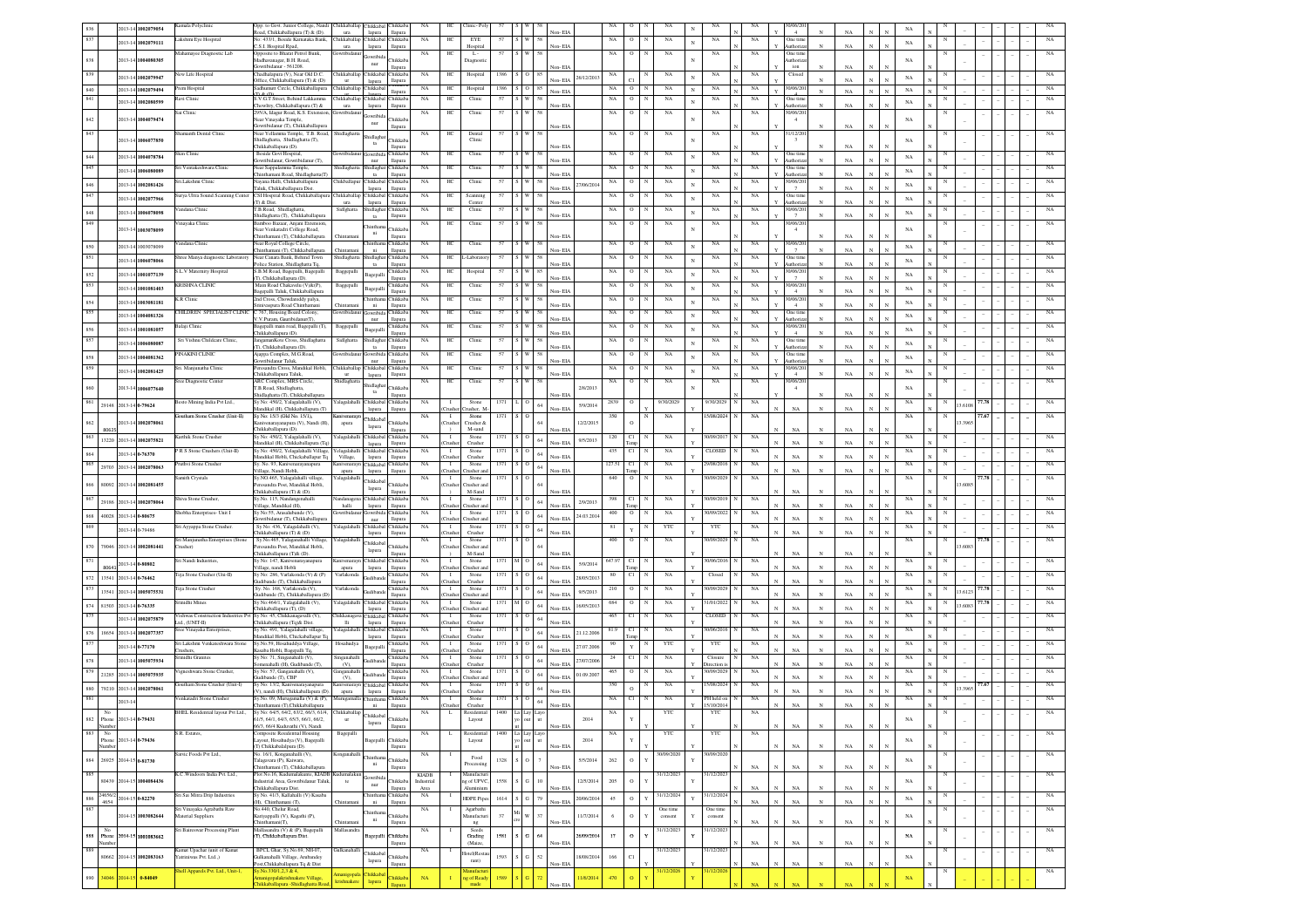|                    |                                                |                          | R.L. Finechem Pvt Ltd.,                                   | Plot No: 27-29, KIADB Industrial                                                                          | Gowribida                    |                                                               |                            |                              |                               |               |                                  |                                  |              |             |                   | 30/06/2021                 |              | 30/06/2021              |                          |                                      |              |             |                |            |                            |            |                            |  |                            |
|--------------------|------------------------------------------------|--------------------------|-----------------------------------------------------------|-----------------------------------------------------------------------------------------------------------|------------------------------|---------------------------------------------------------------|----------------------------|------------------------------|-------------------------------|---------------|----------------------------------|----------------------------------|--------------|-------------|-------------------|----------------------------|--------------|-------------------------|--------------------------|--------------------------------------|--------------|-------------|----------------|------------|----------------------------|------------|----------------------------|--|----------------------------|
|                    | 31702 2013-14 0-76993                          |                          |                                                           | irea. Gowribidanur (T).<br>Chikkaballanura (D)                                                            |                              |                                                               | <b>KIADE</b>               |                              | harmace                       | 1141          |                                  | 58<br>17 categor                 | 3/7/2013     | 3320        | $\mathbf O$       |                            |              |                         |                          |                                      |              |             |                |            | NA                         |            |                            |  |                            |
|                    |                                                |                          |                                                           |                                                                                                           |                              | $_{\rm nur}$<br>Chikkaba<br>llapura                           | Industrial<br>Area         |                              | cal<br>neredient              |               |                                  |                                  |              |             |                   |                            |              |                         |                          | NA                                   |              | NA          |                |            |                            |            |                            |  |                            |
|                    | 53701 2013-14 0-77701                          |                          | RACS Pharmachem (India)Pvt Ltd., Plot No: IP-13- Part -2. |                                                                                                           |                              |                                                               | <b>KIADB</b>               |                              | Aanufactu                     |               |                                  |                                  |              |             |                   |                            |              |                         | pplied fo                |                                      |              |             |                |            |                            |            |                            |  |                            |
| 892                |                                                |                          |                                                           | Gowribidanur 1st Phase, KIADB<br>dustrial Area, Gowribidanur (T)                                          |                              | Thikkaba<br>nur<br>llapura                                    | Industrial<br>Area         |                              | ng of<br>Irganic an           | 1108          | R                                | 22<br>Non-EIA                    | 7/8/2013     | 420         | $\circ$           | 30/06/2021                 | Y            | 30/06/202               | thorizat<br>$\mathbf{n}$ | NA                                   |              | NA          |                |            | NA                         |            |                            |  |                            |
| 893                |                                                |                          | Maniunatha Manufacturing                                  | I.P.6. Part -1. Gowribidanur 1st                                                                          | adumalakun                   |                                                               | <b>KIADB</b>               |                              | Rubber                        |               |                                  |                                  |              |             | $\circ$           | 31/12/2025                 |              | NA                      |                          |                                      |              |             |                |            |                            |            |                            |  |                            |
|                    | 28362 2014-15 0-82228                          |                          | dustries                                                  | hase, KIADB Industrial Area,<br>adumalakunte, Gowribidanur (T)                                            | te                           | <b>Thikkaba</b><br>nur<br>llapura                             | Industriai<br>Area         |                              | Latex<br>Additive             | 1646          | G                                | 64<br>Non-EIA                    | 18/06/2014   | 16.25       |                   |                            |              |                         | NA                       | NA                                   |              | $_{\rm NA}$ |                |            | NA                         |            |                            |  |                            |
|                    | 32584 2014-15 0-82400                          |                          | Sri Sai Packaging Industries                              | IP-58, 3rd Cross, Phase-1, KIADB                                                                          | adumalaku                    | ywribi                                                        | <b>KIADB</b>               |                              | Corrugato                     |               |                                  |                                  |              |             | $\circ$           | 31/12/2027                 |              | 1/12/202                |                          |                                      |              |             |                |            |                            |            |                            |  |                            |
|                    |                                                |                          |                                                           | dustrial Area, Kudumalakunte.<br>owribidanur (T), Chikkaballapura                                         | te                           | Chikkaba<br>$_{\rm nur}$<br>llapura                           | Industrial<br>Area         |                              | Packaging<br>Boxes            | 1509          | ${\bf G}$                        | Non-EIA                          | 28/06/2014   | 120         |                   |                            |              |                         | $_{\rm NA}$              | NA                                   | $_{\rm N}$   | NA          |                |            | NA                         |            |                            |  |                            |
| 895                |                                                | 81507 2014-15 1004083051 | hampur Spun Concrete Pipes                                | Sy.No.4/1 & 7, Shampura (V),                                                                              | Shampura                     | Chikkaba<br>Gowribida                                         | NA                         |                              | Concrete                      | 1598          | $\mathbf{G}$                     | $80\,$                           | 8/7/2014     | 8           | $\circ$           | One time                   |              | NA                      |                          |                                      | $_{\rm N}$   |             |                |            | $_{\rm NA}$                |            |                            |  |                            |
|                    |                                                |                          | ompany<br>Sri Venkateshwara Briquette                     | digere (P), Gowribidanaur (T),<br>No: IP-4, Kudamalakunte Industrial                                      |                              | llapura<br>nur                                                |                            |                              | Pipes                         |               |                                  | Non-EIA                          |              |             |                   | consen                     |              |                         | $_{\rm NA}$              | $_{\rm NA}$                          |              | $_{\rm NA}$ |                |            |                            |            |                            |  |                            |
| 896                | 80427 2014-15 0-77868                          |                          | ndustries,                                                |                                                                                                           | adamalak:<br>te Industrial   | Chikkaba                                                      | <b>KIADB</b><br>Industrial | л.                           | <b>Briquettes</b>             | 1505          | i G                              | $\mathfrak{s}$<br>Non-EIA        | 8/7/2014     | 41.5        | $\mathbf{o}$      | NA                         | Y            | 31/12/2023              | NA                       | $_{\rm NA}$<br>N                     | N            | NA          | N              | N          | NA                         | N          |                            |  |                            |
|                    |                                                |                          |                                                           | Gowribidanur Tq,<br>Chikkaballapura District                                                              | Area                         | llapura<br>nur                                                | Area                       |                              |                               |               |                                  |                                  |              |             |                   |                            |              |                         |                          |                                      |              |             |                |            |                            |            |                            |  |                            |
|                    |                                                |                          | owl Industries                                            | P-55, KIADB Industrial Area                                                                               | ımalakı                      | Gowribid                                                      | <b>KIADB</b>               |                              | Masala                        |               |                                  |                                  |              |             |                   | NA                         |              | 1/12/202                |                          |                                      |              |             |                |            |                            |            |                            |  |                            |
|                    |                                                | 80437 2014-15 1004083122 |                                                           | adumalakunte, Gowribidanur (T).<br>Chikkaballapura (D).                                                   | te                           | hikkab:<br>nur<br>Harouta                                     | ndustria<br>Area           |                              | Powder<br>3rinding δ          | 38            |                                  | Non-EL                           | 3/08/201     | $67\,$      | $\,$ O            |                            |              |                         | NA                       | NA                                   |              | NA          |                |            | NA                         |            |                            |  |                            |
| 898                |                                                | 81496 2014-15 1002083106 | Sree Venkateshwara Bakery                                 | B.B.Road, Chikkaballapura Tq &                                                                            | 'hikkaballap                 | Chikkaba<br>Chikkabal<br>llapura                              | NA                         |                              | Bakery                        | 1503          | $\mathbf{G}$                     | $\bf8$<br>Non-EIA                | 3/08/2014    | $\bf8$      | $\,$ O            | One tim                    | $\mathbf Y$  | One tim                 | $_{\rm NA}$              | $_{\rm NA}$                          |              | $_{\rm NA}$ | $\mathbf{N}$   |            | $_{\rm NA}$                |            |                            |  |                            |
|                    |                                                |                          | Yeshaswini Water Solutions                                | Sy.No.103/1, B.H.Road, Basavapura                                                                         | $_{\rm{ur}}$<br>Basavapura   | lapura<br>iowribio                                            | NA                         |                              | Product<br>Packaged           |               |                                  |                                  |              |             |                   | 31/12/2024                 |              | NA                      |                          |                                      |              |             |                |            |                            |            |                            |  |                            |
|                    | 25363 2014-15 0-83147                          |                          |                                                           | V), Thondebhavi (H), Gowribidan                                                                           |                              | Chikkaba<br>nur<br>llapura                                    |                            |                              | Drinking<br>Water             | 1538          | $S$ $G$                          | 54<br>Non-EL                     | 4/08/2014    | $40\,$      | $\circ$           |                            |              |                         | NA                       | NA                                   |              | NA          |                |            | NA                         |            |                            |  |                            |
|                    |                                                |                          |                                                           | T) Chikkaballapura Dist.<br>AS(E) Exports Pvt. Ltd., (Formerely #29, survey No. 125 & 127, KIADB,         | KIADB,                       | Chikkabal Chikkaba                                            | Industrial                 |                              |                               |               |                                  |                                  |              |             |                   | 30/09/2020                 |              | 30/09/202               |                          |                                      |              |             |                |            |                            |            |                            |  |                            |
| 900                | 26971 2014-15 0-84195                          |                          | Aquatite Tubes Private Ltd.)                              | Kandavara Village, Chikkaballapura                                                                        | Kandavara                    | llapura<br>lapura                                             | Area                       |                              | heese pip                     | $1370$ S O 63 |                                  | Non-EIA                          | 18/11/2014   | 62          | $\circ$           |                            |              |                         | NA                       | NA                                   | $_{\rm N}$   | $_{\rm NA}$ |                |            | NA                         |            |                            |  |                            |
|                    |                                                | 80637 2014-15 1001084210 | Thirumala Mineral                                         | No.204/1, Kotlapalli (V), 2nd Block<br>Paragodu Post, Bagepalli Taluk,                                    | Kotlapalli                   | hikkab<br>Bagepalli<br>llapura                                | NA                         |                              | Packaged<br>Drinking          | 1538          | $S$ $G$ $54$                     |                                  | 19/11/2014   | 21          | $\circ$           | 31/12/202                  |              | NA                      | NA                       | N/                                   |              | NA          |                |            | $_{\rm NA}$                |            |                            |  |                            |
|                    |                                                |                          | Mini Cement Products                                      | No.22/1, Vadagirvarpalli Village,                                                                         | adagirvarp                   |                                                               | $_{\rm NA}$                |                              | Concrete                      |               |                                  |                                  |              |             |                   | 31/12/2023                 |              | $_{\rm NA}$             |                          |                                      |              |             |                |            |                            |            |                            |  |                            |
| 902                |                                                | 81501 2014-15 1001084286 |                                                           | Gulur Road, Bagepalli, Bagepalli<br>Taluk, Chikkaballapura District                                       |                              | <b>hikkab</b><br>Bagepal<br>llapura                           |                            |                              | Electrical<br>Poles           | 1511          | ${\bf G}$                        | 80<br>Non-EIA                    | 22/11/2014   | 45          |                   |                            |              |                         | NA                       | NA                                   |              | NA          |                |            | NA                         |            |                            |  |                            |
|                    |                                                |                          | ayswal Building Product Pvt. Ltd.                         | No. IP-64 and 65 KIADB industria                                                                          |                              | jowribi                                                       | <b>KIADB</b>               |                              | Interior                      |               | W                                | Non- EIA                         |              |             |                   | 31/12/2023                 |              | 1/12/202                |                          |                                      |              |             |                |            |                            |            |                            |  |                            |
|                    |                                                | 2014-15 1004084567       |                                                           | rea. Kudamalakunte (V).<br>owribidanur(T), Chikkaballapur,                                                |                              | <b>Thikkaba</b><br>nur<br>llapura                             | Industria<br>Area          |                              | Building<br>Product           |               |                                  | 80                               | 15/12/2014   | 200         | $\circ$           |                            |              |                         | NA                       | NA                                   |              | NA          |                |            | NA                         |            |                            |  |                            |
|                    |                                                |                          | S D U Winery Pvt Ltd                                      | Sy.No.644, 645, 646, Alakapura,                                                                           | Alakapur                     | iowribid:                                                     | NA                         |                              |                               |               |                                  |                                  |              |             |                   | 30/09/2022                 |              | 0/09/2022               |                          |                                      |              |             |                |            |                            |            |                            |  |                            |
|                    |                                                | 20954 2011-12 1004065278 |                                                           | angalore-Hindupur Road,<br>owribidanur (T). Chikkaballapur                                                |                              | Chikkab<br>nur<br>llapura                                     |                            |                              | Winery                        | 1396          | $\overline{\phantom{a}}$         | 93<br>Non-FIA                    | 2/2/2012     | 321         | $\circ$           |                            |              |                         | V09/202                  | NA<br>N                              | N            | NA          |                |            | $_{\rm NA}$                |            |                            |  |                            |
|                    | 39351 2014-15                                  | 0-84660                  | Farm Tech International (FTI)                             | Plot No.28A. KIADB Industrial                                                                             | hikkaballan                  | Chikkabal Chikkaba                                            | Industrial                 |                              | PVC piper                     | 1614          | $S$ $G$                          | 79                               | 22/12/2014   | 74          | $\circ$           | 31/12/2028                 |              | 1/12/202                |                          |                                      |              |             |                |            | NA                         |            |                            |  |                            |
|                    |                                                |                          | Shreyas Stones Nandi                                      | Area, Chikkaballapura Tq & Dist.<br>No.25/6, 26/5. Varmalenahalli                                         | ura<br>armalena              | lapura<br>llapura<br>Chikkabal Chikkaba                       | Area<br>NA                 |                              | HDPE pip                      |               |                                  | Non-FIA                          |              |             |                   | 31/12/2034                 |              | 1/12/203                | NA                       | NA                                   | $_{\rm N}$   | NA          |                |            |                            |            |                            |  |                            |
| 906                | 26077 2014-15                                  | 0-84677                  |                                                           | andi Hobli, Varmalenahalli (V)                                                                            |                              | lapura<br>llapura                                             |                            |                              | utting &                      | 1518          | ${\bf S}={\bf G}$                | $56\,$<br>Non-EIA                | 23/12/2014   | 158         | $\circ$           |                            |              |                         | NA                       | NA                                   |              | NA          |                |            | NA                         |            |                            |  |                            |
|                    | 42319 2014-15                                  | 0-84767                  | Tropical Nanosciences Pvt. Ltd.,                          | Sy.No.94/4A, Thondebhavi (V) &<br>H), Gowribidanur (T),                                                   | Thondebhay                   | iowribi<br>Chikkaba                                           | <b>NA</b>                  |                              | Research<br>aboratorie        | 1182          | R                                | 83                               | 31/12/2014   | 133         | $\circ$           | 30/06/2024                 |              | 30/06/2024              |                          |                                      |              |             |                |            | NA                         |            |                            |  | NA                         |
|                    |                                                |                          |                                                           | Chikkaballapura (D).                                                                                      |                              | $_{\rm nur}$<br>llapura                                       |                            |                              | involving                     |               |                                  | Non-EL                           |              |             |                   |                            |              |                         | $_{\rm NA}$              | $_{\rm NA}$                          | $_{\rm N}$   | NA          |                |            |                            |            |                            |  |                            |
| 908                |                                                | 80440 2014-15 1004084776 | ayswal Interiors Pvt Ltd.,                                | No. IP-66, IP-67, KIADB Industrial<br>Area, Kudumalakunte (V),                                            | dumalaku<br>te               | <b>Thikkaba</b>                                               | <b>KIADB</b><br>Industriai |                              | Pulverizi                     | 1320          | $\overline{G}$                   |                                  | 1/1/2015     | $200\,$     | $\,$ O            | 10/09/2019<br>(Notice      |              | 0/09/201<br>(Notice     |                          |                                      |              |             |                |            | NA                         |            |                            |  |                            |
|                    |                                                |                          |                                                           | Gowribidanur (T), Chikkaballapura                                                                         |                              | nur<br>llapura                                                | Area                       |                              | activity                      |               |                                  |                                  |              |             |                   | served)                    |              | served                  | NA                       | NA                                   |              | NA          |                |            |                            |            |                            |  |                            |
| 909                |                                                | 81543 2014-15 0-85924    | Siri Granites                                             | Sy.No.28/2, Geggilarallahalli (V),<br>omenahalli (H), Gudibande (T),                                      | <i>ieggilarallah</i><br>alli | Chikkaba<br><b>Teachibon</b><br>llapura                       | NA                         |                              | <b>Cutting &amp; P</b>        | 1518          | $\,$ S $\,$ G $\,$ S $\,$ S $\,$ | Non-EL                           | 13/03/2015   | 75          | Y                 | YTC                        | $\mathbf{Y}$ | YTC                     | NA                       | $_{\rm NA}$                          | $_{\rm N}$   | $_{\rm NA}$ |                |            | $_{\rm NA}$                |            |                            |  |                            |
|                    |                                                | 2014-15 1003081666       | Sri Narayana Child Care                                   | Opposite to KSRTC Bus Stand                                                                               |                              | Chikkab2<br><b>Thintha</b>                                    | NA                         | HC                           | Clinic                        | 57            | S W                              |                                  |              | $_{\rm NA}$ |                   | NA                         | N            | $_{\rm NA}$             | NA                       | 0/06/20                              |              |             |                |            | $_{\rm NA}$                |            |                            |  |                            |
|                    |                                                |                          | Apoorva Hospital                                          | thamani Taluk, Chikkaballapu<br>B.H. Road, Gowribidanur Taluk,                                            |                              | $_{\rm{ni}}$<br>llapura<br>Chikkab<br>Gowribid                | NA                         | HC                           | Hospital                      | 57            |                                  | Non-EL                           |              | NA          | $\circ$           | $_{\rm NA}$                |              | NA                      | NA                       | $\sim$<br>0/06/2                     |              | $_{\rm NA}$ |                |            |                            |            |                            |  |                            |
|                    |                                                | 2014-15 1004082643       |                                                           | Chikkkaballapura Dist.                                                                                    |                              | $_{\rm nur}$<br>llapura                                       |                            |                              |                               |               |                                  | Von-EL                           |              |             |                   |                            |              |                         |                          | $\overline{5}$                       |              |             |                |            | $_{\rm NA}$                |            |                            |  |                            |
| 912                |                                                | 2014-15 1004082863       | shwini Clinic                                             | Thondebhavi Railway Station,<br>wribidanur Taluk,                                                         |                              | Chikkab:<br>iowribi<br>$_{\rm nur}$<br>Hapura                 | NA                         | HC                           | Clinic                        | 57            | $\mathbf{w}$                     | Non-El/                          |              | $_{\rm NA}$ | $\mathbf{o}$      | $_{\rm NA}$                |              | $_{\rm NA}$             | $_{\rm NA}$              | 0/06/20<br>$\sim$                    |              | NA          |                |            | $_{\rm NA}$                |            |                            |  |                            |
| 913                |                                                |                          | Nithu Clinic                                              | T.M.Road, Alipura, Gowribidanur                                                                           |                              | iowribid:                                                     | $_{\rm NA}$                | HC                           | Clinic                        | 57            | s W                              |                                  |              | NA          | $\mathbf O$       | NA                         |              | NA                      | NA                       | One tim                              |              |             |                |            |                            |            |                            |  |                            |
|                    |                                                | 2014-15 1004083104       |                                                           | Taluk, Chikkaballapura Dist.                                                                              |                              | Chikkab<br>nur<br>llapura                                     |                            |                              |                               |               |                                  | Non- EIA                         |              |             |                   |                            |              |                         |                          | uthoria<br>$_{\rm ion}$              |              | NA          |                |            | $_{\rm NA}$                |            |                            |  |                            |
| 914                |                                                | 2014-15 1002083148       | Prema Sai Clinic                                          | Peresandra Cross Chikkaballapura                                                                          | Chikkaballap Chikkabal       | llapura                                                       |                            | NA HC                        | Clinic                        |               | $S \mid W$                       | 57 S W 58 Non-EIA                |              | $NA$ O      |                   | NA                         |              | NA                      | NA                       | 30/06/20<br>Y                        | $\mathbb N$  | NA .        | N              | $_{\rm N}$ | NA                         |            |                            |  | NA                         |
| 915                |                                                | 2014-15 1002083196       | Nandi Scanning Centre                                     | No.793/1868, Vanashree 1st Floor,<br>pposite Saadhumata, Ward No.08                                       | 'hikkaballap                 | Chikkabal<br>Chikkab                                          | NA                         | HC                           | Scanning<br>Center            | 57            |                                  | 58                               |              | NA          | $\overline{0}$    | NA<br>N                    |              | $_{\rm NA}$             | NA                       | 0/06/2<br>$\sim$                     |              |             |                |            | $_{\rm NA}$                |            |                            |  |                            |
|                    |                                                |                          |                                                           | hikkaballapura To & Dist -562101                                                                          |                              | lapura<br>llapura                                             |                            |                              |                               |               |                                  | Non-EIA                          |              |             |                   |                            |              |                         |                          |                                      |              | NA          |                |            |                            |            |                            |  |                            |
| 916                |                                                | 2014-15 1003083195       | Vikram Scanning Centre                                    | Varada Mill Road, N.R.Extension<br>hintamani Taluk, Chikkaballapura                                       | hintamar                     | Chinthama Chikkaba<br>ni<br>llapura                           | NA                         | HC                           | Scanning<br>Center            |               | s W                              | Non-EIA                          |              | $_{\rm NA}$ | $\circ$           | NA                         | $\mathbf N$  | $_{\rm NA}$             | $_{\rm NA}$              | One tin<br>Authoriz                  | $_{\rm N}$   | NA          |                |            | NA                         |            |                            |  |                            |
| 917                |                                                |                          | Abhi Diagnostic Centre                                    | vernment Hospital Opposite,                                                                               |                              | iowribio                                                      |                            |                              | L.                            |               |                                  |                                  |              |             |                   | NA                         |              | NA                      | NA                       | One tim                              |              |             |                |            |                            |            |                            |  | NA                         |
|                    |                                                | 2014-15 1004083249       |                                                           | R.A.Nagaiah Building.<br>Gowribidanur, Gowribidanur Taluk                                                 |                              | Chikkaba<br>$_{\rm nur}$<br>llapura                           | <b>NA</b>                  | ΗС                           | Diagnosti                     |               |                                  | Non-ELA                          |              | NA          | $\circ$           |                            |              |                         |                          | uthori.<br>ion                       |              | NA          |                |            | NA                         |            |                            |  |                            |
| 918                |                                                | 2014-15 1006083250       | Sri Renuka Clinic                                         | angamakote Cross, Siddalaghatta                                                                           | angamakot                    | Shidlaghat Chikkaba                                           | $_{\rm NA}$                | $\rm{HC}$                    | Clinic                        | 57            | W                                | 55                               |              | $_{\rm NA}$ | $\Omega$          | NA                         |              | $_{\rm NA}$             | NA                       | 0/06/20                              |              |             |                |            | NA                         |            |                            |  | NA                         |
| 919                |                                                |                          | Amar Clinic                                               | Taluk Chikkaballapura Dist.<br>Kaiwara Circle, Opposite                                                   | Kaiwara                      | ta<br>llapura                                                 | NA                         | HC                           | Clinic                        | 57            | I W                              | Non-EIA<br>-58                   |              | NA          | $\circ$           | NA                         |              | NA                      | NA                       | $\sim$<br>0/06/20                    |              | $_{\rm NA}$ |                |            |                            |            |                            |  |                            |
|                    |                                                | 2014-15 1003084182       |                                                           | Amaranarayana Temple, Kaiwara,<br>intamani Taluk, Chikkaballapura                                         |                              | Chikkab<br>ni                                                 |                            |                              |                               |               |                                  | Von-EL                           |              |             |                   |                            |              |                         |                          | $\sim$                               |              |             |                |            | NA                         |            |                            |  |                            |
| 920                |                                                | 2014-15 1002084196       | Imkar Homoeo Clinic                                       | New Post Office Road, Ward No. -                                                                          |                              | llapura<br>hikkaballap Chikkabal Chikkaba                     | NA                         | HС                           | linic- Hon                    | 57            | S W                              | 58                               |              | $_{\rm NA}$ | $\circ$           | NA                         | $_{\rm N}$   | $_{\rm NA}$             | NA                       | 30/06/20                             |              |             |                |            |                            |            |                            |  |                            |
| 921                |                                                |                          |                                                           | 24, Behind Canara Bank,<br>People Surgical and Maternity Home Post Office Road, Opposite to KEE           | ur                           | llapura<br>lapura                                             |                            | HC                           | NH                            | 57            | S W                              | Non-EIA                          |              | NA          | $\circ$           | NA                         |              | $_{\rm NA}$             | $_{\rm NA}$              | 0/06/20                              |              | $_{\rm NA}$ |                |            | $_{\rm NA}$                |            |                            |  |                            |
|                    | 2014-15                                        | 1003084254               |                                                           | Office, Chinthamani, Chinthaman                                                                           |                              | <b>hintha</b><br><b>Thikkab</b><br>ni                         | NA                         |                              |                               |               |                                  | 58                               |              |             |                   |                            |              |                         |                          | $\mathbf{5}$                         |              |             |                |            | NA                         |            |                            |  |                            |
|                    |                                                |                          |                                                           | Taluk Chikkaballapura District.                                                                           |                              | llapura                                                       |                            |                              |                               |               |                                  | Non-EIA                          |              |             |                   |                            |              |                         |                          |                                      |              | NA          |                |            |                            |            |                            |  |                            |
| $\boldsymbol{922}$ |                                                | 2014-15 1001084257       | eople Surgical and Maternity Home                         | Opposite Civil Court,<br>M.G.Road,Bagepalli, Bagepall                                                     | Bagepalli                    | hikkaba<br>Bagepall<br>llapura                                | $_{\rm NA}$                | H                            | NH                            |               |                                  | Non-EIA                          |              | NA          |                   | NA                         |              | NA                      | NA                       | One tim                              |              | NA          |                |            | NA                         |            |                            |  |                            |
| 923                |                                                |                          | S.K. Diagnostic Center                                    | Ppposite Government Hospital Mai                                                                          |                              | Gowribio                                                      | NA                         | $\rm{HC}$                    | $\mathbf{L}$ .                | 57            |                                  |                                  |              | NA          | $\mathbf O$       | NA                         |              | NA                      | NA                       | 0/06/2                               |              |             |                |            |                            |            |                            |  |                            |
|                    |                                                | 2014-15 1004084446       |                                                           | Gate, Gowribidanur, Gowribidanur<br>Taluk, Chikkaballapura District.                                      |                              | <b>Thikkab</b><br>nur<br>llapura                              |                            |                              |                               |               |                                  | Non- EIA                         |              |             |                   |                            |              |                         |                          |                                      |              | NA          |                |            | NA                         |            |                            |  |                            |
| 924                |                                                | 2014-15 1004085022       | Ianasa Clinic                                             | H.S.Road, Hosur, Gowribidanur ("                                                                          | Hosur                        | Chikkaba<br>Gowribid                                          | NA                         | HC                           | Clinic                        | 57            |                                  |                                  |              | NA          |                   | NA                         | $\mathbf N$  | NA                      | NA                       | One tim                              |              | NA          |                |            | $_{\rm NA}$                |            |                            |  |                            |
| 925                |                                                |                          | S.S.Hospital                                              | Chikkaballapura (D).<br>NH-07, Akkayamma Building,                                                        | hikkaballan                  | $_{\rm nur}$<br>llapura<br>Chikkabal Chikkaba                 | NA                         | HC                           | Hospital                      | 57            | S W                              | Non-EL                           |              | NA          | $\circ$           | NA                         |              | $_{\rm NA}$             | NA                       | uthori<br>One tin                    |              |             |                |            |                            |            |                            |  |                            |
|                    |                                                | 2014-15 1002085005       | nusha Clinical Lab.                                       | sandra Cross, Chikkaballag                                                                                |                              | llapura<br>lapura                                             |                            |                              |                               |               |                                  | Non-EIA                          |              |             |                   |                            | $\mathbf N$  |                         |                          | uthori                               |              | NA          |                |            | $_{\rm NA}$                |            |                            |  |                            |
| 926                |                                                | 2014-15 1005084010       |                                                           | K.Nagarajan, Anusha Clinical Lab,<br>pposite to SBM, Gudibande,                                           | Gudiband                     | Chikkab                                                       | NA                         | HС                           | -Laborato                     | 57            |                                  |                                  |              | NA          | о                 | NA                         |              | NA                      | NA                       | One time<br>uthoriz                  |              |             |                |            | NA                         |            |                            |  |                            |
|                    |                                                |                          |                                                           | udibande Taluk, Chikkaballapura                                                                           |                              | llapura                                                       |                            |                              |                               |               |                                  | Non-EIA                          |              |             |                   |                            |              |                         |                          | ion                                  |              | $_{\rm NA}$ |                |            |                            |            |                            |  |                            |
| 927                |                                                | 2014-15 1002082152       | Apple Diagnostics                                         | No. 481/431. Gowri Krupa.<br>C.S.I.Hospital Road                                                          | iikkaballan                  | Chikkabal<br>Chikkaba                                         | NA                         | HС                           | - L -<br>Diagnost             | 57            |                                  |                                  |              | NA          | $^{\circ}$        | NA                         |              | NA                      | NA                       | One tim<br>uthoriz                   |              |             |                |            | NA                         |            |                            |  |                            |
|                    |                                                |                          |                                                           | Chikkaballapura (T)&(D) - 562101                                                                          |                              | lapura<br>llapura                                             |                            |                              |                               |               |                                  | Non-EIA                          |              |             |                   |                            |              |                         |                          | ion                                  |              | NA          |                |            |                            |            |                            |  |                            |
|                    |                                                | 2014-15 1004084512       | hiva Clinical Laboratary                                  | Opposite to Government Hospital,<br>wribidanur, Gowribidanur Taluk                                        |                              | <b>lowribi</b><br><b>Thikkab</b>                              | <b>NA</b>                  | HC                           | Pathologica<br>Laboratro      | 57            |                                  |                                  |              | NA          | $\circ$           | NA                         |              | NA                      | NA                       | 0/06/20<br>- 8                       |              |             |                |            | NA                         |            |                            |  |                            |
|                    |                                                |                          |                                                           | Thikkaballapura Dist.                                                                                     |                              | nur<br>llapura                                                |                            |                              |                               |               |                                  | Non-EL                           |              |             |                   |                            |              |                         |                          |                                      |              | NA          |                |            |                            |            |                            |  |                            |
|                    |                                                | 2014-15 1004082684       | Ajay Clinic                                               | Thondebhavi Railway Station,<br>wribidanur Taluk,                                                         |                              | Chikkab:<br>Gowribi<br>nur<br>llapur                          | NA                         | HC                           | Clinic                        |               |                                  |                                  |              | NA          |                   |                            |              | NA                      | NA                       | One tim                              |              |             |                |            | NA                         |            |                            |  |                            |
|                    |                                                |                          |                                                           | No.02. Muduganak                                                                                          |                              | wribida                                                       |                            |                              | Clini                         |               |                                  |                                  |              |             |                   |                            |              |                         |                          | One time                             |              |             |                |            |                            |            |                            |  |                            |
| 930                |                                                | 2014-15 1004083926       |                                                           | Gangasandra (P), Kasaba (H),<br>Gowribidanur (T), Chikkaballapura                                         |                              | Chikkaba<br>nur<br>llapura                                    |                            |                              |                               |               |                                  | Non-EIA                          |              |             |                   |                            | $_{\rm N}$   |                         |                          | Authoriza<br>$\mathop{\mathrm{ion}}$ |              | NA          | $\mathbf{N}$   |            | $_{\rm NA}$                |            |                            |  |                            |
| 931                |                                                | 2014-15 1006085783       | M. Ayush Clinic                                           | Dibbur Halli Main Road,                                                                                   | Shidlaghatta                 | Shidlagha<br>Chikkaba                                         | NA                         | HC                           | Ayush Clini                   |               | W                                | 58                               |              | NA          | $\mathbf O$       | NA                         | $\mathbf{N}$ | NA                      | NA                       | One time                             |              | NA          | $\mathbf{x}$   |            | $_{\rm NA}$                |            |                            |  | NA                         |
|                    |                                                |                          |                                                           | Shidlaghatta Shidlaghatta (T),                                                                            |                              | llapura<br>ta                                                 |                            |                              | Telephon                      | 52            | S W                              | Non-EIA                          |              | NA          | $\circ$           | NA<br>N                    |              | 31/12/2023              | $_{\rm NA}$              | Authoriz                             | $_{\rm N}$   |             |                |            |                            | $_{\rm N}$ |                            |  | $_{\rm NA}$                |
| 932                |                                                |                          |                                                           |                                                                                                           | Kalludi                      | Gowribida Chikkaba                                            |                            |                              |                               |               |                                  | 52<br>Non-EIA                    | 18/08/2014   |             |                   |                            |              |                         |                          | NA                                   | $_{\rm N}$   | NA          | $\mathbf{N}$   | $_{\rm N}$ | $_{\rm NA}$                |            |                            |  |                            |
|                    |                                                | 2014-15 1004083161       | Viom Networks Limited                                     | Sy.No.140, Kalludi Village & Post,<br>owribidanur Taluk                                                   |                              | llapura<br>$_{\rm nur}$                                       | $_{\rm NA}$                | Telepho                      | Towers                        |               |                                  |                                  |              |             | $\circ$           | NA<br>$\mathbf{N}$         |              |                         |                          |                                      |              |             |                |            |                            |            |                            |  | $_{\rm NA}$                |
| 933                |                                                |                          | ATC Telecom Tower Corporation                             | Village, Thondebhavi Hobli,                                                                               |                              | Gowribio                                                      | NA                         | $\blacksquare$               | Telephone                     | 52            | s I w                            |                                  |              | NA          |                   |                            |              |                         | NA                       |                                      |              |             |                |            |                            |            |                            |  |                            |
|                    |                                                | 2014-15 1004083966       | Pvt. Ltd.,                                                | owribidanur Taluk.<br>"hikkaballanura District                                                            | achikkana                    | Chikkaba<br>$_{\rm nur}$<br>llapura                           |                            | Telepho<br>ne                | Towers                        |               |                                  | 52<br>Non-ELA                    | 27/10/201-   |             |                   |                            | $\mathbf{Y}$ | 31/12/2018              |                          | NA                                   | $_{\rm N}$   | NA          |                |            | NA                         |            |                            |  |                            |
| 934                |                                                | 2014-15 1002083970       | ATC Telecom Tower Corporation                             | Kasaba Hobli, Chikkaballapura                                                                             |                              | Chikkabal Chikkaba                                            | NA                         | $\blacksquare$               | Telephone                     | 52            | W                                | 52                               | 27/10/2014   | NA          | $\circ$           | NA                         | $\mathbf{v}$ |                         | NA                       |                                      | $\mathbb{N}$ |             | $\mathbf{N}$   | $_{\rm N}$ | $_{\rm NA}$                |            |                            |  | NA                         |
| 935                |                                                |                          | Pvt. Ltd.,<br>ATC Telecom Tower Corporation               | Taluk & District.<br>Post, Kotagal Panchyath.                                                             |                              | lapura<br>llapura                                             | NA                         | Telepho<br>$\mathbf{I}$      | Towers<br>Telephone           | 52            | : I W                            | Non-EIA                          |              | NA          | $\circ$           | NA<br>N                    |              | 31/12/2018              | NA.                      | $_{\rm NA}$                          |              | NA          |                |            |                            | N          |                            |  | NA                         |
|                    |                                                | 2014-15 1003083969       | Pvt. Ltd.,                                                | hinthamani Taluk, Chikkaballapu                                                                           |                              | Chikkab<br>$\mathbf{ni}$                                      |                            | Teleph                       | Towers                        |               |                                  | 52                               | 27/10/201    |             |                   |                            |              |                         |                          |                                      |              |             |                |            | $_{\rm NA}$                |            |                            |  |                            |
|                    |                                                | 2014-15 1003083968       | ATC Telecom Tower Corporation                             | District.<br>Thinthamani Taluk, Chikkaballapu                                                             | Kothur                       | llapura<br>hinthama Chikkaba                                  | NA                         | $\mathbf{I}$                 | Telephone                     | 52            | s   W                            | Non-EL                           |              | NA          | $\circ$           | NA                         |              | 1/12/2018               | NA                       | $_{\rm NA}$                          |              | $_{\rm NA}$ |                |            |                            |            |                            |  | $_{\rm NA}$                |
| 936                |                                                |                          | Nt. Ltd.                                                  | District.<br>Sy.No.160/1, Perumachanahalli (V)                                                            | Anoor<br>machan:             | ni<br>llapura<br>a Chikkaba<br>hintha                         |                            | Telepho<br>$\blacksquare$    | Towers                        |               |                                  | $52\,$<br>Non-EIA                | 27/10/2014   |             | $\overline{0}$    | NA                         |              | 1/12/2018               |                          | $_{\rm NA}$                          | $_{\rm N}$   | $_{\rm NA}$ | $\overline{N}$ |            | $_{\rm NA}$                |            |                            |  |                            |
| 937                |                                                | 2014-15 1003085440       | ATC Telecom Tower Corporation<br>Nt. Ltd.,                | Kaiwara (H), Chinthamani (T),                                                                             |                              | $\,$ ni<br>llapura                                            | NA                         | Teleph                       | Telephone<br>Towers           | 52            |                                  | $52\,$<br>Non-EL                 | 12/2/2015    | NA          |                   |                            |              | 31/12/2019              | NA                       | $_{\rm NA}$                          | $_{\rm N}$   | NA          | $\mathbf{N}$   |            | $_{\rm NA}$                |            |                            |  | NA                         |
| 938                |                                                | 2014-15 1006085442       | ATC Telecom Tower Corporation<br>Pvt. Ltd.                | Sy.No. 152, Hemralahalli (V),                                                                             | lemralahall                  | Shidlaghat<br>t Chikkaba<br>ta                                | $_{\rm NA}$                | $\mathbf{I}$<br>Teleph       | Telephone                     | 52            | S W                              | $52\,$<br>Non-EL                 | 12/2/2015    | NA          | $\circ$           | $_{\rm NA}$                |              | 31/12/2019              | $_{\rm NA}$              | $_{\rm NA}$                          | $_{\rm N}$   | $_{\rm NA}$ | $_{\rm N}$     |            | $_{\rm NA}$                | N          |                            |  | $_{\rm NA}$                |
| 939                |                                                | 2014-15 1001085443       | <b>ATC Telecom Tower Corporation</b>                      | Jangamakote (H), Shidlaghatta (T),<br>Sy.No.28/1, Chakvelu (V) & (P),                                     | Chakvelu                     | llapura<br>Chikkaba                                           | NA                         | Τ                            | Towers<br>Telephone           | 52            |                                  |                                  | 12/2/2015    | NA          | $\circ$           | NA                         |              | 1/12/201                | NA                       |                                      |              |             |                |            |                            |            |                            |  | $_{\rm NA}$                |
|                    |                                                |                          | Pvt. Ltd.                                                 | .<br>helur (H), Bagepalli (T),                                                                            | anivenaray                   | Bagepalli<br>llapura                                          |                            | Teleph                       | Towers                        | 1371          | $\circ$                          | $52\,$<br>Non-EL                 |              | 600         |                   |                            |              |                         |                          | $_{\rm NA}$                          | $_{\rm N}$   | $_{\rm NA}$ | $\overline{N}$ |            | $_{\rm NA}$                |            | 77.67                      |  |                            |
| 940<br>941         | 29258 2014-15 0-81728<br>78449 2014-15 0-81825 |                          | Panchami Stone Crusher<br>Balaji Stone Crusher            | Sy No. 15/2, Kanivenarayanapura<br>Village, Chikkaballapura (T) & (D).<br>Sy No: 432,, Yalagalahalli (V), | apura<br>alagalahal          | Chikkabal Chikkaba<br>lapura<br>llapura<br>Chikkabal Chikkaba | NA<br>$_{\rm NA}$          | Τ<br>Crusher<br>$\mathbf{I}$ | Stone<br>Crusher and<br>Stone | 1371          | $S$ 0                            | $\,$ 64 $\,$<br>Non-EL<br>$64\,$ | 2014<br>2014 | 350         | $\circ$<br>$\,$ o | $_{\rm NA}$<br>$_{\rm NA}$ |              | 0/09/2029<br>60/09/2029 | NA<br>$_{\rm NA}$        | NA                                   | $_{\rm N}$   | $_{\rm NA}$ |                |            | $_{\rm NA}$<br>$_{\rm NA}$ | N          | 13,3966<br>77.78<br>13.609 |  | $_{\rm NA}$<br>$_{\rm NA}$ |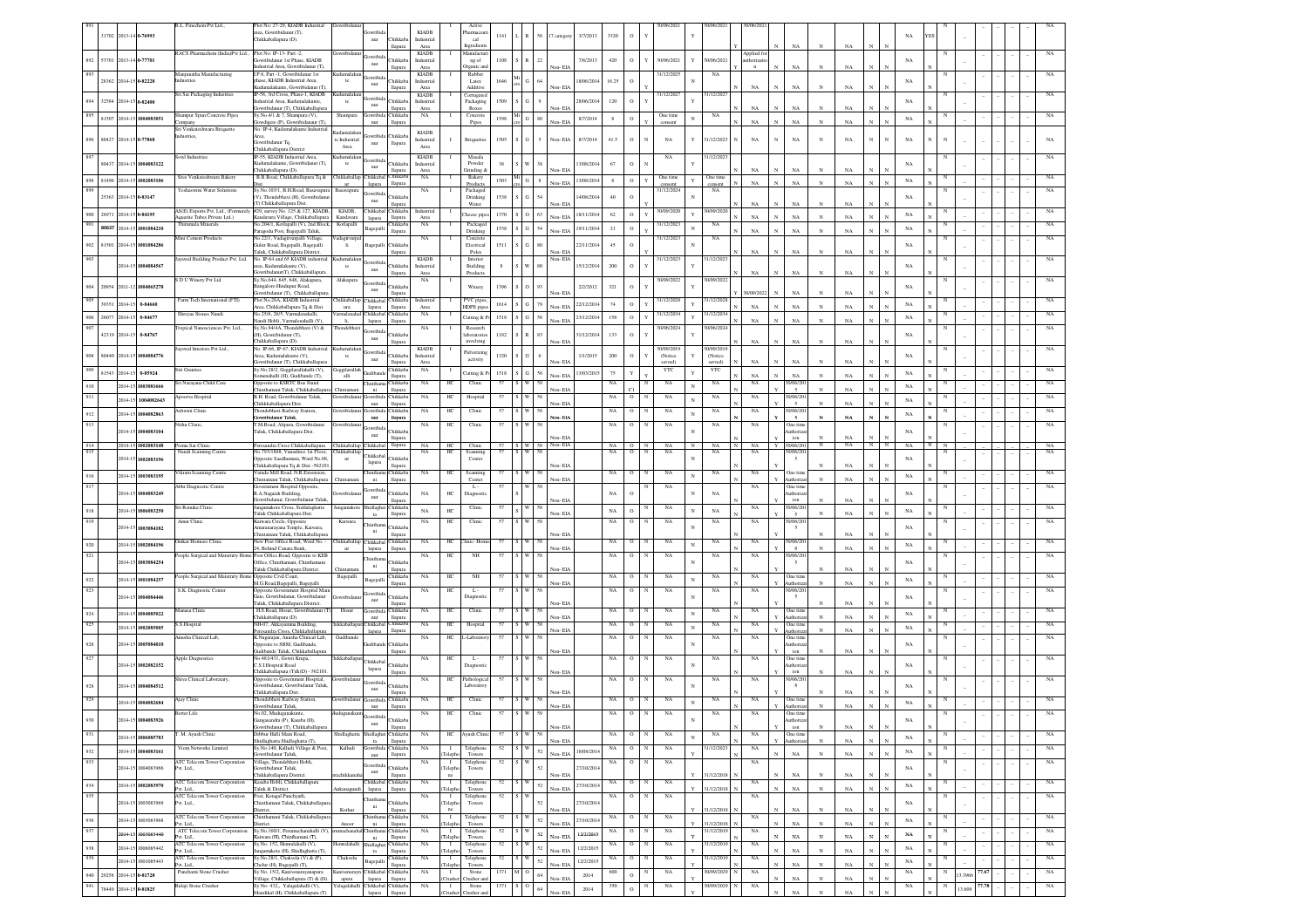|     |                       | 2014-15 0-81754           | ereshwara Swamy Stone Crusher                             | Sy.No. 20/P2, Muntakadirenahalli                                                                           | funtakadire                       | hinthar                      | Chikkab                            |             |                           |                                |           |                          |                   | 04.04.200  |             |     |             |            |                         |                            |                            |                            |                            |              |            |             |   |        |       |             |
|-----|-----------------------|---------------------------|-----------------------------------------------------------|------------------------------------------------------------------------------------------------------------|-----------------------------------|------------------------------|------------------------------------|-------------|---------------------------|--------------------------------|-----------|--------------------------|-------------------|------------|-------------|-----|-------------|------------|-------------------------|----------------------------|----------------------------|----------------------------|----------------------------|--------------|------------|-------------|---|--------|-------|-------------|
| 943 |                       | 30240 2014-15 0-81727     | <b>ESPEE</b> Enterprises,                                 | .<br>Village, Chinthamani Taluk,<br>Sy No. 81, Kanivenarayanapur                                           | ahalli                            | $\,$ ni<br><b>Thikkaba</b>   | llapura<br><b>Chikkab</b>          | NA          | Τ                         | Crusher<br>Stone               | 1371      | 64                       | Non-EIA           | 29/05/2014 | 268         |     | $_{\rm NA}$ |            | 0/09/2029               | $_{\rm NA}$                | NA                         |                            |                            |              |            | $_{\rm NA}$ |   | 3.395  | 7.67  |             |
|     |                       |                           | J.K. SUPPLIES                                             | Village, Chikkaballapura (T) & (D)<br>Sy.No. 21, 22, 20/2, 121, 29, 37/P3                                  | apura                             | lapura                       | llapura                            |             | `nıshe                    | rusher an                      |           |                          | Non-EIA           |            |             |     |             |            |                         |                            | $_{\rm NA}$                | $\mathbf{v}$               | NA                         | $\mathbf{N}$ |            |             |   |        |       |             |
| 944 | 80472 2014-15 0-81909 |                           |                                                           | 38/P6, 20/03, 25 & 23, Reddyhalli                                                                          | dyhalli Vil                       | Chikkabal<br>lapura          | Chikkab                            | $_{\rm NA}$ | Tushe                     | Stone<br>Crusher               | 1371      |                          |                   | 23/06/2014 | 400         | (CF | $_{\rm NA}$ |            | CF-Exp<br>alidity upt   | NA                         | $_{\rm NA}$                | $_{\rm N}$                 | $_{\rm NA}$                | $_{\rm N}$   | $_{\rm N}$ | $_{\rm NA}$ |   |        |       |             |
|     |                       |                           | Rajath Stone Crusher                                      | /illage, Mandikal Hobli.<br>y No: 39/P 39, Kanivenarayapura                                                |                                   | Chikkabal Chikkab.           | llapura                            | NA          | $\blacksquare$            | Stone                          | 1371      |                          | Non-EIA           |            | 200         |     | $_{\rm NA}$ |            | 30/09/2023<br>0/09/2029 | NA                         |                            |                            |                            |              |            | $_{\rm NA}$ |   |        |       |             |
|     |                       | 30787 2014-15 0-81791     |                                                           | /). Chikkaballapura (T) & (D).                                                                             | apura                             | lapura                       | llapura                            |             | husher                    | Crusher                        |           |                          | Non-EIA           | 31.05.2006 |             |     |             |            |                         |                            | NA                         | $_{\rm N}$                 | NA                         |              |            |             |   | 3,404  |       |             |
| 946 |                       | 78234 2014-15 0-81987     | Rocksand Minerals                                         | v No. 14/P15. Gollahalli (V).<br>hikkaballapura (D)                                                        | Gollahalli                        | Chikkabal Chikkab<br>lapura  | llapura                            | NA          | $\mathbf{I}$<br>nish      | Stone<br>rusher ar             | 1371      |                          | Non-EIA           |            |             |     | NA          |            | 1/03/2024               | NA                         | NA                         |                            | NA                         |              |            | $_{\rm NA}$ |   |        |       |             |
| 947 |                       |                           | S.M. Stone Crusher                                        | v No. 477. Yalagalahalli (V).                                                                              | r alagalahalli                    | <b>Thikkaba</b>              |                                    | NA          | $\blacksquare$            | Stone                          | 1371      |                          |                   |            | 400         |     | NA          |            | 21/06/2022              | NA                         |                            |                            |                            |              |            | NA          |   |        | 77.78 |             |
|     |                       | 29648 2014-15 0-81725     |                                                           | hikkaballapura (T) & (D).                                                                                  |                                   | lapura                       | <b>hikkab</b><br>llapura           |             | `rusher                   | Tusher an<br>M-Sand            |           |                          | Non-EIA           | 15/09/201  |             |     |             |            |                         |                            | $_{\rm NA}$                |                            | NA                         |              |            |             |   | 3.604  |       |             |
| 948 |                       | 78879 2014-15 1003081794  | S.N.R Stone Crusher                                       | iy No. 34 & 31, Chimarajanahalli<br>llage, Chinthamani (T),                                                |                                   | <b>Thintham</b><br>ni        | Chikkab.<br>llapura                | NA          | - 1<br>`rusher            | Stone<br>Crusher               | 1371      |                          | Non-EIA           | 04.04.200  |             |     | NA          |            | 1/12/2019               | NA                         | $_{\rm NA}$                |                            | $_{\rm NA}$                | $_{\rm N}$   |            | NA          |   |        |       |             |
| 949 |                       | 79026 2014-15 0-81731     | Sri Chennakeshava Stone Crusher                           | y No.466, Yelagalahalli (Village),                                                                         | Yalagalahalli                     | <b>Thikkabal</b>             | Chikkab.                           | NA          | $\mathbf{I}$              | Stone                          | 1371      |                          |                   | 31/05/201  |             |     | NA          |            | 0/09/2029               | NA                         |                            |                            |                            |              |            | NA          |   | 3.608  |       |             |
|     |                       |                           | con Infrastructure Pvt. Ltd.,                             | hikkaballapura (T) & (D)<br>y No. 39/P 29, Kanivenarayanapura Kanivenaray.                                 |                                   | lapura                       | llapura                            | NA          | `rusher<br>$\mathbf{I}$   | Crusher<br>Stone               | 1371      |                          | Non-EIA           |            |             |     | NA          |            | 0/09/2029               | NA                         | $_{\rm NA}$                |                            | $_{\rm NA}$                |              |            | NA          |   |        | 77.67 |             |
|     |                       | 30391 2014-15 1002082216  |                                                           |                                                                                                            | apura                             | Chikkabal<br>lapura          | Chikkab                            |             | hush                      | Crusher                        |           |                          |                   | 09.09.2014 |             |     |             |            |                         |                            |                            |                            |                            |              |            |             |   | 3.401  |       |             |
|     |                       | 2014-15 0-82393           | M.M. Somashekara Stone Crusher                            | hikkaballapura (T) & (D).<br>Sy No. 44, H.Kurubarahallli (V),                                              |                                   | hikkabal                     | llapura<br>Chikkal                 | NA          |                           | Stong                          | 1371 S    |                          | Non-EIA           |            | 400         |     | YTC         |            | YTC                     | NA                         | NA                         |                            | NA                         |              |            | NA          |   |        |       |             |
|     |                       |                           |                                                           | hikkaballapura (T) & (D).                                                                                  |                                   | lapura                       | llapura                            |             |                           | Crusher                        |           | 64                       | Non-EIA           |            |             |     |             |            |                         |                            | NA                         | N                          | $_{\rm NA}$                |              |            |             |   |        |       |             |
| 952 |                       | 80638 2014-15 0-82392     | Apex Infra (Formerely A. Mahesh<br>Singh Stone Crusher)   | iy No. 44, H.Kurubarahallli (V),<br>hikkaballapura (T) & (D).                                              |                                   | hikkaba<br>lapura            | Chikkal<br>llapura                 | NA          | Τ                         | Stone<br>rusher an             | 1371      | 64                       | Non-EIA           | 3/9/2014   | 474         |     | NA          |            | 1/09/2021               | NA                         | NA                         | $\mathbf{N}$               | NA                         |              |            | NA          |   | 3.5332 |       |             |
| 953 |                       | 30152 2014-15 0-82786     | Shree Bhramaravasini M- Sanders<br>LLP.                   | ly No. 11/ P2, Janalakunte Village,<br>.<br>hikkaballapur Tq & Dist.                                       | Janalakunt                        | hikkabal<br>lapura           | Chikkab<br>llapura                 | NA          | $\mathbf{I}$              | Stone<br>rusher ar             | 1371      | 64                       | Non-EIA           | 21/07/2014 | 450         |     | $_{\rm NA}$ |            | 0/09/2029               | $_{\rm NA}$                | NA                         | $_{\rm N}$                 | NA                         |              |            | $_{\rm NA}$ |   | 3.609  | 7.7   |             |
|     |                       | 2014-15 0-82779           | Shree M.B.C Crushers                                      | y No. 47, Naduvanahalli Village                                                                            |                                   | <b>Thikkabal</b>             | Chikkab                            | NA          | $\mathbf{I}$              | Stone                          | 1371      |                          |                   | 21/07/201  | 400         |     | NA          |            | Closed                  | NA                         |                            |                            |                            |              |            | $_{\rm NA}$ |   |        |       |             |
|     |                       |                           | Shree Anjaneya Swamy Stone                                | hikkaballapur Tq & Dist.<br>iv No. 47. Nadu<br>ahalli Village                                              |                                   | lapura<br>Chikkabal          | llapura<br>Chikkah                 | NA          | `rushe<br>$\mathbf{I}$    | Crusher<br>Stone               | 1371      |                          | Non-EIA           |            | 400         |     | $_{\rm NA}$ |            | Closed                  | NA                         | NA                         | $_{\rm N}$                 | NA                         |              |            | NA          |   |        |       |             |
|     |                       | 2014-15 0-82784           | rusher                                                    | hikkaballapur Tq & Dist.                                                                                   |                                   | lapura                       | llapura                            |             | msh                       | Crusher                        |           |                          | Non-EIA           | 21/07/2014 |             |     |             |            |                         |                            | NA                         | $_{\rm N}$                 | NA                         |              |            |             |   |        |       |             |
| 956 |                       | 30238 2014-15 0-82789     | Ashritha Stone Crusher,                                   | Sy No. 79, Kanivenarayanapura<br>illage. Nandi Hobli.                                                      | Kanivenaray<br>apura              | Chikkabal Chikkab<br>lapura  | llapura                            | $_{\rm NA}$ | $\mathbf{I}$<br>`rushe    | Stone<br>rusher ar             | 1371      |                          | Non-EIA           | 31/07/2014 | 240         |     | $_{\rm NA}$ |            | 0/09/2029               | $_{\rm NA}$                | NA                         | $_{\rm N}$                 | NA                         | $\mathbf N$  |            | $_{\rm NA}$ | N | 3396   | 7.67  |             |
|     |                       | 2014-15 0-82805           | Shree Gokula Crusher.                                     | iy No. 119, Marappanahalli Village                                                                         | Marappana                         | Thikkahal Chikkab            | llapura                            | <b>NA</b>   | $\blacksquare$<br>`rushe  | Stone<br>Crusher               | 1371      |                          | Non-EIA           | 22/07/2014 | 450         |     | YTC         |            | YTC                     | NA                         | NA                         | $_{\rm N}$                 | NA                         | $\mathbf{N}$ | N          | NA          |   |        |       |             |
|     |                       | 80642 2014-15 0-82814     | Shree V.G.S. Stone Crushers.                              | hikkaballapur Tq & Dist.<br>v No. 36/1, Kanivenarayanapura                                                 | Kanivenaray                       | lapura<br>Chikkabal          | Chikkab.                           | <b>NA</b>   | $\blacksquare$            | Stone                          | 1371      |                          |                   | 22/07/201  | 484         |     | 30/09/202   |            | 1/09/2021               | NA                         |                            |                            |                            |              |            | NA          |   |        |       |             |
| 959 |                       |                           | Dhrithi Stone Crusher.                                    | illage, Chikkaballapur Tq & Dist.<br>v. No.43, Chikkanagavalli (V),                                        | apura<br>Chikkanag                | lapura<br>Chikkabal Chikkaba | llapura                            | <b>NA</b>   | rushe<br>$\blacksquare$   | rusher an<br>Stone             | 1371      |                          | Non-EIA           |            | 425         |     | NA          |            | 31/03/2019              | NA                         | NA                         | N                          | NA                         |              |            | NA          |   |        |       |             |
|     |                       | 75541 2014-15 0-82834     |                                                           | hikkaballapur Tq & Dist.                                                                                   | lli                               | lapura                       | llapura                            |             | `rusher                   | Tusher, M.                     |           |                          | Non-EIA           | 23/07/20   |             |     |             |            |                         |                            | $_{\rm NA}$                | $\overline{N}$             | $_{\rm NA}$                | $_{\rm N}$   |            |             |   |        |       |             |
|     |                       | 2014-15 0-82835           | Phoenix Minerals                                          | v. No.43. Chikkanagayalli (V).<br>hikkaballapur Tq & Dist.                                                 | hikkanae<br>lli                   | lapura                       | Chikkabal Chikkaba<br>llapura      | <b>NA</b>   | $\blacksquare$<br>`rusher | Stone<br>Crusher               | 1371      |                          | Non-EIA           | 23/07/20   | 300         |     | 30/09/2030  |            | 0/09/203                | NA                         | $_{\rm NA}$                |                            | $_{\rm NA}$                |              |            | $_{\rm NA}$ |   |        |       |             |
|     |                       | 28419 2014-15 0-82836     | S.L.V Stone Crystals,                                     | iy. No.43, Chikkanagavalli (V),                                                                            | hikkanaga                         | Chikkabal Chikkab            |                                    | NA          | $\mathbf{I}$              | Stone                          | 1371      |                          |                   | 23/07/201  |             |     | NA          |            | 0/09/2018               | NA                         |                            |                            | NA                         |              |            | NA          |   |        |       |             |
|     |                       | 2014-15 0-82838           | Faldu Minerals & Chemicals Pvt                            | hikkaballapur Tq & Dist.<br>y No. 14/3, Janalunte Village                                                  | <b>Hi</b><br>analakun             | lapura                       | llapura<br>Thikkabal Chikkab       | NA          | `rusher<br>$\mathbf{I}$   | Tusher an<br>Stone             | 1371      |                          | Non-EIA           |            | 400         |     | YTC         |            | YTC                     |                            | $_{\rm NA}$                |                            |                            |              |            | NA          |   |        |       |             |
|     |                       |                           | Eco Sand (formerly Shree                                  | iikkaballapur Tq & Dist.<br>v No. 25 (Old No. 11/P4).                                                      | Janalakunt                        | lapura<br>Chikkabal Chikkab. | llapura                            | NA          | husher<br>$\blacksquare$  | Crusher<br>Stone               | 1371      |                          | Non-EIA           | 2014       | 750         |     | NA          |            | 0/09/2030               | NA                         | $_{\rm NA}$                | $_{\rm N}$                 | $_{\rm NA}$                | $_{\rm N}$   |            | NA          |   |        | 7.7.  |             |
|     | 28114 2014-15 0-82896 |                           | Venkateshwara Stone Crusher                               | alakunte Village, Chikkaballapu                                                                            |                                   | lapura                       | llapura                            |             | husher.                   | Tusher ar                      |           |                          | Non-EIA           | 26/07/201  |             |     |             |            |                         |                            | $_{\rm NA}$                | $_{\rm N}$                 | $_{\rm NA}$                |              |            |             |   | 13.60  |       |             |
|     | 2014-15 0-82896       |                           | Shree Venkateshwara Stone<br>hushers?                     | No. 11/P4, Janalakunte Village,<br>hikkaballapur Tq & Dist.                                                | analaku                           | <b>Thikkabal</b><br>lapura   | Chikkab<br>llapura                 | NA          | husher                    | Stone<br>Crusher               |           |                          | Non-EIA           | 26/07/201  |             |     | NA          |            | Closed                  |                            | $_{\rm NA}$                | $_{\rm N}$                 | $_{\rm NA}$                | $_{\rm N}$   |            | NA          |   |        |       |             |
|     | 2014-15 0-82897       |                           | hree Shiva Transports,                                    | ly No. 11/P4, Janalakunte Village                                                                          |                                   | <b>Thikkabal</b>             | Chikkaba                           | NA          | $\mathbf{I}$              | Stone<br>Crusher               | 1371      |                          | Non-EIA           | 26/07/201  |             |     | NA          |            | Closed                  |                            | $_{\rm NA}$                | $_{\rm N}$                 | NA                         |              |            | NA          |   |        |       |             |
|     |                       |                           | ravahi Manufacturing Pvt Ltd.,                            | hikkaballapur Tq & Dist<br>No. 11/P 5, Janalakunte Village,                                                | lanalaku                          | lapura                       | llapura<br>Thikkabal Chikkab       | NA          | `rushe<br>1               | Stone                          | 1371      |                          |                   |            | 650         |     | $_{\rm NA}$ |            | 5/06/2022               | NA                         |                            |                            |                            |              |            | $_{\rm NA}$ |   | 3.609  |       |             |
|     |                       | 80630 2014-15 0-82902     | /eera Hanuman Stone Crusher,                              | hikkaballapur Tq & Dist                                                                                    |                                   | lapura                       | llapura                            |             | husher<br>$\mathbf{I}$    | rusher a<br>Stone              |           |                          | Non-EIA           | 26/07/201  |             |     |             |            |                         |                            | NA                         | $_{\rm N}$                 | NA                         |              |            |             |   |        |       |             |
|     |                       | 30270 2014-15 0-82904     |                                                           | y No. 69/3 & 69/4<br>hikkanagavalli Villag                                                                 | hikkanag<br>$\overline{\text{H}}$ | lapura                       | Chikkabal Chikkab<br><b>Hapura</b> | NA          | husher                    | rusher an                      | 1371      |                          | Non-EIA           | 26/07/201  |             |     | NA          |            | /09/2030                | NA                         | $_{\rm NA}$                | $_{\rm N}$                 | NA                         |              |            | $_{\rm NA}$ |   | 3.602  |       |             |
|     |                       | 2014-15 0-82906           | /inayaka Enterprises                                      | y No.465, Yalagalahalli (V),<br>hikkaballapura (T) & (D).                                                  | alagalaha                         | Chikkabal Chikkab            | <b>Hapura</b>                      | NA          | mishe                     | Stone<br>Crushe                | 1371      |                          | Non-EIA           | 2014       |             |     | YTC         |            | YTC                     |                            | NA                         | $\mathbf{v}$               | NA                         |              |            | NA          |   |        |       |             |
|     |                       | 29201 2014-15 0-82928     | MRL Stone Crusher                                         | y.No.321, Varlakonda (V),                                                                                  | Varlakonda                        | lapura<br>kudiband           | Chikkab.                           | NA          | $\mathbf{I}$              | Stone                          | 1371      |                          |                   | 28/07/201  | 200         |     | $_{\rm NA}$ |            | 0/09/2029               | NA                         |                            |                            |                            |              |            | NA          |   | 3.6139 |       |             |
|     |                       |                           | <b>A.C.E Project Services</b>                             | udibande (T). Chikkaballapu<br>v No. 84/2 & 69/5.                                                          | hikkanag                          | Chikkabal Chikkab            | <b>Hapura</b>                      | NA          | husher<br>$\mathbf{I}$    | Crusher<br>Stone               | 1371      |                          | Non-EIA           |            | 495         |     | 30/09/202   |            | 0/09/2029               | NA                         | NA                         | $_{\rm N}$                 | NA                         | $\mathbf{N}$ |            | $_{\rm NA}$ |   |        | 7.7   |             |
| 970 |                       | 30172 2014-15 0-82927     |                                                           | hikkanaeayalli Villaee                                                                                     | <b>Hi</b>                         | lapura                       | llapura                            |             | husher                    | Tusher an                      |           |                          | Non-EIA           | 28/07/201  |             |     |             |            |                         |                            | NA                         | $_{\rm N}$                 | NA                         | $_{\rm N}$   |            |             |   | 3.60   |       |             |
|     |                       | 2014-15 0-82947           | Balaice Infratech & Construction<br>Nt. Ltd.,             | Sv No. 14/2, Janalakunte Village<br>hikkaballapur Tq & Dist                                                | Janalakun                         | Chikkabal Chikkab<br>lapura  | llapura                            | NA          | $\mathbf{I}$<br>`rushe    | Stone<br>Crusher               | 1371      |                          | Non-EIA           | 30/07/201  | 400         |     | YTC         |            | YTC                     | NA                         | NA                         | N                          | NA                         |              |            | $_{\rm NA}$ |   |        |       |             |
| 972 |                       | 30773 2014-15 0-83023     | Sri Lakshmi Narasimha Stone<br>rusher                     | anivenarayanapura Village<br>hikkaballapur To & Dist.                                                      | anivenaray<br>apura               | Chikkabal Chikkaba           | llapura                            | NA          | $\blacksquare$<br>`rushe  | Stone<br>Crusher               | 1371 S    |                          | Non-EIA           | 6/8/2014   | 200         | C1  | NA          |            | 30/09/2016              | NA                         | $_{\rm NA}$                |                            | NA                         |              |            | NA          |   |        |       |             |
|     |                       |                           |                                                           |                                                                                                            |                                   | lapura                       |                                    |             |                           |                                |           |                          |                   |            |             |     | NA          |            |                         | NA                         |                            |                            |                            |              |            |             |   |        |       |             |
| 973 |                       |                           |                                                           | v.No.116 & 117,                                                                                            | anagana                           |                              |                                    | NA          | $\mathbf{I}$              | Stone                          | 1371      |                          |                   |            | 400         |     |             |            | hanged to               |                            |                            |                            |                            |              |            | NA          |   |        |       |             |
|     |                       | 2014-15 0-82124           | S.R.S Stone Crusher                                       | andanaganahalli, Peresandra (P)                                                                            |                                   |                              | Chikkab                            |             | `rushe                    | Crusher                        |           |                          |                   | 5/6/2014   |             |     |             |            | Kailash                 |                            |                            |                            |                            |              |            |             |   |        |       |             |
|     |                       |                           | Sri Venkateshwara Stone Crusher                           | andikal (H), Gudibande (T),<br>Sy No: 466, Yalagalahalli (V),                                              | r alagalahall                     | Chikkabal Chikkab.           | llapura                            | NA          | $\mathbf{I}$              | Stone                          | 1371      | 64                       | Non-EIA           |            | 350         |     | NA          |            | stones<br>0/09/2029     | NA                         | $_{\rm NA}$                |                            | NA                         |              |            | NA          |   | 3,608  |       |             |
|     |                       | 974 29195 2014-15 0-84939 |                                                           | landikal Hobli, Chikkaballapura<br>iy.No.168, Varlakonda (V),                                              |                                   | lapura                       | llapura                            |             | `rusher                   | Tusher an                      |           |                          | Non-EIA           | 12/1/2015  |             |     |             |            |                         |                            | $_{\rm NA}$                |                            | $_{\rm NA}$                |              |            |             |   |        |       |             |
|     | 41753 2014-15         | 0-85745                   | Sri Seetha Bhaireshwara Stone<br>rusher                   | dibande (T),                                                                                               | Varlakonda                        |                              | Chikkab                            | NA          | $\blacksquare$<br>`rushe  | Stone<br>Crusher $\delta$      | 1371      |                          |                   | 3/3/2015   | $264\,$     |     | 30/09/2028  | Y          | 0/09/2028               | NA                         | $_{\rm NA}$                | $_{\rm N}$                 | $_{\rm NA}$                | $_{\rm N}$   | N          | $_{\rm NA}$ |   | 3.6142 | 7.78  |             |
|     |                       |                           |                                                           | hikkaballapura (D).                                                                                        |                                   |                              | llapura                            |             |                           | M-sand                         |           |                          | Von-EL            |            |             |     |             |            |                         |                            |                            |                            |                            |              |            |             |   |        |       |             |
|     |                       | 2014-15 0-82183           | Residential Layout by Sri.Ravindra<br>mar and S.Bharath   | 3/2, 53/3, 53/4, 53/5, 53/6, 57, 58, Chikkaballap<br>2/3, 62/4, 62/5 of Kuduvatti (V),                     | $_{\rm{ur}}$                      | hikkabal                     | <b>hikkab</b>                      | NA          | $\mathbf{L}$              | Residentia<br>Layout           | 1400      | La                       |                   | 2014       | $_{\rm NA}$ |     | YTC         |            | YTC                     | NA                         |                            |                            |                            |              |            |             |   |        |       |             |
|     |                       |                           |                                                           | landi (H), Chikkaballapura (T) &                                                                           |                                   | lapura                       |                                    |             |                           |                                |           |                          | Non-EIA           |            |             |     |             |            |                         |                            | $_{\rm NA}$                | $_{\rm N}$                 | $_{\rm NA}$                |              |            | $_{\rm NA}$ |   |        |       |             |
|     |                       |                           | Sri P. Hanumanth Raidu Developers                         | 42/1,2,3,4 of Thumakalahalli (V), Sy<br>o. 40/3,4,5,6 of Arasanahalli (V).                                 | hikkaball:                        | <b>Thikkaba</b>              |                                    | NA          | L                         | <b>Residenti:</b><br>Layout    | 1400   1  | Laye                     |                   |            |             |     | YTC         |            | YTC                     | NA                         |                            |                            |                            |              |            |             |   |        |       |             |
|     |                       | 81563 2014-15 0-82578     |                                                           | landi (H), Chikkaballapura (T)<br>(1)                                                                      |                                   | lapura                       | Chikkal                            |             |                           |                                |           |                          |                   | 2014       |             |     |             |            |                         |                            | NA                         |                            | NA                         |              |            | NA          |   |        |       |             |
|     |                       |                           | Residential Layout by Sri. A                              | 4/3, 4/4, 5/2, 5/3, 6/1, 6/2, 6/3 of                                                                       | Chikkaballag                      |                              |                                    | NA          | L                         | Residential                    | 1400 La   |                          | Non-EIA           |            | NA          |     | YTC         |            | YTC                     | NA                         |                            |                            |                            |              |            |             |   |        |       |             |
| 978 |                       | 81623 2014-15 0-82772     | Thandrashekar & Others.                                   | hikkasagarahalli Village, Nandi<br>Iobli, Chikkaballapura (T) & (D).                                       |                                   | Chikkabal<br>lapura          | <b>Thikkab</b><br>llapura          |             |                           | Layout                         |           |                          | Non-EIA           | 2014       |             |     |             |            |                         |                            | NA                         |                            | $_{\rm NA}$                |              |            | $_{\rm NA}$ |   |        |       |             |
|     |                       | 81556 2014-15 1004084165  | Residential Layout by Sri K                               | Sv. No. 39/3, 39/4 of Gowdasandra                                                                          | iowdasandra                       | wribi                        | Chikkab                            | NA.         | L.                        | Residentia                     | $1400$ L  |                          |                   | 2014       | NA          |     | YTC         |            | <b>YTC</b>              | NA                         |                            |                            |                            |              |            |             |   |        |       |             |
|     |                       |                           | numantha Reddy                                            | 'illage, Kasaba (H), Gowribidanur<br>T), Chikkaballpura (D)                                                |                                   | nur                          | llapura                            |             |                           | Layout                         |           |                          | Non-EIA           |            |             |     |             |            |                         |                            |                            |                            | NA                         |              |            | NA          |   |        |       |             |
| 980 | 81611 2014-15         | 0-84440                   | Residential Layout by Smt. Shilpa<br>uresh Kumar          | Sy. No. 275/5, 275/6, Hudugur<br>/illage, D. Palya Hobli,                                                  | Gangasandra                       | owribi                       | <b>hikkab</b>                      | NA          | L.                        | Residentia<br>Layout           | 1400      |                          |                   | 2014       | NA          |     | YTC         |            | YTC                     | NA                         |                            |                            |                            |              |            | NA          |   |        |       |             |
|     |                       |                           |                                                           | wribidanur (T), Chikkaballapu                                                                              |                                   | $_{\rm nur}$                 | llapura                            |             |                           |                                |           |                          | Non-EIA           |            |             |     |             |            |                         |                            | NA                         |                            | NA                         |              |            |             |   |        |       |             |
|     | 2014-15               | 0-83756                   | Vellnest India Projects Pvt. Ltd.,                        | Sy.No.167, Kuduvathi Village,<br>uppalli Gram Panchayath,                                                  | Kuduvathi                         | Chikkabal<br>lapura          | Chikkab.<br>llapura                | NA          | -1.                       | Residentia<br><b>Jevelopme</b> | 1400      | 33                       | Non-EIA           | 9/10/2014  | 4900        |     | YTC         |            | YTC                     | $_{\rm NA}$                | $_{\rm NA}$                |                            | NA                         |              |            | $_{\rm NA}$ |   |        |       |             |
|     | 2014-15               | 0-84748                   | Proposed Residential Layout by Sri                        | ambargidadakavalu Village, Nandi                                                                           | mbargida                          |                              | Thikkabal Chikkab                  | NA          | L.                        | Residentia                     | 1400      | Lay<br>ut<br>out         |                   | 29/12/2014 | 560         |     | YTC         |            | YTC                     | $_{\rm NA}$                |                            |                            | NA                         |              |            | $_{\rm NA}$ |   |        |       |             |
|     |                       |                           | V Rajasekhar Reddy<br>Residential Layout by Sri           | Hobli, Chikkaballapura (T) &(D)<br>SY.No.26/2, Maraluru Grama,                                             | kavalu<br>Maraluru                | lapura<br>owribid            | llapura                            | NA          | L.                        | Layout<br>Residential          | 1400      | Lay<br>Laye              | Non-EIA           |            | NA          |     | YTC         |            | YTC                     | NA                         | $_{\rm NA}$                |                            |                            |              |            |             |   |        |       |             |
|     |                       | 2014-15 0-85052           | E.S.Ramesh & E.S.Sreedhar S/o<br>Esturi Subbaiah Shetty   | asaba Hobli, Gowribidanur (T),<br>hikkaballapura (D).                                                      | Grama                             | nur                          | Chikkab<br>llapura                 |             |                           | Layout                         |           |                          | Non-EIA           | 2014       |             |     |             |            |                         |                            | NA                         |                            | NA                         |              |            | $_{\rm NA}$ |   |        |       |             |
|     |                       | 2014-15 0-85093           | esidential Layout by Sri. K                               | swribidanur (T), Chikkaballapura                                                                           | Maraluru                          | <b>Jowribida</b>             | Chikkal                            | NA          | L                         | Residenti:                     | 1400      | Laye                     |                   | 2015       | NA          |     | YTC         |            | YTC                     | $_{\rm NA}$                |                            |                            |                            |              |            | $_{\rm NA}$ |   |        |       |             |
|     |                       |                           | Narayana Swamy S/o Late.<br>Residential Layout by Sri. K. | 132/4, 132/5, 133/1, 133/2, 133/3                                                                          | Grama                             | $_{\rm nur}$                 | llapura                            | NA          | $\mathbf L$               | Layout<br>Residentia           | 1400      | ayc                      | Non-EIA           |            | NA          |     | YTC         |            | $_{\rm YTC}$            | $_{\rm NA}$                |                            |                            |                            |              |            |             |   |        |       |             |
|     |                       |                           | Munikrishnappa DHIO Buildtech                             | &133/4 Bodaguru Village, Kasaba                                                                            |                                   |                              |                                    |             |                           | Layout                         |           |                          |                   | 2015       |             |     |             |            |                         |                            |                            |                            |                            |              |            |             |   |        |       |             |
|     |                       |                           | perties Pvt. Ltd.,                                        | Iobli, Shidlaghatta Taluk<br>Chikkaballapura District.                                                     | Bodaguru<br>Village,              | $t$ a                        | <b>hikkab</b><br>llapura           |             |                           |                                |           |                          | Non-EIA           |            |             |     |             |            |                         |                            | $_{\rm NA}$                |                            | $_{\rm NA}$                | $\mathbf N$  |            |             |   |        |       |             |
|     |                       |                           | Residential Layout by Sri. G N C                          | Sy. No. 498/1, 504/1 of Gangasand:<br>/illage SY, No. 162/1, 162/2, 162/3                                  |                                   |                              |                                    | NA          | L                         | Residentia<br>Layout           | $1400$ La |                          |                   |            | NA          |     | YTC         |            | YTC                     | NA                         |                            |                            |                            |              |            |             |   |        |       | NA          |
| 986 |                       | 81612 2014-15 0-84387     | Reddy and Sri.G S Narendra Babu                           | f Gotakanapura Village, Kasaba                                                                             | &                                 | $_{\rm nur}$                 | Chikkab                            |             |                           |                                |           |                          |                   | 2014       |             |     |             |            |                         |                            |                            |                            |                            |              |            | $_{\rm NA}$ |   |        |       |             |
| 987 |                       |                           | Residential Layout by Smt.Challa                          | lobli. Gauribidanur (T).<br>Sy. No. 30/2, 30/3, 30/4, 30/5 &                                               | iotakana                          |                              | llapura                            | $_{\rm NA}$ | L.                        | Residential                    | $1400$ La |                          | Non-EIA           |            | NA          |     | YTC         |            | YTC                     | NA                         | NA                         | $_{\rm N}$                 | NA                         |              |            |             | N |        |       | NA          |
|     |                       | 2014-15 0-84297           | Vagalakshmi W/o late. Sri. Challa                         | 30/6, Devara Hosahalli (V), Kasab.                                                                         | Devara                            | owribid:<br>$_{\rm nur}$     | Chikkab                            |             |                           | Layout                         |           |                          |                   | 2014       |             |     |             |            |                         |                            |                            | $_{\rm N}$                 |                            | N            |            | $_{\rm NA}$ |   |        |       |             |
|     |                       |                           | Krishna Murthy<br>Residential Layout by Mr                | Hobli, Gowribidanur Taluk.<br>Sv.No.97, 100/1A.B.C.D.101/1.                                                | Hosahalli                         |                              | llapura                            | NA          | -L                        | Residentia                     | 1400      |                          | Non-EIA           |            | NA          |     | YTC         |            | YTC                     | NA                         | NA                         |                            | NA                         |              |            |             |   |        |       | NA          |
|     |                       |                           | Shivaprasad                                               | 101/2.101/3.101/4.102/1.102/2.                                                                             | $^{\circ}$                        |                              |                                    |             |                           | Layout                         |           | ut                       |                   |            |             |     |             |            |                         |                            |                            |                            |                            |              |            |             |   |        |       |             |
|     |                       |                           |                                                           | 103/1, 103/2, 103/3, 103/5, 104,<br>118, 119/1, 119/3, 108, 120/1,                                         |                                   | hikkabal                     |                                    |             |                           |                                |           |                          |                   |            |             |     |             |            |                         |                            |                            |                            |                            |              |            |             |   |        |       |             |
|     |                       | 988 81561 2014-15 0-84714 |                                                           | 121/3A, 121/2, 121/4, 129/5A,<br>130/2, 130/3, 127/2, 128/2, 129/2,                                        |                                   | lapura                       |                                    |             |                           |                                |           |                          |                   | 2015       |             |     |             |            |                         |                            |                            |                            |                            |              |            | $_{\rm NA}$ |   |        |       |             |
|     |                       |                           |                                                           | 130/1, 120/2, 129/5B, 129/3B,                                                                              |                                   |                              | Chikkab                            |             |                           |                                |           |                          |                   |            |             |     |             |            |                         |                            |                            |                            |                            |              |            |             |   |        |       |             |
| 989 |                       |                           | Arunodaya Seeds Pvt. Ltd.,                                | 129/4B, 129/4A, 127/3, 128/3, 104.<br>Sy. No. 45/5, 46/1 & 46/4,                                           | ımakalan                          | Chikkabal Chikkaba           | llapura                            | $_{\rm NA}$ | л.                        | Processing                     |           |                          | Non-EIA           |            |             |     | YTC         |            | YTC                     |                            | NA                         |                            | NA                         |              |            |             | N |        |       | NA          |
|     |                       | 24707 2015-16 0-86531     |                                                           | umakalahalli (V), Nandi (H),                                                                               | $\mathbf{h}$                      | lapura                       | llapura                            |             | - 1                       | & Grinding                     |           | 1581   $S$   $G$   $Not$ | Non-EIA           | 4/5/2015   | 219         | Y   |             | $_{\rm N}$ |                         | $_{\rm NA}$                | $_{\rm NA}$                | $_{\rm N}$                 | $_{\rm NA}$                | $_{\rm N}$   | $_{\rm N}$ | $_{\rm NA}$ | N |        |       |             |
|     |                       |                           | <b>R.R.K. FOOD INDUSTRIES</b>                             | Grama Panchayathi Khate<br>In.949/11, Gangasandra grama                                                    | Gangasandra                       | iowribid                     |                                    | $_{\rm NA}$ |                           |                                |           | G.                       |                   |            |             |     | YTC         |            | YTC                     |                            |                            |                            |                            |              |            |             |   |        |       | NA          |
| 990 |                       | 24813 2015-16 0-86609     |                                                           | nchayathi Kasaba Hobli,<br>stapurlahalli - 561208                                                          |                                   | $_{\rm nur}$                 | Chikkal                            |             |                           | Flour Mill                     | 1525      | 20                       | Von-EIA           | 12/5/2015  | 25          |     |             |            |                         | NA                         |                            | $_{\rm N}$                 |                            |              |            | NA          |   |        |       |             |
|     |                       | 2015-16 0-86838           | Sri Lakshmi Narasimhaswamy                                | Sy. No. 307, 316, Varlakonda (V),                                                                          | Varlakond                         | <b>Judiban</b>               | llapura<br>Chikkab                 | NA          | -1                        | Hot Mix                        | 1334 S    | $\circ$<br>37            |                   | 1/6/2015   | $300\,$     |     | YTC         |            | YTC                     |                            | $_{\rm NA}$                |                            | $_{\rm NA}$                |              |            | $_{\rm NA}$ | N |        |       | NA          |
| 992 |                       | 2015-16 0-86837           | ALE & SLN Enterprises                                     | adibande (T), Chikkaballapura (D)<br>y. No. 307, 316, Varlakonda (V),<br>adibande (T), Chikkaballapura (D) | Varlakono                         | èuliban                      | llapura<br>Chikkab<br>llapura      | $_{\rm NA}$ |                           | Plant<br>Cutting & Po          | 1518 S    | G<br>56                  | ion-EL<br>Von-EIA | 1/6/2015   | $300\,$     |     | YTC         |            | $_{\rm YTC}$            | $_{\rm NA}$<br>$_{\rm NA}$ | $_{\rm NA}$<br>$_{\rm NA}$ | $_{\rm N}$<br>$\mathbf{N}$ | $_{\rm NA}$<br>$_{\rm NA}$ |              |            | $_{\rm NA}$ | N |        |       | $_{\rm NA}$ |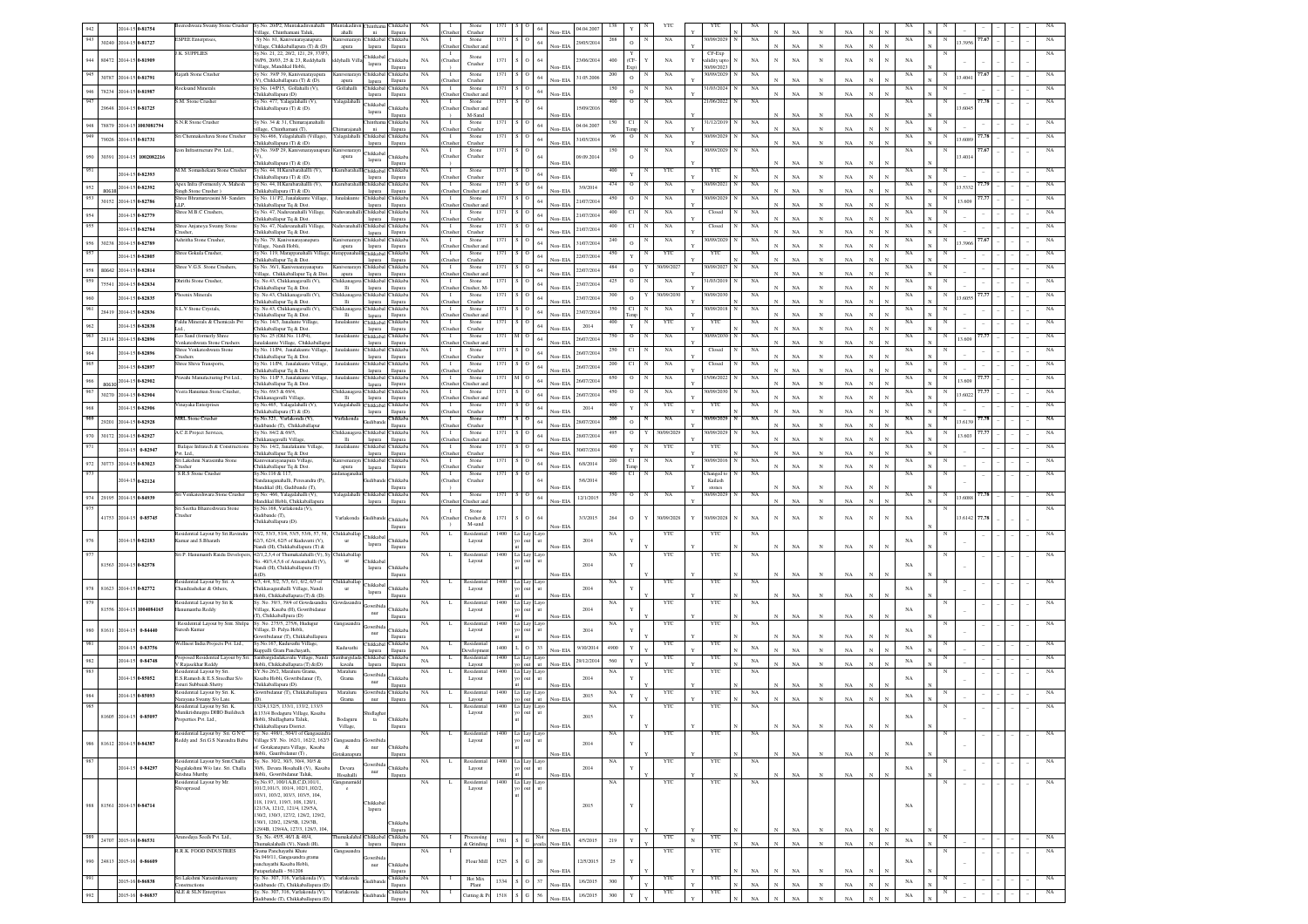|      |    | 2015-16                    | 1004086956                               | akshmi Venkateshwara Engineering Plot No. 10, KSSIDC Industrial<br>and Fabrication | Area, Herebidanuru, Gowribidanu                                                                    | Hirebidanu                           | iowribida                                  | hikkab                         | <b>KSSIDC</b><br>Industria      | Engineerin<br>$\&$          |          |          |                | 8/6/2015                                         | 13          |                         | 31/12/211              |                                 |                   |                                |              |             |                              |             |              |        |       |  |             |
|------|----|----------------------------|------------------------------------------|------------------------------------------------------------------------------------|----------------------------------------------------------------------------------------------------|--------------------------------------|--------------------------------------------|--------------------------------|---------------------------------|-----------------------------|----------|----------|----------------|--------------------------------------------------|-------------|-------------------------|------------------------|---------------------------------|-------------------|--------------------------------|--------------|-------------|------------------------------|-------------|--------------|--------|-------|--|-------------|
|      |    |                            |                                          | sturi Polymers                                                                     | (T), Chikkaballapura (D)<br>Plot No. 02, Hirebidanur Industria                                     |                                      | nur                                        | llapura                        | Area<br><b>KSSIDC</b>           | Fabricatio<br>PVC pipe      |          |          |                | Non-EIA                                          |             |                         | 31/12/2113             | NA                              | NA                | $_{\rm NA}$                    |              | NA          |                              |             |              |        |       |  |             |
| 1.00 |    |                            | 24950 2015-16 1004086989                 |                                                                                    | Anna Hirebidanur, Gowribidanur<br>T), Chikkaballapura (D).                                         |                                      | iowribi<br>nur                             | <b>bikkaba</b><br>llapura      | Industria<br>Area               | HDPE pipe                   | 1614     |          |                | 10/6/2015<br>Von-FD                              | 18          | $\mathbf{o}$            |                        |                                 | NA                | NA                             |              | NA          |                              | NA          |              |        |       |  |             |
|      |    | 38278 2015-16 0-87221      |                                          | Dhiganth Enterprise                                                                | Sy. No. 11, Kanivenarayanapura (V)<br>andi (H), Chikkaballapura (T) &                              | napura                               | Chikkabal Chikkaba<br>lapura               | llapura                        | $_{\rm NA}$                     | Cutting & P                 | 1518     |          | 56             | 25/06/2015<br>Non-EIA                            | 90          | $\circ$<br>$\mathbf Y$  | 31/12/2027             | 31/12/2027                      | NA                | NA                             |              | NA          |                              | $_{\rm NA}$ |              |        |       |  |             |
|      |    |                            | 25118 2015-16 0-87256                    | sridevi Industries                                                                 | Plot No. SR No.254-HL 322<br>attiriguppe Main Road, Dibbu                                          | Dibbur                               | Chikkabal Chikkaba<br>lapura               | llapura                        | <b>NA</b>                       | Avurvedic &<br>neonath      | 1502     |          | $\overline{2}$ | 29/06/201<br>Non-EIA                             | 29          | Y                       | YTC                    | YTC                             | NA                | NA                             |              | NA          |                              | $_{\rm NA}$ |              |        |       |  |             |
|      |    | 2015-16 0-85366            |                                          | Sri Venkateshwara Granite Cutting<br>& Polishing Industry                          | Sv.No.141, Nallappanahalli<br>Viluvarathanahalli) (V), Sadli (H),                                  | allappanał<br>Ш                      | tidlagha                                   | Chikkab.                       | <b>NA</b>                       | Cutting & I                 | 1518     | G        | 56             | 2/7/2015                                         | 175         | $\circ$                 | 31/12/2033             | 31/12/203                       |                   |                                |              |             |                              | NA          |              |        |       |  |             |
|      |    |                            |                                          | Sree Rama Industries                                                               | hidlaghatta (T), Chikkaballapura<br>Plot No.22, KIADB Industrial Area,                             | hikkaballa                           | $12$                                       | llapura                        | <b>KIADB</b>                    | Engineerin                  |          |          |                | Non-EIA                                          |             |                         | 31/12/2024             | NA                              | NA                | NA                             |              | $_{\rm NA}$ |                              |             |              |        |       |  |             |
|      |    |                            | 25113 2015-16 1002087448                 |                                                                                    | hikkaballapura (T) & (D)                                                                           | ura                                  | <b>Thikkabal</b><br>lapura                 | hikkaba<br>llapura             | Industria<br>Area               | &<br>Fabricatio             | 14       |          | 14             | 10/7/2015<br>Non-EIA                             | 30.6        | $\circ$                 |                        |                                 | NA                | NA                             |              | NA          |                              | NA          |              |        |       |  |             |
|      |    |                            | 25411 2015-16 1005087703                 | . S. C. Pipes Company                                                              | PLOT/PHASE No. 156/2,<br>hilakuntahalli village, Gudibande                                         | hilakuntal<br>li.                    | ndiba                                      | hikkaba<br>llapura             | <b>KSSIDC</b><br>Industrial     | RCC Pies &<br>Humas Pipe    | 1614     |          | 80             | 29/07/2015<br>Non-EIA                            | 39          | $\circ$                 | 31/12/2024             | NA                              | NA                | $_{\rm NA}$                    |              | NA          |                              | $_{\rm NA}$ |              |        |       |  |             |
|      |    | 25452 2015-16 0-87891      |                                          | Kashyap Construction Pvt. Ltd.,                                                    | Sy No. 89 Jakkenahalli village and<br>No. 47 Beeramangala Village,                                 | Jakkenahall                          | owribi                                     | Chikkab                        | NA                              | Ready min<br>cement         | 1548     |          | 37             | 13/08/2019                                       | 73          |                         | 20/07/2017             | 0/07/201                        |                   |                                |              |             |                              | NA          |              |        |       |  |             |
|      |    |                            |                                          | <b>Injaneya Brick Works</b>                                                        | wribidanur (T),<br>Sy No. 98/3 Kuruthah                                                            |                                      | nur<br>hinthar                             | llapura<br>Chikkal             | NA                              | concrete<br>Table           |          |          |                | Non-EL                                           |             |                         | NA                     | 1/12/20                         | NA                | NA                             |              | NA          |                              |             |              |        |       |  |             |
|      |    |                            | 25601 2015-16 1003087997                 | sri Krishna Infrastructur                                                          | rani (T), Chikkaballapura<br>sy. No. 12/4, Kanivenarayanapura                                      |                                      | $_{\rm{ni}}$<br><b>hikkaba</b>             | llapura<br>Chikkab             | NA                              | Moulded                     | 1598 S   | G        | 73             | 20/08/2015<br>Non-EL                             | 24.95       | $\circ$<br>$_{\rm N}$   | ΥT                     | YTC                             | NA                | NA                             |              | NA          |                              | NA          |              |        |       |  |             |
| 002  |    | 26117 2015-16 0-88682      |                                          | Shel Assignia (Kashyap)                                                            | ), Nandi (H), Chikkaballapura (T)                                                                  | nivenara <sup>,</sup><br>napura      | lapura                                     | llapura                        | NA                              | Cutting & Po<br>Hot Mi:     | 1518 S G |          | 56             | 20/10/2015<br>Non-EIA                            | 195         | Y                       |                        | 31/10/201                       | NA                | NA                             |              | NA          |                              | NA          |              |        |       |  |             |
|      |    | 28343 2015-16 0-88716      |                                          |                                                                                    | Sy. No. 61/1 A, Arkunda (V),<br>anchenahalli (H). Gowribida<br>y. No. 54/2, 54/3, 55/2, 55/3 &     | Arkunda                              | owribi<br>nur                              | hikkab.<br>llapura<br>Chikkab  | NA                              | Plant                       | 1334     | $\Omega$ | 37             | 26/10/2015<br>Non-EIA                            | 125         | Temp                    | 31/10/2018<br>1/08/202 |                                 | NA                | NA                             |              | NA          |                              | NA          |              |        |       |  |             |
| 004  |    | 30162 2015-16 0-89115      |                                          | amalingam Construction company<br>Private Limited<br>JSR Constructions Pvt. Ltd.,  | 55/9, Alkapura (V), Gowribidanus<br>.<br>Sy No. 164, Bommekallu Village,                           | Alakapur<br>sommekall                | ìowribi<br>$_{\rm nur}$                    | llapura<br><b>Thikkah</b>      | NA                              | Hot Mix<br>Plant            | 1334     | $\circ$  | 37             | 4/12/2015<br>Non-EIA                             | 200         | C1                      | YTC                    | 1/08/202                        | NA                | NA                             |              | NA          |                              | NA          |              |        |       |  |             |
|      |    | 26812 2015-16 0-89271      |                                          |                                                                                    | mbajidurga Hobli, Chintamani Tq.<br>Sy No. 164, Bommekallu Village,                                |                                      | $\,$ ni<br><b>hinthar</b>                  | llapura<br>Chikkaha            | $_{\rm NA}$                     | Mix Conere                  | 1548     | G        | 37             | 4/12/2015<br>Non-FIA                             | 60          | Y                       | 25/08/2017             | YTC<br>25/08/20                 | NA                | NA                             |              | NA          |                              | $_{\rm NA}$ |              |        |       |  |             |
| 006  |    | 30698 2015-16 0-89332      |                                          | JSR Constructions Pvt. Ltd.,<br>Shri Shaakthi Granite                              | mbaiidurga Hobli, Chintamani To<br>Sy. No. 1/3, Uppakuntahalli Village                             | Bommekallu<br>untahalli <sup>1</sup> | ni                                         | llapura                        | <b>NA</b>                       | lot Mix Plan                | 1334     | $\circ$  | 37             | 22/12/2015<br>Non-EIA                            | 115         |                         | 31/12/2026             | 31/12/202                       | NA                | NA                             | N            | NA          |                              | NA          |              |        |       |  |             |
|      |    | 26896 2015-16 89385        |                                          |                                                                                    | menahalli Hobli, Gudibande (T),                                                                    |                                      |                                            | Chikkab                        |                                 | Cutting & I                 | 1518     |          | 56             | 29/12/2015<br>Von-FIA                            | 200         | $\circ$                 |                        |                                 |                   |                                |              |             |                              | NA          |              |        |       |  |             |
| 1008 |    |                            | 27189 2015-16 1002089597                 | <b>NOBLE GRANITES</b>                                                              | hickballapura (D)<br>Sv No. 196. Devasthana Hosahalli.                                             |                                      | sthana Hosah Chikkabal Chikkaba            | llapura                        | NA                              | Cutting & P                 | 1518     | G        | 56             | 1/3/2016<br>Non-FL                               | 250         | Y                       | 31/12/2026             | 31/12/202                       | NA<br>NA          | <b>NA</b>                      |              | NA<br>NA    |                              | NA          |              |        |       |  |             |
| 1009 |    |                            | 27375 2015-16 0-89963                    | Srinidhi Coir Industries                                                           | asaba Hobli, Chikkaballapura Tq<br>Sy no. 139/2, Jarabandahalli Village                            | arabandahall                         | lapura<br>Jowribida Chikkaba               | <b>Hapura</b>                  | NA                              | Manufactu                   | $23\,$   | w        | 23             | 18/2/2016<br>Non-EIA                             | 10.55       | $\mathbf Y$             | YTC                    | YTC                             | NA                | N <sub>A</sub><br>$_{\rm NA}$  |              | $_{\rm NA}$ |                              | NA          |              |        |       |  |             |
|      |    |                            |                                          | Prajwal B.M.W. Management                                                          | owribidanur (T),<br>Plot: 56, Gouribidanur KIADB                                                   | iVillage                             | nur<br>nwribid                             | llapura                        | <b>KIADB</b>                    | ng of coir                  |          |          |                |                                                  |             |                         | 30/06/2021             | 0/06/202                        |                   | 0/06/20                        |              |             |                              |             |              |        |       |  |             |
| 1010 |    |                            | 28919 2015-16 1004064487                 | lystems (A Unit of V.V.Incin<br>olutions Pvt. Ltd.,)                               | ustrial Area Gouribidnur (T),<br>hikkaballapura (D).<br>Sy No 38, Azadnaga                         | Shidlagha                            | $_{\rm nur}$                               | Chikkaba<br>llapura            | Industrial<br>Area              | CBMWTF                      | 1171     |          | 72             | Non-EIA                                          | 94.7        | $\,$ O                  |                        |                                 | NA                | $\mathbf{1}$                   |              | NA          |                              | NA          |              |        |       |  |             |
|      |    | 2015-16 0-90160            |                                          | <b>Ahmed Enterprises</b>                                                           | burahally Road,                                                                                    |                                      | hidlag                                     |                                | NA                              | Silk Reelin                 | 1368     |          |                | 2/3/2016                                         | 163         |                         | YTC                    | YTC                             |                   |                                |              |             |                              | NA          |              |        |       |  |             |
|      |    |                            |                                          | L V RMC Plan                                                                       | hidlaghatta (T),<br>hickballapur(D)<br>y. No. 19, Hosapete(V),                                     |                                      | ta                                         | Chikkab<br>llapura             |                                 | Activity                    |          |          |                | Non-EIA                                          |             |                         | 31/12/202              | /12/202                         | $_{\rm NA}$       | $_{\rm NA}$                    |              | $_{\rm NA}$ |                              |             |              |        |       |  |             |
|      |    | 1012 27618 2015-16 0-90172 |                                          |                                                                                    | gamakote (H),<br>hidlaghatta(T),                                                                   | Jangamak                             |                                            | <b>Thikkab</b>                 |                                 | <b>RMC</b>                  | 1548     |          | 37             | 3/3/2016                                         | 58.25       | $\circ$                 |                        |                                 |                   |                                |              |             |                              | NA          |              |        |       |  |             |
|      |    |                            |                                          |                                                                                    | hikkaballapura(D)                                                                                  |                                      | ta                                         | llapur                         |                                 |                             |          |          |                | Non-EIA                                          |             |                         |                        |                                 | NA                | NA                             |              | $_{\rm NA}$ |                              |             |              |        |       |  |             |
|      |    |                            | 2015-16 1001086999                       | Manasa SLN Hospital                                                                | AGS Complex, D.V.G Road,<br>posite Sri Raghavendra Swamy                                           | Bagepall                             | Bagepall                                   | Chikka                         | NA<br>$_{\mathrm{HC}}$          | Hospital                    | 57       |          | W 58           | 6/11/2015                                        | NA          | $\circ$<br>N            | $_{\rm NA}$            | $_{\rm NA}$                     | NA                | One time<br>uthori:            |              |             |                              | NA          |              |        |       |  |             |
|      |    |                            |                                          |                                                                                    | emple,<br>agepalli (T)                                                                             |                                      |                                            | llapur                         |                                 |                             |          |          |                | Non-EIA                                          |             |                         |                        |                                 |                   | ion                            |              | NA          |                              |             |              |        |       |  |             |
| 1014 |    |                            | 2015-16 1006087162                       | Iubarak Poly Clinic                                                                | Bilal Basjid Road, TMC Layout,<br>idlaghatta (T), Chikkaballapura (D<br>Door No. 1101, Gulur Road. | Sidlaghatt:                          | Shidlagh<br>ta                             | Chikkab<br>Harout              | NA<br>HС                        | Clinic-Pol                  |          |          |                | 24/06/201<br>Non-FIA                             | NA          | o                       | NA<br>$_{\rm N}$       | NA                              |                   | One tin<br>uthori:             |              | NA          |                              | NA          |              |        |       |  |             |
| 1015 |    |                            | 2015-16 1001087599                       | andana Health Care                                                                 | agepalli, Bagepalli (T),<br>Iospet, M.G.Road, Gowribidanus                                         | Bagepalli                            | Bagepalli                                  | Chikkab.<br>llapura<br>Chikkab | NA<br>нс                        | Clini<br>Health             |          |          | 58             | 24/07/201<br>Non-EIA                             |             | $\circ$                 | $_{\rm NA}$            | NA                              | NA                | One tim<br>luthoriz<br>One tim |              | NA          |                              | NA          |              |        |       |  |             |
| 1016 |    |                            | 2015-16 1004088010                       | iri Sairam Hospital<br>DRDL Medical Services Pyt Ltd.                              | T). Chikkaballapura (D).<br>1st Floor, Yamool Complex                                              |                                      | owribida<br>nur                            | llapura                        | HC<br><b>NA</b>                 | Hospital                    |          |          | 58             | 22/08/201<br>Non-EIA                             | NA          | $\circ$<br>$\Omega$     | NA                     | NA                              | NA                | luthoriz<br>One tim            |              | NA          |                              | NA          |              |        |       |  |             |
|      |    |                            | 2015-16 1002088418                       | (Dr. Rajus Blooms Diagnostic<br>entre)                                             | angammagudi Road, Near<br>akkamma Doddamuniyappa                                                   | iikkaballa                           | <b>Thikkaba</b><br>lapura                  | <b>hikkab</b><br>llapura       | HC<br><b>NA</b>                 | п.<br>Diagnosti             |          |          |                | 24/09/201<br>Non-EIA                             |             |                         | NA                     | NA                              | NA                | luthoriz<br>ion                |              | NA          |                              | NA          |              |        |       |  |             |
|      |    |                            | 2015-16 1004088540                       | omeshwara Hospital                                                                 | Old Mysore Bank Circle, Thyagaraj:<br>olony, Cowribidanur (T),                                     | <b>Jowribidan</b>                    | Jowribida Chikkaba<br>nur                  | llapura                        | <b>NA</b><br>HC                 | Hospital                    | 57       |          |                | 8/10/2015<br>Non-EIA                             | NA          | $\circ$                 | NA                     | NA                              | NA                | One time<br>uthoriza           |              | NA          |                              | NA          |              |        |       |  |             |
|      |    |                            | 2015-16 1004088547                       | oble Diagnostic Center                                                             | Aarigamma Temple Road, New Pet<br>owribidanur, Chikkaballapura (D)                                 |                                      | <b>Jowribida</b>                           | Chikkab:                       | HC<br>NA                        | L.                          |          |          |                | 9/10/2015<br>Non-EIA                             |             |                         | NA                     | NA                              | NA                | One time<br>uthoriz            |              | NA          |                              | $_{\rm NA}$ |              |        |       |  |             |
|      |    |                            | 2015-16 1004088549                       | iha Clinical Laboratory                                                            | :/o Someshwara Hospital Opposite<br>shwatha Katte, Old Mysore Bank                                 |                                      | nur<br>owribi                              | llapura<br>Chikkab             | <b>NA</b><br>HC                 | $L -$                       |          |          |                | 9/10/201                                         |             | $^{\circ}$              | NA                     | NA                              | NA                | One time                       |              |             |                              | NA          |              |        |       |  |             |
|      |    |                            |                                          |                                                                                    | ircle, Gowribidanur<br>Opposite Car Stand, Above GRKT                                              |                                      | $_{\rm nur}$                               | llapura                        |                                 | Diagnosti                   |          |          |                | Non-EIA                                          |             |                         |                        |                                 |                   | uthoriz<br>ion                 |              | NA          |                              |             |              |        |       |  |             |
|      |    |                            | 2015-16 1003088907                       | A-1 Dental Clinic & Implant Centre<br>rfana Clinic                                 | dicals, Double Road,<br>5th Ward, Kumbarpet, Bagepalli,                                            | Bagepall                             | <b>hinthan</b><br>ni                       | Chikkaba<br>llapura<br>hikkab  | HС<br>NA<br>NA<br>HC            | Dental Clini<br>Clinic      | 57<br>57 | ΙS       | 58             | 18/11/2015<br>Non-EL                             | NA          | $\circ$<br>N<br>$\circ$ | NA<br>N<br>NA          | NA<br>NA                        | NA<br>$_{\rm NA}$ | One time<br>uthoriza           |              | NA          |                              | $_{\rm NA}$ |              |        |       |  |             |
|      |    |                            | 2015-16 1001089276                       | Pasha Clinic (formerely Ayush                                                      | agepalli Tq, Chkkaballapura (D)<br>lamiya Masjid, Doddapet                                         |                                      | Bagepalli                                  | llapura<br>Chikkab             | NA<br>HC                        | Clinic                      | $57\,$   |          |                | 17/12/2013<br>Non-EL                             | $_{\rm NA}$ | $\rm ^o$                | $_{\rm NA}$            | $_{\rm NA}$                     | $_{\rm NA}$       | One tim<br>thoria<br>0/06/20   |              | NA          |                              | NA          |              |        |       |  |             |
|      |    |                            | 2015-16 1003089302                       | fospital)<br>Mysore Hospital                                                       | hintamani, Chintamani Te<br>Opp. Samrat College.                                                   |                                      | ni                                         | llapura<br>Chikkab             | NA<br>$\rm{HC}$                 | Hospital                    | 57       |          |                | 19/12/2015<br>Non-EL                             | NA          | $\rm ^o$                | NA                     | $_{\rm NA}$                     | $_{\rm NA}$       | 6<br>One tim                   |              | NA          |                              | NA          |              |        |       |  |             |
|      |    |                            | 2015-16 1003089401<br>2015-16 1002089528 | Sri Sathya Sai Loka Seva Health                                                    | enkateshwara Extension<br>Muddenahalli Chickballapura (T) & Muddenahalli Chikkabal Ilapura         | Chinta                               | ni                                         | llapura                        | NA<br>HC                        | Clinic                      | $57$ $S$ | w        |                | 31/12/2013<br>Non-EIA<br>58 Non-EIA<br>13/01/201 |             | NA ON                   | NA<br>N                | NA                              | NA                | uthoriz<br>One time<br>Y       | $_{\rm N}$   | NA<br>NA    | $_{\rm N}$<br>N              | NA<br>NA    | $\mathbf{N}$ |        |       |  | NA          |
|      |    |                            | 2015-16 1006089636                       | M K Orthopaedic Physiotherapy<br><b>Rehab</b> centre                               | Seside Vijaya Medicals, T B Road, Shidlaghatta<br>Shidlaghatta                                     |                                      | Shidlaghat Chikkaba<br>$ta$                | llapura                        | NA<br>HC                        | Clinic                      | 57       |          |                | 25/01/201<br>Non-EIA                             | $_{\rm NA}$ |                         | NA                     | NA                              | $_{\rm NA}$       | One tin<br>uthoria             |              | NA          |                              | NA          |              |        |       |  |             |
|      |    |                            | 2015-16 1004089800                       | <b>Babaji Piles Clinic</b>                                                         | B H Road, Gouribidanur(T),<br>hickballapur(D).                                                     | wribidas                             | <b>Jowribida</b>                           | <b>Thikkah</b>                 | NA<br>HС                        | Clinic                      | 57       |          | W 58           | 6.2.2016                                         |             | $\circ$                 | NA                     | $_{\rm NA}$                     | NA                | One tim<br>uthoriz             |              |             |                              | NA          |              |        |       |  | NA          |
|      |    |                            |                                          | Raghu Dental Clinic                                                                | Above Praghathi Medicals,                                                                          |                                      | nur                                        | llapura                        | <b>NA</b><br>HC                 | Dental Clini                | 57       | S W 58   |                | Non-EIA                                          | NA.         | $\circ$<br>N            | NA                     | NA                              | NA                | ion<br>One tim                 |              | NA          |                              |             |              |        |       |  |             |
|      |    |                            | 2015-16 1003089845                       |                                                                                    | lear Govt. Hospital.<br>2nd Gate, MG Road,                                                         |                                      | ni                                         | Chikkab.                       |                                 |                             |          |          |                | 10.02.201                                        |             |                         |                        |                                 |                   | uthoriz<br>ion                 |              |             |                              |             |              |        |       |  |             |
|      |    |                            |                                          | Radhaa Krishna Orthopedic & Multi Opp. To LIC Office, Gajanana                     | hintamani-563125                                                                                   |                                      | hintha                                     | llapura<br>Chikkab2            | <b>NA</b><br>HC                 | Hospital                    | 57       |          | 85             | Non-EIA                                          | NA          | $\circ$<br>N            | NA                     | NA                              | $_{\rm NA}$       | 0/06/20                        |              | NA          |                              |             |              |        |       |  |             |
|      |    |                            | 2015-16 1003089853                       | pecialty Hospital<br>ishal Clinic                                                  | 'ircle, Chintamani-563125,<br>ssessment No. 905/807, Ward No.                                      | hintama<br>Chickballapt              | ni                                         | llapura                        | NA<br>HС                        | Clinic                      | 57       |          | 58             | 11.02.201<br>Non-EIA                             | NA.         | $\circ$                 | NA                     | NA                              | NA                | - 6<br>One time                |              | NA          |                              | NA          |              |        |       |  |             |
|      |    |                            | 2015-16 1002089860                       |                                                                                    | Venu Gopal Swamy Temple Road<br>hikkaballapura, Chikkaballapura                                    |                                      | <b>Thikkaba</b><br>lapura                  | Chikkab<br>llapura             |                                 |                             |          |          |                | 12.02.201<br>Non-EIA                             |             |                         |                        |                                 |                   | uthoriz<br>ion                 |              | NA          |                              | NA          |              |        |       |  |             |
|      |    |                            | 2015-16 1001090216                       | Victoria Diagnostic Center                                                         | %. Sree Maruthi Medicals, 688/2,<br>O.V.G. Road, Opp. Govt. General                                | Bagepall                             | Bagepalli                                  | Chikkab.                       | HC<br>NA                        | - L -<br>liagnost           | 57       | l s<br>W | 58             | 09.03.2016                                       | NA          | $\circ$<br>N            | NA                     | NA                              | NA                | 0/06/20                        |              |             |                              | NA          |              |        |       |  |             |
|      |    |                            |                                          | Jevi Hospital                                                                      | lospital, Bagepalli-561207.<br>RGS Complex, Vijayapura Road,                                       | angamake                             | shidlagha                                  | llapura<br>hikkab              | $_{\mathrm{HC}}$<br>NA          | Hospital                    | 57       |          |                | Non-EIA                                          | NA          | 0                       | NA                     | NA                              | NA                | 0/06/20                        |              | NA          |                              |             |              |        |       |  |             |
|      |    |                            | 2015-16 1006090268<br>2015-16 1002090509 | PVR Diagnostics and Speciality                                                     | ngamakote Cross, Shidlaghatta To<br>2nd Floor, K B Pillappa Complex,                               | hikkaballapur Chikkabal              | ta                                         | llapura<br>Thikkaba            | NA<br>HC                        | L.                          |          |          | 58             | 14.03.2016<br>Non-EIA<br>28.03.2016              | NA          | $\mathbf{o}$            | NA                     | NA                              | NA                | One time                       |              | NA          |                              | NA<br>NA    |              |        |       |  |             |
| 1034 |    |                            |                                          | L.N Stone Crusher                                                                  | G Road, Chikkaballapura<br>. No. 78,79,80 & 81,                                                    | <b>hikkanaga</b>                     | lapura<br>Chikkabal Chikkaba               | llapura                        | NA                              | Stone                       | 1371     |          | 64             | Non-EIA<br>18/08/2013                            | 400         | $\circ$<br>N            | $_{\rm NA}$            | 2/6/2022                        | $_{\rm NA}$       |                                |              |             |                              | $_{\rm NA}$ |              |        |       |  | $_{\rm NA}$ |
| 1035 |    | 29063 2015-16 0-87967      | 80640 2015-16 0-87969                    | harath Rocks and Mines                                                             | hikkanagavalli (V), Chikkaballapu<br>v. No. 43. Chikkanagayalli (V)                                | $\mathbf{H}$<br>hikkana              | lapura<br>Chikkabal Chikkaba               | llapura                        | 'rusher<br>NA<br>$\mathbf{I}$   | Crusher ar<br>Stone         | 1371     |          | 64             | Non-EIA<br>18/08/2019                            |             | $\,$ O                  | 30/9/2029              | 0/09/2029                       | NA                | $_{\rm NA}$                    | $\mathbf{N}$ | NA          | $\mathbf{N}$                 | NA          |              | 3,6056 |       |  | NA          |
| 1036 |    | 28173 2015-16 0-87966      |                                          | Manjunatha Stone Crusher                                                           | hikkaballapur Tq & Dist.<br>/. No. 404, Yalagalahalli (V),                                         | <b>Hi</b><br>alagalahall             | lapura<br>Chikkabal Chikkaba               | llapura                        | husher.<br>NA                   | Crusher and<br>Stone        | 1371     |          | $64\,$         | Non-EIA<br>18/08/201                             |             | $\circ$                 | 30/09/203              | 0/09/2030                       | NA                | $_{\rm NA}$                    | $\mathbf{N}$ | $_{\rm NA}$ | $\mathbf{N}$<br>$\mathbf{N}$ | NA          |              | 3,6093 | 77.78 |  | NA          |
| 1037 |    | 78391 2015-16 0-88001      |                                          | laraswati Stone Crusher                                                            | hikkaballapur Tq & Dist.<br>y.No: 404, Yalagalahalli (V),                                          |                                      | lapura<br>'alagalahalli Chikkabal Chikkaba | llapura                        | 'rusher<br>NA<br>$\mathbf{I}$   | Crusher an<br>Stone         | 1371     |          | $64\,$         | Non-FIA<br>21/08/2015                            |             | N<br>$\circ$            | $_{\rm NA}$            | 0/09/2029                       | $_{\rm NA}$       | $_{\rm NA}$                    | $_{\rm N}$   | NA          | $\mathbf{N}$                 | $_{\rm NA}$ |              |        |       |  | $_{\rm NA}$ |
| 1038 |    | 52934 2015-16 0-88000      |                                          | <b>SLV Stone Crusher</b>                                                           | hikkaballapura (T) & (D).<br>Sy. No.71/12, Singanahalli (V),                                       | mahalli (                            | lapura<br><b>Judibano</b>                  | llapura<br>Chikkaba            | husher.<br>NA<br>$\blacksquare$ | Crusher and<br>Stone        | 1371     |          | 64             | Non-EIA<br>21/08/2015                            | 300         | N<br>$\,$ O             | $_{\rm NA}$            | 31/03/2023                      | $_{\rm NA}$       | $_{\rm NA}$                    | $\mathbf{N}$ | $_{\rm NA}$ | $\mathbf N$<br>N             | $_{\rm NA}$ | N            |        |       |  | $_{\rm NA}$ |
| 1039 |    | 30404 2015-16 0-88146      |                                          | /enaah Stone Aggregate LLP                                                         | adibande Taluk, Chikkaballapur<br>iy. No. 404, Yalagalahalli (V),                                  | alagalaha                            | Chikkabal Chikkaba                         | llapura                        | husher.<br>NA<br>$\blacksquare$ | Tusher an<br>Stone          | 1371     |          | $64\,$         | Non-EIA<br>31/08/2015                            | 300         | $\circ$                 | 30/09/2030             | 10/09/2030                      | NA                | NA                             | $_{\rm N}$   | NA          | $\mathbf N$                  | $_{\rm NA}$ |              | 3.6095 |       |  | $_{\rm NA}$ |
| 1040 |    | 29741 2015-16 0-87996      |                                          | Sri Lakshmi Narasimhaswamy Ston                                                    | hikkaballapura (T) & (D).<br>Sv No. 272. Varlakonda (V).                                           | Varlakonda                           | lapura<br>udiban                           | llapura<br>Chikkaba            | husher<br>NA<br>$\mathbf{I}$    | Trusher an<br>Stone         | 1371     |          | $64\,$         | Non-EIA<br>31/08/2015                            | 215         | $\circ$<br>Y            | 30/09/2030             | 30/09/2030                      | $_{\rm NA}$       | $_{\rm NA}$                    | $\mathbf{N}$ | $_{\rm NA}$ |                              | $_{\rm NA}$ | N            | 3.6151 | 77.78 |  | NA          |
| 1041 |    | 28386 2015-16 0-88274      |                                          | rusher<br>Turbo Vent Industries Pvt Ltd.,                                          | adibande (T), Chikkaballapura (D<br>sy No. 14/5, Janalakunte Village,                              | Janalakunt                           | Chikkabal Chikkaba                         | llapura                        | `rusher<br>NA<br>$\blacksquare$ | Trusher an<br>Stone         | 1371     |          | $64\,$         | Non-EIA<br>14/09/201                             | 750         | $\circ$<br>N            | NA                     | 30/09/2030                      | $_{\rm NA}$       | $_{\rm NA}$                    | $_{\rm N}$   | $_{\rm NA}$ |                              | $_{\rm NA}$ |              | 3.6018 | 77.7  |  | $_{\rm NA}$ |
|      |    |                            |                                          | Kashyap Construction Pvt Ltd                                                       | hikkaballapur To & Dist.<br>Sy No. 61/1 A, Arkunda (V),                                            | Arkunda                              | lapura<br>lowribida                        | llapura                        | husher.<br>NA<br>$\blacksquare$ | Crusher and<br>Stone        | 1371     |          |                | Non-EIA                                          | 425         | C1                      | NA                     | O (CFO                          | $_{\rm NA}$       | $_{\rm NA}$                    | $\mathbf{N}$ | $_{\rm NA}$ | $\mathbf{N}$                 | $_{\rm NA}$ |              |        |       |  | $_{\rm NA}$ |
| 1042 |    | 28346 2015-16 0-88715      |                                          | ssociates contractor of M/s. SHEL<br>ASSIGNIA (JV).,                               | Ianchenahallii (H), Gowribidanu<br>(T), Chikkaballapura (D).                                       |                                      | $_{\rm nur}$                               | Chikkaba<br>llapura            | Crusher                         | Crusher                     |          |          | 64             | 26/10/201<br>Non-EIA                             |             | Temp                    |                        | <i>spplication</i><br>forwarded |                   | $_{\rm NA}$                    |              | $_{\rm NA}$ | N                            |             |              |        |       |  |             |
| 1043 |    | 74751 2015-16 0-88550      |                                          | Sri Laghumamma Devi Stone<br>rusher                                                | Sy. No.324, Varlakonda (V),<br>dibande (T), Chikkaballapura (D                                     | Varlakonda                           | <b>Indiba</b>                              | Chikkaba<br>llapura            | NA<br>$\mathbf{I}$              | Stone<br>husher Crusher and | 1371     | $\circ$  | 64             | 9/10/2015<br>Non-EIA                             | 300         | $\circ$<br>N            | NA                     | 1/03/2024                       | NA                | $_{\rm NA}$                    | $_{\rm N}$   | $_{\rm NA}$ | $_{\rm N}$                   | NA          | N            | 3.6141 | 77.78 |  | NA          |
| 1044 |    | 30286 2015-16 0-88130      |                                          | hobha Enterprises, Unit-II                                                         | Sy No. 55, Arasalabande Village,<br>ribidanur Tq, Chikkaballapura                                  |                                      | <b>Jowribida</b><br>nur                    | hikkaba<br>llapura             | NA<br>$\mathbf{I}$              | Stone<br>Crusher Crusher an | 1371     |          | $64\,$         | 29/08/201<br>Non-EIA                             | 250         | $\overline{0}$<br>N     | NA                     | D/09/203                        | $_{\rm NA}$       | $_{\rm NA}$                    | $_{\rm N}$   | $_{\rm NA}$ | $_{\rm N}$<br>$\mathbf{N}$   | $_{\rm NA}$ |              |        |       |  | $_{\rm NA}$ |
|      | No | Phone 2015-16 0-86280      |                                          | upiter Infrastructure (Bangalore)<br>Pvt. Ltd.,                                    | 82/2B, 93/2, 94 & 95, Agalagurki<br>V), Nandi (H), Chikkaballapura (T)                             |                                      | Chikkabal<br>lapura                        | Chikkab.                       | NA<br>L                         | Residentia<br>Layout        | 1400     |          |                | 4/8/2015                                         |             | Y                       | YTC                    | YTC                             | NA                |                                |              |             |                              | $_{\rm NA}$ |              |        |       |  | NA          |
|      |    |                            |                                          |                                                                                    |                                                                                                    |                                      |                                            |                                |                                 |                             |          |          |                |                                                  |             |                         |                        |                                 |                   | NA                             |              |             |                              |             |              |        |       |  |             |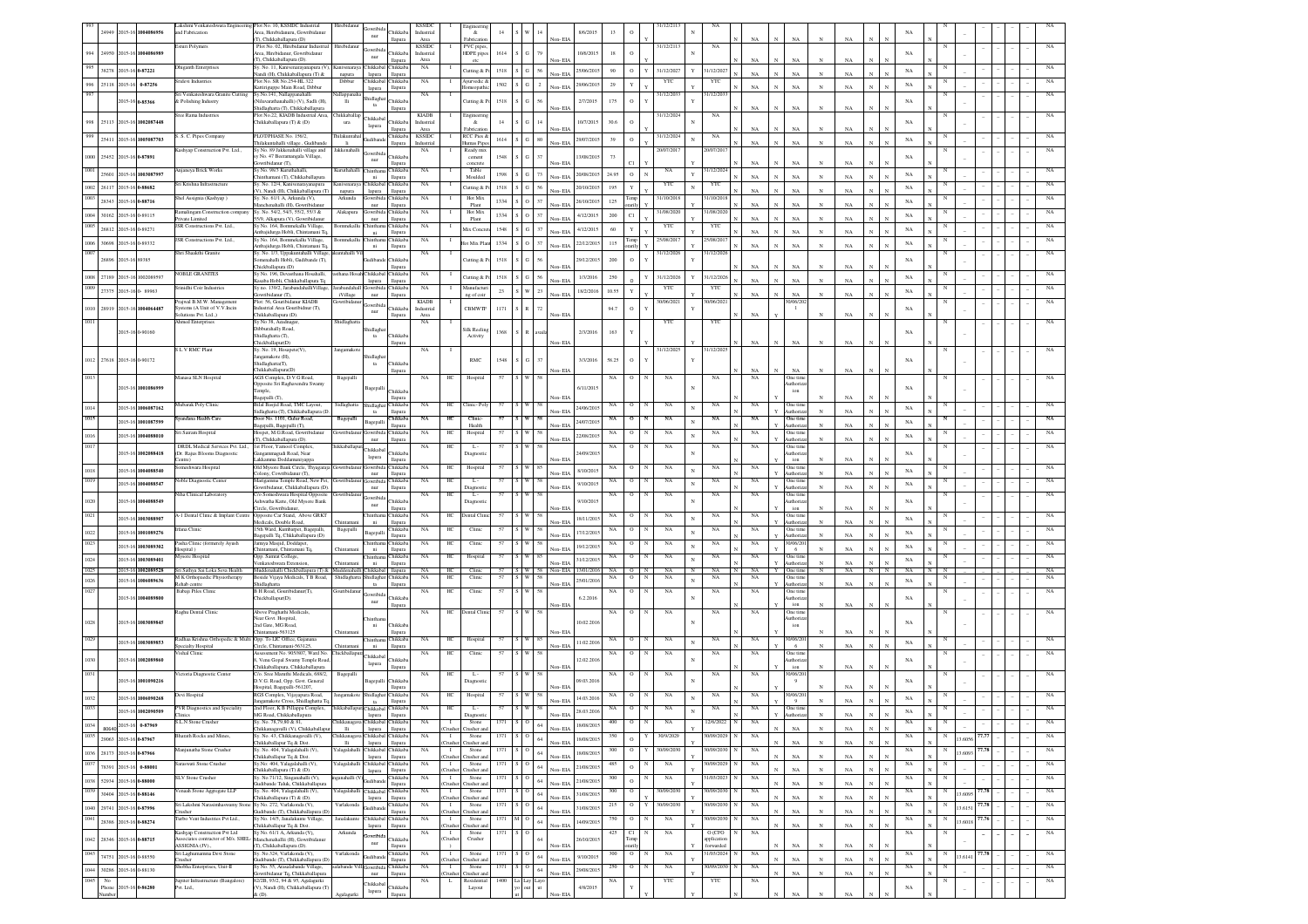|              | No<br>Phone   |                            | 015-16 0-86390           | Dr. HN Green City                                                                  | 78/4, 78/1A1 & 78/1A2, Kalludi<br>V), Kasaba (H), Gowribidanur (T),                                      |                               | iowribid:<br>Chikkaba<br>$_{\rm nur}$                               | NA                        | L                            | Residentia<br>Layout                  | 1400         |                                       |                          | 2015                            |              |               |              |            | YTC                               |                           |                                                    |                |                   |              | NA                          |   |       |  |             |
|--------------|---------------|----------------------------|--------------------------|------------------------------------------------------------------------------------|----------------------------------------------------------------------------------------------------------|-------------------------------|---------------------------------------------------------------------|---------------------------|------------------------------|---------------------------------------|--------------|---------------------------------------|--------------------------|---------------------------------|--------------|---------------|--------------|------------|-----------------------------------|---------------------------|----------------------------------------------------|----------------|-------------------|--------------|-----------------------------|---|-------|--|-------------|
|              | lumbe         | 015-16                     | 0-86842                  | S.R. Builders & Developers                                                         | Chikkaballapura (D).<br>Sy. No. 141/2,5,6,7,8,9,10, 142/5 &<br>43/2,3,4,5,6,7,8,9 of Oolavadi (V),       | Kalludi<br>Oolavadi           | llapura<br>hintha<br>hikkab:                                        | NA                        |                              | <b>Residentia</b>                     | 1400         |                                       |                          | Non-EIA<br>1/6/2015             | $_{\rm NA}$  |               | YTC          |            | YTC                               | NA                        | $_{\rm NA}$                                        |                | NA                |              | NA                          |   |       |  |             |
|              |               |                            |                          | Residential Layout by Sri                                                          | .<br>Casaba (H), Chinthamani (T),<br>Sy. No. 79/1, Basava Nagar, Kallud                                  |                               | ni<br>llapur<br>lowribid:<br>Chikkaba                               |                           | L                            | Layout<br>Residentia                  | 1400         |                                       | ut                       |                                 |              |               | YTC          |            | $_{\rm YTC}$                      |                           | NA                                                 |                |                   |              |                             |   |       |  |             |
| 1048<br>049  | Phone         | 2015-16 0-87073            |                          | Ramakrishna & other:<br>Residential Layout by UTC (India)                          | Kasaba (H), Gowribidanur (T),<br>Gongadipura (V), Kasaba (H),                                            | Kalludi                       | llapura<br>nur<br>Chikkabal Chikkaba                                | NA                        |                              | Layout<br>Residentia                  | 1400         |                                       |                          | 17/06/2015<br>Non-EL            | NA           |               | YTC          |            | YTC                               | $_{\rm NA}$               | $_{\rm NA}$                                        | $\mathbf{N}$   | NA                |              | NA                          |   |       |  |             |
|              | 81559         | 2015-16 0-87145            |                          | Pvt. Ltd.,<br>VSan Infrastructure Pvt. Ltd.,                                       | Chikkaballapura (T) & (D).<br>271/1 & 271/2, Chikkakurugodu                                              |                               | lapura<br>llapura<br>Gowribid:                                      | NA                        |                              | Layout<br>Residentia                  | 1400         |                                       | $\mathbf{m}$<br>Lay Layo | 23/06/2016<br>Non-EIA           | NA           |               | YTC          |            | YTC                               | $_{\rm NA}$               | NA                                                 | $\mathbf{N}$   | NA                |              | NA                          |   |       |  |             |
| 1050         |               |                            | 015-16 0-88079           |                                                                                    | V), Kasaba (H), Gowribidanur (T),<br>Thikkaballapura (D)                                                 | <b>Thikkakur</b><br>odu       | Chikkab<br>nur<br>llapura                                           | NA                        |                              | Layout                                |              |                                       | ut                       | 25/08/201<br>Non-EIA            | $_{\rm NA}$  |               |              |            |                                   | $_{\rm NA}$               | NA                                                 | $_{\rm N}$     | NA                |              | $_{\rm NA}$                 |   |       |  |             |
| 1051 81560   |               | 2015-16 0-88184            |                          | Residential Layout by M/s SL<br>Plotted Development Projects Pvt.                  | Sv. No. 50/1, 50/2, 50/3 and 50/4 o<br>Kathiriguppa Village, Kasaba Hobl<br>Chikkaballapura (T) and (D). |                               | Chikkabal<br>Chikkaba<br>lapura<br>llapura                          | NA                        |                              | Residentia<br>Layout                  | 1400         |                                       | ayo                      | 23/06/2016<br>Non-EIA           | NA           |               | $_{\rm YTC}$ |            | $_{\rm YTC}$                      | NA                        | NA                                                 | $_{\rm N}$     | NA                |              | $_{\rm NA}$                 |   |       |  |             |
|              | No            |                            |                          | <b>NBR</b> Group                                                                   | Sv. No. 41/1, 41/4, 41/5, 41/7, 41/5<br>42, 43/1, 43/2, 43/3, 43/5, 43/7,                                | vranavakar                    | Chikkaba                                                            |                           |                              | Residenti                             | 1400         |                                       |                          |                                 |              |               | YTC          |            | YTC                               |                           |                                                    |                |                   |              |                             |   |       |  |             |
|              | 1052 Phone    |                            | 015-16 0-88190           |                                                                                    | 5/1,198/3 Byranayakanahalli (V),<br>Nandi (H), Chikkaballapura (T) &                                     | halli                         | lapura<br>Chikkaba<br>llapura                                       | NA                        |                              | Layout                                |              |                                       |                          | 23/06/2015<br>Non-EIA           | $_{\rm NA}$  |               |              |            |                                   |                           | $_{\rm NA}$                                        | $_{\rm N}$     | $_{\rm NA}$       |              | NA                          |   |       |  |             |
| 1053 81613   |               |                            | 2015-16 0-88263          | <b>SLN Siddhi Homes</b>                                                            | Sv. No. 8, 9 & 10. Byraganahalli<br>Village, Bashettyhalli (H),                                          | yraganahai                    | hidlagh<br>Chikkaba<br>$ta$                                         | NA                        |                              | Residentia<br>Layout                  | 1400         | Lay                                   | Layo                     | 2015                            | $_{\rm NA}$  |               | YTC          |            | YTC                               | NA                        |                                                    |                |                   |              | $_{\rm NA}$                 |   |       |  |             |
| 1054         |               |                            | 2015-16 0-86125          | Residential Layout by Sri N Srinivas Sai Farm, Kanijenahalli (V),<br>& Smt. Padma  | Shidlaghatta (T), Chikkaballapura<br>Thippenahalli (P), Kasaba Hobli                                     |                               | llapura<br>Chikkabal Chikkaba<br>llapura                            | NA                        | L                            | Residentia                            | 1400         |                                       |                          | Non-EIA<br>2/5/2015<br>Non-EL   | $_{\rm NA}$  |               | YTC          |            | YTC                               | $_{\rm NA}$               | NA<br>NA                                           |                | NA<br>NA          |              | $_{\rm NA}$                 |   |       |  |             |
|              | 1055 81557    | 2015-16 0-86527            |                          | Residential Layout by Lavisa<br>Infrastructures Limited.,                          | Sy. No. 152, Guyyalahali (V),<br>Manchenahalli (H), Gowribi                                              |                               | lapura<br>Gowribida Chikkaba<br>llapura<br>nur                      | NA                        | L                            | Layout<br>Residentia<br>Layout        | 1400         |                                       |                          | 4/5/2015<br>Non-EL              | NA           | Y             | YTC          |            | YTC                               | $_{\rm NA}$               | $_{\rm NA}$                                        | $\overline{N}$ | NA                |              | $_{\rm NA}$                 |   |       |  |             |
|              |               | 015-16                     | 0-88928                  | Residential Layout by LK Trust                                                     | Sv. No. 2.3.4.5 & 12.<br>evarahosahalli Village, Kasaba                                                  | Devara                        | <b>jowribid</b><br>Chikkab                                          | NA                        |                              | Residentia                            | 140          |                                       |                          | 19/11/201                       | $_{\rm NA}$  |               | ΥT           |            | YTC                               | NA                        |                                                    |                |                   |              | $_{\rm NA}$                 |   |       |  |             |
|              | No            | 2015-16 0-89889            |                          | Sri. V. Chandrashekar                                                              | Hobli, Gowribidanur Taluk,<br>Village, Nandi Hobli                                                       | Hosahalli<br>ranayakar        | $_{\rm nur}$<br>llapura<br>Chikkab<br><b>hikkab</b>                 |                           |                              | Layout                                | 1400         |                                       | ut<br>Lay Laye           | Non-EIA<br>16/02/2016           | NA           | Y             | YTC          |            | YTC                               |                           | $_{\rm NA}$                                        |                | NA                |              | NA                          |   |       |  |             |
|              | Phone         |                            |                          | Sri. V. Chandrashekar                                                              | Chikkaballapura Tq & Dist<br>Sy No. 62/2 & 62/3                                                          | halli                         | llapura<br>lapura<br>Chikkabal                                      | NA                        |                              | ntial Lay                             | 1400         |                                       | ut<br>ave                | Non-EIA                         |              |               | YTC          |            | YTC                               | NA                        | $_{\rm NA}$                                        | $\mathbf{N}$   | $_{\rm NA}$       | $\mathbf N$  | $\mathbf{x}$                |   |       |  |             |
| 058          |               | 2015-16 0-89891            |                          |                                                                                    | ivenarayanapura Village, Nandi<br>Hobli, Chikkaballapura Tq & Dist.                                      | mivenara<br>napura            | Chikkab<br>lapura<br>llapura                                        | NA                        |                              | ential Lay                            |              |                                       | ut                       | 16/02/2016<br>Non-EIA           | $_{\rm NA}$  |               |              |            |                                   | NA                        | $_{\rm NA}$                                        |                | NA                |              | $_{\rm NA}$                 |   |       |  |             |
|              | Phone         | 2015-16 0-90130            |                          | Residential Layout by Sri E. S.<br>Ramesh Kumar &Smt. E. S.<br>Anuradha            | Sy No. 42, 61, 63, 64<br>lamalodu, Kasaba(H).<br>Gowribidanur (T)                                        |                               |                                                                     |                           |                              |                                       | 1400         |                                       |                          | 29/02/2016                      |              |               | YTC          |            | YTC                               | NA                        |                                                    |                |                   |              | NA                          |   |       |  |             |
|              |               |                            |                          |                                                                                    | Thickballapura(D                                                                                         | <b>Idamalodu</b><br>Kasaba(H) | nur<br>Chikkab<br>llapura                                           | NA                        |                              | ential La                             |              |                                       |                          | Non-EIA                         | $_{\rm NA}$  |               |              |            |                                   |                           | NA                                                 | $_{\rm N}$     | NA                |              |                             |   |       |  |             |
|              |               |                            | 2016-17 1004090540       | ram Khomeni Hospital                                                               | Alipur, I.K. Main Road, Hosur<br>oad, Gowribidanur Tq,                                                   | Alipur                        | Gowribida Chikkaba<br>nur<br>llapura                                | NA                        | HС                           | Hospital                              | 57           | W                                     | 58                       | 01.04.2016<br>Non-EIA           | NA           | $\circ$<br>N  | NA           | $_{\rm N}$ | NA                                | NA                        | Dne tim<br>uthoriz                                 | $\mathbf{N}$   | NA                | $_{\rm N}$   | NA                          |   |       |  |             |
|              |               | 28829 2016-17 0-90645      |                          | Stone Crusher Owned by M.<br>urushotham                                            | Sv. No. 287. Varlakonda Village.<br>Judibande Taluk, Chickballapura                                      | akonda Vill                   | Chikkaba<br>udiba<br>llapura                                        | NA                        | -1<br>husher                 | Stone<br>Tusher, N                    | 1371         |                                       | 64                       | 15/04/201<br>Non-EIA            | 45           | C1            | NA           |            | 0/09/201                          | NA                        | NA                                                 | $\mathbf{N}$   | NA                |              | $_{\rm NA}$                 |   |       |  |             |
| 1062         | 28801         | 2016-17 0-90728            |                          | Annapumeswari Minerals                                                             | Sv No. 43, Chikkanagavalli Village<br>Thikkaballapur Tq & Dist.                                          | <b>Hi</b>                     | hikkanagaya Chikkabal Chikkaba<br>llapura<br>lapura                 | NA                        | $\blacksquare$<br>Crusher    | Stone<br>Crusher                      | 1371         |                                       | 64                       | 23/04/201<br>Non-EIA            | 450          | Y             | YTC          |            | YTC                               | NA                        | $_{\rm NA}$                                        |                | NA                |              | NA                          |   |       |  | NA          |
| 1063         | 28865         | 2016-17 0-90706            |                          | Janapriya Stone Crusher                                                            | Sy No. 476, Yalagalahalli Village,<br>Thikkaballapur Tq & Dist.                                          |                               | alagalahalli Chikkabal Chikkaba<br>llapura<br>lapura                | NA                        | $\mathbf{I}$<br>Crusher      | Stone<br>Crusher                      | 1371         |                                       | 64                       | 21/04/201<br>Non-EIA            | 450          | C1<br>Temp    | NA           |            | 10/09/201                         | $_{\rm NA}$               | $_{\rm NA}$                                        | N              | NA                |              | NA                          |   |       |  |             |
| 1064<br>1065 |               | 2016-17 0-90690            |                          | Lakshmi Narasimha Stone Crusher<br>Nandeeshwara Super Speciality Eye               | Sy No. 436, Yalagalahalli Village,<br>Chikkaballapur To & Dist.<br>1st Floor, A.M.N. Complex,            | alagalahalli                  | Chikkabal Chikkaba<br>llapura<br>lapura                             | NA                        | $\mathbf{I}$<br>husher<br>HC | Stone<br>Crusher                      | 1371<br>57   |                                       | 64<br>58                 | 21/04/2016<br>Non-EIA           | 60           | C1<br>$\circ$ | NA<br>NA     |            | 10/09/201<br>NA                   | NA<br>NA                  | $_{\rm NA}$                                        |                | NA                |              | NA                          |   |       |  |             |
|              |               |                            | 016-17 1002090775        | Hospital                                                                           | hidlaghatta Main Road,<br>Chikkaballapura                                                                | hikkaballag                   | Chikkabal<br>Chikkaba<br>lapura<br>llapura                          | NA                        |                              | Hospital                              |              |                                       |                          | 25.04.201<br>Non-EIA            | NA           |               |              |            |                                   |                           | <b>Dne</b> tim<br>athoriz<br>$\mathop{\text{ion}}$ |                | $_{\rm NA}$       |              | $_{\rm NA}$                 |   |       |  |             |
|              |               | 1066 28915 2016-17 0-90694 |                          | hree Vijayalakshmi Enterprises                                                     | Sy No. 322, Varlakonda Village<br>udibande Tq, Chikkaballapur Dist                                       | Varlakonda                    | hikkaba<br>Gudibar<br>llapura                                       | NA                        |                              | Stone<br>Crusher Crusher an           | 1371         |                                       | 64                       | 21/04/2010<br>Non-EIA           |              | о             | NA           |            | 9/2/2022                          | $_{\rm NA}$               | $_{\rm NA}$                                        | $_{\rm N}$     | $_{\rm NA}$       | $\mathbf{N}$ | $_{\rm NA}$                 |   | 3.614 |  |             |
|              | 29057         | 2016-17 0-90851            |                          | 'elahanka-AP Border Toll Ways<br>Private Limited                                   | Sy No. 32, Arkunda Village,<br>Manchenahalli Hobli, Gowribid                                             | Arkunda                       | Chikkab:<br>iowrib<br>nur<br>llapura                                | NA                        | -1<br>husher.                | Stone<br>Crusher                      | 1371         |                                       | 64                       | 29/04/201<br>Non-EIA            | 200          | C1            | YTC          |            | YTC                               | NA                        | $_{\rm NA}$                                        | $\mathbf{N}$   | $_{\rm NA}$       |              | NA                          |   |       |  |             |
|              |               |                            | 2016-17 1002091000       | manya Specialty Hospital                                                           | st Cross (Mahakali Road), Bazar<br>Road, Chikkaballapur                                                  | ikkaballa                     | Chikkabal<br>Chikkaba<br>llapura<br>lapura                          | NA                        | $_{\mathrm{HC}}$             | Hospital                              | 1386         |                                       | 85                       | 17.05.2016<br>Non-EIA           | NA           | $\circ$       | $_{\rm NA}$  | N          | $_{\rm NA}$                       | $_{\rm NA}$               | 0/06/20<br>Q                                       | $\mathbf{N}$   | NA                | $\mathbf{N}$ | $_{\rm NA}$<br>$\mathbf{x}$ |   |       |  |             |
|              |               |                            | 2016-17 1002091081       | Manjula Nethralaya                                                                 | Annapurna Nilaya", (Old BSNL<br>Office), M.G. Road                                                       | ikkaballar                    | Chikkabal Chikkaba<br>llapura<br>lapura                             | NA                        | HC                           | Hospita                               | 57           |                                       |                          | 23.05.201<br>Non-EIA            |              | 'lose         | NA           | $_{\rm N}$ | NA                                | NA                        | : Auth                                             | $\mathbf{N}$   | NA                | $_{\rm N}$   | $_{\rm NA}$                 |   |       |  |             |
|              |               |                            | 2016-17 1001091359       | DILRUBA CLINIC                                                                     | # 74, Kothapalli Village,<br>National<br>ollege Road, Bagepalli                                          |                               | Chikkaba<br>Bagepall<br>llapura<br>avanahalli Gowribida Chikkaba    | NA                        | HC                           | Clinic                                |              |                                       |                          | 15.06.201<br>Non-EIA            |              | $\circ$       | NA           | N          | $_{\rm NA}$                       | $_{\rm NA}$               | 0/06/20                                            | $\mathbf{N}$   | NA                |              | $_{\rm NA}$                 |   |       |  |             |
| 1071         | 29058         | 2016-17 0-90850            |                          | Yelahanka-AP Border Toll Ways<br>rivate Limited<br>J.S.R. Constructions Pvt. Ltd., | Sy No. 37, Basavanahalli Village<br>hondebhavi Hobli, Gowribidanu<br>Sv No. 192. Bommarkallu Village     | iekallu Vill Chintham         | llapura<br>nur<br>Chikkaba                                          | NA<br>NA                  | `rushe<br>$\blacksquare$     | Stone<br>Crusher<br>Stone             | 1371<br>1371 |                                       | 64                       | 29/04/201<br>Non-EIA            | 450<br>240.6 | C1<br>C1      | NA<br>NA     |            | 3/7/2017<br>forwarded<br>3/09/201 | NA<br>NA                  | NA                                                 | N              | NA                | $\mathbf N$  | $_{\rm NA}$<br>NA           |   |       |  | NA          |
| 072          | 30698         | 2016-17 0-91437            |                          | MBA M Sand                                                                         | Ambaiidurea Hobli, Chintamani To<br>Sv No. 9/2, Janalakunte Village,                                     |                               | ni<br>llapura<br>akunte Villa Chikkabal Chikkaba                    | NA                        | Crusher<br>$\blacksquare$    | Crusher<br>Stone                      | 1371         |                                       | $64\,$                   | 22/06/201<br>Non-EIA            | 375          |               | YTC          |            | YTC                               | NA                        | <b>NA</b>                                          | $_{\rm N}$     | NA                | $\mathbf N$  | $_{\rm NA}$                 |   |       |  |             |
|              | 30551         | 2016-17 0-91788            |                          | <b>NHS</b> Industries                                                              | Mandikal Hobli, Chikkaballapura T<br>IP-19-P2, Phase-1, KIADB                                            | ıdımalakı                     | lapura<br>llapura                                                   | <b>KIADB</b>              | -1                           | 'rusher Crusher an<br>Woven Sack      |              |                                       | 64                       | 26/07/201<br>Non-EIA            |              | Y             | 31/12/2027   |            | 31/12/2021                        |                           | NA                                                 |                | NA                |              |                             |   |       |  |             |
| 074          |               | 28363 2016-17 0-90821      |                          |                                                                                    | dustrial Area, KIADB Industrial<br>Area, Kudumalakunte, Gowribidan                                       | te                            | Thikkaba<br>nur<br>llapura                                          | Industrial<br>Area        |                              | Bags and<br>Fabric                    | 1614         |                                       | 79                       | 21/04/2016<br>Non-EIA           | 1108         | $\circ$       |              |            |                                   | $_{\rm NA}$<br>$_{\rm N}$ | $_{\rm NA}$                                        | N              | $_{\rm NA}$       |              | NA                          |   |       |  |             |
|              |               | 81514 2016-17 0-90985      |                          | USK LPG Pvt. Ltd.                                                                  | Sy. No. 20/1, Devaganahalli Village<br>angamakote Cross, Somapura Kola                                   | tanahalli V                   | hidlag<br><b>Thikkab</b><br>$_{\rm ta}$                             | NA                        |                              | LPG<br>Blending                       | 1100         |                                       | 23                       | 16/05/2016                      | 160          | $\circ$<br>Y  | 30/06/2021   |            | 30/06/2021                        |                           |                                                    |                |                   |              | NA                          |   |       |  |             |
| 076          |               | 29291 2016-17 0-91010      |                          | Mallur Flora and Hospitality Private Sy No. 14, Alasuru Dinne, Kasaba<br>mited     | Road, Shiddalagatta(T),<br>Hobli, Shidlaghatta Tq.                                                       |                               | llapura<br><b>Jasuru Dinne Shidlaghat Chikkaba</b><br>llapura<br>ta | NA                        | -1                           | Unit<br>Ayurvedic<br>Dict             | 1304         | $\circ$                               | 19                       | √on- EL<br>18/05/2016<br>Non-EL | 2089         | $\circ$       | 30.9.2021    |            | 30.09.202                         | NA<br>$_{\rm NA}$         | NA<br>$_{\rm NA}$                                  | $\overline{N}$ | NA<br>$_{\rm NA}$ |              | $_{\rm NA}$                 |   |       |  |             |
|              |               |                            | 28374 2016-17 1003090844 | Cream Line dairy Products (M/s.<br>Jersey Dairy Products Ltd.,)                    | Sy No. 12/6, Kadappa Byapss Raod<br>Ramapura Village, Chintamani (T),                                    | Rampura                       | hintham<br>Chikkaba<br>$\rm{ni}$<br>llapura                         | NA                        | -1                           | Milk Chilli                           | 1328         | $S$ 0                                 | $\tau$                   | 1/6/2016<br>Non-EIA             | 71.23        | $\circ$       | 30/09/202    |            | 30/09/202                         | $_{\rm NA}$               | $_{\rm NA}$                                        | N              | NA                |              | $_{\rm NA}$                 |   |       |  |             |
| 078          |               |                            | 29585 2016-17 1003091375 | etravati Flour Mill                                                                | Khata No. 1569/20/14, 15.<br>wdreddy Palya, Chinta                                                       | howdredo<br>Palya             | Chikkab<br>hinthan<br>ni<br>llapura                                 | NA                        | -1                           | I (Rice hulle                         | 1550         | $_{\rm G}$<br>$\overline{\mathbf{s}}$ | 39                       | 16/06/2016<br>Non-EL            | 48           | $\circ$       | 31/12/202    |            | 81/12/202                         | NA                        | $_{\rm NA}$                                        |                | NA                |              | NA                          |   |       |  |             |
|              |               | 2016-17 0-91391            |                          | J.B.N. Developers                                                                  | Village, Kasaba Hobli<br>owribidanur Tq, Chikkaballapura                                                 | Gundapur                      | owribi<br>Chikkab<br>nur<br>llapura                                 | NA                        | L                            |                                       | 1400         | La Lay                                |                          | 17/06/2016<br>Non-EIA           | $_{\rm NA}$  | Y             | YTC          |            | $_{\rm YTC}$                      | $_{\rm NA}$               | $_{\rm NA}$                                        | $\mathbf{x}$   | $_{\rm NA}$       |              | NA                          |   |       |  |             |
|              |               |                            |                          | Prestige Steel Industries                                                          | Sy No. 81 and 82, Gowribidanus<br>dustrial Area, 2nd Phase,                                              | wribida<br>Industrial         |                                                                     |                           |                              | Steel and<br>steel                    |              |                                       |                          |                                 |              |               | YTC          |            | $_{\rm YTC}$                      |                           |                                                    |                |                   |              |                             |   |       |  |             |
|              |               | 1080 28238 2016-17 0-91432 |                          |                                                                                    | Kudumalakunte, Bangalore-41.                                                                             |                               |                                                                     |                           |                              | products<br>ng varios<br>arnaces like | 1370         |                                       |                          |                                 |              |               |              |            |                                   |                           |                                                    |                |                   |              | NA                          |   |       |  |             |
|              |               |                            |                          |                                                                                    |                                                                                                          |                               | nur                                                                 | <b>KIADB</b>              |                              | blast furnacı<br>(open hearth         |              |                                       | O 63                     | 22/06/2016                      | 1200         |               |              |            |                                   |                           |                                                    |                |                   |              |                             |   |       |  |             |
|              |               |                            |                          |                                                                                    |                                                                                                          |                               | Chikkaba<br>llapura                                                 | Industrial<br>Area        |                              | mace/ind<br>ction                     |              |                                       |                          |                                 |              |               |              |            |                                   | $_{\rm NA}$               | $_{\rm NA}$                                        |                | NA                |              |                             |   |       |  |             |
|              |               |                            | 2016-17 1002091377       | Discovery Village                                                                  | Sv No. 153. Sulthanpete Village.<br>Vandi Hobli, Chikkaballapura Tq &                                    |                               | annete Villa Chikkabal Chikkaba<br>llapura<br>lapura                | NA                        | н                            | otel/Resor                            | 1593         | $\,$ S $\,$ G $\,$ S2 $\,$            |                          | 17/06/2016<br>Non-EIA           | 425          | $\circ$       | 31/12/2025   |            | 31/12/2025                        | $_{\rm NA}$               | $_{\rm NA}$                                        |                | $_{\rm NA}$       |              | NA                          |   |       |  |             |
|              |               | 1082 30281 2016-17 0-91655 |                          | Adthitva Beverages                                                                 | No. 3420/33, Ward No. 2,<br>Vapasandra, Chikkaballapura Dist                                             |                               | ikkaballapur Chikkabal Chikkaba<br>llapura<br>lapura                | NA                        |                              | ed Drinkins                           | 1538         | G                                     | $54\,$                   | 13/07/2016<br>Non-EL            | 35           | $\mathbf Y$   | YTC          |            | YTC                               | NA                        | $_{\rm NA}$                                        |                | NA                |              | $_{\rm NA}$                 |   |       |  | NA          |
| 1083         |               | 29678 2016-17 0-91650      |                          | Vaishnavi Industries                                                               | Plot No. 26, KIADB Industrial Area<br>Chikkaballapura.<br>Sy No. 74/2, Guvvalakanahalli                  | <b>KIADB</b><br>Industrial    | Chikkabal Chikkaba<br>llapura<br>lapura                             | <b>KIADB</b><br>Industria |                              | Organic<br>Chemical                   | 1138         | ${\bf S} - {\bf R}$                   | $22\,$                   | 13/07/2016<br>Non-EIA           | 98           | Y             | YTC          |            | YTC                               | $_{\rm NA}$               | $_{\rm NA}$                                        | N              | $_{\rm NA}$       |              | $_{\rm NA}$                 |   |       |  | NA          |
|              |               |                            | 2016-17 1002091766       | K.K. Packaging                                                                     | illage, Chikkaballapura Tq & Dist                                                                        | valakan                       | Chikkabal<br>hikkab:<br>lapura                                      | NA                        |                              | Storage and<br>Packing of<br>Soaps,   | 1524         | G                                     | 64                       | 25/07/2016                      | 200          | $_{\rm C1}$   | 31/12/2025   |            | 31/12/2025                        |                           |                                                    |                |                   |              | $_{\rm NA}$                 |   |       |  |             |
|              |               | 30665 2016-17 0-91959      |                          | Sri Maruthi Developers                                                             | Sy No. 20, Devenahalli Village,<br>ingamakote Hobli, Shidlaghatta T                                      |                               | Shidlaghat Chikkaba<br>llapura<br>$t$ a                             | $_{\rm NA}$               |                              | Mix Coner                             | 1548         | G                                     | 37                       | 4/8/2016<br>Non-FIA             | 75           | Y             | YTC          |            | YTC                               | $_{\rm NA}$               | $_{\rm NA}$                                        | $\mathbf{N}$   | NA                | $\mathbf{N}$ | $_{\rm NA}$<br>$\mathbf{N}$ |   |       |  | $_{\rm NA}$ |
| 1086         |               | 30375 2016-17 0-92063      |                          | BSR Infratech India Limited                                                        | Sy No.134, D Palya Village, D Paly<br>Hobli, Gowribidanur Tq,                                            | D Palya                       | Chikkaba<br>iowribi<br>$_{\rm nur}$<br>llapura                      | NA                        |                              | lot Mix Plan                          | 1334         | $\circ$                               | 37                       | 9/8/2016<br>Non-FIA             | 120          |               | 30/06/201    |            | 0/06/201                          | $_{\rm NA}$               | $_{\rm NA}$                                        | $_{\rm N}$     | NA                | $\mathbf{N}$ | $_{\rm NA}$<br>$\mathbf{N}$ |   |       |  | NA          |
| 1087         |               | 30748 2016-17 0-92072      |                          | Lavina Rocks                                                                       | Sv No. 12/2 12/3 & 9/4<br>menahalli Hobli, Gudibande To                                                  | enahalli Ho                   | Chikkaba<br><b>kudiban</b><br>llapura                               | NA                        |                              | Granite<br>Cutting &                  | 1518         | $\mathbf{G}$                          | 56                       | 10/8/2016<br>Non-FIA            | 480          | $\mathbf Y$   | YTC          |            | YTC                               | NA                        | $_{\rm NA}$                                        | $\mathbb{N}$   | NA                | $\mathbf N$  | $_{\rm NA}$<br>$\mathbf{x}$ |   |       |  | NA          |
| 1088         | 31089         |                            | 2016-17 1003092488       | Sree Sai Mitra Industries (Unit-1)                                                 | Sy. No. 41/3, Katha No.352,<br>allahalli (V). Kasaba (H).                                                | Kallahalli                    | Chikkab<br>$_{\rm{ni}}$                                             | $_{\rm NA}$               |                              | PVC pipes.<br>HDPE pipe               | 1614         | G.                                    | 79                       | 15/09/201                       | 175          | $\circ$       | 31/12/2025   |            | 31/12/2025                        |                           |                                                    |                |                   |              | $_{\rm NA}$                 | N |       |  | $_{\rm NA}$ |
| 1089         |               |                            |                          | Sri Sai Ram Diagnostic Center                                                      | Chintamani (T), Chikkaballapur (D)<br># 405, Newpet, Near DTDC Courier.                                  | wribida                       | llapura<br><b>Jowrib</b>                                            | NA                        | H                            | etc., by<br>$L -$                     |              |                                       | 58                       | Non-EIA                         | NA           | $\circ$       | NA           |            | NA                                | NA<br>NA                  | NA<br>Dne time                                     | $_{\rm N}$     | NA                | N            |                             |   |       |  | NA          |
|              |               |                            | 2016-17 1004091530       |                                                                                    | owribidanur-561208<br>Gowribidanur Tq, Chikkaballapura                                                   |                               | Chikkaba<br>$_{\rm nur}$<br>llapura                                 |                           |                              | Diagnosti                             |              | W                                     |                          | 01.07.201<br>Non-EIA            |              |               |              | $_{\rm N}$ |                                   |                           | uthoriz<br>ion                                     |                | NA                |              | $_{\rm NA}$                 |   |       |  |             |
| 1090         |               |                            | 2016-17 1004091531       | N.R. Diagnostic Center and X-Ray                                                   | # 2, Ajjappa Complex, M.G. Road,<br>wribidanur-561208,<br>lowribidanur Tq, Chikkaballapura               | iowribidan                    | Chikkab<br>nur<br>llapura                                           | NA                        | HC                           | $L -$<br>Diagnost                     | 57           |                                       | 58                       | 2/11/2018<br>Non-EL             | NA.          | $\circ$<br>N  | NA           |            | NA                                | NA                        | One time<br>uthoriza<br>ion                        |                | $_{\rm NA}$       |              | $_{\rm NA}$                 | N |       |  | NA          |
|              |               |                            | 2016-17 1002091575       | Mourya Diagnostics                                                                 | N.V. Raju Complex Celler, Beside<br>SBM, B.B. Road, Chikkaballapura                                      |                               | iikkaballapui Chikkabal Chikkaba<br>llapura<br>iapura               | NA                        | HC                           | L.<br>Diagnos                         | 57           |                                       |                          | 06.07.2016<br>Non-EIA           | NA           | $\circ$       | NA           | $_{\rm N}$ | NA                                | $_{\rm NA}$               | 1/06/20                                            | $\mathbf{N}$   | $_{\rm NA}$       | $\mathbf{N}$ | $_{\rm NA}$                 |   |       |  | $_{\rm NA}$ |
| 1092         |               |                            | 2016-17 1002091912       | aya Clinic                                                                         | V.G.T. Street, Chikkaballapura,<br>.<br>Chikkaballapura Tq & Dist.                                       |                               | iikkaballapui Chikkabal Chikkaba<br>llapura<br>lapura               | $_{\rm NA}$               | HC                           | Clinic                                | 57           |                                       |                          | 3/8/2016<br>Non-El              | NA           | $\circ$       | NA           | $_{\rm N}$ | NA                                | NA                        | 1/06/20                                            | $\mathbf{N}$   | NA                |              | $_{\rm NA}$                 |   |       |  | NA          |
|              |               |                            | 2016-17 1004091687       | <b>Bharath Avurvedic Clinic</b>                                                    | T M Road, Alipur, Gowribidanur<br>(T), Chikkaballapura (D)                                               | Alipur                        | Gowribida Chikkaba<br>llapura<br>nur                                | NA                        | HC                           | A- Clinic                             | 57           |                                       | 58                       | 18.07.2016<br>Non-EL            |              |               | $_{\rm NA}$  | $_{\rm N}$ | NA                                | $_{\rm NA}$               |                                                    | $\mathbf{N}$   | $_{\rm NA}$       | $\mathbf{N}$ | $_{\rm NA}$<br>$\mathbf{N}$ |   |       |  | $_{\rm NA}$ |
| 1094         |               |                            | 2016-17 1002091904       | etro Diagnostics                                                                   | T.G. Tank Road, Opp. Govt. Distric<br>Hospital, Chikkaballapura                                          |                               | Chikkabal Chikkaba<br>llapura<br>lapura                             | $_{\rm NA}$               | $_{\mathrm{HC}}$             | $\mathbf{L}$ -<br>Diagno              |              |                                       |                          | 02.08.2016<br>Non-EL            | $_{\rm NA}$  |               | NA           | $_{\rm N}$ | $_{\rm NA}$                       | $_{\rm NA}$               | 0/06/20                                            | $\mathbf{N}$   | $_{\rm NA}$       |              | $_{\rm NA}$                 |   |       |  | NA          |
|              | Phone<br>lumb |                            | 016-17 0-91905           | Maruthi Sandal City                                                                | 236/4, 237/2, 237/3, of<br>Chikkakurugodu Village, Kasaba<br>Hobli, Gowribidanur Tq,                     | hikkakuru<br>du Village       | Gowribida<br>hikkab:<br>$_{\rm nur}$<br>llapura                     | NA                        | L                            | tial Lay                              | 1400         | out                                   | Layo<br>ut               | 2/8/2016<br>Non-EIA             | $_{\rm NA}$  | Y             | YTC          |            | YTC                               | $_{\rm NA}$               | $_{\rm NA}$                                        |                | $_{\rm NA}$       |              | $_{\rm NA}$                 |   |       |  | NA          |
|              |               |                            |                          |                                                                                    |                                                                                                          |                               |                                                                     |                           |                              |                                       |              |                                       |                          |                                 |              |               |              |            |                                   |                           |                                                    |                |                   |              |                             |   |       |  |             |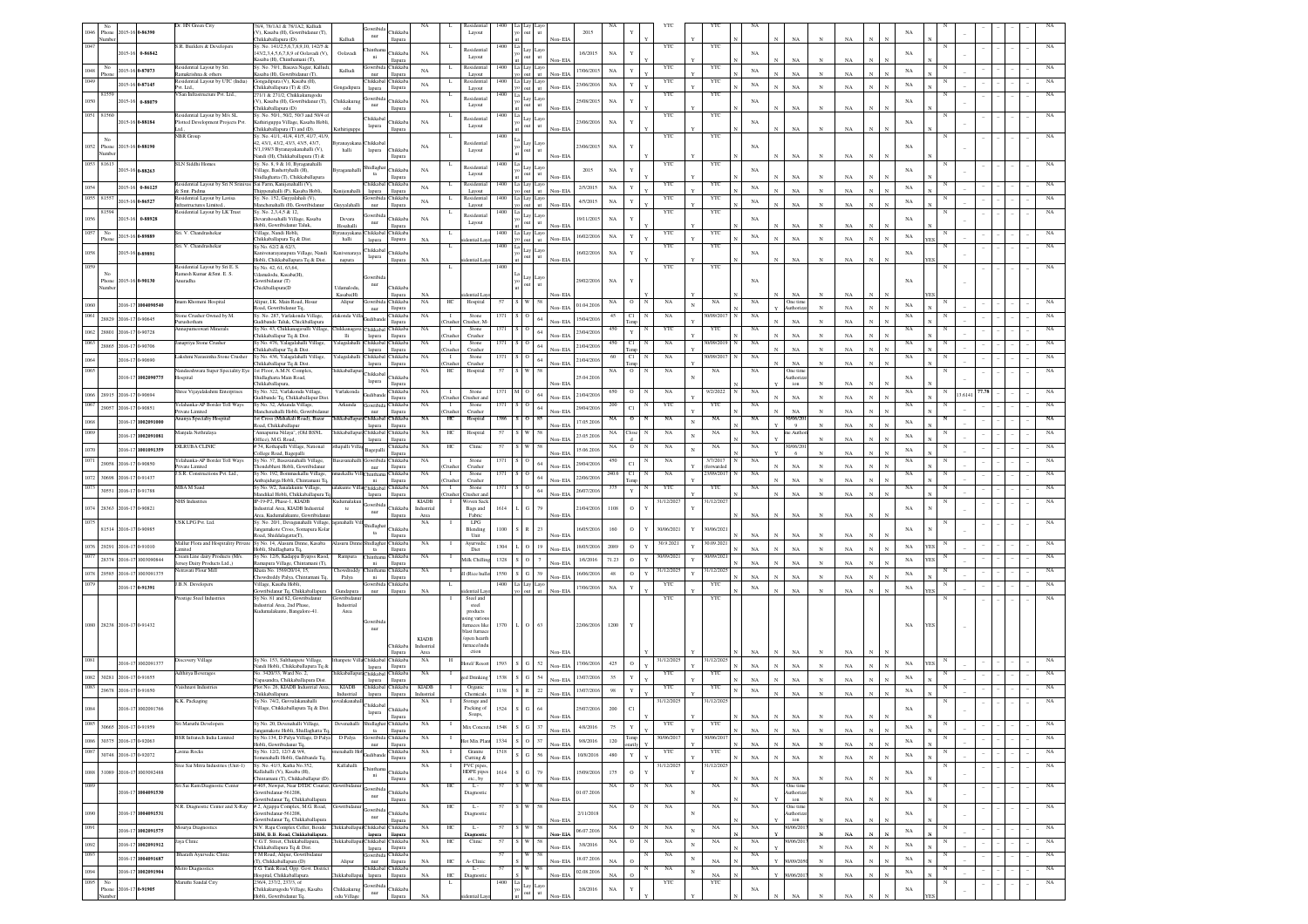|               | 2016-17               | 1003092543            | Vital Care Clinic                                          | Church Street, NR Extension, Near<br>asavi Wedding Hall, Chintamani                                 |              |                           | hikkab                     |                            |                        | Clini                      |      |                    |         | 0/09/201          |              |                    |                           |              |                          |                  | One tir<br>uthoriz        |              |             |                              | NA          |  |  |  |             |
|---------------|-----------------------|-----------------------|------------------------------------------------------------|-----------------------------------------------------------------------------------------------------|--------------|---------------------------|----------------------------|----------------------------|------------------------|----------------------------|------|--------------------|---------|-------------------|--------------|--------------------|---------------------------|--------------|--------------------------|------------------|---------------------------|--------------|-------------|------------------------------|-------------|--|--|--|-------------|
|               |                       |                       |                                                            | (T), Chikkaballapura (D)                                                                            | Chintaman    | $\rm{ni}$                 | llapura                    | NA                         | HC                     |                            |      |                    | Non-EIA |                   | NA           |                    |                           |              | NA                       |                  | ion                       |              | NA          |                              |             |  |  |  |             |
|               |                       | 2016-17 1003092545    | Vital Care Diagnostic Laboratory                           | Church Street, Near Vasavi Kalyana<br>Aantapa, NR Extension, Chintama                               |              | inth                      | <b>Thikkab</b>             |                            |                        | L.                         |      |                    |         | 0/09/201          |              |                    | NA                        |              |                          | NA               | One time<br>uthoriz       |              |             |                              | NA          |  |  |  |             |
|               |                       |                       |                                                            | (T), Chikkaballapura (D)                                                                            |              | ni                        | llapura                    | NA                         | HO                     | Diagnost                   |      |                    | Non-EL  |                   |              |                    |                           |              |                          |                  | ion                       |              |             |                              |             |  |  |  |             |
|               |                       | 2016-17 1006092611    | Krishna Clinic                                             | langamakote Cross, Shiddlaghatta                                                                    | Jangamakoto  | Shidlagha                 | <b>Chikkab</b>             |                            |                        | Clinic                     |      |                    |         | 23/09/2016        |              |                    | NA                        | $_{\rm N}$   |                          | NA               | One time                  |              |             |                              | $_{\rm NA}$ |  |  |  |             |
|               |                       |                       | Cailash Stones                                             | (T), Chikkaballapura (D).<br>Sy. No. 116 & 117,                                                     |              | ta                        | llapura                    | NA<br>NA                   | HC<br>$\mathbf{I}$     | Stone                      |      |                    | Non-EIA |                   | NA<br>450    | $\circ$            | NA                        |              | NA<br>1/09/20            | NA               | Authoriz                  |              | $_{\rm NA}$ |                              | NA          |  |  |  |             |
| 74441         | 2016-17               | -92727                |                                                            | danagenahalli (V).                                                                                  |              | <b>Thikkaba</b>           | hikka                      |                            | `rushe                 | Tusher, I                  |      |                    |         | 3/10/201          |              |                    |                           |              |                          |                  |                           |              |             |                              |             |  |  |  |             |
|               |                       |                       |                                                            | Chikkaballapura (T) & (D).                                                                          |              | lapura                    | llapura                    |                            |                        | Sand &                     |      |                    | Non-EIA |                   |              |                    |                           |              |                          |                  | NA                        |              | NA          |                              |             |  |  |  |             |
|               |                       | 2016-17 1004092776    | nisha Diagnostic Center                                    | asaveshwara Complex, M.G.Road,<br>Manchenahalli, Gowribidanur (T),                                  |              | jowribid                  | hikkab                     |                            |                        | L.<br>Diagnost             |      |                    |         | 6/10/201          |              |                    | $_{\rm NA}$               |              | $_{\rm NA}$              | NA               | One time<br>uthori        |              |             |                              | NA          |  |  |  |             |
|               |                       |                       |                                                            | hikkaballapura (D)                                                                                  |              | nur                       | llapura                    |                            | HC                     |                            |      |                    | Non-EIA |                   |              |                    |                           |              |                          |                  | ion                       |              | NA          |                              |             |  |  |  |             |
|               |                       |                       | Residential Layout of M/s.<br>ncorde Group, "Concorde Hill | Sy. No. 3/6, 3/8, 3/9, 4/1, 4/2, 5/1<br>5/2, 5/3, 5/5, 6/1, 6/2, 6/3, 6/4, 6/5.                     |              |                           |                            |                            |                        |                            | 1400 |                    |         |                   |              |                    | YTC                       |              | YTC                      |                  |                           |              |             |                              |             |  |  |  |             |
|               |                       |                       | Crest"                                                     | 6/6, 6/7, 6/8, 6/9, 6/10, 6/11, 7/1,                                                                |              |                           |                            |                            |                        |                            |      |                    |         |                   |              |                    |                           |              |                          |                  |                           |              |             |                              |             |  |  |  |             |
|               | Phone 2016-17 0-92888 |                       |                                                            | 7/2.7/3.7/4.7/5.7/6.7/7.7/8.8/1.                                                                    | Byappanahall | Chikkabal<br>lapura       |                            | $_{\rm NA}$                |                        | dential Layo               |      | lay Layo<br>>ut ut |         | 19/10/2016        | $_{\rm NA}$  |                    |                           |              |                          | NA               |                           |              |             |                              | $_{\rm NA}$ |  |  |  |             |
| Vumbe         |                       |                       |                                                            | 8/3, 8/4, 8/5, 8/6, 8/7 of Reddy<br>Golahalli Village and 52/2, 52/3,                               |              |                           |                            |                            |                        |                            |      |                    |         |                   |              |                    |                           |              |                          |                  |                           |              |             |                              |             |  |  |  |             |
|               |                       |                       |                                                            | 2/4 of Byappanahalli Village,                                                                       |              |                           | hikka<br>llapura           |                            |                        |                            |      |                    | Non-EIA |                   |              |                    |                           |              |                          |                  | NA                        | $\mathbf N$  | NA.         |                              |             |  |  |  |             |
|               | 2016-17               | 100509296             | nnela Clinic                                               | Door No. 03. Aralepeta B Block.                                                                     | Gudiband     | kudibar                   | <b>hikkab</b>              |                            |                        | Clinic                     |      |                    |         | 24/10/201         |              |                    | NA                        | $_{\rm N}$   |                          | NA               | One time                  |              |             |                              | NA          |  |  |  |             |
|               |                       |                       | Aadilu Clinic                                              | Judibande (T), Chikkaballapura<br><b>KSRTC Depot Road</b> ,                                         |              | Chikkabal                 | llapura<br><b>hikkab</b>   | NA                         | HC.                    | Clinic                     |      |                    | Non-EIA |                   | NA           | $\Omega$           |                           |              | NA                       | NA               | Authoriza<br>One time     | $\mathbf N$  | NA          |                              |             |  |  |  |             |
|               | 2016-17               | 1002093077            |                                                            | Chikkaballapura (T) & (D)                                                                           |              | lapura                    | llapura                    | NA                         | HC.                    |                            |      |                    | Non-EIA | 4/11/2016         |              |                    | NA                        | $_{\rm N}$   | NA                       |                  | Authoriza                 |              | NA          |                              | NA          |  |  |  |             |
|               |                       | 2016-17 1003093142    | Irban Health Center                                        | Shanthi Nagar, Chinthamani (T),                                                                     |              | hinthar                   | Chikkaba                   |                            |                        | L.                         | 57   |                    |         | 11/11/2016        |              |                    | NA                        | $_{\rm N}$   |                          | NA               | One time                  |              |             |                              | NA          |  |  |  |             |
| 1105 81593    |                       |                       | Residential Layout by M/s. Sammy                           | hikkaballapura (D)<br>52/1, 53/1, 53/2, 54/1 to 4, 83, 84/1                                         |              | ni                        | llapura                    | NA                         | HC.<br>-1              |                            | 1400 |                    | Non-EIA |                   | NA           | $\Omega$           | YTC                       |              | NA<br>YTC                |                  | Authoriza                 |              | NA          |                              |             |  |  |  |             |
|               |                       | 2016-17 0-93188       | lountain Villas Limited                                    | 0.5.84/7 to 10.109 & 56/9 to 15 of                                                                  |              | <b>Thikkaba</b>           |                            | NA                         |                        | lential La                 |      |                    |         | 18/11/2016        | $_{\rm NA}$  |                    |                           |              |                          | NA               |                           |              |             |                              | $_{\rm NA}$ |  |  |  |             |
|               |                       |                       |                                                            | eedaganahalli Village, Nandi<br>Hobli, Chikkaballapura (T) & (D)                                    |              | lapura                    | Chikkab                    |                            |                        |                            |      |                    | Non- EL |                   |              |                    |                           |              |                          |                  | $_{\rm NA}$               |              | NA          |                              |             |  |  |  |             |
| 81608         |                       |                       | Residential Layout by M/s. Ferns                           | Village and Sy No. 47 and 48 of                                                                     |              |                           | llapura                    |                            |                        |                            | 1400 |                    |         |                   |              |                    | YTC                       |              | YTC                      |                  |                           |              |             |                              |             |  |  |  |             |
|               |                       | 2016-17 0-93224       | istates and Developers                                     | undarahalli Village, Jangamakote                                                                    |              | hidlagh                   |                            | NA                         |                        | lential Lay                |      | ayc                |         | 21/11/2016        | NA           |                    |                           |              |                          | NA               |                           |              |             |                              | NA          |  |  |  |             |
|               |                       |                       |                                                            | Hobli, Shidlaghatta Tq,<br>Chikkaballapura Dist.                                                    |              | $_{\rm ta}$               | hikkab                     |                            |                        |                            |      |                    | Non-EL  |                   |              |                    |                           |              |                          |                  | $_{\rm NA}$               |              | NA          |                              |             |  |  |  |             |
|               |                       | 2016-17 1002093232    | ishwa Sindhu Speciality Clinic                             | Opposite Vapasandra dairy                                                                           | hikkabal     | hikkab                    | hikka                      |                            |                        | Clinic                     |      |                    |         |                   |              |                    | NA                        | $_{\rm N}$   |                          | NA               | One tin                   |              |             |                              |             |  |  |  |             |
|               |                       |                       |                                                            | Vapasandra, Chikkaballapura (T) &                                                                   |              | lapura                    | llapura                    | NA                         | HC                     |                            |      |                    | Non-EIA | 22/11/2016        |              |                    |                           |              | NA                       |                  | <b>Authoriz</b>           |              | NA          |                              | NA          |  |  |  |             |
|               | 2016-17               | 1004093360            | rimary Health Care                                         | ledare, Hosur Hobli, Gowribidanus<br>(T), Chikkaballapura (D)                                       | Gedan        | owribid<br>$_{\rm nur}$   | hikkab<br>llapura          | NA                         | HC                     | PHC                        |      |                    | Non-EIA | 1/12/2016         |              | $\circ$            | $_{\rm NA}$               | $_{\rm N}$   | NA                       | $_{\rm NA}$      | One time<br>luthori       | $\mathbf{N}$ | NA          |                              | $_{\rm NA}$ |  |  |  |             |
|               | 2016-17               | 1002093502            | anjeevini Womens Clinic                                    | K. T. Road, Near Town Hall,                                                                         | hikkaballa   | <b>Thikkaba</b>           | hikkab                     |                            |                        | Clinic                     |      |                    |         | 9/12/2016         |              |                    | $_{\rm NA}$               | $_{\rm N}$   |                          | $_{\rm NA}$      | One time                  |              |             |                              | NA          |  |  |  |             |
|               |                       |                       | injeevini Child Care Clinic                                | Chikkaballapura (T) & (D)<br>K. T. Road, Near Town Hall,                                            | hikkaballa   | lapura<br>hikkaba         | llapura<br>hikkab          | NA                         | HC                     | Clinic                     |      |                    | Non-EIA |                   | NA           | $\Omega$           | NA                        |              | NA                       | $_{\rm NA}$      | luthori<br>One tim        | $_{\rm N}$   | NA          |                              |             |  |  |  |             |
|               | 2016-1                | 1002093503            |                                                            | hikkaballapura (T) & (D)                                                                            |              | lapura                    | llapura                    | NA                         | HC.                    |                            |      |                    | Non-EIA | 9/12/2016         |              | $\Omega$           |                           | $\mathbf{N}$ | NA                       |                  | luthori                   |              | NA          |                              | $_{\rm NA}$ |  |  |  |             |
|               | $2016 - 1$            | 006093758             | A.S. Clinic                                                | Dibburahalli Road, Shidlaghatta (T), Dibburahalli                                                   |              | hidlagh                   | <b>Thikkab</b>             |                            |                        | Clinic                     | 57   |                    |         | 19/12/2016        |              |                    | $_{\rm NA}$               | N            |                          | $_{\rm NA}$      | One tim                   |              |             |                              | NA          |  |  |  |             |
|               |                       |                       | Dr.N. Venkata Reddy Memorial                               | Chikkaballapura (D)<br>N.R.Extension, Chinthamani (T),                                              |              | ta<br>hintha              | llapura<br><b>Thikkab</b>  | NA                         | HC.                    | Hospital                   | 57   |                    | Non-EIA |                   |              | $\Omega$           | $_{\rm NA}$               |              | NA                       | $_{\rm NA}$      | luthoriz<br>One time      | $_{\rm N}$   | NA          |                              |             |  |  |  | NA          |
|               | 2016-1                | 1003093844            | <b>lospital</b>                                            | Thikkahallanura (D)                                                                                 | Thintan      | ni                        | llapura                    | NA                         | HC.                    |                            |      |                    | Non-EIA | 21/12/2016        | NA           | $\circ$            |                           | N            | NA                       |                  | luthoriza                 | $_{\rm N}$   | NA          |                              | $_{\rm NA}$ |  |  |  |             |
|               | 42234 2016-17         | -93868                | Nikhil Enterprises                                         | Sy. No. 40, Murugamalla Village,<br>rugamalla Hobli, Chintaman                                      | Murugamal    | hintha<br>ni              | hikkaba<br>llapura         | NA                         | $\mathbf{I}$<br>`nıshe | Stone<br>rusher. N         | 1371 |                    | Non-EIA | 22/12/201         | 350          | $\circ$            | NA                        |              | /03/202                  | NA               | NA                        | $_{\rm N}$   | NA          |                              | NA          |  |  |  |             |
|               | 2016-17               | 00609389              | Sudha Clinic                                               | Ashoka Road, Near Flower Circle,                                                                    | Shidlaghat   | idlag                     | hikkab.                    |                            |                        | Clinic                     |      |                    |         | 23/12/201         |              |                    | NA                        |              |                          | NA               | One time                  |              |             |                              | $_{\rm NA}$ |  |  |  |             |
|               |                       |                       | Madeshwara Stone crusher                                   | Shidlaghatta (T), Chikkaballapura<br>Sy. No. 136/4A2, Kakalachinte                                  | Kakalachint  | ta<br>Chikkabal           | llapura<br>Chikkaba        | NA<br>NA                   | HC.<br>$\mathbf{I}$    | Stone                      | 137  |                    | Non-EIA |                   | NA<br>450    | $\Omega$           | 30/09/2029                |              | NA<br>0/09/202           | NA               | uthoriz                   |              | NA          |                              |             |  |  |  |             |
|               | 40139 2016-1          | 93873                 |                                                            | Village, Mandikal Hobli,                                                                            |              | lapura                    | llapura                    |                            | `rushe                 | rusher, M                  |      |                    | Non-EIA | 22/12/201         |              | $\,$ O             |                           |              |                          |                  | $_{\rm NA}$               |              | NA          |                              | NA          |  |  |  |             |
|               | 2016-17               | 1001093894            | Sree Lakshmi Venkateshwara                                 | Kadiri Road, Billur, Bagepalli (T),                                                                 | Billur       | agepall                   | hikkab.                    |                            |                        | Lab                        |      |                    |         | 23/12/201         |              |                    | NA                        |              |                          | NA               | One time                  |              |             |                              | $_{\rm NA}$ |  |  |  |             |
|               |                       |                       | linical Lab<br><b>VRL</b> Enterprises                      | Chikkaballapura (D)<br>Murugamalla Hobli, Chintamani Tq.                                            | Murugamal    | iintha                    | llapura<br>hikkab:         | NA<br>NA                   | HC.<br>л.              | Stone                      | 137. |                    | Non-EIA |                   | NA<br>350    | $\circ$<br>$\circ$ | NA                        |              | $_{\rm NA}$<br>12/3/2028 | NA               | luthoriz                  |              | $_{\rm NA}$ |                              | NA          |  |  |  |             |
|               | 42057 2016-17         | 1-93938               |                                                            | Chikkaballapura Dist                                                                                |              | ni                        | llapura                    |                            | `rusher                | rusher, M                  |      |                    | Non-EIA | 24/12/201         |              |                    |                           |              |                          |                  | $_{\rm NA}$               | $_{\rm N}$   | $_{\rm NA}$ |                              |             |  |  |  |             |
|               | $2016 - 1$            | 1003094103            | imary Health Centre                                        | Santhekallahally, Chinthamani (T),<br>Chikkaballapura (D)                                           | nthekallah:  | hintha<br>ni              | hikkab<br>llapura          | NA                         | HC                     | PHC                        |      |                    | Non-EIA | 30/12/201         | NA           |                    | NA                        | $\mathbf{N}$ | NA                       | NA               | One time<br>Authoriza     | $_{\rm N}$   | $_{\rm NA}$ |                              | $_{\rm NA}$ |  |  |  | NA          |
|               | 2016-1                | 1003094372            | 1 t Z Hospital and Dental Care                             | Doposite Jamia Masjid, Doddapet.                                                                    | Doddape      | hintha                    | hikkab                     |                            |                        | Hospital                   |      |                    |         |                   |              |                    | NA                        | N            |                          | NA               | One time                  |              |             |                              | NA          |  |  |  |             |
|               |                       |                       | atre<br>mary Health Center                                 | Chinthamani (T), Chikkaballapura<br>Y. Hunasenahalli, Sidlaghatta (T),                              |              | ni<br>idlag               | llapura<br>hikkab          | $_{\rm NA}$                | HC                     | PHC                        |      |                    |         | Non-EIA 11/1/2017 | $_{\rm NA}$  | $\,$ O             | NA                        |              | $_{\rm NA}$              | NA               | Authoriz<br>One time      | $_{\rm N}$   | $_{\rm NA}$ |                              |             |  |  |  |             |
|               | 2016-17               | 006094520             |                                                            | Chikkaballapura (D).                                                                                |              | ta                        | llapura                    | NA                         | HC                     |                            |      |                    | Non-EIA | 17/01/2017        |              | $\circ$            |                           | $_{\rm N}$   | NA                       |                  | Authoriza                 |              | $_{\rm NA}$ |                              | NA          |  |  |  |             |
|               | 2016-1                | 005094553             | alvary Physiotherapy Clinic                                | Rampatna Road, Gudibande (T),<br>Chickballapura Dist-561 209.                                       | Gudibanc     | <b>Judiban</b>            | hikkab<br>llapura          | NA                         | HC                     | Clinic                     |      |                    | Non-EIA | 19/01/201         | NA           | $\Omega$           | NA                        | $\mathbf{N}$ | NA                       | $_{\rm NA}$      | One time<br>Authori       | $\mathbf{N}$ | NA          |                              | NA          |  |  |  | $_{\rm NA}$ |
|               | 2016-17               | 1002094663            | adha Krishna Ortho Care                                    | lo. 185/1, KSRTC Depot Road,                                                                        | iikkaballa   | <b>Thikkabal</b>          | hikkab                     |                            |                        | Clinic                     |      |                    |         |                   |              |                    | NA                        | $_{\rm N}$   |                          | NA               | One tim                   |              |             |                              | NA          |  |  |  |             |
|               |                       |                       | ajesh Skin, Hair & Cosmetia                                | North Extension, Chickballapura-<br>inidhi Complex, M.G.Road,                                       | hikkaballa   | lapura                    | llapura                    | NA                         | HC                     | Clini                      |      |                    | Non-EIA | 24/01/201         | NA           | $\circ$            |                           |              | NA                       | NA               | <b>Authori</b><br>One tim | $_{\rm N}$   | NA          |                              |             |  |  |  |             |
|               | 2016-17               | 1002094666            | <b>Tinic</b>                                               | posite Rural Police Station, Nea                                                                    |              | <b>Thikkabal</b>          | hikkab                     |                            |                        |                            |      |                    |         | 24/01/201         |              |                    | NA                        |              |                          |                  | uthori                    |              |             |                              | NA          |  |  |  |             |
|               |                       |                       |                                                            | Dld Bus stand, Chikkaballapura (T)                                                                  |              | lapura                    | llapura                    | NA                         | HC.                    |                            |      |                    | Non-FIA |                   |              |                    |                           |              | NA                       |                  | ion                       |              | NA          |                              |             |  |  |  |             |
|               | $2016 - 1$            | 1002094667            | Tharu Health & Neuro Psychiatric                           | pposite Rural Police Station,<br>M.G.Road, Chickballapura (T) &                                     | hikkaballa   | <b>Thikkaba</b><br>lapura | <b>Thikkab</b><br>llapura  | NA                         | HC.                    | Clini                      | 57   |                    | Non-EIA | 24/01/201         | $N_A$        | $\Omega$           | $_{\rm NA}$               |              | NA                       | NA               | One tin<br>luthoriz       | $_{\rm N}$   | NA          |                              | NA          |  |  |  |             |
| 1125<br>33638 | 2003-04               | 004002020             | S.A.S. Aagro Oils Refinery (P) Ltd.,                       | Sv. No. 166A, Aravinda Nagar                                                                        | mribida      | owribid                   | hikkaba                    | NA                         | -1                     | Refining of                | 1382 | 71                 |         | 27/05/200         | $_{\rm 272}$ | $\,$ O             | 30/09/2021                |              | 1/09/202                 | 30/6/2018        | NA                        | $_{\rm N}$   |             |                              | NA          |  |  |  |             |
|               |                       |                       | <b>Jossur Bharath Clinic</b>                               | M.G. Road, Gowribidanur Tq,<br>Hossur Main Road, Hossur,                                            | Hossur       | nur<br>owribid            | llapura<br>hikkab.         |                            |                        | Ground nt<br>Clinic        | 57   |                    | Non-EIA |                   |              |                    | NA                        |              |                          | NA               | One time                  |              | NA          |                              |             |  |  |  |             |
|               | $016-1$               | 004094715             |                                                            | lowribidanur (T), Chickballapura                                                                    |              | nur                       | llapura                    | NA                         | HC.                    |                            |      |                    | Non-EIA | 27/01/201         | NA           | $\Omega$           |                           |              | NA                       |                  | Authoriz                  |              | NA          |                              | $_{\rm NA}$ |  |  |  |             |
|               |                       | 2016-17 1003094436    | Sri Ranga Physiotherapy Clinic                             | Gajanana Circle, Opposite<br>heosofical Society Chinthamani                                         |              |                           | hikkab                     |                            |                        | Clinic                     | 57   |                    |         | 12/1/201          |              |                    | NA                        |              |                          | NA               | One time<br>uthoriza      |              |             |                              | NA          |  |  |  |             |
|               |                       |                       |                                                            | own & Post, Chinthamani (T),                                                                        | Chintar      | $\rm{ni}$                 | llapura                    | NA                         | HC                     |                            |      |                    | Non-EIA |                   |              |                    |                           |              | NA                       |                  | ion                       |              | NA          |                              |             |  |  |  |             |
| 1128          |                       | 2016-17 1002094947    | Sri Lakshmi Venkateshwara Clinic                           | P.G.Road, Peresandra<br>Chickballapura (T) & (D).                                                   | Peresandra   | Chikkabal Chikkab         | llapura                    | NA                         | HC                     | Clinic                     |      |                    | Non-EIA | 9/2/2017          | NA           |                    | NA                        | $_{\rm N}$   | NA                       | NA               | One time<br>Authori       |              | NA          |                              | $_{\rm NA}$ |  |  |  |             |
| 1129          |                       |                       | Shell Apparels                                             | 1191/1080/1, Ward No.20,                                                                            | Chikkaballa  | lapura<br><b>Thikkaba</b> |                            | NA                         |                        | Garment                    |      |                    |         |                   |              |                    | 31/12/2021                |              | 31/12/202                |                  |                           |              |             |                              |             |  |  |  |             |
| 21295         | 2010-11               | 1002050544            |                                                            | amanara Samudaya Bhavana,                                                                           | ura          | lapura                    | hikkab                     |                            |                        | Stitching                  | 1589 | 72                 |         | 3/03/201          | 203          | $\circ$            |                           |              |                          |                  |                           |              |             |                              | NA          |  |  |  |             |
|               |                       |                       | havani Clinic                                              | Nandi Road, Chikkaballapura.<br>B.B.Road, N.V. Raju Complex, Cella                                  |              |                           | llapura                    |                            |                        |                            |      |                    | Non-EIA |                   |              |                    | NA                        |              |                          | 31/12/2020       | NA<br>One time            |              | $_{\rm NA}$ |                              |             |  |  |  |             |
|               |                       | 2016-17 1002095045    |                                                            | leside State Bank of Mysore,                                                                        |              | <b>Thikkaba</b><br>lapura | hikkab                     |                            |                        |                            |      |                    |         | 6/02/201          |              |                    |                           |              | NA                       | $_{\rm NA}$      | uthori                    |              |             |                              | NA          |  |  |  |             |
|               |                       |                       | Srinivasa Diagnostic Centre                                | Chikkaballapura (T) & (D).<br>Maruthi Building, B.H. Road,                                          |              |                           | llapura                    | NA                         | HC                     | Clinic<br>L.               |      |                    | Non-EIA |                   |              |                    | NA                        |              |                          |                  | ion<br>One tim            |              | NA          |                              |             |  |  |  |             |
|               |                       | 2016-17 1004095046    |                                                            | wribidanur (T),                                                                                     |              | wrib                      |                            |                            |                        | Diagno:                    |      |                    |         |                   |              |                    |                           | N            |                          |                  | thoriz                    |              |             |                              |             |  |  |  |             |
|               |                       |                       |                                                            | Chikkaballapura (D).                                                                                |              | nur                       | hikkab                     |                            |                        |                            |      |                    |         | 16/02/201         |              |                    |                           |              | <b>NA</b>                | NA               | ion                       |              |             |                              | NA          |  |  |  |             |
|               |                       |                       | ower Minerals                                              | Sy. No. 94, Nandanagenahalli                                                                        |              | <b>Thikkaba</b>           | hikkab                     |                            |                        | Stone                      | 1371 |                    | Non-EIA |                   |              |                    | YTO                       |              | YTC                      | NA               |                           |              | NA          |                              | NA          |  |  |  |             |
|               |                       | 2016-17 0-95153       |                                                            | fillage, Chikkaballapura Taluk &                                                                    |              | lapura                    | llapura                    | <b>NA</b>                  | `rush;                 | Crushe                     |      | 64                 | Non-EIA | 23/02/201         | 400          | $\mathbf Y$        |                           |              |                          |                  | $_{\rm NA}$               | $_{\rm N}$   | NA          |                              |             |  |  |  |             |
|               |                       | 2016-17 1001095199    | Baba Piles Mulavyadhi Clinic                               | DVG Road, Opposite Bus Stand,                                                                       |              | Bagepalli                 | hikkab                     | <b>NA</b>                  |                        |                            |      |                    |         | 2/3/2017          | NA           | $\Omega$           | NA                        | N            | NA                       | $_{\rm NA}$      | One tim<br>uthori         |              | NA          |                              | $_{\rm NA}$ |  |  |  |             |
|               |                       |                       | Residential Layout by M/s.                                 | lagepalli (T), Chikkaballapura (D)<br>Sy. No. 81, 82/1, 82/2, 82/3, 82/4,                           | Bagepall     |                           | llapura                    |                            |                        | Clinic                     |      |                    | Non-EIA |                   |              |                    | $_{\rm YTC}$              |              | YTC                      |                  |                           |              |             |                              |             |  |  |  | NA          |
|               |                       |                       | alpatharu Green City                                       | 82/5, 209/1, 209/2, 209/3, 209/4,                                                                   |              |                           |                            |                            |                        |                            |      |                    |         |                   |              |                    |                           |              |                          |                  |                           |              |             |                              |             |  |  |  |             |
|               |                       | 2016-17 0-95314       |                                                            | 209/5.209/6.210/1.210/3.<br>Nallappareddypalli Village, Gulur                                       | ppareddyp    | Bagepall                  | <b>Thikkab</b>             | <b>NA</b>                  |                        | dential Layo               | 1641 | 64<br>G            |         | 9/3/2017          | 500          | Y                  |                           |              |                          | NA               |                           |              |             |                              | NA          |  |  |  |             |
|               |                       |                       |                                                            | Hobli, Bagepalli Taluk,                                                                             |              |                           | llapura                    |                            |                        |                            |      |                    | Non-EIA |                   |              |                    |                           |              |                          |                  |                           |              |             |                              |             |  |  |  |             |
|               |                       | 32789 2016-17 0-95491 | Ltd                                                        | r No 124 1244 & 124<br>udumalakunte Industrial Area                                                 |              |                           | hikkaba                    | <b>KIADR</b><br>Industrial |                        |                            |      |                    |         | 21/03/2017        | 2945         | Y                  |                           | $_{\rm N}$   |                          |                  |                           |              |             |                              | NA          |  |  |  |             |
|               |                       |                       |                                                            | Phase-2. Gowribidanur (T).                                                                          |              | nur                       | llapura                    | Area                       |                        | ent Stitch                 | 1589 |                    | Non-EIA |                   |              |                    |                           |              |                          | $_{\rm NA}$      | $_{\rm NA}$               |              | NA          |                              |             |  |  |  |             |
|               |                       | 2016-17 1005095522    | AA RAB CLINIC                                              | Hampasandra (V) & (P), Gudiband<br>(T), Chikkaballapura (D)                                         | lampasand    |                           | hikkaba                    | NA                         | HC                     | Clinic                     | 57   |                    | Non-EIA | 24/03/201         | <b>NA</b>    | $\circ$            | NA                        | $\mathbf{N}$ | NA                       | NA               | One time<br>Authoriza     | $_{\rm N}$   | $_{\rm NA}$ | $_{\rm N}$<br>$\mathbf{N}$   | $_{\rm NA}$ |  |  |  | NA          |
|               |                       |                       | Sri Venkateshwara Packaging Co.,                           | Shed No. 3, 5 & 6, KSSIDC Industrial Katamachan                                                     |              |                           | llapura                    | <b>KSSIDC</b>              |                        | Corrugated                 | 1509 |                    |         | 3/3/2017          | 55.86        | $\circ$            | 31/12/2028                |              | 31/12/2028               |                  |                           |              |             |                              |             |  |  |  | NA          |
|               |                       |                       |                                                            | state, Katamachanahalli, Bangalor                                                                   | halli        | ni                        | Chikkaba                   | Industrial                 |                        | Kraft Pape                 |      |                    |         |                   |              |                    |                           |              |                          |                  |                           |              |             |                              | $_{\rm NA}$ |  |  |  |             |
|               |                       | 32861 2016-17 0-95202 |                                                            |                                                                                                     |              |                           | llapura                    | Area                       |                        | Boxes                      |      |                    | Non-EIA | 14/03/2017        | 186          |                    |                           |              |                          | $_{\rm NA}$      | $_{\rm NA}$               | $_{\rm N}$   | $_{\rm NA}$ |                              |             |  |  |  | NA          |
|               |                       |                       |                                                            | load, Chintamani-563125,                                                                            |              |                           |                            |                            |                        |                            |      |                    |         |                   |              | $\,$ O             | 31/12/2027                | $_{\rm Y}$   |                          |                  |                           |              |             |                              |             |  |  |  |             |
| 1138          | 32979 2016-17 0-95361 |                       | Udbhav Vistaa Granites Pvt. Ltd.,                          | Sy No. 72/3 & 72/7, Lakshmisagara Lakshmisagar<br>Village, Somenahalli Hobli,                       |              |                           | <b>Thikkab</b>             | NA                         |                        | Cutting & P                | 1518 |                    |         |                   |              |                    |                           |              | 31/12/2027               |                  |                           |              |             |                              | $_{\rm NA}$ |  |  |  |             |
|               |                       |                       |                                                            | Sudibande Tq, Chikkaballapura Dis                                                                   |              |                           | llapura                    |                            |                        |                            |      |                    | Non-EIA |                   |              |                    |                           |              |                          | $_{\rm NA}$<br>N | $_{\rm NA}$               | $_{\rm N}$   | $_{\rm NA}$ | $_{\rm N}$                   |             |  |  |  |             |
|               |                       | 2016-17 1006095690    | i Vinayaka Polyclinic                                      | Near Church, Dibburhalli Road,<br>Shidlaghatta, Shidlaghatta (T),                                   |              | shidlagha<br>ta           | hikkaba<br>llapura         | NA                         |                        | Clinic-Poly                |      |                    | Non-EIA | 4/4/2017          |              | $\circ$            | NA                        | $_{\rm N}$   | NA                       | NA               | One time<br>Authoriza     | $\mathbf{N}$ | $_{\rm NA}$ | $\mathbf{N}$                 | NA          |  |  |  | NA          |
| 1140          |                       | 2016-17 1002095804    | <b>Jrban Health Center</b>                                 | Ward No. 14, Kandavara,                                                                             |              | <b>Thikkabal</b>          | hikkaba                    |                            |                        | Clinic                     |      |                    |         |                   |              | $\circ$            | $_{\rm NA}$               | $_{\rm N}$   | NA                       | $_{\rm NA}$      | One time                  |              |             |                              |             |  |  |  | $_{\rm NA}$ |
|               |                       |                       |                                                            | hikkaballapura (T) & (D).                                                                           | Kandavar     | lapura                    | llapura                    | NA                         | нc<br>L                | Health                     |      | 59                 | Non-EIA | 12/4/2017         |              |                    |                           |              |                          |                  | Authoriza                 | $_{\rm N}$   | $_{\rm NA}$ | $\mathbf{N}$<br>$\mathbf{N}$ | $_{\rm NA}$ |  |  |  |             |
| 1141          | 2016-17               | 0-95867               | sidential Layout by M/s. Rock Cit                          | y. No. 47 & 48/1, Anakanur (V),                                                                     |              | <b>Thikkaba</b>           | hikkab                     |                            |                        | Townships<br>nd            |      | 64                 |         | 20/04/201         |              | Y                  | $_{\rm YTC}$              |              | YTC                      | $_{\rm NA}$      |                           |              |             |                              | $_{\rm NA}$ |  |  |  | $_{\rm NA}$ |
|               |                       |                       |                                                            | Chikkaballapura (T) & (D).                                                                          | Anakanu      | lapura                    | llapura                    | <b>NA</b>                  |                        | esidential                 | 1641 |                    | Non-EIA |                   | 963          |                    |                           |              |                          |                  | $_{\rm NA}$               | $_{\rm N}$   | $_{\rm NA}$ |                              |             |  |  |  |             |
| 1142          |                       | 2017-18 1006095975    | H.K. National Hospital & Diagnostic                        | E-Thimmasandra Via Burudagunte<br>Shidlaghatta (T), Chikkaballapura                                 |              | hidlagha<br>$_{\rm ta}$   | hikkab:<br>llapura         | <b>NA</b>                  | HC.                    | Hospital &<br>Diagnostic   | 57   |                    | Non-EIA | 27/4/2017         | NA           | $\circ$            | NA                        | $_{\rm N}$   | NA                       | $_{\rm NA}$      | One time<br>luthori       | $\mathbf{N}$ | $_{\rm NA}$ | $\mathbf{x}$                 | $_{\rm NA}$ |  |  |  | NA          |
| 1143          |                       |                       | Laksh Steels                                               | Plot No.IP 71, Part, KIADB Industrial                                                               |              | iowribid                  |                            | <b>KIADB</b>               |                        | Rolling mill               |      |                    |         |                   |              |                    |                           |              |                          |                  |                           |              |             |                              |             |  |  |  | NA          |
|               |                       | 33625 2017-18 0-96114 |                                                            | irea, Kudumalakunte (V),<br>Gowribidanur (T), Chikkaballapura                                       |              | nur                       | <b>Thikkaba</b><br>llapura | Industrial<br>Area         |                        | (oil or coal<br>fired) and | 1367 | 63                 | Non-EIA | 11/5/2017         | 397          | $\circ$            | $\mathbf Y$<br>30/09/2022 | $_{\rm Y}$   | 30/09/2022               | NA<br>N          | $_{\rm NA}$               | $_{\rm N}$   | NA          |                              | $_{\rm NA}$ |  |  |  |             |
|               |                       |                       | A One TMT India Pvt. Ltd.,                                 | Plot No. IP-70, Part-1 & 71.                                                                        |              |                           |                            |                            |                        | Rolling mill               |      |                    |         |                   |              |                    |                           |              |                          |                  |                           |              |             |                              |             |  |  |  | NA          |
| 144           | 33637 2017-18         | 0-96224               |                                                            | Sowribidanur 1st Phase Industrial<br>Area, Kudumalakunte Village,<br>wribidanur Tq, Chikkaballapura |              | owribid<br>$_{\rm nur}$   | <b>Thikkab</b>             | <b>KIADB</b><br>Industrial |                        | (oil or coal<br>fired) and | 1370 | 63                 |         | 20/05/201         | 342.05       | $\circ$            | 30/09/2022                | $_{\rm Y}$   | 30/09/2022               | NA               |                           |              |             |                              | $_{\rm NA}$ |  |  |  |             |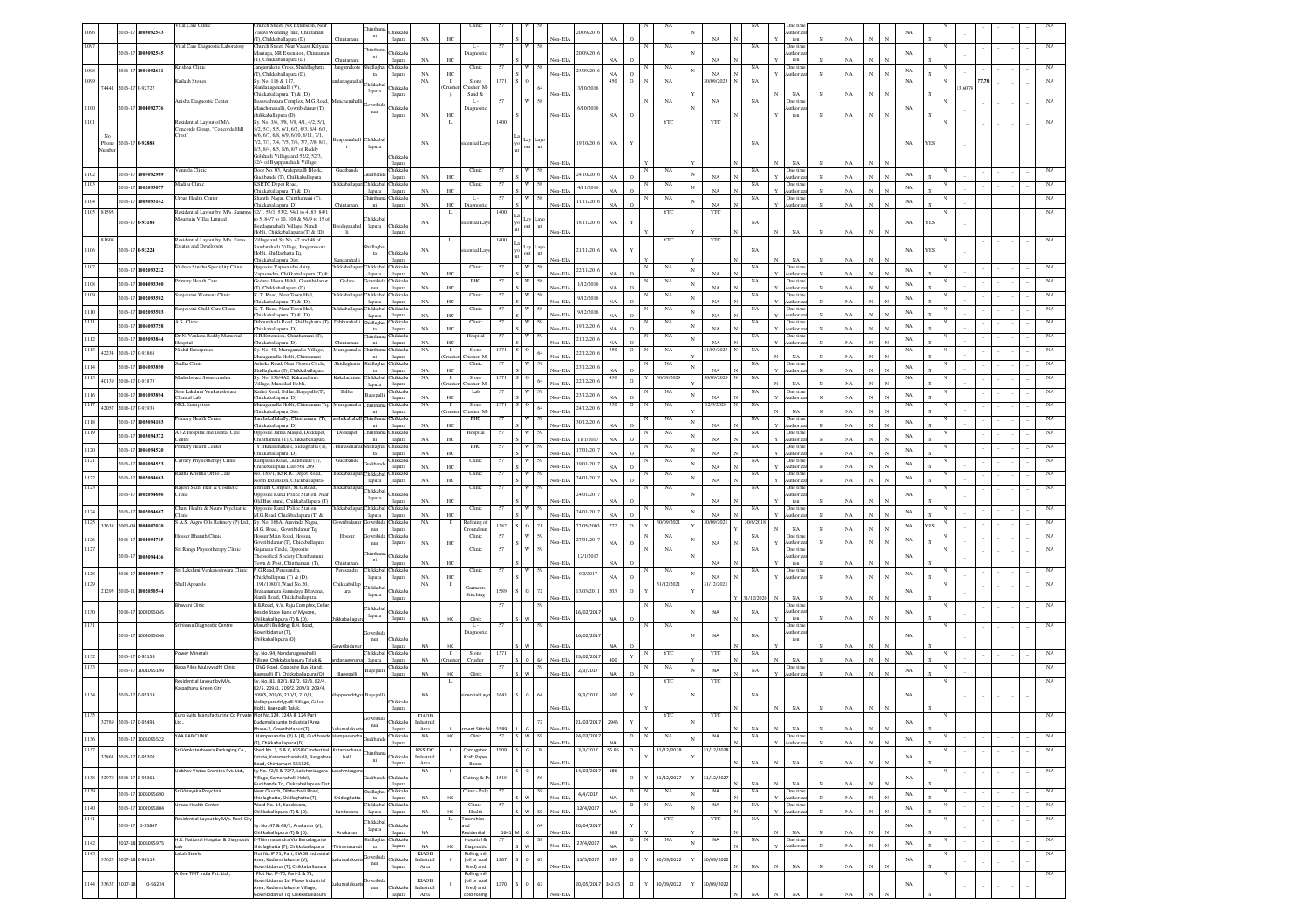|              |         | 2017-18         | 0-96422                                          | esidential Layout by Sri C.<br>Chandrashekar                    | Sv. No.42/2, 101, 135, 136, 137.<br>42/4 & 42/1-B, Angatta (V), Nandi                                                        |                            | Chikkaba<br>lapura                         | <b>Thikkal</b>                            |                                     |                          |                                     | 1400       |                        |                    | 6/6/2017                 |                 |                              | YTC                       |                 | YTC                 |                            |                                  |              |                   |              |                          |   |  |  |                   |
|--------------|---------|-----------------|--------------------------------------------------|-----------------------------------------------------------------|------------------------------------------------------------------------------------------------------------------------------|----------------------------|--------------------------------------------|-------------------------------------------|-------------------------------------|--------------------------|-------------------------------------|------------|------------------------|--------------------|--------------------------|-----------------|------------------------------|---------------------------|-----------------|---------------------|----------------------------|----------------------------------|--------------|-------------------|--------------|--------------------------|---|--|--|-------------------|
|              |         |                 |                                                  | A.W. Motors Llo                                                 | H), Chikkaballapura (T) & (D)<br>Sv. No. 102/1, 102/2 & 103.                                                                 | Angatta                    | hikkal                                     | llapura                                   |                                     |                          | Jential La<br>Automobil             |            |                        | Von-EIA            |                          | 820             |                              | YTC                       |                 | YTC                 |                            | NA                               |              |                   |              |                          |   |  |  |                   |
| 1146<br>1147 | 31966   | 2017-1          | 0-96578                                          | Dr. Latha's Poly Clinic                                         | manikandavarakere, Kasaba (H),<br>hikkaballapura (T) & (D).<br>Kazhi Street, Shidlaghatta.                                   | nanikanda<br>arakere       | lapura<br>hidlagh                          | hikkab<br>lapura<br>Chikkaba              |                                     |                          | ervicing &<br>Repair<br>Clinic-Pol- | 1303<br>57 |                        | Von-ELA            | 7/06/201                 | 200             | N                            | NA                        |                 |                     | NA                         | NA<br>One time                   |              | NA                |              | NA                       |   |  |  |                   |
|              |         |                 | 2017-18 1006096585                               | .L.N. Enterprises                                               | hidlaghatta (T), Chikkaballapura<br>y No. 11, Kanivenarayanapura                                                             | hidlaghatt                 | ta                                         | llapura                                   | <b>NA</b>                           | HO                       |                                     |            |                        | Non-EIA            | 17/06/201                | NA              |                              |                           |                 | <b>NA</b>           | $_{\rm NA}$                | uthoriza                         |              | $_{\rm NA}$       | $\mathbf N$  | $_{\rm NA}$              |   |  |  |                   |
|              |         |                 | 1148 33469 2017-18 0-96351                       |                                                                 | fillage, Nandi Hobli,<br>Chikkaballapura Tq, Chikkaballapura                                                                 | naraya                     | hikkaba<br>lapura                          | <b>Thikkab</b><br>llapura                 | NA                                  |                          | Cutting & I                         | 1518       |                        | Non-EIA            | 1/6/2017                 | 150             | $\circ$                      | 31/12/2027                | Y               | 31/12/2021          | NA                         | NA                               |              | NA                |              | NA                       |   |  |  |                   |
| 1149         |         |                 | 33704 2017-18 0-96780                            | Sri Lakshmi Venkateshwara Drip<br>rrigation Solutions           | Katha No. 56 & 58, A Hosahalli,<br>Kasaba Hobli, Chintamani Tq,                                                              | Hosahalli                  | Chinthar<br>ni                             | Chikkab:<br>llapura                       | NA                                  |                          | Drip<br>Irrigation                  | 1614       |                        | Non-EIA            | 29/06/2017               |                 |                              | YTC                       |                 | YTC                 | NA                         | $_{\rm NA}$                      |              | $_{\rm NA}$       |              | $_{\rm NA}$              |   |  |  | NA                |
| 1150         |         |                 | 79807 2014-15 1003083914                         | <b>Nisarga Food Products</b>                                    | Sy. No. 03, Malikapura (V),<br>halagavar Post, Chinthamani (T),                                                              |                            | hintha                                     | <b>hikkab</b>                             |                                     |                          | processing<br>including             |            |                        |                    | 20/10/201                |                 |                              |                           |                 |                     |                            |                                  |              |                   |              | NA                       |   |  |  | $_{\rm NA}$       |
| 1151         |         |                 |                                                  | Sri KLN Enterprises                                             | Chikkaballapura (D)<br>Asst. No. 286/312, Madanahalli (V)                                                                    | Malikapu                   | ni<br>iowribi                              | lapura                                    | NA                                  |                          | fruits &                            | 1328       |                        | Von-EIA            |                          |                 |                              | 0/09/202                  |                 | 0/09/202            |                            | NA                               |              | NA                |              |                          |   |  |  | NA                |
|              | 78326   |                 | 2014-15 1004084883                               |                                                                 | aymond Bypass Road, Opp. APMC<br>ard, Gowribidanur (T)                                                                       | wribidar                   | nur                                        | hikkab<br>lapura                          | NA                                  |                          | lectric Lin<br>Materials            | 1125       |                        | Non-EIA            | 17/01/20                 | 52              |                              | 30/06/2024                |                 | 0/06/2024           | NA                         | NA                               |              | NA                |              | NA                       |   |  |  |                   |
| 1152         |         |                 | 2017-18 1006096837                               | M. Clinic                                                       | .K.Pet, Shidlaghatta, Shidlaghatta<br>T), Chikkaballapura (D)                                                                | hidlaghatta                | Shidlagha<br>ta                            | hikkaba<br>llapura                        | NA                                  | HC.                      | Clinic                              | 57         |                        | Non-EIA            | 3/7/2017                 | <b>NA</b>       |                              | NA                        |                 | NA                  | NA                         | <b>Dne</b> time<br>luthoriz      |              | NA                |              | NA                       |   |  |  |                   |
|              |         |                 | 2017-18 1006096911                               | M.H. Health Care                                                | lipur Village and Post,<br>wribidanur Tq, Chikkaballapura                                                                    | Alipura                    | owribi<br>nur                              | <b>Thikkaba</b><br>llapura                | NA                                  | <b>MC</b>                | Clinic                              | 57         | 92                     | Non-EIA            | 7/7/2017                 | NA              |                              | NA                        |                 | NΔ                  | NA                         | Dne tim<br>Authoriz              |              | NA                |              | NA                       |   |  |  | NA                |
| 1154         |         |                 | 2017-18 0-97054                                  | ri Neelakanta Robo Sand                                         | Sy. No.08, Varlakondahalli (V),<br>arlakonda (P), Somenahalli (H),<br>udibande (T), Chikkaballapura (D)                      | rlakondaha                 | kudibar                                    | <b>hikkaba</b><br>llapura                 | <b>NA</b>                           | Crushe                   | Stone<br>Crusher                    | 1371       |                        | Non-EIA            | 7/07/201                 | 800             |                              | YTC                       |                 | YTC                 | NA                         | NA                               |              | NA                |              | $_{\rm NA}$              |   |  |  | NA                |
|              |         | 2017-18         | 1006096910                                       | Dr. Raghu Children Clinic                                       | Ashoka Road, Near Mayura Circle,<br>iidlaghatta (T), Chikkaballapura                                                         | Shidlaghatta               | hidlag<br>ta                               | <b>hikkaba</b><br>lapura                  | NA                                  | HC                       | Clinic                              | 57         | 59                     | Non-EIA            | 7/7/2017                 | $_{\sf NA}$     | $\circ$                      | NA                        |                 | NΔ                  | NA                         | One tim<br>uthoria               |              | NA                |              | NA                       |   |  |  | NA                |
|              |         | 2017-18 0-97270 |                                                  | M Crusher (Land owned by Sri. M.<br>(nohar                      | Sy No. 9/2, Janalakunte (V),<br>landikal (H), Chikkaballapura (T) 8                                                          | nalakunt                   | <b>hikkaba</b><br>lapura                   | Chikkaba<br>llapura                       | NA                                  | $\blacksquare$<br>`rushe | Stone<br>Crusher                    | 1371       | ĥ4                     | Non-EIA            | 1/8/2017                 | 150             |                              | YTC                       |                 | YTC                 | NA                         | $_{\rm NA}$                      |              | $_{\rm NA}$       |              | NA                       |   |  |  | NA                |
|              |         |                 | 2017-18 1002097328                               | ri Venkateshwara Health Care<br>entre                           | Ward No. 1, DC Bungalow Opposite<br><b>KSRTC Depo Main Road,</b>                                                             |                            | hikkaba                                    | <b>Thikkaba</b>                           | NA                                  |                          |                                     |            |                        |                    | 5/8/2017                 |                 |                              | NA                        |                 |                     | NA                         | One time<br>uthoriz              |              |                   |              | NA                       |   |  |  |                   |
|              |         |                 | 2017-18 1004097336                               | <b>ACC Limited-Thondebhavi Cement</b>                           | Vapasandra, Chikkaballapura<br>Madhugiri Road, Thondebhavi,                                                                  | /apasandr                  | lapura<br>iowribio                         | lapura<br>Chikkaba                        | NA                                  |                          | Clinic                              | 57         |                        | Non-EIA            | 5/8/2017                 |                 | $\circ$                      | NA                        | N               | <b>NA</b>           | $_{\rm NA}$                | ion<br>One time                  |              | NA                |              | $_{\rm NA}$              |   |  |  |                   |
|              |         |                 | 2017-18 1002097380                               | /orks<br>iri Guru Raghavendra Diagnostic                        | Sowribidanur (T), Chikkaballapura<br>Rajanna Complex, Opp                                                                    |                            | nur<br>Chikkaba                            | llapura<br>Chikkaba                       | <b>NA</b>                           | HC                       | Clinic                              | 57         |                        | Non-EIA            | 11/8/2017                |                 | N<br>$\circ$                 | NA                        |                 | NA                  | $_{\rm NA}$                | Authoriza<br>One time            |              | NA                |              | $_{\rm NA}$              |   |  |  | NA                |
| 160          |         |                 | 2017-18 1006097629                               | enter<br>Aarogya Polyclinic & Physio Center                     | Sovernment District Hospital<br>V.G.T. Road, Shidlaghatta,                                                                   | iikkaballan                | lapura<br>Shidlagha                        | llapura<br>hikkab                         | <b>NA</b>                           | HC                       | mostic ce                           |            |                        | Von-EIA            | 4/9/2017                 | NA<br><b>NA</b> | $\circ$                      | NA                        | $_{\rm N}$      | NA                  | $_{\rm NA}$                | <b>Authoriza</b><br>One tim      |              | NA                |              | $_{\rm NA}$              |   |  |  |                   |
|              | 4633    |                 | 2017-18 0-97670                                  | Chathurya BVS Traders                                           | idlaghatta (T), Chikkaballapura (D)<br>H.L No. 43, Kasaba Hobl<br>erappanahalli Village,                                     |                            | ta<br>Shidlagh                             | llapura<br>hikkab                         | NA                                  | HC                       | Clinic-poly<br>Cashew Nu            | 1308       |                        | Non-EIA            |                          | $40\,$          | o                            | 30/09/2022                |                 | NA                  |                            | luthoriz                         |              | NA                |              | NA                       |   |  |  |                   |
|              |         |                 |                                                  |                                                                 | hidlaghatta Tq, Chikkaballapura                                                                                              |                            | ta<br>hikkaba                              | lapura                                    |                                     |                          | Processing                          |            |                        | Non-EIA            | 5/9/2017                 |                 |                              |                           |                 | 0/09/202            | NA                         | NA                               |              | NA                |              |                          |   |  |  |                   |
| 1162         |         |                 | 2017-18 1002097764                               | i Rama Clinical Laboratory<br>hiva Laboratory                   | Vard No. 24, Karkanpete,<br>Chikkaballapura (T) & (D).<br>olar Road, Jangamakote Cross                                       | Karkanpete                 | lapura<br>hidlagh                          | hikkaba<br>llapura<br>hikkab:             | NA                                  | HC                       | Clini<br>Laborat                    |            | 59                     | Non-EIA            | 13/09/201                | NA              |                              | $_{\rm NA}$<br>NA         | $\mathbf{N}$    | <b>NA</b>           | NA                         | One time<br>uthoriz<br>Dne tim   | $_{\rm N}$   | NA                |              | NA                       |   |  |  | NA                |
|              |         |                 | 2017-18 1006097770                               | dithi Enterprises                                               | hidlaghatta (T), Chikkaballapura<br>Sy. No. 66/1 (New Sy. No. 66/1,                                                          | angamakot                  | ta<br>Chikkab                              | llapura<br>hikkab:                        | NA                                  | HC                       | Stone                               | 1371       | 59                     | Non-EIA            | 13/9/2011                | NA              | $\circ$                      | YTC                       | $_{\rm N}$      | NA<br>YTC           | NA<br>$_{\rm NA}$          | <b>Authoriz</b>                  |              | NA                |              | NA<br>$_{\rm NA}$        |   |  |  | NA                |
| 1165         |         |                 | 1164 42164 2017-18 0-98290<br>2017-18 1002098418 | iri Manjunatha Diagnostic Centre                                | 6/6 & 66/7), Chikkanagavalli (V),<br>Near APMC Market, Peresandra,                                                           | ikkanagay                  | lapura<br>Chikkaba                         | llapura<br>Chikkaba                       | <b>NA</b><br>NA                     | Crusher                  | rusher an<br>L.                     |            |                        | Non-EIA            | 30/10/201                | 475             | $\circ$                      | NA                        |                 |                     |                            | NA<br>One tim                    | $_{\rm N}$   | NA                |              |                          |   |  |  | $_{\rm NA}$       |
|              |         |                 | 2017-18 1002098641                               | iri Sai Lab                                                     | Chikkaballapura (T) & (D).<br>enaka Complex, 1st Floor, Behind                                                               | Peresandra                 | lapura<br>Chikkaba                         | llapura<br>Chikkaba                       |                                     | HC                       | Diagnost<br>Laborato                |            | 59                     | Non-EIA            | 9/11/2017<br>24/11/2017  | NA              | $\circ$                      | NA                        | N               | <b>NA</b>           | NA<br>$_{\rm NA}$          | Authoriz<br>One tim              |              | NA                |              | NA<br>NA                 |   |  |  | NA                |
|              |         |                 |                                                  |                                                                 | alaii Talkies. Chikkaballapura (T) & Lhikkaballapu<br>Residentail Layout by Smt. K. Malini Sy No. 1011, 101/2, 101/3, 101/4, |                            | lapura                                     | llapura                                   | <b>NA</b>                           | HC                       |                                     |            | 59                     | Non-EIA            |                          | NΔ              |                              | YTC                       |                 | <b>NA</b><br>YTC    |                            | Authoriz                         | $_{\rm N}$   | NA                |              |                          |   |  |  | NA                |
|              |         |                 | 2017-18 0-92561                                  | Shivakumar                                                      | 101/5 102/1 102/2 102/3 102/5<br>102/6 and 103/1. Hemarlahalli                                                               |                            | hidlach<br>$_{\rm ta}$                     | Chikkab                                   |                                     |                          | lesidentia                          |            |                        |                    | 10/09/201                |                 |                              |                           |                 |                     | NA                         |                                  |              |                   |              | $_{\rm NA}$              |   |  |  |                   |
|              |         |                 |                                                  | <b>Blooms Diagnostic Centre</b>                                 | illage, Jangamakote Hobli,<br>arnool Complex, Gangammagudi                                                                   |                            | hikkab                                     | lapura                                    | <b>NA</b>                           |                          | Lavout<br>$L -$                     | 1641<br>57 |                        | Non-EIA            |                          | <b>NA</b>       |                              | NA                        |                 |                     |                            | $_{\rm NA}$                      |              | NA                |              |                          |   |  |  |                   |
|              |         |                 | 2017-18 1002098689                               | Sai Agritech                                                    | oad, Near Lakkamma<br>oddamuniyappa Kalyana Mantapa<br>Sy No. 177, Mylapanahalli Village,                                    |                            | lapura<br><b>hikkaba</b>                   | hikkaba<br>llapura<br>hikkab:             | NA                                  | HC                       | Diagnostic<br>Ayurvedic             |            |                        | Non-EIA            | 27/11/201                |                 |                              | YTC                       |                 | NA<br>YTC           | $_{\rm NA}$                | Closed                           |              | NA                |              | NA                       |   |  |  | NA                |
|              |         |                 | 36515 2017-18 0-98539                            | eeladri Clinic                                                  | landi Hobli, Chikkaballapura Tq &<br>leside Urdu School, M.G. Road,                                                          |                            | lapura<br>Chikkaba                         | llapura<br>Chikkaba                       | NA                                  |                          | and                                 | 1304<br>57 | 19                     | Non-EIA            | 17/11/201                |                 | N                            | NA                        |                 |                     | $_{\rm NA}$                | $_{\rm NA}$<br>One time          |              | NA                |              | $_{\rm NA}$              |   |  |  | NA                |
|              |         |                 | 2017-18 1002098999                               | .R. Holdings Pvt Ltd.,                                          | hikkaballapura (D)<br>Sy. No.85/3A2, 85/3A3, 85/3A4,                                                                         |                            | lapura                                     | llapura                                   | NA                                  | HC                       | Clinic                              |            | s w<br>59              | Non-EIA            | 14/12/2017               | NA              | $\circ$                      | YTC                       |                 | <b>NA</b><br>YTC    | $_{\rm NA}$                | <b>Authoriz</b>                  |              | NA                |              | $_{\rm NA}$              |   |  |  | NA                |
|              |         |                 |                                                  |                                                                 |                                                                                                                              |                            |                                            |                                           |                                     |                          |                                     |            |                        |                    |                          |                 |                              |                           |                 |                     |                            |                                  |              |                   |              |                          |   |  |  |                   |
|              |         |                 | 2017-18 0-99005                                  |                                                                 | 5/382, 85/383, 86/2, 87/1, 87/4,<br>7/5, 88, 89/2, 92/1, 93/2 & 93/3 c                                                       |                            | hikkal<br>lapura                           | <b>Thikkaba</b>                           |                                     |                          | lesidentia                          |            |                        |                    | 4/12/201                 |                 |                              |                           |                 |                     | <b>NA</b>                  |                                  |              |                   |              | NA                       |   |  |  |                   |
|              |         |                 |                                                  | ri Byraveshwara Clinical Laboratory Chinthamani Road, H. Cross, | Itanpete (V), Nandi (H),                                                                                                     |                            | hidlagh                                    | lapura<br>hikkaba                         | NA                                  |                          | Layout<br>Clinic and                | 1650<br>57 |                        | Non-EIA            | 14/12/201                |                 | N                            | NA                        | $\mathbf N$     |                     |                            | NA<br>One time                   |              | NA                |              |                          |   |  |  | NA                |
| 1173         |         |                 | 2017-18 1006099006                               | hivraj Motors                                                   | Shidlaghatta (T), Chikkaballapura<br>lot No. 138 & 139, KIADB Industria                                                      | H. Cross                   | ta                                         |                                           | NA<br>KIADB                         | HO                       | lab<br>lepairing                    |            | 59                     | Non-EIA            |                          | $_{\sf NA}$     | $\circ$                      |                           |                 | <b>NA</b>           | $_{\rm NA}$                | uthori.                          |              | NA                |              | $_{\rm NA}$              |   |  |  |                   |
|              |         |                 | 34364 2017-18 1002099210                         |                                                                 | irea, Kandavara Village, Nandi<br>obli, Beside Old RTO,                                                                      | Kandavara,                 | hikkal<br>lapura                           | Chikkaba                                  | ndustria<br>Area                    |                          | ervicing o<br>ur wheele             | 1303       |                        |                    | 28/12/2017               | 183             | $\circ$                      | 30/09/2022                |                 | 30/09/202           |                            |                                  |              |                   |              | <b>NA</b>                |   |  |  |                   |
| 1174         |         | 2017-18         | 1002099212                                       | Sree Bhavani Ayush Clinic                                       | hikkaballapura, Chikkaballapura T.<br>lear Old Cocoon Market,                                                                |                            | Chikkab                                    | apura<br>Chikkab:                         |                                     |                          | utomobil                            |            |                        | Non-EIA            | 28/12/2017               | NA              | $\circ$                      | NA                        |                 |                     | NA<br>NA                   | NA<br>One time                   | $_{\rm N}$   | NA                | $\mathbf{N}$ | NA                       |   |  |  | NA                |
|              |         |                 | 2017-18 1002099215                               | Shree Vinayaka Clinical Lab                                     | harmachatra Road,<br>Opp. Milk Dairy, B.B. Road.<br>apasandra, Chikkaballapura (T) &                                         | Vapasandra                 | lapura<br>Chikkabal<br>lapura              | llapura<br>Chikkaba<br>llapura            | <b>NA</b><br>NA                     | HO<br>HC                 | yush Clini<br>Clinic and<br>lab     | 57         | 92<br>59               | Non-EIA<br>Non-EIA | 28/12/2017               | NA              | $\circ$                      | NA                        |                 | <b>NA</b><br>NΔ     | NA                         | luthoriza<br>One tim<br>luthoriz |              | NA<br>NA          |              | NA                       |   |  |  | NA                |
|              |         |                 | 1176 81541 2013-14 1006080756                    | hell Apparels                                                   | Aelur Village, Bhaktharahalli Road,<br>idhlaghatta (T), Chikkallapura (D)                                                    | Shidlaghatta               | hidlagh<br>ta                              | <b>hikkaba</b><br>llapura                 | NA                                  | $\mathbf{I}$             | Garment<br><b>Stitching</b>         | 1589       | S G 72                 | Non-EIA            | 14/02/201                | 140             | $\circ$<br>Y                 | 31/12/2023                |                 | 31/12/202           | 1/12/20                    | <b>NA</b>                        |              | NA                |              | NA                       |   |  |  | NA                |
| 1177         |         |                 | 36776 2017-18 0-99262                            | iri Nanjundeshwara Granites                                     | Sy. No. 333/3, Hosahudya (V), Nand<br>I), Chikkaballapura (T) & (D)                                                          | losahudya                  | Chikkaba<br>lapura                         | Chikkaba<br>llapura                       | NA                                  |                          | utting & F                          | 1518       |                        | Non-EIA            | 30/12/2017               | 110             |                              | 31/12/2028                |                 | 1/12/2028           | $_{\rm NA}$                | $_{\rm NA}$                      |              | NA                |              | NA                       |   |  |  | NA                |
|              | 81604   |                 |                                                  | lajeshwari Green Acres Pvt. Ltd.,                               | Sy. No. 127,132, 131/3, 131/2, 28/1<br>28/2, 59/4, 59/5, 59/6, 59/7, 59/8,                                                   |                            |                                            |                                           |                                     |                          | esidenti                            |            |                        |                    |                          |                 |                              | YTC                       |                 | YTC                 |                            |                                  |              |                   |              |                          |   |  |  |                   |
| 1178         |         |                 | 2017-18 0-99288                                  |                                                                 | 59/9, 29/1, 29/3 of Arkunda Village<br>nd Sy No. 283/1 of Varvani Village                                                    | Arkunda                    | swrib<br>nur                               | hikkab:                                   | NA                                  |                          | Layout                              | 1650       | M R<br>61              |                    | 02/01/2018               | 800             |                              |                           |                 |                     | NA                         |                                  |              |                   |              | NA                       |   |  |  |                   |
| 1179         |         |                 |                                                  | Aldura Industries Pvt. Ltd.,                                    | Aanchenahalli Hobli, Gowribidanu<br>Plot No. 55, Kudumalakunte (V),                                                          |                            | iowribi                                    | llapura                                   | <b>KIADB</b>                        |                          | Alluminiun                          |            |                        | Non-EIA            |                          |                 |                              | YTC                       |                 | YTC                 |                            | $_{\rm NA}$                      |              | $_{\rm NA}$       |              |                          |   |  |  | NA                |
|              |         |                 | 37130 2017-18 0-99306                            | A.N.R. Brick Industries                                         | KIADB Industrial Area,<br>iowribidanur (T), Chikkaballapura                                                                  |                            | nur                                        | hikkab:<br>llapura                        | Industrial<br>$\operatorname{Area}$ |                          | Composite<br>Panels<br>Table        | 1612       |                        | Non-EIA            | 3/1/2018                 | 1645            |                              |                           |                 |                     | NA                         | NA                               |              | NA                |              | NA                       |   |  |  |                   |
| 1180         |         |                 | 37683 2017-18 1003099308                         |                                                                 | Sy. No. 281/2, 281/5, 281/6,<br>kkundi (V), Kasaba (H),<br>inthamani (T), Chikkaballapura                                    | Nekkund                    | hintha<br>ni                               | hikkab<br>lapura                          |                                     |                          | Moulded<br>bricks                   | 1598       |                        | Non-EIA            | 3/1/2018                 |                 |                              | One time<br>consent       |                 | One time<br>consent | NA                         | $_{\rm NA}$                      |              | NA                |              | NA                       |   |  |  |                   |
| 1181         | 36705/3 |                 | 2017-18 0-99480                                  | mko Industries Private Limited                                  | Sy. No. 130 & 131, Plot No.43-D<br>part) of Chikkaballapura Industria                                                        |                            | Chikkab                                    | hikkaba                                   | KIADB<br>industrial                 |                          | Spectacle                           |            |                        | Non-EIA            | 11/01/201                |                 |                              | YTC                       |                 | YTC                 |                            |                                  |              |                   |              | $_{\rm NA}$              |   |  |  |                   |
|              | 7371    |                 |                                                  | Concept Technologies                                            | .<br>Irea, Kandavara (V), Nandi (H),                                                                                         | Kandavara                  | lapura                                     | llapura                                   | Area                                |                          | frames<br>tecycling/                | 1115       |                        |                    |                          | 1000            |                              | YTC                       |                 | YTC                 | NA                         | $_{\rm NA}$                      |              | NA                |              |                          |   |  |  |                   |
|              |         |                 | 1182 35317 2017-18 0-99483                       |                                                                 | Plot No. IP-33, Kudumalakunte (V),<br><b>KIADB</b> Industrial Area,                                                          |                            | iowribi<br>nur                             |                                           | <b>KIADB</b>                        |                          | ocessing<br>covery/re               |            |                        |                    | 11/1/2018                |                 |                              |                           |                 |                     |                            |                                  |              |                   |              | NA                       |   |  |  |                   |
|              |         |                 |                                                  |                                                                 | wribidanur (T), Chikkaballapura                                                                                              |                            |                                            | Chikkab<br>lapura                         | Industrial<br>Area                  |                          | e of paint<br>ink                   | 1338       | 40                     | Non-EIA            |                          |                 |                              |                           |                 |                     | NA                         | N <sub>A</sub>                   |              |                   |              |                          |   |  |  |                   |
|              |         |                 | 24948 2014-15 0-84572                            |                                                                 | Shidlaghatta Road, Near Bypass                                                                                               |                            | Chikkaba<br>lapura                         | <b>Thikkaba</b>                           |                                     |                          | Stiching of<br>Garments             | 1589       | G<br>72                |                    | 16/12/2014               | 263.16          | $\circ$                      |                           |                 |                     |                            |                                  |              |                   |              | NA                       |   |  |  |                   |
|              |         |                 |                                                  | Sree Devi Industries                                            | Bridge, Chikkaballapura. (T) & (D).<br>Sy. No. 29/1, Badagavarahalli Cross                                                   |                            | hintha                                     | llapura                                   |                                     |                          | ulverizing                          |            |                        | Non-EIA            |                          |                 |                              | 31/12/2034                |                 | 31/12/203           |                            | $_{\rm NA}$                      |              | NA                | $\mathbf N$  |                          |   |  |  | NA                |
| 1185         |         |                 | 1184 37891 2017-18 0-99490                       | Sayathri Concrete Products                                      | farimakalahalli (V), Chinthamani<br>T), Chikkaballapura (D).<br>Plot No. 21, KIADB Industrial Area,                          |                            | ni<br>Chikkabal                            | <b>Thikkaba</b><br>lapura<br>Chikkaba     | NA<br>KIADB                         |                          | activity<br>RCC, PCC &              | 1506       | G<br>64                | Non-EIA            | 11/1/2018                | 90              | $\circ$                      |                           |                 |                     | $_{\rm NA}$                | $_{\rm NA}$                      |              | $_{\rm NA}$       |              | $_{\rm NA}$              | N |  |  |                   |
|              |         |                 | 34867 2017-18 1002099689                         | Sagar Tyres                                                     | Chikkaballapura (T) & (D).<br>Katha No. 721-2/660-2, Chelur                                                                  | ikkaballap                 | lapura                                     | llapura                                   | Industrial                          | $\perp$                  | PSC                                 | 1511       | Aicri G<br>$11\,$      | Non-EIA            | 23/01/2018               | 11.5            | $\circ$<br>Y                 | 31/12/2117                |                 | NA                  | $_{\rm NA}$                | $_{\rm NA}$                      | $_{\rm N}$   | $_{\rm NA}$       | $\mathbf{N}$ | <b>NA</b>                |   |  |  | $_{\rm NA}$<br>NA |
|              |         |                 | 1186 38119 2017-18 1003099701                    |                                                                 | oad, Chinthamani, Chinthamani<br>T), Chikkaballapura (D),                                                                    | Chintamar                  | hintha<br>$\mathbf{ni}$                    | hikkaba<br>llapura                        | NA                                  |                          | Tyre retradir                       | 1563       | 48                     | Non-EIA            | 24/01/201                | 10.95           | $\circ$                      | One time<br>consent       |                 | <b>NA</b>           | $_{\rm NA}$                | $_{\rm NA}$                      | $_{\rm N}$   | $_{\rm NA}$       | $_{\rm N}$   | <b>NA</b>                |   |  |  |                   |
| 1187         |         |                 | 32253 2017-18 0-99758                            | umba Aluminium (P) Ltd.,                                        | . No. 2 & 3, Kudumalakunte<br>dustrial Area, Gowribidanur (T),                                                               |                            | iowribid:<br>nur                           | Chikkaba<br>llapura                       | Kudumalaku<br>nte KIADB             |                          | Aluminiun<br>extrusion              | 1302       | 17                     | Non-EIA            | 27/01/2018               | 680             | $\mathbf{v}$<br>$\circ$      | 30/09/2029                |                 | 0/09/2029           | $_{\rm NA}$                | $_{\rm NA}$<br>$\mathbf N$       | $_{\rm N}$   | $_{\rm NA}$       | $\mathbf{N}$ | NA                       | N |  |  | NA                |
| 1188         |         |                 | 38253 2017-18 0-99768                            | ri Lakshmi Enterprises, Concrete<br>leady Mix Plant             | y. No. 16/1, Marganahalli (V),<br>.<br>(asaba (H), Chikkaballapura (T) &                                                     | Marganahall                | Chikkaba<br>lapura                         | hikkaba<br>llapura                        | NA                                  |                          | Ready Mix<br>Concrete               | 1548       | $S$ $G$<br>37          | Non-EIA            | 29/01/2018               | 95              | $_{\rm Y}$<br>$\circ$        | 31/12/2027                | $\mathbf{v}$    | 31/12/2027          | $_{\rm NA}$                | $_{\rm NA}$                      | $_{\rm N}$   | $_{\rm NA}$       | $_{\rm N}$   | NA                       |   |  |  | $_{\rm NA}$       |
| 1189         |         |                 | 2017-18 1001099796                               | i Raghavendra Laboratory                                        | helur, 1st Cross, Bagepalli<br>toad, Bagepalli (T), Chikkaballapura                                                          | Chelur                     | Bagepall                                   | hikkaba<br>llapura                        | <b>NA</b>                           |                          | Laborator                           | 57         | 59                     | Non-EIA            | 30/01/2018               | $N\Delta$       |                              | $_{\rm NA}$               |                 | <b>NA</b>           | $_{\rm NA}$                | One time<br>luthoriz             |              | $_{\rm NA}$       | $\mathbf N$  | $_{\rm NA}$              |   |  |  | NA                |
| 1190         |         |                 | 2017-18 1003078333                               | irumaia Milk Products (P) Ltd.,<br>mus Furniture Paradise       | halagavara (V) & (P), Kaiwara (H),<br>nthamani (T), Chikkaballapura<br>lot No. 43-C, KIADB Industrial Area                   | Thalagava                  | hinth:<br>ni                               | .<br>hikkaba<br>llapura<br>hikkaba        | NA<br>Industrial                    |                          | Milk Chillin<br>Center              | 1328       | $\overline{7}$         | Non-EIA            | 19/09/201                | 27              |                              | YTC                       |                 | YTC                 | $_{\rm NA}$                | $_{\rm NA}$                      | $_{\rm N}$   | $_{\rm NA}$       | $\mathbf{N}$ | NA                       |   |  |  | $_{\mathrm{NA}}$  |
| 1191         |         |                 | 34300 2017-18 1002099829                         | mus Happy Home Interiors                                        | Chikkaballapura (T) & (D).<br>lot No. 43-C, KIADB Industrial Area                                                            | ikkaballar                 | hikkaba <sup>r</sup><br>lapura<br>Chikkaba | llapura<br>hikkaba                        | Area<br>Industrial                  |                          | Teak Woo<br>Sofa &<br>Interior      | 1510       | Ġ.<br>10               | Non-EIA            | 01/02/2018               | 44              | Y<br>$\circ$                 | 31/12/2027                | $_{\rm N}$      | $_{\rm NA}$         | $_{\rm NA}$                | $_{\rm NA}$                      | $_{\rm N}$   | $_{\rm NA}$       | $\mathbf{N}$ | NA                       |   |  |  | NA<br>NA          |
| 1192<br>1193 | 34299   |                 | 2017-18 1002099833<br>2017-18 1006099871         | maan Clinic                                                     | Chikkaballapura (T) & (D)<br>ealth Colony, Railway Station<br>ad, Shidlaghatta (T),                                          | ikkaballap<br>Shidlaghatta | lapura<br>ta                               | llapura<br>Shidlaghat Chikkaba<br>llapura | Area<br>$_{\sf NA}$                 |                          | Assembly<br>Clinic                  | 1510<br>57 | 10 <sup>10</sup><br>59 | Non-EIA<br>Non-EIA | 01/02/2018<br>03/02/2018 | 193<br>NΔ       | $\mathbf Y$<br>$\Omega$<br>N | 31/12/2027<br>$_{\rm NA}$ | Y<br>$_{\rm N}$ | 1/12/2027<br>NA     | $_{\rm NA}$<br>$_{\rm NA}$ | NA<br>One time<br>Authoriza      | $\mathbf{v}$ | NA<br>$_{\rm NA}$ | $\mathbf{N}$ | <b>NA</b><br>$_{\rm NA}$ | N |  |  | $_{\rm NA}$       |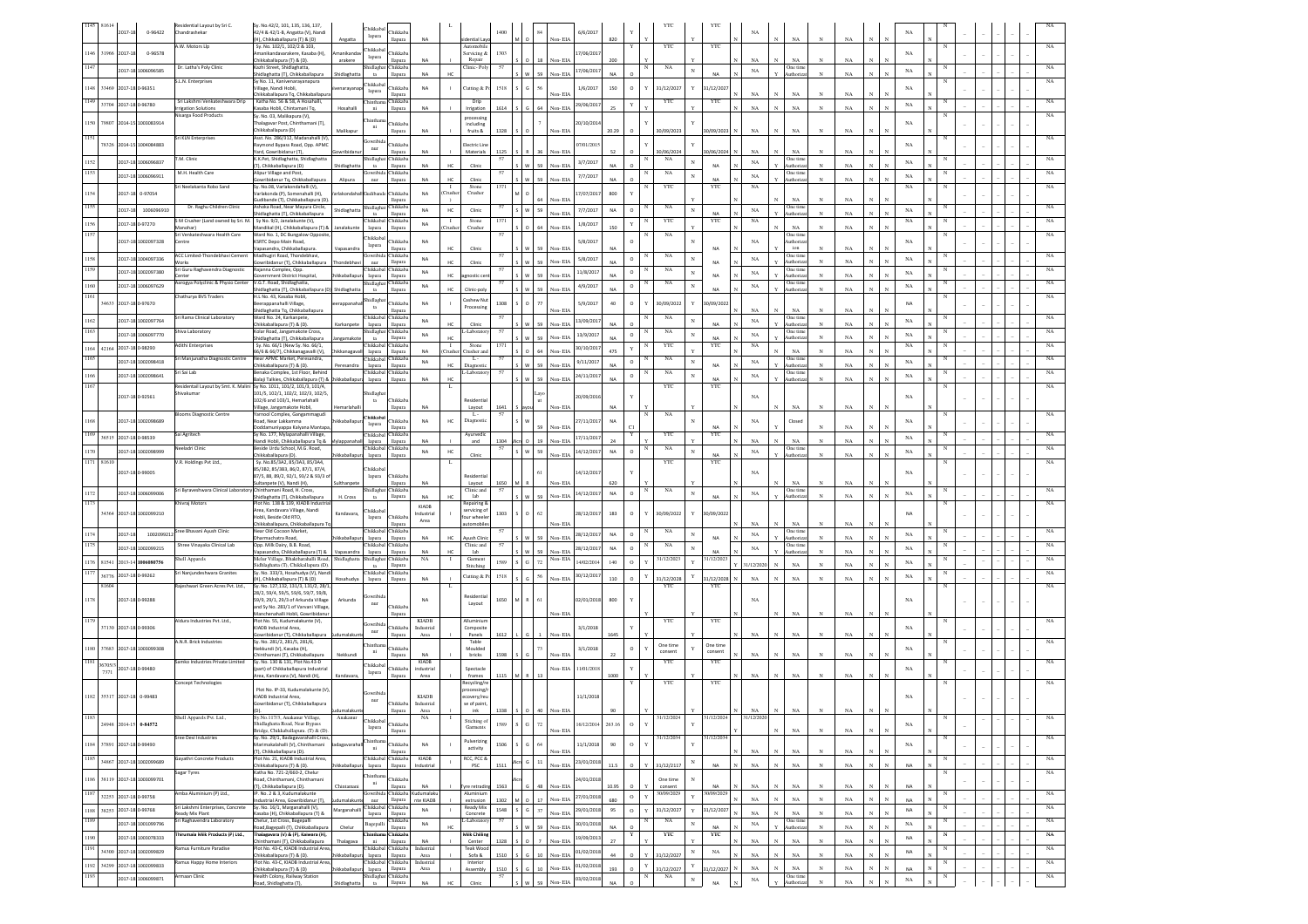|      |               |                           |                               | Lakshmi Tyre Re Traders                      | Bangalore Road,                                                                               |                                    |                                                           |                        |                          |                             |          |              |                                                 |            |                 |                    |                        |              |                        |              |                 |              |                                   |              |                   |                |              |             |   |               |       |  |                            |
|------|---------------|---------------------------|-------------------------------|----------------------------------------------|-----------------------------------------------------------------------------------------------|------------------------------------|-----------------------------------------------------------|------------------------|--------------------------|-----------------------------|----------|--------------|-------------------------------------------------|------------|-----------------|--------------------|------------------------|--------------|------------------------|--------------|-----------------|--------------|-----------------------------------|--------------|-------------------|----------------|--------------|-------------|---|---------------|-------|--|----------------------------|
|      |               |                           | 194 38247 2017-18 1003099897  |                                              | Chinthamani (T).                                                                              |                                    |                                                           |                        |                          |                             |          |              |                                                 | 16/02/201  |                 |                    |                        |              |                        |              |                 |              |                                   |              |                   |                |              |             |   |               |       |  |                            |
|      |               |                           |                               |                                              | Chikkaballapura (D)                                                                           |                                    | ni<br>Chikkab<br>llapura                                  | <b>NA</b>              |                          | rre retradi                 | 1563     |              | Non-ELA                                         |            | 8.58            |                    | One time<br>consent    |              |                        |              | NA              |              | NA                                |              | NA                |                |              |             |   |               |       |  |                            |
| 1195 |               |                           |                               | Shell Apparels Pvt. Ltd., Unit-1,            | Sy.No.332/3A, 332/3B, 332/4,                                                                  |                                    |                                                           |                        |                          |                             |          |              |                                                 |            |                 |                    | 31/12/2025             |              | 1/12/202               |              |                 |              |                                   |              |                   |                |              |             |   |               |       |  |                            |
|      |               | 26960 2014-15 0-84414     |                               |                                              | Amanigopalakrishnakere Village,<br>Chikkaballapura - Shidlaghatta                             | manigopala Chikkaba<br>krishnakere | Chikkaba<br>lapura                                        | $_{\rm NA}$            | $\blacksquare$           | Ready mad<br>Garments       | 1589     | $\mathbb{G}$ |                                                 | 11/6/2014  | 360             | $\circ$            |                        |              |                        |              | 31/12/202       |              |                                   |              |                   |                |              | NA          |   |               |       |  |                            |
|      |               |                           |                               |                                              | oad, Nandi Hobli, Chikkaballapur                                                              |                                    | llapura                                                   |                        |                          |                             |          |              | Von-EL                                          |            |                 |                    |                        |              |                        |              |                 |              | NA                                |              | NA                |                |              |             |   |               |       |  |                            |
| 1196 |               | 35552 2017-18 100118      |                               | imited                                       | Reliance Cement Company Private Plot No.1, Gowribidanur Industrial<br>Park, Phase -II, KIADB, |                                    | hidiwa<br>Chikkaba                                        | Kudumalak<br>nte KIADB |                          |                             |          |              |                                                 | 17/02/201  |                 |                    | YTC                    |              | YTC                    |              |                 |              |                                   |              |                   |                |              |             |   |               |       |  |                            |
|      |               |                           |                               |                                              | dumalakunte (V), Gowribida                                                                    | dumalakur                          | $_{\rm nur}$<br>llapura                                   | Industrial             |                          | Cement                      | 1105     |              | 26<br>EIA                                       |            | 69000           |                    |                        |              |                        |              | $_{\rm NA}$     |              | NA                                |              | NA                |                |              | <b>NA</b>   |   |               |       |  |                            |
|      |               |                           | 2017-18 1006100123            | Xperts Dental Clinic                         | No.161/A, K K Pete, T.B. Road, Ne.<br>vernment Bus Stand,                                     |                                    | hidlagh<br><b>Thikkab</b>                                 |                        |                          | Dental<br>Clinic            |          |              |                                                 | 7/02/201   |                 |                    | NA                     |              |                        |              |                 |              | One time<br>athori:               |              |                   |                |              | NA          |   |               |       |  |                            |
|      |               |                           |                               |                                              | idlaghatta (T), Chikkaballapura                                                               | hidlaghat                          | ta<br>llapura                                             | NA                     |                          |                             |          |              | Non-EL                                          |            |                 |                    |                        |              | <b>NA</b>              |              | NA              |              | ion                               |              | NA                |                |              |             |   |               |       |  |                            |
|      |               |                           | 1198 34919 2017-18 1006100134 | Enviro Biofuels                              | Sv. No. 9/8. K. Hosur (V).<br>angamakote, Shidlaghatta (T)                                    |                                    | Chikkab<br>hidlagha<br>$12$<br>llapura                    | NA                     |                          | Biomass<br>Briquette        | 1505     |              |                                                 | 19/02/2018 | 48.2            | Y                  | 1/12/2027              | Y            | 31/12/202              |              | $_{\rm NA}$     |              | NA                                |              | $_{\rm NA}$       |                |              | <b>NA</b>   |   |               |       |  |                            |
| 1199 | No            |                           |                               | The Estates, M/s. SRK Infra Projects         | Sy. No.62,63,64,65,68,76,77,80/1 8                                                            |                                    | Chikkabal                                                 |                        |                          |                             |          |              |                                                 |            |                 |                    | YTC                    |              | YTC                    |              |                 |              |                                   |              |                   |                |              |             |   |               |       |  | $_{\rm NA}$                |
|      | Phone<br>lumb |                           | 017-18 100194                 | vate Limited                                 | 30/2 Madakahosahalli (V), Nandi<br>(H), Chikkaballapura (T) & (D)                             |                                    | <b>Thikkab</b><br>lapura<br>llapura                       | NA                     |                          | <b>lesidenti</b><br>Layout  | 1400     |              | Non- EIA                                        | 22/02/201  | 1800            |                    |                        |              |                        |              | NA              |              | $_{\rm NA}$                       | N            | $_{\rm NA}$       |                |              | NA          |   |               |       |  |                            |
|      |               |                           |                               | he Estates, (SRK Infra Projects              | Sy. No.79,98,99,100,101,102,103                                                               |                                    | Chikkaba                                                  |                        |                          |                             | 1400     |              |                                                 |            |                 |                    | YTO                    |              | YTC                    |              |                 |              |                                   |              |                   |                |              |             |   |               |       |  |                            |
| 1200 |               |                           | 2017-18 100193                | rivate Limited)                              | 104, 105, 106, 107, 108 & 116,<br>Vladakahosahalli (V), Nandi (H)                             |                                    | <b>Thikkab</b><br>lapura<br>Harauta                       | NA                     |                          | <b>Residentia</b><br>Layout |          |              | Non-FL                                          | 22/02/201  | 2200            |                    |                        |              |                        |              |                 |              | NA                                |              | NA                |                |              | NA          |   |               |       |  |                            |
| 1201 |               |                           | 2017-18 1002100259            | Bharathi Ayurveda Chikitsalaya               | Nimmakalakunte, Chikkaballapura                                                               | nakalaku                           | Thikkaba<br>Chikkaba<br>llapura                           | <b>NA</b>              | HC                       | Ayurveda<br>Chikitsalaya    | 57       |              | W 59 Non-EIA                                    | 28/02/2018 | <b>NA</b>       | $\circ$            | NA                     | $_{\rm N}$   | <b>NA</b>              |              | NA              |              | One time<br>luthoriz              | $_{\rm N}$   | $_{\rm NA}$       | $\mathbf{N}$   |              | $_{\rm NA}$ |   |               |       |  | NA                         |
|      |               | 2017-18                   | 1003100300                    | Lakshmi Nature Cure                          | (D) & (T)<br>Near Pragathi School, M. G. Road.                                                |                                    | lapura<br>hintha                                          | <b>NA</b>              | HC                       | Clinic-                     | 57       | SIW          | 59                                              |            | NA              | $\circ$            | NA                     |              |                        |              |                 |              | One time                          |              |                   |                |              |             |   |               |       |  | NA                         |
| 1202 |               |                           |                               |                                              | nthamani, Chinthamani (T),<br>Chikkaballapura (D).                                            |                                    | <b>Thikkab</b><br>ni<br>llapura                           |                        |                          | aturopa                     |          |              | Non-EL                                          | 2/3/2018   |                 |                    |                        |              | <b>NA</b>              |              | NA              |              | ıthori<br>$\mathop{\text{ion}}$   |              | $_{\rm NA}$       |                |              | NA          |   |               |       |  |                            |
|      |               | 2017-18                   | 1003100329                    | ramodh Diagnostic Centre                     | Opposite to BESCOM, N.R.                                                                      |                                    | Thikkab                                                   | NA                     | HC                       | τ                           |          |              |                                                 | 2/3/2018   | NA              | $\circ$            | NA                     | N            |                        |              |                 |              | One tim                           |              |                   |                |              | $_{\rm NA}$ |   |               |       |  | NA                         |
|      |               | 2017-18                   |                               | reathe Sure                                  | xtension, Chinthamani (T),<br>Allergy & Asthma Clinic, Opp Bala                               |                                    | $\rm{ni}$<br>llapura<br>Chikkabal<br>Chikkaba             | NA                     | нс                       | Diagnos                     | 57       | S W          | Non-EL<br>59                                    |            | NA              | $\circ$            | $_{\rm NA}$            |              | <b>NA</b>              |              | <b>NA</b>       |              | uthoria<br>One time               |              | NA                |                |              |             |   |               |       |  | NA                         |
| 1204 |               |                           | 1002100647                    |                                              | Theatre, B.B.Road, Chikkaballapura                                                            |                                    | llapura<br>lapura                                         |                        |                          | Clinic                      |          |              | Non-EL                                          | 26/03/2018 |                 |                    |                        | $_{\rm N}$   |                        |              | NA              |              | uthoria                           |              | NA                |                |              | $_{\rm NA}$ |   |               |       |  |                            |
| 1205 |               | 2017-18                   | 1002100652                    | Amar Jyothi Clinic                           | Near Amba Bhavani Hotel,<br>M.G.Road, Chikkaballapura (T) &                                   | ikkaballa                          | Chikkabal<br>Chikkab:<br>lapura<br>llapura                | NA                     | HC                       | Clini                       | 57       | s w          | Non-EL                                          | 27/03/2018 | NA              | $\circ$            | $_{\rm NA}$            | N            | NA                     |              | <b>NA</b>       |              | One time<br><b>Authoriz</b>       | $_{\rm N}$   | NA                |                |              | $_{\rm NA}$ |   |               |       |  | NA                         |
| 1206 |               | 2017-18                   | 1003100654                    | Sri Narayana Child Care                      | Opp KEB Office, N.R. Extension,                                                               |                                    | Chikkaba                                                  | <b>NA</b>              | HC                       |                             | 57       |              |                                                 | 27/03/2018 | NA              | $\circ$            | NA                     | $\mathbf N$  |                        |              |                 |              | One tim                           |              |                   |                |              | $_{\rm NA}$ |   |               |       |  | NA                         |
| 1207 |               |                           |                               | Ramalingam Construction Compan               | inthamani (T), Chikkaballapura<br>Sy No. 54/2, 54/3, 55/2, 55/3 &                             |                                    | ni<br>llapura<br>Chikkab<br>jowribid                      |                        |                          | Clinis<br>Ready Mix         |          |              | Non-FL                                          |            |                 | C1                 | 31/08/2020             |              | <b>NA</b><br>/08/202   |              | <b>NA</b>       |              | uthori                            |              | NA                |                |              |             |   |               |       |  | $_{\rm NA}$                |
|      |               | 25804 2015-16 0-88448     |                               | rivate Limited                               | 55/9, Alkapura Village, Gauribidan                                                            |                                    | nur<br>llapura                                            | NA                     |                          | Concrete                    | 548      |              | 37<br>Non-ELA                                   | 29/09/201  |                 |                    |                        |              |                        |              | NA              |              | NA                                |              | NA                |                |              | NΔ          |   |               |       |  |                            |
| 1208 |               | 39910 2018-19 100791      |                               | <b>BCM Engineers &amp; Contractors</b>       | Sy. No. 431, Yalagalahalli (V),<br>andikal (H), Chikkaballapura (T)8                          | 'alagalahal                        | Chikkabal Chikkaba<br>lapura<br>llapura                   | NA                     |                          | Ready Mix<br>Concrete       | 1548     | G            | 37<br>Non-FIA                                   | 4/11/2018  | 373             |                    | YTC                    |              | YTC                    |              | NA              |              | NA                                |              | NA                |                |              | NA          |   |               |       |  | NA                         |
| 1209 |               | 38601 2018-19 100908      |                               | Narayana Stones                              | Sv. No.44/2 & 44/3. Marasanahalli                                                             |                                    | Chikkabal Chikkaba                                        |                        |                          | <b>Cutting &amp; I</b>      | 1518     |              |                                                 | 23/04/201  |                 | $\mathbf O$        |                        |              |                        |              |                 |              |                                   |              |                   |                |              | <b>NA</b>   |   |               |       |  | NA                         |
|      |               |                           |                               |                                              | V), Kasaba (H), Chikkaballapura (T                                                            |                                    | lapura<br>llapura<br>Chikkab2                             | NA                     |                          |                             |          |              | Non-EL                                          |            | 180             |                    | 31/12/2027             |              | 1/12/2027              |              | NA              |              | NA<br>One time                    |              | NA                |                |              |             |   |               |       |  |                            |
| 1210 |               |                           | 018-19 1005100911             | Divya Sai Clinic                             | Hampasandra (V), Gudibande (T),<br>Chikkaballapura (D)                                        |                                    | iudibar<br>llapura                                        | <b>NA</b>              |                          | Clinic                      | 57       |              | 59<br>Non-EIA                                   | 24/04/201  | NΔ              |                    | NA                     |              | <b>NA</b>              |              | NA              |              | Authoriza                         |              | NA                |                |              | NA          |   |               |       |  | NA                         |
| 1211 |               |                           | 40448 2018-19 1004101214      | ioneer Hi-Bred Pvt. Ltd.,                    | Sy No. 6 & 7, Kallinayakanahalli<br>Village, Gowribidanur Tq,                                 |                                    | Chikkab                                                   |                        |                          | Research<br>iboratorie      |          |              |                                                 | 5/30/201   |                 |                    |                        |              |                        |              |                 |              |                                   |              |                   |                |              | <b>NA</b>   |   |               |       |  | NA                         |
|      |               |                           |                               |                                              | hikkaballapura Dist.                                                                          |                                    | nur<br>llapura                                            | NA                     |                          | ot involvir                 | 1624     |              | Non-EL<br>83                                    |            | 976             |                    | 1/12/2027              |              | 1/12/2027              |              | NA              |              | $_{\rm NA}$                       |              | NA                |                |              |             |   |               |       |  |                            |
| 1212 |               |                           | 2018-19 1003101347            | Sri Vishnu Clinic                            | Booragamakalahalli, Near Anjaney<br>Swamy Temple, Chintamani To.                              |                                    | hintha<br>Chikkab;<br>llapura<br>ni                       | <b>NA</b>              |                          | Clinic                      | 57       |              | Non-EL                                          | 6/12/2018  |                 |                    | NA                     | $_{\rm N}$   | <b>NA</b>              |              | NA              |              | One tim<br>Authoriza              |              | NA                |                |              | $_{\rm NA}$ |   |               |       |  |                            |
| 1213 |               |                           | 2018-19 1002101334            | Mounika Clinic                               | Nayanahalli Village, Chikkaballapur                                                           |                                    | Chikkabal Chikkaba                                        |                        |                          |                             | 57       |              |                                                 | 6/12/2018  |                 |                    | NA                     | $_{\rm N}$   |                        |              |                 |              | One time                          |              |                   |                |              | $_{\rm NA}$ |   |               |       |  | NA                         |
|      |               |                           |                               | D.R.S.L. Clinic                              | Tq & Dist.                                                                                    | Vavanahal                          | llapura<br>lapura                                         | <b>NA</b>              |                          | Clinis                      |          |              |                                                 |            |                 |                    | NA                     |              | <b>NA</b>              |              | NA              |              |                                   |              | $_{\rm NA}$       |                |              |             |   |               |       |  |                            |
| 1214 |               |                           | 2018-19 1002101352            |                                              | Angarekanahalli Village,<br>Maralakunte Post, Kasaba Hobli,                                   |                                    | Chikkabal Chikkaba<br>llapura<br>lapura                   | NA                     | HC                       | Clinic                      | 57       |              | Non-EL                                          | 6/12/2018  | <b>NA</b>       |                    |                        | $_{\rm N}$   | <b>NA</b>              |              | NA              |              | One tim<br>Authoria               |              | $_{\rm NA}$       |                |              | $_{\rm NA}$ |   |               |       |  |                            |
| 1215 |               |                           | 2018-19 1006101353            | ushpa Clinic                                 | Dibburahalli, Shidlaghatta Tq,                                                                |                                    | Chikkab<br>Shidlagha<br>$_{\rm ta}$                       | <b>NA</b>              | HC                       | Clinic                      |          |              |                                                 | 6/12/2018  |                 |                    | $_{\rm NA}$            | N            | <b>NA</b>              |              | NA              |              | One tim                           |              | NA                |                |              | $_{\rm NA}$ |   |               |       |  |                            |
|      |               |                           |                               | anjeevini Clinic                             | Chikkaballapura Dist.<br>Thimmasandra, Near Milk Dairy,                                       |                                    | llapura<br>hintha                                         |                        |                          |                             | 57       |              |                                                 |            |                 |                    | NA                     |              |                        |              |                 |              | One time                          |              |                   |                |              |             |   |               |       |  |                            |
| 1216 |               |                           | 1003101357                    |                                              | idlaghatta Main Road, Chintama                                                                |                                    | <b>Thikkab</b><br>ni<br>llapura                           | NA                     | HC                       | Clinic                      |          |              | 59<br>Non-EL                                    | 6/12/201   |                 |                    |                        |              | <b>NA</b>              |              | NA              |              | uthoria<br>ion                    |              | NA                |                |              | NA          |   |               |       |  |                            |
| 1217 |               |                           | 2018-19 1003101354            | ri Sai Clinic                                | Tq, Chikkaballapura Dist.<br>achahalli, Chintamani Tq,                                        |                                    | Chikkab                                                   |                        |                          |                             |          |              |                                                 | 6/12/201   |                 |                    | NA                     | $\mathbf N$  |                        |              |                 |              | One tim                           |              |                   |                |              | NA          |   |               |       |  |                            |
|      |               |                           |                               |                                              | Chikkaballapura Dist.                                                                         | Kachahalli                         | llapura<br>ni<br><b>Thikkab</b>                           | NA                     | HC                       | Clinic                      |          | w            | 59<br>Non-EIA                                   |            | <b>NA</b>       |                    |                        |              | <b>NA</b>              |              | NA              |              | Authoria                          | $_{\rm N}$   | NA                |                |              |             |   |               |       |  | NA                         |
| 1218 |               |                           | 2018-19 1003101346            | ivanaga Clinic                               | Vlurugamalla, Chintamani Tq,<br>Chikkaballapura Dist.                                         | lurugamall                         | ni<br>llapura                                             | <b>NA</b>              | HC.                      | Clinic                      |          |              | 59<br>Non-FD                                    | 6/12/201   | NΔ              |                    | NA                     | $\mathbf N$  | <b>NA</b>              |              | NA              |              | One tin<br>Authori                | $\mathbf{v}$ | NA                |                |              | NA          |   |               |       |  |                            |
| 1219 |               |                           | 2018-19 1006101351            | ri Venkateshwara Clinic                      | Cundalagurki, Shidlaghatta Tq,                                                                | ndalagurki                         | Chikkaba<br>Shidlag<br>llapura<br>ta                      | <b>NA</b>              | HC.                      | Clinic                      | 57       |              | Non-EIA                                         | 6/12/201   | NΔ              |                    | $_{\rm NA}$            | $\mathbf N$  | NA                     |              | <b>NA</b>       |              | One time<br>Authoriza             | $_{\rm N}$   | NA                |                |              | NA          |   |               |       |  | NA                         |
| 1220 |               |                           | 2018-19 1006101348            | Sri Dhanavanthri Clinic                      | hikkaballapura Dist.<br>neamakote, Shidlaghatta Tq,                                           |                                    | Chikkaba<br>hidlagh                                       |                        |                          |                             |          |              |                                                 | 6/12/201   |                 |                    | NA                     | $_{\rm N}$   |                        |              |                 |              | One tim                           |              |                   |                |              | NA          |   |               |       |  | NA                         |
| 1221 |               |                           |                               | judha Clinic                                 | hikkaballapura Dist.<br>Mandikal, Chikkaballapura Tq and                                      | ngamakot                           | ta<br>llapura<br>Chikkaba                                 | NA                     | HC.                      | Clinic                      |          |              | 59<br>Non-FL                                    |            | NΔ              |                    | NA                     |              | NA                     |              | <b>NA</b>       |              | Authoriz<br>One tim               |              | NA                |                |              |             |   |               |       |  | NA                         |
|      |               |                           | 2018-19 1002101350            | 3njunath Clini                               | pparpet, Chintamani Tq,                                                                       | Mandikal                           | llapura<br>Chikkab                                        | NA                     | HC                       | Clinic                      |          | W 59         | Non-EIA                                         | 6/12/2018  | NA              | $\circ$            | NA                     | $_{\rm N}$   | NA                     |              | NA              | Y            | One tin                           | $_{\rm N}$   | $_{\rm NA}$       | $_{\rm N}$     | $\mathbf{N}$ | $_{\rm NA}$ |   |               |       |  | NA                         |
| 1222 |               |                           | 2018-19 1003101355            |                                              | hikkaballapura Dist.                                                                          | Upparpet                           | llapura<br>ni                                             | <b>NA</b>              | HC.                      | Clinic                      |          |              | co<br>Non-FD                                    | 6/12/201   | NΔ              |                    |                        | $\mathbf N$  | NA                     |              | <b>NA</b>       |              | Authoria                          |              | NA                |                |              | $_{\rm NA}$ |   |               |       |  |                            |
| 1223 |               |                           | 2018-19 1003101356            | înayaka Clinic                               | lirekattigenahalli, Chintamani Tq,<br>hikkaballapura Dist.                                    | kattigenal                         | Chikkab<br>llapura<br>ni                                  | <b>NA</b>              | HC.                      |                             | 57       |              |                                                 | 6/12/201   | NΔ              |                    | NA                     | $_{\rm N}$   | NA                     |              | <b>NA</b>       |              | One tim<br>Authoriz               | $_{\rm N}$   | NA                |                |              | NA          |   |               |       |  | NA                         |
| 1224 |               |                           |                               | ri Venkateshwara Clinic                      |                                                                                               |                                    |                                                           |                        |                          |                             |          |              |                                                 |            |                 |                    |                        |              |                        |              |                 |              | One time                          |              |                   |                |              |             |   |               |       |  | NA                         |
| 1225 |               |                           |                               |                                              | lerekattigenahalli Village,                                                                   |                                    | Chikkaba<br>hintha                                        |                        |                          | Clinic                      | 57       |              | 59<br>Non-ELA                                   |            |                 |                    | NA                     |              |                        |              |                 |              |                                   | $_{\rm N}$   | NA                |                |              |             |   |               |       |  | NA                         |
|      |               |                           | 2018-19 1003101358            |                                              | hintamani To, Chikkaballapura                                                                 | ekattigena                         | ni<br>llapura                                             | NA                     | HC                       | Clinic                      |          |              | 59<br>Non-ELA                                   | 6/12/201   | NA.             | $\Omega$           |                        | $_{\rm N}$   | <b>NA</b>              |              | <b>NA</b>       |              | Authoriz                          |              |                   |                |              | NA          |   |               |       |  |                            |
|      |               |                           | 2018-19 1003101359            | iri Clinic                                   | Narayanahalli, Chintamani Tq,<br>hikkaballapura Dist.                                         |                                    | Chikkaba<br>hintha<br>llapura<br>ni                       | NA                     |                          | Clinis                      |          |              | 59<br>Non-FL                                    | 6/12/201   | NΔ              |                    | NA                     |              | <b>NA</b>              |              | <b>NA</b>       |              | One tim<br>Authori                |              | NA                |                |              | NA          |   |               |       |  |                            |
| 1227 |               |                           | 1226 41156 2018-19 1004101326 | <b>HEL-Assignia</b>                          | Sv No. 6 & 7. Kallinavakanahalli                                                              |                                    | Gowribida Chikkaba                                        |                        |                          | Ready Mix                   |          |              | 37                                              | 6/11/201   |                 | emp                |                        |              |                        |              |                 |              |                                   |              |                   |                |              | <b>NA</b>   |   |               |       |  | $_{\rm NA}$                |
| 1228 |               |                           | 2018-19 1001101422            | <b>Bharath Clinic</b>                        | /illage, Gowribidanur Tq,<br>Julapalya Village, Bagepalli Tq, Chikki                          | Arkunda<br>Julapalya               | nur<br>llapura<br>Bagepalli<br>llapura                    | NA<br><b>NA</b>        | HC.                      | Concrete<br>Clinic          | 1548     |              | Non-EL<br>57   S   W   59   Non-EIA   6/19/2018 |            | 69<br><b>NA</b> | $\circ$            | 18 (Notice<br>N<br>NA  | $_{\rm N}$   | 18 (Notic<br><b>NA</b> | $\mathbf{N}$ | NA<br><b>NA</b> |              | $_{\rm NA}$<br>Y One time         | N            | NA<br>NA          | $_{\rm N}$     | $\mathbf{N}$ | NA          |   |               |       |  | NA                         |
| 1229 | 38901         |                           | 2018-19 1001101339            | anchavati Enriched Products                  | Village, Kasaba Hobli, Bagepalli Tq,                                                          |                                    | Chikkaba<br>Bagepal                                       |                        |                          | Decorativ                   |          |              |                                                 | 6/12/2018  |                 |                    |                        |              |                        |              |                 |              |                                   |              |                   |                |              | <b>NA</b>   |   |               |       |  | NA                         |
|      |               |                           |                               | landi Industries                             | Chikkaballapura Dist.<br>Village, Kasaba Hobli, Bagepalli T                                   | makala                             | llapura<br>Chikkaba                                       | NA                     |                          | Glaze and<br>Sauce, Jan     | 1328     | l ٥.         | $\overline{7}$<br>Non-ELA                       |            | 80.6            | $\circ$            | 30/09/2022             |              | 30/09/2022             |              | NA              | N            | NA                                | $_{\rm N}$   | NA                |                |              |             |   |               |       |  | NA                         |
|      |               |                           | 38902 2018-19 1001101341      |                                              | Thikkaballapura Dist.                                                                         |                                    | Bagepall<br>llapura                                       | NA                     |                          | Tomato                      | 1328     | a L          | $\overline{7}$<br>Non-ELA                       | 6/12/2018  |                 | $\Omega$           | 0/09/2022              | Y            | 1/09/2022              |              | NA              |              | NA                                |              | NA                |                |              | NA          |   |               |       |  |                            |
|      |               | 1230 41370 2018-19 101458 |                               | Zakir Motors.                                | Sv No. 399/20. Theemakalapalli<br>Village, Kasaba Hobli, Bagepalli Tq,                        |                                    | Chikkab<br>Bagepalli                                      |                        |                          | Service &<br>Repair of      |          |              |                                                 | 6/22/2018  |                 |                    | YTC                    |              | YTC                    |              | NA              |              |                                   |              |                   |                |              | NA          |   |               |       |  | NA                         |
|      |               |                           |                               |                                              | hikkaballapura Dist.                                                                          | waripalli \                        | llapura                                                   | NA                     |                          | Two                         | 1303     |              | 18<br>Non-EIA                                   |            | 48.8            |                    |                        |              |                        |              |                 |              | $_{\rm NA}$                       | $_{\rm N}$   | NA                |                |              |             |   |               |       |  |                            |
| 1231 |               |                           | 40806 2018-19 1003101484      | Mango Post Harvest Centre                    |                                                                                               |                                    | <b>hintha</b><br>Chikkaba                                 |                        |                          | Mango Ho<br>Water           |          |              | 64                                              | 25/06/201  |                 |                    |                        |              |                        |              |                 |              |                                   |              |                   |                |              | NA          |   | 3*23'01       |       |  |                            |
|      |               |                           |                               |                                              | Sy No. 399/20, Theemakalapalli Villa Madikere,                                                |                                    | $\,$ ni<br>llapura                                        | NA                     |                          | Treatment                   | 1647     |              | Non-EIA                                         |            | 194             |                    | 31/12/2027             |              | 31/12/2027 N           |              | NA              |              | NA                                |              | NA                |                |              |             |   | $A^*N$        | "04'S |  |                            |
| 1232 |               |                           | 2018-19 1006101531            | Sri Venkateshwara Clinic                     | Sy No. 399/20, Theemakalapalli<br>Village, Kasaba Hobli, Bagepalli Tq,                        |                                    | hidlagh<br>Chikkaba<br>ta                                 |                        |                          |                             |          |              |                                                 | 28/06/201  |                 |                    | NA                     |              |                        |              |                 |              | One time                          |              |                   |                |              | NA          |   |               |       |  |                            |
|      |               |                           |                               | <b>Bharath Clinic</b>                        | Chikkaballapura Dist.                                                                         |                                    | llapura                                                   | NA                     |                          | Clinic                      | 57       |              | Non-EL                                          |            | NA              |                    | NA                     |              | <b>NA</b>              |              | NA              |              | $\mathop{\text{ion}}$             |              | NA                |                |              |             |   |               |       |  | NA                         |
|      |               |                           | 2018-19 1001101533            |                                              | Sy No. 399/20, Theemakalapalli Vill                                                           | Pathapalya                         | Bagepalli<br>llapura                                      | NA                     | HC.                      | Clinic                      |          |              | 59<br>Non-EIA                                   | 28/06/201  | NA              | $\Omega$           |                        |              | <b>NA</b>              |              | NA              |              | One tim                           | $_{\rm N}$   | NA                | $_{\rm N}$     | $_{\rm N}$   | $_{\rm NA}$ |   |               |       |  |                            |
| 1234 |               |                           | 2018-19 1001101534            | rasanthi Clini                               | Sy No. 399/20, Theemakalapalli Vill                                                           | Bagepalli                          | Bagepalli<br>llapura                                      | NA                     | HC                       | Clinic                      | 57       |              | S W 59 Non-EIA                                  | 28/06/2018 | <b>NA</b>       | $\circ$            | $_{\rm NA}$            | N            | <b>NA</b>              | $\mathbb{N}$ | NA              | Y            | One tim                           | $_{\rm N}$   | NA                | $_{\rm N}$     | $_{\rm N}$   | NA          | N |               |       |  | $_{\rm NA}$                |
|      |               |                           | 2018-19 1004101552            | <b>Aruna Clinic</b><br><b>Nuruthi Clinic</b> | V.V.Puram, Chikkaballapura Dist.<br>Chakavelu Post, Bagepalli Tq,                             | V.V. Puram                         | Gowribida<br>llapura<br>Thikkaba                          | NA                     | HC                       | Clinic                      | 57<br>57 |              | $S$ W 59 Non-EIA                                | 29/06/2018 | NA              | $\circ$            | $_{\rm NA}$<br>N<br>NA | $_{\rm N}$   | NA                     | $\mathbb{N}$ | NA              |              | $_{\rm Y}$ One time<br>One tim    | $_{\rm N}$   | $_{\rm NA}$       | N              | $_{\rm N}$   | $_{\rm NA}$ |   |               |       |  | $_{\rm NA}$<br>$_{\rm NA}$ |
| 1236 |               |                           | 2018-19 1001101579            |                                              | Chikkaballapura Dist.                                                                         | Chakavelu                          | Bagepa<br>llapura                                         | NA                     | HC                       | Clinic                      |          |              | 59<br>Non-EIA                                   | 7/4/2018   | <b>NA</b>       | $\circ$            |                        | $\mathbf{N}$ | <b>NA</b>              |              | NA              |              | uthori                            | $_{\rm N}$   | $_{\rm NA}$       |                |              | $_{\rm NA}$ |   |               |       |  |                            |
| 1237 |               |                           | 2018-19 1002101587            | indhya Clinic and Diagnostic lab             | Prakruthi, North Extension<br>Vapasandra, Chikkaballapura Tq&                                 | Vapasandra                         | Chikkab<br>Chikkabal<br>llapura<br>lapura                 | NA                     | HC                       | Clinic and<br>lab           |          | $\mathsf{w}$ | 59<br>Non-EIA                                   | 7/4/2018   | NA              | $\circ$            | NA                     | $_{\rm N}$   | NA                     |              | <b>NA</b>       |              | One tim<br>Authori                |              | NA                |                |              | $_{\rm NA}$ |   |               |       |  |                            |
|      |               | 41341 2018-19 101596      |                               | Shree Ganesh Industries                      | Sy. No. 82, Kudumalakunte (V),                                                                |                                    | Gowribida                                                 | <b>KIADB</b>           |                          | Copper                      | 1323     | $\sim$       | 29                                              | 7/4/2018   | 150             | o                  | 0/09/202               |              | /09/2029               |              | NA              | N            | NA                                |              | NA                |                |              | NA          |   |               |       |  |                            |
| 1238 |               |                           |                               |                                              | DB Industrial Area, Phase-2,                                                                  |                                    | nur                                                       | ndustria               |                          | Sulphate                    |          |              | Non-EIA                                         |            |                 |                    |                        |              |                        |              |                 |              |                                   |              |                   |                |              |             |   |               |       |  |                            |
| 1239 |               | 41379 2018-19 101589      |                               | Sri Maha Ganapathi Granite                   | Gowribidanur (T), Chikkaballapura<br>Sy No. 152, Nandanagenahalli                             | nte                                | llapura<br>Nandanagen Chikkabal Chikkaba                  | Area                   |                          |                             | 1518     |              | 56                                              | 7/4/2018   |                 | Y                  |                        |              |                        |              |                 |              |                                   |              |                   |                |              |             |   |               |       |  | $_{\rm NA}$                |
|      |               |                           |                               | dustry                                       | Village, Mandikal Hobli,                                                                      | halli Village,                     | <b>Hapura</b><br>lapura<br>Chikkaba                       | <b>NA</b>              |                          | Cutting & Po                | 57       |              | Non-EIA                                         |            |                 |                    | 31/12/2118<br>NA       |              | 1/12/2118              |              | $_{\rm NA}$     |              | $_{\rm NA}$<br>One time           | $_{\rm N}$   | NA                | $\mathbf{N}$   |              | <b>NA</b>   | N |               |       |  |                            |
| 1240 |               |                           | 2018-19 1001101610            | Prabhu Krishna Clinic                        | Chakavelu, Bagepalli Tq,<br>hikkahallanur Dist                                                | Chakavelu                          | Bagepalli<br>llapura                                      | NA                     | HC                       | Clinic                      |          |              | $W = 59$ Non-EIA                                | 7/5/2018   | NA              | $\circ$            |                        | $_{\rm N}$   | NA                     |              | NA              |              | uthori                            | $_{\rm N}$   | $_{\rm NA}$       | $_{\rm N}$     | $_{\rm N}$   | $_{\rm NA}$ |   |               |       |  | NA                         |
| 1241 |               | 41702 2018-19             |                               | fishalakshi Stone Arts                       | Plot No. 944 (Sy No. 379/1, 379/2,<br>379/3 & 380/1) Sadali Village, Sadli                    |                                    | Shidlagha<br>Chikkaba                                     |                        |                          | utting &                    | 1518     |              | 56                                              | 7/12/2018  |                 |                    |                        |              |                        |              |                 |              |                                   |              |                   |                |              |             |   |               |       |  | NA                         |
|      |               |                           | 1006101707                    |                                              | Hobli, Shidlaghatta Tq,                                                                       | adali Village                      | ta<br>llapura                                             | NA                     |                          |                             |          |              | Non-EL                                          |            | 199             | $\circ$            | 31/12/2027             |              | 31/12/2027             |              | $_{\rm NA}$     |              | $_{\rm NA}$                       | $_{\rm N}$   | $_{\rm NA}$       |                |              | NA          |   | 13.6247       | 77.85 |  |                            |
|      |               | 1242 41866 2018-19 101719 |                               | tobo Silicon Private Limited                 | Sy No. 8/A/3, Janalakunte Village,<br>.<br>Chikkaballapura Tq and Dist.                       | analakunte<br>Village              | Chikkabal Chikkaba<br>lapura<br>llapura                   | $_{\sf NA}$            | $\mathbf{I}$<br>(Crusher | Stone<br>Crusher and        | 1371     |              | 64<br>Non-EL                                    | 13/07/2018 | 425             | $_{\rm Y}$         | YTC                    |              | YTC                    |              | NA              |              | $_{\rm NA}$                       | $_{\rm N}$   | $_{\rm NA}$       | $\mathbf{N}$   |              | $_{\rm NA}$ |   | 13.618        | 77.76 |  | NA                         |
| 1243 |               |                           | 2018-19 1003101812            | Rajesh Fracture and Orthopaedic              | HDFC Bank road, K.R.                                                                          |                                    | Chikkaba<br>hintha                                        |                        |                          |                             | 57       |              |                                                 | 21/7/2018  |                 |                    | $_{\rm NA}$            | $_{\rm N}$   |                        |              |                 |              | One time                          |              |                   |                | $\mathbf{N}$ | $_{\rm NA}$ |   |               |       |  | $_{\rm NA}$                |
|      |               |                           |                               | S.L.V. Clinical Laboratory.                  | extension, Chintamani tq,<br>KEB Road, N.R. Extension                                         | L exter                            | $\,$ ni<br>llapura<br>Chikkab;<br>hinthar                 | NA                     |                          | clinic<br>Clinic and        | 57       |              | 59<br>Non-EIA                                   |            | <b>NA</b>       |                    | NA                     |              | <b>NA</b>              |              | NA              |              | Authoriza<br>One time             | $_{\rm N}$   | $_{\rm NA}$       | $_{\rm N}$     |              |             |   | 24'06.5       |       |  | NA                         |
| 1244 |               |                           | 2018-19 1003101813            |                                              | Chintamani tq, Chikaballapura Dist                                                            | .R. Exter                          | $\,$ ni<br>llapura                                        | $_{\sf NA}$            | $\rm HC$                 | lab                         |          | w            | 59<br>Non-EL                                    | 21/7/2018  | NA              | $\circ$            |                        | $_{\rm N}$   | <b>NA</b>              |              | NA              |              | Authoriz                          | $_{\rm N}$   | $_{\rm NA}$       | $\overline{N}$ | $\mathbf{N}$ | $_{\rm NA}$ |   | "23'55.3"03'1 |       |  |                            |
| 1245 |               | 42125 2018-19 101850      |                               | QVC Realty Co. Limited                       | Sy. No. 51/2, 52/1, 52/2, 52/4, 52/5<br>53, 54, 55/1A, 55/1B, 57/18A & 63                     |                                    | Chikkabal<br>Chikkab                                      |                        |                          | Residentia                  | 1650     |              | 61                                              | 25/07/201  |                 |                    | YTC                    |              | YTC                    |              | $_{\rm NA}$     |              |                                   |              |                   |                |              | $_{\rm NA}$ |   |               |       |  | NA                         |
|      |               |                           |                               |                                              | Angatta Village, Nandi Hobli,                                                                 | gatta Vill                         | lapura<br>llapura                                         | NA                     |                          | Layout                      |          |              | Non-ELA                                         |            | 3700            |                    |                        |              |                        |              |                 |              | NA                                | $_{\rm N}$   | NA                |                |              |             |   | 22'13.4"      | 42'34 |  |                            |
| 1246 |               | 38206 2018-19             | 1003101898                    | 555 Brick Industry                           | Chintamani Tq, Chikkaballapura                                                                | ura Vil                            | Thinthan<br>Chikkaba<br>ni<br>llapura                     | <b>NA</b>              |                          | Moulded<br>bricks           | 1598     |              | 73<br>Non-EIA                                   | 28/07/201  | 24.6            | Y<br>$\alpha$      | 31/12/2117             | $\mathbf Y$  | 1/12/2117 N            |              | $_{\rm NA}$     | $_{\rm N}$   | $_{\rm NA}$                       | $_{\rm N}$   | $_{\rm NA}$       | $\mathbf{N}$   | $\mathbb{N}$ | <b>NA</b>   | N | $\sim$        |       |  | $_{\rm NA}$                |
| 1247 |               |                           |                               | 3havani Auto                                 | No. 711/1, B.B. Road, Behind HDFC                                                             |                                    | Chikkabal                                                 |                        |                          | Service &                   |          |              |                                                 |            |                 |                    |                        |              |                        |              |                 |              |                                   |              |                   |                |              |             |   |               |       |  | $_{\rm NA}$                |
|      |               | 40874 2018-19             | 1002101580                    |                                              | Bank, N.H.-7. Chikkaballapura.<br>Chikkahallanura To & Dist                                   |                                    | Chikkaba<br>lapura<br>llapura                             | NA                     |                          | Repair of 4<br>Wheelers     | 1303     | $\Omega$     | 18<br>Non-EIA                                   | 7/4/2018   | 23.5            | $\circ$            | 30/09/2022             |              | <b>NA</b>              |              | NA              | $\mathbf{N}$ | NA                                | $_{\rm N}$   | NA                | N              | N            | <b>NA</b>   |   |               |       |  |                            |
| 1248 |               | 2018-19                   |                               | laghavendra Clinic                           | Ground Floor, Near Ankur Clinic.                                                              |                                    | Chikkaba<br>Chikkab2                                      |                        |                          |                             | 57       |              |                                                 | 8/4/2018   |                 |                    | NA<br>N                | $_{\rm N}$   |                        |              |                 | Y.           | One time                          | $_{\rm N}$   |                   |                | $\mathbf N$  | $_{\rm NA}$ |   |               |       |  | NA                         |
| 1249 |               | 2018-19                   | 1002102002<br>1004102029      | Raghava Diagnostic Centre                    | B.B.Road, Chikkaballapura<br>Opp. Maragamma Temple, B.H.<br>oad, Gauribidanur,                |                                    | lapura<br>llapura<br>Towribida Chikkaba<br>llapura<br>nur | <b>NA</b><br>NA        | HC                       | Clinic<br>$L -$<br>Diagnost | 57       | W<br>W       | 59<br>Non-EIA<br>Non-EIA<br>59                  | 8/6/2018   | NA<br>NA        | $_{c1}$<br>$\circ$ | NA                     | $_{\rm N}$   | <b>NA</b><br>NA        |              | NA<br>NA        |              | Authoriza<br>One time<br>luthoriz |              | NA<br>$_{\rm NA}$ |                |              | $_{\rm NA}$ | N | 25'56.3"43'52 |       |  | NA                         |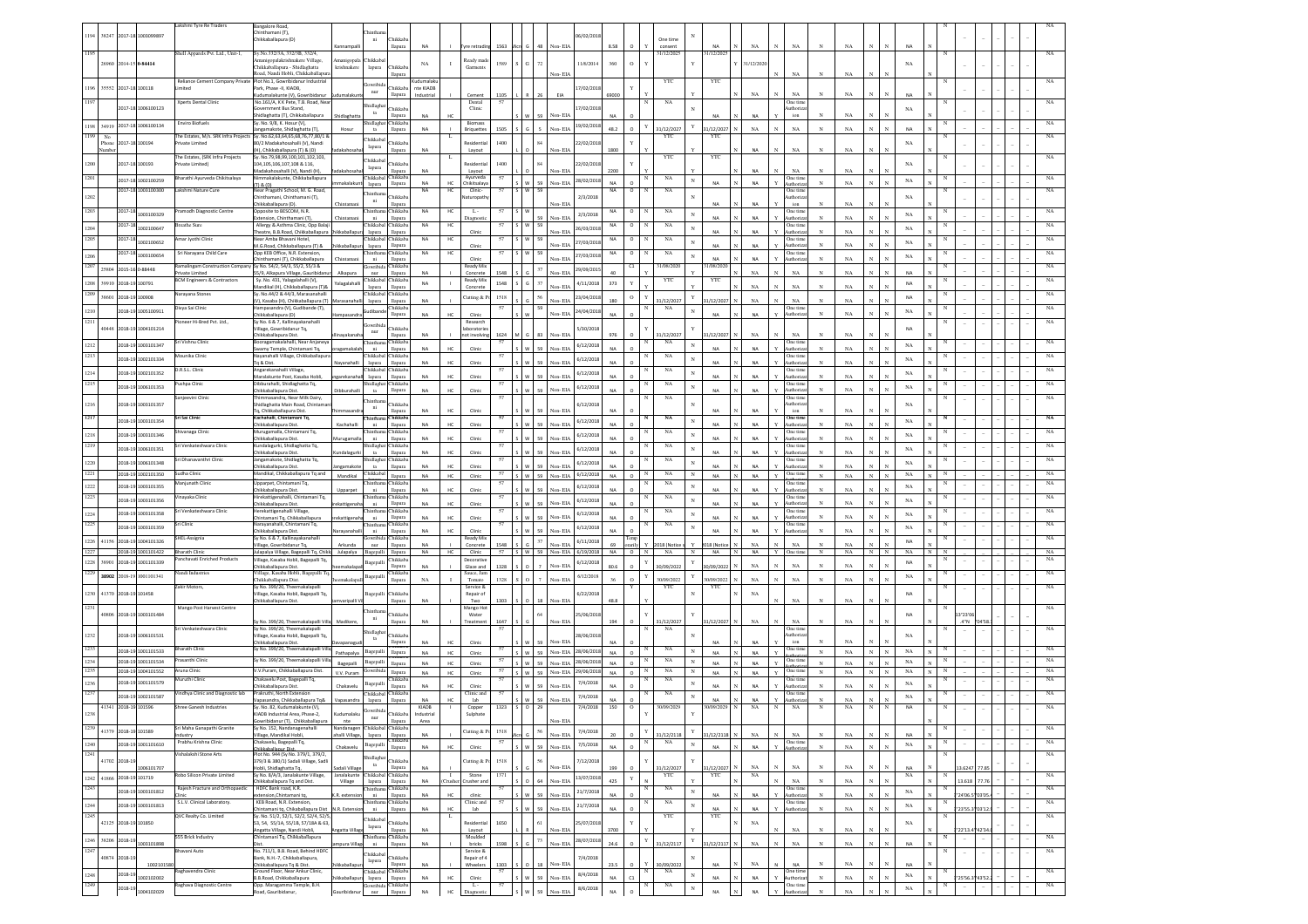|              |                |                               | ragna Holdings                       | y No. 23/2, 23/3, 23/4,23/6, 23/7                                                                               |                        | <b>Thikkabal</b>                         |                           |                            |                                     |            |              |    |                        |             |               |                  | YΤ                    |             |                              |              |             |                              |             |              |                |                          |      |  |                  |
|--------------|----------------|-------------------------------|--------------------------------------|-----------------------------------------------------------------------------------------------------------------|------------------------|------------------------------------------|---------------------------|----------------------------|-------------------------------------|------------|--------------|----|------------------------|-------------|---------------|------------------|-----------------------|-------------|------------------------------|--------------|-------------|------------------------------|-------------|--------------|----------------|--------------------------|------|--|------------------|
|              | 12684<br>2018- | 02063                         |                                      | 24/2, 24/3, 24/4, 24/6, 25/2,<br>aramallenahalli Village, Nand                                                  |                        | lapura                                   | <b>Thikkab</b><br>llapura | <b>NA</b>                  | Layout                              |            |              |    | 8/7/201<br>Non-EL      |             |               |                  |                       | NA          | NA                           |              | NA          |                              |             |              |                |                          |      |  |                  |
|              |                | 2018-19                       | nogha Diagnostic                     | eside IOB, G.venkatachala Layout                                                                                |                        | iowribi                                  | Chikkab                   |                            | Ļ.<br>HC.                           |            |              |    | 20/8/2018              |             |               | NA<br>$_{\rm N}$ |                       | <b>NA</b>   | One tim                      |              | NA          |                              | NA          |              |                |                          |      |  |                  |
|              |                | 004102223                     | asichandra Dental Care               | B.H.Road, Gowribidanur Tq,<br>ppsite KSRTC bus depot,                                                           | wrihidan               | nur<br>hintha                            | llapura<br><b>Chikkab</b> | <b>NA</b>                  | Diagnost<br>Dental                  | 57         |              |    | Non-FIA                |             |               | NA               | NA                    |             | luthoriz<br>One tim          |              |             |                              |             |              |                |                          |      |  |                  |
| 1252         | 2018-19        | 1003102224                    |                                      | .<br>intaman <u>i Tq, Chikkaballapur Dist</u>                                                                   | Chintaman              | ni                                       | llapura                   | <b>NA</b>                  | HC.<br>Clinic                       |            |              | 59 | 20/8/2018<br>Non-EIA   |             |               |                  | NA                    | <b>NA</b>   | luthoriz                     |              | NA          |                              | NA          |              |                |                          |      |  |                  |
| 1253         |                | 2018-19 1002102226            | Isha ENT and General Care Clinic     | No.1886. Ward No.8. District<br>lospital Road, Chikkaballapur To &                                              | ura                    | Chikkaballap Chikkabal Chikkab<br>lapura | llapura                   | <b>NA</b>                  | HC<br>Clinic                        | 57         |              | 59 | 20/8/201<br>Non-EIA    | NΔ          |               | NA<br>N          | <b>NA</b>             | NA          | One time<br>luthoriza        | N            | NA          |                              | NA          |              |                |                          |      |  |                  |
| 1254         |                | 2018-19 1002102382            | Sree Vinayaka Clinic                 | C/O Ashwath reddy building, Near                                                                                |                        | <b>Thikkabal</b>                         | Chikkab:                  |                            |                                     |            |              |    | 9/4/2018               |             |               | NA               |                       |             | One time                     |              |             |                              | NA          |              |                |                          |      |  |                  |
| 1255         |                |                               | Vijaya Dental Clinic                 | andini bekary. Gudibande bus<br>shoka road, Sidlaghatta Tq,                                                     | Paresandra             | lapura<br>Shidlaghat                     | llapura                   | <b>NA</b>                  | HC<br>Clinic                        |            |              | 59 | Non-EL                 |             |               |                  | <b>NA</b>             | <b>NA</b>   | luthoriz                     |              | NA          |                              |             |              |                |                          |      |  |                  |
|              | 2018-19        | 006102383                     |                                      |                                                                                                                 | Ashoka                 | Thikkabal Chikkab                        | llapura                   | <b>NA</b>                  | Dental<br>HC                        | 57         |              | 59 | 9/4/2018<br>Non-EL     | <b>NA</b>   | N<br>$\circ$  | NA               | <b>NA</b>             | NA          | One time                     |              | NA          |                              | NA          |              |                |                          |      |  |                  |
| 1256         |                | 2018-19<br>02102385           | H.G.S. Mobile dispensary             | arihara Graminabivrudhi Sangha<br>R), at & post Ramapatna,                                                      | lamapatr               | lapura                                   | llapura                   | <b>NA</b>                  | Mobile<br>HC<br>dispensar           | 57         |              |    | 9/4/2018<br>Non-EIA    |             |               | NA<br>N          |                       | <b>NA</b>   | One tim<br>uthoria           |              | NA          |                              | NA          |              |                |                          |      |  |                  |
| 1257         |                |                               | SPM RMC                              | y No. 37/1 & 38/1, Munaganahalli                                                                                |                        | hintha                                   | Chikkab                   |                            | Ready Mi:                           |            |              |    |                        |             |               | YTC              | YTC                   | $_{\rm NA}$ |                              |              |             |                              |             |              |                |                          |      |  |                  |
|              | 53319 2018-1   | 02421                         |                                      | illage, Kasaba Hobli, Chintamani<br>q, Chikkaballapura Dist.                                                    | ganahalli <sup>1</sup> | ni                                       | llapura                   | NA                         | Concrete &<br>Hollow                | 1548       |              | 37 | 9/5/2018<br>Non-EL     |             |               |                  |                       |             | NA                           |              | NA          |                              | NA          |              |                |                          |      |  |                  |
| 1258         |                | 2018-19 1006102432            | Karthik Dental Clini                 | Ashoka Road, Kote                                                                                               |                        | Shidlaghat Chikkaba                      | llapura                   | <b>NA</b>                  | Dental<br>HC.<br>Clinic             | 57         |              | ςq | 9/6/2018<br>Non-EIA    | $N\Delta$   |               | NA<br>$_{\rm N}$ | NA                    | <b>NA</b>   | One time<br>luthoriz         | $_{\rm N}$   | NA          |                              | $_{\rm NA}$ |              |                |                          |      |  |                  |
| 1259         |                |                               | Shell Apparels Pvt. Ltd., Unit-2,    | rcle, Sidlaghatta, Sidlaghatta(T) ar<br>Sy.No.332/2, 332/3A, 332/3B,                                            | Sidlaghatta            | ta                                       |                           |                            | textile                             |            |              |    |                        |             |               |                  |                       |             |                              |              |             |                              |             |              |                |                          |      |  | NA               |
|              |                | 26961 2014-15 0-84052         |                                      | 32/4, Amanigopalakrishnakere<br>Village Chikkaballanura -                                                       |                        | manigopala Chikkabal                     |                           | NA                         | lve+Washii<br>-1                    | 1158       |              | 40 | 11/6/2014              | 1805        | $\,$ O        | 30/06/2023<br>Y  | 30/06/2023            | 0/09/202    |                              |              |             |                              | NA          |              |                |                          |      |  |                  |
|              |                |                               |                                      | hidlaghatta Road, Nandi Hobli,                                                                                  | krishnakere            | lapura                                   | Chikkaba<br>llapura       |                            | g of Ready<br>made                  |            |              |    | Non-EIA                |             |               |                  |                       |             | NA                           | $\mathbb{N}$ | NA          |                              |             |              |                |                          |      |  |                  |
| 1260         |                | 53476 2018-19 102553          | Razas Plastic Industries             | Village, Near Razzaq Fathima<br>unction Hall Chintamani To                                                      |                        |                                          | Chikkab.                  |                            |                                     | 1366       |              | 60 | Non-EIA<br>18/9/201    |             |               | YTC              | YTC                   | NA          |                              |              |             |                              | <b>NA</b>   |              |                |                          |      |  |                  |
| 1261         |                | 2018-19 1006102622            | Shri Siddhaganesh Clinic             | angamkote Cross, Shidlaghatta Tq                                                                                | arappalli Vil          | ni<br>hidlagha                           | llapura<br>Chikkab        | <b>NA</b>                  | Granule:                            | 57         |              |    |                        |             |               | NA               |                       |             | NA<br>One tim                | N            | NA          |                              |             |              |                | 3"16"13 77"5             |      |  |                  |
|              |                |                               |                                      | hikkahallanur Dist                                                                                              | amkote Cr              | ta                                       | llapura                   | <b>NA</b>                  | HC.<br>Clinic                       |            |              | 59 | Non-EIA                |             |               |                  | <b>NA</b>             | <b>NA</b>   | luthoriz                     |              | NA          |                              | NA          |              |                | $.1"N$ 56.4"             |      |  |                  |
| 1262         |                | 2018-19 1003102620            | S.L.N. Child Health Care             | Near KSRTC Bus stand, Chintamani<br>Tq, Chikkaballapur Dist                                                     | <b>KSRTC Bus</b>       | <b>Thintham</b><br>ni                    | Chikkaba<br>llapura       | <b>NA</b>                  | HC<br>Clinic                        | 57         |              | 59 | 24/09/2018<br>Non-EIA  |             |               | NA               | <b>NA</b>             | <b>NA</b>   | One time<br>uthoriza         |              | NA          |                              | NA          |              |                | $\sim$                   |      |  | NA               |
| 1263         | 2018-19        |                               | kishika Dental Care                  | farnool Complex, Gangammagudi                                                                                   |                        | Chikkabal Chikkaba                       |                           | <b>NA</b>                  | Dental<br>HC                        | 57         |              |    | Non-EIA<br>26/09/2018  | <b>NA</b>   |               | NA<br>$_{\rm N}$ | <b>NA</b>             |             | One time                     |              |             |                              | $_{\rm NA}$ |              |                |                          |      |  | NA               |
|              |                | 1002102660                    | <b>Royal Diagnostic Centre</b>       | oad, Chikkaballapura,<br>A.R.C. Complex, Maramma Temple                                                         | ammagudi               | lapura                                   | llapura                   |                            | Clinic<br>- L -                     | 57         |              | 59 | Non-EIA                |             |               | NA               |                       | NA          | <b>Authoriza</b><br>One time |              | $_{\rm NA}$ |                              |             |              |                | 3.4352                   | 77.7 |  | NA               |
|              |                | 2018-19 1006102502            |                                      | B. Road, M.R.S. Circle,                                                                                         |                        | Shidlagha<br>$12$                        | Chikkaba                  |                            | Diagnosti                           |            |              |    | 12/9/2018              |             |               |                  |                       |             | luthoriz                     |              |             |                              | $_{\rm NA}$ |              |                |                          |      |  |                  |
|              |                |                               | ndus Vegpro Private Limited          | hidlaghatta, Chikkaballapura Dist-<br>No. 90, Bandarlahalli Village,                                            | M.R.S. Circle          |                                          | llapura                   | <b>NA</b>                  | HC                                  |            |              |    | Non-EIA                | <b>NA</b>   |               | 30/09/2023       | <b>NA</b><br>1/09/202 | NA          | ion                          |              | $_{\rm NA}$ |                              |             |              |                |                          |      |  |                  |
|              | 52970 2018-19  |                               |                                      | menahalli Hobli, Beechaganahall                                                                                 |                        |                                          | Chikkab                   |                            | tished                              |            |              |    | 1/10/201               |             | $\circ$<br>Y  |                  |                       | $_{\rm NA}$ |                              |              |             |                              |             |              |                |                          |      |  |                  |
|              |                | 02706                         | Sri Chowdeshwari Floor Mill          | ross, Gudibande Tq,<br>House List No. 493/1,                                                                    |                        | hikkaba                                  | llapura<br>Chikkab        | <b>NA</b>                  | Gherkin an                          | 1328       |              |    | Non-EIA                | 450         |               | YTC              | YTC                   |             | $_{\rm NA}$                  |              | NA          |                              | NA          |              |                |                          |      |  |                  |
|              |                | 1266 53796 2018-19 102707     |                                      | lanchanabele Village, Kasaba                                                                                    |                        | lapura                                   | llapura                   | NA                         | Floor Mil                           | 1525       |              |    | 1/10/2018              |             | Y             |                  |                       | $_{\rm NA}$ | NA                           |              | NA          |                              | NA          |              |                |                          |      |  |                  |
|              |                | 42650 2018-19 102712          | A.S.E Exports Private Limited (Unit- | Plot No. 27, KIADB Industrial Area<br>hikkaballapura, Chikkaballapura Tq                                        |                        | Chikkabal Chikkaba                       |                           | <b>KIADB</b><br>Industrial | Theese<br>lipes,                    | 1566       |              | 64 | Non-EIA<br>1/10/2018   | 48          |               | YTC              | YTC                   | $_{\rm NA}$ | $_{\rm NA}$                  | $_{\rm N}$   | $_{\rm NA}$ | N                            | NA          |              |                |                          |      |  |                  |
|              |                |                               |                                      | & Dist                                                                                                          |                        | lapura                                   | llapura                   | Area                       | nitur                               |            |              |    |                        |             |               |                  |                       |             |                              |              |             |                              |             |              |                |                          |      |  |                  |
|              |                | 1268 63944 2018-19 102753     | S.V.B. Industry                      | Sy No. 39/1, (Assessment No. 3287<br>Ward No.1), Devarahosahalli Villag                                         |                        | Jowribio                                 | Chikkab                   |                            | Wire cut<br>Bricks &                |            |              |    | Non-EIA<br>5/10/2018   |             |               | YTC              | YTC                   |             |                              |              |             |                              |             |              |                |                          |      |  |                  |
|              |                |                               |                                      | .<br>Gasaba Hobli, Gowribidanur Tq.                                                                             |                        | nur                                      | llapura                   | <b>NA</b>                  | Hollow                              | 1598       |              |    |                        |             |               |                  |                       | NA          | NA                           |              | NA          |                              |             |              |                | 3.6242                   |      |  |                  |
|              |                | 2018-19 1002102728            | Kanasu Clinic                        | amaiah Thotada Mane, Keshavar<br>illage & Post, Nandi Hobli,                                                    |                        | Chikkabal Chikkab<br>lapura              | llapura                   | NA                         | Clini                               | 57         |              |    | Non-EIA<br>3/10/2018   | <b>NA</b>   |               | NA               | <b>NA</b>             | NA          | One tim<br>uthoriz           |              | NA          |                              | $_{\rm NA}$ |              |                |                          |      |  |                  |
| 1270         |                | 2018-19 1004102760            | Ashwini Dental Clinic                | Canara Bank Building, M.G. Road,                                                                                |                        | lowribida Chikkab                        |                           |                            | Dental                              | 57         |              |    | Non-EIA<br>5/10/201    |             |               | NA               |                       |             | One tim                      |              |             |                              | NA          |              |                |                          |      |  |                  |
|              |                |                               | Sree Raksha Dental Clinic            | wribidanur-561208.<br>t Hoor, Mandarangir                                                                       |                        | nur<br>Gowribio                          | llapura                   | <b>NA</b>                  | HC.<br>Clinic<br>Dental             | 57         |              |    | Non-EIA<br>6/10/201    | $N\Delta$   | $\Omega$      | NA               | NA                    | <b>NA</b>   | uthoriza<br>One time         |              | NA          |                              |             |              |                | 3.6105                   |      |  |                  |
|              | 2018-19        | 1004102770                    |                                      | agaiah Reddy Circle, B.H. Road,<br>Sv No. 28 & 11, Mittenahalli Villag                                          | wrihidan               |                                          | llapura                   | <b>NA</b>                  | HC.<br>Clinic                       |            |              |    |                        | <b>NA</b>   |               |                  | NA                    | NA          | thori                        | N            | NA          |                              | NA          |              |                | 3 6104                   |      |  |                  |
|              |                | 1272 63937 2018-19 1004102852 | <b>GHAI Construction Limited</b>     | asaba Hobli, Gowribidanur To.                                                                                   | dittenahalli           | Gowribida Chikkab<br>nur                 | llapura                   | <b>NA</b>                  | Ready Mix<br>Concrete               | 1548       |              | 37 | Non-EIA<br>16/10/201   | 52          | Y<br>$\Omega$ | 13/06/2020       | 3/6/2020              | NA          | NA                           |              | NA          |                              | <b>NA</b>   |              |                | 3 5857                   |      |  |                  |
| 1273         |                | 1018-19                       | Prakash Acupuncture Clinic           | danchenahalli-                                                                                                  |                        | owribi                                   | <b>Chikkab</b>            | <b>NA</b>                  | нc<br>Clinic                        | 57         |              |    | Non-EIA<br>2/11/201    |             |               | NA               | <b>NA</b>             | <b>NA</b>   | One time                     |              | NA          |                              | $_{\rm NA}$ |              |                |                          |      |  |                  |
|              |                | 1004103038                    | Manasa Diagnostic Lab                | 61211.Gowribidanu<br><b>Near Canara Bank Hossur</b>                                                             |                        | nur<br>jowribida Chikkaba                | llapura                   |                            | $L -$                               | 57         |              |    | Non-EIA                |             |               | NA               |                       |             | uthoriz<br>One tim           |              |             |                              |             |              |                |                          |      |  |                  |
| 1274<br>1275 |                | 2018-19 1004103075            |                                      | owribidanur Tq & Chikkaballpu                                                                                   | Hossur                 | nur                                      | llapura                   | <b>NA</b>                  | нс<br>Diagnost                      |            |              |    | 6/11/201               |             |               |                  | <b>NA</b>             | NA          | Authoriza                    |              | $_{\rm NA}$ |                              | NA          |              |                |                          |      |  |                  |
|              |                | 2018-19 1001103076            | Iloom's Diagnostics Center           | 9th ward, Old Court Road, Bagepal<br>q, Chikkaballapur Dist                                                     | Bagepalli              | Bagepal                                  | Chikkaba<br>llapura       | <b>NA</b>                  | - L -<br>HC<br>Diagnos              | 57         |              |    | Non-EIA<br>6/11/2018   | <b>NA</b>   |               | NA               | <b>NA</b>             | <b>NA</b>   | One time<br>luthoriz         |              | NA          |                              | $_{\rm NA}$ |              |                | 3.7623                   |      |  |                  |
|              |                | 1276 41736 2018-19 1001101611 | Sri Sriniyasa Stones                 | Sy No. 52/2, Kondareddypall                                                                                     |                        | Bagepall                                 | Chikkaba                  | <b>NA</b>                  | Cutting & Po                        | 1518       |              | 56 | Non-EIA<br>5/7/2018    |             |               |                  | <b>NA</b>             | NA          |                              |              | NA          |                              | <b>NA</b>   |              |                |                          |      |  |                  |
| 1277         |                | 74847 2018-19 103171          |                                      | Village, Kasaba Hobli, Bagepalli Tq,<br>Sri Ranga Furniture Private Limited Plot No. 18B, KIADB Industrial Area | reddypalli \           | Chikkabal Chikkaba                       | llapura                   | Industrial                 | Modern                              |            |              |    | Non-EIA<br>17/11/2018  |             |               | 1/12/2027<br>YTC | YTC                   |             | $_{\rm NA}$                  |              |             |                              |             |              |                |                          |      |  | NA               |
|              |                |                               | Employees State Insurance            | hikkaballapura, Chikkaballapura Tq.                                                                             | iikkabal               | lapura<br>Thikkaba                       | llapura                   | Area                       | Furniture                           | 1564<br>57 |              |    | Non-EIA                | 311         | $\mathbf Y$   | NA               |                       | $_{\rm NA}$ | $_{\rm NA}$<br>One tim       |              | NA          |                              | <b>NA</b>   |              |                |                          |      |  | NA               |
| 1278<br>1279 |                | 2018-19 1002103223            |                                      | mplex, B.B. Road.<br>atlahalli (V) & (P), Chinthamani (T                                                        | hikkaballap            | <b>Thintham</b>                          | llapura<br>Chikkab        | NA                         | HC<br>Centre (G)                    |            | w            | 59 | 23/11/2018             | NA          | $\Omega$      | N                | NA                    | NA          | One tim                      | $_{\rm N}$   | NA          | $\mathbf N$<br>$\mathbf{N}$  | $_{\rm NA}$ |              |                |                          |      |  |                  |
|              |                | 2018-19 1003103278            | Priya Clinic                         | hikkaballapura (D)                                                                                              | Batlahalli             | ni                                       | llapura                   | <b>NA</b>                  | HC.<br>Clinic                       |            |              |    | Non-EIA<br>27/11/201   |             |               | NA               | <b>NA</b>             | <b>NA</b>   | luthoriz                     |              | NA          |                              | NA          |              |                |                          |      |  |                  |
| 1280         |                | 2018-19 1003103277            | Bharadwaj Clinic                     | Batlahalli (V) & (P), Chinthamani (T)<br>hikkaballapura (D)                                                     | Batlahalli             | <b>Thinthar</b><br>ni                    | Chikkaba<br>llapura       | <b>NA</b>                  | HC.<br>Clinic                       | 57         |              |    | Non-EIA<br>27/11/201   |             |               | NA               | <b>NA</b>             | <b>NA</b>   | One time<br>uthoriza         |              | NA          |                              | $_{\rm NA}$ |              |                |                          |      |  | NA               |
| 1281         |                | 2018-19 1006103289            | Primary Health Centre                | lundalagurki (V), Shidlaghatta (T),                                                                             |                        | Shidlaghat                               | Chikkab:                  |                            |                                     | 57         |              |    | Non-EIA<br>28/11/2018  |             |               | NA<br>$_{\rm N}$ |                       |             | One time                     |              |             |                              | NA          |              |                |                          |      |  |                  |
|              |                |                               | SVS Dental & Implant Center          | hikkaballapura (D)<br>Behind Sri Veerabhadra Swamy                                                              | ndalagurk              | ta                                       | llapura                   | <b>NA</b>                  | HC<br>Clinic                        | 57         |              |    | Non-EIA                | NA          |               | NA               | <b>NA</b>             | <b>NA</b>   | <b>Authoriza</b><br>One time |              | $_{\rm NA}$ |                              |             |              |                |                          |      |  |                  |
|              |                | 2018-19 1003103569            |                                      | raders, BVK Complex, Opp.                                                                                       |                        | hinthar<br>ni                            | Chikkaba                  | NA                         | HC<br>Dental Clini                  |            |              | 59 | 15/12/2018             | NA          | $\circ$       |                  | NA                    | NA          | luthoriz                     |              |             |                              | $_{\rm NA}$ |              |                |                          |      |  |                  |
|              |                |                               | enkateshwara Clinic                  | Voodlands Lodge, M.G. Road,<br>Yenigadale Post Chintamani,                                                      | hintaman               | hintha                                   | llapura<br>Chikkaba       |                            |                                     | 57         |              |    | Non-EIA                |             | N             | NA               |                       |             | ion<br>One time              |              | NA          |                              |             |              |                |                          |      |  |                  |
|              |                | 2018-19 1003103573            |                                      | hintamani (T), Chikkaballapura (D)                                                                              | Chintaman              | ni                                       | llapura                   | <b>NA</b>                  | HC<br>Clinic                        |            | $\mathsf{w}$ | 59 | 15/12/2018             | <b>NA</b>   | $\circ$       |                  | NA                    | NA          | uthoriz                      |              | $_{\rm NA}$ |                              | $_{\rm NA}$ |              |                |                          |      |  |                  |
| 1284         |                | 2018-19 1006103602            | ri Renuka Clinic                     | angamakote Cross, Shidlaghatta<br>T), Chikkaballapura (D)                                                       |                        | shidlagha<br>ta                          | Thikkaba<br>llapura       | <b>NA</b>                  | HC<br>Clinic                        | 57         | W            |    | √on- EIA<br>17/12/2018 | <b>NA</b>   | $\circ$       | NA<br>N          | NA                    | NA          | One time<br>luthoriz         |              | $_{\rm NA}$ |                              | NA          |              |                |                          |      |  |                  |
|              |                | 2018-19 1006103615            | iri Raghavendra Lab                  | Jangamakote Cross, Shidlaghatta                                                                                 |                        | hidlagh                                  | hikkab:                   | <b>NA</b>                  | Laborato<br>HC                      | 57         | w            |    | Non- EIA<br>17/12/2018 | <b>NA</b>   | $\circ$       | NA               | <b>NA</b>             | NA          | One tim                      |              |             |                              | NA          |              |                |                          |      |  |                  |
|              |                |                               | hintamani Piles Clinic               | [), Chikkaballapura (D)<br>Opp. KSRTC Depot, Bangalore Road                                                     | ngama                  | $12$<br>hintha                           | llapura<br>Chikkaba       |                            |                                     | 57         |              |    | Non-EIA                |             |               | $_{\rm NA}$      |                       |             | uthori<br>One time           |              | NA          |                              |             |              |                |                          |      |  |                  |
| 1286         |                | 2018-19 1003103652            |                                      | tamani (T), Chikkaballapura (D)                                                                                 | Chintaman              | ni                                       | llapura                   | NA                         | HC<br>Clinic                        |            |              |    | 19/12/2018             | NA          | $\circ$       |                  | NA                    | $_{\sf NA}$ | kuthoriz                     | $_{\rm N}$   | NA          |                              | NA          |              |                |                          |      |  |                  |
| 1287         |                | 80435 2013-14 0-82440         | šri Lakshmi Refineries Industries,   | No. IP-34, Kudumalakunte, KIADE<br>strial Area, Gowribidanur (T),                                               | lumalaku               | iowribi<br>nur                           | Chikkab<br>llapura        | Industria<br>Area          | Reproces:<br>g of used              | 1339       |              |    | 7/1/2014<br>Non-FIA    | 226         | $\circ$<br>Y  | 30/09/2029       | 10/09/202             | 0/06/20     | NA                           |              | NA          |                              | NA          |              |                |                          |      |  |                  |
| 1288         |                | 34153 2018-19 1002103085      | V Sundram Iyengar & Sons Private     | Sy No. 30/9, Chadalapura Village,                                                                               |                        | Chikkabal Chikkaba                       |                           |                            | nmercia                             |            |              |    | Non-EIA<br>27/12/2018  |             | $\circ$<br>Y  |                  |                       | $\sim$      |                              |              |             |                              | NA          |              |                |                          |      |  |                  |
|              |                |                               | hetin<br>Udaya ENT Clinic            | landi Hobli, Chikkaballapura Tq &<br>1st Floor, R.V.V. Complex, Above Si                                        | adalapura              | lapura<br>Chikkabal Chikkaba             | llapura                   | <b>NA</b>                  | Vehicle sale                        | 1303<br>57 |              |    | Non-EIA                |             |               | 0/09/2023<br>NA  | 1/09/2023             |             | NA<br>One time               |              | NA          |                              |             |              |                |                          |      |  |                  |
|              |                | 2018-19 1002103839            |                                      | uilding, B.B. Road, Chikkaballapura                                                                             | ikkaballapu            | lapura                                   | llapura                   | <b>NA</b>                  | HC.<br>Clini                        |            |              | 59 | 29/12/2018             | <b>NA</b>   | $\circ$       |                  | NA                    | $_{\sf NA}$ | luthoriz                     | $_{\rm N}$   | NA          |                              | $_{\rm NA}$ |              |                |                          |      |  |                  |
|              |                |                               | Prathyusha Soap Industry             | Khata No. 77/1478. 2nd Division.<br>Nagadenahalli (V), Chinnasandra                                             |                        | hinths                                   |                           |                            | Soap                                |            |              |    | Non-EIA                |             |               | YTC              | YTC                   |             |                              |              |             |                              |             |              |                |                          |      |  |                  |
|              |                | 2018-19 104250                |                                      | Post, Chinthamani, Chinthamani (T                                                                               |                        | ni                                       | <b>Chikkab</b>            | <b>NA</b>                  | fanufactu<br>ng                     | 1555       |              | 43 | 31/01/2019             | 13          |               |                  |                       |             |                              |              |             |                              | NA          |              |                |                          |      |  |                  |
| 1291         |                |                               | Mansricha Agritech                   | hikkaballapura (D)<br>Sy No. 2/1, Kaganapalli Village,                                                          |                        |                                          | llapura<br>Chikkaba       |                            | Poultry Farr                        |            |              |    | Non-EIA                |             |               | YTC              | YTC                   | NA          | NA                           |              | NA          |                              |             |              |                |                          |      |  |                  |
|              |                | 2018-19 104151                |                                      | agepalli Tq, Chikkaballapura Dist.                                                                              | Kaganapall             | Bagepal                                  | llapura                   | <b>NA</b>                  | $\mathbf{1}$<br>and Poultr          | 1324       |              |    | 25/01/2019             |             |               |                  |                       | NA          | $_{\rm NA}$                  |              | $_{\rm NA}$ |                              | NA          |              |                |                          |      |  |                  |
| 1292         | 76846          | 2018-19 104406                | Sri Hanuman Granites                 | Sv. No. 95/1, 2 & 3.<br>landanagenahalli (V), Mandikal (H                                                       |                        | Chikkabal Chikkaba<br>lapura             | llapura                   | <b>NA</b>                  | $\mathbf{I}$<br>Cutting & Po        | 1518       |              | 56 | 13/02/2019<br>Non-EIA  |             | $\circ$       | 27/10/2118       | NA                    | NA          | $_{\rm NA}$                  |              | NA          |                              | <b>NA</b>   |              |                |                          |      |  | NA               |
| 1293         |                | 2018-19 1002104430            | Master Clinic                        | ).M.B. Road, Chikkaballapura,                                                                                   |                        | Chikkabal Chikkab                        |                           |                            |                                     |            |              |    | Non-EIA<br>14/02/2019  |             | $\circ$       | NA               |                       | NA          | One time                     |              |             |                              | $_{\rm NA}$ |              |                |                          |      |  |                  |
|              |                |                               | Madhu Clinic                         | Chikkaballapura (T) & (D)<br>Near Gulur Circle, National College                                                | hikkaballapu           | lapura                                   | llapura<br>Chikkab:       | <b>NA</b>                  | Clinic                              | 57         |              |    | Non-EIA                | NA          | N             | NA               | NA                    |             | Authoriza<br>One time        |              | NA          |                              |             |              |                |                          |      |  |                  |
| 1294         |                | 2018-19 1001104452            |                                      | oad, Bagepalli, Bagepalli (T),                                                                                  | Bagepalli              | Bagepalli                                | llapura                   | <b>NA</b>                  |                                     |            |              |    | 14/02/2019             | NA          | $\circ$       |                  | <b>NA</b>             | NA          | uthoriza                     |              | NA          |                              | $_{\rm NA}$ |              |                |                          |      |  |                  |
| 1295         |                | 2018-19 1002104485            |                                      | ). 02. Yan<br>Gangammagudi Road,                                                                                | hikkaballap            | Chikkab<br>lapura llapura                |                           | <b>NA</b>                  | HC<br>Clinic                        |            | <b>W</b>     | 59 | Non-EIA<br>20/02/2019  | NA O        |               | N                | NA                    | <b>NA</b>   | Authorizat                   | $_{\rm N}$   | $_{\rm NA}$ | $_{\rm N}$<br>$_{\rm N}$     | NA          | $_{\rm N}$   | $\overline{N}$ |                          |      |  |                  |
| 1296         |                | 2018-19 104627                | Mr. K.R. Rajanna                     | Sy. No. 16/4, Kootanahalli (V),                                                                                 | hikkaballapu           | Chikkabal Chikkaba                       |                           |                            | Cutting & Po                        | 1518       |              | 56 | Non-EIA<br>5/3/2019    |             | $\mathbf Y$   | YTC              | YTC                   |             |                              |              |             |                              | $_{\rm NA}$ | $\mathbf{N}$ |                |                          |      |  | NA               |
| 1297         |                |                               | iuraksha Super Speciality Hospital   | indikal (H), Chikkaballapura (T) 8<br>Katha No. 489/437, CSI Hospital                                           |                        | lapura llapura<br>Chikkabal Chikkaba     |                           | NA                         |                                     | 1386       |              |    |                        | 11.5        |               | 30/9/2023        | 30/09/2023            | NA          | $_{\rm NA}$<br>Applied       | $\mathbf{N}$ | $_{\rm NA}$ |                              |             |              |                |                          |      |  |                  |
|              |                | 77226 2018-19 104665          |                                      | oad, Beside Karnataka Bank,                                                                                     | ikkaballap             | lapura                                   | llapura                   | NA                         | HC<br>Hospital                      |            |              | 59 | 7/3/2019<br>Non-EIA    | 462         | $\circ$       |                  |                       | NA          | for BMW                      | $_{\rm N}$   | $_{\rm NA}$ |                              | $_{\rm NA}$ | $_{\rm N}$   |                |                          |      |  | NA               |
|              |                | 1298 78110 2018-19 104754     | Sri Vari Granite Industries          | Plot No. 114, 2nd Phase, KIADB                                                                                  |                        | lowribida                                | Chikkaba                  | Kudumalaku                 |                                     | $1518\,$   |              | 56 | Non-EIA<br>18/03/2019  |             | $\mathbf Y$   | YTC              | YTC                   |             |                              |              |             |                              | $_{\rm NA}$ |              |                |                          |      |  | NA               |
|              |                |                               |                                      | lustrial Area, Kudumalakunte (V)<br>wribidanur (T), Chikkaballapura                                             | dumalakun              | $_{\rm nur}$                             | llapura                   | nte KIADB<br>Industrial    | Cutting & P                         |            |              |    |                        | 200         |               |                  |                       | $_{\rm NA}$ | $_{\rm NA}$                  | $_{\rm N}$   | $_{\rm NA}$ | N                            |             |              |                |                          |      |  |                  |
| 1299         |                | 78407 2018-19 104761          | iri Sumukha Enterprises              | Sy. No. 168, Varlakonda (V),                                                                                    | /arlakond              | sudiban                                  | Chikkaba                  | $_{\sf NA}$                | Stone<br>rushe & M                  | 1371       |              |    | Non-EIA<br>18/03/2019  | 150         | $\,$ O        | 0/09/2030        | 0/09/2029             | NA          | $_{\rm NA}$                  | $_{\rm N}$   | $_{\rm NA}$ | $\mathbf N$                  | NA          |              |                | 3.615                    |      |  | NA               |
|              |                | 1300 78434 2018-19 104798     | ree Ventakeshwara Stone Crusher      | fibande (T), Chikkaballapura (D)<br>Sy No. 72, Sadali Village,                                                  |                        |                                          | llapura<br>Chikkaba       |                            | hushe<br>Stone<br>$\mathbf{I}$      | 1371       |              |    | Non-EIA                |             |               | $_{\rm YTC}$     | YTC                   | $_{\rm NA}$ |                              |              |             |                              | $_{\rm NA}$ |              |                | $\overline{\phantom{a}}$ |      |  | $_{\rm NA}$      |
|              |                |                               |                                      | idlaghatta Tq, Chikkaballapura                                                                                  | Sadali                 | hidlaghatt <mark>.</mark>                | llapura                   | <b>NA</b>                  | Crusher<br>rusher & M               |            |              | 64 | 21/03/2019             | 650         | $\mathbf Y$   |                  |                       |             | $_{\rm NA}$                  | $_{\rm N}$   | $_{\rm NA}$ | $\mathbf{N}$<br>$\mathbb{N}$ |             |              |                |                          |      |  |                  |
| 1301         |                | 2018-19 104867                | Sri Hari Constructions               | šy. No. 116, Gollahalli (V), Kasaba<br>H), Chikkaballapura (T) & (D)                                            | Gollahalli             | Thikkabal Chikkaba<br>lapura             | llapura                   | <b>NA</b>                  | Hot Mix<br>Plant                    | 1334       |              | 37 | Non-EIA<br>28/03/2019  | 95          |               | YTC              | YTC                   | $_{\rm NA}$ | $_{\rm NA}$                  | $_{\rm N}$   | $_{\rm NA}$ | $\mathbf{N}$<br>N            | $_{\rm NA}$ |              | M              | $\sim$                   |      |  | NA               |
| 1302         |                | 2018-19 104697                | iri Srinivas Hallow Blocks           | y. No. 276/19, Mittemari (V),                                                                                   |                        | Bagepalli                                | Chikkab.                  | <b>NA</b>                  | Hallow                              | 1511       |              |    | Non-EIA<br>12/3/2019   | 24          | $\mathbf Y$   | YTC              | YTC                   | $_{\rm NA}$ | NA                           | $_{\rm N}$   | NA          | $\mathbf{N}$                 | $_{\rm NA}$ |              |                | $\sim$                   |      |  | NA               |
| 1303         |                |                               | <b>Arwin Diagnostics</b>             | lagepalli (T), Chikkaballapura (D)<br>No. 422, Opposite to DC Bungalow                                          | Mittema                |                                          | llapura                   |                            | Blocks<br>$\mathbf{L}_{\mathrm{B}}$ | 57         |              | 11 | Non-EIA                |             |               | $_{\rm NA}$      |                       |             | One time                     |              |             |                              |             |              |                | $\overline{\phantom{a}}$ |      |  | $_{\rm NA}$      |
|              |                | 2019-20 1002104918            |                                      | KSRTC Depot Road, Vapasandra,                                                                                   | /apasand               | Chikkabal<br>lapura                      | Chikkaba                  | NA                         | HC<br>Diagnostic                    |            |              |    | 2/4/2019               | NA          | $\circ$       |                  |                       | NA          | luthoriza                    |              |             |                              | $_{\rm NA}$ |              |                |                          |      |  |                  |
|              |                |                               | Sri Matha Nursing Home               | hikkaballapura (T) & (D)<br>Vasavi Choultry Road, Opp. Vikram                                                   |                        | hinthar                                  | llapura<br>Chikkaba       |                            | NH                                  | 57         |              |    | Non-EIA                |             |               | NA               | NA                    |             | ion<br>One time              | N            | $_{\rm NA}$ |                              |             |              |                |                          |      |  | NA               |
| 1304         |                | 2019-20 1003104920            |                                      | canning Centre, Chinthamani (T).                                                                                |                        | ni                                       | llapura                   | NA                         | HC                                  |            |              | 59 | 2/4/2019               | NA          | $\circ$       |                  | <b>NA</b>             | $_{\sf NA}$ | luthoriza                    | N            | NA          | $_{\rm N}$<br>N              | $_{\rm NA}$ |              |                |                          |      |  |                  |
| 1305         |                | 2019-20 1002104950            | <b>DNR Hospital</b>                  | Peresandra, B.B. Road.<br>hikkaballapura (T) & (D)                                                              |                        | Thikkabal Chikkaba<br>lapura             | llapura                   | NA                         | NH<br>HC                            | 57         |              | ςq | Non-EIA<br>4/4/2019    | $_{\sf NA}$ | $\circ$       | NA               | <b>NA</b>             | $_{\rm NA}$ | One time<br>luthoriza        | N            | NA          |                              | $_{\rm NA}$ |              |                | $\sim$                   |      |  | NA               |
|              |                |                               | Imora Infra                          | Plot No. 27 & 28, KIADB Industrial                                                                              |                        | wribid                                   | Chikkaba                  | KIADB                      | Wire                                | 1383       |              |    | Non-EIA<br>9/4/2019    | 150         |               | <b>YTC</b>       | YTC                   | NA          | <b>NA</b>                    |              | $_{\sf NA}$ | $\mathbf N$<br>$_{\rm N}$    | $_{\rm NA}$ |              |                |                          |      |  | $_{\mathrm{NA}}$ |
| 1306         |                | 2019-20 104971                |                                      | rea, Gowribidanur (T),                                                                                          |                        |                                          | llapura                   | Industria                  | rawing 8                            |            |              |    |                        |             |               |                  |                       |             |                              |              |             |                              |             |              |                |                          |      |  |                  |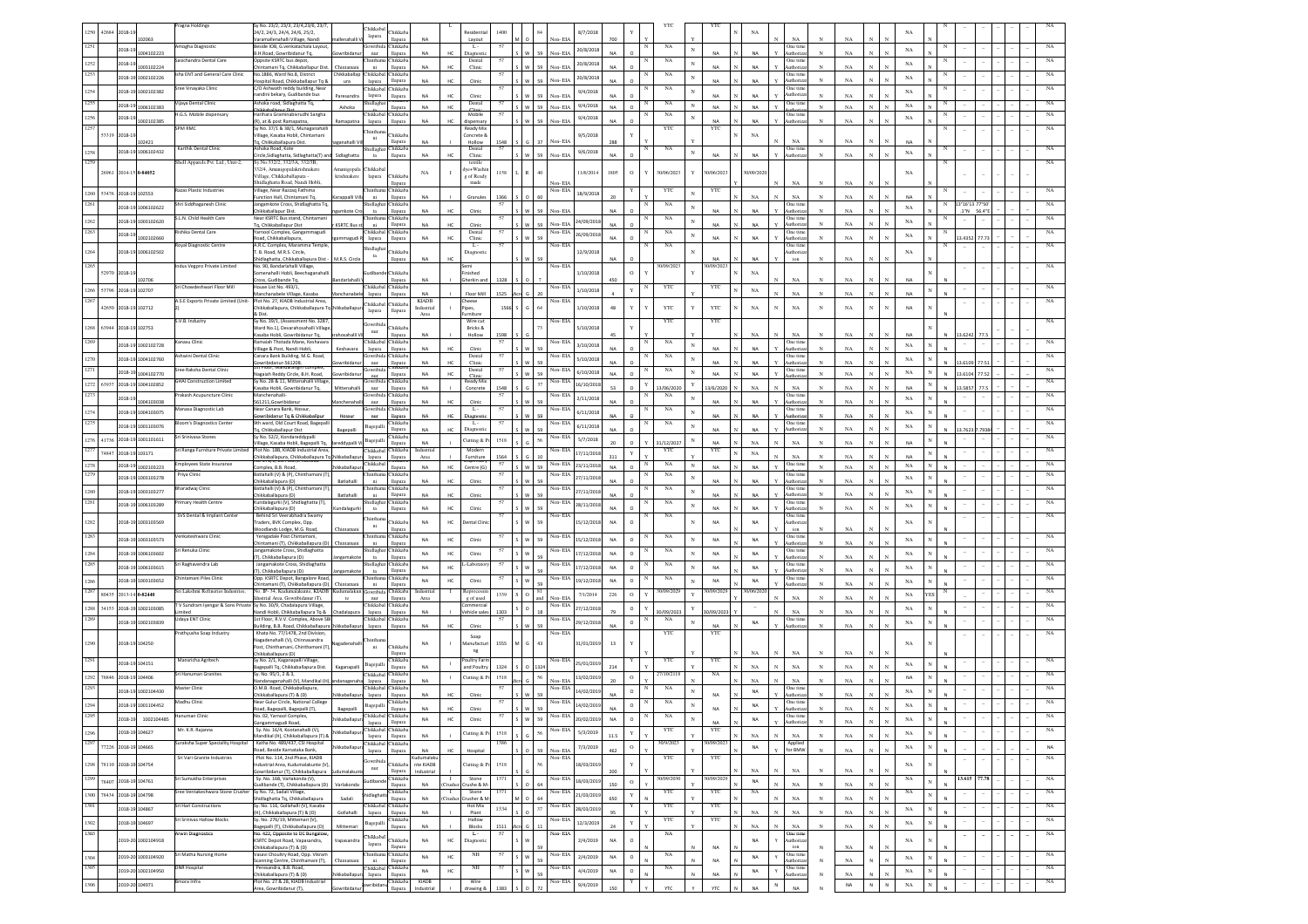|                           |       |                      | 2019-20 1003105126                          | Sri Yoginareyana laboratory                                                             | Opposite vishnu childens hospital,<br>kaiwara main road kaiwara (V) (P),                                                                         |                       | ni                | hikkab                               | <b>NA</b>                         | HC               |                                 |              |                                                |                  |                     | 25/04/19                                  |                        |             |                          |                 |                                        | NA                     |                   | Dne tin<br>uthoriz                |                          |                   |                          |                          |                 |                             |                          |            |  |                   |
|---------------------------|-------|----------------------|---------------------------------------------|-----------------------------------------------------------------------------------------|--------------------------------------------------------------------------------------------------------------------------------------------------|-----------------------|-------------------|--------------------------------------|-----------------------------------|------------------|---------------------------------|--------------|------------------------------------------------|------------------|---------------------|-------------------------------------------|------------------------|-------------|--------------------------|-----------------|----------------------------------------|------------------------|-------------------|-----------------------------------|--------------------------|-------------------|--------------------------|--------------------------|-----------------|-----------------------------|--------------------------|------------|--|-------------------|
| 308                       |       |                      | 2019-20 1004105130                          | runa Hospital                                                                           | hintamani tq & chikaballapur dist<br>side abhilash theatre, B.H.road<br>ear bangalore circle, Gowribidanu                                        | Chintaman             |                   | llapura<br>hikkab:                   |                                   | HC               |                                 |              |                                                | W 59             | Non-EIA<br>lon- El∕ | 25/04/19                                  | NA                     | $\circ$     | NA                       |                 |                                        | NA                     |                   | ion<br><b>Dne</b> time<br>uthoriz |                          | $_{\rm NA}$       |                          |                          | NA              |                             |                          |            |  |                   |
| 1309                      |       |                      |                                             | uryodaya health care                                                                    | & Chikaballapur dist<br>ID No. 6-3-590-350, 6th cross,                                                                                           |                       | hikkab            | lapura<br>Chikkaba                   |                                   |                  | Clinic                          | 57           |                                                |                  | Non-EIA             |                                           |                        |             | $_{\rm NA}$              |                 |                                        |                        |                   | ion<br>One time                   |                          | NA                |                          |                          |                 |                             |                          |            |  | NA                |
|                           |       |                      | 2019-20 1002105152                          | <b>Fitan Company Limited</b>                                                            | pp.APMC Yard, Sir MV Layout<br>lot No. 24 & 24 A,                                                                                                |                       | lapura<br>hikkaba | llapura                              | <b>NA</b><br>KIADB                | HC               | Health<br>Optical               |              |                                                |                  |                     | 27/04/19                                  | NΔ                     | $\circ$     |                          |                 | NA                                     | NA                     |                   | athoriz                           |                          | $_{\rm NA}$       |                          |                          | $_{\rm NA}$     |                             | 3°24'39                  | 77°43      |  | NA                |
| 1310                      | 31499 |                      | 2016-17 0-95044                             |                                                                                         | KIADB Industrial Area<br>hikkaballapura (T) & (D)                                                                                                |                       | lapura            | hikkab<br>lapura                     | Industria<br>Area                 |                  | Lenses &<br>Frame               | 1535         |                                                | 53               | Non-EIA             | 6/02/201                                  | 3090                   | $\circ$     | 31/12/2027               | Y               | 31/12/2027                             | /12/202                |                   | $_{\rm NA}$                       |                          | $_{\rm NA}$       |                          |                          | NA              |                             | $A^{\dagger}$ N          | 54.5"<br>Е |  |                   |
| 1311                      |       | 77418 2019-20 105298 |                                             | A.K. Engineers                                                                          | P-13P, IP-14, IP-15 Sy. No. 313 &<br>18 of Kudumalakunte (V),                                                                                    |                       | wribida           | hikkab                               | udumala<br>nte KIADB<br>Industria |                  | ngineerin<br>and<br>ndustrial   |              |                                                |                  |                     | 16/05/201                                 |                        |             |                          |                 |                                        |                        |                   |                                   |                          |                   |                          |                          |                 |                             |                          |            |  | NA                |
|                           |       |                      |                                             | Aegha Tyres Retrading                                                                   | wribidanur 1st phase Industrial<br>rea, Kasaba Hobli, Gowribidanur<br>y. No. 28/4, Kondareddypalli (V),                                          | lumalaku              |                   | llapura                              | Area                              |                  | Heavy                           | 1370         | M 0 63 Non-EIA                                 |                  |                     |                                           | 800                    |             | YTC                      |                 | YTC                                    | NA                     |                   | NA                                |                          | NA                |                          |                          | NA              |                             |                          |            |  |                   |
| 1312 79684 2019-20 105341 |       |                      |                                             |                                                                                         | narnath Layout, Beside to HP<br>etrol Bunk, Bagepalli (T),                                                                                       |                       | agepal            | <b>Thikkab</b><br>lapura             | <b>NA</b>                         |                  | Tyre<br>retradin                | 1381         |                                                | 70               | Non-ELA             | 1/05/201                                  |                        |             | YTC<br>(Refused)         |                 | YTC<br>(Refused)                       | <b>NA</b>              |                   | <b>NA</b>                         |                          | NA                |                          |                          | <b>NA</b>       |                             | .7782                    |            |  |                   |
| 1313                      |       |                      | 2019-20 1002105382                          | Ramus Clinic                                                                            | Ward No. 22, H.S. Garden, C.V.<br>nand Layout, Chikkaballapura (T) &                                                                             |                       | kkaballa          | Chikkaba<br>llapura                  | NA                                | HC.              | Clinic                          | 57           | w                                              | 59               | Non-EIA             | 25/05/201                                 | NΔ                     |             | <b>NA</b>                |                 | <b>NA</b>                              | <b>NA</b>              |                   | One tim<br>uthoriza               |                          | <b>NA</b>         |                          |                          | <b>NA</b>       |                             |                          |            |  | NA                |
| 1314                      |       |                      | 2019-20 1006105404                          | hree Sai Laboratory                                                                     | Ward No. 05. Dodda Khaii Street.<br>eside Nagarasabha Office, Ashoka<br>toad, Shidlaghatta (T).                                                  | Shidlaghatt           | idlagha           | Chikkab<br>llapura                   | <b>NA</b>                         | HC               | -Laborate                       | 57           |                                                | 59               | Non-EIA             | 30/05/201                                 | NΔ                     |             | NA                       |                 | NA                                     | <b>NA</b>              |                   | Dne tim<br>uthoriz<br>ion         |                          | NA                |                          |                          | <b>NA</b>       |                             |                          |            |  | NA                |
| 1315                      |       |                      | 80093 2019-20 1002105432                    | Diamond M-sand                                                                          | Sv. No. 54/2, 55, 56/1, 57<br>hikkanagavalli (V), Chikkaballapur                                                                                 | iikkanag              | kaballa           | Chikkaba<br>llapura                  | NA                                |                  | Stone<br>rushing, N             | 1371         |                                                |                  | Non-ELA             | 3/6/2019                                  | 450                    | $\circ$     | 15/08/2024               |                 | 15/08/2024                             | NA                     |                   | <b>NA</b>                         |                          | NA                |                          |                          | NA              | N                           | 3.6017 77.77             |            |  | NA                |
| 1316                      |       |                      | 2019-20 1003105459                          | Sai Dental Clinic                                                                       | M.G.Road Near General Hospital<br>hintamani Tq, Chikaballapura Dist.                                                                             | Chintaman             | hinthar<br>ni     | Chikkaba<br>llapura                  | <b>NA</b>                         |                  | Dental<br>Clinic                | 57           |                                                | 59               | Non-ELA             | 4/6/2019                                  |                        |             | NA                       |                 | <b>NA</b>                              | NΔ                     |                   | One tim<br>uthoriza               |                          | NA                |                          |                          | <b>NA</b>       |                             |                          |            |  | NA                |
| 1317                      | 80001 | 2019-20 105474       |                                             | <b>A One Steel Rolling Mill</b>                                                         | lot No. IP - 30, Kudumalakunte (V),<br>owribidanur Industrial Area.                                                                              |                       | vribida           | hikkaba                              | Cudumalak<br>nte KIADB            |                  | Wire<br>drawing &               |              |                                                |                  |                     | 10/6/2019                                 |                        |             |                          |                 |                                        |                        |                   |                                   |                          |                   |                          |                          |                 |                             |                          |            |  |                   |
|                           |       |                      |                                             | M.S. Brick Industry                                                                     | Sowribidanur (T), Chikkaballapura<br>Sy. No. 117/1, Thimmasandra (V),                                                                            | dumalakur             | hinth:            | llapura                              | Industrial                        |                  | wire nettin<br>Table            | 1383         |                                                | $0 \mid 72$      | Non-EIA             |                                           | 100                    |             | <b>YTC</b>               |                 | <b>YTC</b>                             | NA                     |                   | $_{\sf NA}$                       |                          | <b>NA</b>         |                          |                          | <b>NA</b>       |                             |                          |            |  |                   |
|                           |       |                      | 1318 79779 2019-20 1003105484               |                                                                                         | mbajidurga (H), Chinthamani (T),<br>Chikkaballapura (D)                                                                                          |                       | ni                | Thikkab<br>llapura                   | NA                                |                  | moulded<br>bricks               | 1598         |                                                | 73               | Non-EIA             | 11/6/2019                                 | 23                     |             | Refused                  |                 | Refused                                | NA                     |                   | $_{\rm NA}$                       |                          | $_{\rm NA}$       |                          |                          | N/              |                             |                          |            |  |                   |
| 1319                      |       | 79382 2019-20 105580 |                                             | Sri Venkateshwara Agro Foods                                                            | atha No. 650/A, 651/326/c,<br>551/326/d, Gopasandra (V),<br>inthamani (T), Chikkaballapura                                                       | Gopasandra            | hinthar<br>ni     | hikkab                               | NA                                |                  | law/Stear                       | 1358         |                                                | $0$ 79           | Non-EIA             | 9/06/201                                  | 81                     |             | YTC                      |                 | YTC                                    | $_{\rm NA}$            |                   | $_{\rm NA}$                       |                          | $_{\rm NA}$       |                          |                          | NA              |                             |                          |            |  |                   |
|                           |       |                      | 1320 79978 2019-20 1003105608               |                                                                                         | ANS and Brothers Bricks Transportat Sy. No. 127/2, Thimmasandra (V),<br>bajidurga (H), Konappalli Post,                                          |                       |                   | llapura<br>hikkab                    |                                   |                  | Rice<br>Wire Cu                 |              |                                                |                  |                     | 24/6/2019                                 |                        |             |                          |                 |                                        |                        |                   |                                   |                          |                   |                          |                          |                 |                             |                          |            |  |                   |
| 1321 78580 2019-20 105679 |       |                      |                                             | Residential Layout by Mr.                                                               | hinthamani (T), Chikkaballapura<br>y. No's. 72/12, 72/13, 72/14,                                                                                 | Doddamara             |                   | llapura                              | NA<br>NA                          | L.               | Bricks<br>lesidentia            | 1598<br>1652 | $S$ 0                                          | 73               | Non- EIA            | 1/7/2019                                  | 18<br>240              |             | 31/12/2118<br>YTC        |                 | 31/12/2118<br>YTC                      | NA<br>$_{\rm NA}$      | $_{\rm N}$        | $_{\rm NA}$<br>$_{\rm NA}$        | $_{\rm N}$               | NA<br>$_{\rm NA}$ | $_{\rm N}$               | $_{\rm N}$               |                 |                             |                          |            |  |                   |
|                           |       |                      |                                             | ayanarayanan P and Others                                                               | 72/15, 73, 77/1, 77/2, 77/3, 78/2,<br>78/3A, 78/3B, 79/1, 79/2,79/3,                                                                             |                       |                   |                                      |                                   |                  | Layout                          |              |                                                |                  |                     |                                           |                        |             |                          |                 |                                        |                        |                   |                                   |                          |                   |                          |                          |                 |                             |                          |            |  |                   |
|                           |       |                      |                                             |                                                                                         | 79/4, 79/5, 79/7,80/1, 80/2, 80/3,<br>80/4, 80/5, 80/7, 80/8 & 82,                                                                               |                       | ikkaballa         | <b>Thikkab</b>                       |                                   |                  |                                 |              |                                                |                  |                     |                                           |                        |             |                          |                 |                                        |                        |                   |                                   |                          |                   |                          |                          |                 |                             |                          |            |  |                   |
|                           |       |                      |                                             | Tricolour Properties Private Limited,                                                   | oddamarali, Amanikere (V), Nar<br>Sv. No. 16, 17/1A1, 17/1A2.                                                                                    |                       |                   | llapura                              |                                   |                  | <b>Residentia</b>               |              |                                                |                  | Non-ELA             |                                           |                        |             |                          |                 |                                        |                        |                   |                                   |                          |                   |                          |                          |                 |                             |                          |            |  |                   |
| 1322 80643 2019-20 105721 |       |                      |                                             |                                                                                         | 7/1B, 17/1B1, 17/2, 17/3, 18, 19,<br>0. Bandammanahalli (V), Nandi                                                                               |                       | ikkaball          | Chikkaba<br>llapura                  | NA                                | L                | Layout                          | 1650         | $\,$ M $\,$ R $\,$ 61 $\,$                     |                  | Non-EIA             | 5/7/2019                                  | 800                    |             | YTC                      | Y               | <b>YTC</b>                             | $_{\rm NA}$            |                   | $_{\rm NA}$                       | $_{\rm N}$               | NA                | $_{\rm N}$               | $_{\rm N}$               | <b>NA</b>       |                             |                          |            |  |                   |
| 1323                      |       | 81472 2019-20 106024 |                                             |                                                                                         | Residential Layout by M/s. Capitol HSy. No. 48/1, 49,50, 63/1, 63/2 & 64<br>ondareddypalli (V), Kasaba (H),<br>agepalli (T), Chikkaballapura (D) | areddyp               | Bagepalli         | Chikkab2<br>llapura                  | NA                                | $\mathbf{L}$     | <b>Residentia</b><br>Layout     | 1650         | R                                              | 61               | Non-EIA             | 3/8/2019                                  | 150                    |             | YTC                      | Y               | YTC                                    | $_{\rm NA}$            |                   | NA                                | N                        | $_{\rm NA}$       | $_{\rm N}$               | $\mathbf{N}$             | <b>NA</b>       |                             |                          |            |  |                   |
| 1324                      |       | 2019-20              | 1003106177                                  | axmi Clinic                                                                             | N.R. Extension, Near Puna Eye<br>Iospital Vasavi Kalyana Mantapa                                                                                 |                       |                   |                                      | NA                                |                  |                                 |              |                                                |                  |                     | 0/08/201                                  |                        |             |                          |                 |                                        |                        |                   | Dne tim<br>uthoriz                | $_{\rm N}$               | $_{\rm NA}$       |                          |                          |                 |                             |                          |            |  |                   |
| 1325                      |       |                      |                                             | l'ejus Enterprises                                                                      | oad, Chinthamani, Chinthamani<br>y. No. 115, Chokkondahalli,                                                                                     | Chintamar             |                   | <b>hikkaba</b><br>llapura<br>hikkaba |                                   | HC               | Clinic<br>lverizatio            | 57           | S W 59                                         |                  | Non-EIA             |                                           | NA                     |             | NA                       |                 | NA                                     | NA                     |                   | ion                               |                          |                   |                          |                          |                 |                             |                          |            |  | <b>NA</b>         |
|                           |       | 80775 2019-20 106207 | 81894 2019-20 1006106186                    | Dynarx Technology (India) Ltd.,                                                         | agamangala Post, Shidlaghatta (T), Thokkondahal<br>Plot No. 23. Kudumalakunte                                                                    | Kudumalaku            | hidlagha          | llapura                              | $_{\rm NA}$                       |                  | of bamboo<br>Pharmaceuti        | 1547<br>1141 | S W 64<br>A R 58                               |                  | Non-EIA             | 21/08/2019<br>22/08/2019                  | 12.62<br>855           | $\circ$     | 31/12/2118<br>YTC        | $_{\rm N}$<br>Y | NA<br>YTC                              | $_{\rm NA}$<br>NA      | $_{\rm N}$<br>N   | $_{\rm NA}$<br>NA                 | $_{\rm N}$<br>$_{\rm N}$ | $_{\rm NA}$<br>NA | $_{\rm N}$<br>N          | $_{\rm N}$<br>N          | <b>NA</b><br>NA |                             | $\sim$                   |            |  | $_{\rm NA}$<br>NA |
|                           |       |                      |                                             |                                                                                         | /illage, KIADB Industrial Area, 2nd<br>ase, Gowribidanur, Gowribidanu                                                                            |                       |                   |                                      | nte KIADB                         |                  | cal (Bulk<br>drug &             |              |                                                |                  | Non-EIA             |                                           |                        |             |                          |                 |                                        |                        |                   |                                   |                          |                   |                          |                          |                 |                             |                          |            |  |                   |
|                           |       |                      |                                             |                                                                                         | T), Chikkaballapura (D)                                                                                                                          |                       |                   | <b>Thikkab</b><br>lapura             | Industria<br>Area                 |                  | Active<br>harmaceu              |              |                                                |                  |                     |                                           |                        |             |                          |                 |                                        |                        |                   |                                   |                          |                   |                          |                          |                 |                             |                          |            |  |                   |
| 1327                      | 82312 |                      | $\overline{2019\cdot 20}$ <sub>106493</sub> | igneshwara Granites                                                                     | y No. 42, Mandikal Village<br>hikkaballapura Tq & Dist                                                                                           | Mandikal              | kkaball           | hikkab<br>llapura                    | NA                                |                  | M-Sand                          | 1371         |                                                | 0 <sub>164</sub> | Non-EIA             | 18/09/2019                                | 900                    |             | YTC                      |                 | <b>YTC</b>                             | NA                     |                   | NA                                | $_{\rm N}$               | NA                |                          |                          | <b>NA</b>       |                             |                          |            |  | NA                |
| 1328 82091                |       | 2019-20              | 106520                                      | Sahil Motors                                                                            | Katha No. 1638/300/2/2, B.B.<br>toad, Chikkaballapura (T) & (D)                                                                                  | ikkaballap            | ikaba             | hikkab                               | NA                                | $\mathbf{I}$     | utomobil<br>Servicing &         | 1303         |                                                |                  |                     | 21/09/2019                                | 235                    |             | YTC                      | Y               | YTC                                    | $_{\rm NA}$            | $_{\rm N}$        | $_{\rm NA}$                       | $_{\rm N}$               | $_{\rm NA}$       | $_{\rm N}$               | $_{\rm N}$               | NA              |                             |                          |            |  | $_{\rm NA}$       |
| 1329                      | 82466 | 2019-20 106557       |                                             | rkavathi Feeds                                                                          | Plot No. 65, 2nd Phase, KIADB<br>idustrial Area, Kudumalakunte                                                                                   |                       |                   | lapur<br>hikkaba                     | <b>Cudumalak</b><br>nte KIADB     |                  | Repair<br>Cattle Feed           |              |                                                | 18               | Non-EIA             | 25/09/2019                                |                        |             |                          |                 |                                        |                        | $_{\rm N}$        | $_{\rm NA}$                       | $_{\rm N}$               | $_{\rm NA}$       | $_{\rm N}$               | $_{\rm N}$               | NA              |                             |                          |            |  |                   |
|                           |       |                      |                                             | Nandi Clinic                                                                            | wribidanur (T), Chikkaballapura<br>oginandishwara Temple,                                                                                        | malaki                |                   | llapura                              | Industrial                        |                  | & Poultry<br>Feed               | 1324         | $M$ O 30                                       |                  | Non-EL              |                                           | 580                    |             | YTC                      |                 | YTC                                    | $_{\rm NA}$            |                   | One tin                           |                          |                   |                          |                          |                 |                             |                          |            |  |                   |
|                           |       |                      | 2019-20 1002106560                          |                                                                                         | hikkaballapura - Doddaballapura<br>coad, Chikkaballapura (T) & (D)                                                                               | Nandi                 |                   | Chikkab<br>llapura                   | NA                                | HC.              | Clini                           |              |                                                | 59               | Non-EIA             | 25/09/2019                                | NA.                    |             | NA                       |                 | NA                                     | NA                     |                   | uthoriz<br>ion                    | $_{\rm N}$               | $_{\rm NA}$       | $_{\rm N}$               | $_{\rm N}$               | NA              |                             |                          |            |  | $_{\rm NA}$       |
| 1331                      |       |                      | 82263 2019-20 1004106563                    | unshine Chemicals                                                                       | Plot No. B-36 & B-37, KSSIDC<br>dustrial Area, Kudumalakunte.                                                                                    |                       |                   | <b>Thikkah</b>                       | <b>KSSIDC</b><br>Industrial       |                  | Aanufactu<br>ng of              |              |                                                |                  |                     | 25/09/201                                 |                        |             |                          |                 |                                        |                        |                   |                                   | N                        | $_{\rm NA}$       | $_{\rm N}$               | $_{\rm N}$               | <b>NA</b>       |                             |                          |            |  | $_{\rm NA}$       |
|                           |       |                      | 2019-20 1004106578                          | ivan MultiSpeciality & Maternity                                                        | owribidanur (T), Chikkaballapura<br>Nanjappa Layout Behind Abhilash                                                                              | malaki                |                   | llapura<br><b>Thikkab</b>            | Area                              |                  | adhesiye                        | 1603         | w                                              |                  | Non-EIA             | 27/09/201                                 | 191                    |             | 31/12/2033               |                 | 31/12/2033                             | NA                     |                   | NA<br>Dne tim                     | $_{\rm N}$               | $_{\rm NA}$       | $_{\rm N}$               | $_{\rm N}$               | NA              |                             |                          |            |  | $_{\rm NA}$       |
|                           |       | 2019-20              | 1002106596                                  | lospital<br>Divine Clinic                                                               | heatre. Gowribidanur (T)<br>Soppina Beedhi Nandi Road.                                                                                           | aribida<br>kkaballa   |                   | llapura<br>hikkaba                   | NA<br>NA                          | HC<br>HC         | Hospital<br>Clinic              | 57<br>57     | w                                              | 59<br>59         | Non-EIA<br>Non-ELA  | 3/10/201                                  | NA<br>NA               |             | NA<br>NA                 |                 | NA<br>NA                               | <b>NA</b><br><b>NA</b> |                   | uthoriz<br>One time<br>uthoriz    | $_{\rm N}$               | $_{\rm NA}$       | $_{\rm N}$               | $_{\rm N}$               | NA              |                             |                          |            |  | $_{\rm NA}$       |
|                           |       | 2019-2               | 1002106634                                  | Ravi Clinic                                                                             | hikkaballapura (T) & (D)<br>linnehosahalli Road, Prashanth<br>lagar, Chikkaballapura (T) & (D)                                                   | ikkaballa             |                   | llapura<br><b>hikkaba</b><br>llapura | NA                                | HC               | Clinic                          | 58           | w                                              | 59               | Non-EIA             | 3/10/2019                                 | NA                     |             | NA                       |                 | NA                                     | <b>NA</b>              |                   | Dne time<br>uthoriza              | $_{\rm N}$               | $_{\rm NA}$       | N                        | N                        | NA              |                             |                          |            |  | NA                |
|                           |       |                      | 2019-20 1004106676                          | M.H. Childrens Hospital                                                                 | B.H. Road, Gowribidanur (T),<br>Chikkaballapura (D)                                                                                              |                       |                   | hikkab:<br>llapura                   | $_{\rm NA}$                       | HC               | Hospital                        | 59           |                                                | $W$ 59           | Non-EIA             | 10/10/20                                  | NA                     |             | NA                       |                 | NA                                     | NA                     |                   | One time<br>uthoriza              | $_{\rm N}$               | $_{\rm NA}$       | $_{\rm N}$               | $_{\rm N}$               | NA              |                             |                          |            |  | $_{\rm NA}$       |
|                           |       | 2019-20 106343       |                                             | Shrijee Granites                                                                        | iy No. 6/2, Gontiganahudya Village<br>Mandikal Hobli, Chikkaballapura To                                                                         |                       | :kabe             | hikkab:<br>llapura                   | $_{\rm NA}$                       |                  | Granite<br>Cutting &            | 1518         | $G$ 56                                         |                  | Non-EIA             | 4/9/2019                                  | NA                     |             | YTC                      |                 | NA                                     | NA                     |                   | $_{\rm NA}$                       | $_{\rm N}$               | $_{\rm NA}$       | $\mathbf{N}$             | $\mathbf{x}$             | NA              |                             |                          |            |  | $_{\rm NA}$       |
| 1337                      |       |                      | 2019-20 1002104924                          | uhas Motors                                                                             | B.B.Road, Near Gururaja Kalyana<br>Aantapa, Chikkaballapura (T) & (D) Thikkaballap                                                               |                       | kkaba             | Chikkaba<br>llapura                  | NA                                |                  | Wheeler<br>Automobil            | 1303         |                                                | $18\,$           | Non-EIA             | 2/4/201                                   | NA                     |             | 30/09/2029               |                 | NA                                     | NA                     |                   | $_{\rm NA}$                       | $_{\rm N}$               | $_{\rm NA}$       | $\mathbf{N}$             | $\mathbf{N}$             | NA              |                             |                          |            |  | $_{\rm NA}$       |
| 1338 82945 2019-20 106717 |       |                      |                                             | Sree Bhramaravasini P Sand                                                              | y. No. 287/1 & 287/2, Varlakonda<br>1. Somenahalli (H), Gudibande<br>I), Chikkaballapura (D)                                                     |                       |                   | hikkab                               | NA                                |                  | sand and<br>Special             | 1371         |                                                |                  | ∛on- El             | 15/10/2019                                | 480                    | C1          | TC (Refu                 | $\mathbf Y$     | TC (Ref                                | NA                     |                   | $_{\rm NA}$                       | $_{\rm N}$               | $_{\rm NA}$       | $_{\rm N}$               | $_{\rm N}$               | NA              |                             |                          |            |  | $_{\rm NA}$       |
|                           |       |                      | 2019-20 1002106731                          | anatha Clinic                                                                           | Stella Convent Road, V.V. Puram,<br>owribidanur (T), Chikkaballapura                                                                             | <b>Judibano</b>       | aribida           | llapura<br><b>Thikkab</b><br>llapura | NA                                | HC               | Washed<br>Clinic                | 59           | $\mathbf{w}$                                   | sa               | Non-EIA             | 16/10/2019                                | NA                     |             | NA                       |                 | NA                                     | NA                     |                   | Dne tim<br>uthoriz                | $_{\mathrm{N}}$          | NA                | $_{\rm N}$               | $_{\rm N}$               | <b>NA</b>       |                             |                          |            |  | $_{\rm NA}$       |
|                           |       |                      |                                             | Proposed Residential Layout by Sri.<br>Veliyath Krishnan Nayar                          | Sy. No. 91/1, 92/1, 92/2, 93/1A,<br>3/2A, 96, 86/3, 94/1A, 94/3,91/3.                                                                            |                       |                   |                                      |                                   |                  |                                 |              |                                                |                  | Non-EL              |                                           |                        |             |                          |                 |                                        |                        |                   |                                   |                          |                   |                          |                          |                 |                             |                          |            |  |                   |
|                           |       |                      |                                             |                                                                                         | 3/1C2, 93/2C2, 95/2, 94/1B,<br>95/1B, 94/2 of Chadalapura (V).                                                                                   |                       |                   | Chikkab                              |                                   |                  | <b>Residentia</b>               |              |                                                |                  |                     |                                           |                        | Y           |                          | Y               |                                        |                        | $_{\rm N}$        |                                   |                          |                   | $_{\rm N}$               | $_{\rm N}$               |                 |                             |                          |            |  |                   |
| 1340 83239 2019-20 106779 |       |                      |                                             |                                                                                         | 33/2, 32/3, 36/1, 36/2A, 36/2B.<br>38/2A, 38/1A, 38/1B, 36/3, 33/3.                                                                              | hadalapura iikkaballa |                   | llapura                              | NA                                | L                | Layout                          | 1650         | L R $61$                                       |                  |                     | 21/10/2019                                | 4650                   |             | YTC                      |                 | YTC                                    | NA                     |                   | $_{\rm NA}$                       | N                        | $_{\rm NA}$       |                          |                          | <b>NA</b>       |                             |                          |            |  | NA                |
|                           |       |                      |                                             |                                                                                         | 37/4, 37/5, 26/4, 26/5, 26/7, 27/1,<br>1, 39/1, 37/3, 37/1, 31/5, 31/2,                                                                          |                       |                   |                                      |                                   |                  |                                 |              |                                                |                  |                     |                                           |                        |             |                          |                 |                                        |                        |                   |                                   |                          |                   |                          |                          |                 |                             |                          |            |  |                   |
|                           |       |                      | 2019-20 1003106838                          | AGAR CLINIC                                                                             | alli V & P. Chintar<br>To & Chikkaballapur Dist                                                                                                  |                       |                   | hikkaba<br>llapura<br>hikkab:        | NA                                | $_{\mathrm{HC}}$ | Clinic                          | 59           | W 59                                           |                  | Non-EIA             | 24/10/2019                                | NA                     |             | NA                       |                 | NA                                     | NA                     |                   | One tim<br>Authoriza              | $_{\rm N}$               | NA                | $_{\rm N}$               | $\mathbb{N}$             | NA              |                             |                          |            |  | $_{\rm NA}$       |
| 1343                      |       |                      | 1342 83402 2019-20 1003106859               | Thoudhary Granite Cutting and Polis Sy No. 223/2, Santhekallahalli<br>inaya Enterprises | /illage, Kaiwara Hobli, Chintane<br>Sy. No. 28/10 Venkatapura (V),                                                                               | thekallaha            |                   | llapura<br>hikkaba                   | $_{\rm NA}$                       |                  | Cutting & F<br><b>Readymade</b> |              | $1518$ $Mice$ G $56$                           |                  | Non-EIA             | 28/10/2019                                | $24\,$                 |             | 27/10/2118               |                 | $_{\rm NA}$                            | $_{\rm NA}$            | $_{\rm N}$        | $_{\rm NA}$                       | $_{\rm N}$               | $_{\rm NA}$       | $_{\rm N}$               | $_{\rm N}$               | NA              |                             |                          |            |  | $_{\rm NA}$       |
|                           |       |                      | 81886 2019-20 1006106881                    | Sree Bhramaravasini P Sand                                                              | .<br>mgamakote (H), Shidlaghatta (T),<br>y. No. 319/2 & 320/2, Varlakonda                                                                        | Venkatapura           | hidlagh           | llapura                              | $_{\rm NA}$                       |                  | garments<br>sand and            | 1589         | $_{\rm G}$ $^{-64}$<br>$\overline{\mathbf{s}}$ |                  | Non-EIA             | 31/10/2019                                | 343                    | $\circ$     | 31/12/2033               | Y               | 31/12/2023 N                           | $_{\rm NA}$            | $_{\rm N}$        | $_{\rm NA}$                       | $_{\rm N}$               | $_{\rm NA}$       | $_{\rm N}$               | $_{\rm N}$               | $_{\rm NA}$     | $\mathbf{x}$                |                          |            |  | $_{\rm NA}$       |
| 1344 83414 2019-20 106858 |       |                      |                                             |                                                                                         | V), Somenahalli (H), Gudibande<br>T), Chikkaballapura (D)                                                                                        |                       |                   | hikkaba<br>llapura                   | NA                                |                  | Special<br>Washed               | 1371         |                                                |                  | Non-EL              | 28/10/2019                                | 480                    |             | 30/09/202                |                 | 0/09/2029                              | NA                     |                   | $_{\rm NA}$                       | $_{\rm N}$               | $_{\rm NA}$       | $_{\rm N}$               | $_{\rm N}$               | NA              |                             | 3.6136 77.78             |            |  | $_{\rm NA}$       |
| 1345                      |       | 2019-20 107047       | 2019-20 1003107016                          | Prime Health Ayush Clinic<br>Auto Precision Engineering                                 | Kaiwara, Chinthamani (T), Chikkabal Kaiwara<br>Plot No. 105 & 106, KIADB                                                                         | ıdumalaku             | inthar            | llapura                              | NA<br>Chikkaba Kudumalaku         | HC               | Avush Clini<br>Earth            | 1527         | MG                                             |                  |                     | 59 S W 59 Non-EIA 18/11/219<br>21/11/2019 | $NA$ $O$ $N$<br>750    | Y           | $_{\rm NA}$<br>YTC       | N<br>Y          | $\mathbf{NA}$ $\qquad$ N<br>YTC<br>I N | NA<br>NA               | $Y$ One time<br>N | NA                                | ${\bf N}$<br>$_{\rm N}$  | NA<br>NA          | $_{\rm N}$<br>$_{\rm N}$ | $_{\rm N}$<br>$_{\rm N}$ | NA<br>NA        | $\mathbb{N}$<br>$\mathbf N$ |                          |            |  | $_{\rm NA}$<br>NA |
| 1346                      |       |                      |                                             |                                                                                         | dustrial Area, Gowribidanur 2nd<br>hase, Kudumalakunte (V), Kasaba<br>H), Gowribidanur (T),                                                      |                       |                   | llapura                              | nte KIADB<br>Industrial           |                  | Moving<br><b>Equipment</b>      |              |                                                | 64               |                     |                                           |                        |             |                          |                 |                                        |                        |                   |                                   |                          |                   |                          |                          |                 |                             |                          |            |  |                   |
| 1347                      |       |                      | 2019-20 1006107055                          | rimary Health Center                                                                    | . Muthakadahalli, Shidlaghatta (T),<br>Chikkaballapura (D)                                                                                       | <b>Muthakadaha</b>    | hidlagha          | hikkaba                              | Area<br>NA                        | HC               | parts<br>$_{\rm PHC}$           | 57           | S W 59                                         |                  | Non-EIA<br>Non-EIA  | 22/11/2019                                | $_{\rm NA}$            | $\circ$     | NA                       |                 | $_{\rm NA}$                            | $_{\rm NA}$            |                   | Dne time<br>uthoriz               |                          | $_{\rm NA}$       | $_{\rm N}$               |                          | NA              |                             | $\overline{\phantom{a}}$ |            |  | $_{\rm NA}$       |
| 1348 78467 2019-20 107124 |       |                      |                                             | akshmi Industries                                                                       | Plot No. 110 & 111 Gowribidanur<br>Ind Phase, Industrial Area,                                                                                   |                       |                   | llapura<br>Chikkaba                  | KIADB<br>Industrial               |                  | Waste Tyre                      |              |                                                | 61               |                     | 2/12/2019                                 |                        |             |                          |                 |                                        |                        |                   |                                   |                          |                   |                          |                          | NA              |                             |                          |            |  |                   |
| 1349 78665 2019-20 107125 |       |                      |                                             | Raksha Industries                                                                       | iowribidanur (T), Chikkaballapura<br>lot No. 112 & 113, Gowribidanur                                                                             | wribidanu             |                   | llapura                              | Area<br><b>KIADB</b>              |                  | Pyrolysis<br>Waste Tyre         | 1178<br>1178 |                                                |                  | Non-EIA             | 2/12/2019                                 | <b>NA</b><br><b>NA</b> |             | YTC<br>application       |                 | YTC<br>applicatio                      | $_{\rm NA}$<br>NA      |                   | $_{\rm NA}$<br>NA                 | $_{\rm N}$<br>N          | $_{\rm NA}$<br>NA | N                        | N                        | <b>NA</b>       |                             |                          |            |  | $_{\rm NA}$       |
|                           |       |                      |                                             |                                                                                         | nd Stage, Industrial Area,<br>owribidanur(T), Chikkaballapura                                                                                    |                       |                   | <b>Thikkab</b><br>llapura            | Industrial<br>Area                |                  | Pyrolysis                       |              |                                                | 61               | Non-EL              |                                           |                        |             | $\operatorname{refused}$ |                 | refused                                |                        |                   |                                   |                          |                   |                          |                          |                 |                             |                          |            |  | $_{\rm NA}$       |
| 1350                      |       |                      | 2019-20 1002107205                          | Or. Mohan's Eye Hospital                                                                | tailway Station Road, Chamrajpet,<br>Chikkaballapura (T) & (D)                                                                                   | ikkaballa             | kkabal            | hikkaba<br>llapura                   | $_{\rm NA}$                       | HC               | Eye Hospita                     | 57           | w                                              | 59               | Non-EIA             | 11/12/2019                                | $_{\rm NA}$            | $\,$ O      | $_{\rm NA}$              |                 | $_{\rm NA}$                            | $_{\rm NA}$            |                   | One time<br>uthoriza              | $\mathbb{N}$             | $_{\rm NA}$       | $\mathbf{N}$             |                          | NA              | $\mathbf{v}$                | $\sim$                   |            |  | $_{\mathrm{NA}}$  |
| 1351                      |       |                      | 2019-20 1004107236                          | titha Clinic                                                                            | F.M. Road, Nachakunte,<br>owribidnaur (T), Chikkaballapura                                                                                       | Nachakunt             |                   | hikkaba<br>llapura                   | $_{\rm NA}$                       | HC               | Clinic                          | 57           | $\ensuremath{\mathbf{w}}\xspace$               | 59               | Non-EIA             | 13/12/2019                                | $_{\rm NA}$            | $\,$ O $\,$ | $_{\rm NA}$              |                 | $_{\rm NA}$                            | $_{\rm NA}$            | $\mathbf Y$       | One time<br>Authorizat            |                          | $_{\rm NA}$       | $_{\rm N}$               |                          | NA              |                             | $\overline{\phantom{a}}$ |            |  | NA                |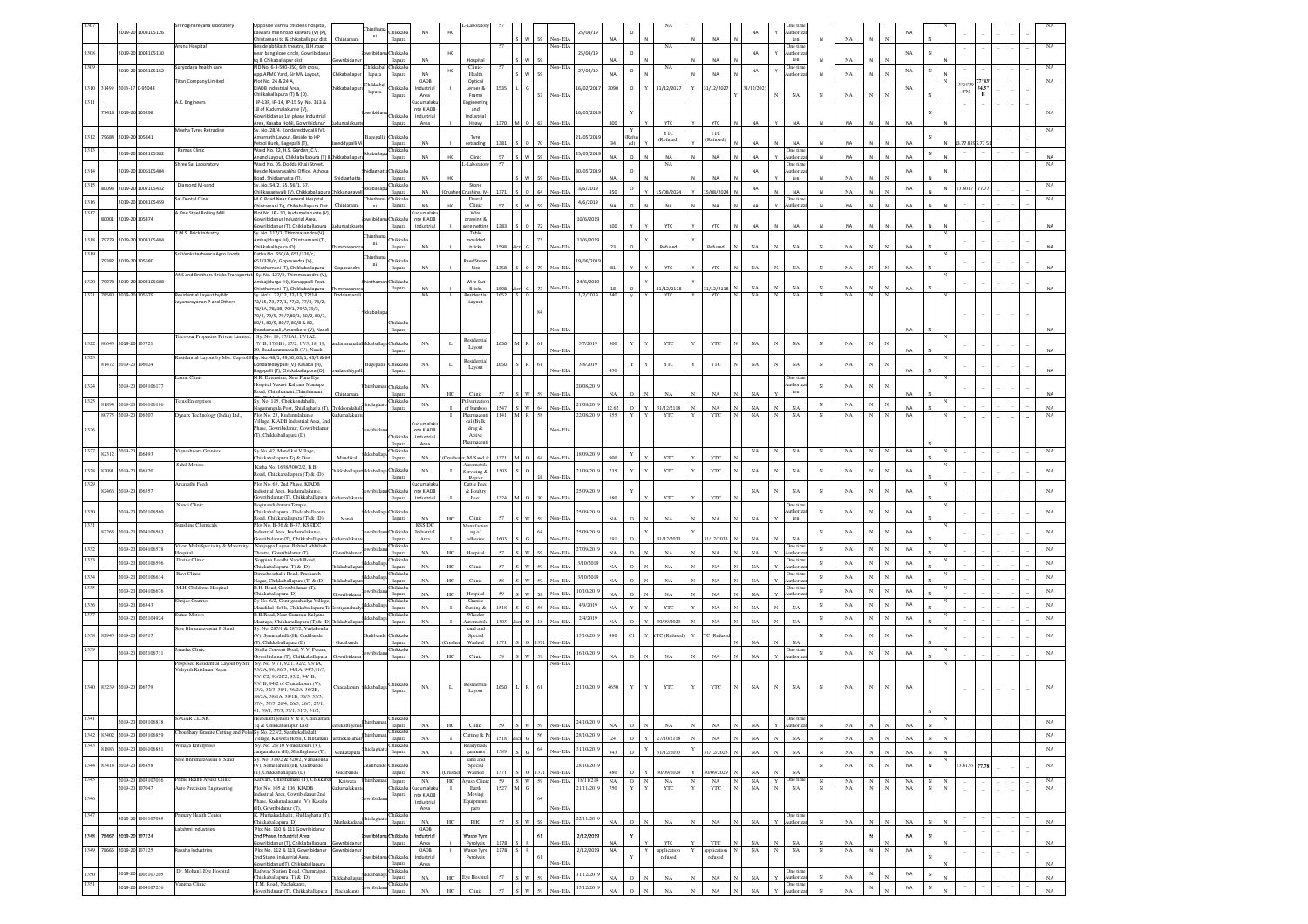|                           |                      |                                  | Nehala Healing Point Acupuncture              | Opposite New Government Hospital                                                                 |              |             | Chikkab.                  |                            |                  |                               |              |         |                             |                      |                      |                     |                             |              |                                  |                   |              |                                      |                              |                   |              |              |                   |   |         |      |  |                   |
|---------------------------|----------------------|----------------------------------|-----------------------------------------------|--------------------------------------------------------------------------------------------------|--------------|-------------|---------------------------|----------------------------|------------------|-------------------------------|--------------|---------|-----------------------------|----------------------|----------------------|---------------------|-----------------------------|--------------|----------------------------------|-------------------|--------------|--------------------------------------|------------------------------|-------------------|--------------|--------------|-------------------|---|---------|------|--|-------------------|
|                           |                      | 2019-20 1002107393               | Wellness Centre                               | Near Anuprabha Medical Stores                                                                    | hikkaball    |             | llapura                   | NA                         | HC <sub>1</sub>  | Clini                         |              |         |                             | 1/1/202              |                      |                     |                             |              |                                  |                   |              | uthoriza                             |                              | NA                |              |              |                   |   |         |      |  |                   |
|                           |                      | 2019-20 1004107406               | rimary Health Center                          | hondebhavi (H), Gowribidanur (T)<br>Thikkaballapura (D)                                          | Thondebh:    |             | Chikkab.<br>llapura       | $_{\rm NA}$                | HC.              | PHC                           | 57           |         | Non-EIA                     | 3/1/2020             | NA                   |                     | NA                          |              | $_{\rm NA}$                      | $_{\rm NA}$       |              | One time<br>uthoriza                 |                              | NA                | ${\sf N}$    |              | <b>NA</b>         |   |         |      |  | NA                |
| 1354                      |                      | 2019-20 1002107405               | Primary Health Center                         | Manchenahalli, Gowribidanur (T),                                                                 |              | rribic      | Chikkab.                  |                            |                  |                               |              |         |                             | 3/1/2020             |                      |                     |                             |              |                                  |                   |              | One time                             |                              |                   | $\,$ N       |              | NA                |   |         |      |  |                   |
|                           |                      |                                  |                                               | Thikkaballapura (D)                                                                              |              |             | llapura                   | NA                         | HC               | PHC                           |              |         | Non-ELA                     |                      | NA                   |                     | NA                          | NA           |                                  | NA                |              | Authoriza                            |                              | NA                |              |              |                   |   |         |      |  |                   |
|                           |                      | 2019-20 1004107571               | Jrban Health Center                           | Gowribidanur, Gowribidanur (T),<br>Thikkaballapura (D)                                           |              | ribid       | <b>Chikkab</b><br>llapura | NA                         | HC               | Clinic<br>Health              | 57           |         | Non-EL                      | 20/01/2020           |                      |                     | NA                          | NA           |                                  | NA                |              | One time<br>uthoriz                  |                              | $_{\rm NA}$       | $\,$ N       |              | NA                |   |         |      |  |                   |
|                           |                      |                                  | Mourya Diagnostics                            | Municipal Katha No. 1153/1,                                                                      |              |             |                           |                            |                  | L.                            |              |         |                             |                      |                      |                     |                             |              |                                  |                   |              | <b>Dne</b> time                      |                              |                   |              |              |                   |   |         |      |  |                   |
|                           | 019-20               | 1002107729                       |                                               | 153/2A, 1st Floor, 3rd Division<br>B.B. Road, Chikkaballapura (D)                                | hikkaballag  |             | hikkab<br>llapura         | NA                         | HC               | Jiagnos                       |              |         | Non-EL                      | 7/2/2020             |                      | $\circ$             |                             | NA           |                                  | NA                |              | thoriz<br>ion                        |                              | NA                |              |              | NA                |   |         |      |  |                   |
|                           |                      | 2019-20 1002107732               | Raghavendra Clinic                            | funicipal Katha No. 1153/1.                                                                      |              | kkaballa    | hikkab:                   |                            |                  |                               |              |         |                             | 7/2/2020             |                      |                     |                             |              |                                  |                   |              | Dne time                             |                              |                   | ${\sf N}$    |              | <b>NA</b>         |   |         |      |  |                   |
|                           |                      |                                  | ankur Child Clinic                            | 153/2A, 3rd Division, B.B. Road<br>funcipal Khatha No. 1153/1,                                   | ikkaballa    |             | llapura                   | $_{\rm NA}$                | $\rm{HC}$        | ${\bf C}$ linic               | 57           |         | 59<br>Non-EIA               |                      | NA                   | $\circ$             | NA                          |              | $_{\rm NA}$                      | $_{\rm NA}$       |              | uthoriz<br>Dne time                  | $\mathbf{N}$                 | $_{\rm NA}$       |              |              |                   |   |         |      |  |                   |
| 1358                      |                      | 2019-20 1002107733               |                                               | 153/2A, 1st Floor, 3rd Division, E                                                               |              | kkaball     | Chikkab                   |                            |                  |                               |              |         |                             | 7/2/2020             |                      |                     |                             |              |                                  |                   |              | uthori:                              |                              |                   |              |              | NA                |   |         |      |  |                   |
|                           |                      |                                  |                                               | 3. Road, Chikkaballapura (D)                                                                     | hikkaball    |             | llapura                   | $_{\rm NA}$                | HC               | Clinic                        | 57           |         | Non-EL                      |                      | NA                   |                     | NA                          | NA           |                                  | NA                |              | $\mathop{\text{ion}}$                |                              | NA                |              |              |                   |   |         |      |  |                   |
|                           |                      | 2019-20 1002107855               | Manjula Nethralaya                            | AMN Complex, 1st Floor,<br>hidlaghatta Road, Chikkaballapur                                      | hikkaball    | kkaballa    | Chikkab<br>llapura        | NA                         | HC.              | Clinic<br>Nethralay           |              |         | Non-FIA                     | 24/02/2020           | NA                   | $\alpha$            | NA                          | NA           |                                  | NA                |              | One time<br>uthoriz                  |                              | NA                | N            |              | NA                |   |         |      |  | NA                |
|                           |                      | 74518 2018-19 1002103742         | Trident Automobiles Pvt. Ltd.,                | Plot No. A2, Sy. No. 138 & 139,                                                                  | Kandavar     |             |                           | KIADB                      |                  | Repair &                      | 1303 S O     |         |                             | Non-EIA 26/12/2018   | 190                  | $\circ$             | 30/09/2023                  |              | 80/09/2023                       | 30/09/2023        | $_{\rm N}$   | $_{\rm NA}$                          |                              | $_{\rm NA}$       | $_{\rm N}$   | N            | NA                |   |         |      |  | $_{\rm NA}$       |
|                           |                      |                                  |                                               | .<br>hikkaballapura Industrial Area,<br>(andavara (V), Nandi (H),                                |              | Chikkabal   |                           | Industrial<br>Area         |                  | Servicing o<br>automobil      |              |         |                             |                      |                      |                     |                             |              |                                  |                   |              |                                      |                              |                   |              |              |                   |   |         |      |  |                   |
|                           |                      |                                  |                                               | Chikkaballapura (T) & (D).                                                                       |              | lapura      | hikkab.                   |                            |                  | ommercia                      |              |         |                             |                      |                      |                     |                             |              |                                  |                   |              |                                      |                              |                   |              |              |                   |   |         |      |  |                   |
|                           |                      |                                  |                                               |                                                                                                  |              |             | llapura                   |                            |                  | vehicles /                    |              |         |                             |                      |                      |                     |                             |              |                                  |                   |              |                                      |                              |                   |              |              |                   |   |         |      |  |                   |
|                           | 2019-2               | 002108012                        | yush Clinic                                   | Mahakali Road, Opposite to MTM<br>uper Market, Next to Ashirvad                                  |              |             | Chikkab                   |                            |                  |                               |              |         |                             | 17/03/202            |                      |                     |                             |              |                                  |                   |              | One time<br>thori:                   |                              |                   |              |              | NA                |   |         |      |  |                   |
|                           |                      |                                  |                                               | Clinic, Chikkaballapura (T) & (D)                                                                | hikkaballap  |             | llapura                   | NA                         | HC               | yush Clin                     | 57           |         | Non-EIA                     |                      | NA                   | $\circ$             | NA                          |              | $_{\rm NA}$                      | NA                |              | $\mathop{\mathrm{ion}}$              | N                            | NA                |              |              |                   |   |         |      |  | NA                |
|                           | 019-2                | 004108027                        | Sri Sai Nethralaya                            | B.H. Road, Opp: Sri Krishna Grand<br>Hotel Gowribidanur (T).                                     |              | bidira      | Chikkab                   | NA                         | HC.              | Clinic<br>Nethralay           | 57           |         | Non-FIA                     | 18/03/2020           | $N_A$                |                     | NA                          | NA           |                                  | NA                |              | <b>Dne</b> time<br>uthoriz           |                              | NA                | N            |              | $_{\rm NA}$       |   |         |      |  | NA                |
|                           |                      |                                  | C. N. Rocks                                   | Plot No. 73, 2nd Phase, KIADB                                                                    |              |             | llapura                   |                            |                  |                               |              |         |                             |                      |                      |                     |                             |              |                                  |                   |              |                                      |                              |                   |              |              |                   |   |         |      |  |                   |
|                           | 78111 2019-20 108065 |                                  |                                               | ndustrial Area, Kudumalakunte (V                                                                 | malaku       |             | Chikkab.                  | <b>B</b> Industria         | $\mathbf{I}$     | Cutting & P                   | 1518         |         |                             | 21/03/202            | $_{\rm NA}$          | Y                   | 31/12/2035                  | $\mathbf{v}$ | 31/12/203                        | $_{\rm NA}$       | N            | $_{\rm NA}$                          | N                            | $_{\rm NA}$       |              |              | $_{\rm NA}$       |   |         |      |  | $_{\rm NA}$       |
|                           |                      |                                  | Nisarga Chikitsa Kendra                       | Jowribidanur (T), Chikkaballapura<br>Y. Hunsenahalli (Behind Railway                             |              |             | llapura                   |                            |                  |                               |              |         | Non-EIA                     |                      |                      |                     |                             |              |                                  |                   |              | One tim                              |                              |                   |              |              |                   |   |         |      |  |                   |
|                           | 2020-21              | 1006108278                       | (Shanthipriya Health Foundation               | tation) Kasaba Hobli, Kothanuru                                                                  |              |             | Chikkab                   |                            |                  |                               |              |         |                             | 15/05/202            |                      |                     |                             |              |                                  |                   |              | uthoriza                             |                              |                   |              |              |                   |   |         |      |  | NA                |
|                           |                      |                                  | Trust)                                        | Post, Shidlaghatta (T),                                                                          |              |             | llapura                   | NA                         | HC               | Clinic                        | 57           | w       | 59<br>Non-EIA               |                      | NA                   | $\Omega$            | NA                          |              | NA                               | NA                |              | ion                                  |                              | <b>NA</b>         |              |              | NA                |   |         |      |  |                   |
|                           |                      | 2020-21 1004108280               | A2Z Health Care Laboratory                    | No.09, Madanahalli, B.H. Road,<br><b>Gear Government Maternity</b>                               |              |             | Chikkab                   |                            |                  |                               |              |         |                             | 16/05/2020           |                      |                     |                             |              |                                  |                   |              | One time<br>uthoriza                 |                              |                   | N            |              |                   |   |         |      |  | NA                |
|                           |                      |                                  |                                               | Iospital, Gowribidanur (T),                                                                      | Madanahall   |             | llapura                   | NA                         | HC.              | Laborator                     | 57           |         | Non-EIA                     |                      | NΑ                   |                     | NA                          |              | NA                               | NA                |              | ion                                  |                              | NA                |              |              |                   |   |         |      |  |                   |
| 1366                      |                      | 2020-21 1006108292               | Veterinary Hospital                           | Sadali, Shidlaghatta (T), Chikkaballa                                                            | Sadali       | Shidlaghatt | llapura                   | $_{\rm NA}$                | HC               | $_{\rm VH}$                   | 57           |         | S W 59 Non-EIA              | 18/05/2020           | $_{\rm NA}$          | $\circ$             | $_{\rm N}$<br>$_{\rm NA}$   | $_{\rm N}$   | $_{\rm NA}$<br>$\mathbb{N}$      | $_{\rm NA}$       | $\mathbf{v}$ | One time                             | $_{\mathrm{N}}$              | $_{\rm NA}$       | ${\sf N}$    | $_{\rm N}$   | $_{\rm NA}$       |   |         |      |  | $_{\rm NA}$       |
|                           |                      | 2020-21 1002108312               | /eterinary Dispensary                         | 3ommahalli, S. Devaganahalli Post<br>Chikkaballapura (T) & (D)                                   |              | kkaballa    | Chikkab.<br>llapura       | NA                         | HC               | $_{\rm VD}$                   | 57           |         | Non-EL                      | 21/05/2020           |                      |                     | NA                          |              | NA                               | NA                |              | One time                             |                              | NA                | ${\sf N}$    |              | NA                |   |         |      |  | $_{\rm NA}$       |
| 1368                      |                      |                                  | Sai Poly Clinic                               | Munavar Building, T. B. Road,                                                                    |              |             |                           |                            |                  |                               |              |         |                             |                      |                      |                     |                             |              |                                  |                   |              | One time                             |                              |                   |              |              |                   |   |         |      |  |                   |
|                           |                      | 2020-21 1006108635               |                                               | Shidlaghatta (T), Chikkaballapura                                                                |              | iidlagh     |                           | $_{\rm NA}$                | HC               | Poly Clin                     | 57           |         | Non-EIA                     | 18/06/2020           | $_{\rm NA}$          | $\circ$             | NA                          |              | $_{\rm NA}$                      | $_{\rm NA}$       |              | Authoriz                             | N                            | $_{\rm NA}$       | N            |              | NA                |   |         |      |  | $_{\rm NA}$       |
| 1369                      | 86626 2020-21        | 108656                           | <b>Sanesh Enterprises</b>                     | Plot No. 247/136/139/2, Ramapura<br>V), Hosur (H), Gowribidanur (T),                             | Ramapura     | wribid      |                           | $_{\rm NA}$                |                  | Paper cup                     | 1509         |         | Non-EIA                     | 20/06/2020           |                      | Y                   | YTC                         |              | YTC                              | NA                |              | $_{\rm NA}$                          |                              | NA                |              |              | NA                |   |         |      |  | $_{\rm NA}$       |
|                           |                      |                                  | Sri Mahalakshmi Granites                      | Katha No. 946, Sy. No. 379/1/2/3 &                                                               |              |             |                           |                            |                  |                               |              |         |                             |                      |                      |                     | 31/12/203                   |              |                                  |                   |              |                                      |                              |                   |              |              |                   |   |         |      |  |                   |
| 86489<br>1370             | 2020-21              | 1006108657                       |                                               | 380/1, Sadali (V), Shidlaghatta (T),                                                             |              |             |                           |                            |                  | lutting &                     | 1518         |         |                             | 20/06/20             |                      | $\circ$             |                             |              |                                  |                   |              |                                      |                              |                   |              |              |                   |   |         |      |  |                   |
|                           |                      |                                  | hirusti Clinic                                | Chikkaballapura (V)<br>No. 250, Kumbiganahalli (V), H-                                           | Sadali       |             | dcaballa                  | $_{\rm NA}$                |                  |                               |              |         | Non-EIA                     |                      | 133                  |                     |                             |              | NA                               | $_{\rm NA}$       |              | NA<br><b>Dne</b> time                |                              | $_{\rm NA}$       |              |              | NA                |   |         |      |  | $_{\rm NA}$       |
|                           |                      | 1020-21 1006108661               |                                               | Pross - Vijayapura Road,                                                                         |              |             |                           |                            |                  |                               |              |         |                             | 20/06/202            |                      |                     |                             |              |                                  |                   |              | thoriz                               |                              |                   |              |              |                   |   |         |      |  |                   |
|                           |                      |                                  | Apoorva Hospital                              | lemarlahalli (P), Shidlaehatta (T),<br>Asst. No. 939/837, Abhilash Layou                         |              |             | dcaball                   | NA                         | HC               | Clini                         |              |         | Non-EL                      |                      |                      |                     | N/                          | NA           |                                  | NA                |              | ion<br>One time                      |                              | NA                |              |              | NA                |   |         |      |  | $_{\rm NA}$       |
|                           | 020-21               | 1004108665                       |                                               | B.H. Road, Gowribidanur (T),                                                                     | wibidz       | wribid:     |                           | NA                         | HC.              | Clinic                        | 57           |         | 59<br>Non-EIA               | 20/06/202            | NA                   |                     | NA                          |              | NA                               | NA                |              | uthoriza                             |                              | $_{\rm NA}$       |              |              | NA                |   |         |      |  | $_{\rm NA}$       |
|                           | 86460 2020-21 108816 |                                  | Ravi Drip Irrigations System                  | Plot No. C-1, KIADB Industrial<br>Area, Chikkaballapura,                                         |              | ckabull     |                           |                            |                  | Malching<br>Films, PVO        |              |         |                             | 4/7/2020             |                      | $\circ$             |                             |              |                                  |                   |              |                                      |                              |                   |              |              |                   |   |         |      |  |                   |
|                           |                      |                                  |                                               | Chikkaballapura To and Dist.                                                                     | hikkaballar  |             | ikkaballanDR Industrial   |                            |                  | Pipes and                     | 1614         |         | Non-EIA                     |                      | 120                  |                     | 31/12/2034                  |              | NA                               | NA                | N            | NA                                   | N                            | NA                |              |              | NA                |   |         |      |  | NA                |
|                           |                      |                                  | Sri Sai Lab                                   | Opposite HP petrol Bunk.                                                                         |              |             |                           |                            |                  |                               |              |         |                             |                      |                      |                     |                             |              |                                  |                   |              | One time                             |                              |                   |              |              |                   |   |         |      |  |                   |
|                           |                      | 2020-21 1006108843               |                                               | ngamakote Cross, Kolar Road.<br>Shidlaghatta (T), Chikkaballapura                                | ingamako     |             | kkaball                   | NA                         | HC               | Lab                           | 57           |         | Non-EIA                     | 7/7/2020             |                      |                     | NA                          |              | NA                               | NA                |              | uthoriz<br>ion                       |                              | NA                |              |              | NA                |   |         |      |  | NA                |
|                           | 2020-21              | 1006108869                       | Om Shanthi Clinic                             | angamakote Cross, Shidlaghatta                                                                   |              | idlagh      |                           |                            |                  |                               |              |         |                             | 9/7/2020             |                      |                     |                             |              |                                  |                   |              | One time                             |                              |                   |              |              |                   |   |         |      |  |                   |
|                           |                      |                                  | ShivaKrupa Day Care Center                    | (T), Chikkaballapura (D)<br>Sidlaghatta To. Chikkaballapur                                       | ngamakot     |             | dcaball                   | NA                         | HC               | ${\bf C}$ linic               | 57           |         | Non-EIA                     |                      | NA                   |                     | NA                          |              | NA                               | NA                |              | uthoriza<br>One time                 |                              | NA                |              |              | NA                |   | 3.3322  |      |  | NA                |
|                           | 2020-21              | 006108953                        |                                               |                                                                                                  | Sadali       | idlag       | ikkaballa                 | $_{\rm NA}$                | HC               | ${\bf C}$ linic               | 57           |         | Non-EIA                     | 17/7/2020            | NA                   |                     | NA                          |              | $_{\rm NA}$                      | $_{\rm NA}$       |              | Authoriza                            |                              | $_{\rm NA}$       |              |              | NA                |   |         |      |  | NA                |
|                           |                      | 2020-21 1002109205               | <b>Chethana Clinic</b>                        | Ward No. 03, Next to Masid, M.G.                                                                 | hikkaballap  | ikkaball    | kkaballa                  | $_{\rm NA}$                | HC               | Clinic                        | 57           | 55      | Non-EIA                     | 6/8/2020             | NA                   | $\,$ $\,$           | $_{\rm NA}$                 |              | $_{\rm NA}$                      | $_{\rm NA}$       |              | One time<br>Authorizat               | N                            | $_{\rm NA}$       |              |              | $_{\rm NA}$       |   | 13,4366 | 77.7 |  | $_{\rm NA}$       |
|                           |                      |                                  | ndo Vedic Nutrients Pvt. Ltd.,                | Road, Chikkaballapura (T) & (D)<br>Plot No. 12, 2nd Phase, KIADB                                 |              |             |                           | dumalak                    |                  | vurvedic d                    |              |         |                             |                      |                      |                     |                             |              |                                  |                   |              |                                      |                              |                   |              |              |                   |   |         |      |  |                   |
| 1378 87551 2020-21 109234 |                      |                                  |                                               | astrial Area, Kudu<br>alakunte (V                                                                |              |             |                           | nte KIADB                  |                  | meopat                        |              |         |                             | 10/8/2020            |                      |                     |                             |              |                                  |                   |              |                                      |                              |                   |              |              |                   |   |         |      |  |                   |
|                           |                      |                                  |                                               |                                                                                                  |              |             |                           |                            |                  |                               |              |         |                             |                      |                      |                     |                             |              |                                  |                   |              |                                      |                              | NA                |              |              |                   |   |         |      |  |                   |
|                           |                      |                                  |                                               | Gowribidanur (T), Chikkaballapura                                                                |              |             |                           | Industria                  |                  | Medicine                      | 1304         |         | Non-EL                      |                      |                      |                     | YTO                         | YTC          |                                  | NA                |              | NA                                   |                              |                   |              |              | NA                |   |         |      |  |                   |
|                           |                      | 2020-21 1006109235               | Mathrushree Childrens Clinic                  | Sri Manjunatha Complex, T.B.                                                                     | Shidlagha    | hidlagh     | kkaball                   | NA                         | HC.              | Clini                         | 57           |         | Non-EIA                     | 10/8/2020            | <b>NA</b>            | $\Omega$            | NA                          | NA           |                                  | NA                |              | One time<br>uthoriz                  | $\mathbf{N}$                 |                   |              |              | NA                |   |         |      |  | NA                |
|                           |                      |                                  | Sparsha Clinic                                | Road, Shidlaghatta (T),<br>Behind Anjinayya Temple, Raja                                         |              |             |                           |                            |                  |                               |              |         |                             |                      |                      |                     |                             |              |                                  |                   |              | Dne tim                              |                              | $_{\rm NA}$       |              |              |                   |   |         |      |  |                   |
|                           | 1020-21              | 1002109466                       |                                               | Bidhi, Manchanbale,                                                                              |              | kkaball     | kkabal                    | NA                         | HC               | Clinic                        | 57           |         | Non-EIA                     | 28/08/202            | NA                   | $\Omega$            | NA                          | NA           |                                  | NA                |              | uthoriz                              | $\mathbf{N}$                 | $_{\rm NA}$       |              |              | NA                |   |         |      |  | NA                |
|                           |                      | 2020-21 1005109494               | Akshya Poly Clinic                            | S.L.N. Complex, Opp. Taluk Office<br>iudibande (T), Chikkaballapura (D)                          | Gudiband     | iudiba      | kkabal                    | NA                         | HC.              | Clini                         | 57           |         | Non-EIA                     | 3/9/2020             | NA                   | $\Omega$            | NA                          | NA           |                                  | NA                |              | Dne tim<br>uthoria                   | $\mathbf{v}$                 | NA                |              |              | NA                |   |         |      |  | NA                |
|                           |                      |                                  | <b>H</b> S Enterprises                        | Sy. No. 5/2, Pyalachinnappa<br>anahalli                                                          |              |             |                           |                            |                  | Crusher, M-                   |              |         |                             |                      | 450                  |                     |                             |              |                                  |                   |              |                                      |                              |                   |              |              |                   |   |         |      |  |                   |
| 1382                      | 98938 2020-21 109721 |                                  |                                               | (V), Gudibande (T), Chikkaballapu                                                                |              |             | kkaballa                  | NA                         |                  | s<br>and $\&$<br>Plaster Sand | 1371         |         | Non-EIA                     | 24/09/202            |                      |                     | YTC                         |              | YTC                              | NA                | N            | NA                                   | N                            | <b>NA</b>         |              |              | NA                |   |         |      |  | NA                |
| 1383                      |                      |                                  | Sagar Enterprises                             | Sv. No. 168, Varlakonda (V).                                                                     |              |             |                           |                            |                  | Tusher, M.                    |              |         |                             |                      |                      |                     |                             |              |                                  |                   |              |                                      |                              |                   |              |              |                   |   |         |      |  |                   |
|                           | 98939 2020-21 109795 |                                  |                                               | Judibande (T), Chikkaballapura (D                                                                |              | iudib:      |                           |                            |                  | sand &                        |              |         |                             | 30/09/202            |                      |                     |                             |              |                                  |                   |              |                                      |                              |                   |              |              |                   |   |         |      |  |                   |
|                           |                      |                                  | Lakshmi Ramana Petro                          | Sy. No. 01, Narasapura (V) & Sy.                                                                 | arlakond     |             | kkaball                   | NA                         |                  | laster San<br>Crusher, M      | 1371         |         | Non-EIA                     |                      | 465                  |                     | NA                          |              | 0/09/2030                        | NA                |              | NA                                   |                              | <b>NA</b>         |              |              | NA                |   |         |      |  | NA                |
| 1384 98886 2020-21 109798 |                      |                                  |                                               | Vo. 11, Kotekallu (V), Chinthama                                                                 |              |             |                           |                            |                  | sand &                        |              |         |                             | 30/09/202            |                      |                     |                             |              |                                  |                   |              |                                      |                              |                   |              |              |                   |   |         |      |  |                   |
| 1385                      |                      |                                  | Shri Nagabhushan Patil Stone Crus             | (T), Chikkaballapura (D)<br>as Sy. No. 206/1, 206/2 & 263/2,                                     | xura & Kot   |             | ikkaballa                 | $_{\rm NA}$                | Crushe           | Plaster Sand<br>Crusher, M    | 1371         |         | Non-EIA                     |                      | 485                  |                     | YTC                         |              | YTC                              | $_{\rm NA}$       |              | $_{\rm NA}$                          |                              | NA                |              |              | NA                |   |         |      |  | NA                |
| 98940                     | 2020-21              | 09802                            |                                               | Varlakoda (V), Gudibande (T),                                                                    |              |             |                           |                            |                  | sand &                        |              |         |                             | 30/09/202            |                      |                     |                             |              |                                  |                   |              |                                      |                              |                   |              |              |                   |   |         |      |  |                   |
|                           |                      |                                  |                                               | Chikkaballapura (D)                                                                              | Varlakoda    |             | ikkaballap                | $_{\rm NA}$                |                  | (Crusher Plaster Sand         | 1371 S       | $\circ$ | 64 Non-EIA                  |                      | 486                  | Y                   | YTC                         |              | YTC                              | $_{\rm NA}$       | N            | $_{\rm NA}$                          |                              | NA                |              |              | NA                |   |         |      |  | NA                |
|                           |                      |                                  | Pragathi Eco AAC Blocks                       | Sy. No. 156/1, Theelakuntahalli<br>V), Gudibande (T), Chikkaballapur                             |              |             |                           |                            |                  | xcluding fl<br>ash brick      |              |         |                             |                      |                      |                     |                             |              |                                  |                   |              |                                      |                              |                   |              |              |                   |   |         |      |  |                   |
| 1386 86333 2020-21 109930 |                      |                                  |                                               |                                                                                                  |              |             |                           |                            |                  | ifactur                       |              |         |                             | 19/10/202            |                      |                     |                             |              |                                  |                   |              |                                      |                              |                   |              |              |                   |   |         |      |  |                   |
|                           | 020-21               | 002110024                        | <b>T.G. Speciality Clinics &amp; Diagnost</b> | Old BSNL Office, M.M. Road,                                                                      | hikkaballapı |             | ikkaballap                | NA<br>$_{\rm NA}$          | $_{\mathrm{HC}}$ | g using lime<br>iic & Diagr   | 1306 S<br>57 |         | 20 Non-EIA<br>Non-EIA       | 3/11/2020            | 489.9<br>$_{\rm NA}$ | o                   | YTC<br>NA                   |              | YTC<br>NA                        | $_{\rm NA}$<br>NA | Y            | $_{\rm NA}$<br>One time              | N                            | $_{\rm NA}$<br>NA | N            |              | $_{\rm NA}$       | N |         |      |  | $_{\rm NA}$<br>NA |
|                           |                      |                                  |                                               | Chikkaballapura (T) & (D)                                                                        |              | ikkaballa   |                           |                            |                  |                               |              |         |                             |                      |                      |                     |                             |              |                                  |                   |              | uthorizz                             |                              |                   |              |              |                   |   |         |      |  |                   |
| 1388                      |                      | 002110025                        | Akshya Hospital                               | Peresandra Cross, Chikkaballapura                                                                | hikkaballag  |             | lapsikkaballa             | $_{\rm NA}$                | HC               | Hospital                      |              |         | 57 S W 59 Non-EIA 3/11/2020 | Non-EIA 4/11/2020    | $NA$ 0               |                     | $_{\rm NA}$<br>$\mathbb{N}$ | $_{\rm N}$   | $_{\rm NA}$<br>$\mathbb{N}$<br>N | $_{\rm NA}$       | $\mathbf Y$  | One time                             |                              | NA                | $N$   $N$    |              | $_{\rm NA}$       |   |         |      |  | $_{\rm NA}$       |
|                           |                      | 1389 msent Mc2020-21 1002110037  | Vaman Industrie                               | Joor No. 1, Sy. No. 67/8,<br>Chokkahalli Village, Nandi Hobli,                                   | Chokkaha     | ckabal      |                           | NA                         |                  | Polythen<br>and plastic       | 1543 S       |         | 32                          |                      | 155                  | $\circ$             | 31/12/2034                  |              | 1/12/2034                        | NA                | $_{\rm N}$   | $_{\rm NA}$                          |                              | NA                |              |              | NA                | N |         |      |  | NA                |
|                           |                      |                                  |                                               | angalore - Hyderabad Highway,                                                                    |              |             |                           |                            |                  | processed                     |              |         |                             |                      |                      |                     |                             |              |                                  |                   |              |                                      |                              |                   |              |              |                   |   |         |      |  |                   |
|                           |                      | nsent Mc2020-21 1002110038       | Bharathi Engineering Company                  | Chikkaballapura (T) & (D)<br>Door No. 2, Sy. No. 67/8,                                           |              |             | ikkaballa                 | NA                         |                  | products<br>Polythen          | 1543         | S G     |                             |                      | 30                   | $\circ$             |                             |              | $_{\rm N}$                       | NA.               |              | NA                                   |                              | NA                |              |              |                   |   |         |      |  |                   |
|                           |                      |                                  |                                               | "hokkahalli Village, Nandi Hobli,                                                                | Chokkahalli  |             |                           |                            |                  | and plastic                   |              |         |                             | 32 Non-EIA 4/11/2020 |                      |                     | 31/12/2034                  |              | 31/12/2034                       |                   |              |                                      |                              |                   |              |              |                   |   |         |      |  |                   |
|                           |                      |                                  |                                               | Bangalore - Hyderabad Highway.<br>Chikkaballapura (T) & (D)                                      |              |             |                           |                            |                  | processed<br>products         |              |         |                             |                      |                      |                     |                             |              |                                  |                   |              |                                      |                              |                   |              |              |                   |   |         |      |  |                   |
|                           |                      | 1391 insent Mi2020-21 1002110039 | Rowin Equipments Private Limited              | E-Khata No. 853, Sv. No. 67/2.                                                                   | Chokkahall   |             |                           | NA                         |                  | Polythene                     | 1543         |         | 32 Non-EIA 4/11/2020        |                      | 353                  | $\circ$             | 31/12/2034                  |              | 31/12/2034<br>N                  | <b>NA</b>         | N            | NA                                   |                              | NA                |              |              | NA                |   |         |      |  | NA                |
|                           |                      |                                  |                                               | Chokkahalli Village Nandi Hobli                                                                  |              | kkaball     |                           |                            |                  | and plastic                   |              |         |                             |                      |                      |                     |                             | $\mathbf Y$  |                                  |                   |              |                                      |                              |                   |              |              |                   |   |         |      |  |                   |
|                           |                      |                                  |                                               | Thikkaballapura (T) & (D)                                                                        |              |             |                           |                            |                  | processed<br>products         |              |         |                             |                      |                      |                     |                             |              |                                  |                   |              |                                      |                              |                   |              |              |                   |   |         |      |  |                   |
|                           |                      | sent Mr2020-21 1002110040        | Rajeevi Industries                            | Door No. 3, Sv. No. 67/8.                                                                        | Chokkahalli  |             | kkaballar                 | NA                         |                  | Polythene                     | 1543         |         | 32.                         | Non-EIA 4/11/2020    | 29                   | $\circ$             | 31/12/2034                  |              | 31/12/2034                       | NA                | N            | NA                                   | N                            | NA                | N            |              | NA                |   |         |      |  | NA                |
| 1392                      |                      |                                  |                                               | Chokkahalli Village, Nandi Hobli,                                                                |              |             |                           |                            |                  | and plastic                   |              |         |                             |                      |                      |                     |                             |              |                                  |                   |              |                                      |                              |                   |              |              |                   |   |         |      |  |                   |
|                           |                      |                                  |                                               | angalore - Hyderabad Highway,<br>Chikkaballapura (T) & (D)                                       |              |             |                           |                            |                  | processed<br>products         |              |         |                             |                      |                      |                     |                             |              |                                  |                   |              |                                      |                              |                   |              |              |                   |   |         |      |  |                   |
|                           |                      | 1393 nsent Mc2020-21 1004110041  | Raghavendra Industries                        | Plot No. IP 7-A, Kudumalakunte                                                                   | lumalakun    | wribida     | ikkaballap                | Kudumalakt                 |                  | rugated Box                   | 1509         |         |                             | Non-EIA 4/11/2020    | 87                   | $\circ$             | 31/12/2034                  |              | NA                               | NA                |              | NA                                   |                              | NA                |              |              | NA                |   |         |      |  | NA                |
|                           |                      |                                  | Sri Vinavaka Clinic                           | ndustrial Area, Gowribidanur (T),                                                                |              |             |                           | nte KIADB                  |                  |                               |              |         |                             |                      |                      |                     |                             |              |                                  |                   |              |                                      |                              |                   |              |              |                   |   |         |      |  |                   |
| 1394                      |                      | 2020-21 1002110073               |                                               | Shop No. 04, TPS Complex, 1st<br>Floor, Court Road, Chikkaballapura                              | hikkaballap  | ikkaballa   | ikkaballa                 | $_{\rm NA}$                | HC               | Clinic                        | 57 S         | w       | 59<br>Non- $\rm EIA$        | 6/11/2020            | NA                   | $\circ$             | NA                          |              | $_{\rm NA}$                      | $_{\rm NA}$       | $\mathbf Y$  | One time<br>Authoriza                |                              | $_{\rm NA}$       |              |              | NA                |   |         |      |  | $_{\rm NA}$       |
| 1395                      |                      |                                  | S.S. Drip Industries                          | Sy. No. 5/3, Khata No. 414,                                                                      |              |             |                           |                            |                  |                               |              |         |                             |                      |                      |                     |                             |              |                                  |                   |              |                                      |                              |                   |              |              |                   |   |         |      |  |                   |
|                           | ent Mc2020-21 110083 |                                  |                                               | Caghathi Gram Panchayath,                                                                        |              |             |                           | $_{\rm NA}$                |                  |                               | 1614         |         | Non-ELA                     | 7/11/2020            | 12.7                 |                     | YTC                         |              | YTC                              | $_{\rm NA}$       |              | $_{\rm NA}$                          | $_{\rm N}$                   | $_{\rm NA}$       |              |              | NA                |   |         |      |  | $_{\rm NA}$       |
| 1396                      | 99416 2020-21 110086 |                                  | Sapthagiri Sciences and Services              | Kariyapalli (V), Kasaba (H),<br>Plot No. 19-B, Chikkaballapura                                   | Kariyapall   | ikkaballar  |                           |                            |                  | Drip Pipes<br>ng of bulk      |              |         |                             |                      |                      |                     |                             |              |                                  |                   |              |                                      |                              |                   |              |              |                   |   |         |      |  |                   |
|                           |                      |                                  |                                               | ustrial Area, Nandi (H),                                                                         |              |             |                           |                            |                  | drugs and                     | 1141         |         | Non-ELA                     | 7/11/2020            | 110                  |                     | YTC                         |              | $_{\rm YTC}$                     | $_{\rm NA}$       |              | $_{\rm NA}$                          | $_{\rm N}$                   | $_{\rm NA}$       |              |              | $_{\rm NA}$       |   |         |      |  | $_{\rm NA}$       |
| 1397                      |                      | 2020-21 1006110118               | Sri Sai Speciality Clinic                     | Opposite Ayyappa Temple, Ashoka<br>Road, Shidlaghatta (T),                                       |              | ikkaballa   |                           | NA                         | $\rm{HC}$        | Clini                         | 57           |         | Non-EIA                     | 10/11/2020           | NA                   | $\alpha$            | NA                          |              | NA                               | NA                |              | One time<br>Authoriz                 | $\mathbf{N}$                 | $_{\rm NA}$       |              |              | $_{\rm NA}$       |   |         |      |  | $_{\rm NA}$       |
| 1398                      | 87586 2020-21 110135 |                                  | <b>Highway Amenities Developers</b>           | Sy. No. 69, Bharat Petroleun                                                                     |              | ikkaballa   |                           |                            |                  |                               |              | 38      |                             | 12/11/2020           |                      |                     |                             |              |                                  |                   |              |                                      |                              |                   |              | $\mathbf{v}$ |                   |   |         |      |  |                   |
| 1399                      |                      |                                  | Private Limited<br>Sri Vari Polymers          | Chikballapura, Guvalakanahalli (V), Guvalakan<br>Plot No. IP 31, Part 2, Industrial              |              |             | kkaball                   | $_{\rm NA}$                |                  | Hotel                         | 1335         |         | Non-EIA                     |                      | 359                  | $\mathbf{v}$        | $_{\rm YTC}$                | $\mathbf{N}$ | YTC                              | $_{\rm NA}$       |              | $_{\rm NA}$                          | $_{\rm N}$                   | $_{\rm NA}$       |              |              | $_{\rm NA}$       |   |         |      |  | $_{\rm NA}$       |
|                           | 87784 2020-21 110158 |                                  |                                               | Area, 1st Phase, Gowribidanur (T),                                                               |              | wribid      | deabal                    | trial A                    |                  | tic Gra                       | 1366         |         | 60<br>Non-FIA               | 18/11/2020           | $A\Omega$            | $\ddot{\mathbf{v}}$ | YTC                         | <b>YTC</b>   |                                  | NA                |              | NA                                   | $\mathbf{N}$                 | NA                |              |              | NA                |   |         |      |  | NA                |
| 99473<br>1400             | 2020-21              | 110161                           | Shree Shiva Granites                          | Sy. No. 81/1, Lakshmisagara (V),                                                                 |              | Judiba      |                           |                            |                  |                               |              |         |                             | 18/11/2020           | 56                   | $\ddot{\mathbf{v}}$ |                             |              |                                  |                   |              |                                      |                              |                   |              |              |                   |   |         |      |  |                   |
| 1401                      |                      | 020-21 1002110164                | Shshruta Health Care Centre                   | menahalli (H). Gudibande (T).<br>Opp SBI Bank, Muddenahalli,<br>landi (H), Chikkaballapura (T) & | Moddenahal   | ikkaball    | kkabal<br>likkaballa      | $_{\rm NA}$<br>$_{\rm NA}$ | $\rm{HC}$        | ine & I<br>alth care Cer      | 1518<br>57   |         | Non-EIA<br>1518<br>Non-EIA  | 18/11/2020           | $_{\rm NA}$          | $\circ$             | YTC<br>$_{\rm NA}$          | <b>YTC</b>   | $_{\rm NA}$                      | NA<br>$_{\rm NA}$ |              | $_{\rm NA}$<br>One time<br>Authoriza | $\mathbf{N}$<br>$\mathbf{N}$ | NA<br>$_{\rm NA}$ | $\mathbf{N}$ |              | NA<br>$_{\rm NA}$ |   |         |      |  | NA<br>$_{\rm NA}$ |